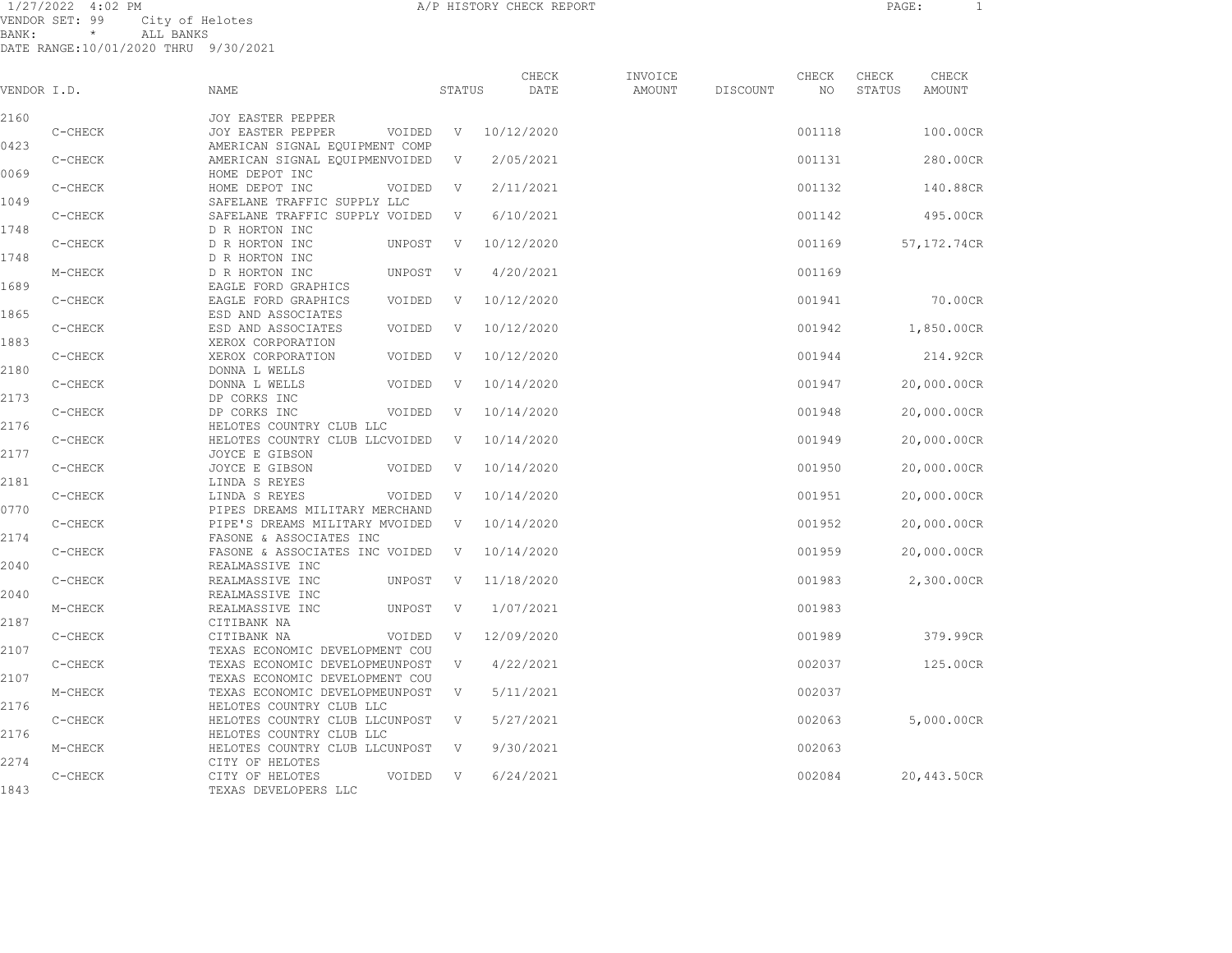| VENDOR I.D. |           | NAME                                                             |        | STATUS | CHECK<br>DATE | INVOICE<br>AMOUNT | DISCOUNT | CHECK<br>NO | CHECK<br>STATUS | CHECK<br>AMOUNT |
|-------------|-----------|------------------------------------------------------------------|--------|--------|---------------|-------------------|----------|-------------|-----------------|-----------------|
| 2268        | C-CHECK   | TEXAS DEVELOPERS LLC<br>LACYRYAN LLC                             | VOIDED | V      | 6/24/2021     |                   |          | 002089      |                 | 206,532.84CR    |
| 2193        | C-CHECK   | LACYRYAN LLC<br>STAPLES INC                                      | VOIDED | V      | 7/22/2021     |                   |          | 002100      |                 | 1,475.00CR      |
| 2206        | C-CHECK   | STAPLES INC<br>CALDWELL COUNTRY FORD                             | VOIDED | V      | 1/25/2021     |                   |          | 007570      |                 | 280.43CR        |
| 0029        | C-CHECK   | CALDWELL COUNTRY FORD<br>BRUCE C BEALOR                          | VOIDED | V      | 4/08/2021     |                   |          | 007574      |                 | 9,309.74CR      |
| 1051        | C-CHECK   | BRUCE C BEALOR<br>DAMARIS SERNA                                  | VOIDED | - V    | 10/12/2020    |                   |          | 026304      |                 | 6,275.00CR      |
| 1739        | C-CHECK   | DAMARIS SERNA<br>FASTMED URGENT CARE, PC                         | VOIDED | V      | 10/12/2020    |                   |          | 026306      |                 | 360.00CR        |
| 1704        | C-CHECK   | FASTMED URGENT CARE, PC VOIDED<br>KENTECH INC                    |        | - V    | 10/12/2020    |                   |          | 026307      |                 | 258.00CR        |
| 1480        | $C-CHECK$ | KENTECH INC<br>LINEBARGER GOGGAN BLAIR & SAMP                    | VOIDED | V      | 10/12/2020    |                   |          | 026308      |                 | 766.00CR        |
| 1197        | C-CHECK   | LINEBARGER GOGGAN BLAIR VOIDED<br>LORI GAYLE CALZONCIT           |        | V      | 10/12/2020    |                   |          | 026309      |                 | 1,580.10CR      |
| 0093        | $C-CHECK$ | LORI GAYLE CALZONCIT<br>MANDER AUTO SERVICE INC                  | VOIDED | V      | 10/12/2020    |                   |          | 026310      |                 | 1,300.00CR      |
| 1698        | C-CHECK   | MANDER AUTO SERVICE INC VOIDED<br>PROFESSIONAL HEALTH SERVICES I |        | V      | 10/12/2020    |                   |          | 026311      |                 | 510.37CR        |
| 0191        | C-CHECK   | PROFESSIONAL HEALTH SERVVOIDED<br>SAN ANTONIO EXPRESS NEWS       |        | V      | 10/12/2020    |                   |          | 026312      |                 | 6,865.92CR      |
| 1403        | C-CHECK   | SAN ANTONIO EXPRESS NEWSVOIDED<br>SERVICE UNIFORM RENTAL         |        | V      | 10/12/2020    |                   |          | 026313      |                 | 578.17CR        |
| 1989        | C-CHECK   | SERVICE UNIFORM RENTAL VOIDED<br>TEXAS MEDCLINIC                 |        | - V    | 10/12/2020    |                   |          | 026314      |                 | 351.28CR        |
| 0066        | C-CHECK   | TEXAS MEDCLINIC<br>TRACY DEVER                                   | VOIDED | V      | 10/12/2020    |                   |          | 026315      |                 | 518.00CR        |
| 1883        | C-CHECK   | TRACY DEVER<br>XEROX CORPORATION                                 | VOIDED | - V    | 10/12/2020    |                   |          | 026317      |                 | 125.00CR        |
| 2171        | C-CHECK   | XEROX CORPORATION<br>CHRIS DONNELL                               | VOIDED | V      | 10/12/2020    |                   |          | 026319      |                 | 1,987.00CR      |
| 2172        | C-CHECK   | CHRIS DONNELL<br>D'ANTHONY SALON SPA LLC                         | VOIDED | V      | 10/14/2020    |                   |          | 026321      |                 | 20,000.00CR     |
| 2170        | C-CHECK   | D'ANTHONY SALON SPA LLC VOIDED<br>DUY LAM                        |        | - V    | 10/14/2020    |                   |          | 026322      |                 | 20,000.00CR     |
| 2174        | C-CHECK   | DUY LAM<br>FASONE & ASSOCIATES INC                               | VOIDED | V      | 10/14/2020    |                   |          | 026323      |                 | 20,000.00CR     |
| 1307        | C-CHECK   | FASONE & ASSOCIATES INC VOIDED<br>HELOTES BARBER SHOP LLC        |        | - V    | 10/14/2020    |                   |          | 026324      |                 | 20,000.00CR     |
| 2178        | C-CHECK   | HELOTES BARBER SHOP<br>JOANNE D TAYLOR                           | VOIDED | - V    | 10/14/2020    |                   |          | 026325      |                 | 20,000.00CR     |
| 2182        | C-CHECK   | JOANNE D TAYLOR<br>RAUL CANTU JR                                 | VOIDED | - V    | 10/14/2020    |                   |          | 026326      |                 | 20,000.00CR     |
| 2170        | C-CHECK   | RAUL CANTU<br>DUY LAM                                            | VOIDED | V      | 10/14/2020    |                   |          | 026327      |                 | 20,000.00CR     |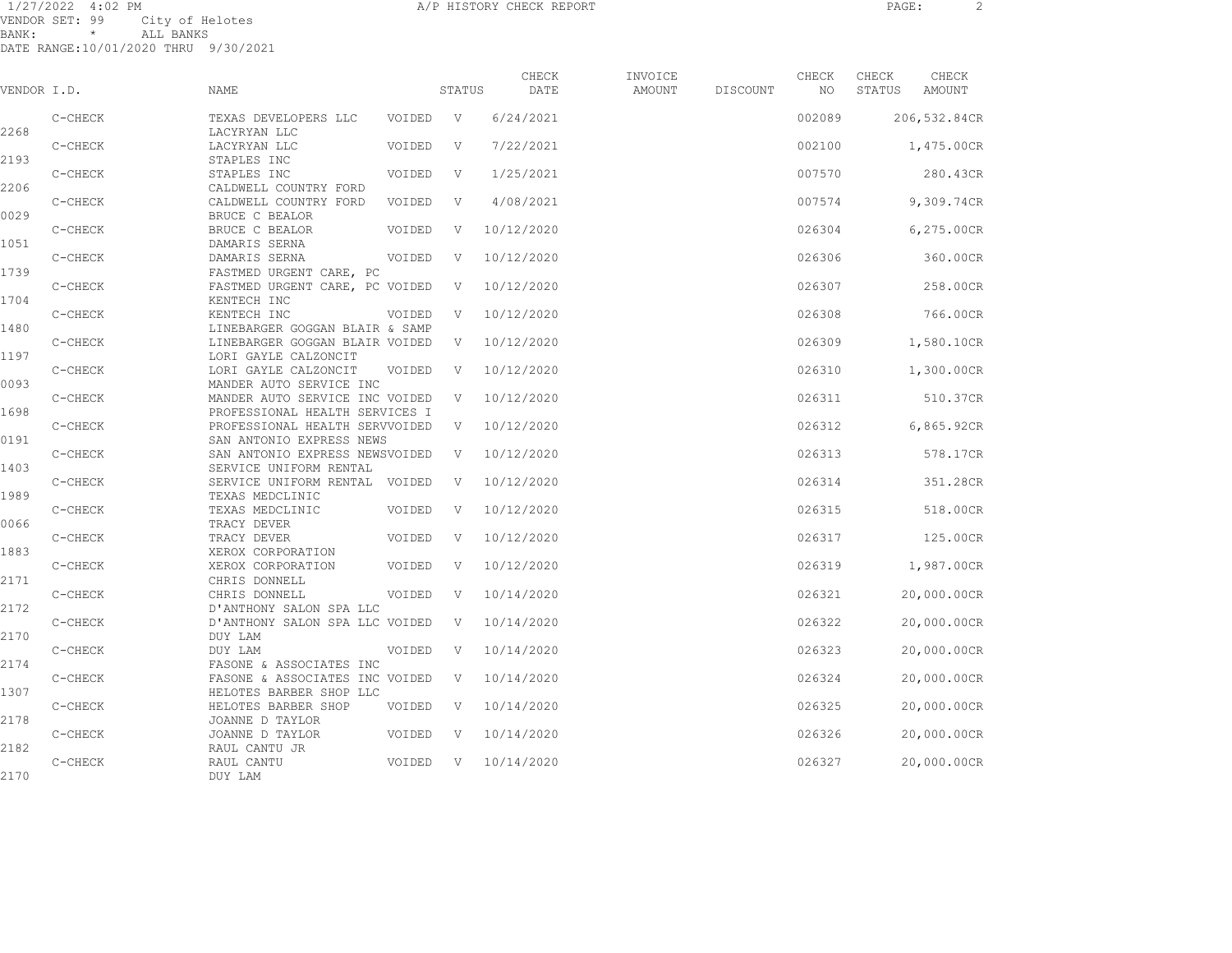1/27/2022 4:02 PM A/P HISTORY CHECK REPORT PAGE: 3 VENDOR SET: 99 City of Helotes BANK: \* ALL BANKS

| VENDOR I.D. |           | <b>NAME</b>                                        | STATUS       | CHECK<br>DATE | INVOICE<br>AMOUNT | DISCOUNT | CHECK<br>NO | CHECK<br>STATUS | CHECK<br>AMOUNT |
|-------------|-----------|----------------------------------------------------|--------------|---------------|-------------------|----------|-------------|-----------------|-----------------|
|             | C-CHECK   | DUY LAM<br>VOIDED                                  | V            | 10/14/2020    |                   |          | 026330      |                 | 20,000.00CR     |
| 0059        |           | GALLS INC                                          |              |               |                   |          |             |                 |                 |
|             | C-CHECK   | GALLS INC<br>VOIDED                                | V            | 10/27/2020    |                   |          | 026390      |                 | 1,985.61CR      |
| 0093        |           | MANDER AUTO SERVICE INC                            |              |               |                   |          |             |                 |                 |
|             | $C-CHECK$ | MANDER AUTO SERVICE INC UNPOST                     | V            | 10/27/2020    |                   |          | 026391      |                 | 442.72CR        |
| 0093        |           | MANDER AUTO SERVICE INC                            |              |               |                   |          |             |                 |                 |
|             | M-CHECK   | MANDER AUTO SERVICE INC UNPOST                     | V            | 2/02/2021     |                   |          | 026391      |                 |                 |
| 0059        |           | GALLS INC                                          |              |               |                   |          |             |                 |                 |
|             | C-CHECK   | GALLS INC<br>VOIDED                                | V            | 10/29/2020    |                   |          | 026416      |                 | 1,985.61CR      |
| 1480        |           | LINEBARGER GOGGAN BLAIR & SAMP                     |              |               |                   |          |             |                 |                 |
|             | $C-CHECK$ | LINEBARGER GOGGAN BLAIR VOIDED                     | V            | 10/29/2020    |                   |          | 026417      |                 | 1,736.17CR      |
|             | C-CHECK   | VOID CHECK                                         | V            | 11/03/2020    |                   |          | 026432      |                 |                 |
|             | C-CHECK   | VOID CHECK                                         | V            | 11/03/2020    |                   |          | 026433      |                 |                 |
|             | C-CHECK   | VOID CHECK                                         | V            | 11/03/2020    |                   |          | 026434      |                 |                 |
|             | C-CHECK   | VOID CHECK                                         | $\mathbf{V}$ | 11/03/2020    |                   |          | 026435      |                 |                 |
|             | C-CHECK   | VOID CHECK                                         | V            | 11/03/2020    |                   |          | 026436      |                 |                 |
|             | C-CHECK   | VOID CHECK                                         | V            | 11/03/2020    |                   |          | 026437      |                 |                 |
|             | C-CHECK   | VOID CHECK                                         | V            | 11/03/2020    |                   |          | 026438      |                 |                 |
| 2186        |           | ALBERTO ESCOBAR JR                                 |              |               |                   |          |             |                 |                 |
| 2186        | C-CHECK   | ALBERTO ESCOBAR JR<br>UNPOST<br>ALBERTO ESCOBAR JR | V            | 11/18/2020    |                   |          | 026449      |                 | 355.11CR        |
|             | M-CHECK   | ALBERTO ESCOBAR JR<br>UNPOST                       | V            | 3/23/2021     |                   |          | 026449      |                 |                 |
| 1758        |           | ENVIRONMENTAL SYSTEMS RESEARCH                     |              |               |                   |          |             |                 |                 |
|             | C-CHECK   | ENVIRONMENTAL SYSTEMS REVOIDED                     | V            | 11/18/2020    |                   |          | 026459      |                 | 3,851.69CR      |
| 1086        |           | FRAZER LTD                                         |              |               |                   |          |             |                 |                 |
|             | C-CHECK   | FRAZER LTD<br>VOIDED                               | V            | 11/18/2020    |                   |          | 026461      |                 | 135.41CR        |
| 2047        |           | TEXAS COURT CLERKS ASSOCIATION                     |              |               |                   |          |             |                 |                 |
|             | C-CHECK   | TEXAS COURT CLERKS ASSOCVOIDED                     | V            | 11/18/2020    |                   |          | 026478      |                 | 55.00CR         |
|             | $C-CHECK$ | VOID CHECK                                         | V            | 11/18/2020    |                   |          | 026485      |                 |                 |
| 0021        |           | A T & T MOBILITY                                   |              |               |                   |          |             |                 |                 |
|             | C-CHECK   | A T & T MOBILITY<br>VOIDED                         | V            | 12/04/2020    |                   |          | 026486      |                 | 2,667.19CR      |
| 2186        |           | ALBERTO ESCOBAR JR                                 |              |               |                   |          |             |                 |                 |
|             | C-CHECK   | ALBERTO ESCOBAR JR<br>VOIDED                       | V            | 12/09/2020    |                   |          | 026519      |                 | 788.90CR        |
| 2187        |           | CITIBANK NA                                        |              |               |                   |          |             |                 |                 |
|             | C-CHECK   | CITIBANK NA<br>VOIDED                              | V            | 12/09/2020    |                   |          | 026520      |                 | 1,261.77CR      |
| 1086        |           | FRAZER LTD                                         |              |               |                   |          |             |                 |                 |
|             | C-CHECK   | FRAZER LTD<br>VOIDED                               | V            | 12/09/2020    |                   |          | 026521      |                 | 1,428.42CR      |
| 1711        |           | CLEAR CHANNEL OUTDOOR INC                          |              |               |                   |          |             |                 |                 |
|             | C-CHECK   | CLEAR CHANNEL OUTDOOR INVOIDED                     | V            | 12/11/2020    |                   |          | 026533      |                 | 6,363.00CR      |
| 1721        |           | A T & T                                            |              |               |                   |          |             |                 |                 |
|             | C-CHECK   | A T & T<br>VOIDED                                  | V            | 12/17/2020    |                   |          | 026550      |                 | 1,557.49CR      |
|             | C-CHECK   | VOID CHECK                                         | V            | 12/17/2020    |                   |          | 026585      |                 |                 |
|             | C-CHECK   | VOID CHECK                                         | V            | 12/17/2020    |                   |          | 026587      |                 |                 |
|             | C-CHECK   | VOID CHECK                                         | V            | 12/17/2020    |                   |          | 026588      |                 |                 |
|             | C-CHECK   | VOID CHECK                                         | V            | 12/17/2020    |                   |          | 026589      |                 |                 |
|             | C-CHECK   | VOID CHECK                                         | V            | 12/17/2020    |                   |          | 026590      |                 |                 |
|             | C-CHECK   | VOID CHECK                                         | $\mathbf{V}$ | 12/17/2020    |                   |          | 026591      |                 |                 |
|             | C-CHECK   | VOID CHECK                                         | V            | 12/17/2020    |                   |          | 026592      |                 |                 |
|             |           |                                                    |              |               |                   |          |             |                 |                 |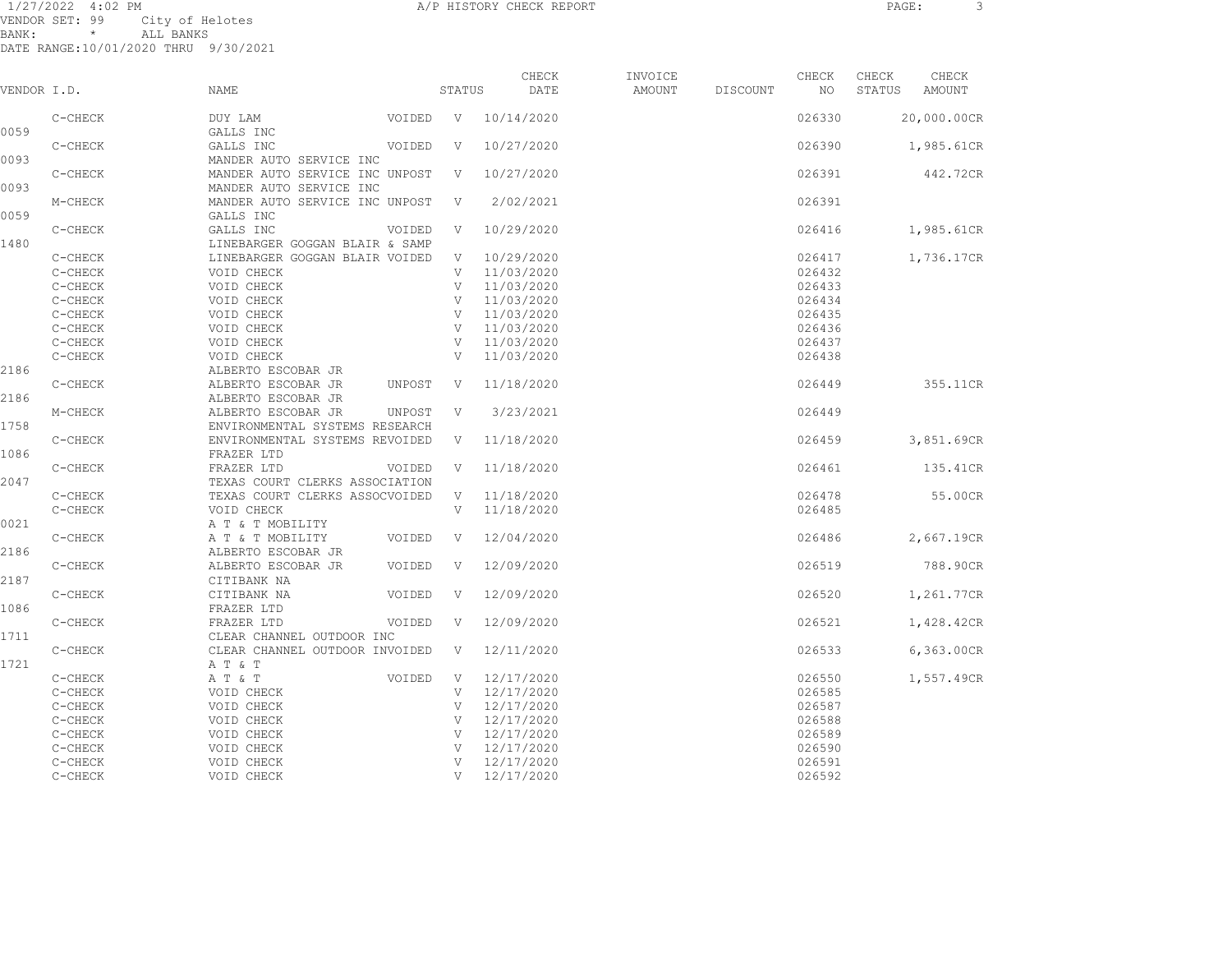1/27/2022 4:02 PM A/P HISTORY CHECK REPORT PAGE: 4 VENDOR SET: 99 City of Helotes BANK: \* ALL BANKS

| VENDOR I.D. |         | <b>NAME</b>                                  | STATUS       | CHECK<br>DATE | INVOICE<br>AMOUNT | DISCOUNT | CHECK<br>NO | CHECK<br>STATUS | CHECK<br><b>AMOUNT</b> |
|-------------|---------|----------------------------------------------|--------------|---------------|-------------------|----------|-------------|-----------------|------------------------|
|             | C-CHECK | VOID CHECK                                   | $\mathbf{V}$ | 12/17/2020    |                   |          | 026593      |                 |                        |
| 0353        |         | CANON FINANCIAL SERVICES INC                 |              |               |                   |          |             |                 |                        |
| 2213        | C-CHECK | CANON FINANCIAL SERVICESVOIDED<br>WELSCO INC | V            | 12/30/2020    |                   |          | 026597      |                 | 372.44CR               |
|             | C-CHECK | WELSO INC<br>VOIDED                          | V            | 12/30/2020    |                   |          | 026612      |                 | 110.64CR               |
|             | C-CHECK | VOID CHECK                                   | V            | 1/14/2021     |                   |          | 026642      |                 |                        |
|             | C-CHECK | VOID CHECK                                   | $\mathbf{V}$ | 1/14/2021     |                   |          | 026644      |                 |                        |
|             | C-CHECK | VOID CHECK                                   | V            | 1/14/2021     |                   |          | 026645      |                 |                        |
|             | C-CHECK | VOID CHECK                                   | V            | 1/14/2021     |                   |          | 026646      |                 |                        |
|             | C-CHECK | VOID CHECK                                   | V            | 1/14/2021     |                   |          | 026647      |                 |                        |
|             | C-CHECK | VOID CHECK                                   | V            | 1/14/2021     |                   |          | 026648      |                 |                        |
|             | C-CHECK | VOID CHECK                                   | V            | 1/14/2021     |                   |          | 026649      |                 |                        |
|             | C-CHECK | VOID CHECK                                   | V            | 1/14/2021     |                   |          | 026650      |                 |                        |
| 1040        |         | GULF COAST PAPER CO INC                      |              |               |                   |          |             |                 |                        |
|             | C-CHECK | GULF COAST PAPER CO INC VOIDED               | V            | 1/14/2021     |                   |          | 026660      |                 | 760.12CR               |
| 1177        |         | UNIVERSITY OF TEXAS HEALTH SCI               |              |               |                   |          |             |                 |                        |
|             | C-CHECK | UNIVERSITY OF TEXAS HEALUNPOST               | V            | 1/25/2021     |                   |          | 026703      |                 | 4,347.00CR             |
| 1177        |         | UNIVERSITY OF TEXAS HEALTH SCI               |              |               |                   |          |             |                 |                        |
|             | M-CHECK | UNIVERSITY OF TEXAS HEALUNPOST               | V            | 3/31/2021     |                   |          | 026703      |                 |                        |
| 1488        |         | HELOTES AREA CHAMBER OF COMMER               |              |               |                   |          |             |                 |                        |
|             | C-CHECK | HELOTES AREA CHAMBER OF VOIDED               | V            | 2/05/2021     |                   |          | 026754      |                 | 1,000.00CR             |
| 0093        |         | MANDER AUTO SERVICE INC                      |              |               |                   |          |             |                 |                        |
|             | C-CHECK | MANDER AUTO SERVICE INC VOIDED               | V            | 2/05/2021     |                   |          | 026761      |                 | 5,525.20CR             |
| 1601        |         | ALBERT URESTI MPA PCC                        |              |               |                   |          |             |                 |                        |
|             | C-CHECK | ALBERT URESTI MPA PCC<br>UNPOST              | V            | 2/11/2021     |                   |          | 026776      |                 | 88.75CR                |
| 1601        |         | ALBERT URESTI MPA PCC                        |              |               |                   |          |             |                 |                        |
|             | M-CHECK | ALBERT URESTI MPA PCC<br>UNPOST              | V            | 5/21/2021     |                   |          | 026776      |                 |                        |
| 1216        |         | TEXAS COMMISSION ON FIRE PROTE               |              |               |                   |          |             |                 |                        |
|             | C-CHECK | TEXAS COMMISSION ON FIREVOIDED               | V            | 2/11/2021     |                   |          | 026794      |                 | 55.00CR                |
|             | C-CHECK | VOID CHECK                                   | V            | 2/11/2021     |                   |          | 026801      |                 |                        |
|             | C-CHECK | VOID CHECK                                   | V            | 2/11/2021     |                   |          | 026803      |                 |                        |
|             | C-CHECK | VOID CHECK                                   | V            | 2/11/2021     |                   |          | 026804      |                 |                        |
|             | C-CHECK | VOID CHECK                                   | V            | 2/11/2021     |                   |          | 026805      |                 |                        |
|             | C-CHECK | VOID CHECK                                   | V            | 2/11/2021     |                   |          | 026806      |                 |                        |
|             | C-CHECK | VOID CHECK                                   | V            | 2/11/2021     |                   |          | 026807      |                 |                        |
|             | C-CHECK | VOID CHECK                                   | V            | 2/11/2021     |                   |          | 026808      |                 |                        |
|             | C-CHECK | VOID CHECK                                   | V            | 2/11/2021     |                   |          | 026809      |                 |                        |
| 0042        |         | CITY PUBLIC SERVICE                          |              |               |                   |          |             |                 |                        |
|             | C-CHECK | CITY PUBLIC SERVICE<br>VOIDED                | V            | 2/25/2021     |                   |          | 026811      |                 | 54.10CR                |
|             | C-CHECK | VOID CHECK                                   | V            | 2/25/2021     |                   |          | 026814      |                 |                        |
| 2116        |         | TEXAS CITY MANAGEMENT ASSOCIAT               |              |               |                   |          |             |                 |                        |
|             | C-CHECK | TEXAS CITY MANAGEMENT ASVOIDED               | V            | 2/25/2021     |                   |          | 026842      |                 | 347.00CR               |
| 0809        |         | RX TECHNOLOGY                                |              |               |                   |          |             |                 |                        |
|             | C-CHECK | RX TECHNOLOGY<br>VOIDED                      | V            | 3/08/2021     |                   |          | 026874      |                 | 7,600.00CR             |
| 0272        |         | U S POSTAL SERVICE                           |              |               |                   |          |             |                 |                        |
|             | C-CHECK | U S POSTAL SERVICE<br>VOIDED                 | V            | 3/08/2021     |                   |          | 026878      |                 | 166.00CR               |
| 2064        |         | <b>JASON BRU ERDMAN</b>                      |              |               |                   |          |             |                 |                        |
|             | C-CHECK | <b>JASON BRU ERDMAN</b><br>VOIDED            | V            | 3/18/2021     |                   |          | 026894      |                 | 152.77CR               |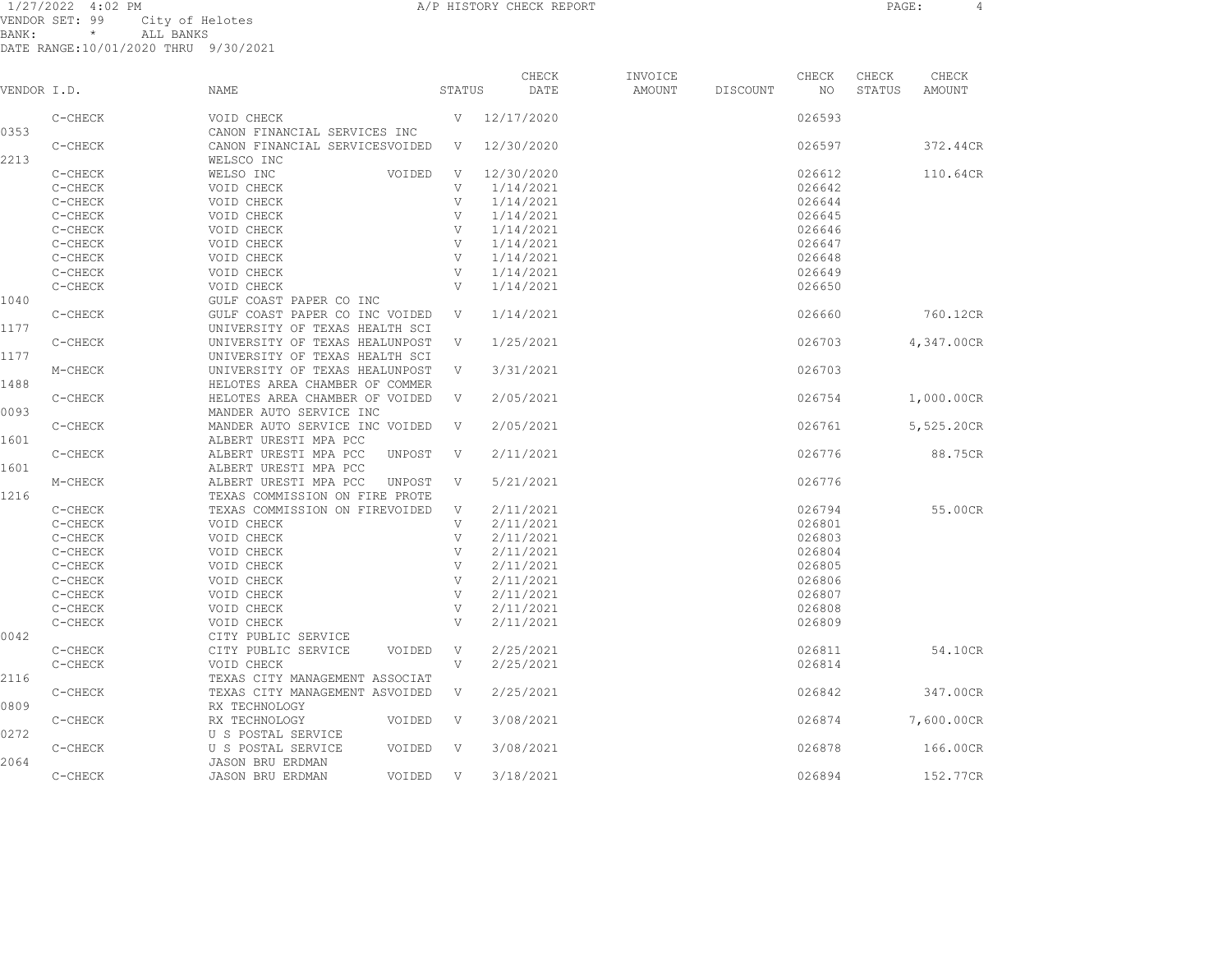1/27/2022 4:02 PM **A/P HISTORY CHECK REPORT PAGE:** 5 VENDOR SET: 99 City of Helotes<br>RANK: \* ALL RANKS  $BANK:$  \*

|             |         |                                |        | CHECK     | INVOICE |          | CHECK  | CHECK  | CHECK      |
|-------------|---------|--------------------------------|--------|-----------|---------|----------|--------|--------|------------|
| VENDOR I.D. |         | NAME                           | STATUS | DATE      | AMOUNT  | DISCOUNT | NO.    | STATUS | AMOUNT     |
|             | C-CHECK | VOID CHECK                     | V      | 3/18/2021 |         |          | 026917 |        |            |
|             | C-CHECK | VOID CHECK                     | V      | 3/18/2021 |         |          | 026919 |        |            |
|             | C-CHECK | VOID CHECK                     | V      | 3/18/2021 |         |          | 026920 |        |            |
|             | C-CHECK | VOID CHECK                     | V      | 3/18/2021 |         |          | 026921 |        |            |
|             | C-CHECK | VOID CHECK                     | V      | 3/18/2021 |         |          | 026922 |        |            |
|             | C-CHECK | VOID CHECK                     | V      | 3/18/2021 |         |          | 026923 |        |            |
|             | C-CHECK | VOID CHECK                     | V      | 3/18/2021 |         |          | 026924 |        |            |
|             | C-CHECK | VOID CHECK                     | V      | 3/18/2021 |         |          | 026925 |        |            |
| 0941        |         | CMC STEEL FABRICATORS INC      |        |           |         |          |        |        |            |
|             | C-CHECK | CMC STEEL FABRICATORS INUNPOST | V      | 4/01/2021 |         |          | 026958 |        | 413.97CR   |
| 0941        |         | CMC STEEL FABRICATORS INC      |        |           |         |          |        |        |            |
|             | M-CHECK | CMC STEEL FABRICATORS INUNPOST | V      | 6/17/2021 |         |          | 026958 |        |            |
| 1704        |         | KENTECH INC                    |        |           |         |          |        |        |            |
|             | C-CHECK | KENTECH INC<br>UNPOST          | V      | 4/01/2021 |         |          | 026965 |        | 962.50CR   |
| 1704        |         | KENTECH INC                    |        |           |         |          |        |        |            |
|             | M-CHECK | KENTECH INC<br>UNPOST          | V      | 6/17/2021 |         |          | 026965 |        |            |
|             | C-CHECK | VOID CHECK                     | V      | 4/01/2021 |         |          | 026976 |        |            |
|             | C-CHECK | VOID CHECK                     | V      | 4/01/2021 |         |          | 026978 |        |            |
|             | C-CHECK | VOID CHECK                     | V      | 4/01/2021 |         |          | 026979 |        |            |
|             | C-CHECK | VOID CHECK                     | V      | 4/01/2021 |         |          | 026980 |        |            |
|             | C-CHECK | VOID CHECK                     | V      | 4/01/2021 |         |          | 026981 |        |            |
|             | C-CHECK | VOID CHECK                     | V      | 4/01/2021 |         |          | 026982 |        |            |
|             | C-CHECK | VOID CHECK                     | V      | 4/01/2021 |         |          | 026983 |        |            |
|             | C-CHECK | VOID CHECK                     | V      | 4/01/2021 |         |          | 026984 |        |            |
| 1177        |         | UNIVERSITY OF TEXAS HEALTH SCI |        |           |         |          |        |        |            |
|             | C-CHECK | UNIVERSITY OF TEXAS HEALUNPOST | V      | 4/08/2021 |         |          | 027003 |        | 4,347.00CR |
| 1177        |         | UNIVERSITY OF TEXAS HEALTH SCI |        |           |         |          |        |        |            |
|             | M-CHECK | UNIVERSITY OF TEXAS HEALUNPOST | V      | 6/30/2021 |         |          | 027003 |        |            |
| 2138        |         | DYLAN SWIENTEK                 |        |           |         |          |        |        |            |
|             | C-CHECK | DYLAN SWIENTEK<br>UNPOST       | V      | 4/16/2021 |         |          | 027014 |        | 75.60CR    |
| 2107        |         | TEXAS ECONOMIC DEVELOPMENT COU |        |           |         |          |        |        |            |

C-CHECK TEXAS ECONOMIC DEVELOPMEVOIDED V 4/16/2021 027028 027028 125.00CR 2240 VICTOR DONELL BRISCOE C-CHECK VICTOR DONELL BRISCOE UNPOST V 4/16/2021 027031 16.00CR 2240 VICTOR DONELL BRISCOE M-CHECK VICTOR DONELL BRISCOE UNPOST V 7/15/2021 027031 0042 CITY PUBLIC SERVICE C-CHECK CITY PUBLIC SERVICE VOIDED V 4/22/2021 027040 027040 56.68CR C-CHECK VOID CHECK V 4/22/2021 027060 C-CHECK VOID CHECK V 4/22/2021 027061 C-CHECK VOID CHECK V 4/22/2021 027062 C-CHECK VOID CHECK V 4/22/2021 027063 C-CHECK VOID CHECK V 4/22/2021 027064 C-CHECK VOID CHECK V 4/22/2021 027065 C-CHECK VOID CHECK V 4/22/2021 027066 C-CHECK VOID CHECK V 4/29/2021 027101 2111 MARIAN MENDOZA C-CHECK MARIAN MENDOZA VOIDED V 5/06/2021 027110 198.99CR

0489 TIETZE PLUMBING INC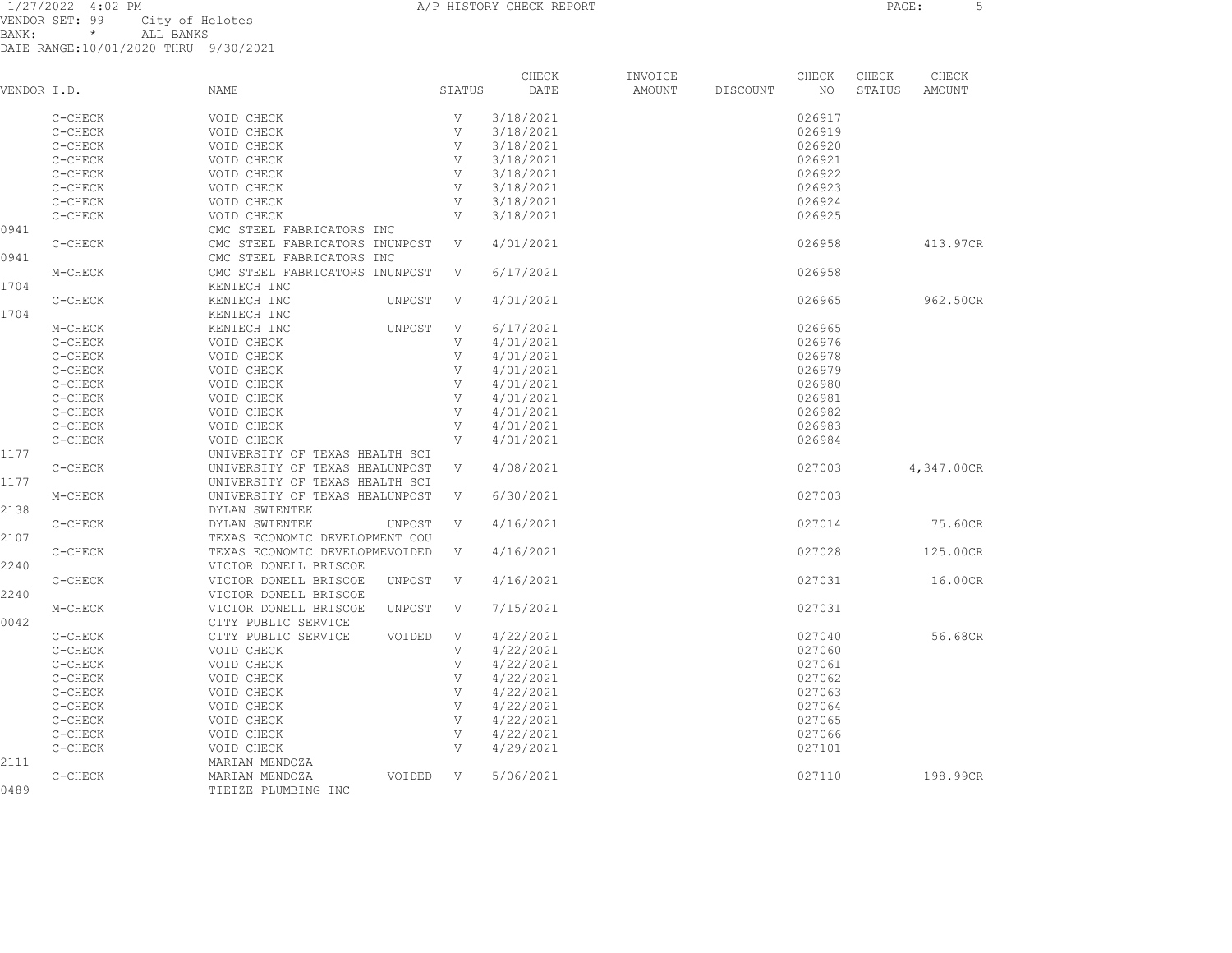| VENDOR I.D. |         | NAME                                       |        | STATUS | CHECK<br>DATE | INVOICE<br>AMOUNT | DISCOUNT | CHECK<br>NO. | CHECK<br>STATUS | CHECK<br>AMOUNT |
|-------------|---------|--------------------------------------------|--------|--------|---------------|-------------------|----------|--------------|-----------------|-----------------|
| 0489        | C-CHECK | TIETZE PLUMBING INC<br>TIETZE PLUMBING INC | UNPOST | V      | 5/06/2021     |                   |          | 027112       |                 | 247.50CR        |
| 2257        | M-CHECK | TIETZE PLUMBING INC<br>STONEY RIDGE INC    | UNPOST | V      | 9/30/2021     |                   |          | 027112       |                 |                 |

| 0489 |         | TIETZE PLUMBING INC            |              |           |        |              |
|------|---------|--------------------------------|--------------|-----------|--------|--------------|
|      | M-CHECK | TIETZE PLUMBING INC<br>UNPOST  | $\mathbf{V}$ | 9/30/2021 | 027112 |              |
| 2257 |         | STONEY RIDGE INC               |              |           |        |              |
|      | C-CHECK | STONEY RIDGE INC<br>VOIDED     | V            | 5/27/2021 | 027195 | 23,072.00CR  |
|      | C-CHECK | VOID CHECK                     | V            | 6/10/2021 | 027229 |              |
|      | C-CHECK | VOID CHECK                     | V            | 6/10/2021 | 027231 |              |
|      | C-CHECK | VOID CHECK                     | V            | 6/10/2021 | 027232 |              |
|      | C-CHECK | VOID CHECK                     | V            | 6/10/2021 | 027233 |              |
|      | C-CHECK | VOID CHECK                     | V            | 6/10/2021 | 027234 |              |
|      | C-CHECK | VOID CHECK                     | V            | 6/10/2021 | 027235 |              |
|      | C-CHECK | VOID CHECK                     | V            | 6/10/2021 | 027236 |              |
|      | C-CHECK | VOID CHECK                     | V            | 6/10/2021 | 027237 |              |
| 1843 |         | TEXAS DEVELOPERS LLC           |              |           |        |              |
|      | C-CHECK | TEXAS DEVELOPERS LLC<br>VOIDED | V            | 6/24/2021 | 027280 | 413,065.67CR |
| 1380 |         | UNITED RENTALS NORTH AMERICA I |              |           |        |              |
|      | C-CHECK | UNITED RENTALS NORTH AMEVOIDED | V            | 6/24/2021 | 027283 | 734.11CR     |
| 0341 |         | AFLAC INC                      |              |           |        |              |
|      | C-CHECK | AFLAC INC<br>VOIDED            | V            | 7/01/2021 | 027302 | 566.90CR     |
| 1323 |         | COLONIAL LIFE & ACCIDENT INS C |              |           |        |              |
|      | C-CHECK | COLONIAL LIFE & ACCIDENTVOIDED | V            | 7/01/2021 | 027303 | 484.80CR     |
| 0008 |         | STANDARD INSURANCE INC         |              |           |        |              |
|      | C-CHECK | STANDARD INSURANCE INC VOIDED  | V            | 7/01/2021 | 027304 | 4,273.04CR   |
|      | C-CHECK | VOID CHECK                     | V            | 7/01/2021 | 027305 |              |
| 2030 |         | UNITEDHEALTHCARE INS COMPANY I |              |           |        |              |
|      | C-CHECK | UNITEDHEALTHCARE INS COMVOIDED | V            | 7/01/2021 | 027306 | 40,386.57CR  |
|      | C-CHECK | VOID CHECK                     | V            | 7/01/2021 | 027307 |              |
|      | C-CHECK | VOID CHECK                     | V            | 7/01/2021 | 027308 |              |
|      | C-CHECK | VOID CHECK                     | $\mathbf{V}$ | 7/01/2021 | 027309 |              |
|      | C-CHECK | VOID CHECK                     | V            | 7/01/2021 | 027310 |              |
|      | C-CHECK | VOID CHECK                     | $\mathbf{V}$ | 7/01/2021 | 027311 |              |
|      | C-CHECK | VOID CHECK                     | V            | 7/01/2021 | 027312 |              |
|      | C-CHECK | VOID CHECK                     | V            | 7/01/2021 | 027313 |              |
| 1456 |         | 360 ZONE                       |              |           |        |              |
|      | C-CHECK | 360 ZONE<br>VOIDED             | V            | 7/09/2021 | 027315 | 900.00CR     |
|      | C-CHECK | VOID CHECK                     | V            | 7/16/2021 | 027351 |              |
|      | C-CHECK | VOID CHECK                     | V            | 7/16/2021 | 027353 |              |
|      | C-CHECK | VOID CHECK                     | V            | 7/16/2021 | 027354 |              |
|      | C-CHECK | VOID CHECK                     | V            | 7/16/2021 | 027355 |              |
|      | C-CHECK | VOID CHECK                     | V            | 7/16/2021 | 027356 |              |
|      | C-CHECK | VOID CHECK                     | $\mathbf{V}$ | 7/16/2021 | 027357 |              |
|      | C-CHECK | VOID CHECK                     | V            | 7/16/2021 | 027358 |              |
|      | C-CHECK | VOID CHECK                     | V            | 7/16/2021 | 027359 |              |
|      | C-CHECK | VOID CHECK                     | V            | 7/30/2021 | 027406 |              |
| 2030 |         | UNITEDHEALTHCARE INS COMPANY I |              |           |        |              |
|      | C-CHECK | UNITEDHEALTHCARE INS COMVOIDED | V            | 7/30/2021 | 027407 | 39,991.41CR  |
|      | C-CHECK | VOID CHECK                     | V            | 7/30/2021 | 027408 |              |
|      | C-CHECK | VOID CHECK                     | V            | 7/30/2021 | 027409 |              |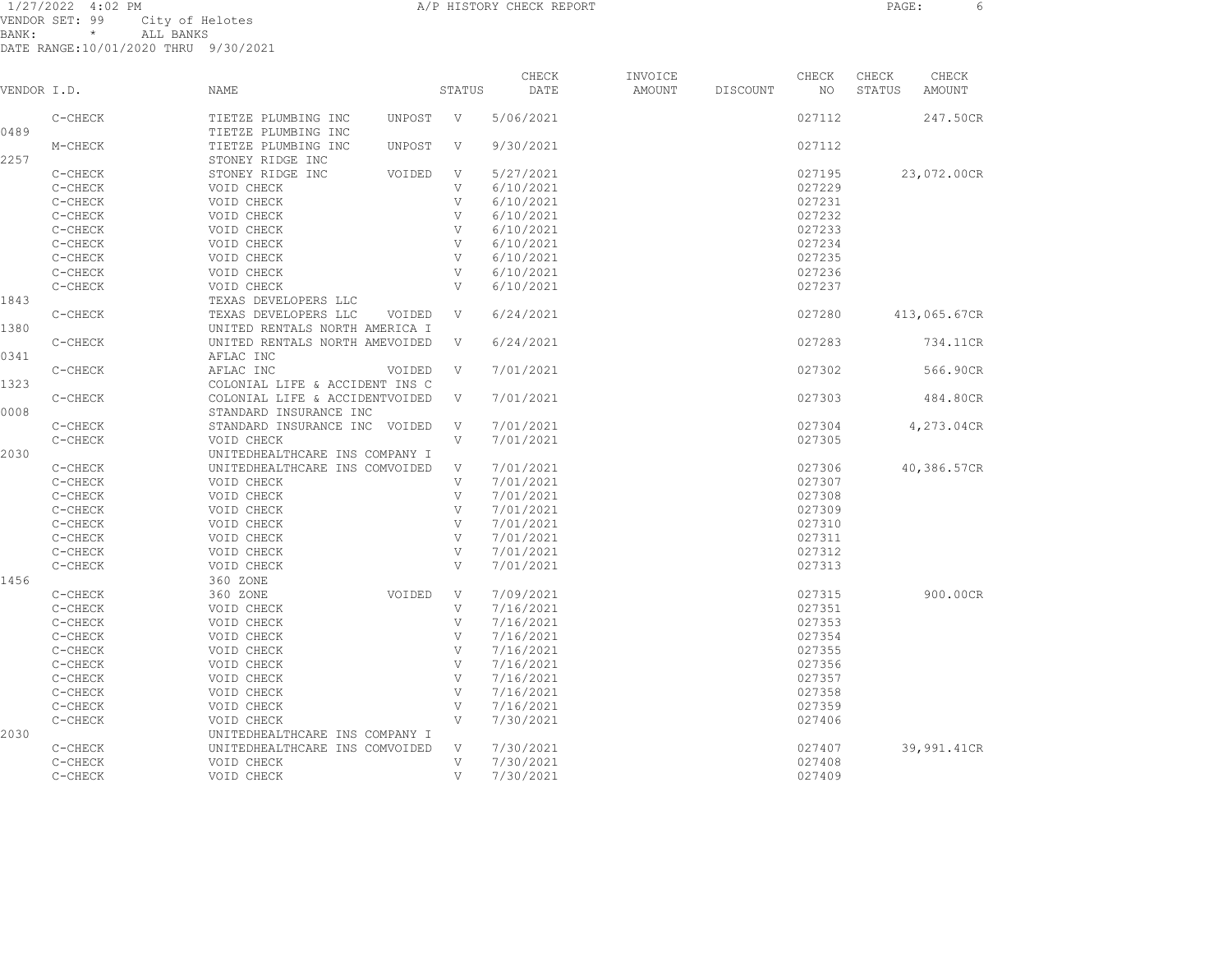1/27/2022 4:02 PM A/P HISTORY CHECK REPORT PAGE: 7 VENDOR SET: 99 City of Helotes BANK: \* ALL BANKS

| VENDOR SET: 99 |         |           | City of Helotes                      |
|----------------|---------|-----------|--------------------------------------|
| BANK :         | $\star$ | ALL BANKS |                                      |
|                |         |           | DATE RANGE:10/01/2020 THRU 9/30/2021 |

| VENDOR I.D. |         | NAME                           | STATUS       | CHECK<br>DATE | INVOICE<br>AMOUNT | DISCOUNT | CHECK<br>NO. | CHECK<br>STATUS | CHECK<br><b>AMOUNT</b> |
|-------------|---------|--------------------------------|--------------|---------------|-------------------|----------|--------------|-----------------|------------------------|
|             | C-CHECK | VOID CHECK                     | V            | 7/30/2021     |                   |          | 027410       |                 |                        |
|             | C-CHECK | VOID CHECK                     | V            | 7/30/2021     |                   |          | 027411       |                 |                        |
|             | C-CHECK | VOID CHECK                     | V            | 7/30/2021     |                   |          | 027412       |                 |                        |
|             | C-CHECK | VOID CHECK                     | V            | 7/30/2021     |                   |          | 027413       |                 |                        |
|             | C-CHECK | VOID CHECK                     | V            | 7/30/2021     |                   |          | 027414       |                 |                        |
|             | C-CHECK | VOID CHECK                     | V            | 7/30/2021     |                   |          | 027416       |                 |                        |
|             | C-CHECK | VOID CHECK                     | V            | 7/30/2021     |                   |          | 027417       |                 |                        |
|             | C-CHECK | VOID CHECK                     | V            | 7/30/2021     |                   |          | 027418       |                 |                        |
|             | C-CHECK | VOID CHECK                     | V            | 7/30/2021     |                   |          | 027419       |                 |                        |
|             | C-CHECK | VOID CHECK                     | V            | 7/30/2021     |                   |          | 027420       |                 |                        |
|             | C-CHECK | VOID CHECK                     | V            | 7/30/2021     |                   |          | 027421       |                 |                        |
|             | C-CHECK | VOID CHECK                     | V            | 7/30/2021     |                   |          | 027422       |                 |                        |
| 1390        |         | WALMART STORE #3057 (HELOTES)  |              |               |                   |          |              |                 |                        |
|             | C-CHECK | WALMART STORE #3057 (HELVOIDED | V            | 8/30/2021     |                   |          | 027483       |                 | 899.95CR               |
| 1883        |         | XEROX CORPORATION              |              |               |                   |          |              |                 |                        |
|             | C-CHECK | XEROX CORPORATION<br>VOIDED    | V            | 8/30/2021     |                   |          | 027484       |                 | 2,201.00CR             |
|             | C-CHECK | VOID CHECK                     | V            | 9/03/2021     |                   |          | 027499       |                 |                        |
|             | C-CHECK | VOID CHECK                     | V            | 9/03/2021     |                   |          | 027501       |                 |                        |
|             | C-CHECK | VOID CHECK                     | V            | 9/03/2021     |                   |          | 027502       |                 |                        |
|             | C-CHECK | VOID CHECK                     | V            | 9/03/2021     |                   |          | 027503       |                 |                        |
|             | C-CHECK | VOID CHECK                     | V            | 9/03/2021     |                   |          | 027504       |                 |                        |
|             | C-CHECK | VOID CHECK                     | V            | 9/03/2021     |                   |          | 027505       |                 |                        |
|             | C-CHECK | VOID CHECK                     | V            | 9/03/2021     |                   |          | 027506       |                 |                        |
|             | C-CHECK | VOID CHECK                     | $\mathbf{V}$ | 9/03/2021     |                   |          | 027507       |                 |                        |
| 2106        |         | CDW GOVERNEMNT LLC, CDW GOVERN |              |               |                   |          |              |                 |                        |
|             | C-CHECK | CDW GOVERNEMNT LLC, CDW VOIDED | $\mathbf{V}$ | 9/27/2021     |                   |          | 027569       |                 | 993.70CR               |
|             | C-CHECK | VOID CHECK                     | V            | 9/27/2021     |                   |          | 027572       |                 |                        |
|             | C-CHECK | VOID CHECK                     | V            | 9/27/2021     |                   |          | 027574       |                 |                        |
|             | C-CHECK | VOID CHECK                     | V            | 9/27/2021     |                   |          | 027575       |                 |                        |
|             | C-CHECK | VOID CHECK                     | V            | 9/27/2021     |                   |          | 027576       |                 |                        |
|             | C-CHECK | VOID CHECK                     | V            | 9/27/2021     |                   |          | 027577       |                 |                        |
|             | C-CHECK | VOID CHECK                     | V            | 9/27/2021     |                   |          | 027578       |                 |                        |
|             | C-CHECK | VOID CHECK                     | V            | 9/27/2021     |                   |          | 027579       |                 |                        |
|             | C-CHECK | VOID CHECK                     | V            | 9/27/2021     |                   |          | 027580       |                 |                        |
| 1471        |         | GOODYEAR COMMERCIAL TIRE & SER |              |               |                   |          |              |                 |                        |
|             | C-CHECK | GOODYEAR COMMERCIAL TIREUNPOST | V            | 9/30/2021     |                   |          | 027598       |                 | 2,156.42CR             |
| 2074        |         | AMAZON CAPITOL SERVICES INC    |              |               |                   |          |              |                 |                        |
|             | C-CHECK | AMAZON CAPITOL SERVICES VOIDED | V            | 9/30/2021     |                   |          | 027609       |                 | 153.80CR               |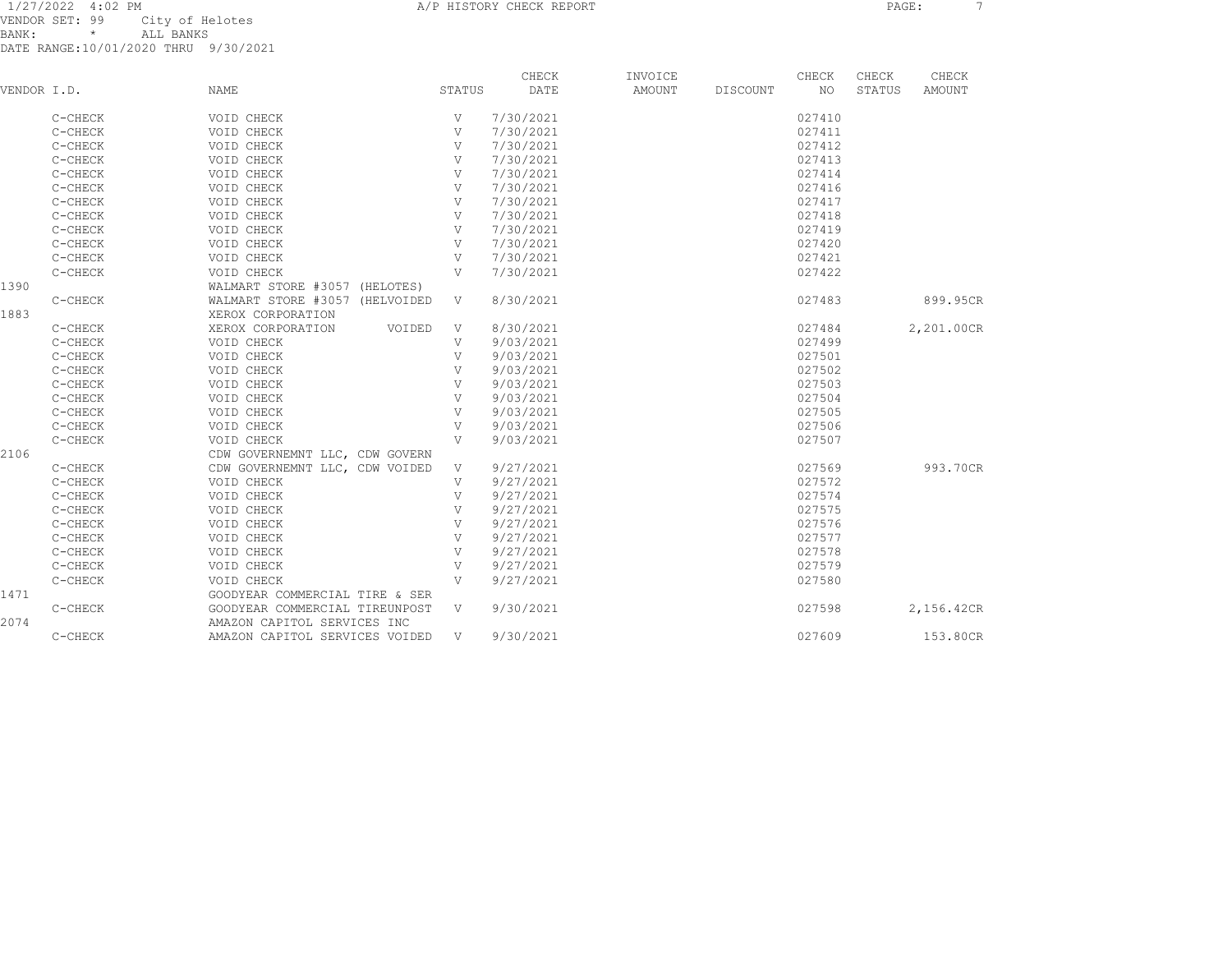| 1/27/2022 4:02 PM<br>VENDOR SET: 99<br>City of Helotes<br>BANK:<br>ALL BANKS<br>$\star$<br>DATE RANGE:10/01/2020 THRU 9/30/2021 |                | A/P HISTORY CHECK REPORT        |        |               |                               |           |              |                 |                      | 8 |
|---------------------------------------------------------------------------------------------------------------------------------|----------------|---------------------------------|--------|---------------|-------------------------------|-----------|--------------|-----------------|----------------------|---|
| VENDOR I.D.                                                                                                                     | NAME           |                                 | STATUS | CHECK<br>DATE | INVOICE<br>AMOUNT             | DISCOUNT  | CHECK<br>NO. | CHECK<br>STATUS | CHECK<br>AMOUNT      |   |
| $*$ * TOTALS * *<br>REGULAR CHECKS:                                                                                             | NO.            | $\circ$                         |        |               | INVOICE AMOUNT<br>0.00        | DISCOUNTS | 0.00         |                 | CHECK AMOUNT<br>0.00 |   |
| HAND CHECKS:                                                                                                                    |                | 0                               |        |               | 0.00                          |           | 0.00         |                 | 0.00                 |   |
| DRAFTS:                                                                                                                         |                | 0                               |        |               | 0.00                          |           | 0.00         |                 | 0.00                 |   |
| EFT:                                                                                                                            |                | 0                               |        |               | 0.00                          |           | 0.00         |                 | 0.00                 |   |
| NON CHECKS:                                                                                                                     |                | $\Omega$                        |        |               | 0.00                          |           | 0.00         |                 | 0.00                 |   |
| VOID CHECKS:                                                                                                                    |                | 207 VOID DEBITS<br>VOID CREDITS |        | 0.00          | 1,209,160.60CR 1,209,160.60CR |           | 0.00         |                 |                      |   |
| TOTAL ERRORS:<br>$\circ$                                                                                                        |                |                                 |        |               |                               |           |              |                 |                      |   |
|                                                                                                                                 | ΝO             |                                 |        |               | INVOICE AMOUNT                | DISCOUNTS |              |                 | CHECK AMOUNT         |   |
| VENDOR SET: 99 BANK: *                                                                                                          | 207<br>TOTALS: |                                 |        |               | 1,209,160.60CR                |           | 0.00         |                 | 0.00                 |   |
| BANK: *<br>TOTALS:                                                                                                              | 207            |                                 |        |               | 1,209,160.60CR                |           | 0.00         |                 | 0.00                 |   |
|                                                                                                                                 |                |                                 |        |               |                               |           |              |                 |                      |   |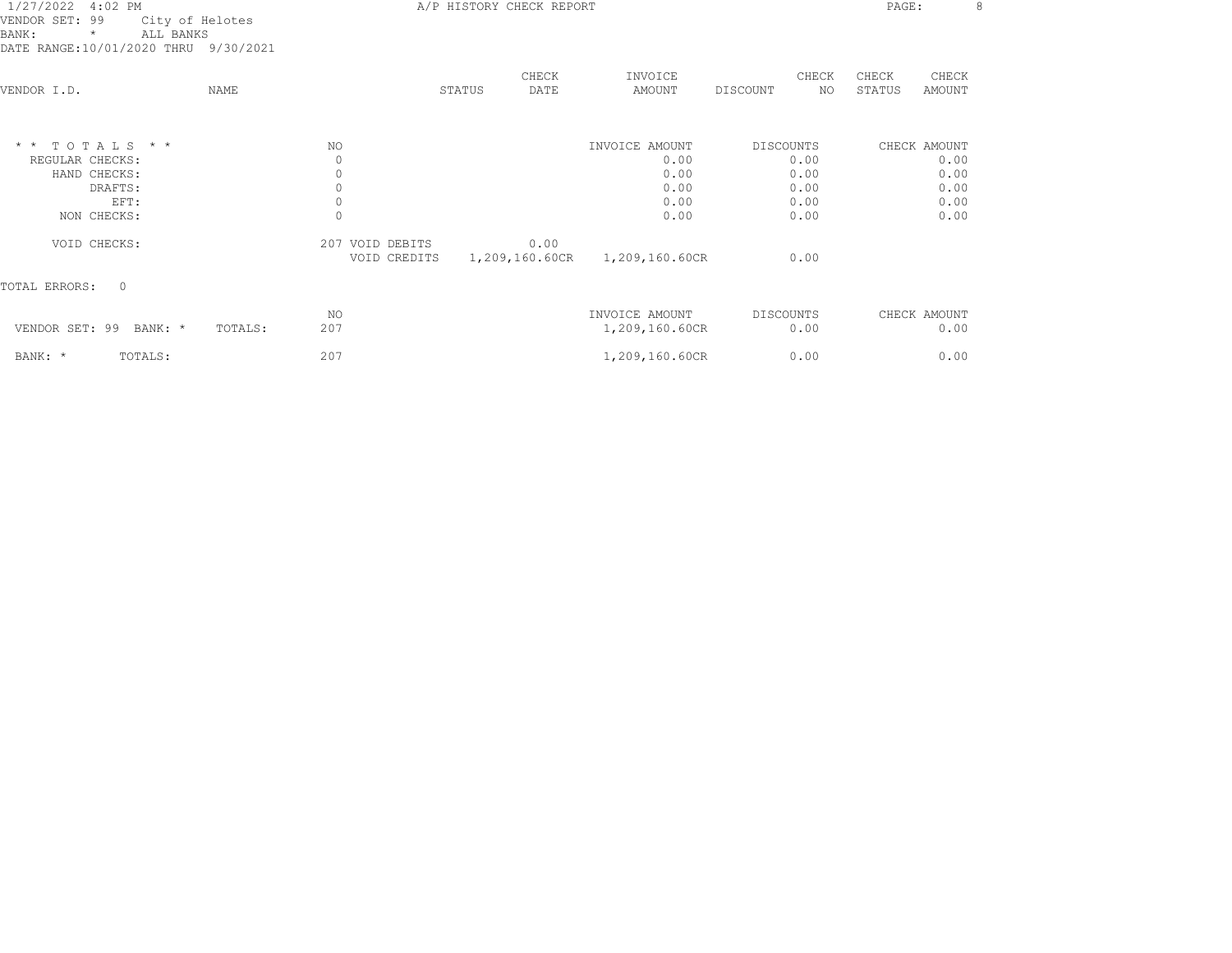1/27/2022 4:02 PM A/P HISTORY CHECK REPORT PAGE: 9 VENDOR SET: 99 City of Helotes BANK: APFB FROST/GF OPERATING DATE RANGE:10/01/2020 THRU 9/30/2021

| VENDOR I.D. |                                                      | <b>NAME</b>                                                                                                                   | STATUS                     | CHECK<br>DATE                                    | INVOICE<br>AMOUNT                    | CHECK<br>DISCOUNT<br>NO.             | CHECK<br>CHECK<br>STATUS<br>AMOUNT |
|-------------|------------------------------------------------------|-------------------------------------------------------------------------------------------------------------------------------|----------------------------|--------------------------------------------------|--------------------------------------|--------------------------------------|------------------------------------|
| 0093        | C-151099 CM<br>C-9BY1 CM<br>I-151099 R<br>$I-9BY1 R$ | MANDER AUTO SERVICE INC<br>CREDIT MEMO FOR INVOICE 151099<br>CREDIT MEMO INVOICE 9BY1<br>PD AUTO REPAIR<br>VEHICLE INSPECTION | $\mathbb N$<br>N<br>N<br>N | 2/11/2021<br>2/11/2021<br>2/11/2021<br>2/11/2021 | 435.72CR<br>7.00CR<br>435.72<br>7.00 | 000000<br>000000<br>000000<br>000000 |                                    |
| 1601        | I-7GG1E2420KW007765                                  | ALBERT URESTI MPA PCC<br>BAND TRAILER REGISTRATION                                                                            | V                          | 6/03/2020                                        | 7.50                                 | 025852                               | 7.50                               |
| 1601        | M-CHECK                                              | ALBERT URESTI MPA PCC<br>ALBERT URESTI MPA PCC<br>UNPOST                                                                      | V                          | 3/24/2021                                        |                                      | 025852                               | 7.50CR                             |
| 0025        | I-VANTAGE AT HELOTES BEXAR COUNTY CLERK              | BEXAR COUNTY CLERK                                                                                                            | V                          | 6/19/2020                                        | 1,518.00                             | 025923                               | 1,518.00                           |
| 0025        | M-CHECK                                              | BEXAR COUNTY CLERK<br>BEXAR COUNTY CLERK<br>UNPOST                                                                            | V                          | 3/24/2021                                        |                                      | 025923                               | 1,518.00CR                         |
| 2009        | I-2021 CONTRACT                                      | VAN DELDEN SERVICE COMPANY INC<br>2021 MAINTENANCE CONTRACT                                                                   | V                          | 7/06/2020                                        | 375.00                               | 025983                               | 375.00                             |
| 2009        | M-CHECK                                              | VAN DELDEN SERVICE COMPANY INC<br>VAN DELDEN SERVICE COMPAUNPOST                                                              | V                          | 3/24/2021                                        |                                      | 025983                               | 375.00CR                           |
| 1337        | I-REIMBURSEMENT                                      | <b>DUSTIN BLASCHKE</b><br>REIMBURSEMENT FOR PARKING                                                                           | V                          | 7/16/2020                                        | 7.00                                 | 026003                               | 7.00                               |
| 1337        | M-CHECK                                              | <b>DUSTIN BLASCHKE</b><br><b>DUSTIN BLASCHKE</b><br>UNPOST                                                                    | $\mathbf{V}$               | 3/23/2021                                        |                                      | 026003                               | 7.00CR                             |
| 2138        | I-R108746891165                                      | DYLAN SWIENTEK<br>REFUND WARRANT 823312-3                                                                                     | V                          | 7/16/2020                                        | 75.60                                | 026004                               | 75.60                              |
| 2138        | M-CHECK                                              | DYLAN SWIENTEK<br>DYLAN SWIENTEK<br>UNPOST                                                                                    | V                          | 3/31/2021                                        |                                      | 026004                               | 75.60CR                            |
| 2156        | I-0912020                                            | AUTO GLASS TO GO INC<br>PW WINDOW REPLACEMENT                                                                                 | V                          | 9/23/2020                                        | 179.00                               | 026240                               | 179.00                             |
| 2156        | M-CHECK                                              | AUTO GLASS TO GO INC<br>AUTO GLASS TO GO INC<br>UNPOST                                                                        | V                          | 3/23/2021                                        |                                      | 026240                               | 179.00CR                           |
| 0029        | I-SEPT 2020                                          | BRUCE C BEALOR<br>SEPTEMBER 2020 INSPECTIONS                                                                                  | V                          | 10/12/2020                                       | 6,275.00                             | 026304                               | 6,275.00                           |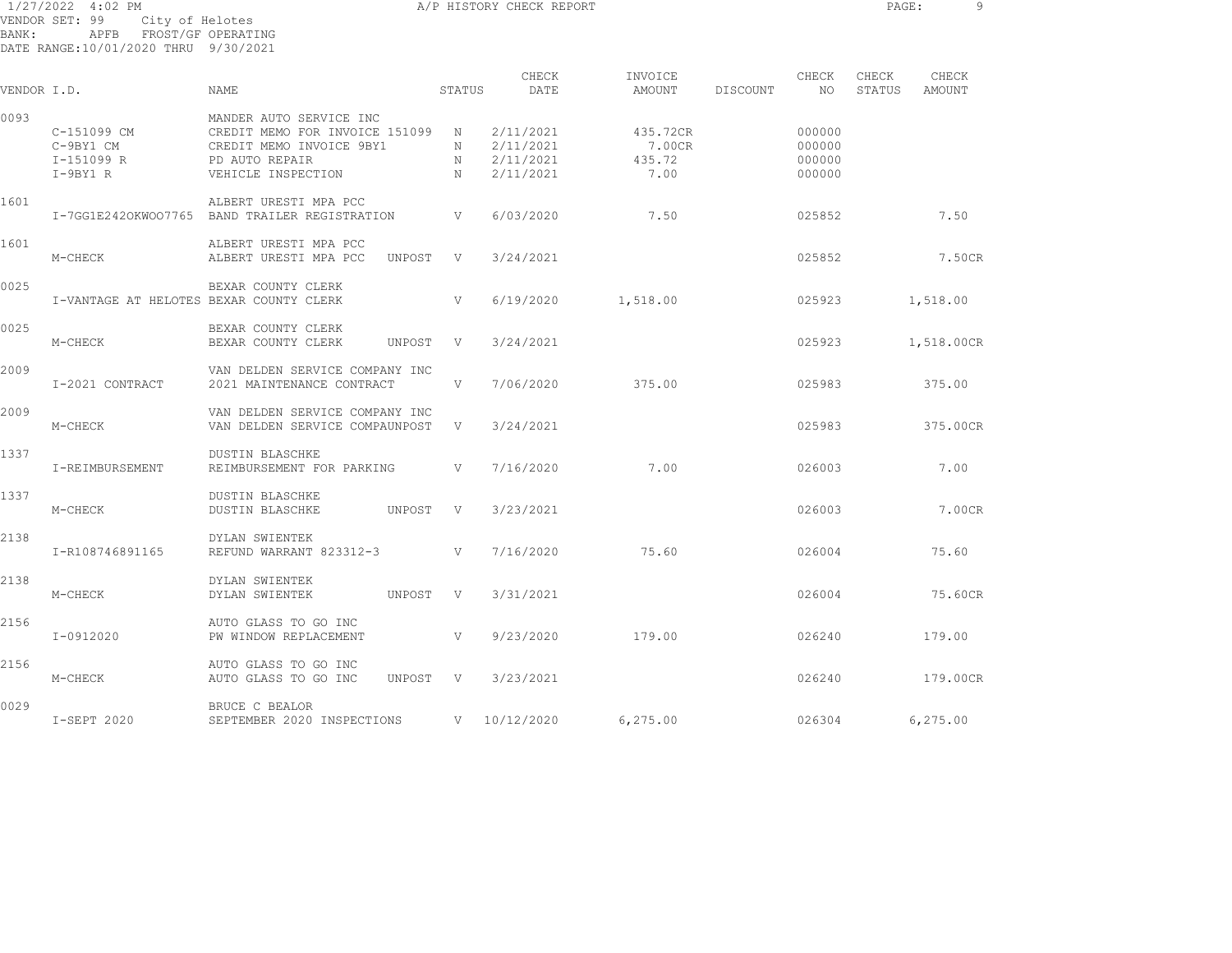| BANK:       | 1/27/2022 4:02 PM<br>VENDOR SET: 99 City of Helotes<br>APFB FROST/GF OPERATING<br>DATE RANGE:10/01/2020 THRU 9/30/2021 |                                                                                                                         |        | A/P HISTORY CHECK REPORT                         |                           |          |                            | PAGE:           | 10              |
|-------------|------------------------------------------------------------------------------------------------------------------------|-------------------------------------------------------------------------------------------------------------------------|--------|--------------------------------------------------|---------------------------|----------|----------------------------|-----------------|-----------------|
| VENDOR I.D. |                                                                                                                        | NAME                                                                                                                    | STATUS | CHECK<br>DATE                                    | INVOICE<br>AMOUNT         | DISCOUNT | CHECK<br>NO                | CHECK<br>STATUS | CHECK<br>AMOUNT |
| 0029        | M-CHECK                                                                                                                | BRUCE C BEALOR<br>BRUCE C BEALOR                                                                                        |        | VOIDED V 10/12/2020                              |                           |          | 026304                     |                 | 6,275.00CR      |
| 2106        | I-1574742                                                                                                              | CDW GOVERNEMNT LLC, CDW GOVERN<br>COVID EXPENSE                                                                         |        | R 10/12/2020                                     | 484.88                    |          | 026305                     |                 | 484.88          |
| 1051        | I-SEPTEMBER20                                                                                                          | DAMARIS SERNA<br>PD JANITORIAL SERVICE SEP 2020 V 10/12/2020                                                            |        |                                                  | 360.00                    |          | 026306                     |                 | 360.00          |
| 1051        | M-CHECK                                                                                                                | DAMARIS SERNA<br>DAMARIS SERNA                                                                                          |        | VOIDED V 10/12/2020                              |                           |          | 026306                     |                 | 360.00CR        |
| 1739        | $I - 4044224$                                                                                                          | FASTMED URGENT CARE, PC<br>PRE EMPLOYMENT DRUG SCREEN V 10/12/2020                                                      |        |                                                  | 258.00                    |          | 026307                     |                 | 258.00          |
| 1739        | M-CHECK                                                                                                                | FASTMED URGENT CARE, PC<br>FASTMED URGENT CARE, PC VOIDED V 10/12/2020                                                  |        |                                                  |                           |          | 026307                     |                 | 258.00CR        |
| 1704        | $I - 26368$                                                                                                            | KENTECH INC<br>GENERATOR BATTERY FOR FD V 10/12/2020                                                                    |        |                                                  | 766.00                    |          | 026308                     |                 | 766.00          |
| 1704        | M-CHECK                                                                                                                | KENTECH INC<br>KENTECH INC<br>VOIDED                                                                                    |        | V 10/12/2020                                     |                           |          | 026308                     |                 | 766.00CR        |
| 1480        |                                                                                                                        | LINEBARGER GOGGAN BLAIR & SAMP<br>I-JUL 2020 COLLECTIO JULY 2020 COLLECTION FEES                                        |        | $V = 10/12/2020$                                 | 1,580.10                  |          | 026309                     |                 | 1,580.10        |
| 1480        | M-CHECK                                                                                                                | LINEBARGER GOGGAN BLAIR & SAMP<br>LINEBARGER GOGGAN BLAIR VOIDED                                                        |        | V 10/12/2020                                     |                           |          | 026309                     |                 | 1,580.10CR      |
| 1197        | $I- AUG2020$                                                                                                           | LORI GAYLE CALZONCIT<br>AUG 2020 HEALTH INSPECTIONS<br>I-MAR APR HEALTH INS MAR & APR 2020 HEALTH INSPECTI V 10/12/2020 |        | V 10/12/2020                                     | 650.00<br>650.00          |          | 026310<br>026310           |                 | 1,300.00        |
| 1197        | M-CHECK                                                                                                                | LORI GAYLE CALZONCIT<br>LORI GAYLE CALZONCIT                                                                            |        | VOIDED V 10/12/2020                              |                           |          | 026310                     |                 | 1,300.00CR      |
| 0093        | $I-150833$<br>$I - 151061$<br>I-151063                                                                                 | MANDER AUTO SERVICE INC<br>REPAIR TO VIN # 4808 PW<br>REPAIR TO VIN # 2499 / PD<br>REPAIR TO VIN # 7559 / FD            |        | V 10/12/2020<br>V 10/12/2020<br>$V = 10/12/2020$ | 40.80<br>285.44<br>119.63 |          | 026311<br>026311<br>026311 |                 |                 |

I-151121 REPAIR TO VIN # 9978 / PD V 10/12/2020 64.50 026311 510.37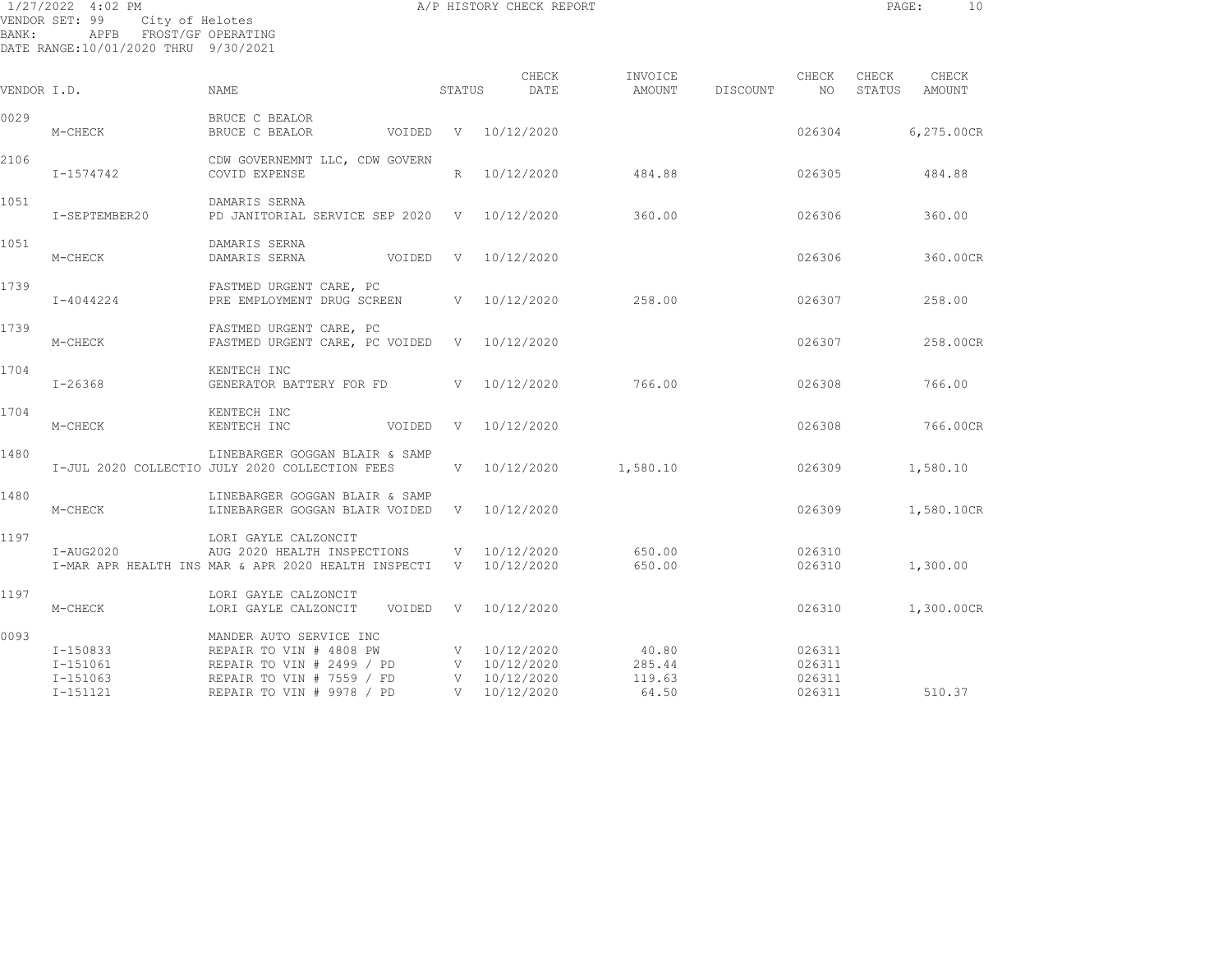1/27/2022 4:02 PM A/P HISTORY CHECK REPORT PAGE: 11 VENDOR SET: 99 City of Helotes BANK: APFB FROST/GF OPERATING DATE RANGE:10/01/2020 THRU 9/30/2021

| VENDOR I.D. |                              | <b>NAME</b>                                                                               | STATUS | CHECK<br>DATE                | INVOICE<br>AMOUNT | DISCOUNT | CHECK<br>NO.     | CHECK<br>STATUS | CHECK<br><b>AMOUNT</b> |
|-------------|------------------------------|-------------------------------------------------------------------------------------------|--------|------------------------------|-------------------|----------|------------------|-----------------|------------------------|
| 0093        | M-CHECK                      | MANDER AUTO SERVICE INC<br>MANDER AUTO SERVICE INC VOIDED                                 |        | V 10/12/2020                 |                   |          | 026311           |                 | 510.37CR               |
| 1698        | I-112096 2                   | PROFESSIONAL HEALTH SERVICES I<br>ANNUAL FD HEALTH SCREANING                              | V      | 10/12/2020                   | 6,865.92          |          | 026312           |                 | 6,865.92               |
| 1698        | M-CHECK                      | PROFESSIONAL HEALTH SERVICES I<br>PROFESSIONAL HEALTH SERVVOIDED                          |        | V 10/12/2020                 |                   |          | 026312           |                 | 6,865.92CR             |
| 0191        | I-34049428<br>I-34056227     | SAN ANTONIO EXPRESS NEWS<br>CH 90 UTILITES AMENDMENTS<br>FYE 2021 FEE SCHEDULE            |        | V 10/12/2020<br>V 10/12/2020 | 397.76<br>180.41  |          | 026313<br>026313 |                 | 578.17                 |
| 0191        | M-CHECK                      | SAN ANTONIO EXPRESS NEWS<br>SAN ANTONIO EXPRESS NEWSVOIDED                                |        | V 10/12/2020                 |                   |          | 026313           |                 | 578.17CR               |
| 1403        | I-0056345<br>I-0057436       | SERVICE UNIFORM RENTAL<br>UNIFORM AND MOP SERVICE PW<br>UNIFORM AND MOP SERVICE PW        | V<br>V | 10/12/2020<br>10/12/2020     | 135.24<br>216.04  |          | 026314<br>026314 |                 | 351.28                 |
| 1403        | M-CHECK                      | SERVICE UNIFORM RENTAL<br>SERVICE UNIFORM RENTAL VOIDED                                   |        | V 10/12/2020                 |                   |          | 026314           |                 | 351.28CR               |
| 1989        | $I - 225979$                 | TEXAS MEDCLINIC<br>PRE EMPLOYMENT DRUG SCREEN                                             | V      | 10/12/2020                   | 518.00            |          | 026315           |                 | 518.00                 |
| 1989        | M-CHECK                      | TEXAS MEDCLINIC<br>TEXAS MEDCLINIC<br>VOIDED                                              | V      | 10/12/2020                   |                   |          | 026315           |                 | 518.00CR               |
| 1949        | I-IN1789945 2<br>I-IN1849610 | TOTAL ADMINISTRATIVE SERVICE C<br>COBRA ADMIN FEE OCT - JAN 21<br>COBRA RENEWAL FEE 20-21 |        | R 10/12/2020<br>R 10/12/2020 | 107.25<br>438.00  |          | 026316<br>026316 |                 | 545.25                 |
| 0066        | $I - 5580$                   | TRACY DEVER<br>REPAIR TO FD BAY #2 DOOR                                                   |        | V 10/12/2020                 | 125.00            |          | 026317           |                 | 125.00                 |
| 0066        | M-CHECK                      | TRACY DEVER<br>TRACY DEVER<br>VOIDED                                                      | V      | 10/12/2020                   |                   |          | 026317           |                 | 125.00CR               |
| 2105        | I-BADGE REPAIR               | V H BLACKINTON & CO INC<br>PD BADGE REPAIR                                                | R      | 10/12/2020                   | 12.00             |          | 026318           |                 | 12.00                  |
| 1883        | I-2274900                    | XEROX CORPORATION<br>COPIER LEASE FOR CITY HALL                                           |        | V 10/12/2020                 | 1,987.00          |          | 026319           |                 | 1,987.00               |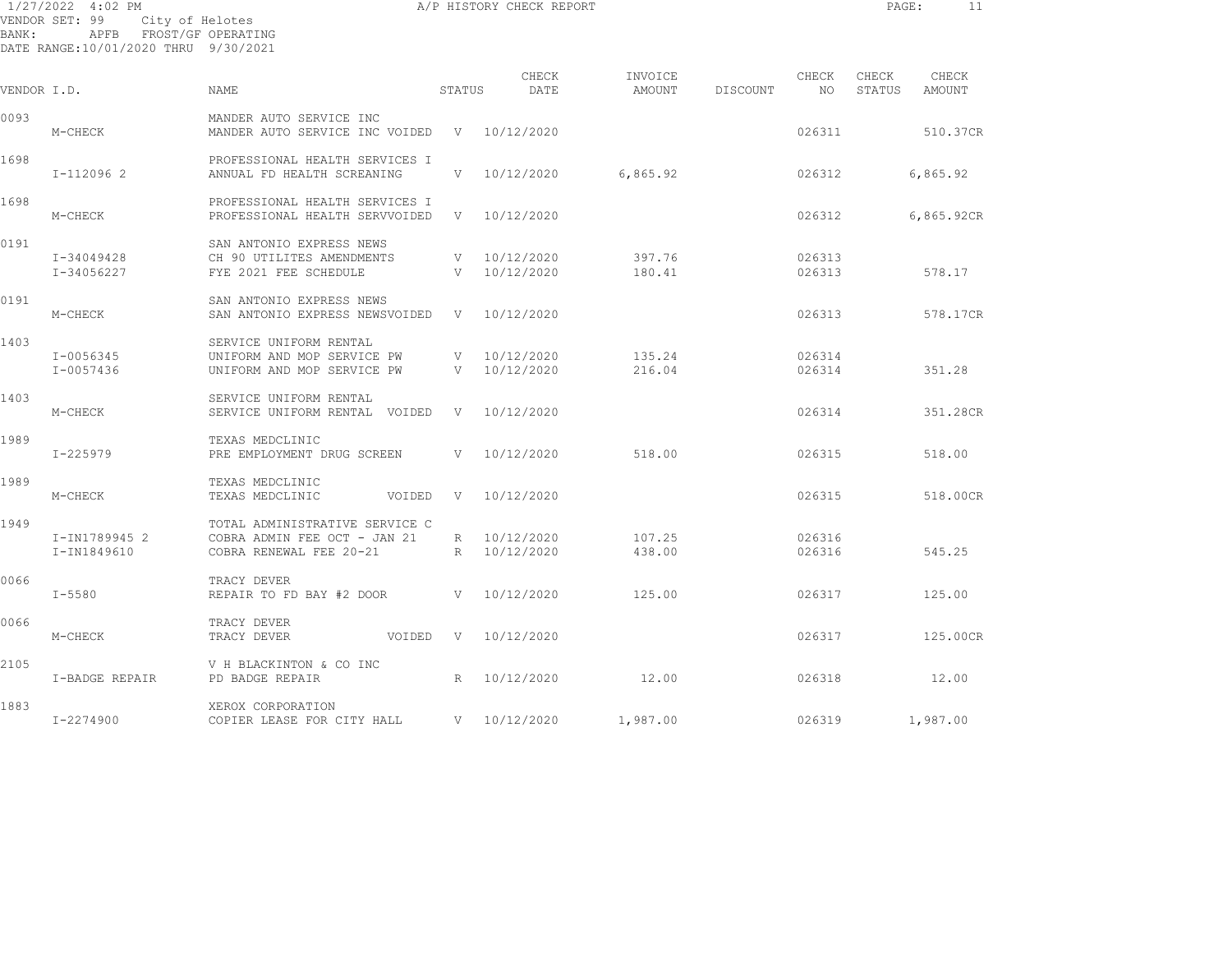| BANK:       | 1/27/2022 4:02 PM<br>VENDOR SET: 99<br>City of Helotes<br>APFB FROST/GF OPERATING<br>DATE RANGE:10/01/2020 THRU 9/30/2021 |                                                           |        |        | A/P HISTORY CHECK REPORT |                   |          |             | PAGE:           |                 | 12 |
|-------------|---------------------------------------------------------------------------------------------------------------------------|-----------------------------------------------------------|--------|--------|--------------------------|-------------------|----------|-------------|-----------------|-----------------|----|
| VENDOR I.D. |                                                                                                                           | NAME                                                      |        | STATUS | CHECK<br>DATE            | INVOICE<br>AMOUNT | DISCOUNT | CHECK<br>NO | CHECK<br>STATUS | CHECK<br>AMOUNT |    |
| 1883        | M-CHECK                                                                                                                   | XEROX CORPORATION<br>XEROX CORPORATION                    | VOIDED | V      | 10/12/2020               |                   |          | 026319      |                 | 1,987.00CR      |    |
| 2166        | I-COVID GRANT                                                                                                             | HELOTES GALLERY LLC<br>COVID GRANT                        |        | R      | 10/14/2020               | 20,000.00         |          | 026320      |                 | 20,000.00       |    |
| 2171        | I-COVID GRANT                                                                                                             | CHRIS DONNELL<br>COVID GRANT                              |        | V      | 10/14/2020               | 20,000.00         |          | 026321      |                 | 20,000.00       |    |
| 2171        | M-CHECK                                                                                                                   | CHRIS DONNELL<br>CHRIS DONNELL                            | VOIDED | V      | 10/14/2020               |                   |          | 026321      |                 | 20,000.00CR     |    |
| 2172        | I-COVID GRANT                                                                                                             | D'ANTHONY SALON SPA LLC<br>COVID GRANT                    |        | V      | 10/14/2020               | 20,000.00         |          | 026322      |                 | 20,000.00       |    |
| 2172        | M-CHECK                                                                                                                   | D'ANTHONY SALON SPA LLC<br>D'ANTHONY SALON SPA LLC VOIDED |        |        | V 10/14/2020             |                   |          | 026322      |                 | 20,000.00CR     |    |
| 2170        | I-COVID GRANT                                                                                                             | DUY LAM<br>COVID GRANT                                    |        | V      | 10/14/2020               | 20,000.00         |          | 026323      |                 | 20,000.00       |    |
| 2170        | M-CHECK                                                                                                                   | DUY LAM<br>DUY LAM                                        | VOIDED | V      | 10/14/2020               |                   |          | 026323      |                 | 20,000.00CR     |    |
| 2174        | I-COVID GRANT                                                                                                             | FASONE & ASSOCIATES INC<br>COVID GRANT                    |        | V      | 10/14/2020               | 20,000.00         |          | 026324      |                 | 20,000.00       |    |
| 2174        | M-CHECK                                                                                                                   | FASONE & ASSOCIATES INC<br>FASONE & ASSOCIATES INC VOIDED |        |        | V 10/14/2020             |                   |          | 026324      |                 | 20,000.00CR     |    |
| 1307        | I-COVID GRANT                                                                                                             | HELOTES BARBER SHOP LLC<br>COVID GRANT                    |        | V      | 10/14/2020               | 20,000.00         |          | 026325      |                 | 20,000.00       |    |
| 1307        | M-CHECK                                                                                                                   | HELOTES BARBER SHOP LLC<br>HELOTES BARBER SHOP            | VOIDED | V      | 10/14/2020               |                   |          | 026325      |                 | 20,000.00CR     |    |
| 2178        | I-COVID GRANT                                                                                                             | JOANNE D TAYLOR<br>COVID GRANT                            |        | V      | 10/14/2020               | 20,000.00         |          | 026326      |                 | 20,000.00       |    |
| 2178        | M-CHECK                                                                                                                   | JOANNE D TAYLOR<br>JOANNE D TAYLOR                        | VOIDED | V      | 10/14/2020               |                   |          | 026326      |                 | 20,000.00CR     |    |
|             |                                                                                                                           |                                                           |        |        |                          |                   |          |             |                 |                 |    |

I-COVID GRANT COVID GRANT COVID CRANT V 10/14/2020 20,000.00 026327 20,000.00

2182 RAUL CANTU JR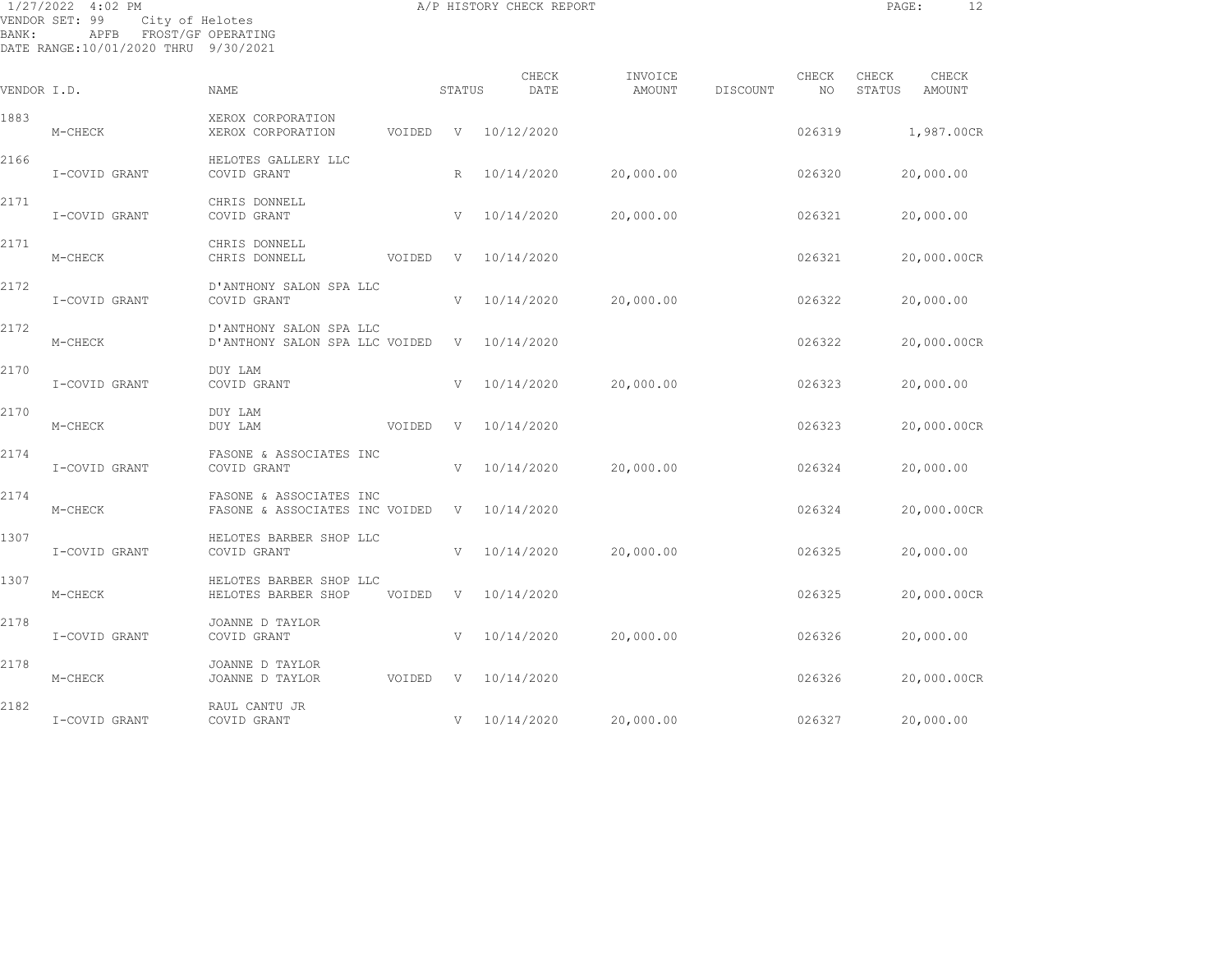1/27/2022 4:02 PM **A/P HISTORY CHECK REPORT PAGE:** 13 VENDOR SET: 99 City of Helotes BANK: APFB FROST/GF OPERATING DATE RANGE:10/01/2020 THRU 9/30/2021

CHECK INVOICE CHECK CHECK CHECK VENDOR I.D. NAME STATUS DATE AMOUNT DISCOUNT NO STATUS AMOUNT 2182 RAUL CANTU JR M-CHECK RAUL CANTU VOIDED V 10/14/2020 026327 20,000.00CR 2180 DONNA L WELLS I-GRANT SMALL BUSINESS GRANT R 10/14/2020 20,000.00 026328 20,000.00 2173 DP CORKS INC I-GRANT SMALL BUSINESS GRANT R 10/14/2020 20,000.00 026329 20,000.00 2170 DUY LAM I-GRANT SMALL BUSINESS GRANT V 10/14/2020 20,000.00 026330 20,000.00 2170 DUY LAM M-CHECK DUY LAM VOIDED V 10/14/2020 026330 20,000.00CR 2176 HELOTES COUNTRY CLUB LLC I-GRANT SMALL BUSINESS GRANT R 10/14/2020 20,000.00 026331 20,000.00 2177 JOYCE E GIBSON I-GRANT SMALL BUSINESS GRANT R 10/14/2020 20,000.00 026332 20,000.00 2181 LINDA S REYES I-GRANT SMALL BUSINESS GRANT R 10/14/2020 20,000.00 026333 20,000.00 0770 PIPES DREAMS MILITARY MERCHAND I-GRANT SMALL BUSINESS GRANT R 10/14/2020 20,000.00 026334 20,000.00 1601 ALBERT URESTI MPA PCC I-VIN 4739 RENEWAL STICKER FOR VIN 4739 V 9/30/2020 7.50 026380 7.50 1601 ALBERT URESTI MPA PCC M-CHECK ALBERT URESTI MPA PCC UNPOST V 3/24/2021 026380 026380 7.50CR 0003 I C M A RETIREMENT CORP I-MEMBERSHIP 2021 ANNUAL MEMBERSHIP 2021 R 10/27/2020 832.42 026388 832.42 0051 ELF HARDWARE INC I-1025 PW CHAINSAW SUPPLIES R 10/27/2020 83.91 026389 I-1026 STIHL EQUIPMENT PARTS PW R 10/27/2020 34.01 026389 117.92 0059 GALLS INC I-016676220 PARTIAL PAYMENT ON RIOT GEAR V 10/27/2020 1,985.61 026390 1,985.61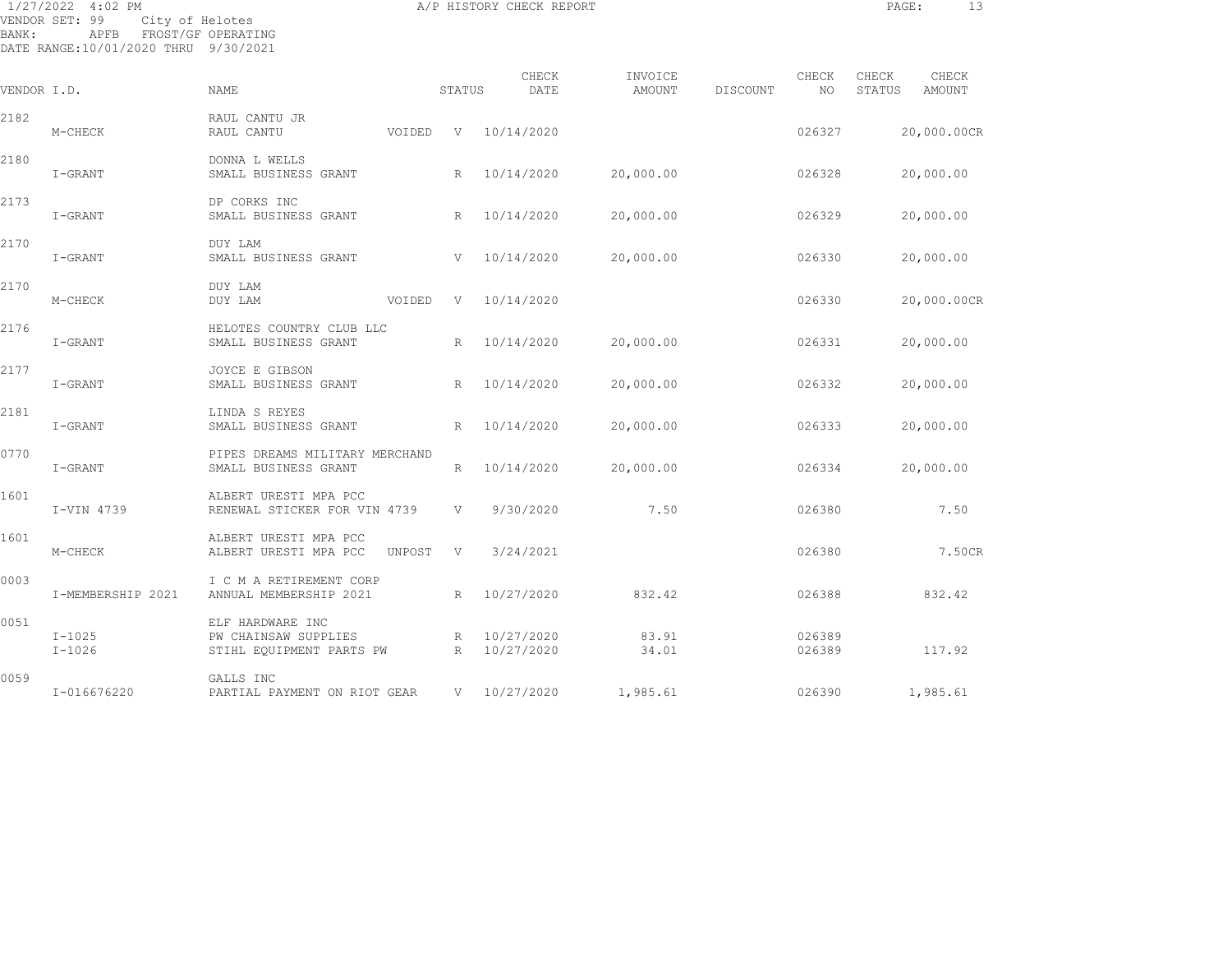1/27/2022 4:02 PM A/P HISTORY CHECK REPORT PAGE: 14 VENDOR SET: 99 City of Helotes BANK: APFB FROST/GF OPERATING DATE RANGE:10/01/2020 THRU 9/30/2021

| VENDOR I.D. |                 | <b>NAME</b>                    | STATUS       | CHECK<br>DATE | INVOICE<br>AMOUNT | DISCOUNT | CHECK<br>NO. | CHECK<br>STATUS | CHECK<br>AMOUNT |
|-------------|-----------------|--------------------------------|--------------|---------------|-------------------|----------|--------------|-----------------|-----------------|
| 0059        |                 | GALLS INC                      |              |               |                   |          |              |                 |                 |
|             | M-CHECK         | GALLS INC<br>VOIDED            | V            | 10/27/2020    |                   |          | 026390       |                 | 1,985.61CR      |
| 0093        |                 | MANDER AUTO SERVICE INC        |              |               |                   |          |              |                 |                 |
|             | I-151099        | REPAIR MAINT TO VEH/VIN 2128   |              | V 10/27/2020  | 435.72            |          | 026391       |                 |                 |
|             | $I-9BY1$        | VEHICLE INSPECTION VIN 3404    |              | V 10/27/2020  | 7.00              |          | 026391       |                 | 442.72          |
| 0093        |                 | MANDER AUTO SERVICE INC        |              |               |                   |          |              |                 |                 |
|             | M-CHECK         | MANDER AUTO SERVICE INC UNPOST | $\mathbf{V}$ | 2/02/2021     |                   |          | 026391       |                 | 442.72CR        |
| 0097        |                 | THOMAS PATRICK JOHNSON         |              |               |                   |          |              |                 |                 |
|             | $I-5712$        | FIXTURE REPAIR IN FIRE DEPARTM | R            | 10/27/2020    | 149.00            |          | 026392       |                 | 149.00          |
| 0119        |                 | BINGHAM & LEA PC INC           |              |               |                   |          |              |                 |                 |
|             | $I-OCT2020$     | COURT DOCKET COVERAGE 1020     | R            | 10/27/2020    | 450.00            |          | 026393       |                 | 450.00          |
| 0145        |                 | TIME WARNER CABLE SAN ANTONIO  |              |               |                   |          |              |                 |                 |
|             | I-0039133101420 | CABLE SERVICE OCT/NOV 20       | R            | 10/27/2020    | 588.89            |          | 026394       |                 | 588.89          |
| 0793        |                 | OFFICE DEPOT INC               |              |               |                   |          |              |                 |                 |
|             | I-130317247001  | OFFICE SUPPLIES                | R            | 10/27/2020    | 899.30            |          | 026395       |                 |                 |
|             | I-130327672001  | ADMIN OFFICE SUPPLIES          | R            | 10/27/2020    | 27.99             |          | 026395       |                 | 927.29          |
| 0809        |                 | RX TECHNOLOGY                  |              |               |                   |          |              |                 |                 |
|             | I-99498         | MANAGED IT SERVICES OCT 20     | R            | 10/27/2020    | 3,850.00          |          | 026396       |                 | 3,850.00        |
| 0868        |                 | CE SOLUTIONS                   |              |               |                   |          |              |                 |                 |
|             | I-190720        | FIRE DEPT CONTINUING EDUCATION | R            | 10/27/2020    | 200.00            |          | 026397       |                 |                 |
|             | $I-191115$      | TCFP AND HSHS LICENSE FOR FD   | R            | 10/27/2020    | 300.00            |          | 026397       |                 | 500.00          |
| 0921        |                 | VANGUARD CLEANING SYSTEM INC   |              |               |                   |          |              |                 |                 |
|             | I-SA98282       | JANITORIAL SERVICE OCT 2020    | R            | 10/27/2020    | 475.00            |          | 026398       |                 | 475.00          |
| 1051        |                 | DAMARIS SERNA                  |              |               |                   |          |              |                 |                 |
|             | I-OCTOBER20     | PD JANITORIAL SERVICE OCT 2020 | R            | 10/27/2020    | 360.00            |          | 026399       |                 | 360.00          |
| 1177        |                 | UNIVERSITY OF TEXAS HEALTH SCI |              |               |                   |          |              |                 |                 |
|             | I-FY202109      | 4TH OUARTER MEDICAL DIRECTOR   | R            | 10/27/2020    | 4,347.00          |          | 026400       |                 | 4,347.00        |
| 1236        |                 | HENRY SCHEIN INC               |              |               |                   |          |              |                 |                 |
|             | I-83873370 REV  | EMS MEDICAL SUPPLIES OCT 20    | R            | 10/27/2020    | 2,208.08          |          | 026401       |                 | 2,208.08        |
| 1395        |                 | DEZAVALA-SHAVANO VETERINARY CL |              |               |                   |          |              |                 |                 |
|             | $I - 305645$    | ANIMAL IMPOUND FEES            | R            | 10/27/2020    | 103.99            |          | 026402       |                 | 103.99          |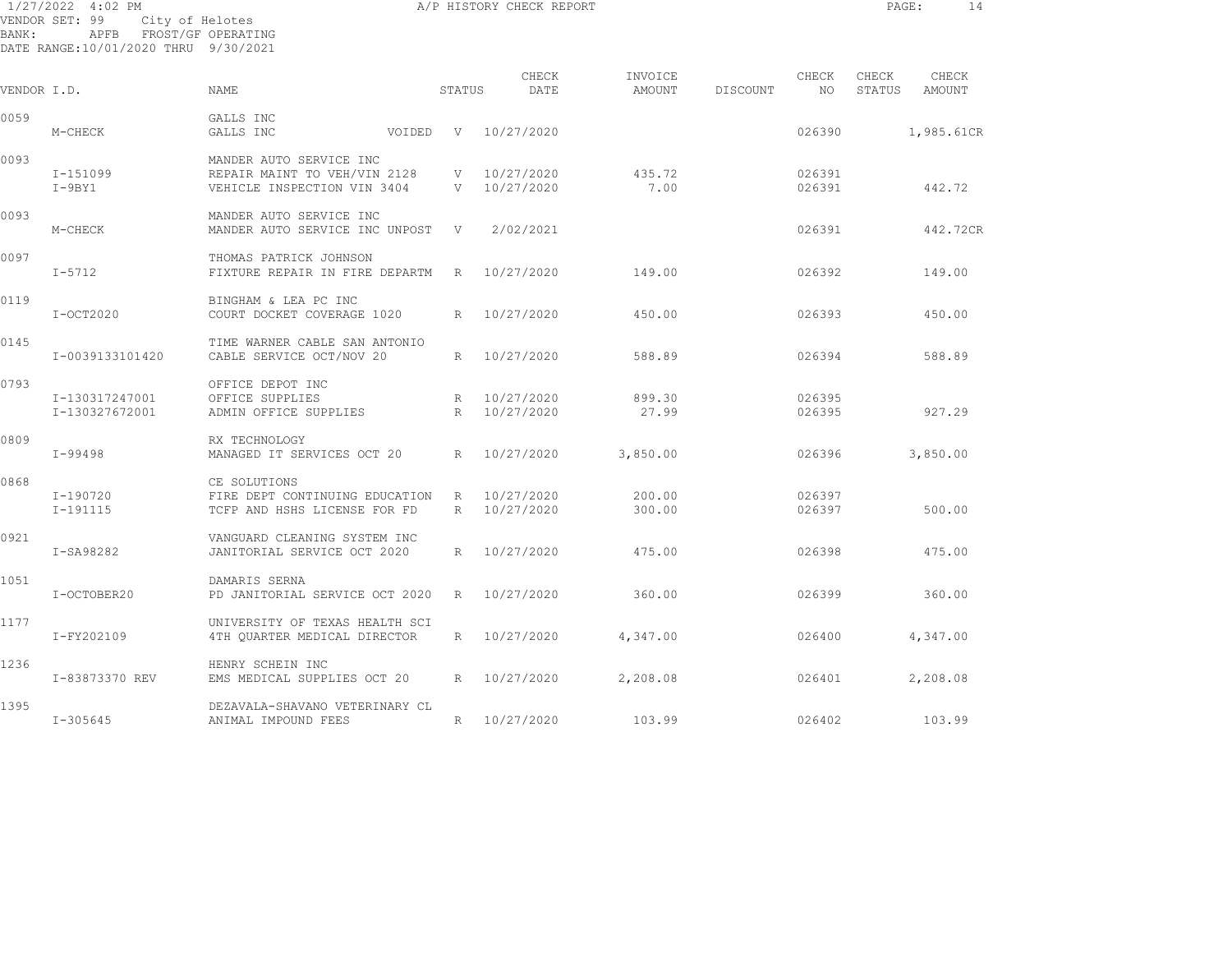|             | 1/27/2022 4:02 PM<br>VENDOR SET: 99<br>City of Helotes |                                                                                                                                  |                 | A/P HISTORY CHECK REPORT                   |                              |          |                            | PAGE:           |                 | 15 |
|-------------|--------------------------------------------------------|----------------------------------------------------------------------------------------------------------------------------------|-----------------|--------------------------------------------|------------------------------|----------|----------------------------|-----------------|-----------------|----|
| BANK:       | APFB<br>DATE RANGE:10/01/2020 THRU 9/30/2021           | FROST/GF OPERATING                                                                                                               |                 |                                            |                              |          |                            |                 |                 |    |
| VENDOR I.D. |                                                        | NAME                                                                                                                             | STATUS          | CHECK<br>DATE                              | INVOICE<br>AMOUNT            | DISCOUNT | CHECK<br>NO                | CHECK<br>STATUS | CHECK<br>AMOUNT |    |
| 1653        | I-6280854947                                           | AUTOZONE INC<br>ANIMAL CONTROL TRUCK SUPPLY                                                                                      |                 | R 10/27/2020                               | 75.98                        |          | 026403                     |                 | 75.98           |    |
| 1682        | $I-S2020$                                              | HELOTES HUMANE SOCIETY<br>ANIMAL IMPOUND FEES                                                                                    | $R_{\parallel}$ | 10/27/2020                                 | 216.00                       |          | 026404                     |                 | 216.00          |    |
| 1757        | I-2021 LIGHTING                                        | ELITE LIGHTING DESIGNS INC<br>2021 HOLIDAY LIGHTING                                                                              | $R_{\perp}$     | 10/27/2020                                 | 1,710.00                     |          | 026405                     |                 | 1,710.00        |    |
| 1769        | I-425781135                                            | U S BANK EOUIPMENT FINANCE<br>EMS EQUIPMENT LEASE OCT 20                                                                         |                 | R 10/27/2020                               | 1,924.00                     |          | 026406                     |                 | 1,924.00        |    |
| 1865        | $I - 50004$                                            | ESD AND ASSOCIATES<br>WEBSITE MAINT OCT 2020                                                                                     | $R_{\parallel}$ | 10/27/2020                                 | 1,216.00                     |          | 026407                     |                 | 1,216.00        |    |
| 1924        | I-34958585<br>I-34958586<br>I-34958587                 | TYCO FIRE & SECURITY US MANAGE<br>OUARTERLY ALARM SYSTEM MAINT<br>OUARTERLY SECURITY ALARM MAINT<br>OUARTERLY ALARM SYSTEM MAINT | R               | R 10/27/2020<br>R 10/27/2020<br>10/27/2020 | 331.71<br>2,371.39<br>280.63 |          | 026408<br>026408<br>026408 |                 | 2,983.73        |    |
| 1974        | I-101220203                                            | ALAMO FIRE APPARATUS LLC<br>FIRE ENGINE REPAIR                                                                                   | R               | 10/27/2020                                 | 266.10                       |          | 026409                     |                 | 266.10          |    |
| 2042        | $I - 139573$                                           | DEWINNE EQUIPMENT CO INC<br>PW GRASSHOPPER TIRES                                                                                 | R               | 10/27/2020                                 | 382.80                       |          | 026410                     |                 | 382.80          |    |
| 2049        | $I-2327$                                               | STATION AUTOMATION INC<br>FD INVENTORY CONTROL MODULE                                                                            |                 | R 10/27/2020                               | 2,409.00                     |          | 026411                     |                 | 2,409.00        |    |
| 2124        | I-995399                                               | TOM LOFTUS INC<br>VENTRAC MOVER BLADES                                                                                           | R               | 10/27/2020                                 | 200.68                       |          | 026412                     |                 | 200.68          |    |
| 2157        | I-5956109461                                           | O'REILLY AUTO ENTERPRISES LLC<br>ANIMAL CONTROL TRUCK SUPPLY                                                                     | R               | 10/27/2020                                 | 4.99                         |          | 026413                     |                 | 4.99            |    |
| 2158        | I-133879                                               | JOBMATCH LLC<br>HR APPLICANT TRACKING SYSTEM                                                                                     |                 | R 10/27/2020                               | 2,079.00                     |          | 026414                     |                 | 2,079.00        |    |

I-LEADERSHIP CLASS PD CHIEF LEADERSHIP CLASS R 10/27/2020 175.00 026415 175.00

I-016676220 REV PARTIAL SHIPMENT OF RIOT GEAR V 10/29/2020 1,985.61 026416 1,985.61

2184 SAM HOUSTON STATE UNIVERSITY

0059 GALLS INC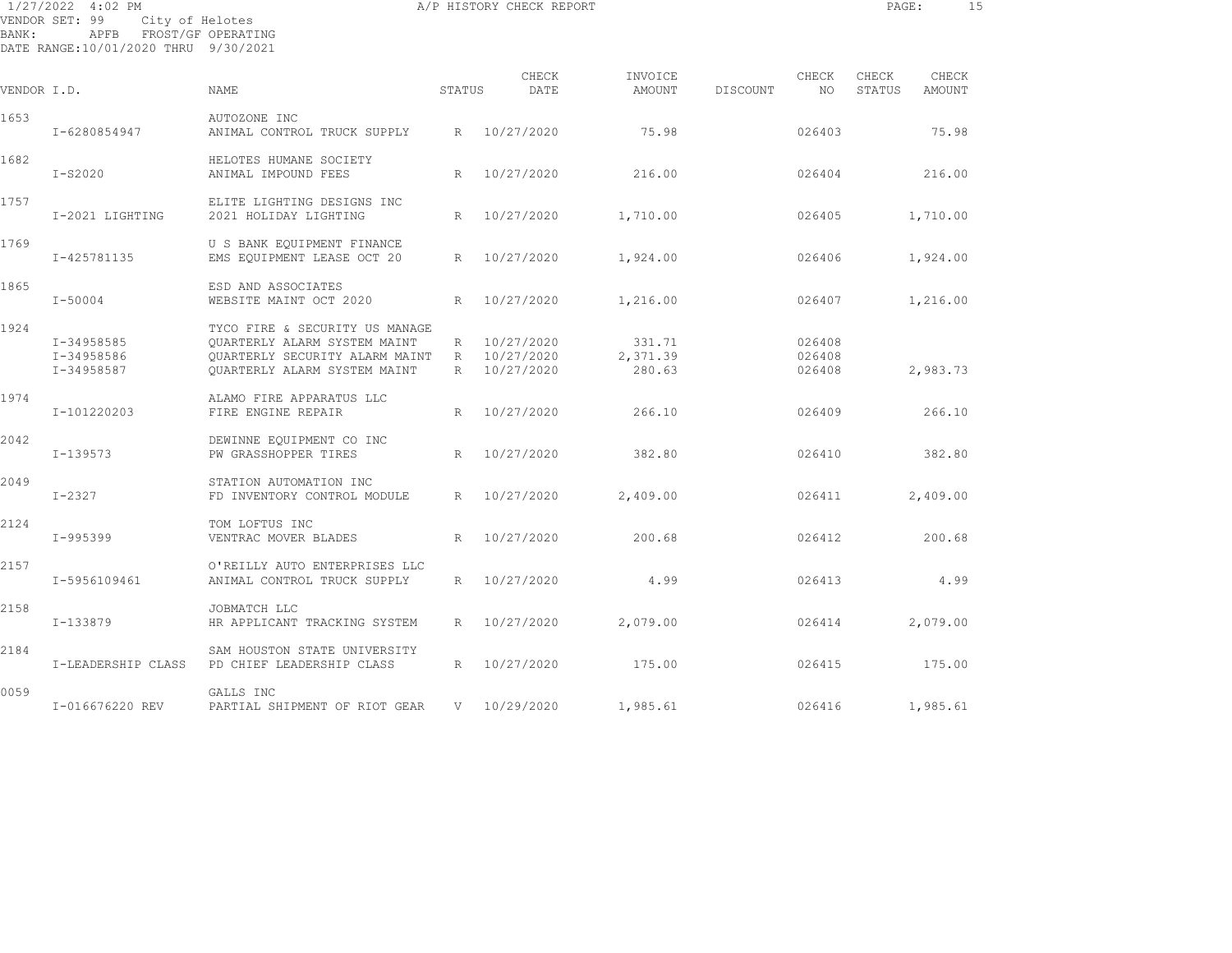1/27/2022 4:02 PM A/P HISTORY CHECK REPORT PAGE: 16 VENDOR SET: 99 City of Helotes BANK: APFB FROST/GF OPERATING DATE RANGE:10/01/2020 THRU 9/30/2021

| VENDOR I.D. |                                                                                                                                 | <b>NAME</b>                                                                                                                                                                                                                                                               |        | STATUS                                             | CHECK<br>DATE                                                                                                | INVOICE<br>AMOUNT                                                            | DISCOUNT | CHECK<br>NO                                                                  | CHECK<br>STATUS | CHECK<br>AMOUNT |
|-------------|---------------------------------------------------------------------------------------------------------------------------------|---------------------------------------------------------------------------------------------------------------------------------------------------------------------------------------------------------------------------------------------------------------------------|--------|----------------------------------------------------|--------------------------------------------------------------------------------------------------------------|------------------------------------------------------------------------------|----------|------------------------------------------------------------------------------|-----------------|-----------------|
| 0059        |                                                                                                                                 | GALLS INC                                                                                                                                                                                                                                                                 |        |                                                    |                                                                                                              |                                                                              |          |                                                                              |                 |                 |
|             | M-CHECK                                                                                                                         | GALLS INC                                                                                                                                                                                                                                                                 | VOIDED | V                                                  | 10/29/2020                                                                                                   |                                                                              |          | 026416                                                                       |                 | 1,985.61CR      |
| 1480        | I-102900                                                                                                                        | LINEBARGER GOGGAN BLAIR & SAMP<br>FY20 EMS COLLECTION FEES                                                                                                                                                                                                                |        | V                                                  | 10/29/2020                                                                                                   | 1,736.17                                                                     |          | 026417                                                                       |                 | 1,736.17        |
| 1480        | M-CHECK                                                                                                                         | LINEBARGER GOGGAN BLAIR & SAMP<br>LINEBARGER GOGGAN BLAIR VOIDED                                                                                                                                                                                                          |        | V –                                                | 10/29/2020                                                                                                   |                                                                              |          | 026417                                                                       |                 | 1,736.17CR      |
| 2106        | I-2852810                                                                                                                       | CDW GOVERNEMNT LLC, CDW GOVERN<br>COMPUTER EQUIPMENT                                                                                                                                                                                                                      |        | R                                                  | 11/03/2020                                                                                                   | 76.47                                                                        |          | 026420                                                                       |                 | 76.47           |
| 2121        | I-30839                                                                                                                         | DOBIE SUPPLY LLC<br>SIGN POLES FOR PW                                                                                                                                                                                                                                     |        | R                                                  | 11/03/2020                                                                                                   | 2,482.15                                                                     |          | 026421                                                                       |                 | 2,482.15        |
| 1471        | I-178569                                                                                                                        | GOODYEAR COMMERCIAL TIRE & SER<br>TIRE REPLACEMENT FOR PD VEH                                                                                                                                                                                                             |        | $R_{\parallel}$                                    | 11/03/2020                                                                                                   | 867.80                                                                       |          | 026422                                                                       |                 | 867.80          |
| 0064        | $I - 23598$                                                                                                                     | HELOTES COLLISION CTR INC<br>REPAIR TO VEH/VIN 6465                                                                                                                                                                                                                       |        | R                                                  | 11/03/2020                                                                                                   | 3,029.85                                                                     |          | 026423                                                                       |                 | 3,029.85        |
| 0706        | I-U1474748                                                                                                                      | TEXAS DEPT OF CRIMINAL JUSTICE<br>RETIREMENT GIFT JUDY HENCKEL                                                                                                                                                                                                            |        | R                                                  | 11/03/2020                                                                                                   | 275.00                                                                       |          | 026424                                                                       |                 | 275.00          |
| 0148        | I-FY 20-21                                                                                                                      | TML INTERGOVERNMENTAL RISK POO<br>TML INSURANCE PREMIUMS FY20-21                                                                                                                                                                                                          |        | R                                                  | 11/03/2020                                                                                                   | 172,545.66                                                                   |          | 026425                                                                       |                 | 172,545.66      |
| 0764        | I-045313532                                                                                                                     | TYLER TECHNOLOGIES INC<br>EXECUTIME MAINT FY 2021                                                                                                                                                                                                                         |        | R                                                  | 11/03/2020                                                                                                   | 1,543.50                                                                     |          | 026426                                                                       |                 | 1,543.50        |
| 0777        | I-1141112671<br>I-11411126971<br>I-11411136389<br>I-11490335872<br>I-1149481840<br>I-1149612619<br>I-1149672845<br>I-1149873959 | UNITED SITE SERVICES<br>RENTAL 10/20/20 - 11/16/20<br>RENTAL 10/20/20 - 11/16/20 PAR<br>RENTAL 10/22/20 - 11/18/20<br>RENTAL 05/07/20 - 05/07/20<br>RENTAL 11/21/19 - 12/18/19<br>RENTAL 12/17/19 - 01/13/20<br>RENTAL 03/01/19 MARKETPLACE<br>RENTAL 02/11/20 - 03/09/20 |        | R<br>R<br>R<br>R<br>R<br>R<br>R<br>$R_{\parallel}$ | 11/03/2020<br>11/03/2020<br>11/03/2020<br>11/03/2020<br>11/03/2020<br>11/03/2020<br>11/03/2020<br>11/03/2020 | 190.16<br>190.16<br>190.88<br>190.88<br>169.22<br>166.60<br>226.36<br>190.16 |          | 026427<br>026427<br>026427<br>026427<br>026427<br>026427<br>026427<br>026427 |                 | 1,514.42        |
| 1883        | I-2310992                                                                                                                       | XEROX CORPORATION<br>COPIER LEASE OCT 2020                                                                                                                                                                                                                                |        | R                                                  | 11/03/2020                                                                                                   | 1,987.00                                                                     |          | 026428                                                                       |                 | 1,987.00        |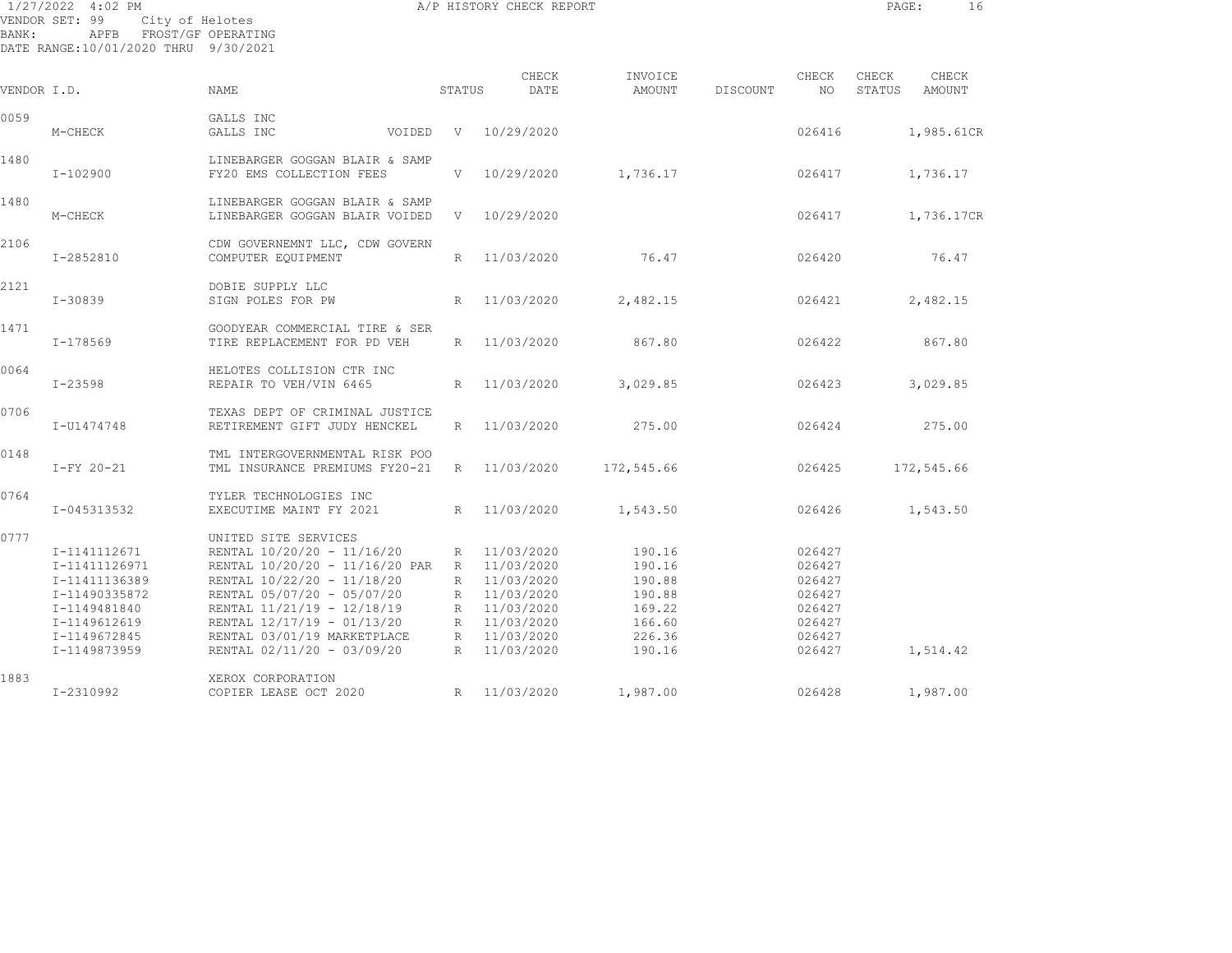1/27/2022 4:02 PM A/P HISTORY CHECK REPORT PAGE: 17 VENDOR SET: 99 City of Helotes BANK: APFB FROST/GF OPERATING

| VENDOR I.D. |                                                                                                                            | <b>NAME</b>                                                                                                                                                                 | STATUS                     | CHECK<br>DATE                                                                    | INVOICE<br>AMOUNT                                     | DISCOUNT | CHECK<br>NO                                              | CHECK<br>STATUS | CHECK<br>AMOUNT |  |
|-------------|----------------------------------------------------------------------------------------------------------------------------|-----------------------------------------------------------------------------------------------------------------------------------------------------------------------------|----------------------------|----------------------------------------------------------------------------------|-------------------------------------------------------|----------|----------------------------------------------------------|-----------------|-----------------|--|
| 0295        | I-0154746IN                                                                                                                | ENTENMANN-ROVIN COMPANY INC<br>ENGINEER BADGE FOR ROWELL                                                                                                                    | R                          | 11/05/2020                                                                       | 135.25                                                |          | 026439                                                   |                 | 135.25          |  |
| 1583        | I-2014072                                                                                                                  | HEAT SAFETY EOUIPMENT LLC<br>PPE MAINTENANCE AND REPAIR                                                                                                                     | R                          | 11/05/2020                                                                       | 331.79                                                |          | 026440                                                   |                 | 331.79          |  |
| 1651        | I-1010119942563<br>I-1010119942563                                                                                         | READY REFRESH BY NESTLE<br>WATER SERVICE FOR CITY HALL<br>WATER SERVICE FOR CITY HALL                                                                                       | R<br>R                     | 11/05/2020<br>11/05/2020                                                         | 183.34<br>171.84                                      |          | 026441<br>026441                                         |                 | 355.18          |  |
| 1403        | I-0058533<br>I-0059609<br>I-0060662                                                                                        | SERVICE UNIFORM RENTAL<br>UNIFORM AND MOP SERVICE PW<br>UNIFORM AND MOP SERVICE PW<br>UNIFORM AND MOP SERVICE PW                                                            | R<br>R<br>R                | 11/05/2020<br>11/05/2020<br>11/05/2020                                           | 144.54<br>171.54<br>182.42                            |          | 026442<br>026442<br>026442                               |                 | 498.50          |  |
| 1779        | $I - 374293$                                                                                                               | STALKER RADAR<br>REPAIR TO OUT OF WARRANTY RADI                                                                                                                             | R                          | 11/05/2020                                                                       | 225.00                                                |          | 026443                                                   |                 | 225.00          |  |
| 1721        | I-36513557509                                                                                                              | A T & T<br>PHONE SERVICES NOV 2020                                                                                                                                          | R                          | 11/18/2020                                                                       | 1,549.14                                              |          | 026444                                                   |                 | 1,549.14        |  |
| 0467        | I-2106929093 0920<br>I-2106929093 1020<br>I-2106955970 0920<br>I-2106956970 1020<br>I-2106956970 1120<br>I-2106959093 1120 | A T & T INC<br>PHONE SERVICES SEP 2020<br>PHONE SERVICES OCT 2020<br>PHONE SERVICE SEP 2020<br>PHONE SERVICE OCT 2020<br>PHONE SERVICES NOV 2020<br>PHONE SERVICES NOV 2020 | R<br>R<br>R<br>R<br>R<br>R | 11/18/2020<br>11/18/2020<br>11/18/2020<br>11/18/2020<br>11/18/2020<br>11/18/2020 | 106.30<br>102.10<br>13.74<br>36.78<br>36.59<br>102.19 |          | 026445<br>026445<br>026445<br>026445<br>026445<br>026445 |                 | 397.70          |  |
| 0688        | I-2106952484 1120                                                                                                          | A T & T INC<br>PHONE SERVICES NOV 2020                                                                                                                                      | R                          | 11/18/2020                                                                       | 776.03                                                |          | 026446                                                   |                 | 776.03          |  |
| 2190        | $I - 60084$                                                                                                                | ACME SAFE & LOCK CO<br>REPAIR TO FILE CABINET ADMIN                                                                                                                         | R                          | 11/18/2020                                                                       | 186.96                                                |          | 026447                                                   |                 | 186.96          |  |
| 1852        | I-120142                                                                                                                   | AIR AUTHORITY LLC<br>OUARTERLY MAINTENANCE                                                                                                                                  | R                          | 11/18/2020                                                                       | 3,974.58                                              |          | 026448                                                   |                 | 3,974.58        |  |
| 2186        | $I-88$                                                                                                                     | ALBERTO ESCOBAR JR<br>REPAIR TO DUMP TRUCK                                                                                                                                  | V                          | 11/18/2020                                                                       | 355.11                                                |          | 026449                                                   |                 | 355.11          |  |
| 2186        | M-CHECK                                                                                                                    | ALBERTO ESCOBAR JR<br>ALBERTO ESCOBAR JR<br>UNPOST                                                                                                                          | $\mathbf{V}$               | 3/23/2021                                                                        |                                                       |          | 026449                                                   |                 | 355.11CR        |  |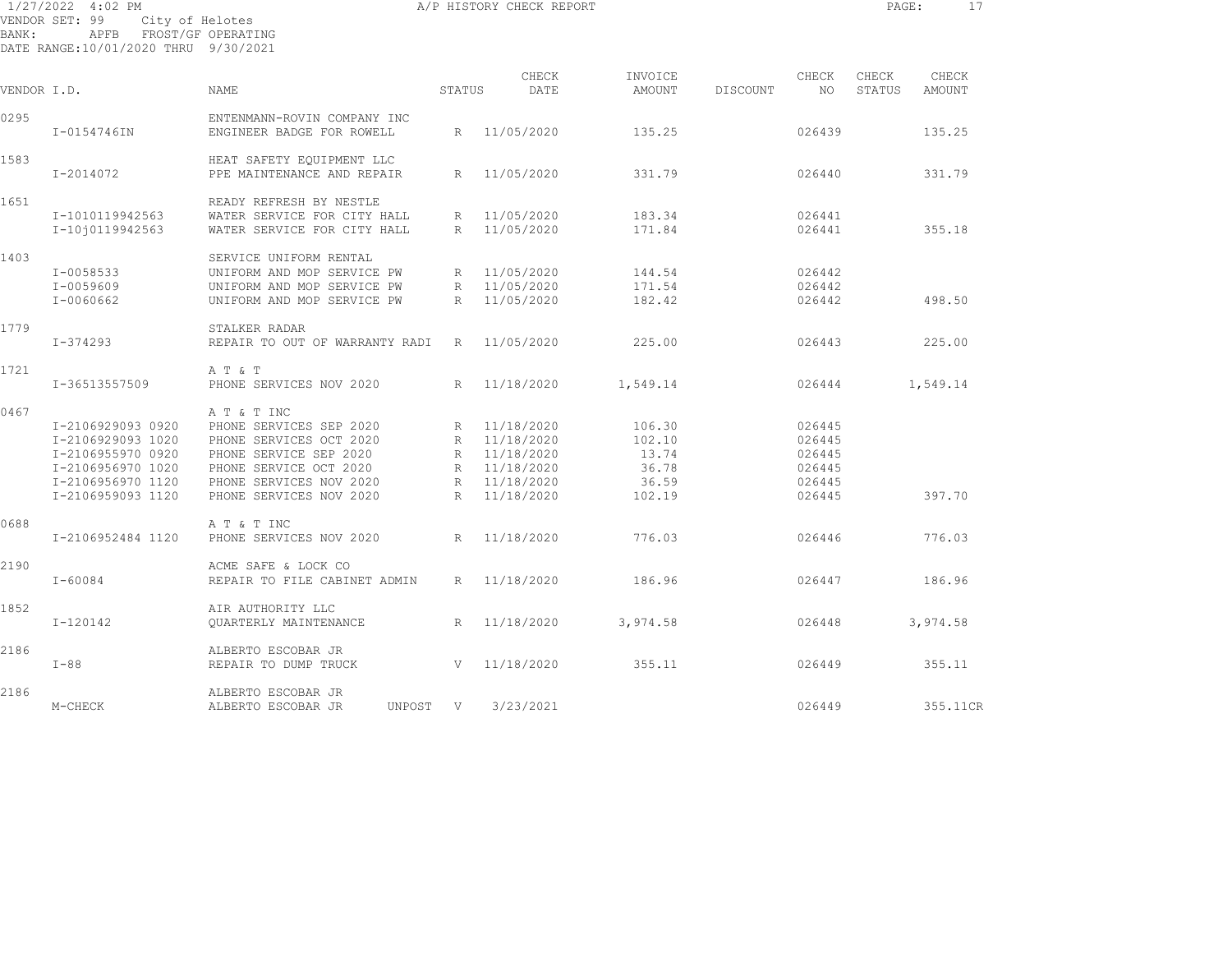| BANK:       | 1/27/2022 4:02 PM<br>VENDOR SET: 99<br>City of Helotes<br>APFB FROST/GF OPERATING<br>DATE RANGE:10/01/2020 THRU 9/30/2021                                                                                                                                                                                                                                                                                   |                                                                                                                                                                                                                                                                                                                                                                                                                                                                                                                                                                                                  |                                                                                  | A/P HISTORY CHECK REPORT                                                                                                                                                                                                                                                             |                                                                                                                                                                              |          |                                                                                                                                                                                            | PAGE:           | 18              |  |
|-------------|-------------------------------------------------------------------------------------------------------------------------------------------------------------------------------------------------------------------------------------------------------------------------------------------------------------------------------------------------------------------------------------------------------------|--------------------------------------------------------------------------------------------------------------------------------------------------------------------------------------------------------------------------------------------------------------------------------------------------------------------------------------------------------------------------------------------------------------------------------------------------------------------------------------------------------------------------------------------------------------------------------------------------|----------------------------------------------------------------------------------|--------------------------------------------------------------------------------------------------------------------------------------------------------------------------------------------------------------------------------------------------------------------------------------|------------------------------------------------------------------------------------------------------------------------------------------------------------------------------|----------|--------------------------------------------------------------------------------------------------------------------------------------------------------------------------------------------|-----------------|-----------------|--|
| VENDOR I.D. |                                                                                                                                                                                                                                                                                                                                                                                                             | NAME                                                                                                                                                                                                                                                                                                                                                                                                                                                                                                                                                                                             | STATUS                                                                           | CHECK<br>DATE                                                                                                                                                                                                                                                                        | INVOICE<br>AMOUNT                                                                                                                                                            | DISCOUNT | CHECK<br>NO.                                                                                                                                                                               | CHECK<br>STATUS | CHECK<br>AMOUNT |  |
| 1476        | $I-L17248$                                                                                                                                                                                                                                                                                                                                                                                                  | BEXAR COUNTY CLERK<br>DRUG ANALYSIS                                                                                                                                                                                                                                                                                                                                                                                                                                                                                                                                                              | R                                                                                | 11/18/2020                                                                                                                                                                                                                                                                           | 99.00                                                                                                                                                                        |          | 026450                                                                                                                                                                                     |                 | 99.00           |  |
| 0119        | I-NOVEMBER COURT                                                                                                                                                                                                                                                                                                                                                                                            | BINGHAM & LEA PC INC<br>NOVEMBER COURT DOCKET COVERAGE                                                                                                                                                                                                                                                                                                                                                                                                                                                                                                                                           | R                                                                                | 11/18/2020                                                                                                                                                                                                                                                                           | 450.00                                                                                                                                                                       |          | 026451                                                                                                                                                                                     |                 | 450.00          |  |
| 0029        | I-OCTOBER 2020                                                                                                                                                                                                                                                                                                                                                                                              | BRUCE C BEALOR<br>OCTOBER 2020 INSPECTIONS                                                                                                                                                                                                                                                                                                                                                                                                                                                                                                                                                       | R                                                                                | 11/18/2020                                                                                                                                                                                                                                                                           | 7,030.00                                                                                                                                                                     |          | 026452                                                                                                                                                                                     |                 | 7,030.00        |  |
| 0353        | I-22110789                                                                                                                                                                                                                                                                                                                                                                                                  | CANON FINANCIAL SERVICES INC<br>PLOTTER LEASE                                                                                                                                                                                                                                                                                                                                                                                                                                                                                                                                                    | R                                                                                | 11/18/2020                                                                                                                                                                                                                                                                           | 173.72                                                                                                                                                                       |          | 026453                                                                                                                                                                                     |                 | 173.72          |  |
| 2106        | I-3431231                                                                                                                                                                                                                                                                                                                                                                                                   | CDW GOVERNEMNT LLC, CDW GOVERN<br>SPEAKERS FOR ANDREA WAZIR                                                                                                                                                                                                                                                                                                                                                                                                                                                                                                                                      | R                                                                                | 11/18/2020                                                                                                                                                                                                                                                                           | 21.24                                                                                                                                                                        |          | 026454                                                                                                                                                                                     |                 | 21.24           |  |
| 0042        | I-3000530099 1120<br>I-3000819534 1120<br>I-3001085347 1120<br>I-3002417564 1120<br>I-3002452349 1120<br>I-3002471776 1120<br>I-3002501943 1120<br>I-3002510668 1120<br>I-3002510675 1120<br>I-3002530708 1120<br>I-3002531134 1120<br>I-3002825167 1120<br>I-3002836202 1120<br>I-3002838864 1120<br>I-3003167893 1120<br>I-3003381122 1120<br>I-3003381144 1120<br>I-3003495095 1120<br>I-3004685375 1120 | CITY PUBLIC SERVICE<br>CPS CITY HALL<br>CPS LESLIE RD TRAFFIC LIGHT<br>CPS OTH PRIVATE STREET LIGHTS<br>CPS PARRIGIN RD SAFETY LIGHTS<br>CPS FIRE DEPARTMENT<br>CPS POLICE DEPARTMENT<br>CPS ELECTRIC METER BY MANDER<br>CPS ELECTRICAL METER BY OTD<br>CPS ELECTRICAL BY BIKE SHOP<br>CPS ELECTRICAL BY FU CHURCH<br>CPS ELECTRICAL BY WINE 101<br>ELECTRICAL SERVICES NOV 2020<br>CPS BANDERA ROAD SAFETY LIGHT<br>CPS RIGGS ROAD SAFETY LIGHTS<br>CPS PW STORAGE BUIL.DING<br>CPS BRAUN ROAD TRAFFIC LIGHT<br>CPS SHAENFIELD TRAFFIC LIGHT<br>CPS PW MILK BARN<br>CPS GALM ROAD TRAFFIC LIGHT | R<br>R<br>$R_{\perp}$<br>R<br>R<br>R<br>R<br>R<br>R<br>R<br>$R_{\parallel}$<br>R | 11/18/2020<br>R 11/18/2020<br>R 11/18/2020<br>R 11/18/2020<br>11/18/2020<br>11/18/2020<br>11/18/2020<br>11/18/2020<br>11/18/2020<br>11/18/2020<br>11/18/2020<br>11/18/2020<br>R 11/18/2020<br>11/18/2020<br>R 11/18/2020<br>11/18/2020<br>R 11/18/2020<br>R 11/18/2020<br>11/18/2020 | 1,163.76<br>36.14<br>634.38<br>323.47<br>839.99<br>1,967.82<br>13.69<br>11.06<br>8.84<br>11.46<br>8.84<br>41.12<br>51.44<br>75.49<br>8.84<br>54.94<br>56.23<br>8.84<br>29.15 |          | 026455<br>026455<br>026455<br>026455<br>026455<br>026455<br>026455<br>026455<br>026455<br>026455<br>026455<br>026455<br>026455<br>026455<br>026455<br>026455<br>026455<br>026455<br>026455 |                 | 5,345.50        |  |
| 2055        | I-0153173                                                                                                                                                                                                                                                                                                                                                                                                   | CULLIGAN WATER CONDITIONING<br>WATER SOFTNER SERVICE FEE                                                                                                                                                                                                                                                                                                                                                                                                                                                                                                                                         | $R_{\parallel}$                                                                  | 11/18/2020                                                                                                                                                                                                                                                                           | 50.50                                                                                                                                                                        |          | 026456                                                                                                                                                                                     |                 | 50.50           |  |
| 0643        | I-27590                                                                                                                                                                                                                                                                                                                                                                                                     | DAVIDSON & TROILO REAM & GARZA<br>COURT LEGAL FEES NOV 2020                                                                                                                                                                                                                                                                                                                                                                                                                                                                                                                                      | $R_{\parallel}$                                                                  | 11/18/2020                                                                                                                                                                                                                                                                           | 1,802.70                                                                                                                                                                     |          | 026457                                                                                                                                                                                     |                 | 1,802.70        |  |
| 1757        | $I-10231$                                                                                                                                                                                                                                                                                                                                                                                                   | ELITE LIGHTING DESIGNS INC<br>ADDITIONAL BUBLS FOR 2020 DECO                                                                                                                                                                                                                                                                                                                                                                                                                                                                                                                                     | R                                                                                | 11/18/2020                                                                                                                                                                                                                                                                           | 34.30                                                                                                                                                                        |          | 026458                                                                                                                                                                                     |                 | 34.30           |  |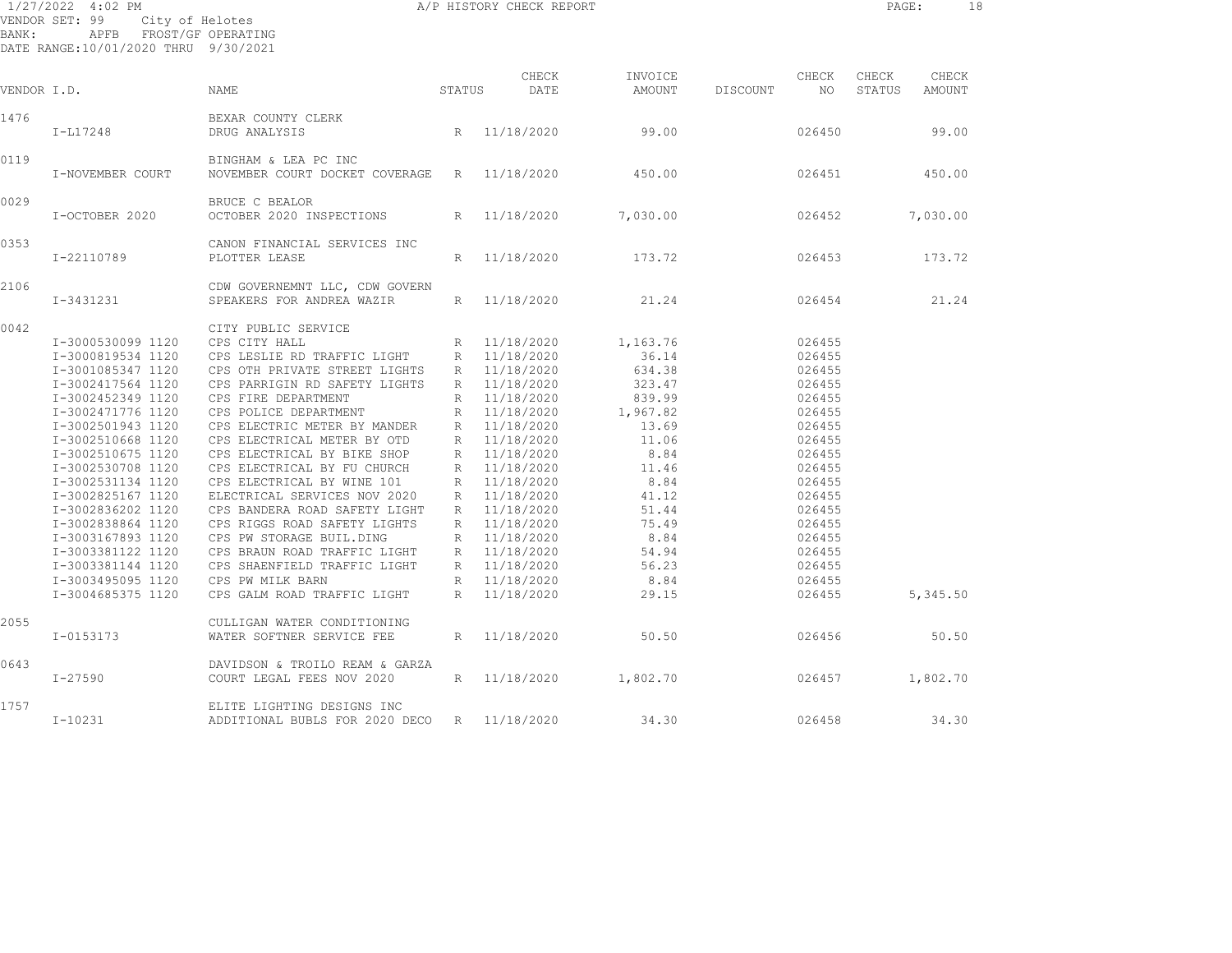1/27/2022 4:02 PM A/P HISTORY CHECK REPORT PAGE: 19 VENDOR SET: 99 City of Helotes BANK: APFB FROST/GF OPERATING

| VENDOR I.D. |                                                                                            | <b>NAME</b>                                                                                                                                                                     | STATUS                                                          | CHECK<br>DATE                                                                    | INVOICE<br>AMOUNT                                  | DISCOUNT | CHECK<br>NO                                              | CHECK<br>STATUS | CHECK<br>AMOUNT |
|-------------|--------------------------------------------------------------------------------------------|---------------------------------------------------------------------------------------------------------------------------------------------------------------------------------|-----------------------------------------------------------------|----------------------------------------------------------------------------------|----------------------------------------------------|----------|----------------------------------------------------------|-----------------|-----------------|
| 1758        | I-Q25988130<br>I-0427559                                                                   | ENVIRONMENTAL SYSTEMS RESEARCH<br>ANNUAL RENEWAL FEE<br>NEW USER FEE FOR PW                                                                                                     | V<br>V                                                          | 11/18/2020<br>11/18/2020                                                         | 3,359.02<br>492.67                                 |          | 026459<br>026459                                         |                 | 3,851.69        |
| 1758        | M-CHECK                                                                                    | ENVIRONMENTAL SYSTEMS RESEARCH<br>ENVIRONMENTAL SYSTEMS REVOIDED                                                                                                                | V                                                               | 11/18/2020                                                                       |                                                    |          | 026459                                                   |                 | 3,851.69CR      |
| 1865        | $I - 50072$                                                                                | ESD AND ASSOCIATES<br>NOV 2020 MONTHLY WEBSITE MAINT                                                                                                                            | R                                                               | 11/18/2020                                                                       | 1,216.00                                           |          | 026460                                                   |                 | 1,216.00        |
| 1086        | $I - 77609$                                                                                | FRAZER LTD<br>REPLACE BROKEN LIGHT M2                                                                                                                                           | V                                                               | 11/18/2020                                                                       | 135.41                                             |          | 026461                                                   |                 | 135.41          |
| 1086        |                                                                                            | FRAZER LTD                                                                                                                                                                      |                                                                 |                                                                                  |                                                    |          |                                                          |                 |                 |
| 1471        | M-CHECK                                                                                    | FRAZER LTD<br>VOIDED<br>GOODYEAR COMMERCIAL TIRE & SER                                                                                                                          | V                                                               | 11/18/2020                                                                       |                                                    |          | 026461                                                   |                 | 135.41CR        |
|             | $I-178895$                                                                                 | TIRE REPLACEMENT PD                                                                                                                                                             | R                                                               | 11/18/2020                                                                       | 292.64                                             |          | 026462                                                   |                 | 292.64          |
| 2195        | I-82560 2021                                                                               | GOVERNMENT FINANCE OFFICERS AS<br>TABY DURR 2021 MEMBERSHIP                                                                                                                     | R                                                               | 11/18/2020                                                                       | 80.00                                              |          | 026463                                                   |                 | 80.00           |
| 0060        | I-1007684800 1120<br>I-1025023600 1120<br>I-1025025200 1120                                | GREY FOREST UTILITIES INC<br>GAS SERVICES CITY HALL LIGHTS<br>GAS SERVICES POLICE DEPARTMENT<br>GAS SERVICES CITY HALL BUILDIN                                                  | R<br>R<br>R                                                     | 11/18/2020<br>11/18/2020<br>11/18/2020                                           | 10.38<br>10.52<br>126.39                           |          | 026464<br>026464<br>026464                               |                 |                 |
|             | I-1025560200 1120<br>I-1055024400 1120                                                     | GAS SERVICES PUBLIC WORKS<br>GAS SERVICES FIRE DEPARTMENT                                                                                                                       | R<br>$\mathbb{R}$                                               | 11/18/2020<br>11/18/2020                                                         | 10.52<br>10.38                                     |          | 026464<br>026464                                         |                 | 168.19          |
| 1236        | I-84637777<br>I-84676690<br>I-84771983<br>I-85049491<br>I-85207700                         | HENRY SCHEIN INC<br>MEDICAL SUPPLIES<br>MEDICAL SUPPLIES<br>MEDICAL SUPPLIES<br>MEDICAL SUPPLIES<br>MEDICAL SUPPLIES                                                            | $\mathbb{R}$<br>$\mathbb R$<br>R<br>$\mathbb R$<br>$\mathbb{R}$ | 11/18/2020<br>11/18/2020<br>11/18/2020<br>11/18/2020<br>11/18/2020               | 153.30<br>11.20<br>12.24<br>1,165.94<br>2.92       |          | 026465<br>026465<br>026465<br>026465<br>026465           |                 |                 |
| 1675        | I-85344033                                                                                 | MEDICAL SUPPLIES<br>HIGH SIERRA ELECTRONICS INC                                                                                                                                 | $\mathbb{R}$                                                    | 11/18/2020                                                                       | 411.85                                             |          | 026465                                                   |                 | 1,757.45        |
|             | I-184302                                                                                   | REPAIR TO GAUGING STATION                                                                                                                                                       | R                                                               | 11/18/2020                                                                       | 35,306.47                                          |          | 026466                                                   |                 | 35,306.47       |
| 0069        | I-4103150<br>$I - 4520106$<br>I-5043190<br>$I - 6515556$<br>$I - 7624458$<br>$I - 8103150$ | HOME DEPOT INC<br>PW OPERATING SUPPLIES<br>FIRE OPERATING SUPPLIES<br>PUBLIC WORKS OPERATING SUPPLIE<br>PW OPERATING SUPPLIES<br>PW OPERATING SUPPLIES<br>PW OPERATING SUPPLIES | R<br>R<br>R<br>$\mathbb{R}$<br>$\mathbb{R}$<br>$\mathbb{R}$     | 11/18/2020<br>11/18/2020<br>11/18/2020<br>11/18/2020<br>11/18/2020<br>11/18/2020 | 74.91<br>441.22<br>75.26<br>59.82<br>58.17<br>6.02 |          | 026467<br>026467<br>026467<br>026467<br>026467<br>026467 |                 | 715.40          |
|             |                                                                                            |                                                                                                                                                                                 |                                                                 |                                                                                  |                                                    |          |                                                          |                 |                 |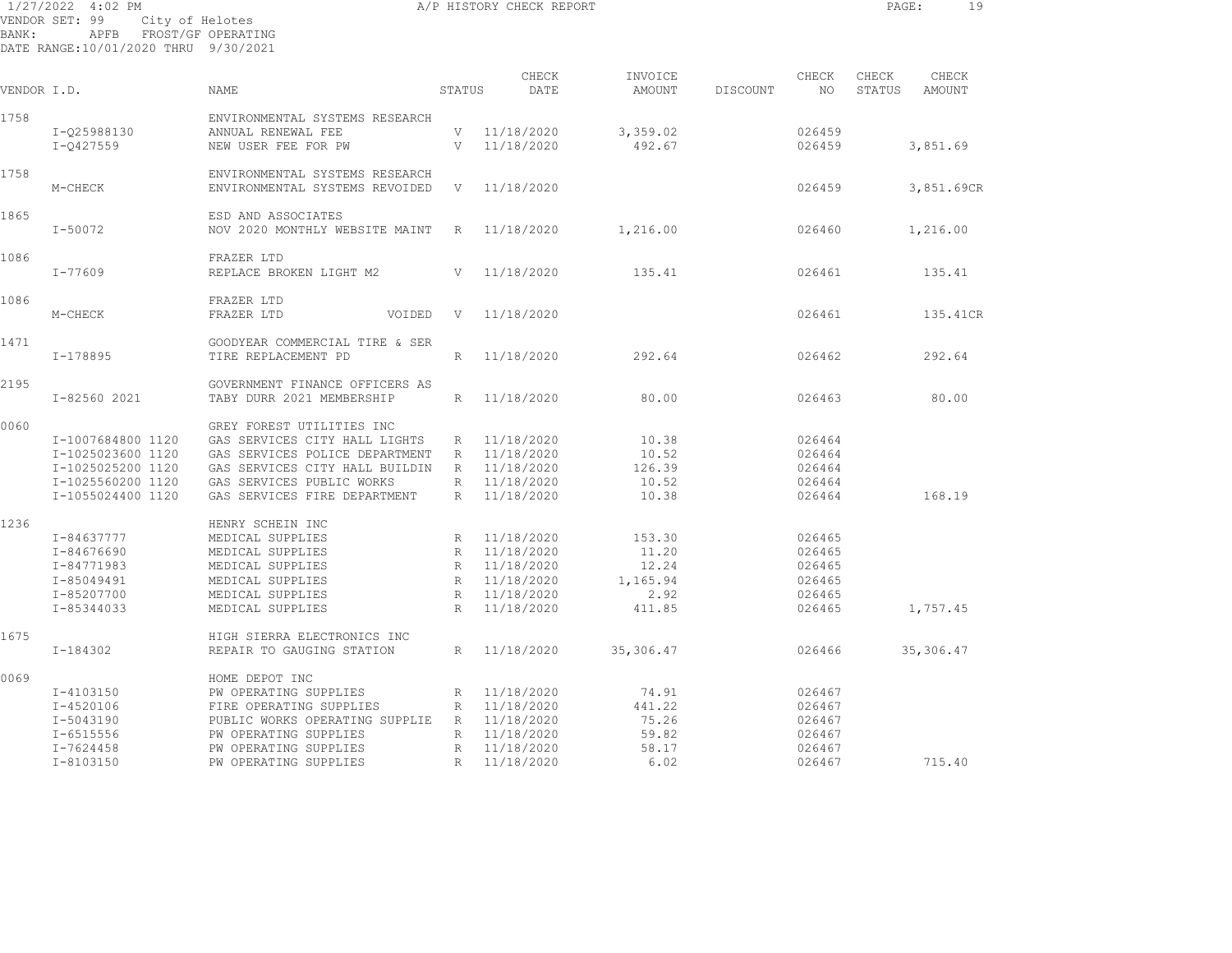| BANK:       | 1/27/2022 4:02 PM<br>VENDOR SET: 99<br>City of Helotes<br>APFB FROST/GF OPERATING<br>DATE RANGE:10/01/2020 THRU 9/30/2021 |                                                                                                                                                     |        | A/P HISTORY CHECK REPORT                                     |                                   |          |                                      | PAGE:           | 20              |  |
|-------------|---------------------------------------------------------------------------------------------------------------------------|-----------------------------------------------------------------------------------------------------------------------------------------------------|--------|--------------------------------------------------------------|-----------------------------------|----------|--------------------------------------|-----------------|-----------------|--|
| VENDOR I.D. |                                                                                                                           | NAME                                                                                                                                                | STATUS | CHECK<br>DATE                                                | INVOICE<br>AMOUNT                 | DISCOUNT | CHECK<br>NO.                         | CHECK<br>STATUS | CHECK<br>AMOUNT |  |
| 1942        |                                                                                                                           | LAW OFF OF MICHAEL R LATIMER<br>I-NOV COURT COVERAGE NOVEMBER COURT COVERAGE 2020                                                                   |        | R 11/18/2020                                                 | 150.00                            |          | 026468                               |                 | 150.00          |  |
| 0427        | I-NOVEMBER 2020                                                                                                           | MARIO A TREVINO<br>NOVEMBER 20 COURT COVERAGE                                                                                                       |        | R 11/18/2020                                                 | 450.00                            |          | 026469                               |                 | 450.00          |  |
| 1196        | I-OCTOBER 2020                                                                                                            | MONTY JOE MCGUFFIN<br>OCTOBER 2020 HEALTH INSPECTION                                                                                                | R      | 11/18/2020                                                   | 650.00                            |          | 026470                               |                 | 650.00          |  |
| 1724        | I-00351260                                                                                                                | MUNICIPAL CODE CORPORATION<br>ORDINANCE CODIFICATION SUPP #7                                                                                        | R      | 11/18/2020                                                   | 252.00                            |          | 026471                               |                 | 252.00          |  |
| 2157        | I-5956110207<br>I-5956111355                                                                                              | O'REILLY AUTO ENTERPRISES LLC<br>PW OPERATING SUPPLIES<br>PW OPERATING SUPPLIES                                                                     |        | R 11/18/2020<br>R 11/18/2020                                 | 3.49<br>57.08                     |          | 026472<br>026472                     |                 | 60.57           |  |
| 0923        | I-2558 1020<br>I-2558 1120                                                                                                | PITNEY BOWES PURCHASE POWER<br>POSTAGE FEES OCT 2020<br>POSTAGE FEES NOV 2020                                                                       |        | R 11/18/2020<br>R 11/18/2020                                 | 479.98<br>375.49                  |          | 026473<br>026473                     |                 | 855.47          |  |
| 0112        | I-99617729                                                                                                                | PRAXAIR DIST INC<br>EMS OXYGEN                                                                                                                      | R      | 11/18/2020                                                   | 97.70                             |          | 026474                               |                 | 97.70           |  |
| 0121        | I-23423 1120<br>I-23424 1120<br>I-23425 1120<br>I-243422 1120                                                             | SAN ANTONIO WATER SYSTEMS<br>WATER SERVICES OCT/NOV 2020<br>WATER SERVICES OCT/NOV 2020<br>WATER SERVICES OCT/NOV 2020<br>WATER SERVICES OCT/NOV 20 |        | R 11/18/2020<br>R 11/18/2020<br>R 11/18/2020<br>R 11/18/2020 | 273.31<br>31.66<br>88.44<br>31.87 |          | 026475<br>026475<br>026475<br>026475 |                 | 425.28          |  |
| 1588        | I-8180862318                                                                                                              | SHRED-IT USA LLC<br>SHREDDING OCT/NOV 2020                                                                                                          | R      | 11/18/2020                                                   | 79.22                             |          | 026476                               |                 | 79.22           |  |
| 0129        | $I - 823434$<br>$I - 823643$                                                                                              | SOUTHWEST PUB SAFETY INC<br>PD VEHICLE MODIFICATION<br>REMOVE EQUIPMENT FROM VEHICLE                                                                |        | R 11/18/2020<br>R 11/18/2020                                 | 270.00<br>180.00                  |          | 026477<br>026477                     |                 | 450.00          |  |
| 2047        | $I - 05505$                                                                                                               | TEXAS COURT CLERKS ASSOCIATION<br>2021 MEMBERSHIP FEES                                                                                              | V      | 11/18/2020                                                   | 55.00                             |          | 026478                               |                 | 55.00           |  |
| 2047        | M-CHECK                                                                                                                   | TEXAS COURT CLERKS ASSOCIATION<br>TEXAS COURT CLERKS ASSOCVOIDED                                                                                    |        | V 11/18/2020                                                 |                                   |          | 026478                               |                 | 55.00CR         |  |

0147 TEXAS MUNICIPAL CLERKS ASSOC I-2021 MEMBERSHIP 2021 MEMBERSHIP R 11/18/2020 100.00 026479 100.00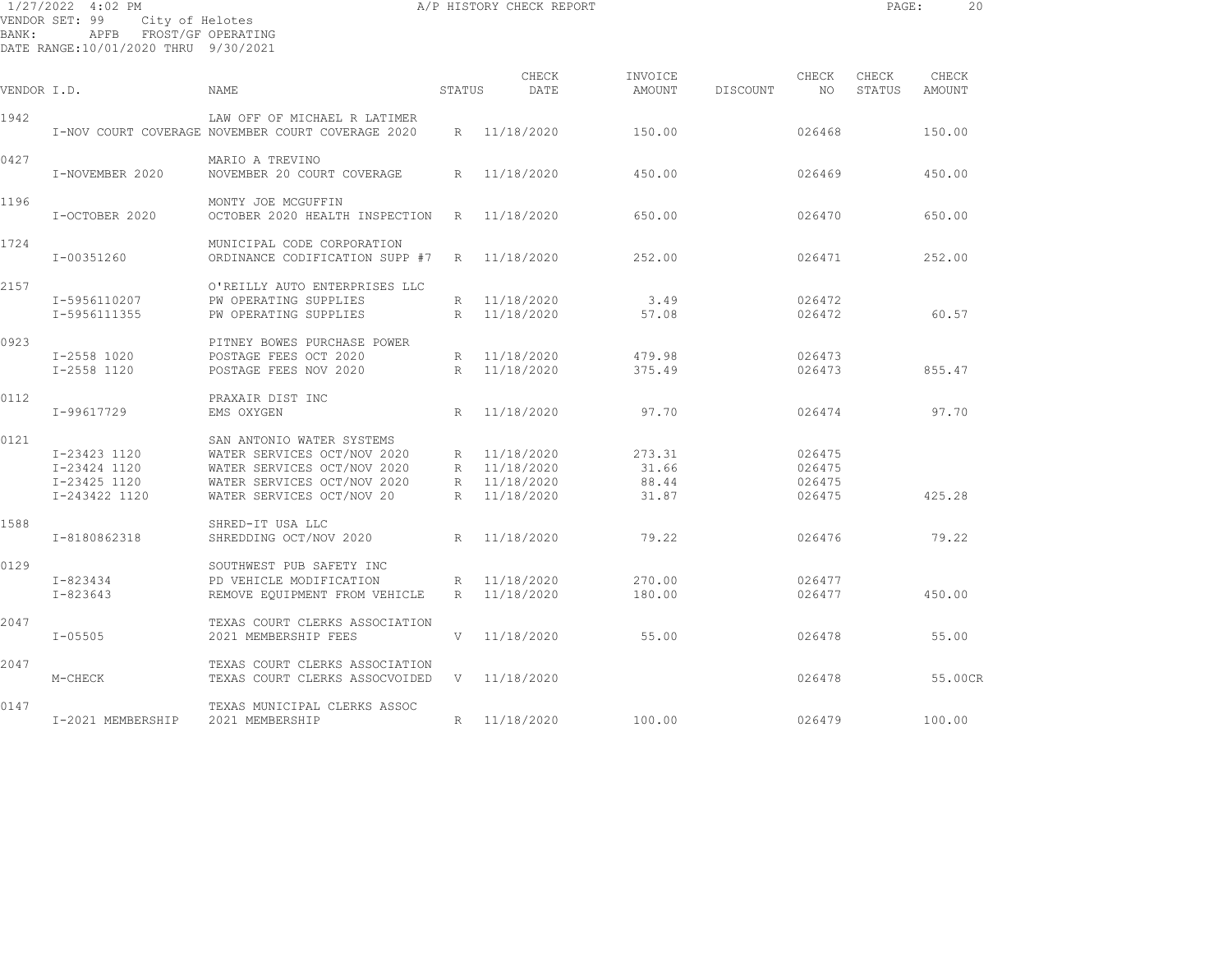| BANK:       | 1/27/2022 4:02 PM<br>VENDOR SET: 99<br>City of Helotes<br>APFB FROST/GF OPERATING<br>DATE RANGE:10/01/2020 THRU 9/30/2021 |                                                                                 |                 | A/P HISTORY CHECK REPORT                                     |                                     |          |                                      | PAGE:                  | 21         |  |
|-------------|---------------------------------------------------------------------------------------------------------------------------|---------------------------------------------------------------------------------|-----------------|--------------------------------------------------------------|-------------------------------------|----------|--------------------------------------|------------------------|------------|--|
| VENDOR I.D. |                                                                                                                           | NAME                                                                            | STATUS          | CHECK<br>DATE                                                | INVOICE<br>AMOUNT                   | DISCOUNT | CHECK<br>NO                          | CHECK<br>STATUS AMOUNT | CHECK      |  |
| 0141        | I-C619 2021                                                                                                               | TEXAS MUNICIPAL LEAGUE<br>2021 ANNUAL MEMBERSHIP                                | R               | 11/18/2020                                                   | 2,244.00                            |          | 026480                               |                        | 2,244.00   |  |
| 0097        | $I - 5719$                                                                                                                | THOMAS PATRICK JOHNSON<br>ELECTRICAL REPAIR COURT                               | R               | 11/18/2020                                                   | 176.00                              |          | 026481                               |                        | 176.00     |  |
| 1944        | I-869399683 1120                                                                                                          | US BANK NA<br>GAS BILL OCTOBER 2020                                             | R               | 11/18/2020                                                   | 3,621.52                            |          | 026482                               |                        | 3,621.52   |  |
| 1966        | I-17412144                                                                                                                | W S DARLEY & CO<br>STREAM STRAIGHTNER FOR E1                                    |                 | R 11/18/2020                                                 | 91.11                               |          | 026483                               |                        | 91.11      |  |
| 0021        | I-11092020                                                                                                                | A T & T MOBILITY<br>CITY CELL PHONES NOV 2020                                   |                 | V 12/04/2020                                                 | 2,667.19                            |          | 026486                               |                        | 2,667.19   |  |
| 0021        | M-CHECK                                                                                                                   | A T & T MOBILITY<br>A T & T MOBILITY<br>VOIDED                                  | V               | 12/04/2020                                                   |                                     |          | 026486                               |                        | 2,667.19CR |  |
| 0020        | $I - 49529$                                                                                                               | ARMSTRONG VAUGHAN & ASSOC INC<br>50% AUDIT FEE FY2020                           |                 | R 12/04/2020                                                 | 7,500.00                            |          | 026487                               |                        | 7,500.00   |  |
| 0029        | I-NOVEMBER 2020                                                                                                           | BRUCE C BEALOR<br>NOVEMBER INSPECTIONS                                          | R               | 12/04/2020                                                   | 4,415.00                            |          | 026488                               |                        | 4,415.00   |  |
| 0747        | I-99560                                                                                                                   | C-6 DISPOSAL SYSTEMS INC<br>RIGHT OF WAY TRIMMING                               | R               | 12/04/2020                                                   | 570.47                              |          | 026489                               |                        | 570.47     |  |
| 2187        | $I - 4011$<br>$I - 5195$<br>I-5195 1120<br>$I - 6246$                                                                     | CITIBANK NA<br>SCOTT MORELAND<br>ANDREA WAZIR<br>MARIAN MENDOZA<br>ANDREA WAZIR |                 | R 12/04/2020<br>R 12/04/2020<br>R 12/04/2020<br>R 12/04/2020 | 45.00<br>122.61<br>400.41<br>119.32 |          | 026490<br>026490<br>026490<br>026490 |                        | 687.34     |  |
| 1051        | I-NOVEMBER 2020                                                                                                           | DAMARIS SERNA<br>JANITORIAL SERVICE NOVEMBER 20                                 | R               | 12/04/2020                                                   | 360.00                              |          | 026491                               |                        | 360.00     |  |
| 0643        | $I - 27593$                                                                                                               | DAVIDSON & TROILO REAM & GARZA<br>LEGAL SERVICES OCT 31, 2020                   |                 | R 12/04/2020                                                 | 1,224.50                            |          | 026492                               |                        | 1,224.50   |  |
| 2197        | $I-1143$                                                                                                                  | EASY ACCESS INC<br>CASE # 1126-1 REFUND                                         |                 | R 12/04/2020                                                 | 100.00                              |          | 026493                               |                        | 100.00     |  |
| 0051        | $I-1027$                                                                                                                  | ELF HARDWARE INC<br>PUBLIC WORKS SUPPLIES                                       | $R_{\parallel}$ | 12/04/2020                                                   | 72.92                               |          | 026494                               |                        | 72.92      |  |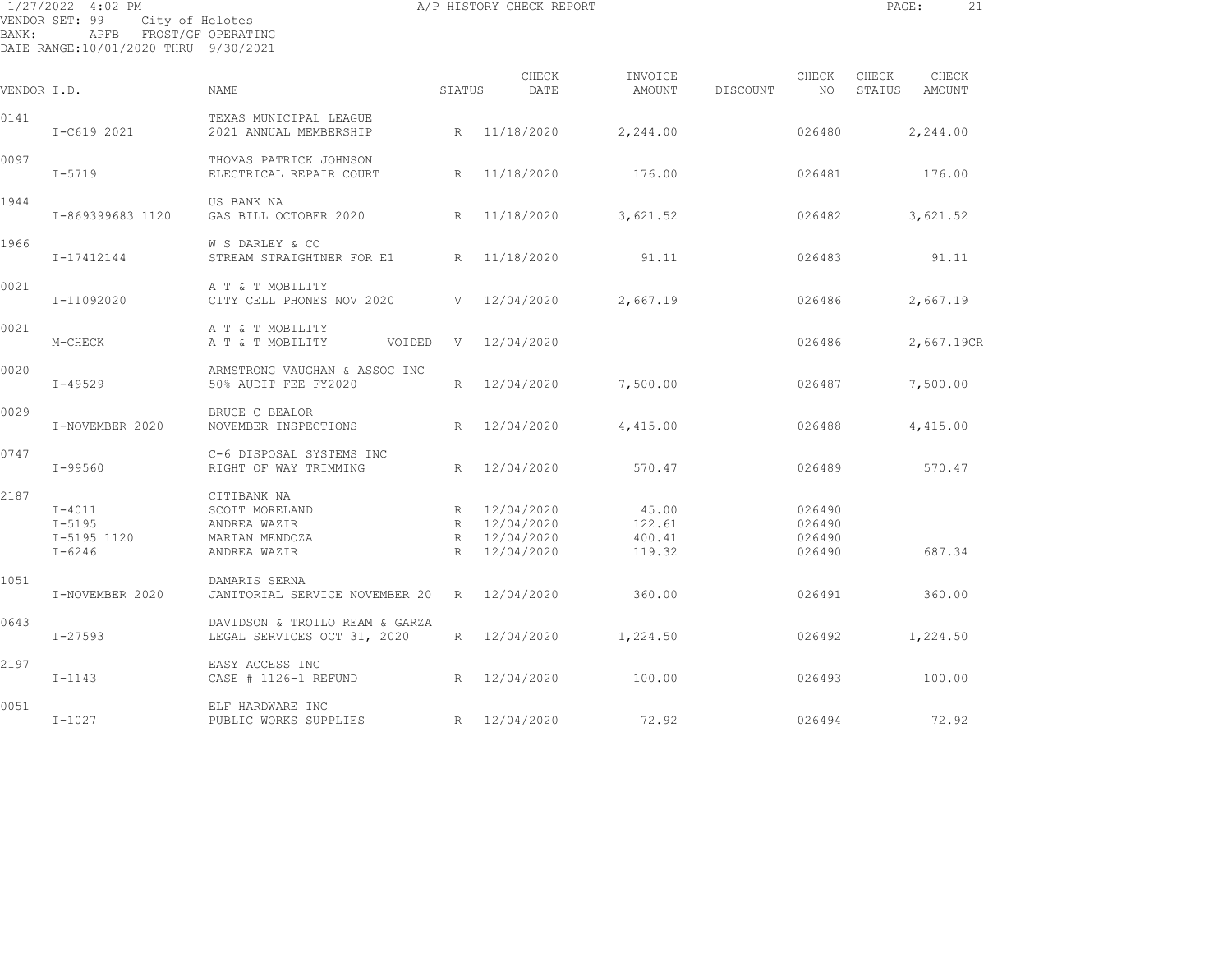| 1/27/2022 4:02 PM<br>VENDOR SET: 99<br>City of Helotes<br>BANK:<br>APFB FROST/GF OPERATING<br>DATE RANGE:10/01/2020 THRU 9/30/2021 |                                                                                                      |                                                                                     |        | A/P HISTORY CHECK REPORT                                                                                                 |                                                                          |          |                                                                              |                 |                 |  |
|------------------------------------------------------------------------------------------------------------------------------------|------------------------------------------------------------------------------------------------------|-------------------------------------------------------------------------------------|--------|--------------------------------------------------------------------------------------------------------------------------|--------------------------------------------------------------------------|----------|------------------------------------------------------------------------------|-----------------|-----------------|--|
| VENDOR I.D.                                                                                                                        |                                                                                                      | <b>NAME</b>                                                                         | STATUS | CHECK<br>DATE                                                                                                            | INVOICE<br>AMOUNT                                                        | DISCOUNT | CHECK<br>NO.                                                                 | CHECK<br>STATUS | CHECK<br>AMOUNT |  |
| 1739                                                                                                                               | I-4046794                                                                                            | FASTMED URGENT CARE, PC<br>PRE-EMPLOYMENT DRUG SCREEN                               |        | R 12/04/2020                                                                                                             | 65.00                                                                    |          | 026495                                                                       |                 | 65.00           |  |
| 1086                                                                                                                               | I-77609 R                                                                                            | FRAZER LTD<br>REPAIR TO MEDIC 2                                                     |        | R 12/04/2020                                                                                                             | 134.41                                                                   |          | 026496                                                                       |                 | 134.41          |  |
| 1741                                                                                                                               | $I - 31575$                                                                                          | GEAR CLEANING SOLUTIONS LLC<br>PPE MAINTENANCE                                      |        | R 12/04/2020                                                                                                             | 933.22                                                                   |          | 026497                                                                       |                 | 933.22          |  |
| 2150                                                                                                                               | $I - 407992$                                                                                         | GREAT SOUTH TEXAS CORPORATION<br>COMPUTERS                                          | R      | 12/04/2020                                                                                                               | 1,848.00                                                                 |          | 026498                                                                       |                 | 1,848.00        |  |
| 1040                                                                                                                               | I-1957272                                                                                            | GULF COAST PAPER CO INC<br>COVID SANITATION                                         | R      | 12/04/2020                                                                                                               | 205.00                                                                   |          | 026499                                                                       |                 | 205.00          |  |
| 1682                                                                                                                               | $I - 62020$                                                                                          | HELOTES HUMANE SOCIETY<br>ANIMAL IMPOUND                                            |        | R 12/04/2020                                                                                                             | 510.00                                                                   |          | 026500                                                                       |                 | 510.00          |  |
| 0291                                                                                                                               | $I - 35701$                                                                                          | LNV LLC<br>ENG SERVICE THROUGH OCT 20                                               |        | R 12/04/2020                                                                                                             | 3,192.93                                                                 |          | 026501                                                                       |                 | 3,192.93        |  |
| 0091                                                                                                                               | I-S3861525.001                                                                                       | LONGHORN INC<br>IRRITGATION REPAIR CITY HALL                                        |        | R 12/04/2020                                                                                                             | 223.61                                                                   |          | 026502                                                                       |                 | 223.61          |  |
| 0093                                                                                                                               | I-151227<br>I-151570<br>I-151636<br>$I - 151653$<br>I-151711<br>I-151768<br>I-151857<br>$I - 151882$ | MANDER AUTO SERVICE INC<br>REPAIR TO PE VEHICLE<br>VEHICLE REPAIR 6506<br>VEH #6464 | R<br>R | R 12/04/2020<br>R 12/04/2020<br>R 12/04/2020<br>R 12/04/2020<br>R 12/04/2020<br>R 12/04/2020<br>12/04/2020<br>12/04/2020 | 62.50<br>204.37<br>108.38<br>28.56<br>64.50<br>55.10<br>130.05<br>858.41 |          | 026503<br>026503<br>026503<br>026503<br>026503<br>026503<br>026503<br>026503 |                 | 1,511.87        |  |
| 0923                                                                                                                               | I-800090901047255812 POSTAGE                                                                         | PITNEY BOWES PURCHASE POWER                                                         | R      | 12/04/2020                                                                                                               | 228.84                                                                   |          | 026504                                                                       |                 | 228.84          |  |
| 0172                                                                                                                               | I-3312468310                                                                                         | PITNEY BOWES GLOBAL FINANCIAL<br>POSTAGE MACHINE LEASE                              |        | R 12/04/2020                                                                                                             | 191.94                                                                   |          | 026505                                                                       |                 | 191.94          |  |
| 1651                                                                                                                               | I-10K0119942563                                                                                      | READY REFRESH BY NESTLE<br>WATER SERVICE FOR CITY HALL R 12/04/2020                 |        |                                                                                                                          | 151.34                                                                   |          | 026506                                                                       |                 | 151.34          |  |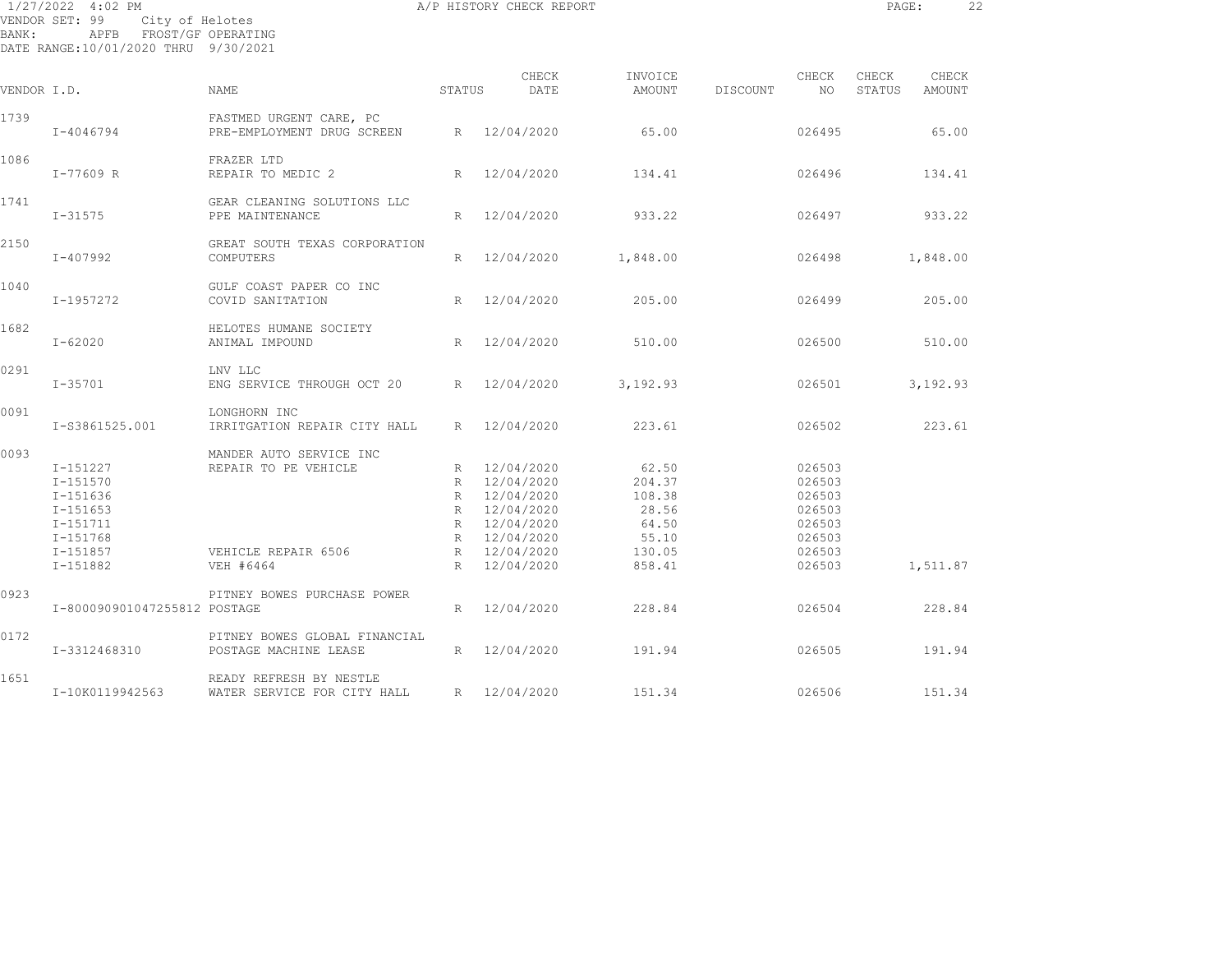1/27/2022 4:02 PM A/P HISTORY CHECK REPORT PAGE: 23 VENDOR SET: 99 City of Helotes BANK: APFB FROST/GF OPERATING DATE RANGE:10/01/2020 THRU 9/30/2021 CHECK INVOICE CHECK CHECK CHECK

| VENDOR I.D. |                                         | NAME                                                                                                          | STATUS | DATE                                         | AMOUNT                     | DISCOUNT<br>NO             | STATUS<br>AMOUNT |
|-------------|-----------------------------------------|---------------------------------------------------------------------------------------------------------------|--------|----------------------------------------------|----------------------------|----------------------------|------------------|
| 2202        | I-REFUND                                | SAN ANTONIO APARTMENT ASSOCIAT<br>REFUND FOR SAAA BBQ COOKOFF                                                 |        | R 12/04/2020                                 | 65.84                      | 026507                     | 65.84            |
| 1403        | I-0061742<br>I-0062813<br>$I - 0064920$ | SERVICE UNIFORM RENTAL<br>PW UNIFORM AND MOP SERVICE<br>UNIFORM AND MOP SERVICE PW<br>UNIFORM AND MOP SERIVCE |        | R 12/04/2020<br>R 12/04/2020<br>R 12/04/2020 | 143.92<br>143.92<br>167.62 | 026508<br>026508<br>026508 |                  |
|             | I-0065961                               | UNIFORM AND MOP SERVICE                                                                                       |        | R 12/04/2020                                 | 430.13                     | 026508                     | 885.59           |
| 2200        | I-00634387                              | SMARSH INC<br>TEXT ARCHIVING FY21                                                                             |        | R 12/04/2020                                 | 7,731.36                   | 026509                     | 7,731.36         |
| 2204        | I-REFUND                                | SOLER'S SPORTS<br>REFUND FOR LA CRUDA 5K                                                                      |        | R 12/04/2020                                 | 65.84                      | 026510                     | 65.84            |
| 1929        | I-REFUND 112219                         | STERLING MCCALL FORD<br>REIMBURSEMENT                                                                         | R      | 12/04/2020                                   | 600.00                     | 026511                     | 600.00           |
| 2191        | I-RJ7270846                             | TEXAS A&M UNIVERSITY ENGINEERI<br>TEXAS A&M UNIVERSITY ENGINEERI                                              |        | R 12/04/2020                                 | 45.00                      | 026512                     | 45.00            |
| 2047        | $I - 05505 R$                           | TEXAS COURT CLERKS ASSOCIATION<br>2021 MEMBERSHIP ANDREA F.                                                   |        | R 12/04/2020                                 | 55.00                      | 026513                     | 55.00            |
| 0145        | I-0039133111420                         | TIME WARNER CABLE SAN ANTONIO<br>TV/CABLE 11/14/20 - 12/13/20                                                 |        | R 12/04/2020                                 | 588.89                     | 026514                     | 588.89           |
| 0777        | I-114-11253242                          | UNITED SITE SERVICES<br>PORT O POTTY RENTAL                                                                   |        | R 12/04/2020                                 | 190.16                     | 026515                     | 190.16           |
| 0921        | I-SA99047                               | VANGUARD CLEANING SYSTEM INC<br>NOVEMBER JANITORIAL SERVICE                                                   |        | R 12/04/2020                                 | 475.00                     | 026516                     | 475.00           |
| 1883        | I-2360455                               | XEROX CORPORATION<br>LEASE ON CITY COPIERS                                                                    |        | R 12/04/2020                                 | 1,987.00                   | 026517                     | 1,987.00         |
| 0021        | I-11092020 R                            | A T & T MOBILITY<br>CITY CELL PHONES NOV 2020 R 12/09/2020                                                    |        |                                              | 2,659.19                   | 026518                     | 2,659.19         |
| 2186        | $I-87$                                  | ALBERTO ESCOBAR JR<br>LABOR FOR M2 REPAIR                                                                     |        | V 12/09/2020                                 | 788.90                     | 026519                     | 788.90           |
| 2186        | M-CHECK                                 | ALBERTO ESCOBAR JR<br>ALBERTO ESCOBAR JR                                                                      |        | VOIDED V 12/09/2020                          |                            | 026519                     | 788.90CR         |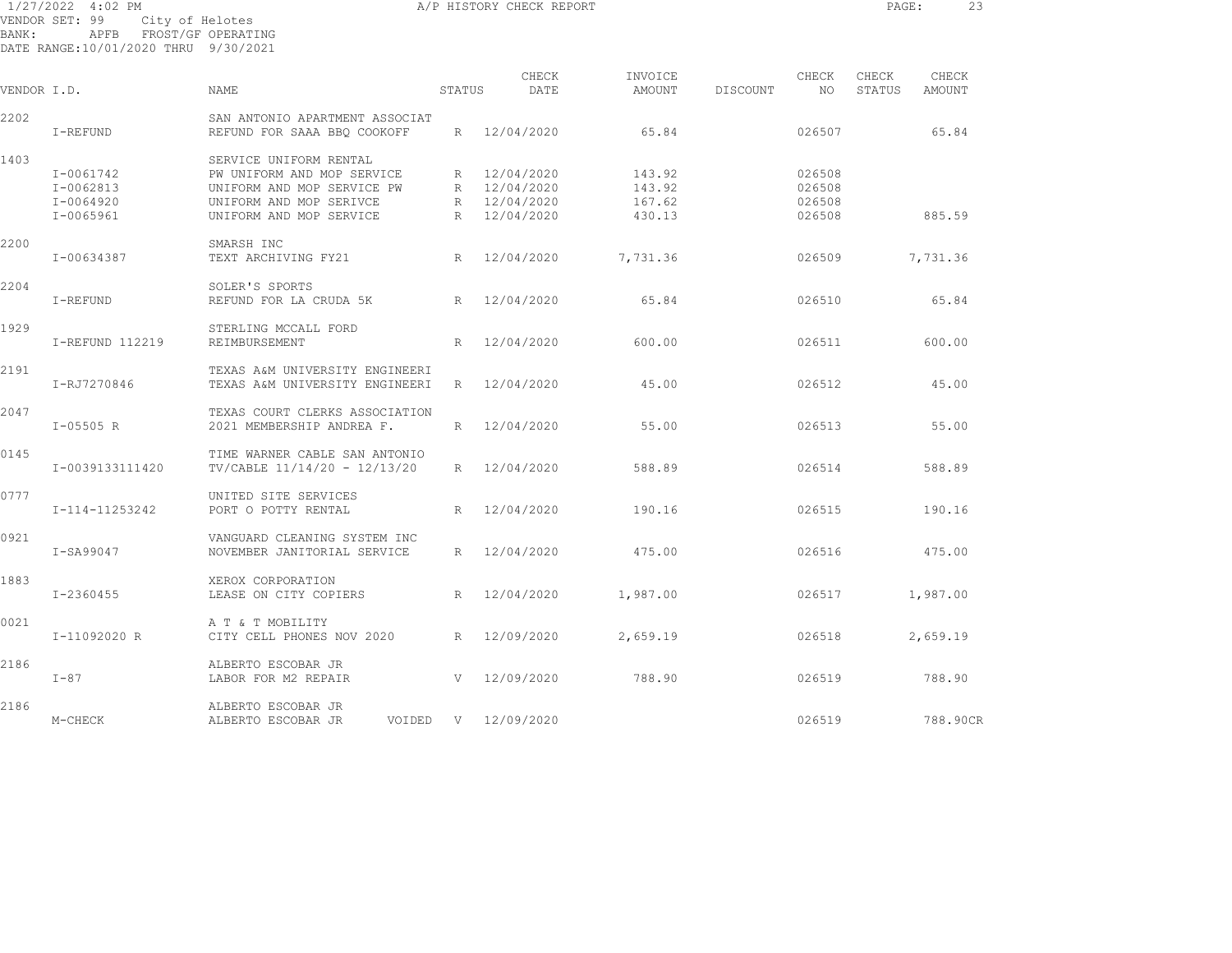| BANK:       | 1/27/2022 4:02 PM<br>VENDOR SET: 99<br>City of Helotes<br>APFB FROST/GF OPERATING<br>DATE RANGE:10/01/2020 THRU 9/30/2021 |                                                                 |             | A/P HISTORY CHECK REPORT                     |                           |                            | PAGE:           | 24              |
|-------------|---------------------------------------------------------------------------------------------------------------------------|-----------------------------------------------------------------|-------------|----------------------------------------------|---------------------------|----------------------------|-----------------|-----------------|
| VENDOR I.D. |                                                                                                                           | <b>NAME</b>                                                     | STATUS      | CHECK<br>DATE                                | INVOICE<br>AMOUNT         | CHECK<br>DISCOUNT<br>NO.   | CHECK<br>STATUS | CHECK<br>AMOUNT |
| 2187        | I-4011 1120<br>I-5195 1120 2<br>I-6246 1120                                                                               | CITIBANK NA<br>SCOTT MORELAND<br>MARIAN MENDOZA<br>ANDREA WAZIR |             | V 12/09/2020<br>V 12/09/2020<br>V 12/09/2020 | 45.00<br>869.79<br>346.98 | 026520<br>026520<br>026520 |                 | 1,261.77        |
| 2187        | M-CHECK                                                                                                                   | CITIBANK NA<br>CITIBANK NA                                      | VOIDED      | V 12/09/2020                                 |                           | 026520                     |                 | 1,261.77CR      |
| 1086        | I-77523                                                                                                                   | FRAZER LTD<br>MEDIC 2 REPAIR PARTS                              |             | V 12/09/2020                                 | 1,428.42                  | 026521                     |                 | 1,428.42        |
| 1086        | M-CHECK                                                                                                                   | FRAZER LTD<br>FRAZER LTD                                        | VOIDED<br>V | 12/09/2020                                   |                           | 026521                     |                 | 1,428.42CR      |
| 2150        | I-72082                                                                                                                   | GREAT SOUTH TEXAS CORPORATION<br>CITY COMPUTERS                 | R           | 12/09/2020                                   | 8,862.48                  | 026522                     |                 | 8,862.48        |
| 1583        | $I - 20 - 14185$                                                                                                          | HEAT SAFETY EQUIPMENT LLC<br>SCBA TRL SERVICE REPAIR            |             | R 12/09/2020                                 | 1,925.72                  | 026523                     |                 | 1,925.72        |
| 1044        | $I - 6088$                                                                                                                | VISTA COM INC<br>EVENTIDE MAINTENANCE                           |             | R 12/09/2020                                 | 3,216.00                  | 026524                     |                 | 3,216.00        |
| 1539        | I-REIMBURSEMENT                                                                                                           | A J FRIBOURG<br>DEPLOYMENT REIMBURSEMENT                        |             | R 12/11/2020                                 | 210.09                    | 026527                     |                 | 210.09          |
| 1991        | I-3602029544533                                                                                                           | ADVANCE STORES COMPANY INC<br>FILTERS FOR VEHICLE MAINT         | R           | 12/11/2020                                   | 54.26                     | 026528                     |                 | 54.26           |
| 2198        | $I - 5566$                                                                                                                | ALAMO BACKHOE SERVICE DBA ALAM<br>REPAIR BACK FLOW AT CITY HALL | $R_{\perp}$ | 12/11/2020                                   | 3,627.00                  | 026529                     |                 | 3,627.00        |
| 2186        | $I-87$ R                                                                                                                  | ALBERTO ESCOBAR JR<br>RERPAIR LABOR TO FD MEDIC 2               |             | R 12/11/2020                                 | 788.90                    | 026530                     |                 | 788.90          |
| 1881        | $I-13384$                                                                                                                 | BARBERA PRODUCTIONS LLC<br>HELOTES HIGHLIGHTS AD                |             | R 12/11/2020                                 | 450.00                    | 026531                     |                 | 450.00          |
| 0024        | I-00012485                                                                                                                | BEXAR APPRAISAL DIST<br>1ST OUARTER 2021 BUDGET LEVY            |             | R 12/11/2020                                 | 4,525.00                  | 026532                     |                 | 4,525.00        |
|             |                                                                                                                           |                                                                 |             |                                              |                           |                            |                 |                 |

1711 CLEAR CHANNEL OUTDOOR INC I-58165651 ADVERTISING V 12/11/2020 6,363.00 026533 6,363.00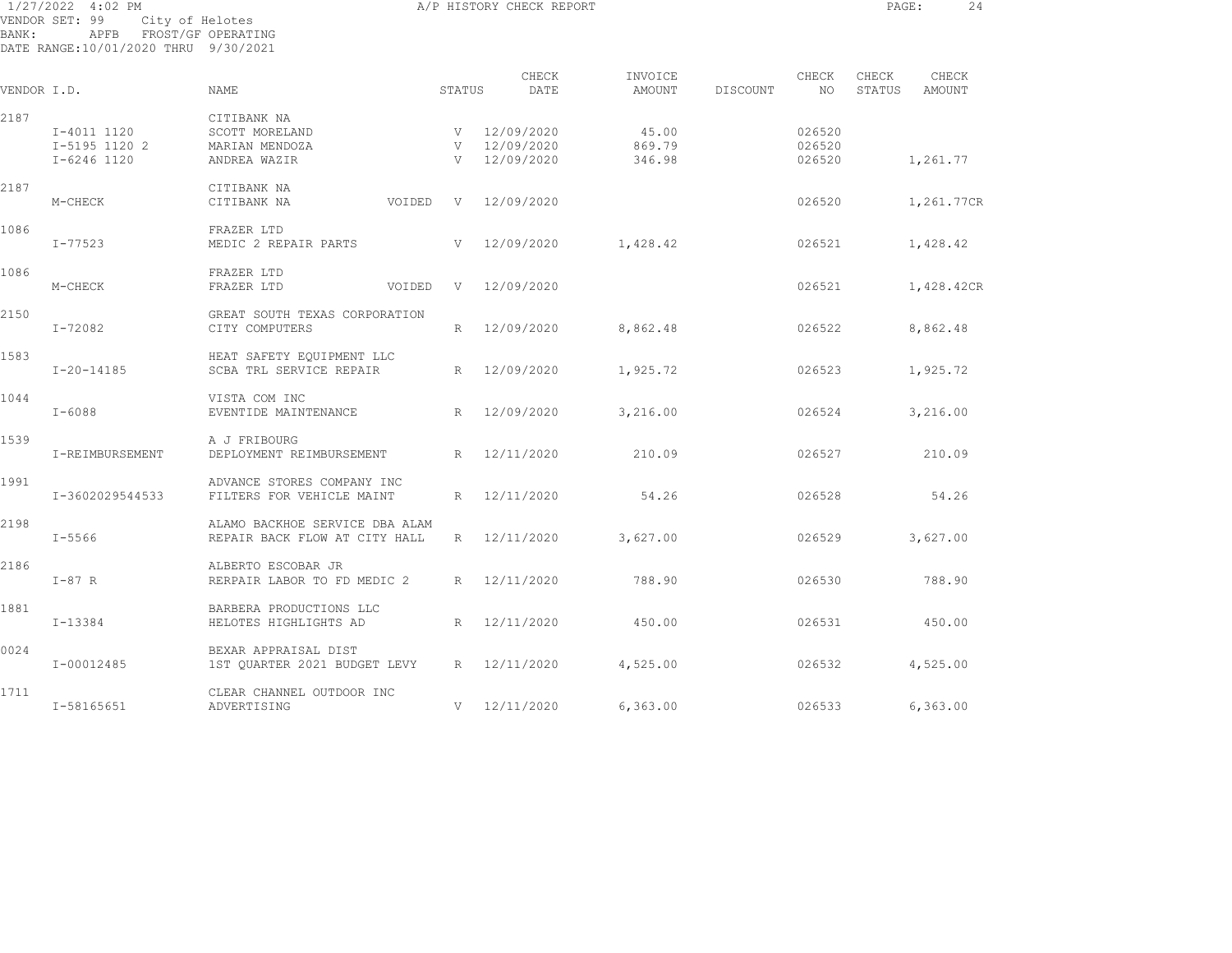| BANK:       | $1/27/2022$ 4:02 PM<br>VENDOR SET: 99<br>APFB<br>DATE RANGE:10/01/2020 THRU 9/30/2021 | City of Helotes<br>FROST/GF OPERATING                       |                 | A/P HISTORY CHECK REPORT |                   |          |             | PAGE:           | 25              |
|-------------|---------------------------------------------------------------------------------------|-------------------------------------------------------------|-----------------|--------------------------|-------------------|----------|-------------|-----------------|-----------------|
| VENDOR I.D. |                                                                                       | NAME                                                        | STATUS          | CHECK<br>DATE            | INVOICE<br>AMOUNT | DISCOUNT | CHECK<br>NO | CHECK<br>STATUS | CHECK<br>AMOUNT |
|             |                                                                                       |                                                             |                 |                          |                   |          |             |                 |                 |
| 1711        | M-CHECK                                                                               | CLEAR CHANNEL OUTDOOR INC<br>CLEAR CHANNEL OUTDOOR INVOIDED | V               | 12/11/2020               |                   |          | 026533      |                 | 6,363.00CR      |
| 2055        | I-0156267                                                                             | CULLIGAN WATER CONDITIONING<br>WATER SOFTNER                | R               | 12/11/2020               | 50.50             |          | 026534      |                 | 50.50           |
| 0051        |                                                                                       | ELF HARDWARE INC                                            |                 |                          |                   |          |             |                 |                 |
|             | $I-664$                                                                               | FIRE DEPARTMENT STATION SUPPLU                              | R               | 12/11/2020               | 57.48             |          | 026535      |                 |                 |
|             | $I-665$                                                                               | FIRE DEPARTMENT STATION SUPPLY                              | R               | 12/11/2020               | 11.80             |          | 026535      |                 | 69.28           |
| 0059        |                                                                                       | GALLS INC                                                   |                 |                          |                   |          |             |                 |                 |
|             | I-016690584                                                                           | PD RIOT GEAR                                                | R               | 12/11/2020               | 409.92            |          | 026536      |                 |                 |
|             | I-016762123                                                                           | PD RIOT GEAR                                                |                 | R 12/11/2020             | 1,895.93          |          | 026536      |                 |                 |
|             | I-016852753                                                                           | PD RIOT GEAR                                                |                 | R 12/11/2020             | 2,773.92          |          | 026536      |                 |                 |
|             | I-016852755                                                                           | PR RIOT GEAR                                                |                 | R 12/11/2020             | 1,468.92          |          | 026536      |                 |                 |
|             | I-016882153                                                                           | PD RIOT GEAR                                                | R               | 12/11/2020               | 693.66            |          | 026536      |                 | 7,242.35        |
| 1040        |                                                                                       | GULF COAST PAPER CO INC                                     |                 |                          |                   |          |             |                 |                 |
|             | I-1966098                                                                             | STATION SUPPLIES                                            | R               | 12/11/2020               | 718.69            |          | 026537      |                 |                 |
|             | I-1966918                                                                             | STATION SUPPLIES                                            | R               | 12/11/2020               | 323.74            |          | 026537      |                 | 1,042.43        |
| 1583        |                                                                                       | HEAT SAFETY EQUIPMENT LLC                                   |                 |                          |                   |          |             |                 |                 |
|             | $I - 20 - 14230$                                                                      | ANNUAL FIT TEST                                             | R               | 12/11/2020               | 550.00            |          | 026538      |                 |                 |
|             | $I - 20 - 14235$                                                                      | CASCADE HOSE REPLACEMENT                                    | R               | 12/11/2020               | 1,003.44          |          | 026538      |                 | 1,553.44        |
| 1236        |                                                                                       | HENRY SCHEIN INC                                            |                 |                          |                   |          |             |                 |                 |
|             | I-85925423                                                                            | EMS MEDICAL SUPPLIES                                        | R               | 12/11/2020               | 410.93            |          | 026539      |                 |                 |
|             | I-86124709                                                                            | EMS MEDICAL SUPPLIES                                        | R               | 12/11/2020               | 321.28            |          | 026539      |                 |                 |
|             | I-86236384                                                                            | EMS MEDICAL SUPPLIES                                        |                 | R 12/11/2020             | 86.00             |          | 026539      |                 |                 |
|             | I-86253212                                                                            | EMS MEDICAL SUPPLIES                                        | R               | 12/11/2020               | 114.87            |          | 026539      |                 |                 |
|             | I-86335465                                                                            | EMS MEDICAL SUPPLIES                                        | $R_{\parallel}$ | 12/11/2020               | 20.80             |          | 026539      |                 |                 |
|             | I-86344386                                                                            | EMS MEDICAL SUPPLIES                                        | R               | 12/11/2020               | 451.57            |          | 026539      |                 |                 |
|             | I-86347382                                                                            | EMS MEDICAL SUPPLIES                                        | R               | 12/11/2020               | 566.67            |          | 026539      |                 | 1,972.12        |
| 1927        |                                                                                       | KOLOGIK                                                     |                 |                          |                   |          |             |                 |                 |
|             | $I - 7019783$                                                                         | COPSYNC RENEWAL                                             | R               | 12/11/2020               | 14,023.80         |          | 026540      |                 | 14,023.80       |
| 0093        |                                                                                       | MANDER AUTO SERVICE INC                                     |                 |                          |                   |          |             |                 |                 |
|             | I-149636                                                                              | REPAIR/MAINT VIN # 2128                                     |                 | R 12/11/2020             | 166.50            |          | 026541      |                 |                 |
|             | $I - 149802$                                                                          | REPAIR/MAINT VIN # 9973                                     |                 | R 12/11/2020             | 16.32             |          | 026541      |                 |                 |
|             | $I-149808$                                                                            | REPAIR/MAINT VIN # 9978                                     |                 | R 12/11/2020             | 84.90             |          | 026541      |                 |                 |
|             | $I - 149914$                                                                          | REPAIR/MAINT VIN # 6506                                     | R               | 12/11/2020               | 93.06             |          | 026541      |                 |                 |
|             |                                                                                       |                                                             |                 |                          |                   |          |             |                 |                 |

 I-149914 REPAIR/MAINT VIN # 6506 R 12/11/2020 93.06 026541 I-151339 REPAIR/MAINT VIN # 0237 R 12/11/2020 40.80 026541 I-151692 REPAIR TO VEH 6506 R 12/11/2020 853.21 026541 I-151955 VEHICLE REPAIR 8005 R 12/11/2020 468.21 026541

I-152271 R 12/11/2020 64.50 026541 1,787.50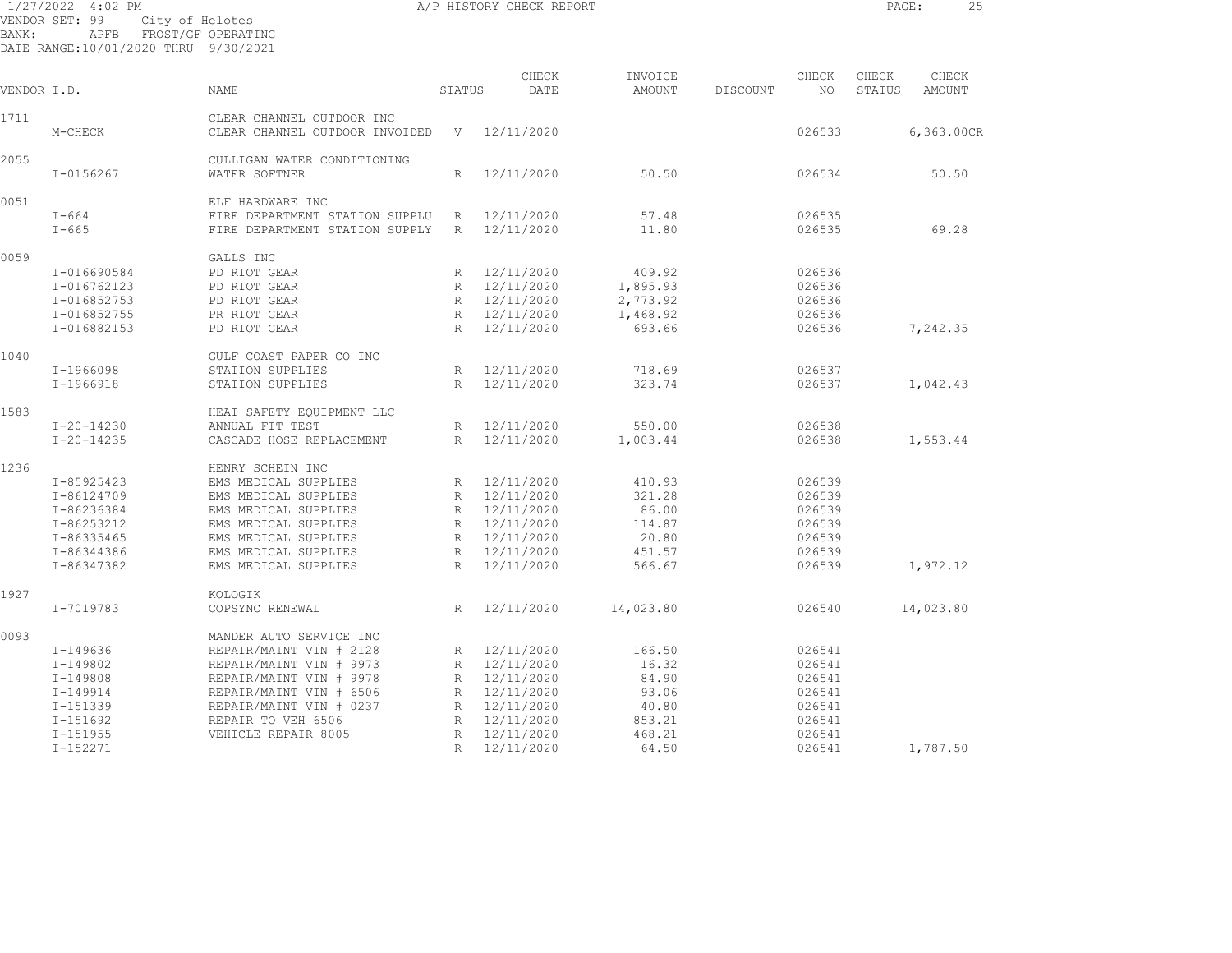| BANK:       | 1/27/2022 4:02 PM<br>VENDOR SET: 99<br>City of Helotes<br>APFB FROST/GF OPERATING<br>DATE RANGE:10/01/2020 THRU 9/30/2021 |                                                                                      |             |   | A/P HISTORY CHECK REPORT     |                   |          |                  | PAGE:           |                 | 26 |
|-------------|---------------------------------------------------------------------------------------------------------------------------|--------------------------------------------------------------------------------------|-------------|---|------------------------------|-------------------|----------|------------------|-----------------|-----------------|----|
| VENDOR I.D. |                                                                                                                           | NAME                                                                                 | STATUS      |   | CHECK<br>DATE                | INVOICE<br>AMOUNT | DISCOUNT | CHECK<br>NO      | CHECK<br>STATUS | CHECK<br>AMOUNT |    |
| 0102        | I-1064322                                                                                                                 | NAFECO INC<br>TAIL PATCHES FOR PPE                                                   |             |   | R 12/11/2020                 | 216.00            |          | 026542           |                 | 216.00          |    |
| 1261        | I-204577370                                                                                                               | ORKIN COMMERCIAL SERVICES<br>PEST SERVICES NOVEMBER 2020                             |             |   | R 12/11/2020                 | 155.00            |          | 026543           |                 | 155.00          |    |
| 0112        | I-60218787                                                                                                                | PRAXAIR DIST INC<br>EMS OXYGEN                                                       |             | R | 12/11/2020                   | 100.64            |          | 026544           |                 | 100.64          |    |
| 0134        | $I-2021$                                                                                                                  | STATE FIREMENS & FIRE MARSHALS<br>ANNUAL MEMBERSHIP FEES                             |             |   | R 12/11/2020                 | 350.00            |          | 026545           |                 | 350.00          |    |
| 0097        | $I-5729$<br>$I - 5730$                                                                                                    | THOMAS PATRICK JOHNSON<br>CITY HALL ELECTRICAL REPAIR<br>CITY HALL ELECTRICAL REPAIR |             |   | R 12/11/2020<br>R 12/11/2020 | 176.00<br>176.00  |          | 026546<br>026546 |                 | 352.00          |    |
| 0777        | I-114-11270037                                                                                                            | UNITED SITE SERVICES<br>PORT O POTTY RENTAL                                          |             | R | 12/11/2020                   | 190.88            |          | 026547           |                 | 190.88          |    |
| 1086        | $I - 77523 R$                                                                                                             | FRAZER LTD<br>REPAIR TO MEDIC 2                                                      |             | R | 12/14/2020                   | 1,428.42          |          | 026548           |                 | 1,428.42        |    |
| 1539        |                                                                                                                           | A J FRIBOURG<br>I-EXPENSE REIMBURSEM EXPENSE REIMBURSEMENT                           |             |   | R 12/17/2020                 | 98.78             |          | 026549           |                 | 98.78           |    |
| 1721        | I-7584058505 1220                                                                                                         | A T & T<br>PHONE SERVICES NOV/DEC 2020 V 12/17/2020                                  |             |   |                              | 1,557.49          |          | 026550           |                 | 1,557.49        |    |
| 1721        | M-CHECK                                                                                                                   | A T & T<br>A T & T                                                                   | VOIDED<br>V |   | 12/17/2020                   |                   |          | 026550           |                 | 1,557.49CR      |    |
| 0467        | I-2106956970 1220                                                                                                         | A T & T INC<br>PHONE SERVICES NOV/DEC 2020                                           |             |   | R 12/17/2020                 | 36.59             |          | 026551           |                 | 36.59           |    |
| 0688        | I-2106952484 1220<br>I-2106959093 1220                                                                                    | A T & T INC<br>PHONE SERVICES NOV/DEC 20<br>PHONE SERVICES NOV/DEC 20                |             |   | R 12/17/2020<br>R 12/17/2020 | 834.47<br>99.64   |          | 026552<br>026552 |                 | 934.11          |    |
| 0021        |                                                                                                                           | A T & T MOBILITY<br>I-287288218344 1220 CITY CELL PHONES, HOTSPOTS                   |             |   | R 12/17/2020                 | 2,646.64          |          | 026553           |                 | 2,646.64        |    |
| 0334        |                                                                                                                           | ALAMO CHAPTER TMCA INC<br>I-2021 MEMBERSHIP 2021 MEMBERSHIP C. PEREZ                 |             |   | R 12/17/2020                 | 45.00             |          | 026554           |                 | 45.00           |    |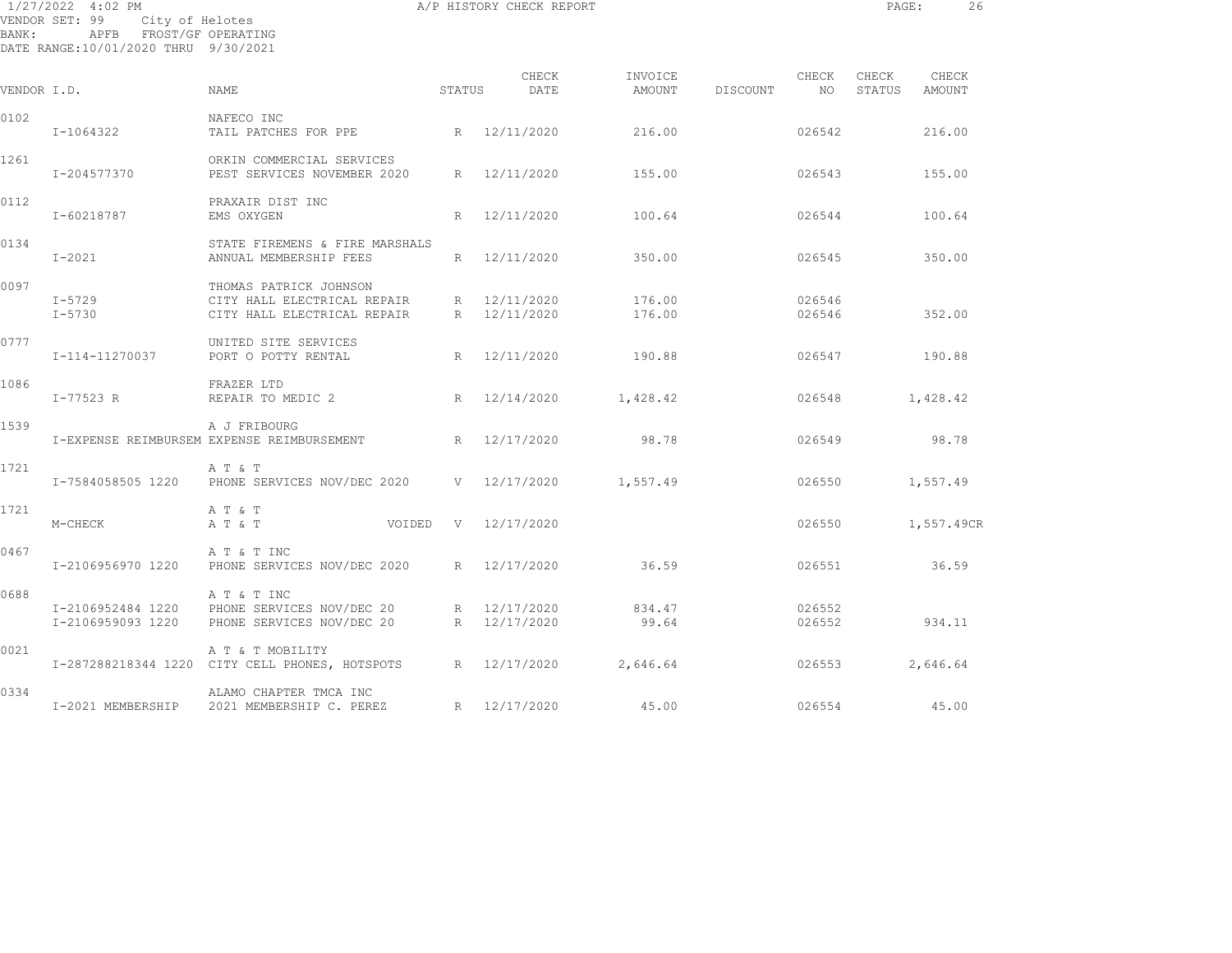| BANK:       | 1/27/2022 4:02 PM<br>VENDOR SET: 99<br>APFB FROST/GF OPERATING<br>DATE RANGE:10/01/2020 THRU 9/30/2021 | A/P HISTORY CHECK REPORT<br>City of Helotes |                 |               |                   |                   |    | PAGE:           | 27                     |  |
|-------------|--------------------------------------------------------------------------------------------------------|---------------------------------------------|-----------------|---------------|-------------------|-------------------|----|-----------------|------------------------|--|
| VENDOR I.D. |                                                                                                        | <b>NAME</b>                                 | STATUS          | CHECK<br>DATE | INVOICE<br>AMOUNT | CHECK<br>DISCOUNT | NO | CHECK<br>STATUS | CHECK<br><b>AMOUNT</b> |  |
|             |                                                                                                        |                                             |                 |               |                   |                   |    |                 |                        |  |
| 1653        |                                                                                                        | AUTOZONE INC                                |                 |               |                   |                   |    |                 |                        |  |
|             | I-6280804199                                                                                           | PW VEHICLE SUPPLIES                         |                 | R 12/17/2020  | 1.76              | 026555            |    |                 | 1.76                   |  |
| 1476        |                                                                                                        | BEXAR COUNTY CLERK                          |                 |               |                   |                   |    |                 |                        |  |
|             | $I-L1-7290$                                                                                            | PD DRUG ANALYSIS AND ID                     |                 | R 12/17/2020  | 60.00             | 026556            |    |                 |                        |  |
|             | $I-L1-7291$                                                                                            | PD DRUG ANALYSIS AND ID                     |                 | R 12/17/2020  | 762.00            | 026556            |    |                 |                        |  |
|             | $I-L1-7292$                                                                                            | PD DRUG ANALYSIS AND ID                     |                 | R 12/17/2020  | 60.00             | 026556            |    |                 | 882.00                 |  |
| 1690        |                                                                                                        | CARTEGRAPH SYSTEMS INC                      |                 |               |                   |                   |    |                 |                        |  |
|             | I-BD00001794                                                                                           | SERVICES CONTRACT                           | $R_{\parallel}$ | 12/17/2020    | 17,772.00         | 026557            |    |                 | 17,772.00              |  |
| 0042        |                                                                                                        | CITY PUBLIC SERVICE                         |                 |               |                   |                   |    |                 |                        |  |
|             | I-3000530099 1220                                                                                      | ELECTRICAL SERVICE                          |                 | R 12/17/2020  | 978.13            | 026558            |    |                 |                        |  |
|             | I-3000819534 1220                                                                                      | ELECTRICAL SERVICE                          |                 | R 12/17/2020  | 35.14             | 026558            |    |                 |                        |  |
|             | I-3001085347 1220                                                                                      | ELECTRICAL SERVICE                          |                 | R 12/17/2020  | 634.85            | 026558            |    |                 |                        |  |
|             | I-3002417564 1220                                                                                      | ELECTRICAL SERVICE                          |                 | R 12/17/2020  | 327.79            | 026558            |    |                 |                        |  |
|             | I-3002452349 1220                                                                                      | ELECTRICAL SERVICE                          |                 | R 12/17/2020  | 865.71            | 026558            |    |                 |                        |  |
|             | I-3002471766 1220                                                                                      | ELECTRICAL SERVICE                          |                 | R 12/17/2020  | 1,826.59          | 026558            |    |                 |                        |  |
|             | I-3002501943 1220                                                                                      | ELECTRICAL SERVICE                          |                 | R 12/17/2020  | 14.41             | 026558            |    |                 |                        |  |
|             | I-3002510668 1220                                                                                      | ELECTRICAL SERVICE                          |                 | R 12/17/2020  | 28.77             | 026558            |    |                 |                        |  |
|             | I-3002510675 1220                                                                                      | ELECTRICAL SERVICE                          | R               | 12/17/2020    | 8.84              | 026558            |    |                 |                        |  |
|             | I-3002530708 1220                                                                                      | ELECTRICAL SERVICE                          |                 | R 12/17/2020  | 12.14             | 026558            |    |                 |                        |  |
|             | I-3002531134 1220                                                                                      | ELECTRICAL SERVICE                          | R               | 12/17/2020    | 8.94              | 026558            |    |                 |                        |  |
|             | I-3002825167 1220                                                                                      | ELECTRICAL SERVICE                          |                 | R 12/17/2020  | 32.27             | 026558            |    |                 |                        |  |
|             | I-3002836202 1220                                                                                      | ELECTRICAL SERVICE                          |                 | R 12/17/2020  | 52.06             | 026558            |    |                 |                        |  |
|             | I-3002838864 1220                                                                                      | ELECTRICAL SERVICE                          |                 | R 12/17/2020  | 76.08             | 026558            |    |                 |                        |  |
|             | I-3003167893 1220                                                                                      | ELECTRICAL SERVICE                          |                 | R 12/17/2020  | 8.84              | 026558            |    |                 |                        |  |
|             | I-3003381122 1220                                                                                      | ELECTRICAL SERVICE                          |                 | R 12/17/2020  | 55.50             | 026558            |    |                 |                        |  |
|             | I-3003381144 1220                                                                                      | ELECTRICAL SERVICE                          |                 | R 12/17/2020  | 56.01             | 026558            |    |                 |                        |  |
|             | I-3003495095 1220                                                                                      | ELECTRICAL SERVICE                          |                 | R 12/17/2020  | 8.84              | 026558            |    |                 |                        |  |
|             | I-3004685375 1220                                                                                      | ELECTRICAL SERVICE                          | R               | 12/17/2020    | 29.41             | 026558            |    |                 | 5,060.32               |  |
| 1758        |                                                                                                        | ENVIRONMENTAL SYSTEMS RESEARCH              |                 |               |                   |                   |    |                 |                        |  |
|             | I-93945465                                                                                             |                                             | R               | 12/17/2020    | 3,359.02          | 026559            |    |                 | 3,359.02               |  |
| 1865        |                                                                                                        | ESD AND ASSOCIATES                          |                 |               |                   |                   |    |                 |                        |  |
|             | $I - 50160$                                                                                            | DOMAIN SETUP AND PURCHASE                   |                 | R 12/17/2020  | 179.00            | 026560            |    |                 | 179.00                 |  |
| 0060        |                                                                                                        | GREY FOREST UTILITIES INC                   |                 |               |                   |                   |    |                 |                        |  |
|             | I-1007684800 1220                                                                                      | GREY FOREST UTILITIES INC                   |                 | R 12/17/2020  | 31.21             | 026561            |    |                 |                        |  |
|             | I-1025023600 1220                                                                                      | NATURAL GAS SERVICES                        | R               | 12/17/2020    | 10.52             | 026561            |    |                 |                        |  |
|             | I-1025025200 1220                                                                                      | GREY FOREST UTILITIES INC                   |                 | R 12/17/2020  | 337.06            | 026561            |    |                 |                        |  |

I-1025560200 1220 GREY FOREST UTILITIES INC R 12/17/2020 10.52 026561

I-1055024400 1220 GREY FOREST UTILITIES INC R 12/17/2020 31.21 026561 420.52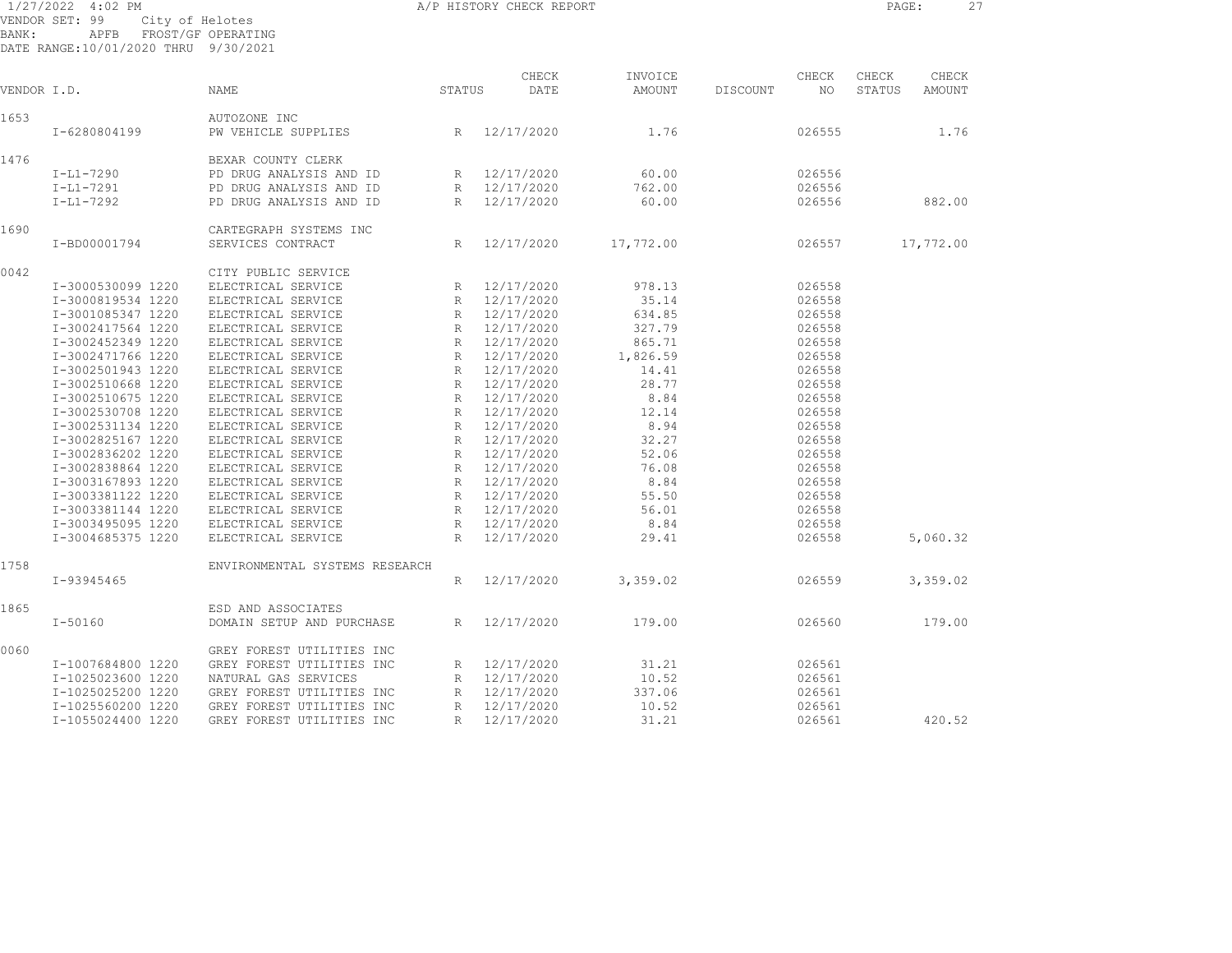1/27/2022 4:02 PM A/P HISTORY CHECK REPORT PAGE: 28 VENDOR SET: 99 City of Helotes BANK: APFB FROST/GF OPERATING DATE RANGE:10/01/2020 THRU 9/30/2021

|             |                    |                                |                 | CHECK      | INVOICE  |          | CHECK  | CHECK  | CHECK    |
|-------------|--------------------|--------------------------------|-----------------|------------|----------|----------|--------|--------|----------|
| VENDOR I.D. |                    | NAME                           | STATUS          | DATE       | AMOUNT   | DISCOUNT | NO     | STATUS | AMOUNT   |
| 0069        |                    | HOME DEPOT INC                 |                 |            |          |          |        |        |          |
|             | I-3042957          | PUBLIC WORKS SUPPLIES          | R               | 12/17/2020 | 76.56    |          | 026562 |        |          |
|             | I-3512683          | PUBLIC WORKS SUPPLIES          | R               | 12/17/2020 | 93.75    |          | 026562 |        |          |
|             | $I - 43303$        | PUBLIC WORKS SUPPLIES          | R               | 12/17/2020 | 6.01     |          | 026562 |        |          |
|             | $I - 4621726$      | PUBLIC WORKS SUPPLIES          | R               | 12/17/2020 | 137.02   |          | 026562 |        |          |
|             | I-5043943          | PUBLIC WORKS SUPPLIES          | R               | 12/17/2020 | 29.97    |          | 026562 |        |          |
|             | I-5513595          | PUBLIC WORKS SUPPLIES          | R               | 12/17/2020 | 0.90     |          | 026562 |        |          |
|             | $I - 621105$       | PUBLIC WORKS SUPPLIES          | R               | 12/17/2020 | 28.95    |          | 026562 |        |          |
|             | I-6513503          | PUBLIC WORKS SUPPLIES          | R               | 12/17/2020 | 91.23    |          | 026562 |        |          |
|             | I-7042452          | PUBLIC WORKS SUPPLIES          | R               | 12/17/2020 | 3.48     |          | 026562 |        |          |
|             | I-8042370          | PUBLIC WORKS SUPPLIES          | R               | 12/17/2020 | 134.55   |          | 026562 |        |          |
|             | I-9020890          | PUBLIC WORKS SUPPLIES          | R               | 12/17/2020 | 4.98     |          | 026562 |        | 607.40   |
| 2207        |                    | INFORMATION MANAGEMENT SOLUTIO |                 |            |          |          |        |        |          |
|             | I-0012585          | STORMWATER POSTCARD            | R               | 12/17/2020 | 726.19   |          | 026563 |        | 726.19   |
| 0071        |                    | JOHN ROBERT KUEHL              |                 |            |          |          |        |        |          |
|             | $I - 6475$         | W-2 FORMS AND ENVELOPES        | R               | 12/17/2020 | 111.40   |          | 026564 |        | 111.40   |
| 1704        |                    | KENTECH INC                    |                 |            |          |          |        |        |          |
|             | $I - 27242$        | OUARTERLY MAINTENANCE          | R               | 12/17/2020 | 962.50   |          | 026565 |        | 962.50   |
| 0166        |                    | LEXISNEXIS RISK DATA MNGMNT IN |                 |            |          |          |        |        |          |
|             | I-1206821-20201031 | PD REPORTING                   | R               | 12/17/2020 | 117.50   |          | 026566 |        |          |
|             | I-1206821-20201130 | PD REPORTING                   | R               | 12/17/2020 | 115.50   |          | 026566 |        | 233.00   |
| 2157        |                    | O'REILLY AUTO ENTERPRISES LLC  |                 |            |          |          |        |        |          |
|             | I-5956-113431      | PW VEHICLE SUPPLIES            | R               | 12/17/2020 | 12.57    |          | 026567 |        | 12.57    |
| 0793        |                    | OFFICE DEPOT INC               |                 |            |          |          |        |        |          |
|             | I-137613962001     | OFFICE SUPPLIES                | R               | 12/17/2020 | 153.58   |          | 026568 |        |          |
|             | I-137615762001     | OFFICE SUPPLIES                | R               | 12/17/2020 | 179.04   |          | 026568 |        |          |
|             | I-137615771001     | OFFICE SUPPLIES                | R               | 12/17/2020 | 74.78    |          | 026568 |        |          |
|             | I-138386759001     | OFFICE SUPPLIES                | $R_{\parallel}$ | 12/17/2020 | 172.87   |          | 026568 |        |          |
|             | I-138387421001     | OFFICE SUPPLIES                | R               | 12/17/2020 | 9.49     |          | 026568 |        | 589.76   |
| 0770        |                    | PIPES DREAMS MILITARY MERCHAND |                 |            |          |          |        |        |          |
|             | $I - 2020$         | SANDERS AND SALAZAR NAMEPLATES | R               | 12/17/2020 | 170.00   |          | 026569 |        | 170.00   |
| 0809        |                    | RX TECHNOLOGY                  |                 |            |          |          |        |        |          |
|             | $I-99889$          | MANAGED SERVICES DEC 2020      | R               | 12/17/2020 | 3,850.00 |          | 026570 |        | 3,850.00 |
| 0121        |                    | SAN ANTONIO WATER SYSTEMS      |                 |            |          |          |        |        |          |
|             | I-23202 1220       | SAN ANTONIO WATER SYSTEMS      | R               | 12/17/2020 | 92.29    |          | 026571 |        |          |
|             | I-23203 1220       | SAN ANTONIO WATER SYSTEMS      | R               | 12/17/2020 | 31.87    |          | 026571 |        |          |
|             | I-23204 1220       | SAN ANTONIO WATER SYSTEMS      | R               | 12/17/2020 | 323.11   |          | 026571 |        |          |
|             | I-23205 1220       | WATER SERVICES                 | $\mathbb{R}$    | 12/17/2020 | 31.66    |          | 026571 |        | 478.93   |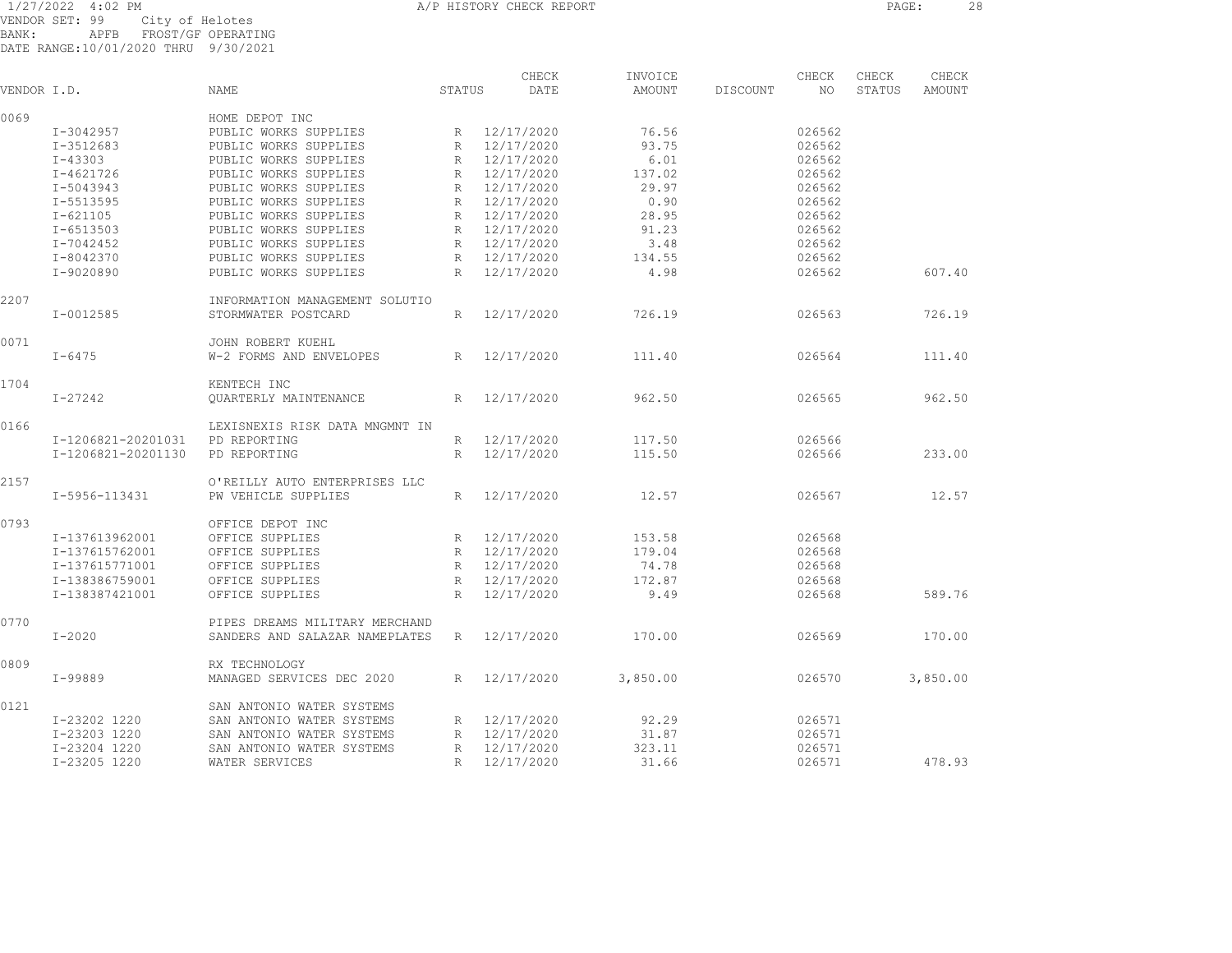| $1/27/2022$ 4:02 PM |                                        |                    | A/P HISTORY CHECK REPORT |               |                   |          |             | PAGE:           |                 | 29 |
|---------------------|----------------------------------------|--------------------|--------------------------|---------------|-------------------|----------|-------------|-----------------|-----------------|----|
| BANK:               | VENDOR SET: 99 City of Helotes<br>APFB | FROST/GF OPERATING |                          |               |                   |          |             |                 |                 |    |
|                     | DATE RANGE: 10/01/2020 THRU 9/30/2021  |                    |                          |               |                   |          |             |                 |                 |    |
| VENDOR I.D.         |                                        | NAME               | STATUS                   | CHECK<br>DATE | INVOICE<br>AMOUNT | DISCOUNT | CHECK<br>ΝC | CHECK<br>STATUS | CHECK<br>AMOUNT |    |

| VENDOR I.D. |                          | NAME                                                                                     | STATUS | DATE                         | AMOUNT             | DISCOUNT | NO               | STATUS | AMOUNT     |
|-------------|--------------------------|------------------------------------------------------------------------------------------|--------|------------------------------|--------------------|----------|------------------|--------|------------|
| 2070        | I-5081548                | SOCIETY FOR HUMAN RESOURCE MAN<br>SHRM MEMBERSHIP RENEWAL                                |        | R 12/17/2020                 | 219.00             |          | 026572           |        | 219.00     |
| 1843        | I-03 2020 ADMIN          | TEXAS DEVELOPERS LLC<br>03 2020 DISBURSEMENT                                             |        | R 12/17/2020                 | 326, 273. 26       |          | 026573           |        | 326,273.26 |
| 0366        | I-ANNUAL ADMIN FEE       | TEXAS SOCIAL SECURITY PROGRAM<br>TEXAS SOCIAL SECURITY PROGRAM                           |        | R 12/17/2020                 | 35.00              |          | 026574           |        | 35.00      |
| 1769        | I-428106033              | U S BANK EQUIPMENT FINANCE<br>LIFEPAK AND LUCAS PAYMENT                                  |        | R 12/17/2020                 | 1,750.82           |          | 026575           |        | 1,750.82   |
| 1944        |                          | US BANK NA<br>I-869399683048 1220 VEHICLE FUEL NOV 2020 R 12/17/2020                     |        |                              | 3,214.01           |          | 026576           |        | 3,214.01   |
| 0921        | I-SA99763                | VANGUARD CLEANING SYSTEM INC<br>JANITORIAL SERVICE                                       |        | R 12/17/2020                 | 475.00             |          | 026577           |        | 475.00     |
| 1938        | I-DECEMBER 2020          | A BRISENO II ATTORNEY PLLC<br>COURT COVERAGE DEC 2020                                    |        | R 12/30/2020                 | 450.00             |          | 026594           |        | 450.00     |
| 0009        | I-2021 MEMBERSHIP        | AACOG<br>2021 ANNUAL MEMBERSHIP R 12/30/2020                                             |        |                              | 738.64             |          | 026595           |        | 738.64     |
| 1777        | I-13796                  | ARCHIVESOCIAL INC<br>ANNUAL SUB FOR SOCIAL MEDIA                                         |        | R 12/30/2020                 | 2,388.00           |          | 026596           |        | 2,388.00   |
| 0353        | I-21999657<br>I-22206512 | CANON FINANCIAL SERVICES INC<br>LARGE FORMAT PLOTTER LEASE<br>LARGE FORMAT PLOTTER LEASE |        | V 12/30/2020<br>V 12/30/2020 | 173.72<br>198.72   |          | 026597<br>026597 |        | 372.44     |
| 0353        | M-CHECK                  | CANON FINANCIAL SERVICES INC<br>CANON FINANCIAL SERVICESVOIDED                           |        | V 12/30/2020                 |                    |          | 026597           |        | 372.44CR   |
| 2106        | I-5274267                | CDW GOVERNEMNT LLC, CDW GOVERN<br>MICROPHONE FOR CHAMBERS                                |        | R 12/30/2020                 | 63.71              |          | 026598           |        | 63.71      |
| 0643        | I-28077<br>I-28080       | DAVIDSON & TROILO REAM & GARZA<br>PROSECUTER FEES NOV 2020<br>LEGAL FEES NOVEMBER 2020   |        | R 12/30/2020<br>R 12/30/2020 | 2,089.50<br>317.00 |          | 026599<br>026599 |        | 2,406.50   |
| 0051        | I-1028<br>I-1029         | ELF HARDWARE INC<br>PW WEED EATER SUPPLIES<br>PW WEED EATER SUPPLIES<br>R 12/30/2020     |        |                              | 9.99<br>14.75      |          | 026600<br>026600 |        | 24.74      |
|             |                          |                                                                                          |        |                              |                    |          |                  |        |            |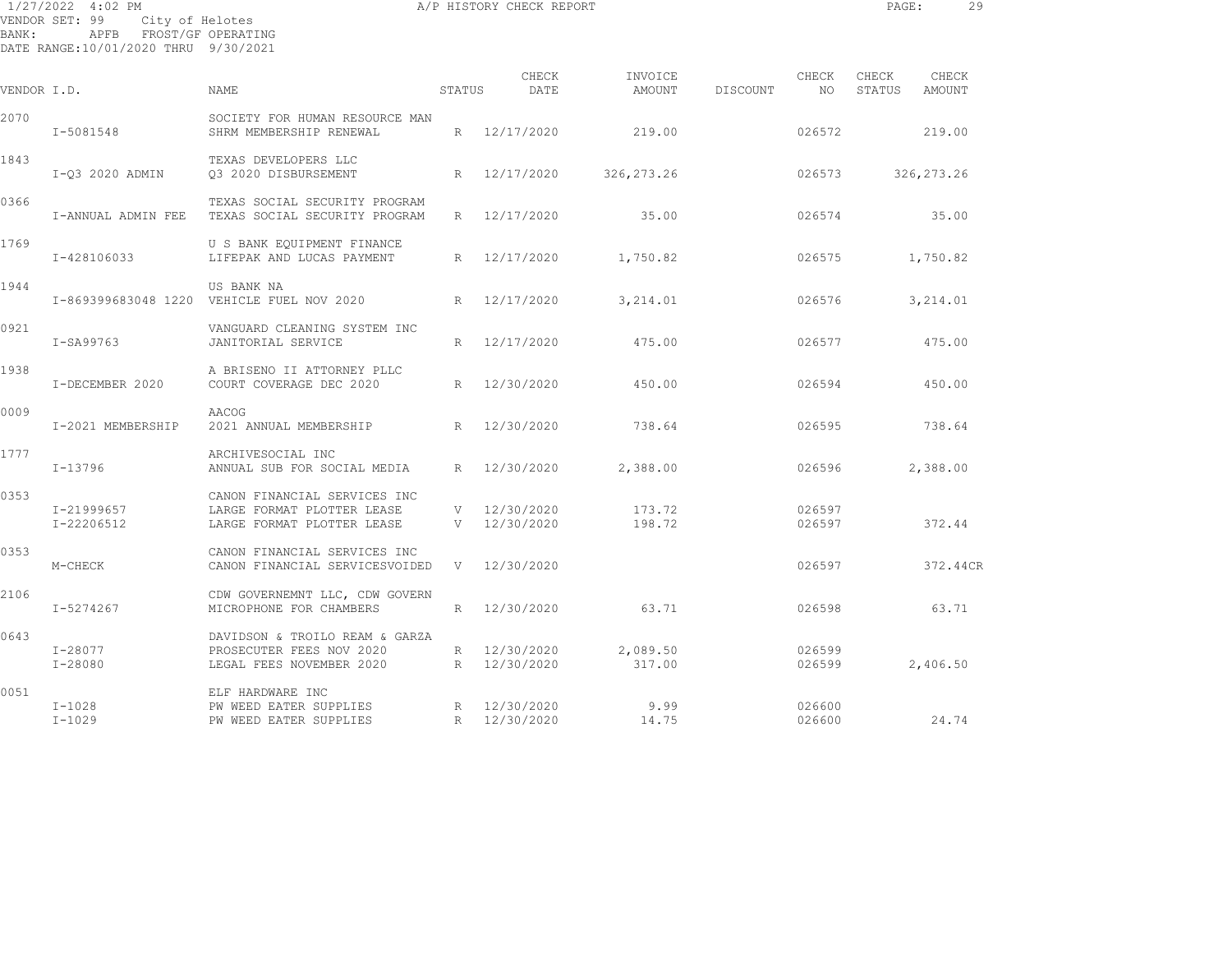| BANK:       | 1/27/2022 4:02 PM<br>VENDOR SET: 99<br>City of Helotes<br>APFB FROST/GF OPERATING<br>DATE RANGE:10/01/2020 THRU 9/30/2021 |                                                                                            |              | A/P HISTORY CHECK REPORT |                   |          |                  | PAGE:           | 30              |  |
|-------------|---------------------------------------------------------------------------------------------------------------------------|--------------------------------------------------------------------------------------------|--------------|--------------------------|-------------------|----------|------------------|-----------------|-----------------|--|
| VENDOR I.D. |                                                                                                                           | <b>NAME</b>                                                                                | STATUS       | CHECK<br>DATE            | INVOICE<br>AMOUNT | DISCOUNT | CHECK<br>NO.     | CHECK<br>STATUS | CHECK<br>AMOUNT |  |
| 1933        | I-DECEMBER 2020                                                                                                           | FREDERICK P GARCIA JR<br>COURT COVERAGE DEC 2020                                           | R            | 12/30/2020               | 450.00            |          | 026601           |                 | 450.00          |  |
| 1731        | I-31791054001                                                                                                             | HERC RENTALS INC<br>MAN LIFT RENTAL FOR DECORATION                                         | R            | 12/30/2020               | 1,000.00          |          | 026602           |                 | 1,000.00        |  |
| 2081        | I-STATE EXAM                                                                                                              | JAIME OSTRANDER<br>REIMBURSEMENT FOR STATE EXAM                                            | R            | 12/30/2020               | 26.00             |          | 026603           |                 | 26.00           |  |
| 2079        | $I - 2220$                                                                                                                | JANEAN NOAH<br>MATERIAL DEPOSIT FOR PROJECT                                                | R            | 12/30/2020               | 9,364.16          |          | 026604           |                 | 9,364.16        |  |
| 1927        | I-7019917                                                                                                                 | KOLOGIK<br>ANNUAL LICENSE FOR COPSYNC                                                      | R            | 12/30/2020               | 1,200.00          |          | 026605           |                 | 1,200.00        |  |
| 0427        | I-DECEMBER 2020                                                                                                           | MARIO A TREVINO<br>COURT COVERAGE DECEMBER 2020                                            | R            | 12/30/2020               | 450.00            |          | 026606           |                 | 450.00          |  |
| 1196        | I-NOVEMBER 2020                                                                                                           | MONTY JOE MCGUFFIN<br>NOV 2020 INSPECTIONS                                                 | R            | 12/30/2020               | 650.00            |          | 026607           |                 | 650.00          |  |
| 0129        | I-824573                                                                                                                  | SOUTHWEST PUB SAFETY INC<br>CHARGEGAURD INSTALLATION PD                                    | R            | 12/30/2020               | 164.34            |          | 026608           |                 | 164.34          |  |
| 0145        | I-0039133121420                                                                                                           | TIME WARNER CABLE SAN ANTONIO<br>DECEMBER 2020 CABLE/INTERNET                              | R            | 12/30/2020               | 587.64            |          | 026609           |                 | 587.64          |  |
| 0764        | I-025317917<br>I-045-323396                                                                                               | TYLER TECHNOLOGIES INC<br>ANNUAL MAINT DEVELOPMENT SERVI<br>REPAIR TO PD/DISPATCH TIMECLOC | R<br>R       | 12/30/2020<br>12/30/2020 | 297.33<br>328.00  |          | 026610<br>026610 |                 | 625.33          |  |
| 0777        | I-11411376568                                                                                                             | UNITED SITE SERVICES<br>PORT O POTTY AT CITY HALL PARK                                     | R            | 12/30/2020               | 190.16            |          | 026611           |                 | 190.16          |  |
| 2213        | $I - 233895$                                                                                                              | WELSCO INC<br>SUPPLIES FOR PW CUTTING TORCHE                                               | $\mathbf{V}$ | 12/30/2020               | 110.64            |          | 026612           |                 | 110.64          |  |
| 2213        | M-CHECK                                                                                                                   | WELSCO INC<br>WELSO INC<br>VOIDED                                                          | V            | 12/30/2020               |                   |          | 026612           |                 | 110.64CR        |  |
| 1883        |                                                                                                                           | XEROX CORPORATION                                                                          |              |                          |                   |          |                  |                 |                 |  |

I-2405175 DECEMBER 2020 COPIER LEASE R 12/30/2020 1,987.00 026613 1,987.00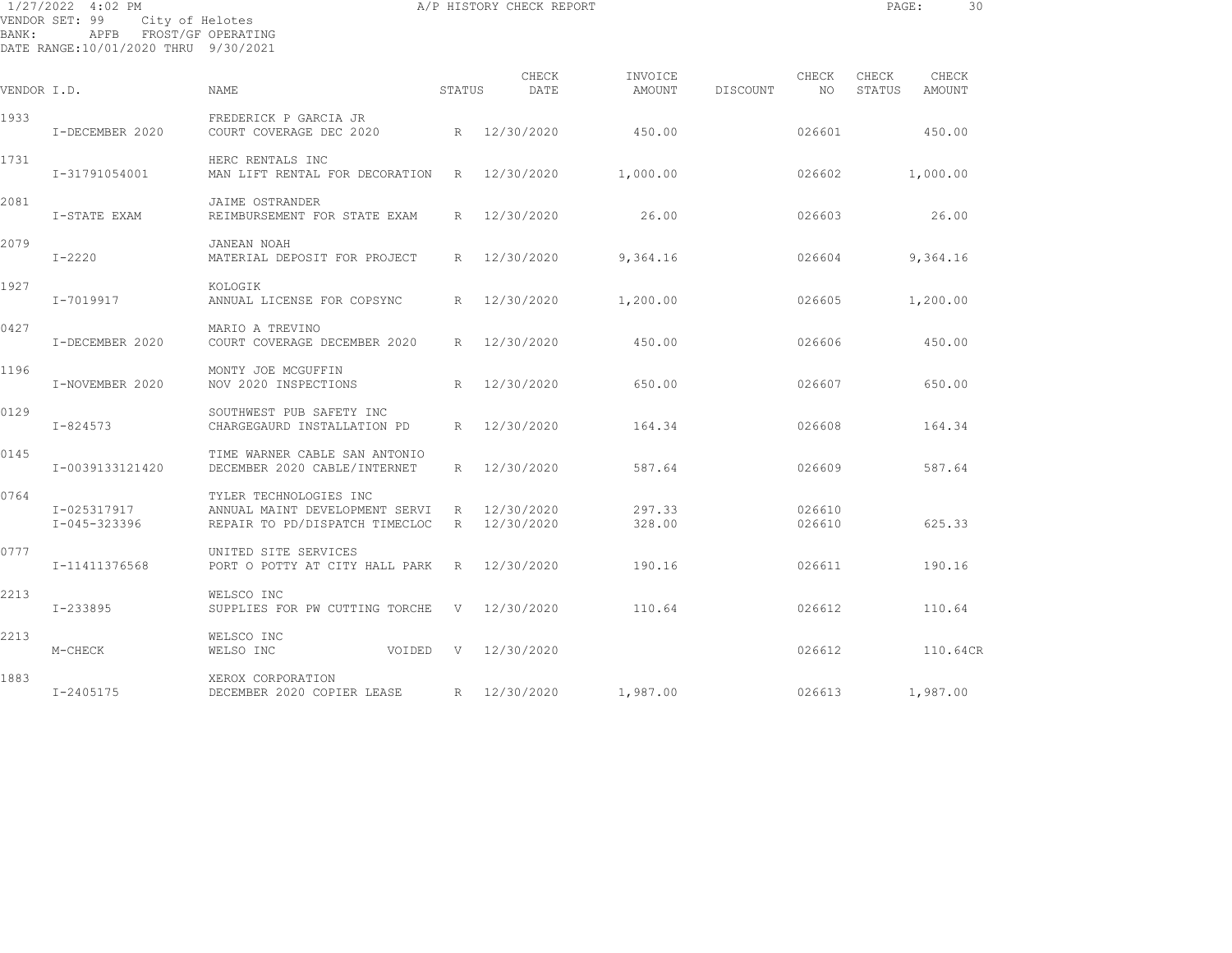| BANK:       | 1/27/2022 4:02 PM<br>VENDOR SET: 99<br>City of Helotes<br>FROST/GF OPERATING<br>APFB |                                                                                   |        | A/P HISTORY CHECK REPORT |                   |          |                  | PAGE:           |                 | 31 |
|-------------|--------------------------------------------------------------------------------------|-----------------------------------------------------------------------------------|--------|--------------------------|-------------------|----------|------------------|-----------------|-----------------|----|
|             | DATE RANGE:10/01/2020 THRU 9/30/2021                                                 |                                                                                   |        |                          |                   |          |                  |                 |                 |    |
| VENDOR I.D. |                                                                                      | <b>NAME</b>                                                                       | STATUS | CHECK<br>DATE            | INVOICE<br>AMOUNT | DISCOUNT | CHECK<br>NO.     | CHECK<br>STATUS | CHECK<br>AMOUNT |    |
| 0874        | $I-9070ES$                                                                           | YOUNG BROTHERS FIRE PROTECTION<br><b>BACKFLOW TESTING</b>                         |        | R 12/30/2020             | 425.00            |          | 026614           |                 | 425.00          |    |
| 0356        | I-20CC120903                                                                         | DAILEY WELLS COMMUNICATION INC<br>COMMUNICATIONS                                  |        | R 12/30/2020             | 13,128.00         |          | 026615           |                 | 13,128.00       |    |
| 0291        | $I - 36076$                                                                          | LNV LLC<br>PROFESSIONAL SERVICES NOV 2020                                         |        | R 12/30/2020             | 5,495.20          |          | 026616           |                 | 5,495.20        |    |
| 2213        | I-233895 R                                                                           | WELSCO INC<br>SUPPLIES FOR PW CUTTING TOOL                                        |        | R 12/30/2020             | 110.64            |          | 026617           |                 | 110.64          |    |
| 1539        | $I - 107707$                                                                         | A J FRIBOURG<br>TCFP CERT REIMBURSEMENT                                           | R      | 1/07/2021                | 87.17             |          | 026618           |                 | 87.17           |    |
| 1721        |                                                                                      | A T & T<br>I-1717998064001 0121 BUSINESS SERVICE DEC/JAN 21                       | R      | 1/07/2021                | 1,522.58          |          | 026619           |                 | 1,522.58        |    |
| 2201        | I-114-100393                                                                         | ACE MART RESTAURANT SUPPLY CO<br>REPLACEMENT COFFEE MAKER                         | R      | 1/07/2021                | 659.99            |          | 026620           |                 | 659.99          |    |
| 1852        | $I-12152-1$<br>$I-12158-1$                                                           | AIR AUTHORITY LLC<br>SERVICE CALL FIRE DEPARTMENT<br>FIRE DEPARTMENT SERVICE CALL | R<br>R | 1/07/2021<br>1/07/2021   | 95.00<br>95.00    |          | 026621<br>026621 |                 | 190.00          |    |
| 2187        | I-JANUARY 2021                                                                       | CITIBANK NA<br>CITIBANK NA                                                        | R      | 1/07/2021                | 1,768.34          |          | 026622           |                 | 1,768.34        |    |
| 1148        | I-202112180055                                                                       | EDWARD AQUIFER AUTHORITY<br>2020 ANNUAL GROUNDWATER REPORT                        | R      | 1/07/2021                | 25.00             |          | 026623           |                 | 25.00           |    |

 I-1030 PW CHAINSAW REPAIR/MAINT R 1/07/2021 56.97 026624 I-1031 PW CHAINSAW REPAIR/MAINT R 1/07/2021 89.89 026624

I-409511 CISCO 1120 ASA R 1/07/2021 3,797.13 026626

I-666 5 GALLON FUEL CAN R 1/07/2021 44.95 026624 191.81

I-297577 STRAC BADGES FOR NEW EMP R 1/07/2021 41.73 026625 41.73

I-409816 REPLACMENT COMPUTERS R 1/07/2021 6,386.76 026626 10,183.89

0051 ELF HARDWARE INC

2093 FOUNDATION FOR TRUSTED IDENTIT

2150 GREAT SOUTH TEXAS CORPORATION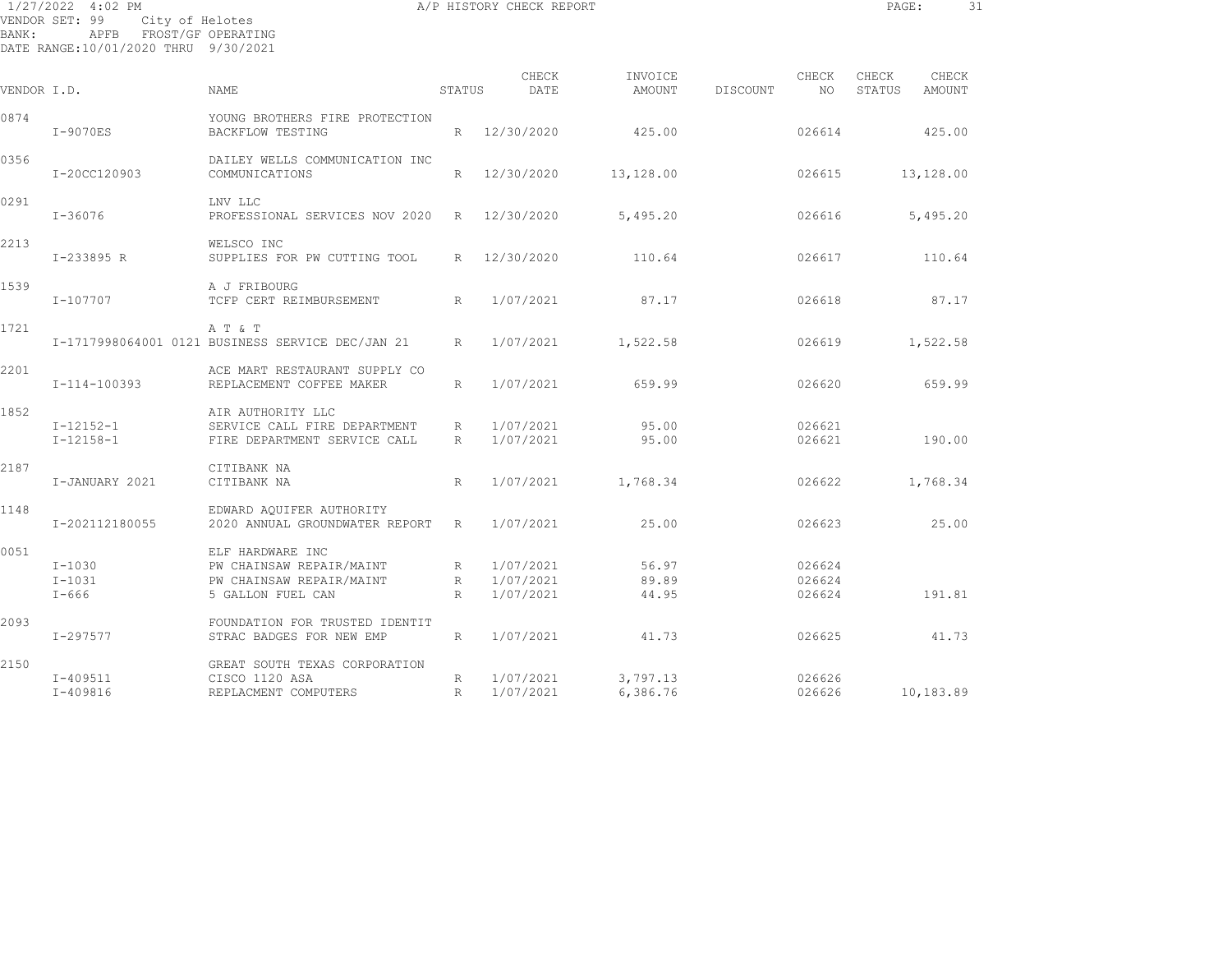| BANK:       | 1/27/2022 4:02 PM<br>VENDOR SET: 99<br>APFB FROST/GF OPERATING<br>DATE RANGE:10/01/2020 THRU 9/30/2021 | City of Helotes                                           |        | A/P HISTORY CHECK REPORT |                   |          |             | PAGE:           |                 | 32 |
|-------------|--------------------------------------------------------------------------------------------------------|-----------------------------------------------------------|--------|--------------------------|-------------------|----------|-------------|-----------------|-----------------|----|
| VENDOR I.D. |                                                                                                        | <b>NAME</b>                                               | STATUS | CHECK<br>DATE            | INVOICE<br>AMOUNT | DISCOUNT | CHECK<br>NO | CHECK<br>STATUS | CHECK<br>AMOUNT |    |
|             |                                                                                                        |                                                           |        |                          |                   |          |             |                 |                 |    |
| 2073        | I-00071627                                                                                             | INTERNATIONAL ASSOC OF FIRE CH<br>ANNUAL SUBSCRIPTION FEE | R      | 1/07/2021                | 195.00            |          | 026627      |                 | 195.00          |    |
| 0091        |                                                                                                        | LONGHORN INC                                              |        |                          |                   |          |             |                 |                 |    |
|             | I-S3874875.001                                                                                         | REPAIR TO CITY HALL SPRINKERS                             | R      | 1/07/2021                | 104.36            |          | 026628      |                 |                 |    |
|             | I-S3879754.001                                                                                         | IRRIGATION REPAIR PARTS                                   | R      | 1/07/2021                | 24.34             |          | 026628      |                 |                 |    |
|             | I-S3879858.001                                                                                         | IRRIGATION REPAIR PARTS                                   | R      | 1/07/2021                | 13.68             |          | 026628      |                 | 142.38          |    |
| 0793        |                                                                                                        | OFFICE DEPOT INC                                          |        |                          |                   |          |             |                 |                 |    |
|             | I-143246431001                                                                                         | OFFICE SUPPLIES                                           | R      | 1/07/2021                | 137.06            |          | 026629      |                 | 137.06          |    |
| 0923        |                                                                                                        | PITNEY BOWES PURCHASE POWER                               |        |                          |                   |          |             |                 |                 |    |
|             | I-8000909010472558                                                                                     | POSTAGE                                                   | R      | 1/07/2021                | 417.98            |          | 026630      |                 | 417.98          |    |
| 0112        |                                                                                                        | PRAXAIR DIST INC                                          |        |                          |                   |          |             |                 |                 |    |
|             | I-60756527                                                                                             | EMS OXYGEN                                                | R      | 1/07/2021                | 109.18            |          | 026631      |                 | 109.18          |    |
| 1651        |                                                                                                        | READY REFRESH BY NESTLE                                   |        |                          |                   |          |             |                 |                 |    |
|             | I-10L0119942563                                                                                        | WATER SERVICE CITY HALL                                   | R      | 1/07/2021                | 151.34            |          | 026632      |                 | 151.34          |    |
| 0809        |                                                                                                        | RX TECHNOLOGY                                             |        |                          |                   |          |             |                 |                 |    |
|             | I-100081                                                                                               | REPLACE DISPATCH CAMERA                                   | R      | 1/07/2021                | 170.00            |          | 026633      |                 | 170.00          |    |
| 1403        |                                                                                                        | SERVICE UNIFORM RENTAL                                    |        |                          |                   |          |             |                 |                 |    |
|             | $I - 0068061$                                                                                          | UNIFORM SERVICE 12/09/20                                  | R      | 1/07/2021                | 185.88            |          | 026634      |                 |                 |    |
|             | $I - 0069147$                                                                                          | UNIFORM SERVICE 12/16/20                                  | R      | 1/07/2021                | 267.88            |          | 026634      |                 |                 |    |
|             | $I - 0070205$                                                                                          | PUBLIC WORKS UNIFORM SERVICE                              | R      | 1/07/2021                | 124.88            |          | 026634      |                 |                 |    |
|             | I-0071280                                                                                              | PW UNIFORM SERVICE                                        | R      | 1/07/2021                | 136.01            |          | 026634      |                 |                 |    |
|             | I-S0069018                                                                                             | UNIFORM & MOP SERVICE 12/16/20                            | R      | 1/07/2021                | 96.00             |          | 026634      |                 | 810.65          |    |
| 1098        |                                                                                                        | STRYKER SALES CORP                                        |        |                          |                   |          |             |                 |                 |    |
|             | I-3226000M                                                                                             | EMS EOUIP.MAINT AGREEMENT                                 | R      | 1/07/2021                | 12,160.10         |          | 026635      |                 | 12,160.10       |    |
| 1859        |                                                                                                        | TEXAS COMMISSION ON ENVIRONMEN                            |        |                          |                   |          |             |                 |                 |    |
|             | I-GPS0420845                                                                                           | STORMWATER PERMIT FEE 2021                                | R      | 1/07/2021                | 100.00            |          | 026636      |                 | 100.00          |    |
| 0272        |                                                                                                        | U S POSTAL SERVICE                                        |        |                          |                   |          |             |                 |                 |    |
|             | I-POSTBOX21                                                                                            | ANNUAL PO BOX RENTAL FEE                                  | R      | 1/07/2021                | 226.00            |          | 026637      |                 | 226.00          |    |
| 0777        |                                                                                                        | UNITED SITE SERVICES                                      |        |                          |                   |          |             |                 |                 |    |
|             | I-114-11392149                                                                                         | PARRIGAN PARK RESTROOM JAN 21                             | R      | 1/07/2021                | 190.88            |          | 026638      |                 | 190.88          |    |

I-2106956970384 0121 DECEMBER PHONE SERVICES R 1/14/2021 37.18 026651 37.18

0467 A T & T INC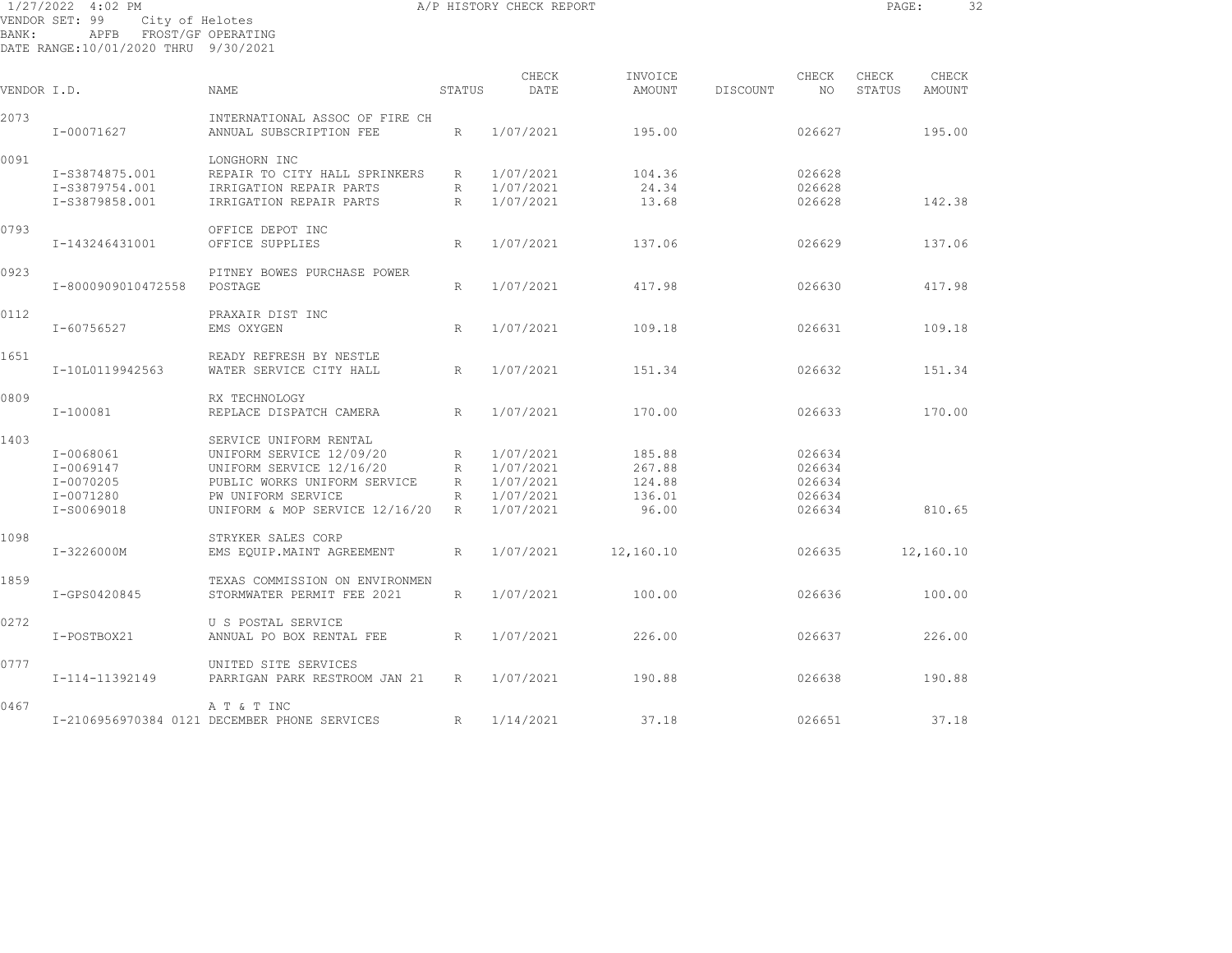| CHECK<br>INVOICE<br>CHECK<br>CHECK<br>STATUS<br>DATE<br>AMOUNT<br>NO<br>VENDOR I.D.<br>NAME<br>DISCOUNT<br>STATUS<br>A T & T INC<br>I-2106952484250 0121 DECEMBER PHONE SERVICES<br>1/14/2021<br>683.44<br>026652<br>R<br>I-2106959083384 0121 DECEMBER PHONE SERVICES<br>R<br>1/14/2021<br>202.57<br>026652<br>A T & T MOBILITY<br>I-287288218344 0121 CITY CELL PHONES DECEMBER 2020 R<br>1/14/2021<br>2,672.68<br>026653<br>BRUCE C BEALOR<br>I-DECEMBER 2020<br>DECEMBER 2020 INSPECTIONS<br>1/14/2021<br>5,210.00<br>026654<br>R<br>CITY PUBLIC SERVICE<br>CPS DECEMBER 2020<br>I-3000530099 0121<br>R<br>1/14/2021<br>1,112.83<br>026655<br>CPS DECEMBER 2020<br>I-3000819534 0121<br>1/14/2021<br>36.65<br>026655<br>R<br>CPS DECEMBER 2020<br>I-3001085347 0121<br>R<br>1/14/2021<br>644.72<br>026655<br>I-3002417564 0121<br>CITY PUBLIC SERVICE<br>318.29<br>R 1/14/2021<br>026655<br>I-3002452349 0121<br>CPS DECEMBER 2020<br>R 1/14/2021<br>838.31<br>026655<br>I-3002471776 0121<br>CPS DECEMBER 2020<br>1,969.70<br>R<br>1/14/2021<br>026655<br>I-3002501943 0121<br>CPS DECEMBER 2020<br>R 1/14/2021<br>19.34<br>026655<br>CPS DECEMBER 2020<br>24.35<br>I-3002510668 0121<br>R 1/14/2021<br>026655<br>CPS DECEMBER 2020<br>8.84<br>I-3002510675 0121<br>R 1/14/2021<br>026655<br>CPS DECEMBER 2020<br>I-3002530708 0121<br>R 1/14/2021<br>34.47<br>026655<br>I-3002531134 0121<br>CPS DECEMBER 2020<br>R<br>1/14/2021<br>16.70<br>026655<br>I-3002825167 0121<br>CPS DECEMBER 2020<br>R 1/14/2021<br>60.88<br>026655<br>CPS DECEMBER 2020<br>50.69<br>I-3002836202 0121<br>R 1/14/2021<br>026655<br>I-3002838864 0121<br>CPS DECEMBER 2020<br>74.78<br>R 1/14/2021<br>026655<br>CPS DECEMBER 2020<br>8.84<br>I-3003167893 0121<br>R<br>1/14/2021<br>026655<br>CPS DECEMBER 2020<br>I-3003381122 0121<br>R 1/14/2021<br>61.34<br>026655<br>CPS DECEMBER 2020<br>61.73<br>I-300338144 0121<br>R 1/14/2021<br>026655<br>I-3003495095 0121<br>CPS DECEMBER 2020<br>R 1/14/2021<br>8.84<br>026655<br>I-3004685375 0121<br>CPS DECEMBER 2020<br>31.60<br>$R_{\perp}$<br>1/14/2021<br>026655<br>CULLIGAN WATER CONDITIONING<br>I-0159517<br>WATER SOFTENER MONTHLY FEE<br>1/14/2021<br>50.50<br>026656<br>R<br>DAMARIS SERNA<br>PD JANITORIAL SERVICE DEC 2020<br>1/14/2021<br>360.00<br>026657<br>I-DECEMBER 2020<br>R | 33              |
|-----------------------------------------------------------------------------------------------------------------------------------------------------------------------------------------------------------------------------------------------------------------------------------------------------------------------------------------------------------------------------------------------------------------------------------------------------------------------------------------------------------------------------------------------------------------------------------------------------------------------------------------------------------------------------------------------------------------------------------------------------------------------------------------------------------------------------------------------------------------------------------------------------------------------------------------------------------------------------------------------------------------------------------------------------------------------------------------------------------------------------------------------------------------------------------------------------------------------------------------------------------------------------------------------------------------------------------------------------------------------------------------------------------------------------------------------------------------------------------------------------------------------------------------------------------------------------------------------------------------------------------------------------------------------------------------------------------------------------------------------------------------------------------------------------------------------------------------------------------------------------------------------------------------------------------------------------------------------------------------------------------------------------------------------------------------------------------------------------------------------------------------------------------------------------------------------------------------------------------------------------------------------------------------------------------------------------------|-----------------|
| 0688<br>0021<br>0029<br>0042<br>2055<br>1051                                                                                                                                                                                                                                                                                                                                                                                                                                                                                                                                                                                                                                                                                                                                                                                                                                                                                                                                                                                                                                                                                                                                                                                                                                                                                                                                                                                                                                                                                                                                                                                                                                                                                                                                                                                                                                                                                                                                                                                                                                                                                                                                                                                                                                                                                      | CHECK<br>AMOUNT |
|                                                                                                                                                                                                                                                                                                                                                                                                                                                                                                                                                                                                                                                                                                                                                                                                                                                                                                                                                                                                                                                                                                                                                                                                                                                                                                                                                                                                                                                                                                                                                                                                                                                                                                                                                                                                                                                                                                                                                                                                                                                                                                                                                                                                                                                                                                                                   |                 |
|                                                                                                                                                                                                                                                                                                                                                                                                                                                                                                                                                                                                                                                                                                                                                                                                                                                                                                                                                                                                                                                                                                                                                                                                                                                                                                                                                                                                                                                                                                                                                                                                                                                                                                                                                                                                                                                                                                                                                                                                                                                                                                                                                                                                                                                                                                                                   | 886.01          |
|                                                                                                                                                                                                                                                                                                                                                                                                                                                                                                                                                                                                                                                                                                                                                                                                                                                                                                                                                                                                                                                                                                                                                                                                                                                                                                                                                                                                                                                                                                                                                                                                                                                                                                                                                                                                                                                                                                                                                                                                                                                                                                                                                                                                                                                                                                                                   |                 |
|                                                                                                                                                                                                                                                                                                                                                                                                                                                                                                                                                                                                                                                                                                                                                                                                                                                                                                                                                                                                                                                                                                                                                                                                                                                                                                                                                                                                                                                                                                                                                                                                                                                                                                                                                                                                                                                                                                                                                                                                                                                                                                                                                                                                                                                                                                                                   | 2,672.68        |
|                                                                                                                                                                                                                                                                                                                                                                                                                                                                                                                                                                                                                                                                                                                                                                                                                                                                                                                                                                                                                                                                                                                                                                                                                                                                                                                                                                                                                                                                                                                                                                                                                                                                                                                                                                                                                                                                                                                                                                                                                                                                                                                                                                                                                                                                                                                                   |                 |
|                                                                                                                                                                                                                                                                                                                                                                                                                                                                                                                                                                                                                                                                                                                                                                                                                                                                                                                                                                                                                                                                                                                                                                                                                                                                                                                                                                                                                                                                                                                                                                                                                                                                                                                                                                                                                                                                                                                                                                                                                                                                                                                                                                                                                                                                                                                                   | 5,210.00        |
|                                                                                                                                                                                                                                                                                                                                                                                                                                                                                                                                                                                                                                                                                                                                                                                                                                                                                                                                                                                                                                                                                                                                                                                                                                                                                                                                                                                                                                                                                                                                                                                                                                                                                                                                                                                                                                                                                                                                                                                                                                                                                                                                                                                                                                                                                                                                   |                 |
|                                                                                                                                                                                                                                                                                                                                                                                                                                                                                                                                                                                                                                                                                                                                                                                                                                                                                                                                                                                                                                                                                                                                                                                                                                                                                                                                                                                                                                                                                                                                                                                                                                                                                                                                                                                                                                                                                                                                                                                                                                                                                                                                                                                                                                                                                                                                   |                 |
|                                                                                                                                                                                                                                                                                                                                                                                                                                                                                                                                                                                                                                                                                                                                                                                                                                                                                                                                                                                                                                                                                                                                                                                                                                                                                                                                                                                                                                                                                                                                                                                                                                                                                                                                                                                                                                                                                                                                                                                                                                                                                                                                                                                                                                                                                                                                   |                 |
|                                                                                                                                                                                                                                                                                                                                                                                                                                                                                                                                                                                                                                                                                                                                                                                                                                                                                                                                                                                                                                                                                                                                                                                                                                                                                                                                                                                                                                                                                                                                                                                                                                                                                                                                                                                                                                                                                                                                                                                                                                                                                                                                                                                                                                                                                                                                   |                 |
|                                                                                                                                                                                                                                                                                                                                                                                                                                                                                                                                                                                                                                                                                                                                                                                                                                                                                                                                                                                                                                                                                                                                                                                                                                                                                                                                                                                                                                                                                                                                                                                                                                                                                                                                                                                                                                                                                                                                                                                                                                                                                                                                                                                                                                                                                                                                   |                 |
|                                                                                                                                                                                                                                                                                                                                                                                                                                                                                                                                                                                                                                                                                                                                                                                                                                                                                                                                                                                                                                                                                                                                                                                                                                                                                                                                                                                                                                                                                                                                                                                                                                                                                                                                                                                                                                                                                                                                                                                                                                                                                                                                                                                                                                                                                                                                   |                 |
|                                                                                                                                                                                                                                                                                                                                                                                                                                                                                                                                                                                                                                                                                                                                                                                                                                                                                                                                                                                                                                                                                                                                                                                                                                                                                                                                                                                                                                                                                                                                                                                                                                                                                                                                                                                                                                                                                                                                                                                                                                                                                                                                                                                                                                                                                                                                   |                 |
|                                                                                                                                                                                                                                                                                                                                                                                                                                                                                                                                                                                                                                                                                                                                                                                                                                                                                                                                                                                                                                                                                                                                                                                                                                                                                                                                                                                                                                                                                                                                                                                                                                                                                                                                                                                                                                                                                                                                                                                                                                                                                                                                                                                                                                                                                                                                   |                 |
|                                                                                                                                                                                                                                                                                                                                                                                                                                                                                                                                                                                                                                                                                                                                                                                                                                                                                                                                                                                                                                                                                                                                                                                                                                                                                                                                                                                                                                                                                                                                                                                                                                                                                                                                                                                                                                                                                                                                                                                                                                                                                                                                                                                                                                                                                                                                   |                 |
|                                                                                                                                                                                                                                                                                                                                                                                                                                                                                                                                                                                                                                                                                                                                                                                                                                                                                                                                                                                                                                                                                                                                                                                                                                                                                                                                                                                                                                                                                                                                                                                                                                                                                                                                                                                                                                                                                                                                                                                                                                                                                                                                                                                                                                                                                                                                   |                 |
|                                                                                                                                                                                                                                                                                                                                                                                                                                                                                                                                                                                                                                                                                                                                                                                                                                                                                                                                                                                                                                                                                                                                                                                                                                                                                                                                                                                                                                                                                                                                                                                                                                                                                                                                                                                                                                                                                                                                                                                                                                                                                                                                                                                                                                                                                                                                   |                 |
|                                                                                                                                                                                                                                                                                                                                                                                                                                                                                                                                                                                                                                                                                                                                                                                                                                                                                                                                                                                                                                                                                                                                                                                                                                                                                                                                                                                                                                                                                                                                                                                                                                                                                                                                                                                                                                                                                                                                                                                                                                                                                                                                                                                                                                                                                                                                   |                 |
|                                                                                                                                                                                                                                                                                                                                                                                                                                                                                                                                                                                                                                                                                                                                                                                                                                                                                                                                                                                                                                                                                                                                                                                                                                                                                                                                                                                                                                                                                                                                                                                                                                                                                                                                                                                                                                                                                                                                                                                                                                                                                                                                                                                                                                                                                                                                   |                 |
|                                                                                                                                                                                                                                                                                                                                                                                                                                                                                                                                                                                                                                                                                                                                                                                                                                                                                                                                                                                                                                                                                                                                                                                                                                                                                                                                                                                                                                                                                                                                                                                                                                                                                                                                                                                                                                                                                                                                                                                                                                                                                                                                                                                                                                                                                                                                   |                 |
|                                                                                                                                                                                                                                                                                                                                                                                                                                                                                                                                                                                                                                                                                                                                                                                                                                                                                                                                                                                                                                                                                                                                                                                                                                                                                                                                                                                                                                                                                                                                                                                                                                                                                                                                                                                                                                                                                                                                                                                                                                                                                                                                                                                                                                                                                                                                   |                 |
|                                                                                                                                                                                                                                                                                                                                                                                                                                                                                                                                                                                                                                                                                                                                                                                                                                                                                                                                                                                                                                                                                                                                                                                                                                                                                                                                                                                                                                                                                                                                                                                                                                                                                                                                                                                                                                                                                                                                                                                                                                                                                                                                                                                                                                                                                                                                   |                 |
|                                                                                                                                                                                                                                                                                                                                                                                                                                                                                                                                                                                                                                                                                                                                                                                                                                                                                                                                                                                                                                                                                                                                                                                                                                                                                                                                                                                                                                                                                                                                                                                                                                                                                                                                                                                                                                                                                                                                                                                                                                                                                                                                                                                                                                                                                                                                   |                 |
|                                                                                                                                                                                                                                                                                                                                                                                                                                                                                                                                                                                                                                                                                                                                                                                                                                                                                                                                                                                                                                                                                                                                                                                                                                                                                                                                                                                                                                                                                                                                                                                                                                                                                                                                                                                                                                                                                                                                                                                                                                                                                                                                                                                                                                                                                                                                   |                 |
|                                                                                                                                                                                                                                                                                                                                                                                                                                                                                                                                                                                                                                                                                                                                                                                                                                                                                                                                                                                                                                                                                                                                                                                                                                                                                                                                                                                                                                                                                                                                                                                                                                                                                                                                                                                                                                                                                                                                                                                                                                                                                                                                                                                                                                                                                                                                   |                 |
|                                                                                                                                                                                                                                                                                                                                                                                                                                                                                                                                                                                                                                                                                                                                                                                                                                                                                                                                                                                                                                                                                                                                                                                                                                                                                                                                                                                                                                                                                                                                                                                                                                                                                                                                                                                                                                                                                                                                                                                                                                                                                                                                                                                                                                                                                                                                   | 5,382.90        |
|                                                                                                                                                                                                                                                                                                                                                                                                                                                                                                                                                                                                                                                                                                                                                                                                                                                                                                                                                                                                                                                                                                                                                                                                                                                                                                                                                                                                                                                                                                                                                                                                                                                                                                                                                                                                                                                                                                                                                                                                                                                                                                                                                                                                                                                                                                                                   |                 |
|                                                                                                                                                                                                                                                                                                                                                                                                                                                                                                                                                                                                                                                                                                                                                                                                                                                                                                                                                                                                                                                                                                                                                                                                                                                                                                                                                                                                                                                                                                                                                                                                                                                                                                                                                                                                                                                                                                                                                                                                                                                                                                                                                                                                                                                                                                                                   | 50.50           |
|                                                                                                                                                                                                                                                                                                                                                                                                                                                                                                                                                                                                                                                                                                                                                                                                                                                                                                                                                                                                                                                                                                                                                                                                                                                                                                                                                                                                                                                                                                                                                                                                                                                                                                                                                                                                                                                                                                                                                                                                                                                                                                                                                                                                                                                                                                                                   |                 |
|                                                                                                                                                                                                                                                                                                                                                                                                                                                                                                                                                                                                                                                                                                                                                                                                                                                                                                                                                                                                                                                                                                                                                                                                                                                                                                                                                                                                                                                                                                                                                                                                                                                                                                                                                                                                                                                                                                                                                                                                                                                                                                                                                                                                                                                                                                                                   | 360.00          |
| 1865<br>ESD AND ASSOCIATES                                                                                                                                                                                                                                                                                                                                                                                                                                                                                                                                                                                                                                                                                                                                                                                                                                                                                                                                                                                                                                                                                                                                                                                                                                                                                                                                                                                                                                                                                                                                                                                                                                                                                                                                                                                                                                                                                                                                                                                                                                                                                                                                                                                                                                                                                                        |                 |
| $I - 50246$<br>WEBSITE MAINTENANCE DEC 2020<br>1/14/2021<br>1,216.00<br>026658<br>R                                                                                                                                                                                                                                                                                                                                                                                                                                                                                                                                                                                                                                                                                                                                                                                                                                                                                                                                                                                                                                                                                                                                                                                                                                                                                                                                                                                                                                                                                                                                                                                                                                                                                                                                                                                                                                                                                                                                                                                                                                                                                                                                                                                                                                               | 1,216.00        |
| 0060<br>GREY FOREST UTILITIES INC                                                                                                                                                                                                                                                                                                                                                                                                                                                                                                                                                                                                                                                                                                                                                                                                                                                                                                                                                                                                                                                                                                                                                                                                                                                                                                                                                                                                                                                                                                                                                                                                                                                                                                                                                                                                                                                                                                                                                                                                                                                                                                                                                                                                                                                                                                 |                 |
| I-1007684800 0121<br>1/14/2021<br>GAS SERVICES DECEMBER 2020<br>134.32<br>026659<br>R                                                                                                                                                                                                                                                                                                                                                                                                                                                                                                                                                                                                                                                                                                                                                                                                                                                                                                                                                                                                                                                                                                                                                                                                                                                                                                                                                                                                                                                                                                                                                                                                                                                                                                                                                                                                                                                                                                                                                                                                                                                                                                                                                                                                                                             |                 |
| I-1025023600 0121<br>GAS SERVICE DECEMBER 2020<br>R 1/14/2021<br>33.33<br>026659                                                                                                                                                                                                                                                                                                                                                                                                                                                                                                                                                                                                                                                                                                                                                                                                                                                                                                                                                                                                                                                                                                                                                                                                                                                                                                                                                                                                                                                                                                                                                                                                                                                                                                                                                                                                                                                                                                                                                                                                                                                                                                                                                                                                                                                  |                 |
| I-1025025200 0121<br>800.37<br>GAS SERVICES DECEMBER 2020<br>R 1/14/2021<br>026659                                                                                                                                                                                                                                                                                                                                                                                                                                                                                                                                                                                                                                                                                                                                                                                                                                                                                                                                                                                                                                                                                                                                                                                                                                                                                                                                                                                                                                                                                                                                                                                                                                                                                                                                                                                                                                                                                                                                                                                                                                                                                                                                                                                                                                                |                 |
| I-1025560200 0121<br>GAS SERVICES DECEMBER 2020<br>1/14/2021<br>10.52<br>026659<br>$R_{\parallel}$                                                                                                                                                                                                                                                                                                                                                                                                                                                                                                                                                                                                                                                                                                                                                                                                                                                                                                                                                                                                                                                                                                                                                                                                                                                                                                                                                                                                                                                                                                                                                                                                                                                                                                                                                                                                                                                                                                                                                                                                                                                                                                                                                                                                                                |                 |
| I-1055024400 0121<br>GAS SERVICES DECEMBER 2020<br>R<br>1/14/2021<br>45.61<br>026659                                                                                                                                                                                                                                                                                                                                                                                                                                                                                                                                                                                                                                                                                                                                                                                                                                                                                                                                                                                                                                                                                                                                                                                                                                                                                                                                                                                                                                                                                                                                                                                                                                                                                                                                                                                                                                                                                                                                                                                                                                                                                                                                                                                                                                              | 1,024.15        |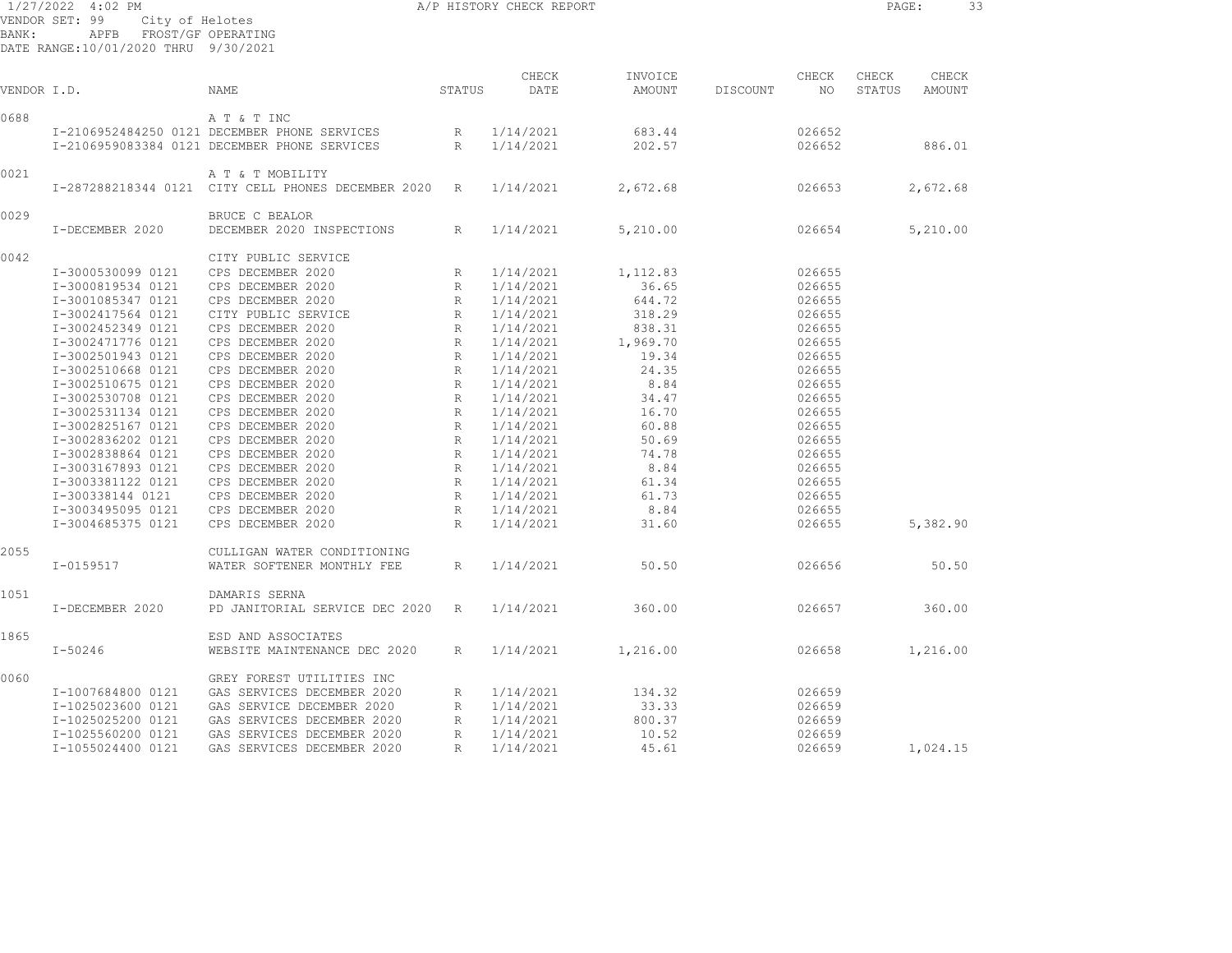|             | 1/27/2022<br>4:02 PM                 |                                               |             | A/P HISTORY CHECK REPORT |         |          |        | PAGE:  | 34       |
|-------------|--------------------------------------|-----------------------------------------------|-------------|--------------------------|---------|----------|--------|--------|----------|
| BANK:       | VENDOR SET: 99<br>APFB               | City of Helotes<br>FROST/GF OPERATING         |             |                          |         |          |        |        |          |
|             | DATE RANGE:10/01/2020 THRU 9/30/2021 |                                               |             |                          |         |          |        |        |          |
|             |                                      |                                               |             |                          |         |          |        |        |          |
|             |                                      |                                               |             | CHECK                    | INVOICE |          | CHECK  | CHECK  | CHECK    |
| VENDOR I.D. |                                      | <b>NAME</b>                                   | STATUS      | DATE                     | AMOUNT  | DISCOUNT | NO.    | STATUS | AMOUNT   |
| 1040        |                                      | GULF COAST PAPER CO INC                       |             |                          |         |          |        |        |          |
|             | I-1972462                            | FIRE STATION SUPPLIES                         | V           | 1/14/2021                | 30.00   |          | 026660 |        |          |
|             | I-1972995                            | FIRE STATION SUPPLIES                         | V           | 1/14/2021                | 5.62    |          | 026660 |        |          |
|             | I-1986705                            | COVID REIMBURSABLE                            | V           | 1/14/2021                | 724.50  |          | 026660 |        | 760.12   |
| 1040        |                                      | GULF COAST PAPER CO INC                       |             |                          |         |          |        |        |          |
|             | M-CHECK                              | GULF COAST PAPER CO INC VOIDED                | V           | 1/14/2021                |         |          | 026660 |        | 760.12CR |
|             |                                      |                                               |             |                          |         |          |        |        |          |
| 1682        |                                      | HELOTES HUMANE SOCIETY                        |             |                          |         |          |        |        |          |
|             | I-12021                              | ANIMAL IMPOUND                                | R           | 1/14/2021                | 516.00  |          | 026661 |        | 516.00   |
| 1236        |                                      | HENRY SCHEIN INC                              |             |                          |         |          |        |        |          |
|             | I-86623950                           | EMS MEDICAL SUPPLIES                          | R           | 1/14/2021                | 170.24  |          | 026662 |        |          |
|             | I-86632433                           | EMS MEDICAL SUPPLIES                          | R           | 1/14/2021                | 39.78   |          | 026662 |        |          |
|             | I-86634055                           | EMS MEDICAL SUPPLIES                          | $R_{\rm}$   | 1/14/2021                | 66.29   |          | 026662 |        |          |
|             | I-87096666                           | EMS MEDICAL SUPPLIES                          | R           | 1/14/2021                | 575.76  |          | 026662 |        |          |
|             | I-87102507                           | EMS MEDICAL SUPPLIES                          | $\mathbb R$ | 1/14/2021                | 94.50   |          | 026662 |        |          |
|             | I-87474653                           | EMS MEDICAL SUPPLIES                          | R           | 1/14/2021                | 151.28  |          | 026662 |        | 1,097.85 |
|             |                                      |                                               |             |                          |         |          |        |        |          |
| 0071        |                                      | JOHN ROBERT KUEHL                             |             |                          |         |          |        |        |          |
|             | $I - 6485$                           | 2021 1099 FORMS                               | R           | 1/14/2021                | 271.44  |          | 026663 |        | 271.44   |
| 1282        |                                      | LANDS' END INC                                |             |                          |         |          |        |        |          |
|             | I-36-2512786                         | VEST FOR PAUL FREDERICKS                      | R           | 1/14/2021                | 48.85   |          | 026664 |        | 48.85    |
| 0093        |                                      | MANDER AUTO SERVICE INC                       |             |                          |         |          |        |        |          |
|             | I-151188                             | VEHICLE REPAIR AND MAINTENANCE                | R           | 1/14/2021                | 64.50   |          | 026665 |        |          |
|             | $I - 152396$                         |                                               | R           | 1/14/2021                | 61.20   |          | 026665 |        |          |
|             | $I - 152519$                         | REPAIR TO VEH 6508                            | $R_{\rm}$   | 1/14/2021                | 945.77  |          | 026665 |        |          |
|             | I-152707                             | MAIN/REP VIN # 5608                           | R           | 1/14/2021                | 81.60   |          | 026665 |        |          |
|             | I-152741                             | VEHICLE INSPECTIONS                           | R           | 1/14/2021                | 61.20   |          | 026665 |        |          |
|             | $I - 152893$                         | VEHICLE REPAIR AND MAINTENANCE                | R           | 1/14/2021                | 64.50   |          | 026665 |        | 1,278.77 |
|             |                                      |                                               |             |                          |         |          |        |        |          |
| 1196        |                                      | MONTY JOE MCGUFFIN                            |             |                          |         |          |        |        |          |
|             | I-DECEMBER 2020                      | DECEMBER HEALTH INSPECTIONS                   | R           | 1/14/2021                | 650.00  |          | 026666 |        | 650.00   |
| 1261        |                                      | ORKIN COMMERCIAL SERVICES                     |             |                          |         |          |        |        |          |
|             | I-210369293                          | PEST SERVICE JANUARY 2021                     | R           | 1/14/2021                | 155.00  |          | 026667 |        | 155.00   |
| 0191        |                                      |                                               |             |                          |         |          |        |        |          |
|             | I-340764991207                       | SAN ANTONIO EXPRESS NEWS<br>BOA PH 01/11/2021 | R           | 1/14/2021                | 252.86  |          | 026668 |        | 252.86   |
|             |                                      |                                               |             |                          |         |          |        |        |          |
| 0121        |                                      | SAN ANTONIO WATER SYSTEMS                     |             |                          |         |          |        |        |          |
|             | $I - 23145$                          | WATER SERVICE DECEMBER 2020                   | R           | 1/14/2021                | 245.46  |          | 026669 |        |          |

 I-23146 WATER SERVICE DECEMBER 2020 R 1/14/2021 31.66 026669 I-23147 WATER SERVICE DEC 2020 R 1/14/2021 31.87 026669

I-23148 WATER SERVICE DECEMBER 2020 R 1/14/2021 103.83 026669 412.82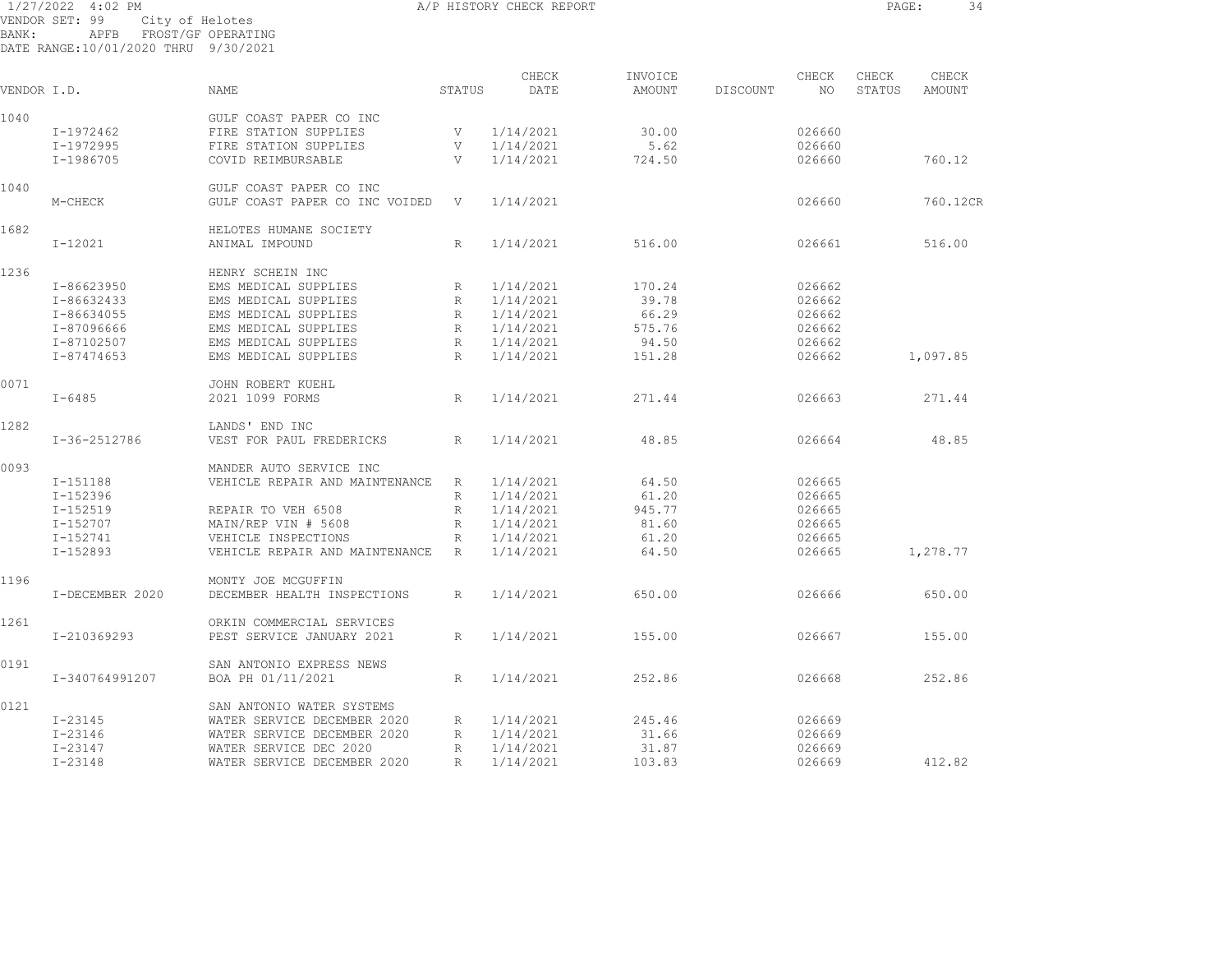| $1/27/2022$ 4:02 PM |                                      | A/P HISTORY CHECK REPORT                   |                 |           |          |          |        | PAGE:  |          | 35 |
|---------------------|--------------------------------------|--------------------------------------------|-----------------|-----------|----------|----------|--------|--------|----------|----|
|                     | VENDOR SET: 99                       | City of Helotes                            |                 |           |          |          |        |        |          |    |
| BANK:               | APFB                                 | FROST/GF OPERATING                         |                 |           |          |          |        |        |          |    |
|                     | DATE RANGE:10/01/2020 THRU 9/30/2021 |                                            |                 |           |          |          |        |        |          |    |
|                     |                                      |                                            |                 | CHECK     | INVOICE  |          | CHECK  | CHECK  | CHECK    |    |
| VENDOR I.D.         |                                      | NAME                                       | STATUS          | DATE      | AMOUNT   | DISCOUNT | NO     | STATUS | AMOUNT   |    |
| 0658                |                                      | THE POLICE AND SHERIFFS PRESS              |                 |           |          |          |        |        |          |    |
|                     | I-141762                             | COMMISION IDENTIFICATION PD                | R               | 1/14/2021 | 77.92    |          | 026670 |        | 77.92    |    |
| 0097                |                                      | THOMAS PATRICK JOHNSON                     |                 |           |          |          |        |        |          |    |
|                     | I-5748                               | CITY HALL LIGHT REPAIR                     | R               | 1/14/2021 | 221.93   |          | 026671 |        | 221.93   |    |
| 1949                |                                      | TOTAL ADMINISTRATIVE SERVICE C             |                 |           |          |          |        |        |          |    |
|                     | I-IN1923026                          | REIMBURSEMENT INSURANCE                    | $R_{\parallel}$ | 1/14/2021 | 597.49   |          | 026672 |        |          |    |
|                     | I-IN1929267                          | COBRA ADMIN FEES                           | R               | 1/14/2021 | 357.00   |          | 026672 |        | 954.49   |    |
| 1944                |                                      | US BANK NA                                 |                 |           |          |          |        |        |          |    |
|                     | I-869399683 0121                     | CITY VEHICLE GAS/DECEMBER 2020 R 1/14/2021 |                 |           | 3,287.64 |          | 026673 |        | 3,287.64 |    |
| 0353                |                                      | CANON FINANCIAL SERVICES INC               |                 |           |          |          |        |        |          |    |
|                     | I-22276721                           | PLOTTER LEASE DECEMBER 2020                | R               | 1/15/2021 | 173.72   |          | 026674 |        | 173.72   |    |
| 1051                |                                      | DAMARIS SERNA                              |                 |           |          |          |        |        |          |    |
|                     | I-JANUARY 2021                       | PD JANITORIAL SERVICE<br>$\mathbb{R}$      |                 | 1/15/2021 | 360.00   |          | 026675 |        | 360.00   |    |
| 0059                |                                      | GALLS INC                                  |                 |           |          |          |        |        |          |    |
|                     | I-017295114                          | POLICE RIOT GEAR                           | R               | 1/15/2021 | 529.49   |          | 026676 |        | 529.49   |    |

I-1206821-20201231 PD CID RESEARCH TOOL R 1/15/2021 115.00 026677 115.00

I-011521 PETTY CASH R 1/15/2021 505.34 026678 505.34

I-21847 SERVICE CALL FOR PD DOOR R 1/15/2021 125.00 026679 125.00

I-360203434 FIRE VEHICLE SUPPLIES R 1/25/2021 44.06 026680 44.06

I-L1-7322 PD INVESTIGATION R 1/25/2021 99.00 026681 1,544.00

I-OCTOBER 2020 OCT EMS BILLING FEES R 1/25/2021 1,399.85 026682 4,630.80

I-L1-7321 PD INVESTIGATIONS R 1/25/2021 1,445.00 026681

 I-DEC 2020 EMS BILLING DEC 2020 R 1/25/2021 809.67 026682 I-NOV 2020 EMS BILLING FEES NOV 2020 R 1/25/2021 2,421.28 026682

0166 LEXISNEXIS RISK DATA MNGMNT IN

1991 ADVANCE STORES COMPANY INC

1175 BUSINESS & PROFESSIONAL SERVIC

0519 PETTY CASH

1433 PRIESTLOCK & KEY

1476 BEXAR COUNTY CLERK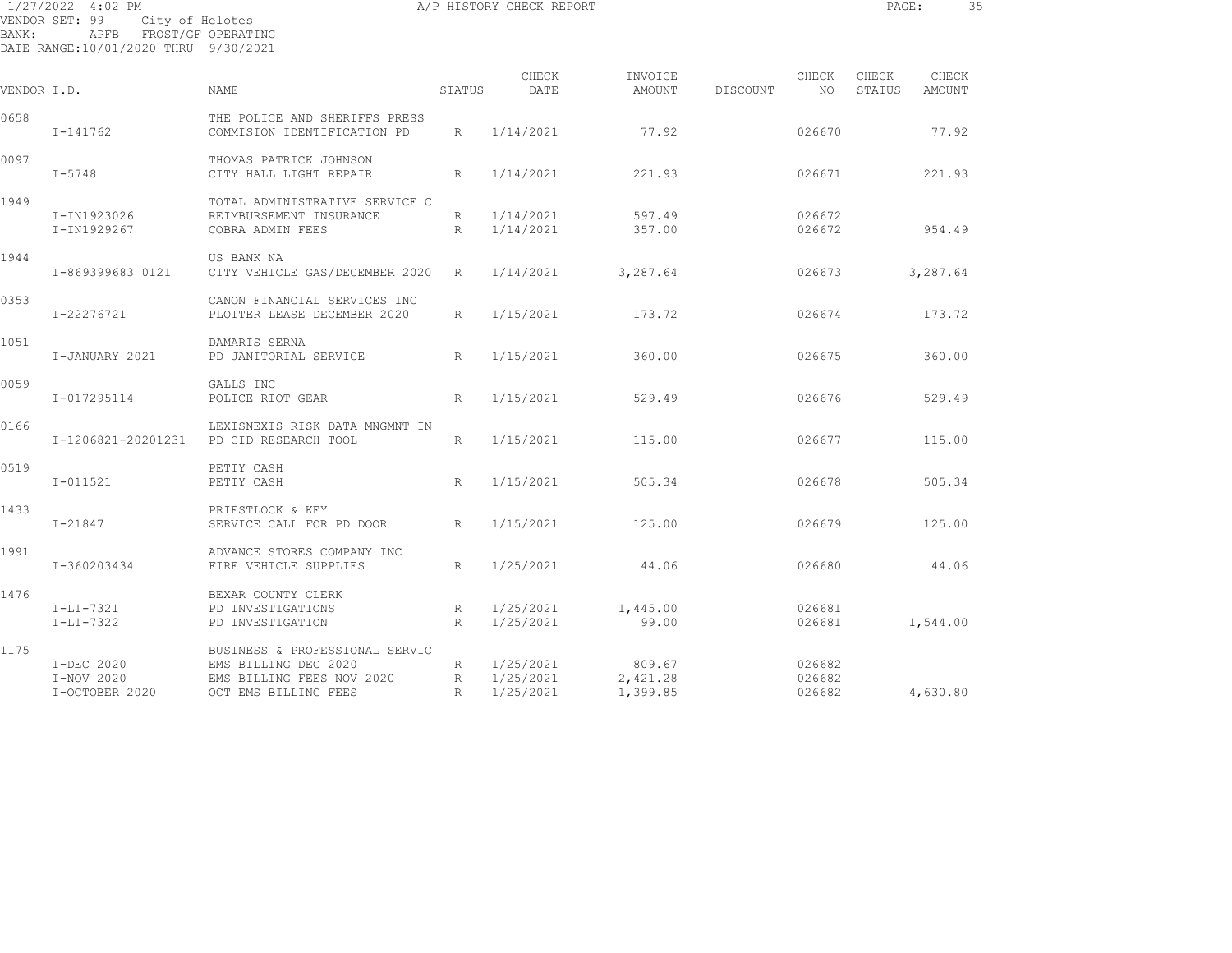1/27/2022 4:02 PM **A/P HISTORY CHECK REPORT PAGE:** 36 VENDOR SET: 99 City of Helotes BANK: APFB FROST/GF OPERATING DATE RANGE:10/01/2020 THRU 9/30/2021

CHECK INVOICE CHECK CHECK CHECK VENDOR I.D. NAME STATUS DATE AMOUNT DISCOUNT NO STATUS AMOUNT 0643 DAVIDSON & TROILO REAM & GARZA I-28514 PROSECUTORS FEES DEC 2020 R 1/25/2021 3,493.65 026683 3,493.65 1827 DEREK SMITH I-108472 TCFP CERTIFICATION REIMBURSEME R 1/25/2021 87.17 026684 87.17 0051 ELF HARDWARE INC I-1032 PUBLIC WORKS SUPPLIES R 1/25/2021 35.00 026685 35.00 1040 GULF COAST PAPER CO INC I-1972462 R FIRE DEPARTMENT STATION SUPPLI R 1/25/2021 30.00 026686 I-1986705 R COVID SUPPLIES R 1/25/2021 724.50 026686 754.50 1236 HENRY SCHEIN INC I-88037436 EMS MEDICAL SUPPLIES R 1/25/2021 125.25 026687 I-88147127 EMS MEDICAL SUPPLIES R 1/25/2021 1,159.46 026687 I-88198879 EMS MEDICAL SUPPLIES R 1/25/2021 160.02 026687 I-88259260 EMS MEDICAL SUPPLIES R 1/25/2021 160.02 026687 I-88263492 EMS MEDICAL SUPPLIES R 1/25/2021 160.02 026687 1,764.77 2207 INFORMATION MANAGEMENT SOLUTIO I-27222 STORMWATER MAILER R 1/25/2021 411.35 026688 411.35 2079 JANEAN NOAH I-222-2 PD CARPORT PROJECT R 1/25/2021 7,936.84 026689 7,936.84 0199 LEADSONLINE LLC I-257423 PD INVESTIGATION TOOL ANNUAL R R 1/25/2021 1,188.00 026690 1,188.00 1480 LINEBARGER GOGGAN BLAIR & SAMP I-FEES OCT 2020 COLLECTION FEES FOR OCT 2020 R 1/25/2021 1,478.80 026691 1,478.80 0793 OFFICE DEPOT INC I-149629676001 ADMIN AND PW OFFICE SUPPLIES R 1/25/2021 38.33 026692 I-149632531001 ADMIN OPERATION SUPPLIES R 1/25/2021 21.73 026692 I-149632532001 ADMIN OPERATING SUPPLIES R 1/25/2021 5.79 026692 I-149632533001 ADMIN OFFICE SUPPLIES R 1/25/2021 35.96 026692 101.81 0107 OMNIBASE SERVICES INC I-420-121015 FTA QUARTERLY STATEMENT R 1/25/2021 342.00 026693 342.00 1651 READY REFRESH BY NESTLEI-11AO119942563 DRINKING WATER FOR CITY HALL R 1/25/2021 133.34 026694 133.34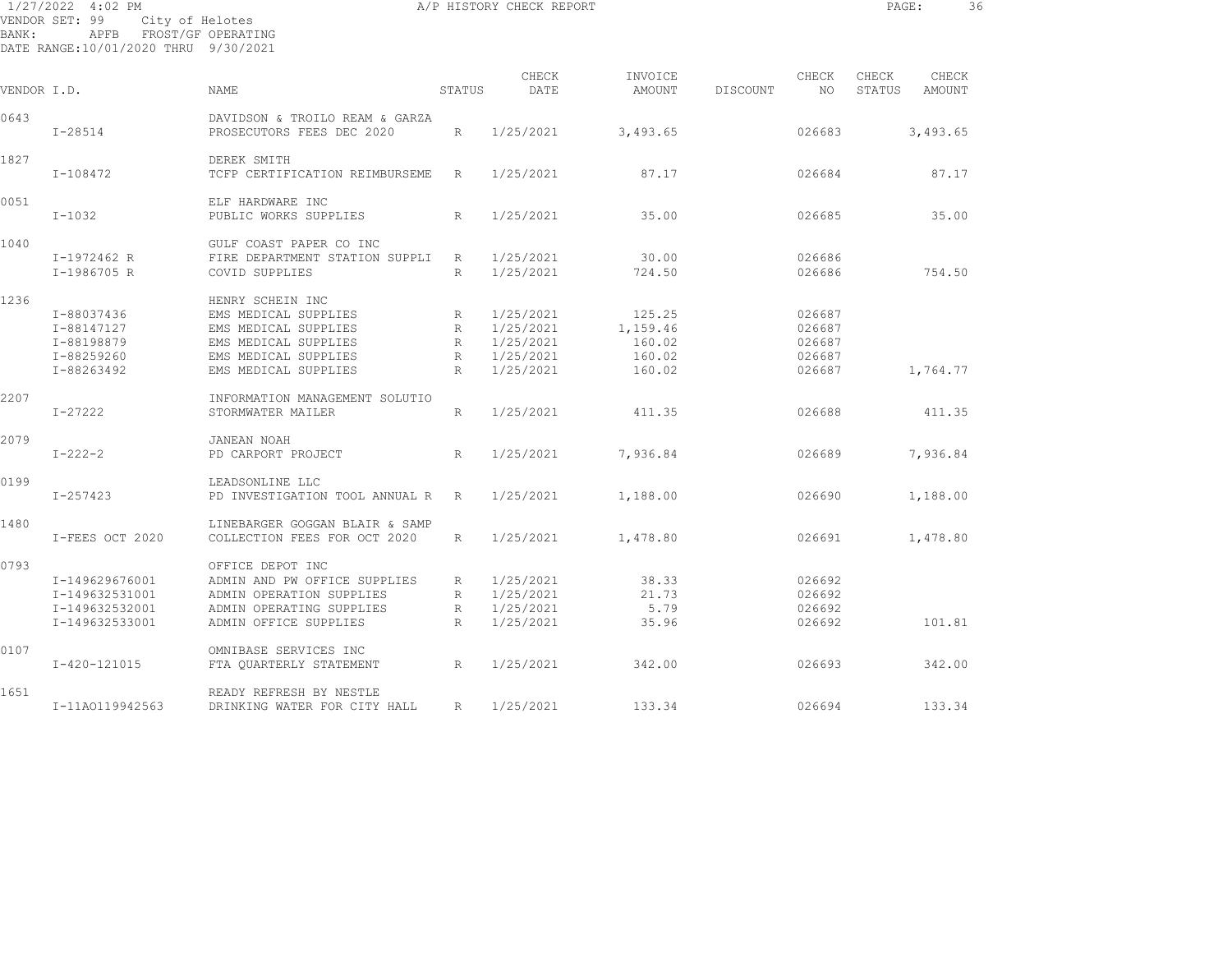1/27/2022 4:02 PM A/P HISTORY CHECK REPORT PAGE: 37 VENDOR SET: 99 City of Helotes BANK: APFB FROST/GF OPERATING

DATE RANGE:10/01/2020 THRU 9/30/2021

| VENDOR I.D. |                                        | NAME.                                                                                                                       | STATUS               | CHECK<br>DATE                       | INVOICE<br>AMOUNT            | DISCOUNT | CHECK<br>NO                | CHECK<br>STATUS | CHECK<br>AMOUNT |
|-------------|----------------------------------------|-----------------------------------------------------------------------------------------------------------------------------|----------------------|-------------------------------------|------------------------------|----------|----------------------------|-----------------|-----------------|
| 1343        | $I - 43635$                            | RECORDS CONSULTANTS INC<br>FIXED ASSET MANAGEMENT PROGRAM                                                                   | R                    | 1/25/2021                           | 1,365.00                     |          | 026695                     |                 | 1,365.00        |
| 0809        | $I-100198$                             | RX TECHNOLOGY<br>ANNUAL BARRACUDA MAINT                                                                                     | R                    | 1/25/2021                           | 1,488.00                     |          | 026696                     |                 | 1,488.00        |
| 1403        | I-0072405                              | SERVICE UNIFORM RENTAL<br>PW UNIFORM RENTAL                                                                                 | R                    | 1/25/2021                           | 124.88                       |          | 026697                     |                 |                 |
| 1098        | I-0073492                              | PW UNIFORM RENTAL<br>STRYKER SALES CORP                                                                                     | R                    | 1/25/2021                           | 124.88                       |          | 026697                     |                 | 249.76          |
|             | $I-3261449$ m                          | EMS MEDICAL SUPPLIES                                                                                                        | R                    | 1/25/2021                           | 773.55                       |          | 026698                     |                 | 773.55          |
| 2043        | I-9503463961                           | TELEFLEX LLC<br>EMS MEDICAL SUPPLIES                                                                                        | R                    | 1/25/2021                           | 1,165.50                     |          | 026699                     |                 | 1,165.50        |
| 0145        | I-0039133011421                        | TIME WARNER CABLE SAN ANTONIO<br>TV AND INTERNET JAN 2021                                                                   | R                    | 1/25/2021                           | 589.89                       |          | 026700                     |                 | 589.89          |
| 1924        | I-35366220<br>I-35366221<br>I-35366222 | TYCO FIRE & SECURITY US MANAGE<br>OUARTERLY SERVICE AGREEMENT<br>OUARTERLY SERVICE AGREEMENT<br>OUARTERLY SERVICE AGREEMENT | R<br>R<br>R          | 1/25/2021<br>1/25/2021<br>1/25/2021 | 331.71<br>2,371.39<br>280.63 |          | 026701<br>026701<br>026701 |                 | 2,983.73        |
| 0777        | I-114-11478307<br>I-114-11503641       | UNITED SITE SERVICES<br>POTTY RENTAL CITY HALL PARK<br>RENTAL FOR DISC GOLF COARSE                                          | $R_{\parallel}$<br>R | 1/25/2021<br>1/25/2021              | 190.16<br>190.88             |          | 026702<br>026702           |                 | 381.04          |
| 1177        | I-FY202142                             | UNIVERSITY OF TEXAS HEALTH SCI<br>1ST QUARTER MEDICAL DIRECTION                                                             | V                    | 1/25/2021                           | 4,347.00                     |          | 026703                     |                 | 4,347.00        |
| 1177        | M-CHECK                                | UNIVERSITY OF TEXAS HEALTH SCI<br>UNIVERSITY OF TEXAS HEALUNPOST                                                            | V                    | 3/31/2021                           |                              |          | 026703                     |                 | 4,347.00CR      |
| 1883        | I-2447303                              | XEROX CORPORATION<br>CITY COPIER LEASE JANUARY 21                                                                           | $R_{\parallel}$      | 1/25/2021                           | 1,987.00                     |          | 026704                     |                 | 1,987.00        |
| 1938        |                                        | A BRISENO II ATTORNEY PLLC<br>I-JAN COURT COVERAGE JAN 5 2021 COURT COVERAGE                                                | R                    | 2/05/2021                           | 450.00                       |          | 026740                     |                 | 450.00          |
| 1893        | I-ANNUAL 2021                          | ALAMO AREA FIRE CHIEFS ASSOCIA<br>ANNUAL MEMBERSHIP DUES                                                                    | R                    | 2/05/2021                           | 75.00                        |          | 026741                     |                 | 75.00           |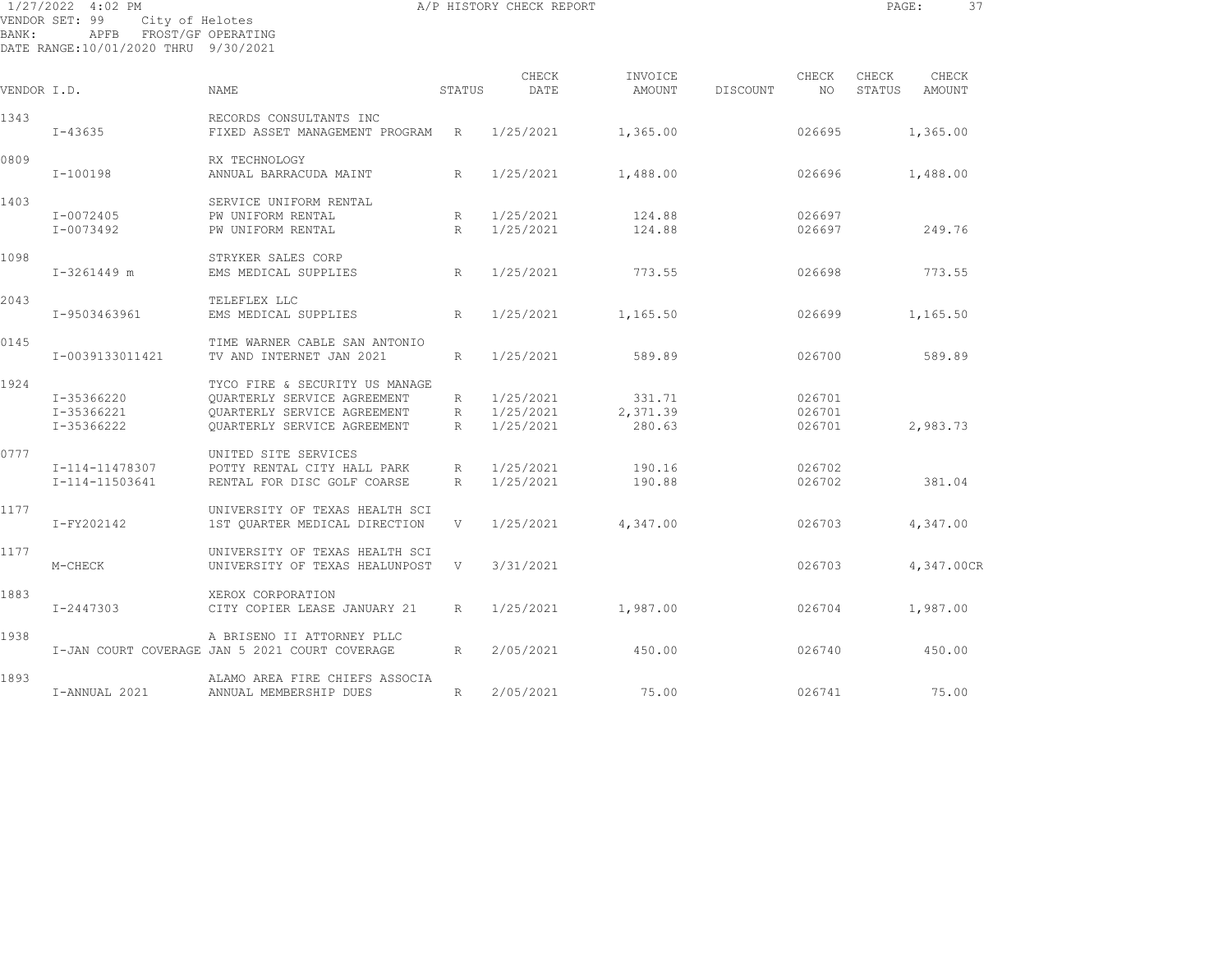| BANK:       | 1/27/2022 4:02 PM<br>VENDOR SET: 99<br>City of Helotes<br>APFB FROST/GF OPERATING<br>DATE RANGE: 10/01/2020 THRU 9/30/2021 |                                                                    |                 | A/P HISTORY CHECK REPORT |                   |          |                  | PAGE:           |                 | 38 |
|-------------|----------------------------------------------------------------------------------------------------------------------------|--------------------------------------------------------------------|-----------------|--------------------------|-------------------|----------|------------------|-----------------|-----------------|----|
| VENDOR I.D. |                                                                                                                            | NAME                                                               | STATUS          | CHECK<br>DATE            | INVOICE<br>AMOUNT | DISCOUNT | CHECK<br>NO.     | CHECK<br>STATUS | CHECK<br>AMOUNT |    |
| 2020        |                                                                                                                            | ALTEX ELECTRONICS LTD                                              |                 |                          |                   |          |                  |                 |                 |    |
|             | I-INV16049782                                                                                                              | IT EQUIPMENT                                                       | R               | 2/05/2021                | 435.20            |          | 026742           |                 | 435.20          |    |
| 1676        | I-738424                                                                                                                   | APCO INTERNATIONAL<br>APCO GROUP MEMBERSHIP                        | $\mathbb{R}$    | 2/05/2021                | 345.00            |          | 026743           |                 | 345.00          |    |
| 1653        |                                                                                                                            | AUTOZONE INC                                                       |                 |                          |                   |          |                  |                 |                 |    |
|             | I-6280941328<br>I-6280942324                                                                                               | STEERING WHEEL COVER AC<br>REPLACEMENT BATTERY FOR PW              | R<br>R          | 2/05/2021<br>2/05/2021   | 19.39<br>90.24    |          | 026744<br>026744 |                 | 109.63          |    |
| 2026        |                                                                                                                            | BILLY JAMES                                                        |                 |                          |                   |          |                  |                 |                 |    |
|             | $I-1010$                                                                                                                   | PRE EMPLOYMENT EVALUATION                                          | $R_{\parallel}$ | 2/05/2021                | 350.00            |          | 026745           |                 | 350.00          |    |
| 0119        | I-COURT JAN 26                                                                                                             | BINGHAM & LEA PC INC<br>COURT COVERAGE JAN 26 2021                 | $R_{\odot}$     | 2/05/2021                | 450.00            |          | 026746           |                 | 450.00          |    |
| 0353        | I-26136457                                                                                                                 | CANON FINANCIAL SERVICES INC<br>FEB 2021 PLOTTER LEASE             | $R_{\odot}$     | 2/05/2021                | 173.72            |          | 026747           |                 | 173.72          |    |
| 1042        |                                                                                                                            | CINTAS RUSLP                                                       |                 |                          |                   |          |                  |                 |                 |    |
|             | I-0096552212                                                                                                               | ANNUAL FIRE EXTINGUISHER INSP                                      | R               | 2/05/2021                | 114.42            |          | 026748           |                 |                 |    |
|             | I-0096552215                                                                                                               | ANNUAL FIRE EXTINGUISHER INSP                                      | R               | 2/05/2021                | 879.50            |          | 026748           |                 |                 |    |
|             | I-0096552250                                                                                                               | ANNUAL FIRE EXTINGISHER INSP                                       | R               | 2/05/2021                | 1,563.87          |          | 026748           |                 | 2,557.79        |    |
| 0042        | I-3004084254 0121                                                                                                          | CITY PUBLIC SERVICE<br>EDC ELECTRICAL JANUARY 2021                 | $R_{\parallel}$ | 2/05/2021                | 124.41            |          | 026749           |                 | 124.41          |    |
| 1854        | I-CPR RECERT                                                                                                               | CRISTINA LOPEZ<br>CPR RECERTIFCATION                               | R               | 2/05/2021                | 14.95             |          | 026750           |                 | 14.95           |    |
| 1689        | $I - 2781$                                                                                                                 | EAGLE FORD GRAPHICS<br>ANIMAL CONTROL TRUCK GRAPHICS               | $R_{\parallel}$ | 2/05/2021                | 375.00            |          | 026751           |                 | 375.00          |    |
| 1471        | I-179436                                                                                                                   | GOODYEAR COMMERCIAL TIRE & SER<br>REPLACEMENT TIRES POLICE DEPT    | R               | 2/05/2021                | 568.44            |          | 026752           |                 | 568.44          |    |
| 1040        | I-1987326<br>I-1996487                                                                                                     | GULF COAST PAPER CO INC<br>COVID SUPPLIES<br>FIRE STATION SUPPLIES | R<br>R          | 2/05/2021<br>2/05/2021   | 236.00<br>231.92  |          | 026753<br>026753 |                 | 467.92          |    |
|             |                                                                                                                            |                                                                    |                 |                          |                   |          |                  |                 |                 |    |

1488 HELOTES AREA CHAMBER OF COMMER I-0105-2021 MEMBERSHIP DUES V 2/05/2021 1,000.00 026754 1,000.00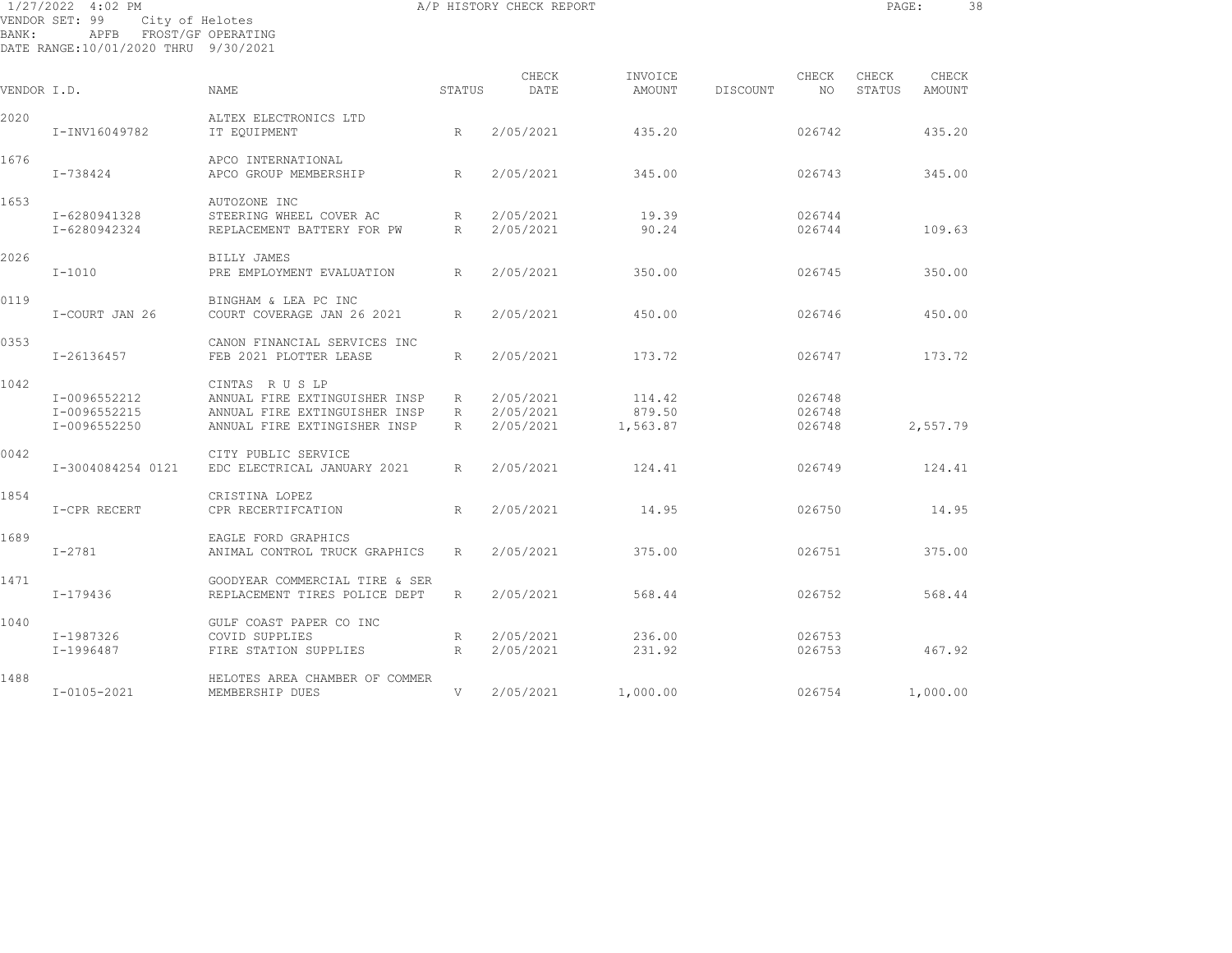|             | 1/27/2022 4:02 PM                    |                                |        | A/P HISTORY CHECK REPORT |               |                        |        | 39<br>PAGE:   |
|-------------|--------------------------------------|--------------------------------|--------|--------------------------|---------------|------------------------|--------|---------------|
|             | VENDOR SET: 99                       | City of Helotes                |        |                          |               |                        |        |               |
| BANK:       | APFB                                 | FROST/GF OPERATING             |        |                          |               |                        |        |               |
|             | DATE RANGE:10/01/2020 THRU 9/30/2021 |                                |        |                          |               |                        |        |               |
|             |                                      |                                |        | CHECK                    | INVOICE       | CHECK                  | CHECK  | CHECK         |
| VENDOR I.D. |                                      | <b>NAME</b>                    | STATUS | DATE                     | <b>AMOUNT</b> | NO.<br><b>DISCOUNT</b> | STATUS | <b>AMOUNT</b> |
| 1488        |                                      | HELOTES AREA CHAMBER OF COMMER |        |                          |               |                        |        |               |
|             | M-CHECK                              | HELOTES AREA CHAMBER OF VOIDED | V      | 2/05/2021                |               | 026754                 |        | 1,000.00CR    |
| 1236        |                                      | HENRY SCHEIN INC               |        |                          |               |                        |        |               |
|             | I-88572036                           | EMS MEDICAL SUPPLIES           | R      | 2/05/2021                | 317.33        | 026755                 |        |               |
|             | I-88901791                           | EMS MEDICAL SUPPLIES           | R      | 2/05/2021                | 98.33         | 026755                 |        |               |
|             | I-88901797                           | EMS MEDICAL SUPPLIES           | R      | 2/05/2021                | 98.33         | 026755                 |        | 513.99        |
| 1731        |                                      | HERC RENTALS INC               |        |                          |               |                        |        |               |
|             | I-31885812-001                       | MAN LIFT FOR OTH HOLIDAY DECOR | R      | 2/05/2021                | 860.00        | 026756                 |        | 860.00        |
| 0069        |                                      | HOME DEPOT INC                 |        |                          |               |                        |        |               |
|             | $I - 193714$                         | PW OPERATIONAL SUPPLIES        | R      | 2/05/2021                | 79.36         | 026757                 |        |               |
|             | I-2022881                            | OPERATIONAL SUPPLIES           | R      | 2/05/2021                | 111.59        | 026757                 |        |               |
|             | $I-3100376$                          | VALVUE TO REPAIR SINK          | R      | 2/05/2021                | 14.73         | 026757                 |        |               |
|             | I-3372484                            | FIRE DEPARTMENT SUPPLIES       | R      | 2/05/2021                | 16.36         | 026757                 |        |               |
|             | $I - 40280$                          | OT HOLIDAY DECORATION SUPPLY   | R      | 2/05/2021                | 39.70         | 026757                 |        |               |
|             | $I - 4040841$                        | PW IRRIGATION REPAIRS          | R      | 2/05/2021                | 27.80         | 026757                 |        |               |
|             | $I - 4040889$                        | IRRIGATION SYSTEM REPAIR SUPPL | R      | 2/05/2021                | 16.98         | 026757                 |        |               |
|             | I-7023197                            | PAINT FOR OTH BRIDGE           | R      | 2/05/2021                | 636.91        | 026757                 |        |               |
|             | I-9040335                            | OT HOLIDAY DECORATION SUPPLIES | R      | 2/05/2021                | 99.40         | 026757                 |        |               |
|             | I-974762                             | HOLIDAY SUPPLIES FOR PW        | R      | 2/05/2021                | 210.00        | 026757                 |        | 1,252.83      |
| 0071        |                                      | JOHN ROBERT KUEHL              |        |                          |               |                        |        |               |
|             | $I - 6489$                           | 2020 1099 FORMS AND ENVELOPES  | R      | 2/05/2021                | 167.28        | 026758                 |        | 167.28        |
| 1480        |                                      | LINEBARGER GOGGAN BLAIR & SAMP |        |                          |               |                        |        |               |
|             | I-NOVEMBER 2020                      | COLLECTION FEES NOV 2020       | R      | 2/05/2021                | 951.80        | 026759                 |        | 951.80        |
| 0001        |                                      | TOMOHODM TMO                   |        |                          |               |                        |        |               |

| 0091 |                | LONGHORN INC                 |   |           |          |        |          |
|------|----------------|------------------------------|---|-----------|----------|--------|----------|
|      | I-S3892686.001 | IRRIGATION LINE REPAIR       | R | 2/05/2021 | 27.02    | 026760 | 27.02    |
| 0093 |                | MANDER AUTO SERVICE INC      |   |           |          |        |          |
|      | I-151099       | REPAIR MAINT TO VEH/VIN 2128 | V | 2/05/2021 | Reissue  | 026761 |          |
|      | I-151099 R     | PD AUTO REPAIR               |   | 2/05/2021 | Reissue  | 026761 |          |
|      | I-153014       | VEHICLE REPAIR               | V | 2/05/2021 | 54.59    | 026761 |          |
|      | I-153033       | REPAIRMAINT VEH 8875         | V | 2/05/2021 | 1,063.59 | 026761 |          |
|      | I-153067       | VEHICLE REPAIR/MAINT         | V | 2/05/2021 | 1,354.00 | 026761 |          |
|      | I-153111       | REPAIR/MAINT VEH 5688        | V | 2/05/2021 | 751.30   | 026761 |          |
|      | I-153169       | VEHICLE REPAIR TO 1131       | V | 2/05/2021 | 85.36    | 026761 |          |
|      | I-153173       | REPAIR VEH 2499              | V | 2/05/2021 | 61.33    | 026761 |          |
|      | I-153214       | REPAIR TO VEHICLE 9973       | V | 2/05/2021 | 62.50    | 026761 |          |
|      | I-153218       | REPAIR/MAINT VEH 5608        | V | 2/05/2021 | 204.03   | 026761 |          |
|      | I-153227       | POLICE VEHICLE REPAIRS/MAINT | V | 2/05/2021 | 30.14    | 026761 |          |
|      | I-153352       | REPAIR/MAINT VEH 9978        | V | 2/05/2021 | 972.92   | 026761 |          |
|      | $I-9BY1$       | VEHICLE INSPECTION VIN 3404  | V | 2/05/2021 | Reissue  | 026761 |          |
|      | $I-9BY1 R$     | VEHICLE INSPECTION           | V | 2/05/2021 | Reissue  | 026761 | 4,639.76 |
|      |                |                              |   |           |          |        |          |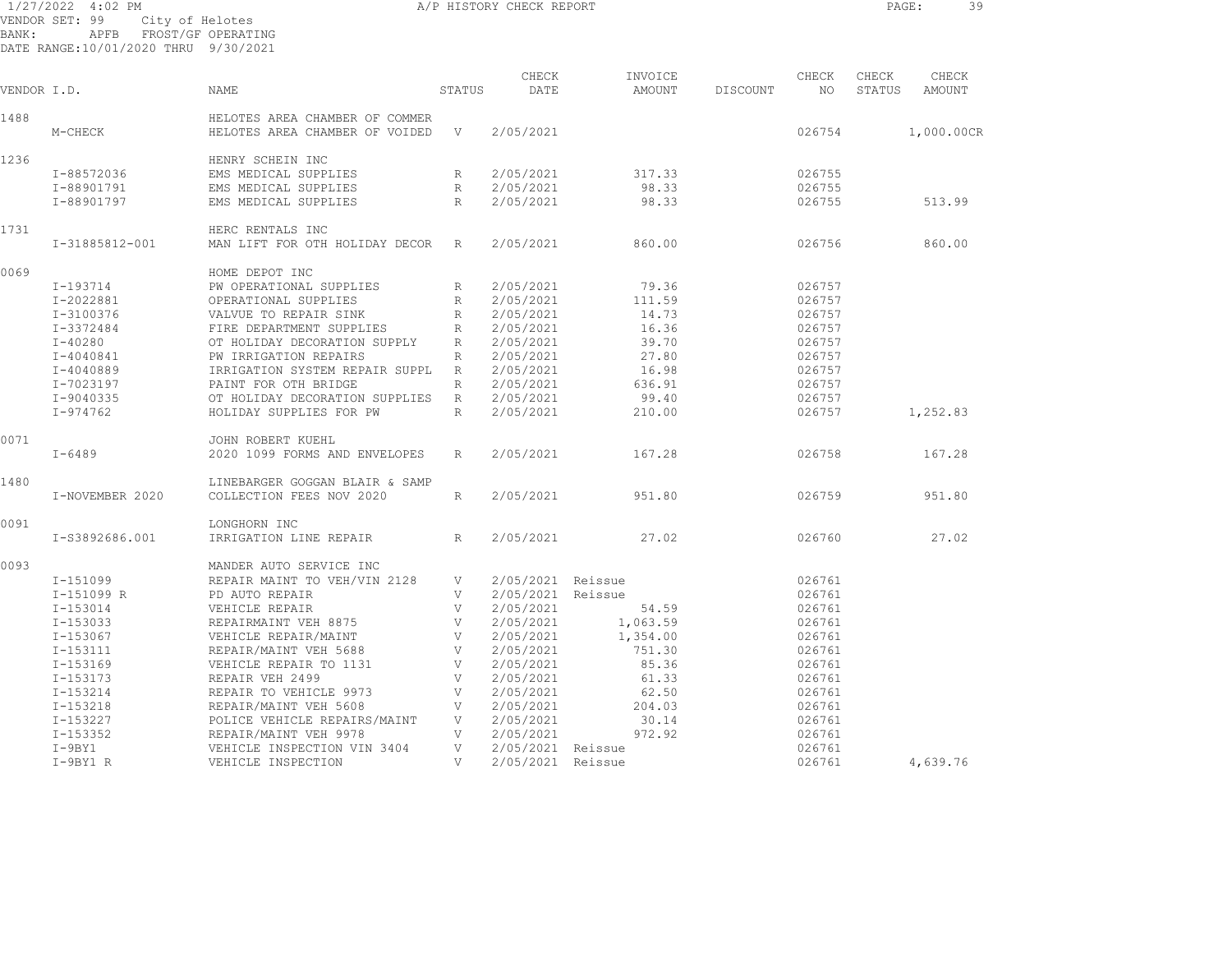| 1/27/2022   | $4:02$ PM                            |                                  |             | A/P HISTORY CHECK REPORT |          |          |        | PAGE:  | 40         |
|-------------|--------------------------------------|----------------------------------|-------------|--------------------------|----------|----------|--------|--------|------------|
|             | VENDOR SET: 99<br>City of Helotes    |                                  |             |                          |          |          |        |        |            |
| BANK:       | APFB                                 | FROST/GF OPERATING               |             |                          |          |          |        |        |            |
|             | DATE RANGE:10/01/2020 THRU 9/30/2021 |                                  |             |                          |          |          |        |        |            |
|             |                                      |                                  |             | CHECK                    | INVOICE  |          | CHECK  | CHECK  | CHECK      |
| VENDOR I.D. |                                      | NAME                             | STATUS      | DATE                     | AMOUNT   | DISCOUNT | NO.    | STATUS | AMOUNT     |
| 0093        |                                      | MANDER AUTO SERVICE INC          |             |                          |          |          |        |        |            |
|             | M-CHECK                              | MANDER AUTO SERVICE INC VOIDED   | V           | 2/05/2021                |          |          | 026761 |        | 5,525.20CR |
| 1347        |                                      | NEW BURNIN' BUSH LLC             |             |                          |          |          |        |        |            |
|             | $I - 24628$                          | MULCH FOR FLOWER BEDS            | R           | 2/05/2021                | 30.00    |          | 026762 |        |            |
|             | $I - 24748$                          | MULCH FOR FLOWER BEDS            | $R_{\odot}$ | 2/05/2021                | 20.00    |          | 026762 |        | 50.00      |
| 2157        |                                      | O'REILLY AUTO ENTERPRISES LLC    |             |                          |          |          |        |        |            |
|             | I-5956-119043                        | PW DUMP<br>TRUCK BATTERIES       | R           | 2/05/2021                | 556.28   |          | 026763 |        |            |
|             | I-5956-119117                        | PW DUMP TRUCK BATTERY            | R           | 2/05/2021                | 18.99    |          | 026763 |        | 575.27     |
| 0809        |                                      | RX TECHNOLOGY                    |             |                          |          |          |        |        |            |
|             | I-10285                              | MANAGED SERVICES FEB 2021        | R           | 2/05/2021                | 3,850.00 |          | 026764 |        | 3,850.00   |
| 0120        |                                      | SAECO ELECTRIC & UTILITY LTD     |             |                          |          |          |        |        |            |
|             | I-201442-24                          | REPAIR TO TRAFFIC LIGHT          | R           | 2/05/2021                | 436.00   |          | 026765 |        | 436.00     |
| 1403        |                                      | UNIFORM RENTAL<br><b>SERVICE</b> |             |                          |          |          |        |        |            |
|             | I-0074561                            | PUBLIC WORKS UNIFORM SERVICE     | R           | 2/05/2021                | 124.88   |          | 026766 |        |            |

1588 SHRED-IT USA LLC

1269 SOIL EXPRESS LTD

0097 THOMAS PATRICK JOHNSON

0764 TYLER TECHNOLOGIES INC

0921 VANGUARD CLEANING SYSTEM INC

0945 VULCAN CONSTRUCTION MATERIALS

2193 STAPLES INC

I-0075649 PUBLIC WORKS UNIFORM SERVICE R 2/05/2021 124.88 026766 249.76

I-8181262886 SHREDDING SERVICE DEC/JAN 21 R 2/05/2021 84.07 026767 84.07

I-14665 PLAYGROUND MULCH R 2/05/2021 4,406.51 026768 4,406.51

I-kze654 Vehicle Equipment R 2/05/2021 2,726.40 026769 3,006.83

I-5754 LIGHT REPAIR FIRE DEPARTMENT R 2/05/2021 176.00 026770 176.00

I-025-322554 INCODE 1099 PROCESSING CLASS R 2/05/2021 150.00 026771 150.00

I-SA100525 JANITORIAL SERVICE JAN 2020 R 2/05/2021 475.00 026772 475.00

I-62238661 PARKING LOT REPAIRS R 2/05/2021 490.77 026773 490.77

I-KXH161 R MOBILE KEYBOARD AND BATTERY R 2/05/2021 280.43 026769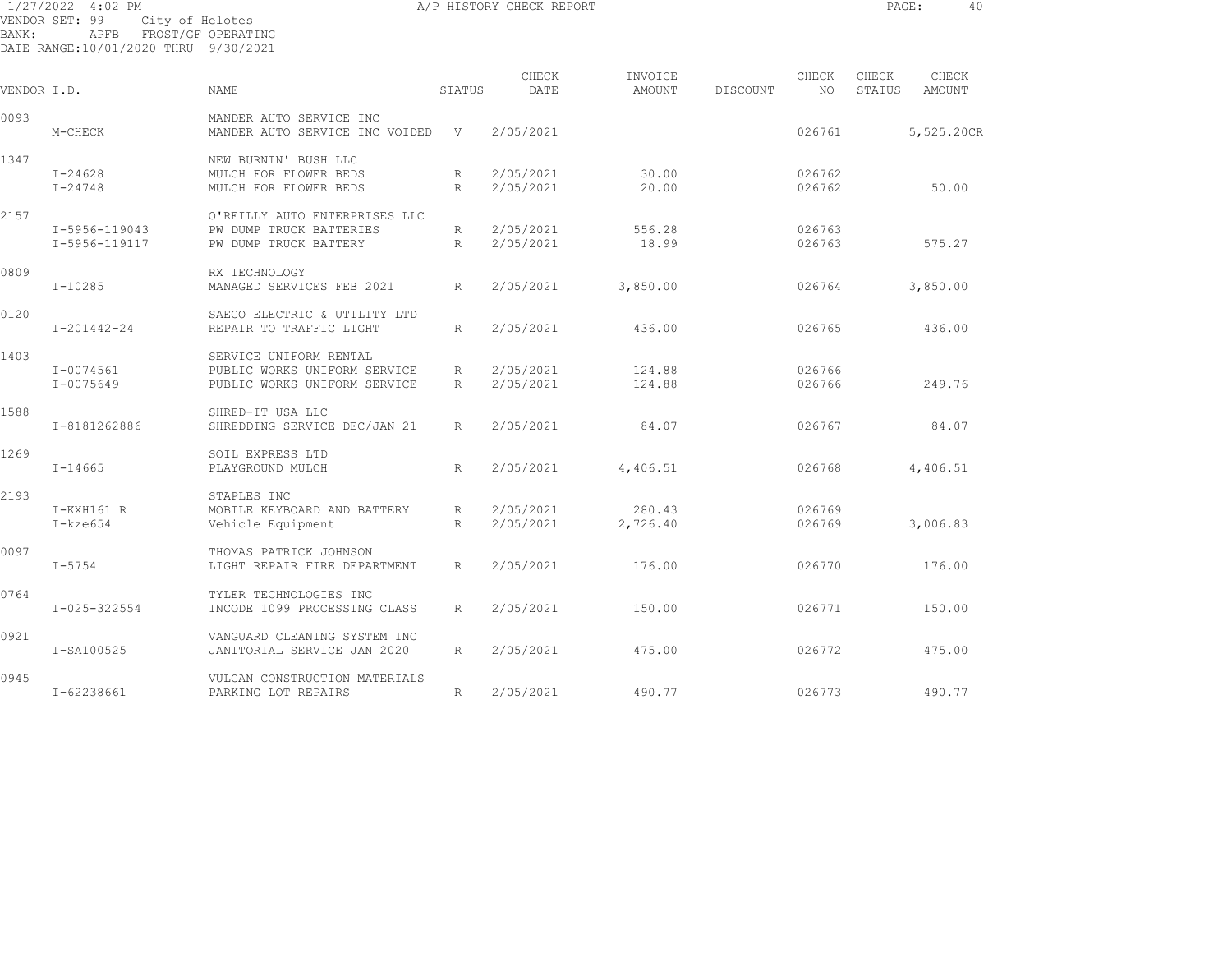1/27/2022 4:02 PM A/P HISTORY CHECK REPORT PAGE: 41 VENDOR SET: 99 City of Helotes

BANK: APFB FROST/GF OPERATING DATE RANGE:10/01/2020 THRU 9/30/2021

| VENDOR I.D. |                   | NAME                                                                                         | STATUS          | CHECK<br>DATE       | INVOICE<br>AMOUNT | DISCOUNT | CHECK<br>NO | CHECK<br>STATUS | CHECK<br>AMOUNT |
|-------------|-------------------|----------------------------------------------------------------------------------------------|-----------------|---------------------|-------------------|----------|-------------|-----------------|-----------------|
| 1883        |                   | XEROX CORPORATION                                                                            |                 |                     |                   |          |             |                 |                 |
|             | I-2446924         | EDC COPIER LEASE                                                                             | R               | 2/05/2021           | 214.92            |          | 026774      |                 | 214.92          |
| 0093        |                   | MANDER AUTO SERVICE INC                                                                      |                 |                     |                   |          |             |                 |                 |
|             | I-151099          | REPAIR MAINT TO VEH/VIN 2128                                                                 | R               | 2/08/2021 Reissue   |                   |          | 026775      |                 |                 |
|             | $I - 153014$      | VEHICLE REPAIR                                                                               | R               | 2/08/2021 Reissue   |                   |          | 026775      |                 |                 |
|             | I-153033          | REPAIRMAINT VEH 8875                                                                         |                 | R 2/08/2021 Reissue |                   |          | 026775      |                 |                 |
|             | I-153067          | VEHICLE REPAIR/MAINT                                                                         | R               | 2/08/2021 Reissue   |                   |          | 026775      |                 |                 |
|             | I-153111          | REPAIR/MAINT VEH 5688                                                                        |                 | R 2/08/2021 Reissue |                   |          | 026775      |                 |                 |
|             | I-153169          | VEHICLE REPAIR TO 1131                                                                       |                 | R 2/08/2021 Reissue |                   |          | 026775      |                 |                 |
|             | I-153173          | REPAIR VEH 2499                                                                              |                 | R 2/08/2021 Reissue |                   |          | 026775      |                 |                 |
|             | I-153214          | REPAIR TO VEHICLE 9973                                                                       |                 | R 2/08/2021 Reissue |                   |          | 026775      |                 |                 |
|             | I-153218          | REPAIR/MAINT VEH 5608                                                                        |                 | R 2/08/2021 Reissue |                   |          | 026775      |                 |                 |
|             | I-153227          | POLICE VEHICLE REPAIRS/MAINT R 2/08/2021 Reissue                                             |                 |                     |                   |          | 026775      |                 |                 |
|             | I-153352          | REPAIR/MAINT VEH 9978 R 2/08/2021 Reissue<br>VEHICLE INSPECTION VIN 3404 R 2/08/2021 Reissue |                 |                     |                   |          | 026775      |                 |                 |
|             | $I-9BY1$          |                                                                                              |                 |                     |                   |          | 026775      |                 | 5,082.48        |
| 1601        |                   | ALBERT URESTI MPA PCC                                                                        |                 |                     |                   |          |             |                 |                 |
|             | I-VIN 5688        | VEHICLE REGISTRATION VIN 5688                                                                | V               | 2/11/2021           | 88.75             |          | 026776      |                 | 88.75           |
| 1601        |                   | ALBERT URESTI MPA PCC                                                                        |                 |                     |                   |          |             |                 |                 |
|             | M-CHECK           | ALBERT URESTI MPA PCC<br>UNPOST                                                              | V               | 5/21/2021           |                   |          | 026776      |                 | 88.75CR         |
| 0423        |                   | AMERICAN SIGNAL EQUIPMENT COMP                                                               |                 |                     |                   |          |             |                 |                 |
|             | I-110213A R       | CITY HALL PARKING STOPS                                                                      | R               | 2/11/2021           | 280.00            |          | 026777      |                 | 280.00          |
| 0077        |                   | <b>ANTHONY BURGESS</b>                                                                       |                 |                     |                   |          |             |                 |                 |
|             | I-REIMBURSEMENT   | REIMBURSEMENT FOR SUPPLIES                                                                   | $R_{\perp}$     | 2/11/2021           | 159.96            |          | 026778      |                 | 159.96          |
| 2222        |                   | AUTO XTRAS INC                                                                               |                 |                     |                   |          |             |                 |                 |
|             | I-135210          | LIGHTS FOR PW CHEVY TRUCK                                                                    | $R_{\parallel}$ | 2/11/2021           | 1,165.00          |          | 026779      |                 | 1,165.00        |
| 0029        |                   | BRUCE C BEALOR                                                                               |                 |                     |                   |          |             |                 |                 |
|             | I-JANUARY 2021    | JAN 2021 INSPECTIONS                                                                         | R               | 2/11/2021           | 4,275.00          |          | 026780      |                 | 4,275.00        |
| 2106        |                   | CDW GOVERNEMNT LLC, CDW GOVERN                                                               |                 |                     |                   |          |             |                 |                 |
|             | I-7368722         | Ticket Printer Paper                                                                         | $R_{\rm max}$   | 2/11/2021           | 151.60            |          | 026781      |                 |                 |
|             | I-7444894         | Web Camera                                                                                   | R               | 2/11/2021           | 165.00            |          | 026781      |                 |                 |
|             | I-7457887         | FLASH DIRVES FOR FIRE DEPARTMN R                                                             |                 | 2/11/2021           | 89.70             |          | 026781      |                 | 406.30          |
| 0042        |                   | CITY PUBLIC SERVICE                                                                          |                 |                     |                   |          |             |                 |                 |
|             | I-3000530099 0221 | CPS FEB 2021                                                                                 | R               | 2/11/2021           | 827.72            |          | 026782      |                 |                 |
|             | I-3000819534 0221 | CPS FEB 2021                                                                                 | R               | 2/11/2021           | 33.40             |          | 026782      |                 |                 |
|             | I-3001085347 0221 | CPS FEB 2021                                                                                 | R               | 2/11/2021           | 629.61            |          | 026782      |                 |                 |
|             | I-3002417564 0221 | CPS FEB 2021                                                                                 |                 | R 2/11/2021         | 323.20            |          | 026782      |                 |                 |
|             | I-3002452349 0221 | CPS FEB 2021                                                                                 |                 | R 2/11/2021         | 792.32            |          | 026782      |                 |                 |
|             | I-3002471776 0221 | CPS FEB 2021                                                                                 | R               | 2/11/2021           | 1,813.99          |          | 026782      |                 |                 |
|             | I-3002501943 0221 | CPS FEB 2021                                                                                 | R               | 2/11/2021           | 13.89             |          | 026782      |                 |                 |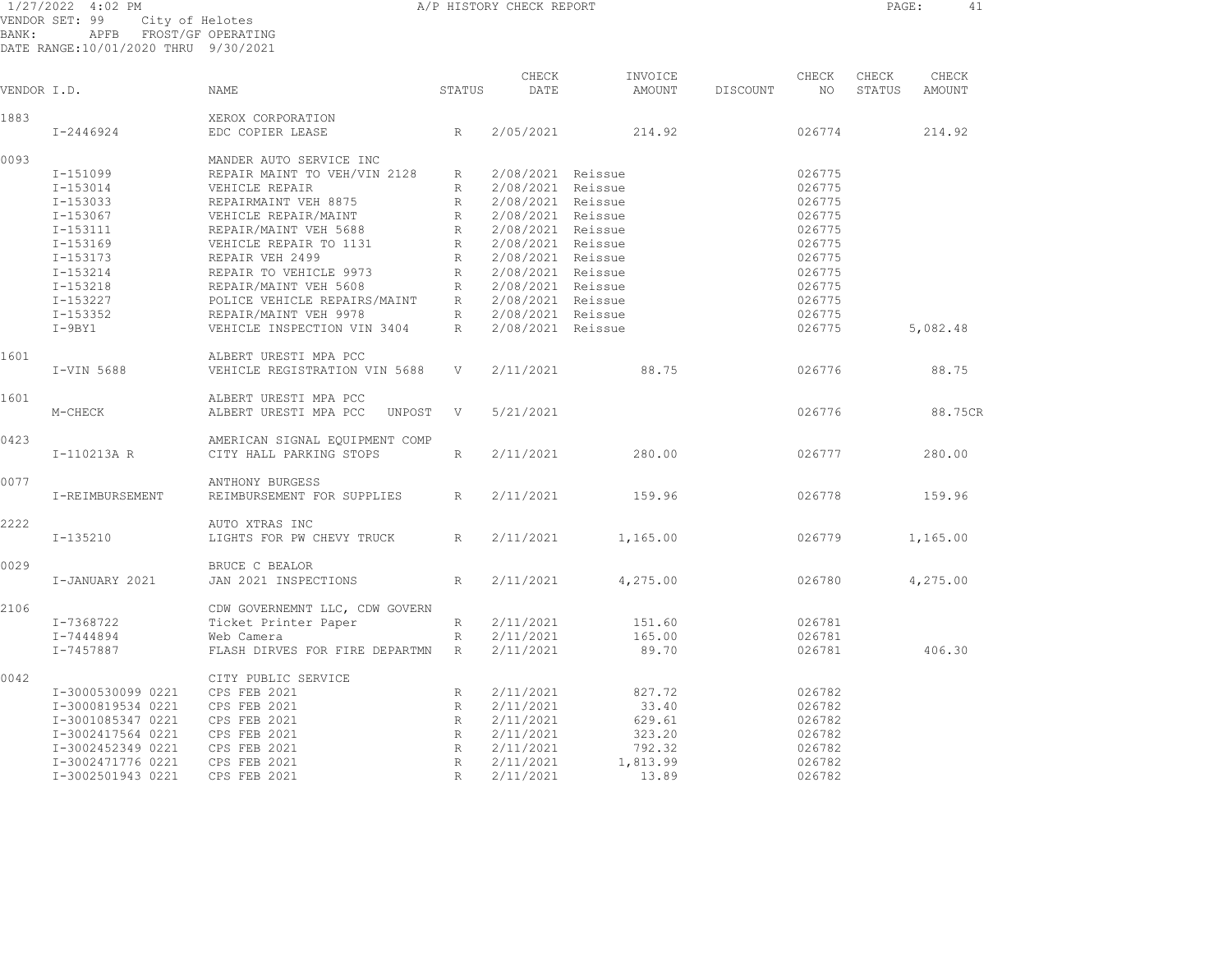| VENDOR I.D. |                   | NAME                           | STATUS          | CHECK<br>DATE | INVOICE<br>AMOUNT | DISCOUNT | CHECK<br>NO. | CHECK<br>STATUS | CHECK<br>AMOUNT |  |
|-------------|-------------------|--------------------------------|-----------------|---------------|-------------------|----------|--------------|-----------------|-----------------|--|
|             | I-3002510668 0221 | CPS FEB 2021                   | R               | 2/11/2021     | 10.95             |          | 026782       |                 |                 |  |
|             | I-3002510675 0221 | CPS FEB 2021                   | $R_{\rm}$       | 2/11/2021     | 8.84              |          | 026782       |                 |                 |  |
|             | I-3002530708 0221 | CPS FEB 2021                   | R               | 2/11/2021     | 11.36             |          | 026782       |                 |                 |  |
|             | I-3002531134 0221 | CPS FEB 2021                   | R               | 2/11/2021     | 8.84              |          | 026782       |                 |                 |  |
|             | I-3002825167 0221 | CPS FEB 2021                   | R               | 2/11/2021     | 38.54             |          | 026782       |                 |                 |  |
|             | I-3002836202 0221 | CPS FEB 2021                   | R               | 2/11/2021     | 51.40             |          | 026782       |                 |                 |  |
|             | I-3002838864 0221 | CPS FEB 2021                   | $R_{\rm}$       | 2/11/2021     | 75.46             |          | 026782       |                 |                 |  |
|             | I-3003167893 0221 | CPS FEB 2021                   | R               | 2/11/2021     | 8.94              |          | 026782       |                 |                 |  |
|             | I-3003381122 0221 | CPS FEB 2021                   | $R_{\rm}$       | 2/11/2021     | 52.96             |          | 026782       |                 |                 |  |
|             | I-3003381144 0221 | CPS FEB 2021                   | $R_{\rm}$       | 2/11/2021     | 53.15             |          | 026782       |                 |                 |  |
|             | I-3003495095 0221 | CPS FEB 2021                   | $R_{\rm}$       | 2/11/2021     | 8.84              |          | 026782       |                 |                 |  |
|             | I-3004685375 0221 | CPS FEB 2021                   | R               | 2/11/2021     | 28.02             |          | 026782       |                 | 4,791.43        |  |
| 1865        |                   | ESD AND ASSOCIATES             |                 |               |                   |          |              |                 |                 |  |
|             | $I-50318$         | MONTHLY WEBSITE MAINTENANCE    | R               | 2/11/2021     | 1,216.00          |          | 026783       |                 | 1,216.00        |  |
| 1583        |                   | HEAT SAFETY EOUIPMENT LLC      |                 |               |                   |          |              |                 |                 |  |
|             | $I - 21 - 14487$  | ANNUAL EQUIPMENT MAINT         | R               | 2/11/2021     | 2,224.02          |          | 026784       |                 | 2,224.02        |  |
| 1236        |                   | HENRY SCHEIN INC               |                 |               |                   |          |              |                 |                 |  |
|             | I-8842175         | MEDICINE CABINET SUPPLIES      | R               | 2/11/2021     | 101.09            |          | 026785       |                 |                 |  |
|             | I-88590085        | MEDICINE CABINET SUPPLIES      | R               | 2/11/2021     | 232.33            |          | 026785       |                 | 333.42          |  |
| 0069        |                   | HOME DEPOT INC                 |                 |               |                   |          |              |                 |                 |  |
|             | I-5042524         | OTH IRRIGATION REPAIR          | R               | 2/11/2021     | 12.25             |          | 026786       |                 |                 |  |
|             | I-5611914         | FIRE STATION HOSE REFIT        | $R_{\parallel}$ | 2/11/2021     | 195.22            |          | 026786       |                 |                 |  |
|             | I-8044095         | OTH IRRIGATION REPAIR          | R               | 2/11/2021     | 45.97             |          | 026786       |                 |                 |  |
|             | I-9024597         | ROUNDUP                        | R               | 2/11/2021     | 39.94             |          | 026786       |                 | 293.38          |  |
| 1942        |                   | LAW OFF OF MICHAEL R LATIMER   |                 |               |                   |          |              |                 |                 |  |
|             | I-JANUARY 2021    | COURT COVERAGE JANUARY 2021    | R               | 2/11/2021     | 450.00            |          | 026787       |                 | 450.00          |  |
| 1196        |                   | MONTY JOE MCGUFFIN             |                 |               |                   |          |              |                 |                 |  |
|             | I-JAN 2021        | JAN 2021 HEALTH INSPECTIONS    | R               | 2/11/2021     | 650.00            |          | 026788       |                 | 650.00          |  |
| 0793        |                   | OFFICE DEPOT INC               |                 |               |                   |          |              |                 |                 |  |
|             | I-153619762001    | FIRE DEPARTMENT OFFICE SUPPLIE | R               | 2/11/2021     | 172.08            |          | 026789       |                 | 172.08          |  |
| 0112        |                   | PRAXAIR DIST INC               |                 |               |                   |          |              |                 |                 |  |
|             | I-61330344        | EMS OXYGEN                     | R               | 2/11/2021     | 111.99            |          | 026790       |                 | 111.99          |  |
| 0809        |                   | RX TECHNOLOGY                  |                 |               |                   |          |              |                 |                 |  |
|             | $I - 100285$      | MANAGED SERVICES FEB 2021      | R               | 2/11/2021     | 3,850.00          |          | 026791       |                 | 3,850.00        |  |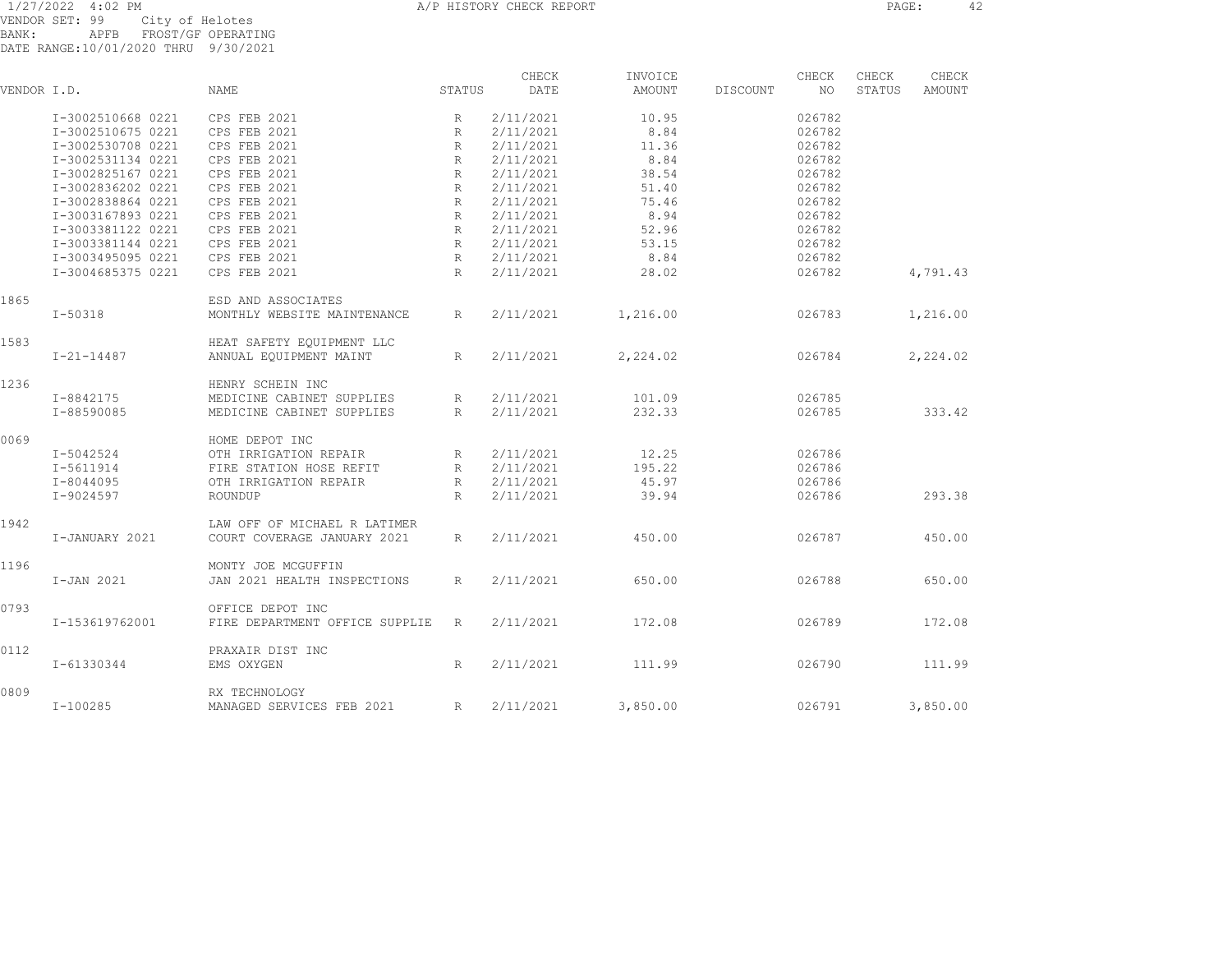| BANK:       | 1/27/2022 4:02 PM<br>VENDOR SET: 99<br>APFB FROST/GF OPERATING<br>DATE RANGE:10/01/2020 THRU 9/30/2021                                             | <br>City of Helotes<br>FROST '--                                                                                                                                          |                                                | A/P HISTORY CHECK REPORT                                                                                                       |                                                                                                  |          |                                                                                                  | PAGE:           | 43              |
|-------------|----------------------------------------------------------------------------------------------------------------------------------------------------|---------------------------------------------------------------------------------------------------------------------------------------------------------------------------|------------------------------------------------|--------------------------------------------------------------------------------------------------------------------------------|--------------------------------------------------------------------------------------------------|----------|--------------------------------------------------------------------------------------------------|-----------------|-----------------|
| VENDOR I.D. |                                                                                                                                                    | NAME                                                                                                                                                                      | STATUS                                         | CHECK<br>DATE                                                                                                                  | INVOICE<br>AMOUNT                                                                                | DISCOUNT | CHECK<br>NO                                                                                      | CHECK<br>STATUS | CHECK<br>AMOUNT |
| 1403        | I-0076713                                                                                                                                          | SERVICE UNIFORM RENTAL<br>UNIFORM SERVICE FOR PW                                                                                                                          | R                                              | 2/11/2021                                                                                                                      | 134.08                                                                                           |          | 026792                                                                                           |                 | 134.08          |
| 1695        | I-4009884211                                                                                                                                       | STERICYCLE INC<br>MEDICAL WASTE DISPOSAL                                                                                                                                  | $R_{\odot}$                                    | 2/11/2021                                                                                                                      | 207.33                                                                                           |          | 026793                                                                                           |                 | 207.33          |
| 1216        | I-110642                                                                                                                                           | TEXAS COMMISSION ON FIRE PROTE<br>ENG ROWELL EXAM FEE                                                                                                                     | V                                              | 2/11/2021                                                                                                                      | 55.00                                                                                            |          | 026794                                                                                           |                 | 55.00           |
| 1216        | M-CHECK                                                                                                                                            | TEXAS COMMISSION ON FIRE PROTE<br>TEXAS COMMISSION ON FIREVOIDED V                                                                                                        |                                                | 2/11/2021                                                                                                                      |                                                                                                  |          | 026794                                                                                           |                 | 55.00CR         |
| 0898        | I-1000585                                                                                                                                          | TEXAS DEPT OF STATE HEALTH SER<br>EMS LICENSE RENEWAL 2021                                                                                                                | $R_{\parallel}$                                | 2/11/2021                                                                                                                      | 870.00                                                                                           |          | 026795                                                                                           |                 | 870.00          |
| 0489        | I-10857479                                                                                                                                         | TIETZE PLUMBING INC<br>BACKFLOW TESTING                                                                                                                                   | R                                              | 2/11/2021                                                                                                                      | 520.00                                                                                           |          | 026796                                                                                           |                 | 520.00          |
| 1966        | I-17423711                                                                                                                                         | W S DARLEY & CO<br>FIRE TRUCK FOAM                                                                                                                                        | R                                              | 2/11/2021                                                                                                                      | 740.00                                                                                           |          | 026797                                                                                           |                 | 740.00          |
| 0021        |                                                                                                                                                    | A T & T MOBILITY<br>I-287288218344 0221 CITY CELL PHONE & HOTSPOTS R                                                                                                      |                                                | 2/25/2021                                                                                                                      | 2,826.81                                                                                         |          | 026810                                                                                           |                 | 2,826.81        |
| 0042        | I-FEB 2021                                                                                                                                         | CITY PUBLIC SERVICE<br>EDC ELECTRICAL SERVICES                                                                                                                            | V                                              | 2/25/2021                                                                                                                      | 54.10                                                                                            |          | 026811                                                                                           |                 | 54.10           |
| 0042        | M-CHECK                                                                                                                                            | CITY PUBLIC SERVICE<br>CITY PUBLIC SERVICE<br>VOIDED V                                                                                                                    |                                                | 2/25/2021                                                                                                                      |                                                                                                  |          | 026811                                                                                           |                 | 54.10CR         |
| 0051        | $I-1003$                                                                                                                                           | ELF HARDWARE INC<br>PUBLIC WORKS EQUIPMENT                                                                                                                                | R                                              | 2/25/2021                                                                                                                      | 50.94                                                                                            |          | 026812                                                                                           |                 | 50.94           |
| 0059        | I-017549742<br>I-017549743<br>I-017549744<br>I-017549745<br>I-017549746<br>I-017549747<br>I-017549748<br>I-017549749<br>I-017549750<br>I-017549751 | GALLS INC<br>PD RIOT GEAR<br>PD RIOT GEAR<br>PD RIOT GEAR<br>PD RIOT GEAR<br>PD RIOT GEAR<br>PD RIOT GEAR<br>PR RIOT GEAR<br>PD RIOT GEAR<br>PD RIOT GEAR<br>PD RIOT GEAR | R<br>R<br>R<br>R<br>R<br>R<br>R<br>R<br>R<br>R | 2/25/2021<br>2/25/2021<br>2/25/2021<br>2/25/2021<br>2/25/2021<br>2/25/2021<br>2/25/2021<br>2/25/2021<br>2/25/2021<br>2/25/2021 | 307.44<br>307.44<br>307.44<br>307.44<br>307.44<br>307.44<br>307.44<br>307.44<br>307.44<br>307.44 |          | 026813<br>026813<br>026813<br>026813<br>026813<br>026813<br>026813<br>026813<br>026813<br>026813 |                 |                 |
|             | I-017652432<br>I-017652433                                                                                                                         | PD RIOT GEAR<br>PD RIOT GEAR                                                                                                                                              | R<br>$R_{\parallel}$                           | 2/25/2021<br>2/25/2021                                                                                                         | 307.44<br>307.44                                                                                 |          | 026813<br>026813                                                                                 |                 |                 |

 I-017652434 PD RIOT GEAR R 2/25/2021 307.44 026813 I-017652435 PD RIOT GEAR R 2/25/2021 307.44 026813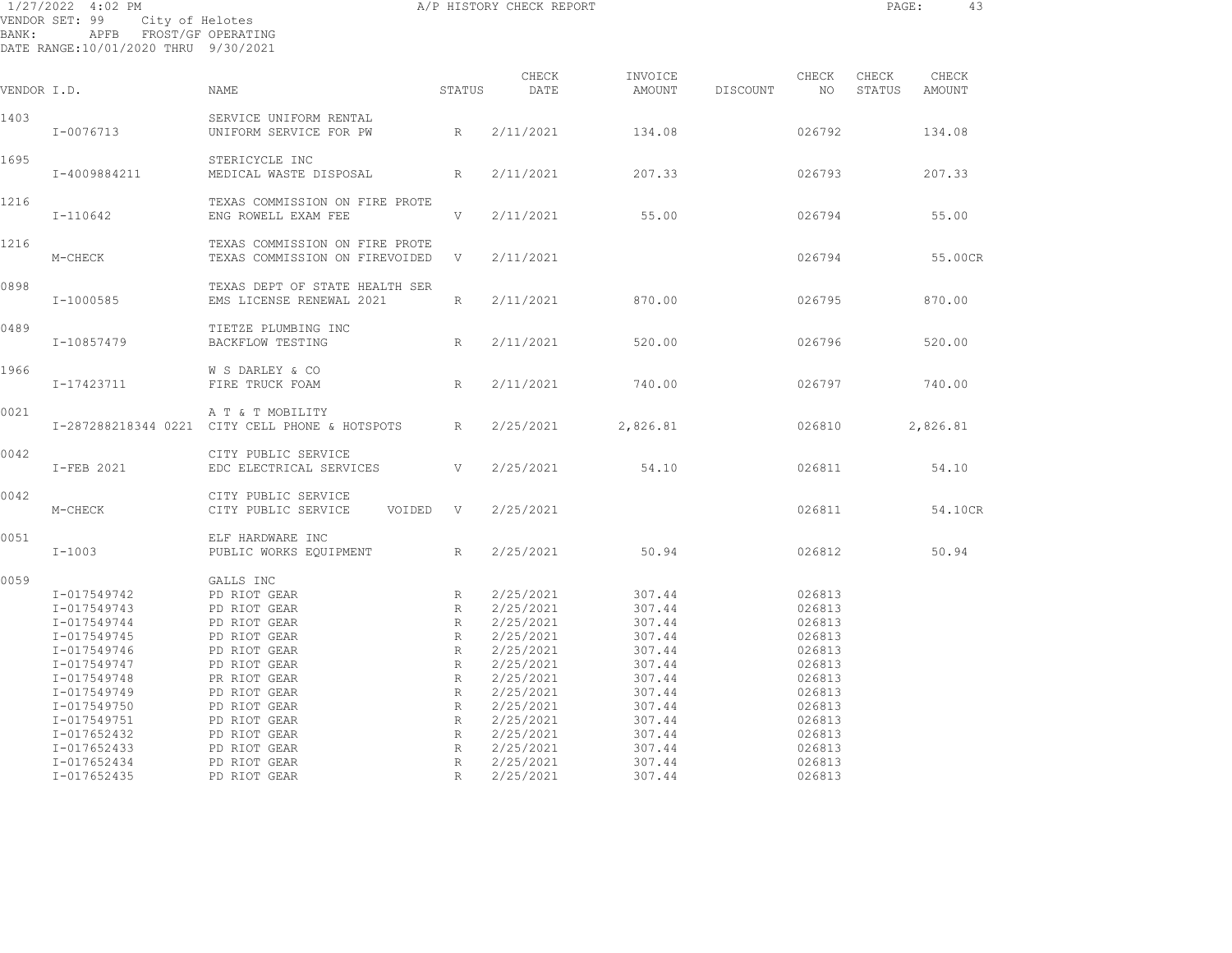1/27/2022 4:02 PM A/P HISTORY CHECK REPORT PAGE: 44 VENDOR SET: 99 City of Helotes BANK: APFB FROST/GF OPERATING DATE RANGE:10/01/2020 THRU 9/30/2021

| VENDOR I.D. |                    | NAME                                                | STATUS       | CHECK<br>DATE | INVOICE<br>AMOUNT | DISCOUNT | CHECK<br>NO. | CHECK<br>STATUS | CHECK<br>AMOUNT |
|-------------|--------------------|-----------------------------------------------------|--------------|---------------|-------------------|----------|--------------|-----------------|-----------------|
|             |                    |                                                     |              |               |                   |          |              |                 |                 |
|             | I-017652436        | PD RIOT GEAR                                        | $\mathbb{R}$ | 2/25/2021     | 307.44            |          | 026813       |                 |                 |
|             | I-017652437        | PD RIOT GEAR                                        | $\mathbb{R}$ | 2/25/2021     | 307.44            |          | 026813       |                 |                 |
|             | I-017652438        | PD RIOT GEAR                                        | R            | 2/25/2021     | 307.44            |          | 026813       |                 |                 |
|             | I-017652439        | PD RIOT GEAR                                        | R            | 2/25/2021     | 307.44            |          | 026813       |                 |                 |
|             | I-017652440        | PD RIOT GEAR                                        | R            | 2/25/2021     | 307.44            |          | 026813       |                 |                 |
|             | I-017652441        | PD RIOT GEAR                                        | R            | 2/25/2021     | 307.44            |          | 026813       |                 | 6,148.80        |
| 0060        |                    | GREY FOREST UTILITIES INC                           |              |               |                   |          |              |                 |                 |
|             | I-1007684800 0221  | NATURAL GAS SERVICE                                 | R            | 2/25/2021     | 167.22            |          | 026815       |                 |                 |
|             | I-1025023600 0221  | NATURAL GAS SERVICE                                 | $\mathbb{R}$ | 2/25/2021     | 10.52             |          | 026815       |                 |                 |
|             | I-1025025200 0221  | NATURAL GAS SERVICE                                 | R            | 2/25/2021     | 822.60            |          | 026815       |                 |                 |
|             | I-1025560200 0221  | NATURAL GAS SERVICE                                 | R            | 2/25/2021     | 10.52             |          | 026815       |                 |                 |
|             | I-1055024400 0221  | NATURAL GAS SERVICE                                 | R            | 2/25/2021     | 35.08             |          | 026815       |                 | 1,045.94        |
| 0069        |                    | HOME DEPOT INC                                      |              |               |                   |          |              |                 |                 |
|             | I-29772450 R       | PARKING LOT REPAIRS                                 | R            | 2/25/2021     | 97.08             |          | 026816       |                 |                 |
|             | I-7024733 R        | PARKING LOT REPAIRS                                 | R            | 2/25/2021     | 43.80             |          | 026816       |                 | 140.88          |
| 0071        |                    | JOHN ROBERT KUEHL                                   |              |               |                   |          |              |                 |                 |
|             | $I - 0071$         | COURT ENVELOPES & JACKETS                           | R            | 2/25/2021     | 862.35            |          | 026817       |                 |                 |
|             | $I - 6494$         | COURT ENVELOPES & JACKETS                           | $\mathbb{R}$ | 2/25/2021     | 430.65            |          | 026817       |                 | 1,293.00        |
| 0117        |                    | ROBERT HUNLEY                                       |              |               |                   |          |              |                 |                 |
|             |                    | I-POLICE CHIEF SCHOO POLICE CHIEF SCHOOL REIMBURSEM | R            | 2/25/2021     | 492.80            |          | 026818       |                 | 492.80          |
| 0121        |                    | SAN ANTONIO WATER SYSTEMS                           |              |               |                   |          |              |                 |                 |
|             | I-0141403 0221     | WATER SERVICE                                       | R            | 2/25/2021     | 103.83            |          | 026819       |                 |                 |
|             | I-0144736 0221     | WATER SERVICE                                       | R            | 2/25/2021     | 224.59            |          | 026819       |                 |                 |
|             | I-0144739 0221     | WATER SERVICE                                       | R            | 2/25/2021     | 37.31             |          | 026819       |                 |                 |
|             | I-2717231 0221     | WATER SERVICE                                       | R            | 2/25/2021     | 31.87             |          | 026819       |                 | 397.60          |
| 0172        |                    | PITNEY BOWES GLOBAL FINANCIAL                       |              |               |                   |          |              |                 |                 |
|             | I-8000909010472558 | POSTAGE MACHINE                                     | $R_{\odot}$  | 2/25/2021     | 417.98            |          | 026820       |                 | 417.98          |
| 0291        |                    | LNV LLC                                             |              |               |                   |          |              |                 |                 |
|             | $I - 36409$        | PROFESSIONAL SERVICES JAN 21                        | R            | 2/25/2021     | 2,487.05          |          | 026821       |                 | 2,487.05        |
| 0295        |                    | ENTENMANN-ROVIN COMPANY INC                         |              |               |                   |          |              |                 |                 |
|             | $I - 0154569 - IN$ | DEPUTY CHIEF BADGE E. HAYNES                        | R            | 2/25/2021     | 132.25            |          | 026822       |                 | 132.25          |
| 0353        |                    | CANON FINANCIAL SERVICES INC                        |              |               |                   |          |              |                 |                 |
|             | I-26305235         | PLOTTER LEASE                                       | R            | 2/25/2021     | 173.72            |          | 026823       |                 | 173.72          |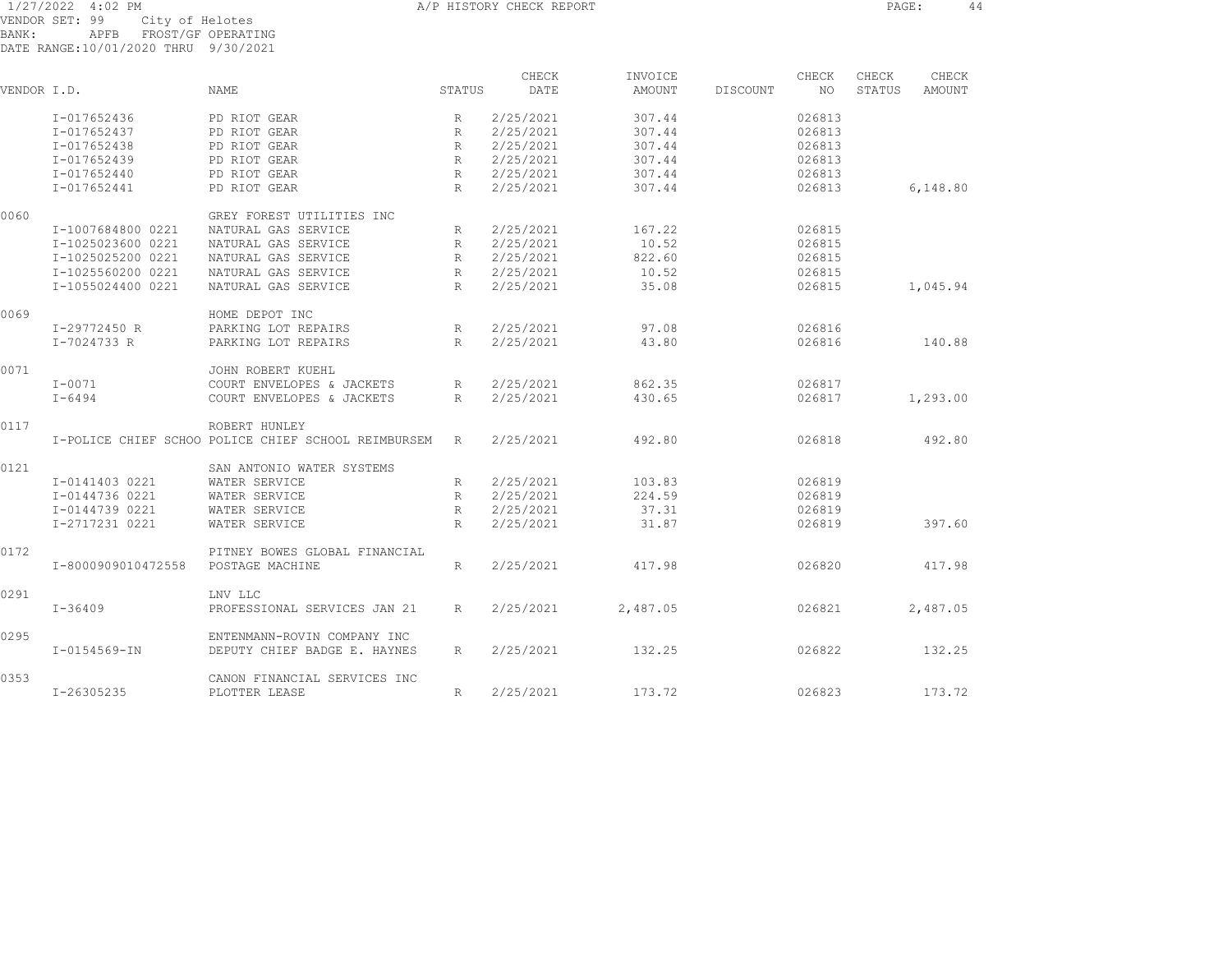| 1/27/2022 4:02 PM<br>VENDOR SET: 99<br>City of Helotes<br>APFB<br>FROST/GF OPERATING<br>BANK:<br>DATE RANGE:10/01/2020 THRU 9/30/2021 |                                     |                                |                 | A/P HISTORY CHECK REPORT |          |          |        |        | PAGE:         | 45 |
|---------------------------------------------------------------------------------------------------------------------------------------|-------------------------------------|--------------------------------|-----------------|--------------------------|----------|----------|--------|--------|---------------|----|
|                                                                                                                                       |                                     |                                |                 | CHECK                    | INVOICE  |          | CHECK  | CHECK  | CHECK         |    |
| VENDOR I.D.                                                                                                                           |                                     | <b>NAME</b>                    | STATUS          | DATE                     | AMOUNT   | DISCOUNT | NO     | STATUS | <b>AMOUNT</b> |    |
| 0467                                                                                                                                  |                                     | A T & T INC                    |                 |                          |          |          |        |        |               |    |
|                                                                                                                                       | I-2106956970384 0221 PHONE SERVICES |                                | R               | 2/25/2021                | 37.11    |          | 026824 |        |               |    |
|                                                                                                                                       | I-2106959093384 0221 PHONE SERVICES |                                | R               | 2/25/2021                | 103.32   |          | 026824 |        | 140.43        |    |
| 0688                                                                                                                                  |                                     | A T & T INC                    |                 |                          |          |          |        |        |               |    |
|                                                                                                                                       | I-2106952484250 0221 PHONE SERVICES |                                | R               | 2/25/2021                | 842.33   |          | 026825 |        | 842.33        |    |
| 0694                                                                                                                                  |                                     | TEXAS COMPTROLLER OF PUBLIC AC |                 |                          |          |          |        |        |               |    |
|                                                                                                                                       | I-2021 MEMBERSHIP                   | 2021 ANNUAL MEMBERSHIP         | R               | 2/25/2021                | 100.00   |          | 026826 |        | 100.00        |    |
| 0764                                                                                                                                  |                                     | TYLER TECHNOLOGIES INC         |                 |                          |          |          |        |        |               |    |
|                                                                                                                                       | $I - 025 - 322528$                  | TYLER TECH CLASS S.DARST       | R               | 2/25/2021                | 150.00   |          | 026827 |        |               |    |
|                                                                                                                                       | $I - 025 - 323955$                  | ANNUAL MAINT INCODE FINANCIALS | R               | 2/25/2021                | 8,702.52 |          | 026827 |        | 8,852.52      |    |
| 0793                                                                                                                                  |                                     | OFFICE DEPOT INC               |                 |                          |          |          |        |        |               |    |
|                                                                                                                                       | I-154541150001                      | OFFICE SUPPLIES                | R               | 2/25/2021                | 5.89     |          | 026828 |        |               |    |
|                                                                                                                                       | I-15454115001                       | OFFICE SUPPLIES                | R               | 2/25/2021                | 155.79   |          | 026828 |        |               |    |
|                                                                                                                                       | I-154541370001                      | OFFICE SUPPLIES                | R               | 2/25/2021                | 47.00    |          | 026828 |        |               |    |
|                                                                                                                                       | I-154541373001                      | OFFICE SUPPLIES                | $R_{\parallel}$ | 2/25/2021                | 99.00    |          | 026828 |        |               |    |
|                                                                                                                                       | I-156392283001                      | OFFICE SUPPLIES ADMIN & COURT  | R               | 2/25/2021                | 160.02   |          | 026828 |        | 467.70        |    |
| 0921                                                                                                                                  |                                     | VANGUARD CLEANING SYSTEM INC   |                 |                          |          |          |        |        |               |    |
|                                                                                                                                       | I-SA101201                          | JANITORIAL SERVICE CITY HALL   | R               | 2/25/2021                | 475.00   |          | 026829 |        | 475.00        |    |
| 1040                                                                                                                                  |                                     | GULF COAST PAPER CO INC        |                 |                          |          |          |        |        |               |    |
|                                                                                                                                       | I-2002078                           | FD STATION SUPPLIES            | R               | 2/25/2021                | 27.60    |          | 026830 |        |               |    |
|                                                                                                                                       | I-2002542                           | FIRE DEPARTMENT STATION SUPPLY | R               | 2/25/2021                | 112.36   |          | 026830 |        | 139.96        |    |
| 1236                                                                                                                                  |                                     | HENRY SCHEIN INC               |                 |                          |          |          |        |        |               |    |
|                                                                                                                                       | I-89271601                          | MEDICAL SUPPLIES               | R               | 2/25/2021                | 983.38   |          | 026831 |        | 983.38        |    |
| 1651                                                                                                                                  |                                     | READY REFRESH BY NESTLE        |                 |                          |          |          |        |        |               |    |
|                                                                                                                                       | I-118011                            | WATER SERVICE FOR CITY HALL    | R               | 2/25/2021                | 145.34   |          | 026832 |        | 145.34        |    |
| 1704                                                                                                                                  |                                     | KENTECH INC                    |                 |                          |          |          |        |        |               |    |
|                                                                                                                                       | $I - 27451$                         | KENTECH GENERATOR REPAIR       | R               | 2/25/2021                | 736.00   |          | 026833 |        | 736.00        |    |
| 1721                                                                                                                                  |                                     | A T & T                        |                 |                          |          |          |        |        |               |    |
|                                                                                                                                       | I-1717998064 0221                   | PHONE SERVICES                 | R               | 2/25/2021                | 1,518.98 |          | 026834 |        | 1,518.98      |    |
| 1739                                                                                                                                  |                                     | FASTMED URGENT CARE, PC        |                 |                          |          |          |        |        |               |    |
|                                                                                                                                       | $I - 4047643$                       | DRUG SCREEN                    | R               | 2/25/2021                | 65.00    |          | 026835 |        | 65.00         |    |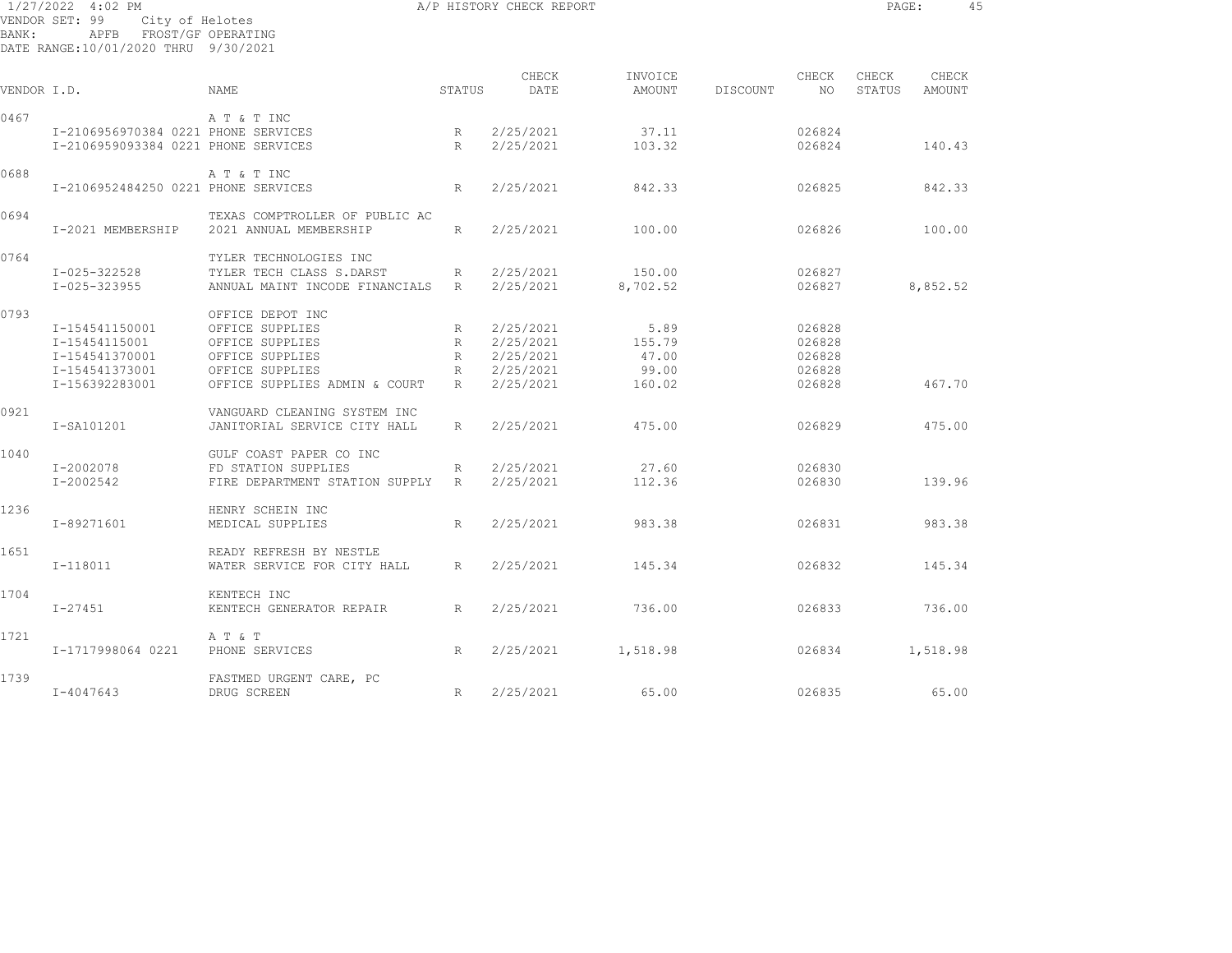| BANK:       | 1/27/2022 4:02 PM<br>VENDOR SET: 99<br>City of Helotes<br>APFB FROST/GF OPERATING<br>DATE RANGE:10/01/2020 THRU 9/30/2021 |                                                                                                           |                                                                   | A/P HISTORY CHECK REPORT                         |                                    |          |                                      | PAGE:           | 46              |  |
|-------------|---------------------------------------------------------------------------------------------------------------------------|-----------------------------------------------------------------------------------------------------------|-------------------------------------------------------------------|--------------------------------------------------|------------------------------------|----------|--------------------------------------|-----------------|-----------------|--|
| VENDOR I.D. |                                                                                                                           | NAME                                                                                                      | STATUS                                                            | CHECK<br>DATE                                    | INVOICE<br>AMOUNT                  | DISCOUNT | CHECK<br>NO.                         | CHECK<br>STATUS | CHECK<br>AMOUNT |  |
| 1843        |                                                                                                                           | TEXAS DEVELOPERS LLC                                                                                      |                                                                   |                                                  |                                    |          |                                      |                 |                 |  |
|             | $I-Q4 2020$                                                                                                               | 380 REIMBURSEMENT                                                                                         | R                                                                 | 2/25/2021                                        | 454,866.39                         |          | 026836                               |                 | 454,866.39      |  |
| 1883        | I-2491164                                                                                                                 | XEROX CORPORATION<br>CITY COPIER LEASE                                                                    | R                                                                 | 2/25/2021                                        | 1,987.00                           |          | 026837                               |                 | 1,987.00        |  |
| 1944        | I-69399683                                                                                                                | US BANK NA<br>CITY VEHICLE FUEL                                                                           | R                                                                 | 2/25/2021                                        | 3,522.70                           |          | 026838                               |                 | 3,522.70        |  |
| 2009        | $I - 82766$                                                                                                               | VAN DELDEN SERVICE COMPANY INC<br>SEPTIC SYSTEM PUMP                                                      | R                                                                 | 2/25/2021                                        | 924.49                             |          | 026839                               |                 | 924.49          |  |
| 2035        | I-REIMBURSEMENT                                                                                                           | ROBERT HIGGINS<br>REIMBURSEMENT FOR GAS                                                                   | R                                                                 | 2/25/2021                                        | 26.00                              |          | 026840                               |                 | 26.00           |  |
| 2045        | I-261602                                                                                                                  | ACTIVE 911 INC<br>ACTIVE 911 SUBSCRIPTION                                                                 | R                                                                 | 2/25/2021                                        | 585.00                             |          | 026841                               |                 | 585.00          |  |
| 2116        | I-2021 DUES<br>$I - 31146$                                                                                                | TEXAS CITY MANAGEMENT ASSOCIAT<br>TCMA ANNUAL DUES M.MENDOZA<br>TEXAS CITY MANAGER DUES                   | V<br>V                                                            | 2/25/2021<br>2/25/2021                           | 35.00<br>312.00                    |          | 026842<br>026842                     |                 | 347.00          |  |
| 2116        | M-CHECK                                                                                                                   | TEXAS CITY MANAGEMENT ASSOCIAT<br>TEXAS CITY MANAGEMENT ASVOIDED                                          | V                                                                 | 2/25/2021                                        |                                    |          | 026842                               |                 | 347.00CR        |  |
| 2186        | $I-104$                                                                                                                   | ALBERTO ESCOBAR JR<br><b>DUMP TRUCK REPAIRS</b>                                                           | R                                                                 | 2/25/2021                                        | 594.01                             |          | 026843                               |                 | 594.01          |  |
| 2187        | I-A. WAZIR CC 0121<br>I-FIRE CC 0121<br>I-MARIAN 0121<br>I-T. DURR CC 0121                                                | CITIBANK NA<br>ADOBE CREATIVE CLOUD<br>SCHEDULING SOFTWARE<br>M.MENDOZA CC CARD 01 21<br>T. DURR CC 01 21 | $R_{\parallel}$<br>$R_{\parallel}$<br>$R \sim$<br>$R_{\parallel}$ | 2/25/2021<br>2/25/2021<br>2/25/2021<br>2/25/2021 | 82.98<br>45.00<br>309.79<br>128.98 |          | 026844<br>026844<br>026844<br>026844 |                 | 566.75          |  |
| 2224        | I-TUITION                                                                                                                 | NATIONAL STORMWATER CENTER LLC<br>STORMWATER CERT J.MAIR                                                  | $R_{\parallel}$                                                   | 2/25/2021                                        | 774.00                             |          | 026845                               |                 | 774.00          |  |
| 2226        | I-2124821                                                                                                                 | STEPHANIE VULLO<br>EMD CPR CLASS REIMBURSEMENT                                                            | R                                                                 | 2/25/2021                                        | 14.95                              |          | 026846                               |                 | 14.95           |  |
| 2221        |                                                                                                                           | COULTER VENTURES LLC                                                                                      |                                                                   |                                                  |                                    |          |                                      |                 |                 |  |

I-89190 FD SLED R 2/25/2021 282.70 026847 282.70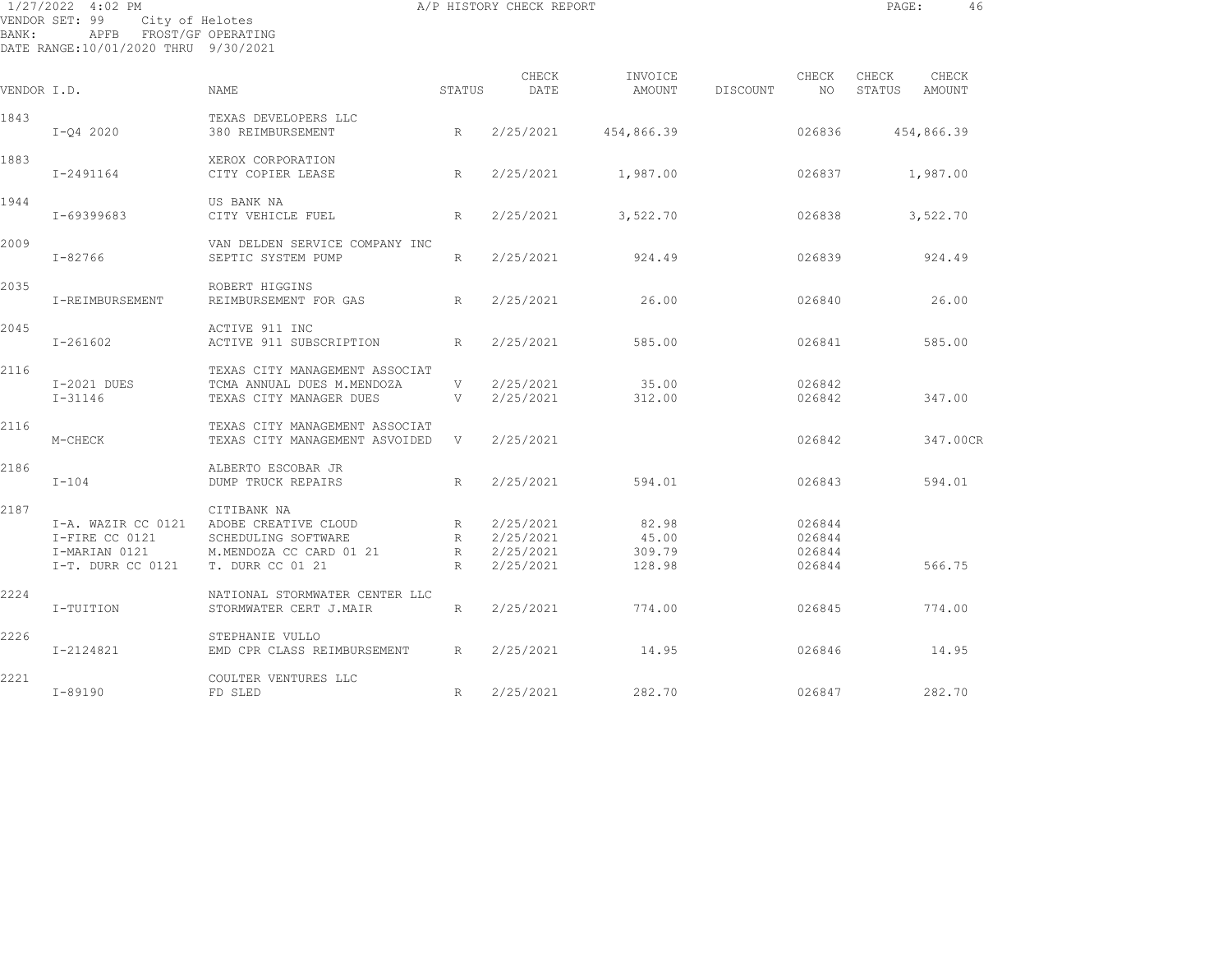| 1/27/2022 4:02 PM<br>VENDOR SET: 99<br>City of Helotes |                                                                  |                                                                                                        |                  | A/P HISTORY CHECK REPORT                         |                                     |          |                                      | PAGE:           |                 | 47 |
|--------------------------------------------------------|------------------------------------------------------------------|--------------------------------------------------------------------------------------------------------|------------------|--------------------------------------------------|-------------------------------------|----------|--------------------------------------|-----------------|-----------------|----|
| BANK:                                                  | APFB FROST/GF OPERATING<br>DATE RANGE: 10/01/2020 THRU 9/30/2021 |                                                                                                        |                  |                                                  |                                     |          |                                      |                 |                 |    |
| VENDOR I.D.                                            |                                                                  | <b>NAME</b>                                                                                            | STATUS           | CHECK<br>DATE                                    | INVOICE<br>AMOUNT                   | DISCOUNT | CHECK<br>NO.                         | CHECK<br>STATUS | CHECK<br>AMOUNT |    |
| 0024                                                   | I-00012554                                                       | BEXAR APPRAISAL DIST<br>2ND OTR 2021 BUDGET LEVY                                                       | R                | 3/08/2021                                        | 4,525.00                            |          | 026848                               |                 | 4,525.00        |    |
| 1476                                                   | $I-L1-7363$<br>$I-L1-7364$                                       | BEXAR COUNTY CLERK<br>DRUG ANALYSIS & ID<br>DRUG ANALYSIS & ID                                         | R<br>R           | 3/08/2021<br>3/08/2021                           | 227.00<br>99.00                     |          | 026849<br>026849                     |                 | 326.00          |    |
| 0119                                                   | I-COURT COVERAGE                                                 | BINGHAM & LEA PC INC<br>COURT COVERAGE FEB 2021                                                        | R                | 3/08/2021                                        | 450.00                              |          | 026850                               |                 | 450.00          |    |
| 0042                                                   | I-3010026 19227                                                  | CITY PUBLIC SERVICE<br>OTH BRIDGE ELECTRICAL                                                           | R                | 3/08/2021                                        | 469.90                              |          | 026851                               |                 | 469.90          |    |
| 2055                                                   | $I - 0165846$                                                    | CULLIGAN WATER CONDITIONING<br>WATER SOFTNER SERVICE FIRE DEP                                          | R                | 3/08/2021                                        | 51.00                               |          | 026852                               |                 | 51.00           |    |
| 1051                                                   | I-FEBRUARY 2021                                                  | DAMARIS SERNA<br>JANITORIAL FEB 2021                                                                   | R                | 3/08/2021                                        | 360.00                              |          | 026853                               |                 | 360.00          |    |
| 1395                                                   | I-310421<br>I-312530<br>I-312702<br>$I - 31455$                  | DEZAVALA-SHAVANO VETERINARY CL<br>ANIMAL IMPOUND<br>ANIMAL IMPOUND<br>ANIMAL IMPOUND<br>ANIMAL IMPOUND | R<br>R<br>R<br>R | 3/08/2021<br>3/08/2021<br>3/08/2021<br>3/08/2021 | 62.00<br>289.00<br>239.90<br>145.00 |          | 026854<br>026854<br>026854<br>026854 |                 | 735.90          |    |
| 0051                                                   | $I - 1034$                                                       | ELF HARDWARE INC<br>PW PPE                                                                             | R                | 3/08/2021                                        | 17.45                               |          | 026855                               |                 | 17.45           |    |
| 1880                                                   | $I-eso-50297$                                                    | ESO SOLUTIONS INC<br>ANNUAL FIREHOUSE SOFTWARE RENE                                                    | R                | 3/08/2021                                        | 3,532.80                            |          | 026856                               |                 | 3,532.80        |    |
| 1280                                                   | $I - 36214$                                                      | FARRWEST ENVIRONMENTAL SUPPLY<br>LEASE AND SERVICE AGREEMENT                                           | R                | 3/08/2021                                        | 3,291.26                            |          | 026857                               |                 | 3,291.26        |    |
| 1933                                                   |                                                                  | FREDERICK P GARCIA JR<br>I-COURT COVERAGE FEB COURT COVERAGE FEB 2021                                  | R                | 3/08/2021                                        | 450.00                              |          | 026858                               |                 | 450.00          |    |

I-179936 REPLACEMENT TIRES PW R 3/08/2021 144.25 026859 144.25

I-2010387 HAND SOAP - COVID EXPENSE R 3/08/2021 505.00 026860 609.76

I-2003964 STATION SUPPLIES R 3/08/2021 84.76 026860 I-2006739 STATION SUPPLIES R 3/08/2021 20.00 026860

1471 GOODYEAR COMMERCIAL TIRE & SER

1040 GULF COAST PAPER CO INC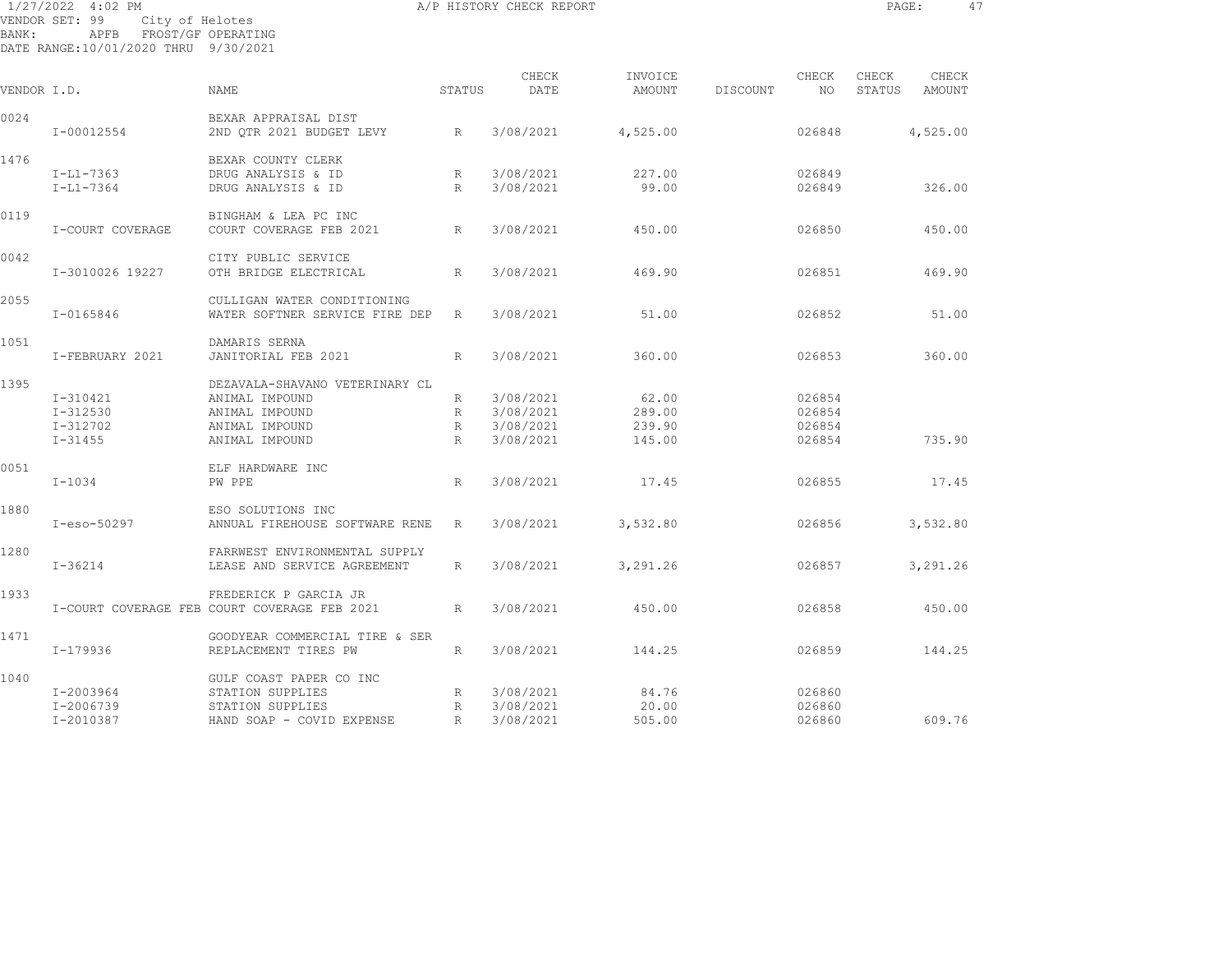1/27/2022 4:02 PM A/P HISTORY CHECK REPORT PAGE: 48 VENDOR SET: 99 City of Helotes BANK: APFB FROST/GF OPERATING DATE RANGE:10/01/2020 THRU 9/30/2021

| VENDOR I.D. |                   | <b>NAME</b>                                  | STATUS       | CHECK<br>DATE | INVOICE<br>AMOUNT | DISCOUNT | CHECK<br>NO | CHECK<br>STATUS | CHECK<br>AMOUNT |  |
|-------------|-------------------|----------------------------------------------|--------------|---------------|-------------------|----------|-------------|-----------------|-----------------|--|
| 1583        |                   | HEAT SAFETY EQUIPMENT LLC                    |              |               |                   |          |             |                 |                 |  |
|             | $I - 21 - 14534$  | SCBA FIT TEST AND SERVICE                    | R            | 3/08/2021     | 182.20            |          | 026861      |                 | 182.20          |  |
| 1682        |                   | HELOTES HUMANE SOCIETY                       |              |               |                   |          |             |                 |                 |  |
|             | $I - 2 - 2021$    | ANIMAL IMPOUND                               | $\mathbb{R}$ | 3/08/2021     | 270.00            |          | 026862      |                 | 270.00          |  |
| 1236        |                   | HENRY SCHEIN INC                             |              |               |                   |          |             |                 |                 |  |
|             | I-86929332        | EMS MEDICAL SUPPLIES                         | R            | 3/08/2021     | 1,502.40          |          | 026863      |                 |                 |  |
|             | I-89571974        | EMS MEDICAL SUPPLIES                         | R            | 3/08/2021     | 9.06              |          | 026863      |                 |                 |  |
|             | I-89677793        | EMS MEDICAL SUPPLIES                         | $\mathbb{R}$ | 3/08/2021     | 692.25            |          | 026863      |                 |                 |  |
|             | I-89677794        | EMS MEDICAL SUPPLIES                         | R            | 3/08/2021     | 46.80             |          | 026863      |                 |                 |  |
|             | I-89730536        | EMS MEDICAL SUPPLIES                         | $\mathbb{R}$ | 3/08/2021     | 126.25            |          | 026863      |                 |                 |  |
|             | I-89940691        | EMS MEDICAL SUPPLIES                         | R            | 3/08/2021     | 300.00            |          | 026863      |                 |                 |  |
|             | I-90158482        | EMS MEDICAL SUPPLIES                         | R            | 3/08/2021     | 97.56             |          | 026863      |                 | 2,774.32        |  |
| 0166        |                   | LEXISNEXIS RISK DATA MNGMNT IN               |              |               |                   |          |             |                 |                 |  |
|             | I-1206821-2021031 | ACCURINT JAN 2021                            | R            | 3/08/2021     | 115.50            |          | 026864      |                 | 115.50          |  |
| 1480        |                   | LINEBARGER GOGGAN BLAIR & SAMP               |              |               |                   |          |             |                 |                 |  |
|             | I-DECEMBER 2020   | DEC 2020 COLLECTION FEES                     | $\mathbb{R}$ | 3/08/2021     | 776.70            |          | 026865      |                 | 776.70          |  |
| 0427        |                   | MARIO A TREVINO                              |              |               |                   |          |             |                 |                 |  |
|             |                   | I-COURT COVERAGE FEB COURT COVERAGE FEB 2021 | $\mathbb{R}$ | 3/08/2021     | 450.00            |          | 026866      |                 | 450.00          |  |
| 1347        |                   | NEW BURNIN' BUSH LLC                         |              |               |                   |          |             |                 |                 |  |
|             | $I - 24849$       | MULCH                                        | R            | 3/08/2021     | 30.00             |          | 026867      |                 |                 |  |
|             | $I - 24863$       | MULCH                                        | R            | 3/08/2021     | 30.00             |          | 026867      |                 |                 |  |
|             | $I - 24946$       | MULCH                                        | R            | 3/08/2021     | 30.00             |          | 026867      |                 |                 |  |
|             | $I - 24961$       | MULCH                                        | R            | 3/08/2021     | 30.00             |          | 026867      |                 |                 |  |
|             | $I - 25086$       | MULCH                                        | R            | 3/08/2021     | 30.00             |          | 026867      |                 |                 |  |
|             | $I - 25144$       | MULCH                                        | R            | 3/08/2021     | 30.00             |          | 026867      |                 | 180.00          |  |
| 2157        |                   | O'REILLY AUTO ENTERPRISES LLC                |              |               |                   |          |             |                 |                 |  |
|             | I-5956-120033     | WIPER BLADES PUBLIC WORKS                    | $\mathbb{R}$ | 3/08/2021     | 29.36             |          | 026868      |                 | 29.36           |  |
| 0793        |                   | OFFICE DEPOT INC                             |              |               |                   |          |             |                 |                 |  |
|             | I-159936777001    | OFFICE SUPPLIES                              | R            | 3/08/2021     | 54.37             |          | 026869      |                 |                 |  |
|             | I-159940835001    | OFFICE SUPPLIES FIRE DEPARTMEN               | R            | 3/08/2021     | 534.77            |          | 026869      |                 |                 |  |
|             | I-159941238001    | OFFICE SUPPLIES FIRE DEPARTMEN               | R            | 3/08/2021     | 12.79             |          | 026869      |                 | 601.93          |  |
| 1261        |                   | ORKIN COMMERCIAL SERVICES                    |              |               |                   |          |             |                 |                 |  |
|             | $I - 12 - 00153$  | PEST SERVICES MARCH 2021                     | R            | 3/08/2021     | 155.00            |          | 026870      |                 | 155.00          |  |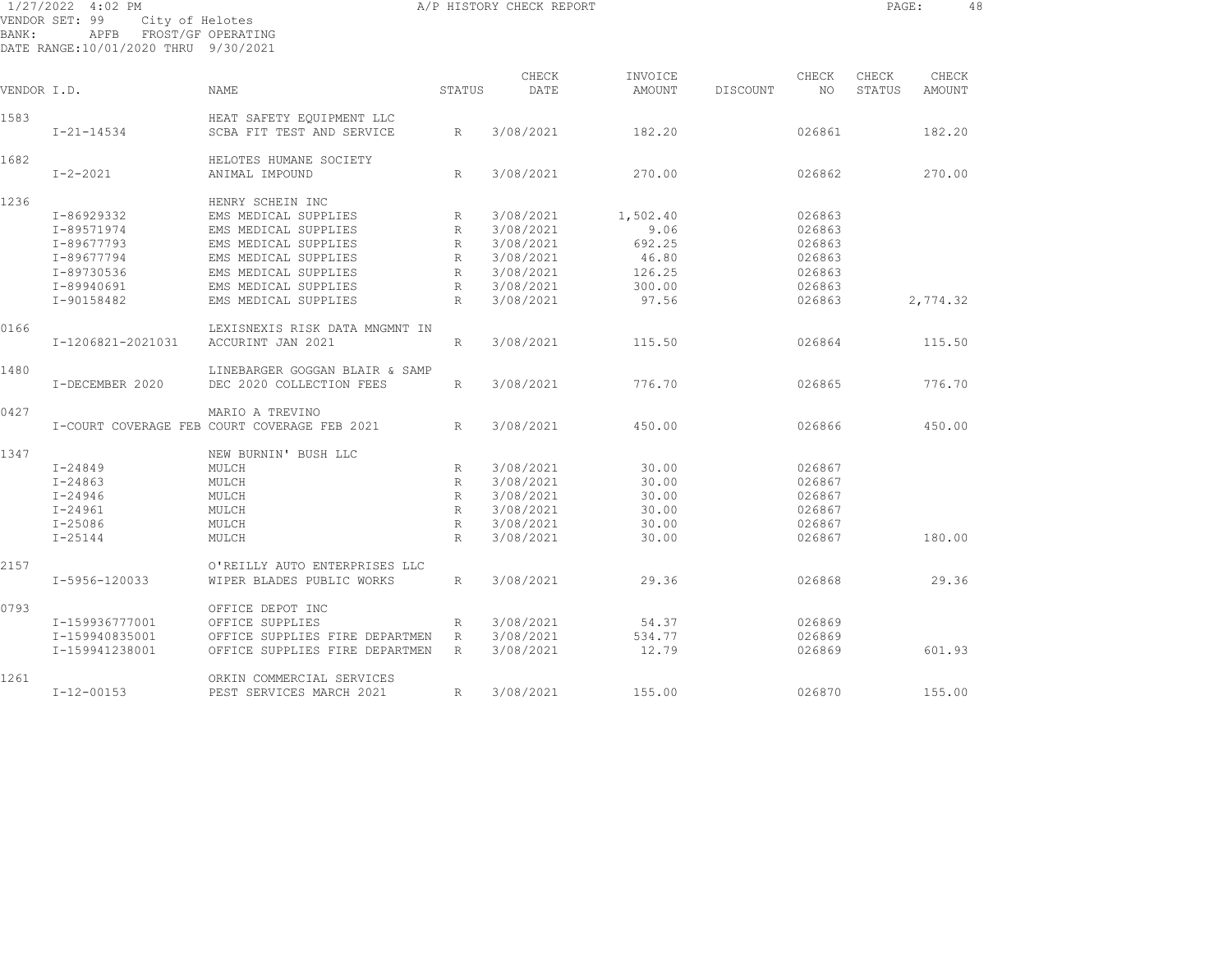| BANK:       | 1/27/2022 4:02 PM<br>VENDOR SET: 99<br>City of Helotes<br>APFB FROST/GF OPERATING<br>DATE RANGE:10/01/2020 THRU 9/30/2021 |                                                                                                   |                                     | A/P HISTORY CHECK REPORT            |                            |          |                            | PAGE:           | 49              |
|-------------|---------------------------------------------------------------------------------------------------------------------------|---------------------------------------------------------------------------------------------------|-------------------------------------|-------------------------------------|----------------------------|----------|----------------------------|-----------------|-----------------|
| VENDOR I.D. |                                                                                                                           | NAME                                                                                              | STATUS                              | CHECK<br>DATE                       | INVOICE<br>AMOUNT          | DISCOUNT | CHECK<br>NO                | CHECK<br>STATUS | CHECK<br>AMOUNT |
| 0923        |                                                                                                                           | PITNEY BOWES PURCHASE POWER<br>I-8000919110472558 3 POSTAGE MACHINE LEASE                         | R                                   | 3/08/2021                           | 469.58                     |          | 026871                     |                 | 469.58          |
| 0172        | I-3313035277                                                                                                              | PITNEY BOWES GLOBAL FINANCIAL<br>POSTAGE MACHINE LEASE                                            | $R_{\parallel}$                     | 3/08/2021                           | 191.94                     |          | 026872                     |                 | 191.94          |
| 2211        | $I - 2245$                                                                                                                | ROBERTO RAMOS JR<br>DECALS FOR ANIMAL CONTROL VEHI                                                | R                                   | 3/08/2021                           | 140.00                     |          | 026873                     |                 | 140.00          |
| 0809        | I-100426 JAN 2021<br>I-100426 MAR 21                                                                                      | RX TECHNOLOGY<br>MANAGED IT SERVICES<br>MANAGED IT SERVICES                                       | V<br>V                              | 3/08/2021<br>3/08/2021              | 3,800.00<br>3,800.00       |          | 026874<br>026874           |                 | 7,600.00        |
| 0809        | M-CHECK                                                                                                                   | RX TECHNOLOGY<br>RX TECHNOLOGY<br>VOIDED                                                          | $\mathbf{V}$                        | 3/08/2021                           |                            |          | 026874                     |                 | 7,600.00CR      |
| 1049        | $I-14123$ 2                                                                                                               | SAFELANE TRAFFIC SUPPLY LLC<br>CIRCLE A SIGN REPAIR                                               | R                                   | 3/08/2021                           | 182.40                     |          | 026875                     |                 | 182.40          |
| 1403        | I-0077816<br>I-0079997<br>I-0081075                                                                                       | SERVICE UNIFORM RENTAL<br>PW UNFORM SERVICE<br>PW UNIFORM SERVICE<br>PUBLIC WORKS UNIFORM SERVICE | $R_{\parallel}$<br>R<br>$R_{\perp}$ | 3/08/2021<br>3/08/2021<br>3/08/2021 | 125.50<br>125.50<br>134.08 |          | 026876<br>026876<br>026876 |                 | 385.08          |
| 0145        | I-0039133021421                                                                                                           | TIME WARNER CABLE SAN ANTONIO<br>CABLE AND INTERNET                                               | R                                   | 3/08/2021                           | 589.89                     |          | 026877                     |                 | 589.89          |
| 0272        | $I-953-2021$                                                                                                              | U S POSTAL SERVICE<br>PO BOX RENEWAL 2021                                                         | V                                   | 3/08/2021                           | 166.00                     |          | 026878                     |                 | 166.00          |
| 0272        | M-CHECK                                                                                                                   | U S POSTAL SERVICE<br>U S POSTAL SERVICE<br>VOIDED V                                              |                                     | 3/08/2021                           |                            |          | 026878                     |                 | 166.00CR        |
| 0777        | I-114-11605590<br>I-114-11613624                                                                                          | UNITED SITE SERVICES<br>FITNESS PARK RESTROOMS<br>FITNESS PARK RESTROOMS                          | R<br>R                              | 3/08/2021<br>3/08/2021              | 190.16<br>190.88           |          | 026879<br>026879           |                 | 381.04          |
| 2082        | I-RENEWAL                                                                                                                 | AMERICAN ASSOCIATION OF NOTARI<br>NOTARY RENEWAL APRIL NEWBY                                      | R                                   | 3/18/2021                           | 92.90                      |          | 026880                     |                 | 92.90           |
| 0291        | $I - 36916$                                                                                                               | LNV LLC<br>ENGINEERING FEES FEB 2021                                                              | $\mathbb{R}$                        | 3/18/2021                           | 2,535.50                   |          | 026881                     |                 | 2,535.50        |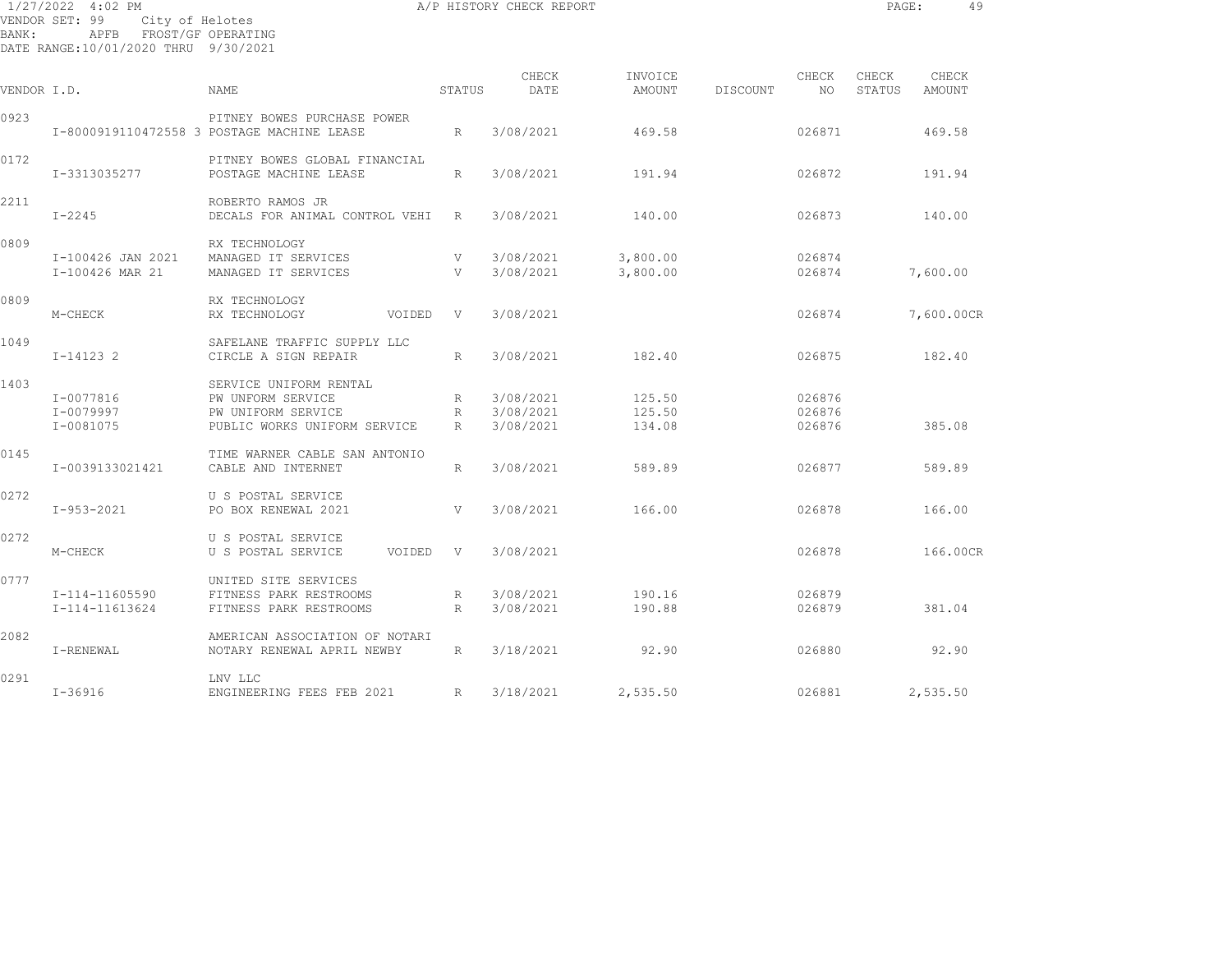| BANK:       | 1/27/2022 4:02 PM<br>VENDOR SET: 99<br>City of Helotes<br>APFB FROST/GF OPERATING<br>DATE RANGE:10/01/2020 THRU 9/30/2021 |                                                           |                                    | A/P HISTORY CHECK REPORT |                   |          |                  | PAGE:           | 50              |  |
|-------------|---------------------------------------------------------------------------------------------------------------------------|-----------------------------------------------------------|------------------------------------|--------------------------|-------------------|----------|------------------|-----------------|-----------------|--|
| VENDOR I.D. |                                                                                                                           | <b>NAME</b>                                               | STATUS                             | CHECK<br>DATE            | INVOICE<br>AMOUNT | DISCOUNT | CHECK<br>NO.     | CHECK<br>STATUS | CHECK<br>AMOUNT |  |
| 1653        |                                                                                                                           | AUTOZONE INC                                              |                                    |                          |                   |          |                  |                 |                 |  |
|             | I-6280894690<br>I-6280971370                                                                                              | BATTERY CHARGER<br>OIL FILTER FOR TRACTOR                 | $R_{\parallel}$<br>$R_{\parallel}$ | 3/18/2021<br>3/18/2021   | 91.67<br>8.99     |          | 026882<br>026882 |                 | 100.66          |  |
| 0026        |                                                                                                                           | BEXAR COUNTY ELECTION ADM                                 |                                    |                          |                   |          |                  |                 |                 |  |
|             | I-MAY 2021 ELECTION MAY 2021 ELECTION                                                                                     |                                                           | R                                  | 3/18/2021                | 8,811.14          |          | 026883           |                 | 8,811.14        |  |
| 0029        | I-FEBRUARY 2021                                                                                                           | BRUCE C BEALOR<br>BUILDING INSPECTIONS FEB 2021           | R                                  | 3/18/2021                | 3,320.00          |          | 026884           |                 | 3,320.00        |  |
| 0034        | $I - 125111$                                                                                                              | CARDINAL TRACKING INC<br>ANNUAL RENEWAL 2022              | $R_{\parallel}$                    | 3/18/2021                | 6,333.60          |          | 026885           |                 | 6,333.60        |  |
| 2106        | $I - 8445019$                                                                                                             | CDW GOVERNEMNT LLC, CDW GOVERN<br>ADMIN COMPUTER SUPPLIES | $R_{\parallel}$                    | 3/18/2021                | 148.55            |          | 026886           |                 | 148.55          |  |
| 0643        |                                                                                                                           | DAVIDSON & TROILO REAM & GARZA                            |                                    |                          |                   |          |                  |                 |                 |  |
|             | I-285934                                                                                                                  | COURT JANUARY 2021                                        | R                                  | 3/18/2021                | 2,523.34          |          | 026887           |                 |                 |  |
|             | I-28935                                                                                                                   | ADMIN JANUARY 2021                                        | R                                  | 3/18/2021                | 953.66            |          | 026887           |                 |                 |  |
|             | $I - 29359$                                                                                                               | COURT FEB 2021                                            |                                    | R 3/18/2021              | 2,114.50          |          | 026887           |                 |                 |  |
|             | $I - 29360$                                                                                                               | ADMIN FEBRUARY 2021                                       | R                                  | 3/18/2021                | 1,884.00          |          | 026887           |                 | 7,475.50        |  |
| 1861        |                                                                                                                           | E DEPTUCH AND SON #1 LLC                                  |                                    |                          |                   |          |                  |                 |                 |  |
|             | $I-140$                                                                                                                   | EDC LEASE SPACE                                           | R                                  | 3/18/2021                | 1,000.00          |          | 026888           |                 | 1,000.00        |  |
| 1865        |                                                                                                                           | ESD AND ASSOCIATES                                        |                                    |                          |                   |          |                  |                 |                 |  |
|             | I-50396                                                                                                                   | WEBSITE MAINTENANCE FEB 2021                              | R                                  | 3/18/2021                | 1,216.00          |          | 026889           |                 | 1,216.00        |  |
| 1471        |                                                                                                                           | GOODYEAR COMMERCIAL TIRE & SER                            |                                    |                          |                   |          |                  |                 |                 |  |
|             | I-180093                                                                                                                  | MEDIC 2 TIRES                                             | R                                  | 3/18/2021                | 567.32            |          | 026890           |                 | 567.32          |  |
| 0060        |                                                                                                                           | GREY FOREST UTILITIES INC                                 |                                    |                          |                   |          |                  |                 |                 |  |
|             |                                                                                                                           | I-1007684800 0321 R NATURAL GAS SERVICE                   | R                                  | 3/18/2021                | 460.43            |          | 026891           |                 |                 |  |
|             |                                                                                                                           | I-1025023600 0321 R NATURAL GAS SERVICE                   | R                                  | 3/18/2021                | 55.61             |          | 026891           |                 |                 |  |
|             |                                                                                                                           | I-1025025200 0321 R NATURAL GAS SERVICE                   | R                                  | 3/18/2021                | 977.18            |          | 026891           |                 |                 |  |
|             | I-1025560200 0321                                                                                                         | NATURAL GAS SERVICE                                       | R                                  | 3/18/2021                | 10.52             |          | 026891           |                 |                 |  |
|             |                                                                                                                           | I-1055024400 0321 R NATURAL GAS SERVICE                   | R                                  | 3/18/2021                | 73.57             |          | 026891           |                 | 1,577.31        |  |
| 1583        |                                                                                                                           | HEAT SAFETY EOUIPMENT LLC                                 |                                    |                          |                   |          |                  |                 |                 |  |
|             | $I - 21 - 14454$                                                                                                          | <b>SCBA SERVICE</b>                                       | R                                  | 3/18/2021                | 139.75            |          | 026892           |                 | 139.75          |  |
| 2233        |                                                                                                                           | INTERNATIONAL SOCIETY OF ARBOR                            |                                    |                          |                   |          |                  |                 |                 |  |
|             | I-2021 RECERT                                                                                                             | 2021 RECERTIFICATION JOSH MAIR R 3/18/2021                |                                    |                          | 120.00            |          | 026893           |                 | 120.00          |  |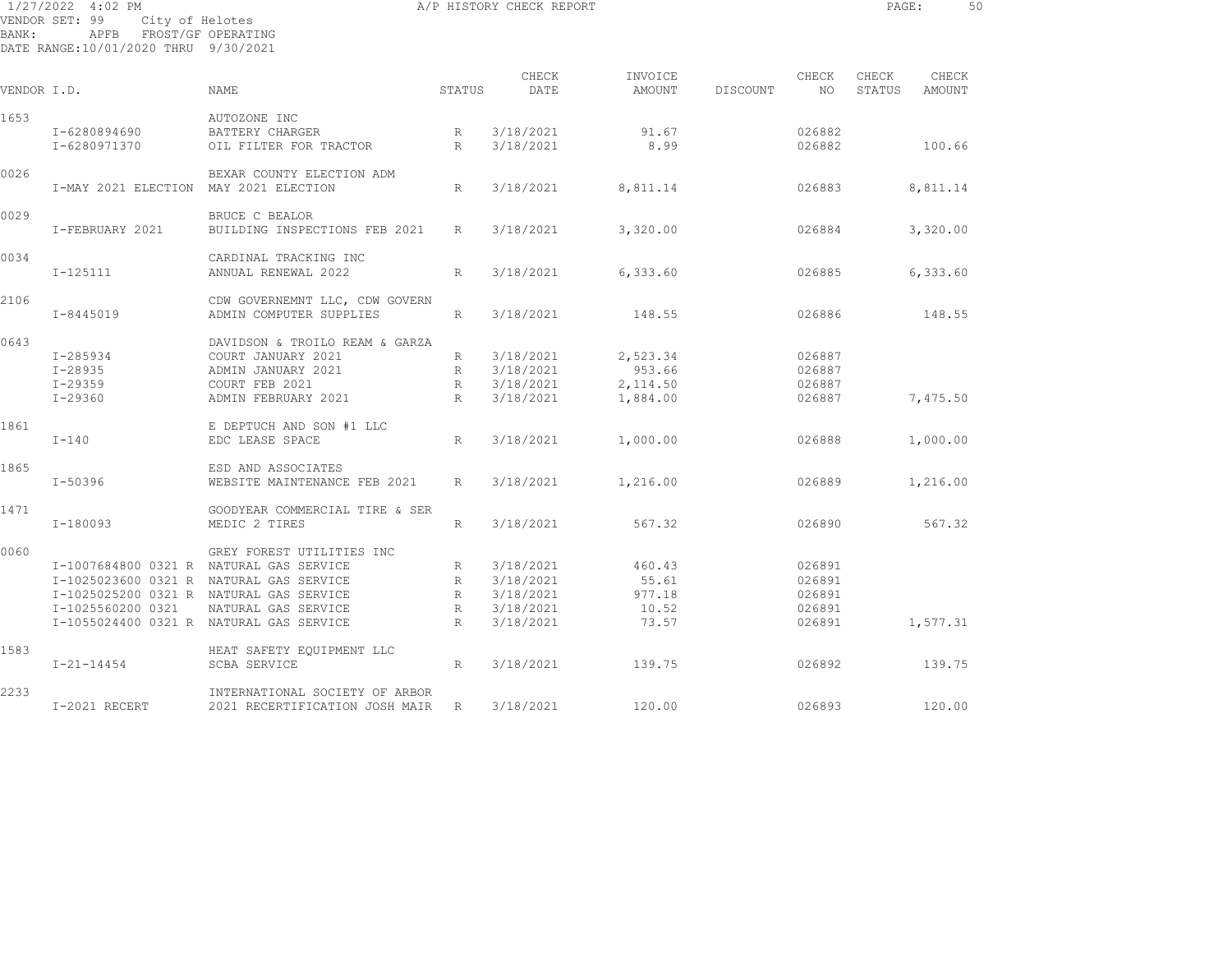| 1/27/2022 4:02 PM                    |      |                    |  |
|--------------------------------------|------|--------------------|--|
| VENDOR SET: 99                       |      | City of Helotes    |  |
| BANK:                                | APFB | FROST/GF OPERATING |  |
| DATE RANGE:10/01/2020 THRU 9/30/2021 |      |                    |  |

A/P HISTORY CHECK REPORT **PAGE:** 51

| VENDOR I.D. |                 | <b>NAME</b>                                           | STATUS       | CHECK<br>DATE | INVOICE<br>AMOUNT | DISCOUNT | CHECK<br>NO. | CHECK<br><b>STATUS</b> | CHECK<br>AMOUNT |  |
|-------------|-----------------|-------------------------------------------------------|--------------|---------------|-------------------|----------|--------------|------------------------|-----------------|--|
| 2064        |                 |                                                       |              |               |                   |          |              |                        |                 |  |
|             | I-S3903722.001  | <b>JASON BRU ERDMAN</b><br>IRRIGATION REPAIR SUPPLIES | V            | 3/18/2021     | 109.60            |          | 026894       |                        |                 |  |
|             |                 | IRRIGATION REPAIR SUPPLIES                            |              |               |                   |          |              |                        |                 |  |
|             | I-S3904279.001  |                                                       | V            | 3/18/2021     | 15.79             |          | 026894       |                        |                 |  |
|             | I-S3904404.001  | IRRIGATION REPAIR SUPPLIES                            | V            | 3/18/2021     | 13.31             |          | 026894       |                        |                 |  |
|             | I-S3904653.001  | IRRIGATION REPAIR SUPPLIES                            | V            | 3/18/2021     | 14.07             |          | 026894       |                        | 152.77          |  |
| 2064        |                 | <b>JASON BRU ERDMAN</b>                               |              |               |                   |          |              |                        |                 |  |
|             | M-CHECK         | <b>JASON BRU ERDMAN</b><br>VOIDED                     | V            | 3/18/2021     |                   |          | 026894       |                        | 152.77CR        |  |
| 1480        |                 | LINEBARGER GOGGAN BLAIR & SAMP                        |              |               |                   |          |              |                        |                 |  |
|             | I-JANUARY 2021  | JANUARY 2021 COLLECTION FEES                          | R            | 3/18/2021     | 492.70            |          | 026895       |                        | 492.70          |  |
| 0093        |                 | MANDER AUTO SERVICE INC                               |              |               |                   |          |              |                        |                 |  |
|             | I-153642        | REPAIR/MAINT                                          | R            | 3/18/2021     | 701.90            |          | 026896       |                        |                 |  |
|             | I-153650        | VEHICLE REPAIR/MAINT                                  | R            | 3/18/2021     | 60.47             |          | 026896       |                        |                 |  |
|             | $I - 153730$    | REPAIR/MAIN VEH/VIN 6506                              | $\mathbb{R}$ | 3/18/2021     | 64.50             |          | 026896       |                        |                 |  |
|             | I-153757        | REPAIR/MAIN PW VIN 1061                               | $\mathbb R$  | 3/18/2021     | 721.49            |          | 026896       |                        |                 |  |
|             | I-153946        | REPAIR/MAIN FD VEH 7559                               | R            | 3/18/2021     | 121.69            |          | 026896       |                        |                 |  |
|             | I-153970        | REPAIR/MAINT PW 3404                                  | R            | 3/18/2021     | 55.10             |          | 026896       |                        |                 |  |
|             | $I - 154061$    | REPAIR/MAINT PD VEH 9973                              | R            | 3/18/2021     | 593.76            |          | 026896       |                        | 2,318.91        |  |
|             |                 |                                                       |              |               |                   |          |              |                        |                 |  |
| 1766        |                 | MARTIN R TERRY JR                                     |              |               |                   |          |              |                        |                 |  |
|             | $I-157$         | OTH PARKING LOT LEASE                                 | R            | 3/18/2021     | 400.00            |          | 026897       |                        | 400.00          |  |
| 2232        |                 | MICHAEL ANTHONY RYAN                                  |              |               |                   |          |              |                        |                 |  |
|             | $I - 1522$      | IRRIGATION REPAIR CITY HALL                           | R            | 3/18/2021     | 2,710.00          |          | 026898       |                        | 2,710.00        |  |
| 1196        |                 | MONTY JOE MCGUFFIN                                    |              |               |                   |          |              |                        |                 |  |
|             | I-FEBRUARY 2021 | HEALTH INSPECTIONS FEB 2021                           | R            | 3/18/2021     | 650.00            |          | 026899       |                        | 650.00          |  |
| 1724        |                 | MUNICIPAL CODE CORPORATION                            |              |               |                   |          |              |                        |                 |  |
|             | I-00355120      | ORDLINK/ORDBANK 02/28/22                              | R            | 3/18/2021     | 440.00            |          | 026900       |                        | 440.00          |  |
|             |                 |                                                       |              |               |                   |          |              |                        |                 |  |
| 2230        |                 | MUNICIPAL EMERGENCY SERVICES I                        |              |               |                   |          |              |                        |                 |  |
|             | I-IN1556253     | GEAR DISENFECTANT                                     | R            | 3/18/2021     | 66.49             |          | 026901       |                        | 66.49           |  |
| 2225        |                 | MUVZ INC                                              |              |               |                   |          |              |                        |                 |  |
|             | I-778121        | Flares                                                | R            | 3/18/2021     | 2,658.17          |          | 026902       |                        | 2,658.17        |  |
| 0112        |                 | PRAXAIR DIST INC                                      |              |               |                   |          |              |                        |                 |  |
|             | I-61910095      | EMS OXYGEN                                            | $\mathbb{R}$ | 3/18/2021     | 48.56             |          | 026903       |                        | 48.56           |  |
| 0670        |                 | PRODUCTIVITY CENTER INC                               |              |               |                   |          |              |                        |                 |  |
|             | I-HFD1112921    | TCLEDDS SUBSCRITPION RENEWAL                          | R            | 3/18/2021     | 162.00            |          | 026904       |                        | 162.00          |  |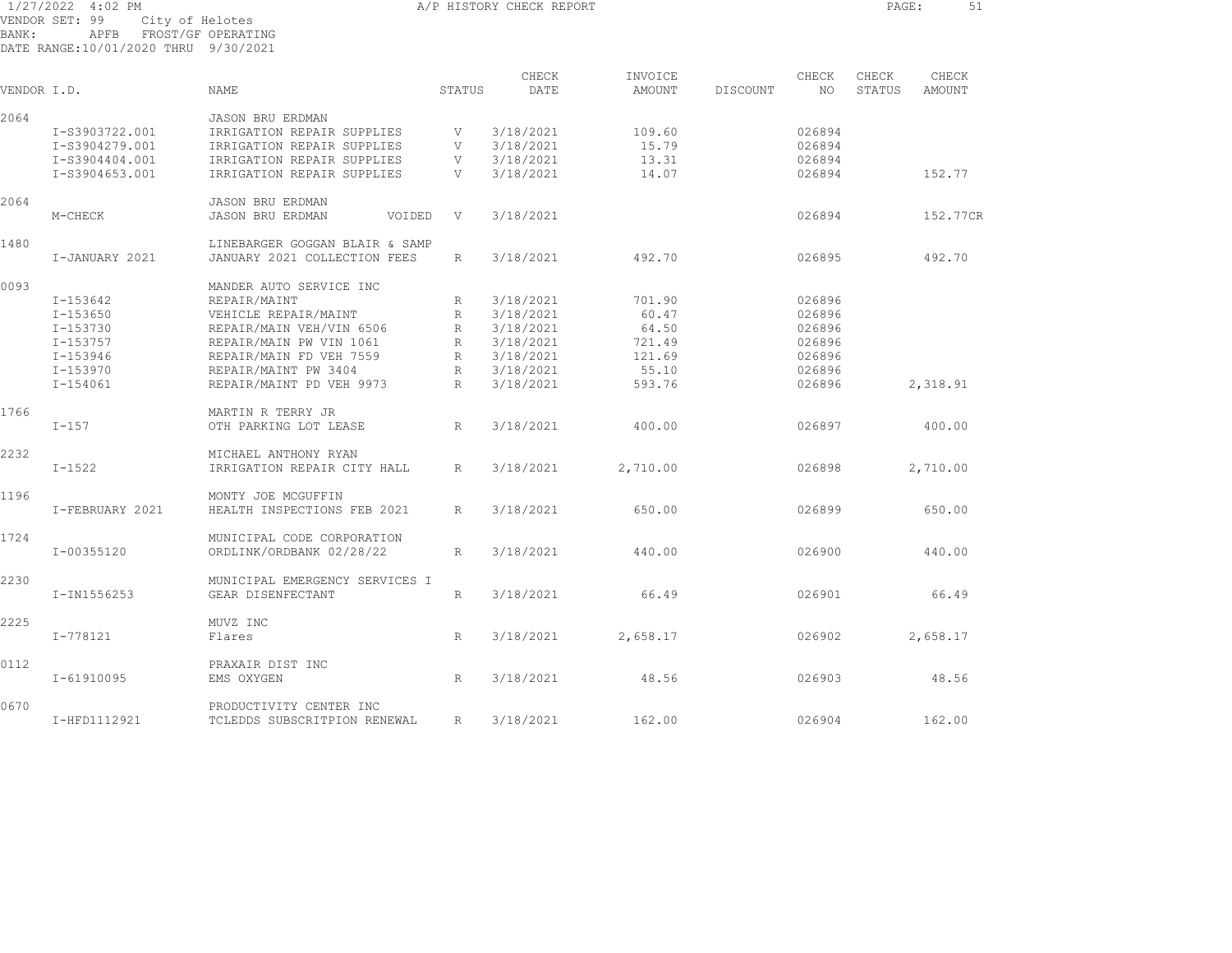| BANK:       | 1/27/2022 4:02 PM<br>VENDOR SET: 99<br>City of Helotes<br>APFB FROST/GF OPERATING<br>DATE RANGE:10/01/2020 THRU 9/30/2021 |                                                                  |                      | A/P HISTORY CHECK REPORT |                      |          |                  | PAGE:           |                 | 52 |
|-------------|---------------------------------------------------------------------------------------------------------------------------|------------------------------------------------------------------|----------------------|--------------------------|----------------------|----------|------------------|-----------------|-----------------|----|
| VENDOR I.D. |                                                                                                                           | NAME                                                             | STATUS               | CHECK<br>DATE            | INVOICE<br>AMOUNT    | DISCOUNT | CHECK<br>NO      | CHECK<br>STATUS | CHECK<br>AMOUNT |    |
| 0809        |                                                                                                                           | RX TECHNOLOGY                                                    |                      |                          |                      |          |                  |                 |                 |    |
|             | I-100106 R<br>I-100426 R                                                                                                  | JAN 2021 MONTHLY SERVICE<br>MARCH 2021 MONTHLY SERVICE           | R<br>$R_{\parallel}$ | 3/18/2021<br>3/18/2021   | 3,850.00<br>3,850.00 |          | 026905<br>026905 |                 | 7,700.00        |    |
| 0121        | I-0141403 0321                                                                                                            | SAN ANTONIO WATER SYSTEMS<br>WATER SERVICE                       | R                    | 3/18/2021                | 103.83               |          | 026906           |                 |                 |    |
|             | I-0144736 0321                                                                                                            | WATER SERVICE                                                    | R                    | 3/18/2021                | 224.59               |          | 026906           |                 |                 |    |
|             | I-0144739 0321                                                                                                            | WATER SERVICE                                                    | $R_{\parallel}$      | 3/18/2021                | 37.31                |          | 026906           |                 |                 |    |
|             | I-2717231 0321                                                                                                            | WATER SERVICE                                                    | R                    | 3/18/2021                | 31.87                |          | 026906           |                 | 397.60          |    |
| 1588        | I-8181642484                                                                                                              | SHRED-IT USA LLC<br>SHEDDING SERVICE FEB/MAR 21                  | R                    | 3/18/2021                | 84.07                |          | 026907           |                 | 84.07           |    |
| 0129        | $I - 824164$                                                                                                              | SOUTHWEST PUB SAFETY INC<br>SURGE PROTECTOR FOR PD VEHICLE       | R                    | 3/18/2021                | 209.34               |          | 026908           |                 | 209.34          |    |
| 1533        | I-780858                                                                                                                  | SPBS INC<br>AED SERVICE                                          | $\mathbb{R}$         | 3/18/2021                | 364.50               |          | 026909           |                 | 364.50          |    |
| 2215        | $I - 281973$                                                                                                              | SPEEDTECH LIGHTS INC<br>DASH LIGHTS FOR PD CAR                   | $R_{\odot}$          | 3/18/2021                | 164.73               |          | 026910           |                 | 164.73          |    |
| 2116        | I-MM 2021 DUES                                                                                                            | TEXAS CITY MANAGEMENT ASSOCIAT<br>2021 MEMBERSHIP DUES           | $R_{\parallel}$      | 3/18/2021                | 35.00                |          | 026911           |                 | 35.00           |    |
| 1989        | I-234700                                                                                                                  | TEXAS MEDCLINIC<br>PRE-EMPLOYMENT DRUG TEST                      | R                    | 3/18/2021                | 646.00               |          | 026912           |                 | 646.00          |    |
| 0921        | I-SA101968                                                                                                                | VANGUARD CLEANING SYSTEM INC<br>JANITORIAL SERVICE MARCH 2021    | R                    | 3/18/2021                | 475.00               |          | 026913           |                 | 475.00          |    |
| 1721        | I-1717998064011321                                                                                                        | A T & T<br>FEB 2021 PHONE SERVICE                                | $R_{\parallel}$      | 3/29/2021                | 1,264.44             |          | 026926           |                 | 1,264.44        |    |
| 0467        | I-2106956970384321<br>I-2106959093384321                                                                                  | A T & T INC<br>FEB 2021 PHONE SERVICE<br>FEB 2021 PHONE SERVICES | R<br>$R_{\perp}$     | 3/29/2021<br>3/29/2021   | 37.11<br>104.00      |          | 026927<br>026927 |                 | 141.11          |    |
| 0688        | I-2106952484250321                                                                                                        | A T & T INC<br>FEB 2021 PHONE SERVICE                            | R                    | 3/29/2021                | 782.84               |          | 026928           |                 | 782.84          |    |

I-FEBRUARY 2021 FEB 2021 MOBILITY BILL R 3/29/2021 2,688.80 026929 2,688.80

0021 A T & T MOBILITY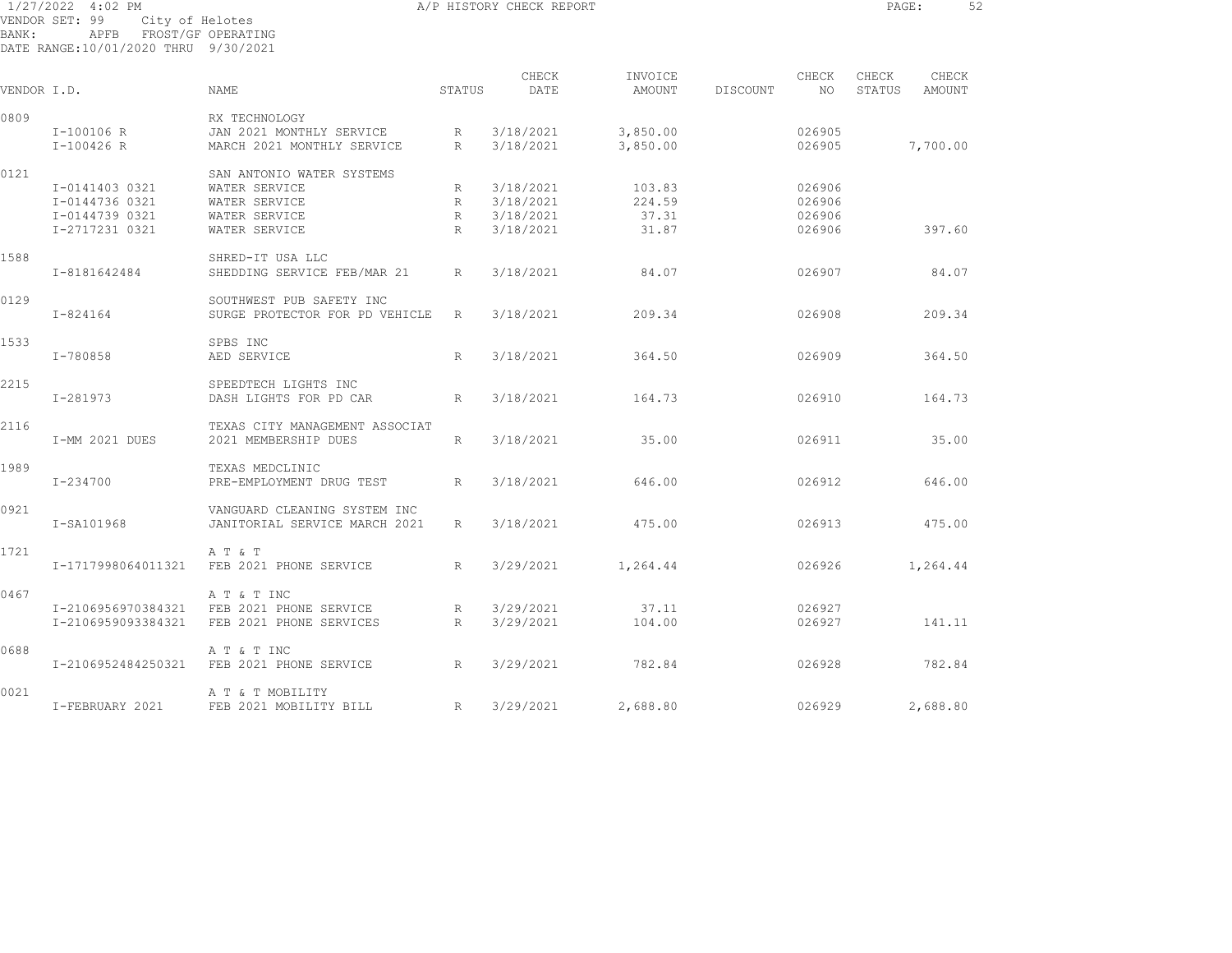1/27/2022 4:02 PM **A/P HISTORY CHECK REPORT PAGE:** 53 VENDOR SET: 99 City of Helotes BANK: APFB FROST/GF OPERATING DATE RANGE:10/01/2020 THRU 9/30/2021 CHECK INVOICE CHECK CHECK CHECK VENDOR I.D. NAME STATUS DATE AMOUNT DISCOUNT NO STATUS AMOUNT 1974 ALAMO FIRE APPARATUS LLC I-01122021-4 ENGINE 1 SERVICE R 3/29/2021 476.25 026930 I-03092021-1 ENGINE 1 SERVICE R 3/29/2021 245.91 026930 722.16 1601 ALBERT URESTI MPA PCC I-VIN 0659 REGISTRATION RENEWAL R 3/29/2021 7.50 026931 I-VIN 9973 REGISTRATION RENEWAL R 3/29/2021 7.50 026931 15.00 2186 ALBERTO ESCOBAR JR I-88 R REPAIR TO PW DUMP TRUCK R 3/29/2021 355.11 026932 355.11 2156 AUTO GLASS TO GO INC I-41211 REPLACE PW WINDOW R 3/29/2021 179.00 026933 179.00 1881 BARBERA PRODUCTIONS LLC I-13703 AD FOR CORNYVAL PARADE R 3/29/2021 750.00 026934 750.00 0025 BEXAR COUNTY CLERK I-PLAT CP 202010 PLAT FEES R 3/29/2021 1,518.00 026935 1,518.00 1908 BEXAR COUNTY EMERGENCY SERVICE I-1209 OFFICER 1 ONLINE COURSE R 3/29/2021 250.00 026936 250.00 0353 CANON FINANCIAL SERVICES INC I-26458942 LARGE FORMAT PLOTTER LEASE R 3/29/2021 173.92 026937 173.92 0868 CE SOLUTIONS I-199190 CONTINUING EDUCATION R 3/29/2021 1,140.00 026938 I-199191 CONTINUING EDUCATION R 3/29/2021 95.00 026938 1,235.00 2187 CITIBANK NA I-FEB 2021 FEB 2021 CITIBANK BILL R 3/29/2021 1,107.27 026939 1,107.27 0042 CITY PUBLIC SERVICE I-3000530099 0321 FEB 2021 ELECTRICAL SERVICE R 3/29/2021 765.61 026940 I-3000819534 0321 FEB 2021 ELECTRICAL SERVICE R 3/29/2021 31.61 026940 I-3001085347 0321 FEB 2021 ELECTRICAL SERVICE R 3/29/2021 635.75 026940 I-3002417564 0321 FEV 2021 ELECTRICAL SERVICE R 3/29/2021 323.20 026940 I-3002452349 0321 FEB 2021 ELECTRICAL SERVICE R 3/29/2021 904.00 026940 I-3002471776 0321 FEB 2021 ELECTRICAL SERVICE R 3/29/2021 2,264.67 026940 I-3002501943 0321 FEB 2021 ELECTRICAL SERVICE R 3/29/2021 13.17 026940

 I-3002510668 0321 FEB 2021 ELECTRICAL SERIVCE R 3/29/2021 10.86 026940 I-3002510675 0321 FEB 2021 ELECTRICAL SERVICE R 3/29/2021 8.84 026940 I-3002530708 0321 FEB 2021 ELECTRICAL SERVICE R 3/29/2021 11.26 026940 I-3002531134 0321 FEB 2021 ELECTICAL SERVICE R 3/29/2021 8.84 026940 I-3002825167 0321 FEB 2021 ELECTRICAL SERVICE R 3/29/2021 69.59 026940 I-3002836202 0321 FEB 2021 ELECTRICAL SERVICE R 3/29/2021 51.40 026940 I-3002838861 0321 FEB 2021 ELECTRICAL SERVICE R 3/29/2021 75.46 026940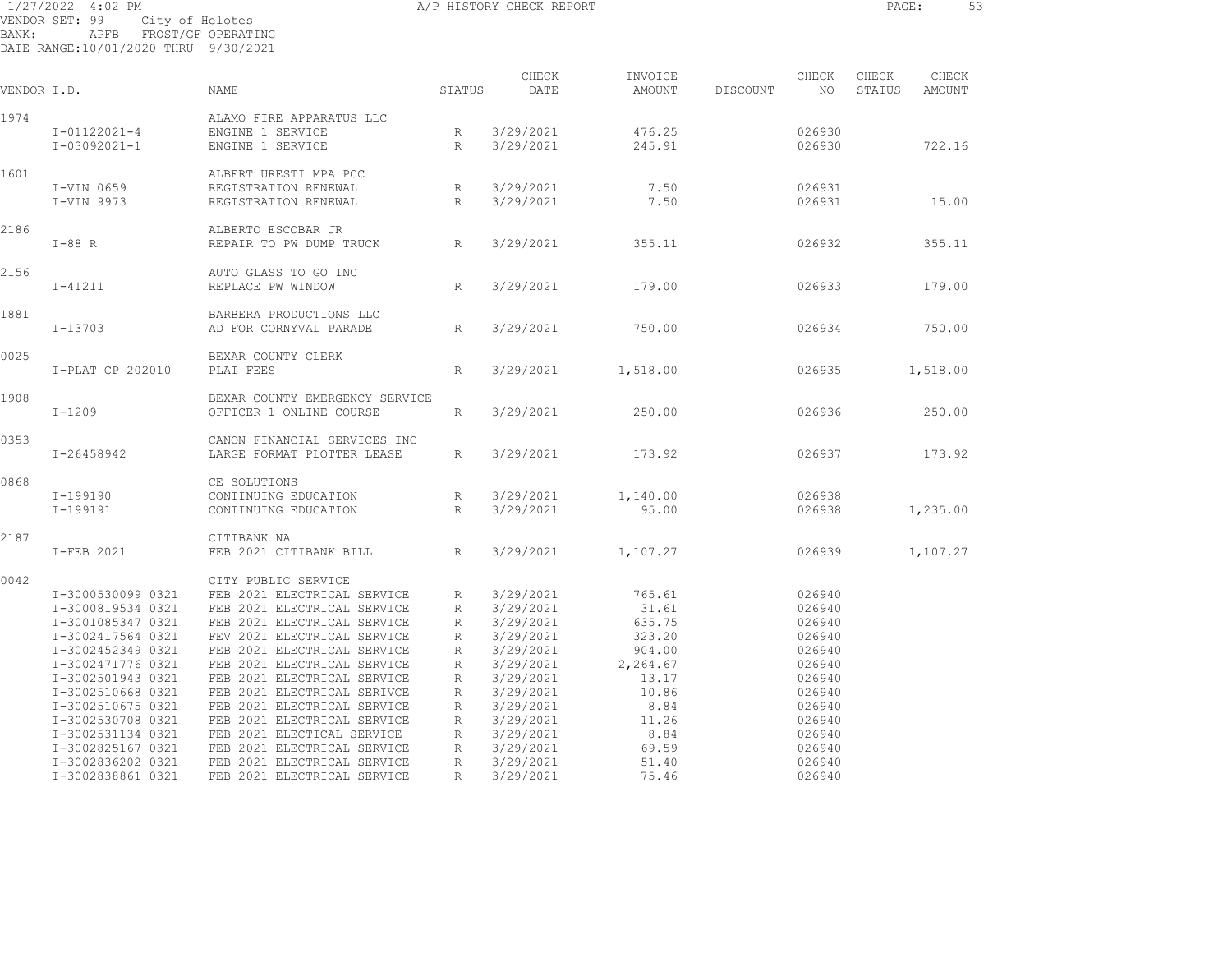BANK: APFB FROST/GF OPERATING

DATE RANGE:10/01/2020 THRU 9/30/2021

| VENDOR I.D. |                   | <b>NAME</b>                                           | STATUS          | CHECK<br>DATE | INVOICE<br>AMOUNT | DISCOUNT | CHECK<br>NO. | CHECK<br>STATUS | CHECK<br><b>AMOUNT</b> |
|-------------|-------------------|-------------------------------------------------------|-----------------|---------------|-------------------|----------|--------------|-----------------|------------------------|
|             | I-3003167893 0321 | FEB 2021 ELECTRICAL SERVICE                           | R               | 3/29/2021     | 8.84              |          | 026940       |                 |                        |
|             | I-3003381122 0321 | FEB 2021 ELECTRICAL SERVICE                           | R               | 3/29/2021     | 49.56             |          | 026940       |                 |                        |
|             | I-3003391144 0321 | FEB 2021 ELECTRICAL SERVICE                           | R               | 3/29/2021     | 48.96             |          | 026940       |                 |                        |
|             | I-3003495095 0321 | FEB 2021 ELECTRICAL SERVICE                           | R               | 3/29/2021     | 8.84              |          | 026940       |                 |                        |
|             | I-3004685375 0321 | FEB 2021 ELECTRICAL SERVICE                           | R               | 3/29/2021     | 26.61             |          | 026940       |                 | 5,317.07               |
| 0069        |                   | HOME DEPOT INC                                        |                 |               |                   |          |              |                 |                        |
|             | C-5900355         | ALUMINUM POST RETURN                                  | R               | 3/29/2021     | 9.48CR            |          | 026941       |                 |                        |
|             | I-1020017         | PW SUPPLIES GAZEBO REPAIR                             | $R_{\parallel}$ | 3/29/2021     | 22.90             |          | 026941       |                 |                        |
|             | $I-3020461$       | PW SUPPLIES IRRIGATION REPAIR                         | R               | 3/29/2021     | 70.99             |          | 026941       |                 |                        |
|             | I-361117          | PS SUPPLIES WINTERIZING                               | R               | 3/29/2021     | 39.35             |          | 026941       |                 |                        |
|             | $I - 40674$       | FIRE DEPARTMENT SUPPLIES                              | $R_{\parallel}$ | 3/29/2021     | 14.78             |          | 026941       |                 |                        |
|             | I-5020285         | PW SUPPLIES IRRIGATION REPAIR                         | R               | 3/29/2021     | 67.31             |          | 026941       |                 |                        |
|             | $I - 622510$      | PW SUPPLIES IRRIGATION REPAIR                         | R               | 3/29/2021     | 120.21            |          | 026941       |                 |                        |
|             | I-7020858         | PW CLEANING SUPPLIES                                  | R               | 3/29/2021     | 132.79            |          | 026941       |                 | 458.85                 |
|             |                   |                                                       |                 |               |                   |          |              |                 |                        |
| 0071        | $I - 6496$        | JOHN ROBERT KUEHL<br>ADMIN ENVELOPES FOR CHECKS       | $R_{\parallel}$ | 3/29/2021     | 262.00            |          | 026942       |                 | 262.00                 |
| 2234        | $I - 123 - 56$    | MARCUS PACHECO<br>CITY HALL CARPET CLEANING           | R               | 3/29/2021     | 684.71            |          | 026943       |                 | 684.71                 |
|             |                   |                                                       |                 |               |                   |          |              |                 |                        |
| 1433        | $I - 22319$       | PRIESTLOCK & KEY<br>REKEY ADMIN FILE ROOM             | R               | 3/29/2021     | 151.45            |          | 026944       |                 | 151.45                 |
| 1651        | I-11C0119942563   | READY REFRESH BY NESTLE<br>CITY HALL DRINKING WATER   | R               | 3/29/2021     | 230.30            |          | 026945       |                 | 230.30                 |
|             |                   |                                                       |                 |               |                   |          |              |                 |                        |
| 1343        | $I - 43899$       | RECORDS CONSULTANTS INC<br>FIXED ASSET INVENTORY 2021 | R               | 3/29/2021     | 585.00            |          | 026946       |                 | 585.00                 |
| 0931        |                   | RICHARDS TOWING                                       |                 |               |                   |          |              |                 |                        |
|             | $I-1036$          | PD IMPOUNDS                                           | $R_{\parallel}$ | 3/29/2021     | 510.00            |          | 026947       |                 |                        |
|             | $I - 4037$        | PD IMPOUNDS                                           | R               | 3/29/2021     | 240.00            |          | 026947       |                 |                        |
|             | $I - 4038$        | PD IMPOUNDS                                           | $R_{\parallel}$ | 3/29/2021     | 360.00            |          | 026947       |                 |                        |
|             | $I - 4039$        | PD IMPOUNDS                                           | $R_{\parallel}$ | 3/29/2021     | 600.00            |          | 026947       |                 |                        |
|             | $I - 4040$        | PD IMPOUNDS                                           | R               | 3/29/2021     | 360.00            |          | 026947       |                 | 2,070.00               |
| 2147        |                   | RS EQUIPMENT COMPANY                                  |                 |               |                   |          |              |                 |                        |
|             | $I-111293$        | COVID SUPPLIES                                        | R               | 3/29/2021     | 2,176.20          |          | 026948       |                 | 2,176.20               |
| 0809        |                   | RX TECHNOLOGY                                         |                 |               |                   |          |              |                 |                        |
|             | I-100373          | SmartNet Maint Agreement                              | $R_{\rm}$       | 3/29/2021     | 14,400.32         |          | 026949       |                 |                        |
|             | $I-100378$        | ASA FIREWALL INSTALL                                  | R               | 3/29/2021     | 2,040.00          |          | 026949       |                 | 16,440.32              |
|             |                   |                                                       |                 |               |                   |          |              |                 |                        |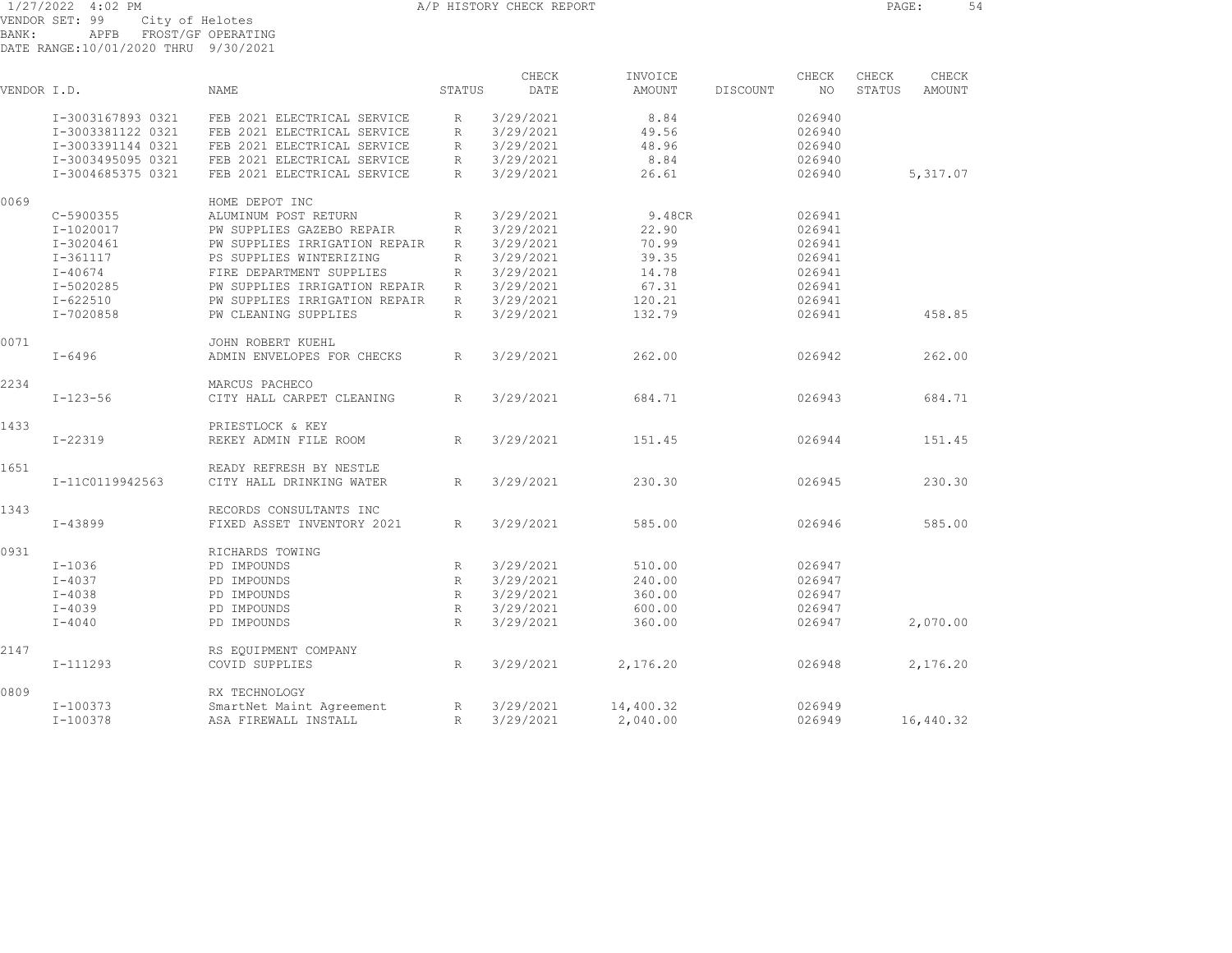| BANK:       | 1/27/2022 4:02 PM<br>VENDOR SET: 99<br>City of Helotes<br>APFB FROST/GF OPERATING<br>DATE RANGE:10/01/2020 THRU 9/30/2021 |                                                                                         |                      | A/P HISTORY CHECK REPORT              |                          |          |                            | PAGE:           | 55              |  |
|-------------|---------------------------------------------------------------------------------------------------------------------------|-----------------------------------------------------------------------------------------|----------------------|---------------------------------------|--------------------------|----------|----------------------------|-----------------|-----------------|--|
| VENDOR I.D. |                                                                                                                           | NAME                                                                                    | STATUS               | CHECK<br>DATE                         | INVOICE<br>AMOUNT        | DISCOUNT | CHECK<br>NO                | CHECK<br>STATUS | CHECK<br>AMOUNT |  |
| 0145        | I-0039133031421 0321 CABLE AND INTERNET                                                                                   | TIME WARNER CABLE SAN ANTONIO                                                           | R                    | 3/29/2021                             | 589.89                   |          | 026950                     |                 | 589.89          |  |
| 1949        | I-IN1992223                                                                                                               | TOTAL ADMINISTRATIVE SERVICE C<br>COBRA ADMIN FEES                                      | R                    | 3/29/2021                             | 357.00                   |          | 026951                     |                 | 357.00          |  |
| 0764        | I-025-327517                                                                                                              | TYLER TECHNOLOGIES INC<br>ANNUAL MAINT DS MODULES                                       | R.                   | 3/29/2021                             | 4,347.07                 |          | 026952                     |                 | 4,347.07        |  |
| 1944        | I-FEB 2021                                                                                                                | US BANK NA<br>MOTOR FUEL FEB 2021                                                       | R                    | 3/29/2021                             | 3,699.42                 |          | 026953                     |                 | 3,699.42        |  |
| 1966        | I-17420499<br>I-17420597                                                                                                  | W S DARLEY & CO<br>FIRE EQUIPMENT<br>FIRE EQUIPMENT                                     | R<br>R               | 3/29/2021<br>3/29/2021                | 65.25<br>354.39          |          | 026954<br>026954           |                 | 419.64          |  |
| 1883        | I-2536071                                                                                                                 | XEROX CORPORATION<br>CITY HALL COPIER LEASE                                             | R                    | 3/29/2021                             | 1,987.00                 |          | 026955                     |                 | 1,987.00        |  |
| 1852        | $I-12290-1$                                                                                                               | AIR AUTHORITY LLC<br>FIRE DEPARTMENT HVAC REPAIR                                        | R                    | 4/01/2021                             | 648.00                   |          | 026957                     |                 | 648.00          |  |
| 0941        | I-93386569                                                                                                                | CMC STEEL FABRICATORS INC<br>OLD TOWN HELOTES BENCH PROJECT V                           |                      | 4/01/2021                             | 413.97                   |          | 026958                     |                 | 413.97          |  |
| 0941        | M-CHECK                                                                                                                   | CMC STEEL FABRICATORS INC<br>CMC STEEL FABRICATORS INUNPOST                             | V                    | 6/17/2021                             |                          |          | 026958                     |                 | 413.97CR        |  |
| 0356        | I-00069905<br>I-00069907<br>I-21CC031201                                                                                  | DAILEY WELLS COMMUNICATION INC<br>RAIDIO MAINTENANCE<br>RAIDIO MAINTENANCE<br>BATTERIES | $R_{\parallel}$<br>R | 4/01/2021<br>R 4/01/2021<br>4/01/2021 | 85.08<br>85.08<br>337.50 |          | 026959<br>026959<br>026959 |                 | 507.66          |  |
| 2042        | I-065068                                                                                                                  | DEWINNE EQUIPMENT CO INC<br>MOWER REPAIR                                                | R                    | 4/01/2021                             | 128.03                   |          | 026960                     |                 | 128.03          |  |
| 0051        | $I - 1035$                                                                                                                | ELF HARDWARE INC<br>PUBLIC WORKS SUPPLIES                                               | R                    | 4/01/2021                             | 238.94                   |          | 026961                     |                 | 238.94          |  |
| 1471        | $I - 27689$                                                                                                               | GOODYEAR COMMERCIAL TIRE & SER<br>PW TIRE REPLACEMENT                                   | R                    | 4/01/2021                             | 402.75                   |          | 026962                     |                 | 402.75          |  |
| 2237        |                                                                                                                           | GOVERNMENT FINANCE OFFICERS AS                                                          |                      |                                       |                          |          |                            |                 |                 |  |

I-0230267 MEMBERSHIP R 4/01/2021 170.00 026963

I-6504 CAFT FEE FY 2020 R 4/01/2021 460.00 026963 630.00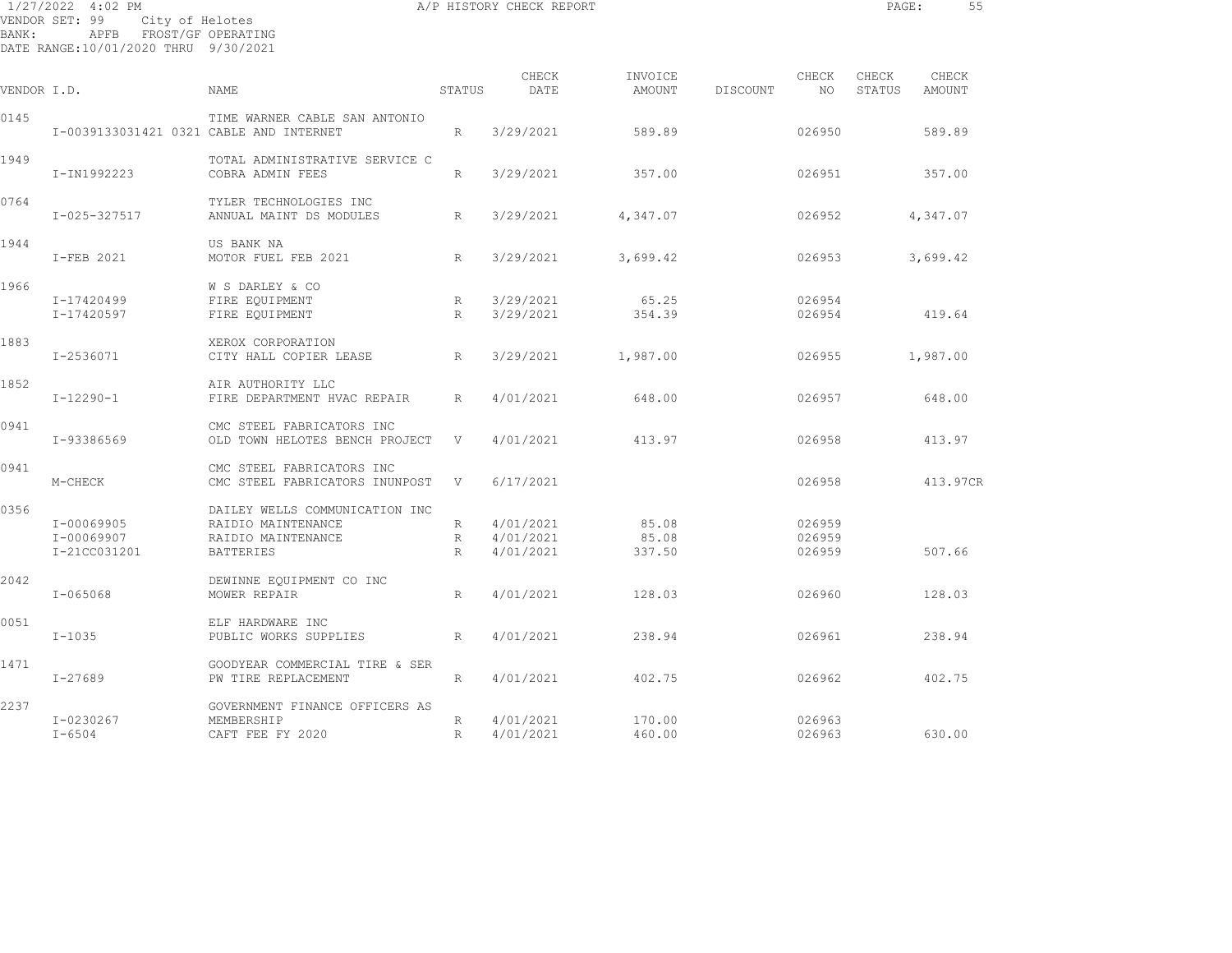| 1/27/2022<br>BANK: | 4:02 PM<br>VENDOR SET: 99<br>City of Helotes<br>APFB<br>DATE RANGE:10/01/2020 THRU 9/30/2021 | FROST/GF OPERATING                                                                                                                          |                        | A/P HISTORY CHECK REPORT                         |                                   |          |                                      | PAGE:  | 56       |
|--------------------|----------------------------------------------------------------------------------------------|---------------------------------------------------------------------------------------------------------------------------------------------|------------------------|--------------------------------------------------|-----------------------------------|----------|--------------------------------------|--------|----------|
|                    |                                                                                              |                                                                                                                                             |                        | CHECK                                            | INVOICE                           |          | CHECK                                | CHECK  | CHECK    |
| VENDOR I.D.        |                                                                                              | <b>NAME</b>                                                                                                                                 | STATUS                 | DATE                                             | AMOUNT                            | DISCOUNT | NO                                   | STATUS | AMOUNT   |
| 1583               | $I - 21 - 14689$                                                                             | HEAT SAFETY EOUIPMENT LLC<br>FIT TEST L. HEWITT                                                                                             | R.                     | 4/01/2021                                        | 80.00                             |          | 026964                               |        | 80.00    |
| 1704               | $I - 27689$                                                                                  | KENTECH INC<br>OUARTERLY GENERATOR MAINT                                                                                                    | V                      | 4/01/2021                                        | 962.50                            |          | 026965                               |        | 962.50   |
| 1704               | M-CHECK                                                                                      | KENTECH INC<br>KENTECH INC<br>UNPOST                                                                                                        | V                      | 6/17/2021                                        |                                   |          | 026965                               |        | 962.50CR |
| 0166               | I-1206821-20210228                                                                           | LEXISNEXIS RISK DATA MNGMNT IN<br>ACCURIANT FEB 2021                                                                                        | R                      | 4/01/2021                                        | 115.00                            |          | 026966                               |        | 115.00   |
| 0091               | I-S3903722.001<br>I-S3904279.0001<br>I-S3904404.001<br>I-S3904653.001                        | LONGHORN INC<br>IRRIGATION REPAIRS CITY HALL<br>IRRIGATION REPAIRS CITY HALL<br>IRRIGATION REPAIRS CITY HALL<br>IRRIGATION REPAIR CITY HALL | R<br>R<br>R<br>R       | 4/01/2021<br>4/01/2021<br>4/01/2021<br>4/01/2021 | 109.60<br>15.79<br>13.31<br>14.07 |          | 026967<br>026967<br>026967<br>026967 |        | 152.77   |
| 0519               | I-PETTY CASH 0421                                                                            | PETTY CASH<br>PETTY CASH REIMBURSEMENT 4/21                                                                                                 | R                      | 4/01/2021                                        | 705.94                            |          | 026968                               |        | 705.94   |
| 1622               | I-HEK-20210226                                                                               | PRE-EMPLOYMENT INC<br>PRE EMPLOYMENT BACKGROUND CHEC                                                                                        | R                      | 4/01/2021                                        | 23.30                             |          | 026969                               |        | 23.30    |
| 1403               | $I-0082155$<br>I-0083230<br>I-0084342                                                        | SERVICE UNIFORM RENTAL<br>PW UNIFORM SERVICE<br>PUBLIC WORKS UNIFORMS<br>PUBLIC WORKS UNIFORMS                                              | R<br>R<br>R            | 4/01/2021<br>4/01/2021<br>4/01/2021              | 125.50<br>126.94<br>126.94        |          | 026970<br>026970<br>026970           |        | 379.38   |
| 0097               | $I - 5770$                                                                                   | THOMAS PATRICK JOHNSON<br>ADMIN BALLEST REPAIR                                                                                              | R                      | 4/01/2021                                        | 176.00                            |          | 026971                               |        | 176.00   |
| 0777               | I-144-11721280<br>I-144-11723065                                                             | UNITED SITE SERVICES<br>PORTABLE RESTROOM RENTAL<br>PORTABLE RESTROOM RENTAL                                                                | R<br>$\mathbb{R}$      | 4/01/2021<br>4/01/2021                           | 190.16<br>190.88                  |          | 026972<br>026972                     |        | 381.04   |
| 1938               | I-MARCH 2021                                                                                 | A BRISENO II ATTORNEY PLLC<br>COURT COVERAGE MARCH 2021                                                                                     | R                      | 4/08/2021                                        | 450.00                            |          | 026985                               |        | 450.00   |
| 1852               | $I - 12466$                                                                                  | AIR AUTHORITY LLC<br>PARTIAL PAYMENT GRANT PROJECT                                                                                          | R.                     | 4/08/2021                                        | 9,361.00                          |          | 026986                               |        | 9,361.00 |
| 2238               | I-142357<br>I-142378<br>$I - 145152$                                                         | BUCKHORN SOIL AND STONE LLC<br>MULCH FOR CITY HALL FLOWER BED<br>MULCH FOR CITY HALL FLOWER BED<br>SOIL FOR FITNESS PARK                    | R<br>R<br>$\mathbb{R}$ | 4/08/2021<br>4/08/2021<br>4/08/2021              | 90.00<br>90.00<br>105.00          |          | 026987<br>026987<br>026987           |        | 285.00   |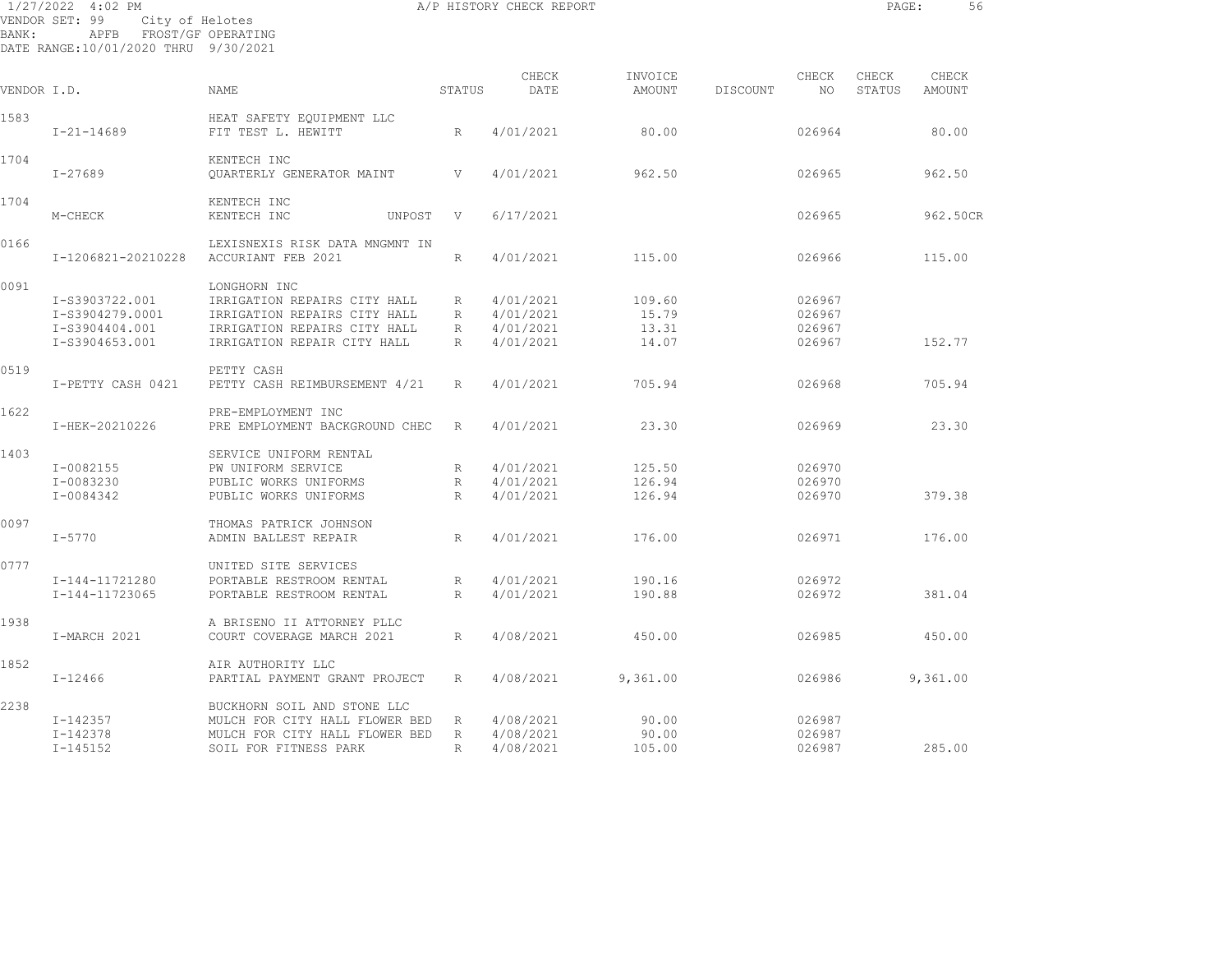| 1/27/2022 4:02 PM<br>VENDOR SET: 99<br>City of Helotes |                                              |                                                             |        | A/P HISTORY CHECK REPORT |                    |          |                  | PAGE:  |               | 57 |
|--------------------------------------------------------|----------------------------------------------|-------------------------------------------------------------|--------|--------------------------|--------------------|----------|------------------|--------|---------------|----|
| BANK:                                                  | APFB<br>DATE RANGE:10/01/2020 THRU 9/30/2021 | FROST/GF OPERATING                                          |        |                          |                    |          |                  |        |               |    |
|                                                        |                                              |                                                             |        | CHECK                    | INVOICE            |          | CHECK            | CHECK  | CHECK         |    |
| VENDOR I.D.                                            |                                              | <b>NAME</b>                                                 | STATUS | DATE                     | AMOUNT             | DISCOUNT | NO               | STATUS | <b>AMOUNT</b> |    |
| 1051                                                   |                                              | DAMARIS SERNA                                               |        |                          |                    |          |                  |        |               |    |
|                                                        | I-MARCH 2021                                 | CLEANING SERVICE MARCH 2021                                 | R      | 4/08/2021                | 360.00             |          | 026988           |        | 360.00        |    |
| 0051                                                   |                                              | ELF HARDWARE INC                                            |        |                          |                    |          |                  |        |               |    |
|                                                        | $I-1036$                                     | PW EQUIPMENT REPAIR                                         | R      | 4/08/2021                | 332.99             |          | 026989           |        |               |    |
|                                                        | $I - 1037$                                   | PW EQUIPMENT                                                | R      | 4/08/2021                | 61.00              |          | 026989           |        |               |    |
|                                                        | $I - 1038$                                   | PW EOUIPMENT                                                | R      | 4/08/2021                | 20.00              |          | 026989           |        | 413.99        |    |
| 1933                                                   |                                              | FREDERICK P GARCIA JR                                       |        |                          |                    |          |                  |        |               |    |
|                                                        | I-MARCH 2021                                 | COURT COVERAGE MARCH 2021                                   | R      | 4/08/2021                | 450.00             |          | 026990           |        | 450.00        |    |
| 1236                                                   |                                              | HENRY SCHEIN INC                                            |        |                          |                    |          |                  |        |               |    |
|                                                        | I-90579377                                   | EMS MEDICAL SUPPLIES                                        | R      | 4/08/2021                | 1,006.67           |          | 026991           |        |               |    |
|                                                        | I-90699490                                   | EMS MEDICAL SUPPLIES                                        | R      | 4/08/2021                | 69.46              |          | 026991           |        |               |    |
|                                                        | I-91044472                                   | EMS MEDICAL SUPPLIES                                        | R      | 4/08/2021                | 198.10             |          | 026991           |        |               |    |
|                                                        | I-91095600                                   | EMS MEDICAL SUPPLIES                                        | R      | 4/08/2021                | 64.40              |          | 026991           |        |               |    |
|                                                        | I-91247039                                   | EMS MEDICAL SUPPLIES                                        | R      | 4/08/2021                | 44.76              |          | 026991           |        |               |    |
|                                                        |                                              | EMS MEDICAL SUPPLIES                                        |        |                          |                    |          |                  |        |               |    |
|                                                        | I-91260349<br>I-91315921                     | EMS MEDICAL SUPPLIES                                        | R<br>R | 4/08/2021<br>4/08/2021   | 1,051.58<br>152.34 |          | 026991<br>026991 |        | 2,587.31      |    |
|                                                        |                                              |                                                             |        |                          |                    |          |                  |        |               |    |
| 1942                                                   |                                              | LAW OFF OF MICHAEL R LATIMER                                |        |                          |                    |          |                  |        |               |    |
|                                                        | I-MARCH 2021                                 | COURT COVERAGE MARCH 2021                                   | R      | 4/08/2021                | 450.00             |          | 026992           |        | 450.00        |    |
| 0427                                                   |                                              | MARIO A TREVINO                                             |        |                          |                    |          |                  |        |               |    |
|                                                        | I-MARCH 2021                                 | COURT COVERAGE MARCH 2021                                   | R      | 4/08/2021                | 450.00             |          | 026993           |        | 450.00        |    |
| 0559                                                   |                                              | MONARCH TROPHY STUDIO                                       |        |                          |                    |          |                  |        |               |    |
|                                                        | $I - 604451$                                 | SERVICE AWARDS                                              | R      | 4/08/2021                | 135.90             |          | 026994           |        | 135.90        |    |
| 0102                                                   |                                              | NAFECO INC                                                  |        |                          |                    |          |                  |        |               |    |
|                                                        | I-1077069                                    | PPE FOR FIRE FIGHTER E. LARA                                | R      | 4/08/2021                | 2,805.00           |          | 026995           |        | 2,805.00      |    |
| 0793                                                   |                                              | OFFICE DEPOT INC                                            |        |                          |                    |          |                  |        |               |    |
|                                                        | I-165251466001                               | OFFICE SUPPLIES                                             | R      | 4/08/2021                | 791.39             |          | 026996           |        |               |    |
|                                                        | I-165252354001                               | OFFICE SUPPLIES                                             | R      | 4/08/2021                | 6.57               |          | 026996           |        | 797.96        |    |
|                                                        |                                              |                                                             |        |                          |                    |          |                  |        |               |    |
| 1503                                                   | I-ROW CONTRIBUTION                           | TEXAS DEPT OF TRANSPORTATION T<br>RIGHT OF WAS CONTRIBUTION | R      | 4/08/2021                | 1,703.00           |          | 026997           |        | 1,703.00      |    |
|                                                        |                                              |                                                             |        |                          |                    |          |                  |        |               |    |

I-994 2021 MEMBERSHIP R 4/08/2021 270.00 026998 270.00

I-235324 PRE-EMPLOYMENT DRUG SCREEN R 4/08/2021 264.00 026999 264.00

2076 TEXAS FIRE CHIEFS ASSOCIATION

1989 TEXAS MEDCLINIC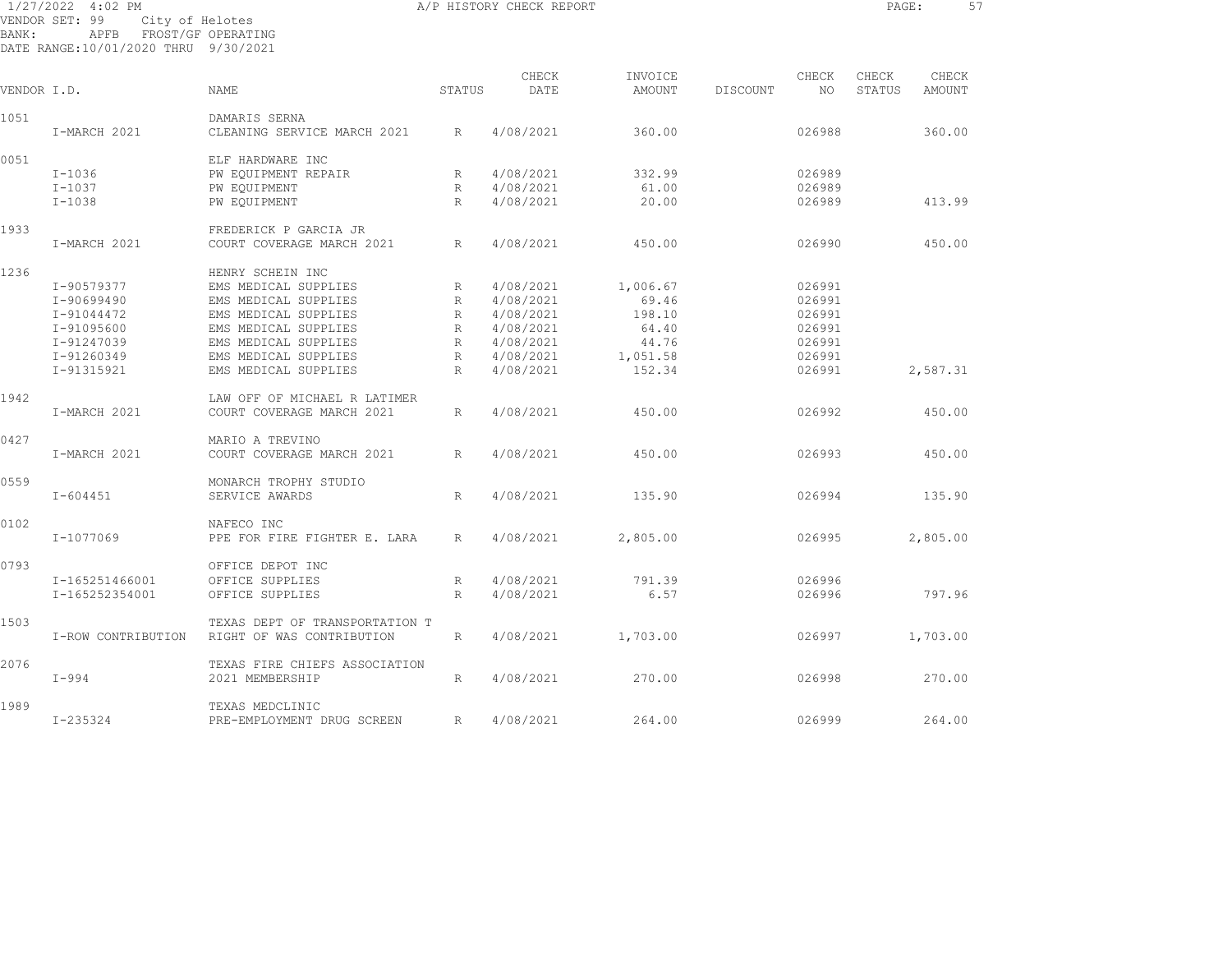| BANK:       | 1/27/2022 4:02 PM<br>VENDOR SET: 99<br>APFB FROST/GF OPERATING<br>DATE RANGE:10/01/2020 THRU 9/30/2021 | City of Helotes                                                                                             |                  | A/P HISTORY CHECK REPORT                         |                                        |          |                                      | PAGE:           | 58                     |
|-------------|--------------------------------------------------------------------------------------------------------|-------------------------------------------------------------------------------------------------------------|------------------|--------------------------------------------------|----------------------------------------|----------|--------------------------------------|-----------------|------------------------|
| VENDOR I.D. |                                                                                                        | <b>NAME</b>                                                                                                 | STATUS           | CHECK<br>DATE                                    | INVOICE<br>AMOUNT                      | DISCOUNT | CHECK<br>NO .                        | CHECK<br>STATUS | CHECK<br><b>AMOUNT</b> |
| 0097        | $I - 5778$                                                                                             | THOMAS PATRICK JOHNSON<br>DOWN PAYMENT PD VENT HOOD                                                         | R                | 4/08/2021                                        | 500.00                                 |          | 027000                               |                 | 500.00                 |
| 1924        | I-35523062                                                                                             | TYCO FIRE & SECURITY US MANAGE<br>REPAIR TO PD FOB CONTROLLER                                               | R                | 4/08/2021                                        | 546.00                                 |          | 027001                               |                 | 546.00                 |
| 1380        | I-191362711-001                                                                                        | UNITED RENTALS NORTH AMERICA I<br>PW EQUIPMENT REPAIRS                                                      | R                | 4/08/2021                                        | 1,310.00                               |          | 027002                               |                 | 1,310.00               |
| 1177        | I-FY 2021-67                                                                                           | UNIVERSITY OF TEXAS HEALTH SCI<br>2ND QUARTER EMS MEDICAL CONTRO                                            | V                | 4/08/2021                                        | 4,347.00                               |          | 027003                               |                 | 4,347.00               |
| 1177        | M-CHECK                                                                                                | UNIVERSITY OF TEXAS HEALTH SCI<br>UNIVERSITY OF TEXAS HEALUNPOST                                            | V                | 6/30/2021                                        |                                        |          | 027003                               |                 | 4,347.00CR             |
| 1938        | I-APRIL 2021                                                                                           | A BRISENO II ATTORNEY PLLC<br>COURT COVERAGE APRIL 2021                                                     | R                | 4/16/2021                                        | 450.00                                 |          | 027004                               |                 | 450.00                 |
| 2074        | I-ICYL-GYVV-GK4M<br>I-IY4H-LN7X-LDMV                                                                   | AMAZON CAPITOL SERVICES INC<br>SOUND SYSTEM EQUIPMENT PR<br>SPRAY CHAULK FOR MARKETPLACE                    | R<br>R           | 4/16/2021<br>4/16/2021                           | 943.10<br>105.04                       |          | 027005<br>027005                     |                 | 1,048.14               |
| 0020        | $I - 50325$                                                                                            | ARMSTRONG VAUGHAN & ASSOC INC<br>ANNUAL AUDIT FEES                                                          | R                | 4/16/2021                                        | 7,500.00                               |          | 027006                               |                 | 7,500.00               |
| 1794        | I-000290258                                                                                            | BA&W ENTERPRISES INC<br>SAN ANTONIO AUDIO AUCTION                                                           | $R_{\parallel}$  | 4/16/2021                                        | 160.00                                 |          | 027007                               |                 | 160.00                 |
| 1881        | $I - 13755$                                                                                            | BARBERA PRODUCTIONS LLC<br>HELOTES MOVIE NIGHT AD                                                           | R                | 4/16/2021                                        | 750.00                                 |          | 027008                               |                 | 750.00                 |
| 0029        | I-MARCH 2021                                                                                           | BRUCE C BEALOR<br>MARCH 2021 BUILDING INSPECTION                                                            | R                | 4/16/2021                                        | 7,545.00                               |          | 027009                               |                 | 7,545.00               |
| 2238        | I-145477                                                                                               | BUCKHORN SOIL AND STONE LLC<br>MAIN/REPAIR PARK SIDEWALK                                                    | $R_{\parallel}$  | 4/16/2021                                        | 52.50                                  |          | 027010                               |                 | 52.50                  |
| 0042        | I-3000530099 0421<br>I-3000819534 0421<br>I-3001085347 0421<br>I-3002417564 0421                       | CITY PUBLIC SERVICE<br>ELECTRICAL SERVICE<br>ELECTRICAL SERVICE<br>EELCTRICAL SERVICE<br>ELECTRICAL SERVICE | R<br>R<br>R<br>R | 4/16/2021<br>4/16/2021<br>4/16/2021<br>4/16/2021 | 1, 111.32<br>39.62<br>625.63<br>341.23 |          | 027011<br>027011<br>027011<br>027011 |                 |                        |
|             | I-3002452349 0421                                                                                      | ELECTRICAL SERVICE                                                                                          | $\mathbb{R}$     | 4/16/2021                                        | 1,033.20                               |          | 027011                               |                 |                        |

 I-3002471776 0421 ELECTRICAL SERVICE R 4/16/2021 1,902.86 027011 I-3002501943 0421 ELECTRICAL SERVICE R 4/16/2021 13.93 027011 I-3002510668 0421 ELECTRICAL SERVICE R 4/16/2021 11.27 027011 I-3002510675 0421 ELECTRICAL SERVICE R 4/16/2021 8.84 027011 I-3002530108 0421 ELECTRICAL SERVICE R 4/16/2021 11.72 027011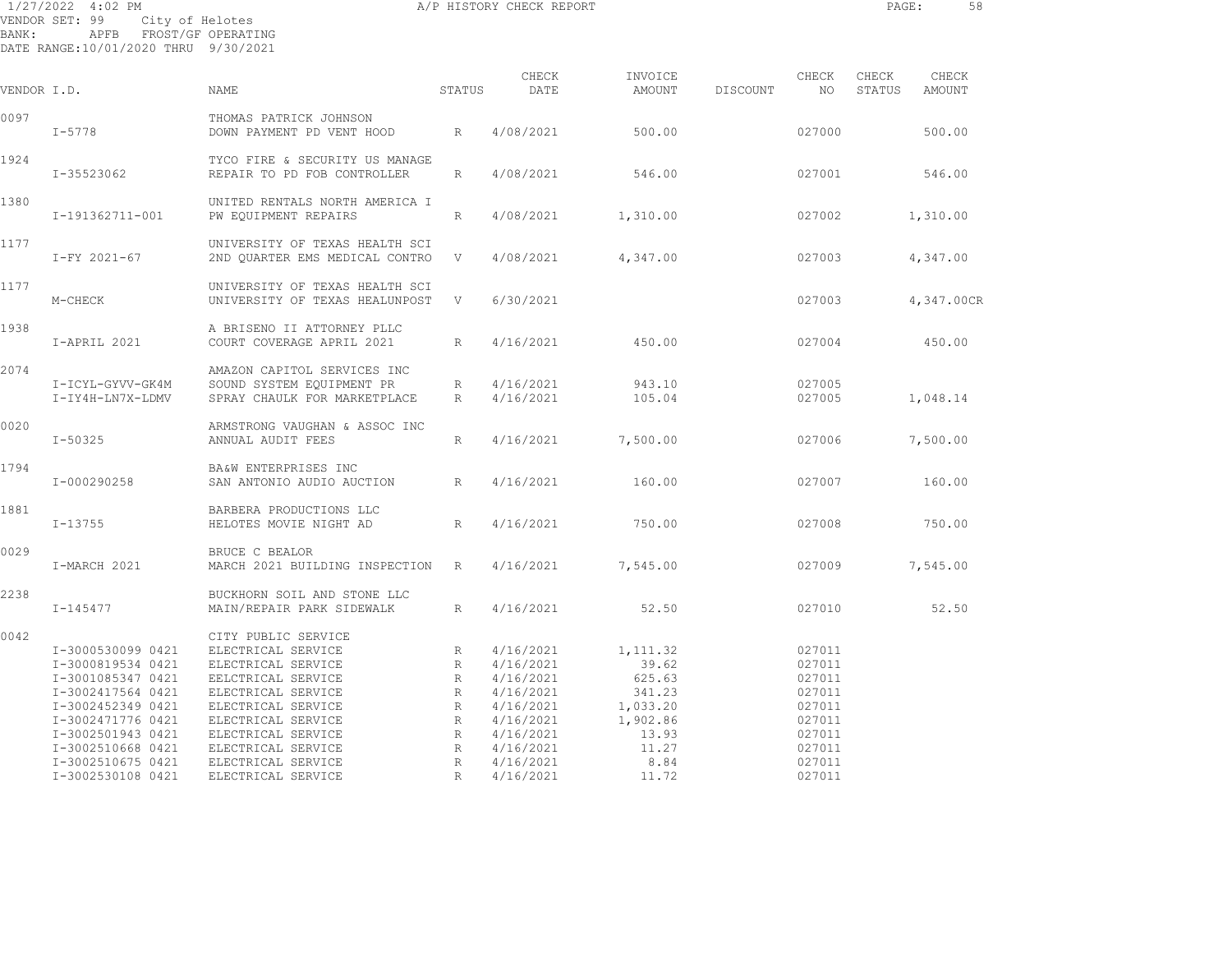1/27/2022 4:02 PM CHECK ASSOCIATE A A A PHISTORY CHECK REPORT CHECK REPORT PAGE: 59 VENDOR SET: 99 City of Helotes BANK: APFB FROST/GF OPERATING DATE RANGE:10/01/2020 THRU 9/30/2021

| VENDOR I.D. |                    | <b>NAME</b>                    | STATUS          | CHECK<br>DATE | INVOICE<br>AMOUNT | DISCOUNT | CHECK<br>NO. | CHECK<br>STATUS | CHECK<br>AMOUNT |
|-------------|--------------------|--------------------------------|-----------------|---------------|-------------------|----------|--------------|-----------------|-----------------|
|             | I-3002531134 0421  | ELECTRICAL SERVICE             | R               | 4/16/2021     | 8.84              |          | 027011       |                 |                 |
|             | I-3002825167 0421  | ELECTRICAL SERVICE             | R               | 4/16/2021     | 51.09             |          | 027011       |                 |                 |
|             | I-3002836202 0421  | ELECTRICAL SERVICE             | R               | 4/16/2021     | 53.97             |          | 027011       |                 |                 |
|             | I-3002838864 0421  | ELECTRICAL SERVICE             | $R_{\parallel}$ | 4/16/2021     | 77.91             |          | 027011       |                 |                 |
|             | I-3003167893 0421  | ELECTRICAL SERVICE             | $\mathbb{R}$    | 4/16/2021     | 9.06              |          | 027011       |                 |                 |
|             | I-3003381122 0421  | ELECTRICAL SERVICE             | R               | 4/16/2021     | 62.37             |          | 027011       |                 |                 |
|             | I-3003381144 0421  | ELECTRICAL SERVICE             | $R_{\parallel}$ | 4/16/2021     | 64.02             |          | 027011       |                 |                 |
|             | I-3003495095 0421  | ELECTRICAL SERVICE             | R               | 4/16/2021     | 8.84              |          | 027011       |                 |                 |
|             | I-3004685375 0421  | ELECTRICAL SERVICE             | R               | 4/16/2021     | 32.83             |          | 027011       |                 | 5,468.55        |
| 2055        |                    | CULLIGAN WATER CONDITIONING    |                 |               |                   |          |              |                 |                 |
|             | I-0162694          | FIRE DEPT WATER SOFTNER        | R               | 4/16/2021     | 51.00             |          | 027012       |                 |                 |
|             | I-0168818          | FIRE DEPARTMENT WATER SOFTNER  | R               | 4/16/2021     | 51.00             |          | 027012       |                 |                 |
|             | I-0171330          | FIRE DEPT WATER SOFTNER        | $R_{\odot}$     | 4/16/2021     | 0.77              |          | 027012       |                 | 102.77          |
| 0643        |                    | DAVIDSON & TROILO REAM & GARZA |                 |               |                   |          |              |                 |                 |
|             | $I - 29644$        | LEGAL SERVICES MARCH 2021      | $R_{\parallel}$ | 4/16/2021     | 2,726.20          |          | 027013       |                 | 2,726.20        |
| 2138        |                    | DYLAN SWIENTEK                 |                 |               |                   |          |              |                 |                 |
|             | I-REIMBURSEMENT    | WARRANT NUMBERS 823312-3       | V               | 4/16/2021     | 75.60             |          | 027014       |                 | 75.60           |
| 0060        |                    | GREY FOREST UTILITIES INC      |                 |               |                   |          |              |                 |                 |
|             | I-1007684800 0321  | GAS SERVICE                    | R               | 4/16/2021     | 41.46             |          | 027015       |                 |                 |
|             | I-1025023600 0321  | GAS SERVICE                    | R               | 4/16/2021     | 18.63             |          | 027015       |                 |                 |
|             | I-1025025200 0321  | GAS SERVICE                    | $R_{\parallel}$ | 4/16/2021     | 600.01            |          | 027015       |                 |                 |
|             | I-10255602000 0321 | GAS SERVICE                    | $R_{\rm}$       | 4/16/2021     | 11.58             |          | 027015       |                 |                 |
|             | I-1055024400 0321  | GAS SERVICE                    | $\mathbb{R}$    | 4/16/2021     | 43.74             |          | 027015       |                 | 715.42          |
| 1040        |                    | GULF COAST PAPER CO INC        |                 |               |                   |          |              |                 |                 |
|             | $I - 2021633$      | FIRE STATION SUPPLIES          | R               | 4/16/2021     | 70.88             |          | 027016       |                 |                 |
|             | I-2021635          | FIRE STATION SUPPLIES          | R               | 4/16/2021     | 252.03            |          | 027016       |                 |                 |
|             | I-2023039          | FIRE STATION SUPPLIES          | $R_{\parallel}$ | 4/16/2021     | 215.11            |          | 027016       |                 |                 |
|             | I-2027296          | FIRE STATION SUPPLIES          | $R_{\parallel}$ | 4/16/2021     | 42.24             |          | 027016       |                 | 580.26          |
| 1236        |                    | HENRY SCHEIN INC               |                 |               |                   |          |              |                 |                 |
|             | I-91855221         | EMS MEDICAL SUPPLIES           | R               | 4/16/2021     | 1,856.01          |          | 027017       |                 | 1,856.01        |
| 1730        |                    | LODDE TYPEWRITER CO            |                 |               |                   |          |              |                 |                 |
|             | $I - 69044$        | SPECIAL EVENTS BANNER PAPER    | R               | 4/16/2021     | 586.00            |          | 027018       |                 | 586.00          |
| 1196        |                    | MONTY JOE MCGUFFIN             |                 |               |                   |          |              |                 |                 |
|             | I-MARCH 2021       | MARCH INSPECTION FEES          | R               | 4/16/2021     | 650.00            |          | 027019       |                 | 650.00          |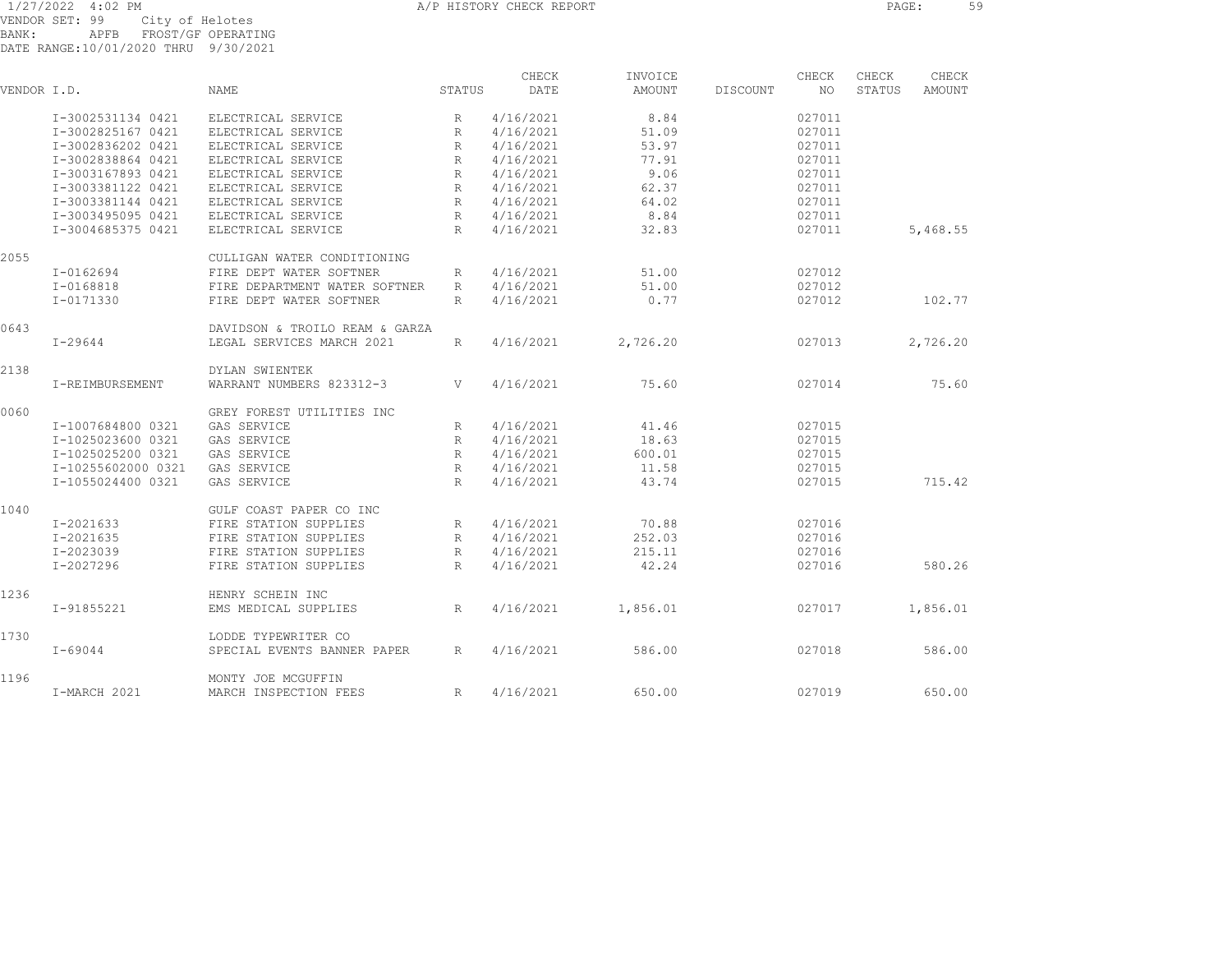1/27/2022 4:02 PM **A/P HISTORY CHECK REPORT CHECK REPORT** PAGE: 60 VENDOR SET: 99 City of Helotes BANK: APFB FROST/GF OPERATING DATE RANGE:10/01/2020 THRU 9/30/2021

CHECK INVOICE CHECK CHECK CHECK VENDOR I.D. NAME STATUS DATE AMOUNT DISCOUNT NO STATUS AMOUNT 0793 OFFICE DEPOT INC I-163314066001 OFFICE SUPPLIES R 4/16/2021 24.99 027020 I-163314224001 OFFICE SUPPLIES R 4/16/2021 34.98 027020 I-163314225001 OFFICE SUPPLIES R 4/16/2021 290.49 027020 350.46 0107 OMNIBASE SERVICES INC I-121-121015 FTA QUARTERLY FEES R 4/16/2021 558.00 027021 558.00 0923 **PITNEY BOWES PURCHASE POWER**  I-APRIL 2021 POSTAGE MACHINE R 4/16/2021 208.99 027022 208.99 0112 PRAXAIR DIST INC I-624783930 EMS OXYGEN R 4/16/2021 103.57 027023 103.57 0809 RX TECHNOLOGY I-100610 APRIL 2021 MANAGED SERVICES R 4/16/2021 3,850.00 027024 3,850.00 0121 SAN ANTONIO WATER SYSTEMS I-0141403 0421 WATER SERVICE R 4/16/2021 460.66 027025 I-0144736 MARCH 21 WATER SERVICE R 4/16/2021 274.39 027025 I-0144739 MARCH 21 WATER SERVICE R 4/16/2021 195.16 027025 I-2717231 0421 WATER SERVICE R 4/16/2021 31.87 027025 962.08 1403 SERVICE UNIFORM RENTAL I-0085440 PUBLIC WORK UNIFORM SERVICE R 4/16/2021 135.52 027026 I-0086537 PUBLIC WORKS UNIFORM SERVICE R 4/16/2021 126.94 027026 262.46 0129 SOUTHWEST PUB SAFETY INC I-827154 SPOT LIGHT INSTALLATION R 4/16/2021 90.00 027027 90.00 2107 TEXAS ECONOMIC DEVELOPMENT COU I-13307 M. MENDOZA 2021 MEMBERSHIP V 4/16/2021 125.00 027028 125.00 2107 TEXAS ECONOMIC DEVELOPMENT COUM-CHECK TEXAS ECONOMIC DEVELOPMEVOIDED V 4/16/2021 027028 027028 125.00CR 0777 UNITED SITE SERVICES I-114-11819838 RESTROOM RENTAL PARRIGIN PARK R 4/16/2021 190.16 027029 I-114-11824406 RESTROOM RENTAL FOR PARRIGIN R 4/16/2021 190.88 027029 381.04 0921 VANGUARD CLEANING SYSTEM INC I-SA102699 CITY HALL JANITORIAL SERVICE R 4/16/2021 475.00 027030 475.00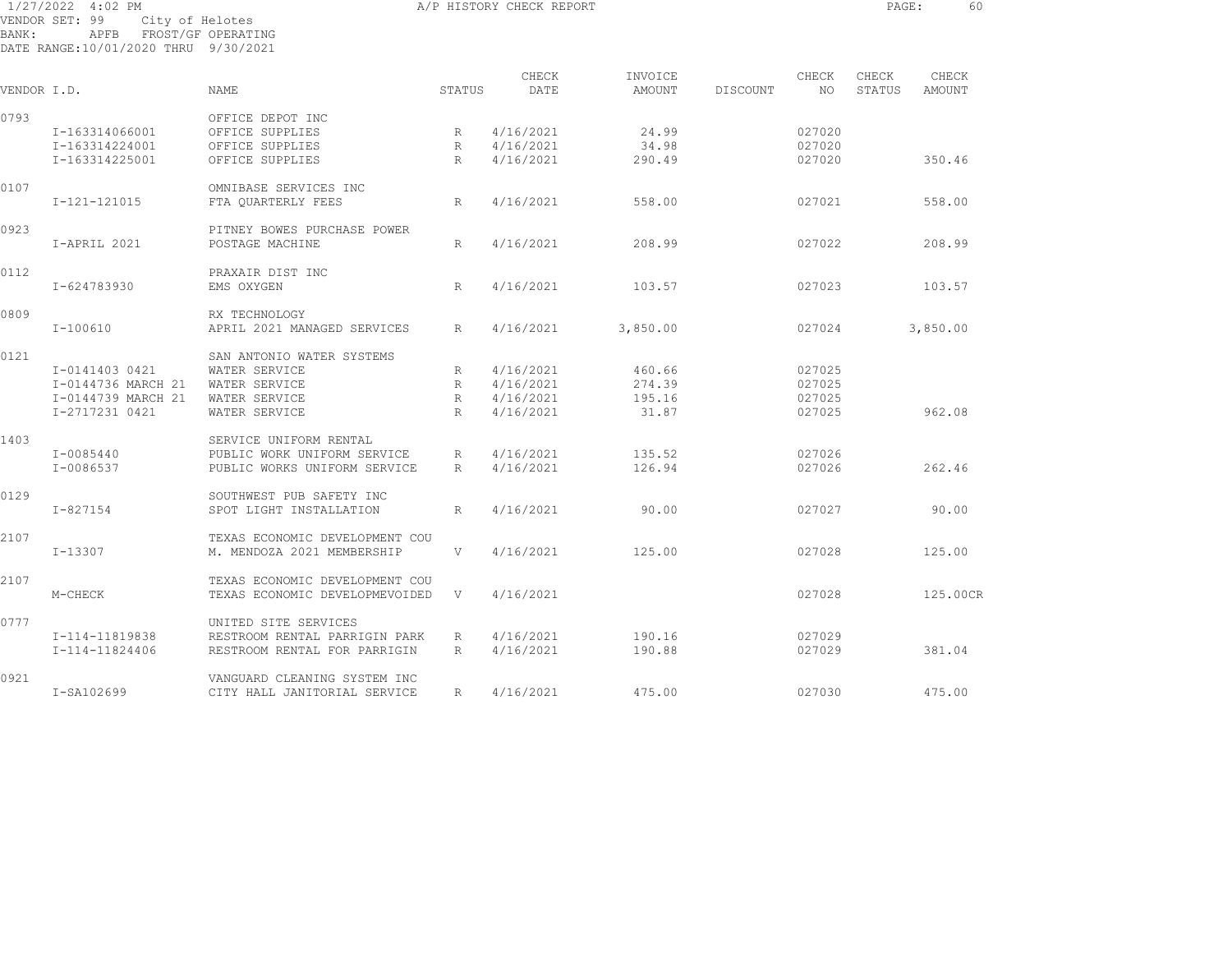| BANK:       | 1/27/2022 4:02 PM<br>VENDOR SET: 99<br>City of Helotes<br>APFB FROST/GF OPERATING<br>DATE RANGE:10/01/2020 THRU 9/30/2021 |                                                                                                                                                                                                                                                              |                                 | A/P HISTORY CHECK REPORT                                                                |                                                      |          |                                                                    | PAGE:           | 61              |
|-------------|---------------------------------------------------------------------------------------------------------------------------|--------------------------------------------------------------------------------------------------------------------------------------------------------------------------------------------------------------------------------------------------------------|---------------------------------|-----------------------------------------------------------------------------------------|------------------------------------------------------|----------|--------------------------------------------------------------------|-----------------|-----------------|
| VENDOR I.D. |                                                                                                                           | NAME                                                                                                                                                                                                                                                         | STATUS                          | CHECK<br>DATE                                                                           | INVOICE<br><b>AMOUNT</b>                             | DISCOUNT | CHECK<br>NO.                                                       | CHECK<br>STATUS | CHECK<br>AMOUNT |
| 2240        | I-REIMBURSEMENT                                                                                                           | VICTOR DONELL BRISCOE<br>OVERPAYMENT REIMBURSEMENT                                                                                                                                                                                                           | $\mathbf{V}$                    | 4/16/2021                                                                               | 16.00                                                |          | 027031                                                             |                 | 16.00           |
| 2240        | M-CHECK                                                                                                                   | VICTOR DONELL BRISCOE<br>VICTOR DONELL BRISCOE<br>UNPOST                                                                                                                                                                                                     | $\mathbf{V}$                    | 7/15/2021                                                                               |                                                      |          | 027031                                                             |                 | 16.00CR         |
| 1966        | I-17429513                                                                                                                | W S DARLEY & CO<br>ENGINE 1 MAINTENANCE                                                                                                                                                                                                                      | $\mathbb{R}$                    | 4/16/2021                                                                               | 145.45                                               |          | 027032                                                             |                 | 145.45          |
| 1721        | I-0786140609                                                                                                              | A T & T<br>PHONE SERVICES MARCH 2021                                                                                                                                                                                                                         | R                               | 4/22/2021                                                                               | 1,572.83                                             |          | 027033                                                             |                 | 1,572.83        |
| 0467        | I-MARCH 2021 6970<br>I-MARCH 2021 9093                                                                                    | A T & T INC<br>PHONE SERVICES MARCH 2021<br>PHONE SERVICES MARCH 2021                                                                                                                                                                                        | R<br>R                          | 4/22/2021<br>4/22/2021                                                                  | 37.31<br>104.05                                      |          | 027034<br>027034                                                   |                 | 141.36          |
| 0688        | I-2106952484 0421                                                                                                         | A T & T INC<br>PHONE SERVICES MARCH 2021                                                                                                                                                                                                                     | R                               | 4/22/2021                                                                               | 777.21                                               |          | 027035                                                             |                 | 777.21          |
| 0021        | I-MARCH 2021                                                                                                              | A T & T MOBILITY<br>CITY CELL PHONES AND HOTSPOTS                                                                                                                                                                                                            | R                               | 4/22/2021                                                                               | 2,689.25                                             |          | 027036                                                             |                 | 2,689.25        |
| 1601        | I-6506 2021<br>I-6508 2021<br>I-6891 RENEWAL<br>I-9978 2021<br>I-VIN 2128<br>I-VIN 5027<br>I-VIN 6464                     | ALBERT URESTI MPA PCC<br>VEHICLE REGISTRATION VIN 6506<br>VEHICLE REGISTRATION VIN 6508<br>VIN 6891 REGISTRATION RENEWAL<br>VEHICLE REGISTRATION VIN 9978<br>VEHICLE REGISTRATION VIN 2128<br>VEHICLE REGISTRATION VIN 5027<br>VEHICLE REGISTRATION VIN 6464 | R<br>R<br>R<br>R<br>R<br>R<br>R | 4/22/2021<br>4/22/2021<br>4/22/2021<br>4/22/2021<br>4/22/2021<br>4/22/2021<br>4/22/2021 | 7.50<br>7.50<br>7.50<br>7.50<br>7.50<br>7.50<br>7.50 |          | 027037<br>027037<br>027037<br>027037<br>027037<br>027037<br>027037 |                 | 52.50           |
| 0119        | I-DOCKET COVERAGE                                                                                                         | BINGHAM & LEA PC INC<br>COURT COVERAGE APRIL 2021                                                                                                                                                                                                            | R                               | 4/22/2021                                                                               | 450.00                                               |          | 027038                                                             |                 | 450.00          |
| 2187        | I-MARCH 21 01                                                                                                             | CITIBANK NA<br>CITIBANK CREDIT CARD MAR 21                                                                                                                                                                                                                   | R                               | 4/22/2021                                                                               | 1,380.43                                             |          | 027039                                                             |                 | 1,380.43        |
| 0042        | I-APRIL 2021                                                                                                              | CITY PUBLIC SERVICE<br>OTH PARKING LOT ELECTRICITY                                                                                                                                                                                                           | V                               | 4/22/2021                                                                               | 56.68                                                |          | 027040                                                             |                 | 56.68           |
| 0042        | M-CHECK                                                                                                                   | CITY PUBLIC SERVICE<br>CITY PUBLIC SERVICE<br>VOIDED V                                                                                                                                                                                                       |                                 | 4/22/2021                                                                               |                                                      |          | 027040                                                             |                 | 56.68CR         |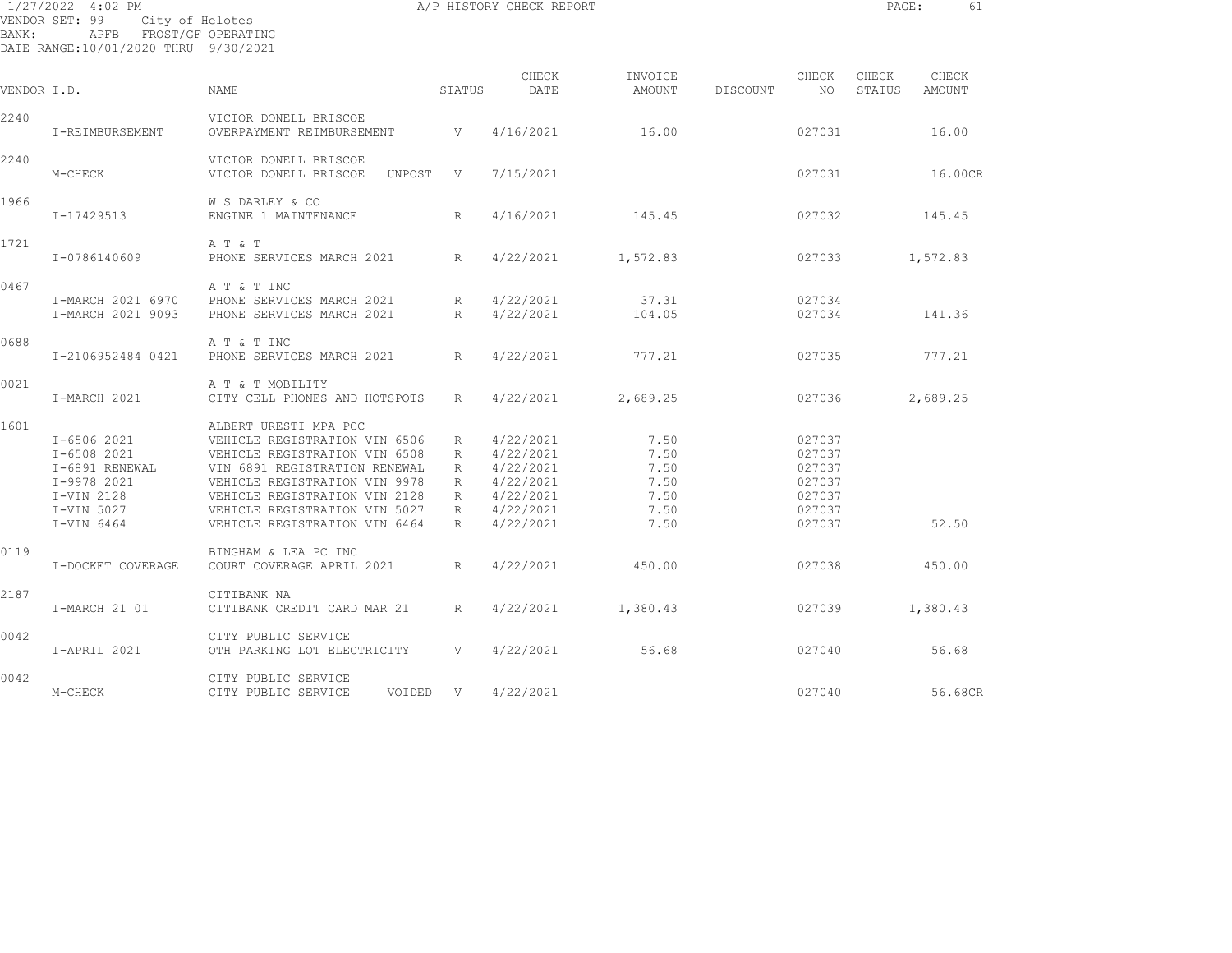| $1/27/2022$ 4:02 PM                  |  |                         | A/P HISTORY CHECK REPORT |                             |                    |           | PAGE:                               | 62        |  |
|--------------------------------------|--|-------------------------|--------------------------|-----------------------------|--------------------|-----------|-------------------------------------|-----------|--|
| VENDOR SET: 99 City of Helotes       |  |                         |                          |                             |                    |           |                                     |           |  |
| BANK:                                |  | APFB FROST/GF OPERATING |                          |                             |                    |           |                                     |           |  |
| DATE RANGE:10/01/2020 THRU 9/30/2021 |  |                         |                          |                             |                    |           |                                     |           |  |
|                                      |  |                         |                          | $\bigcap$ TITI $\bigcap$ TZ | $TNTI\cap T\cap T$ | $\bigcap$ | $\bigcap$ ii ii $\bigcap$ $\bigcap$ | $\bigcap$ |  |

| VENDOR I.D. |                  | NAME                          | STATUS          | CHECK<br>DATE | INVOICE<br>AMOUNT | DISCOUNT | CHECK<br>NO. | CHECK<br>STATUS | CHECK<br>AMOUNT |  |
|-------------|------------------|-------------------------------|-----------------|---------------|-------------------|----------|--------------|-----------------|-----------------|--|
| 1865        |                  | ESD AND ASSOCIATES            |                 |               |                   |          |              |                 |                 |  |
|             | $I - 50473$      | MONTHLY WEBSITE MAINTENANCE   | R               | 4/22/2021     | 608.00            |          | 027041       |                 |                 |  |
|             | $I-504732$       | MONTHLY WEBSITE MAINTENANCE   | R               | 4/22/2021     | 608.00            |          | 027041       |                 | 1,216.00        |  |
|             |                  |                               |                 |               |                   |          |              |                 |                 |  |
| 2150        |                  | GREAT SOUTH TEXAS CORPORATION |                 |               |                   |          |              |                 |                 |  |
|             | $I - 276028$     | HP WORKSTATION                | $R_{\parallel}$ | 4/22/2021     | 3,646.32          |          | 027042       |                 | 3,646.32        |  |
| 1583        |                  | HEAT SAFETY EQUIPMENT LLC     |                 |               |                   |          |              |                 |                 |  |
|             | $I - 21 - 14790$ | FIT TEST FOR SCBA             | R               | 4/22/2021     | 80.00             |          | 027043       |                 | 80.00           |  |
|             |                  |                               |                 |               |                   |          |              |                 |                 |  |
| 1236        |                  | HENRY SCHEIN INC              |                 |               |                   |          |              |                 |                 |  |
|             | I-91774535       | EMS MEDICAL SUPPLIES          | R               | 4/22/2021     | 18.70             |          | 027044       |                 |                 |  |
|             | I-91790775       | EMS MEDICAL SUPPLIES          | $R_{\parallel}$ | 4/22/2021     | 208.53            |          | 027044       |                 |                 |  |
|             | I-91791420       | EMS MEDICAL SUPPLIES          | R               | 4/22/2021     | 11.10             |          | 027044       |                 | 238.33          |  |
| 0069        |                  | HOME DEPOT INC                |                 |               |                   |          |              |                 |                 |  |
|             | I-2094233        | FIRE STATION SUPPLIES         | R               | 4/22/2021     | 122.68            |          | 027045       |                 |                 |  |
|             | I-4022606        | PW BOTTLED WATER              | R               | 4/22/2021     | 52.20             |          | 027045       |                 |                 |  |
|             |                  |                               |                 |               | 139.90            |          |              |                 |                 |  |
|             | I-6044735        | GRASS SEED FOR CITY HALL      | $R_{\parallel}$ | 4/22/2021     |                   |          | 027045       |                 |                 |  |
|             | I-7514836        | GARDEN HOZE AND NOZZLE        | R               | 4/22/2021     | 74.95             |          | 027045       |                 |                 |  |
|             | I-8044497        | PW CHALK REEL                 | R               | 4/22/2021     | 15.97             |          | 027045       |                 |                 |  |
|             | I-9043448        | PW BATTERIES FOR CODE CAMERA  | R               | 4/22/2021     | 51.29             |          | 027045       |                 | 456.99          |  |
| 0291        |                  | LNV LLC                       |                 |               |                   |          |              |                 |                 |  |
|             | I-34281          | ENGINEERING SERVICES APRIL 21 | R               | 4/22/2021     | 1,174.68          |          | 027046       |                 |                 |  |
|             | $I - 36322$      | ENGINEERING SERVICES DEC 20   | R               | 4/22/2021     | 4,531.94          |          | 027046       |                 |                 |  |
|             | $I - 37279$      | ENGINEERING SERVICES MARCH 21 | R               | 4/22/2021     | 3,620.43          |          | 027046       |                 | 9,327.05        |  |
|             |                  |                               |                 |               |                   |          |              |                 |                 |  |
| 0267        |                  | N F P A INTERNATIONAL         |                 |               |                   |          |              |                 |                 |  |
|             | I-7934013X       | NFPA ANNUAL RENEWAL           | $R_{\parallel}$ | 4/22/2021     | 1,575.00          |          | 027047       |                 | 1,575.00        |  |
| 2157        |                  | O'REILLY AUTO ENTERPRISES LLC |                 |               |                   |          |              |                 |                 |  |
|             | I-5956-125612    | PW BEHICLE SUPPLY             | R               | 4/22/2021     | 2.99              |          | 027048       |                 | 2.99            |  |
|             |                  |                               |                 |               |                   |          |              |                 |                 |  |
| 0191        |                  | SAN ANTONIO EXPRESS NEWS      |                 |               |                   |          |              |                 |                 |  |
|             | I-34100983-0311  | BRICEWOOD REPLAT              | R               | 4/22/2021     | 238.37            |          | 027049       |                 |                 |  |
|             | I-34106216-0327  | PD PUBLIC AUCTION             | R               | 4/22/2021     | 925.93            |          | 027049       |                 | 1,164.30        |  |
| 1403        |                  | SERVICE UNIFORM RENTAL        |                 |               |                   |          |              |                 |                 |  |
|             | I-0087627        | PW UNIFORM SERVICE            | $R_{\parallel}$ | 4/22/2021     | 126.94            |          | 027050       |                 | 126.94          |  |
|             |                  |                               |                 |               |                   |          |              |                 |                 |  |
| 0097        |                  | THOMAS PATRICK JOHNSON        |                 |               |                   |          |              |                 |                 |  |
|             | $I - 5786$       | ELECTRICAL REPAIR PD          | R               | 4/22/2021     | 176.00            |          | 027051       |                 | 176.00          |  |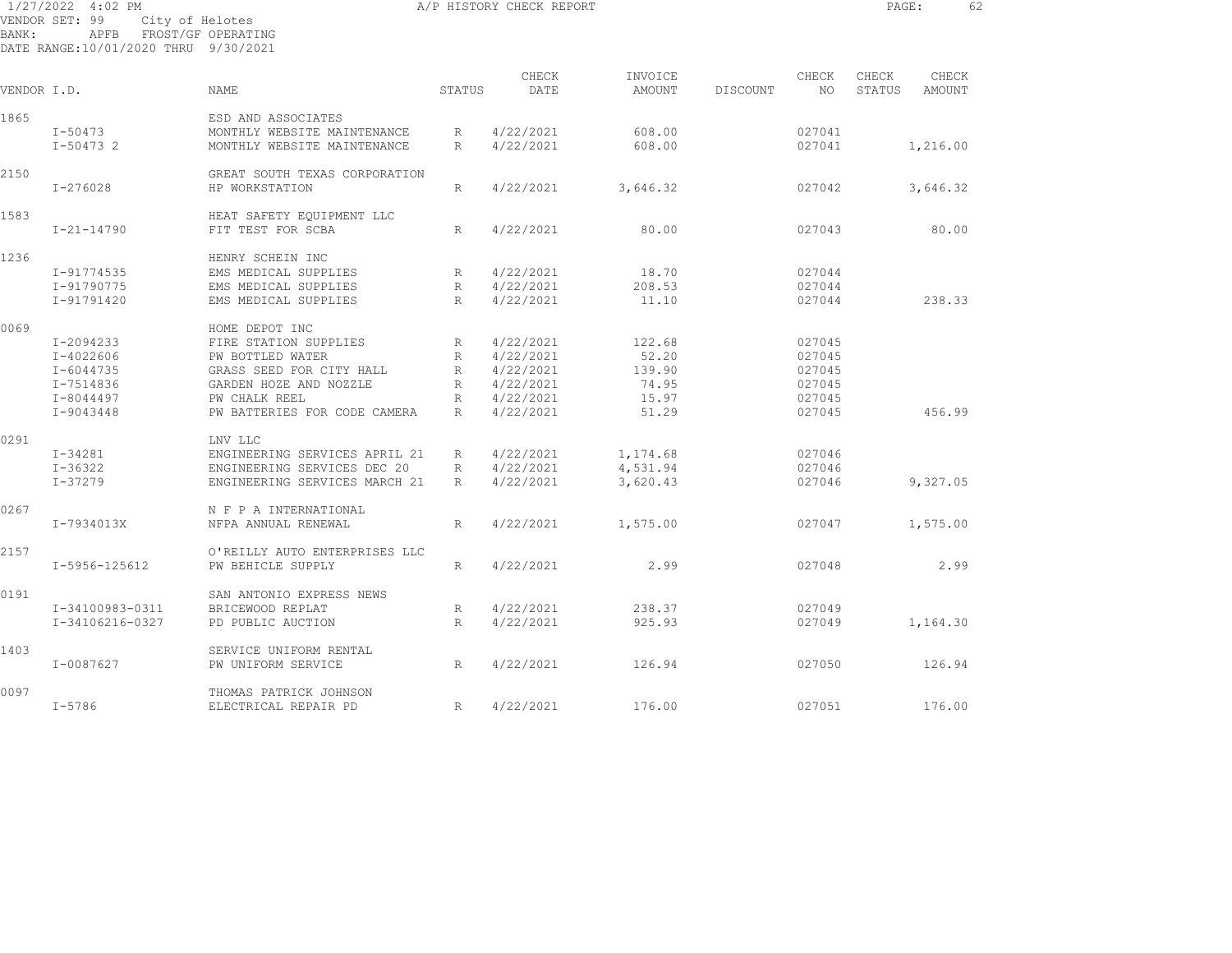1/27/2022 4:02 PM A/P HISTORY CHECK REPORT PAGE: 63 VENDOR SET: 99 City of Helotes BANK: APFB FROST/GF OPERATING DATE RANGE:10/01/2020 THRU 9/30/2021

| VENDOR I.D. |                  | NAME                           | STATUS       | CHECK<br>DATE | INVOICE<br>AMOUNT | DISCOUNT | CHECK<br>NO. | CHECK<br>STATUS | CHECK<br>AMOUNT |  |
|-------------|------------------|--------------------------------|--------------|---------------|-------------------|----------|--------------|-----------------|-----------------|--|
| 1924        |                  | TYCO FIRE & SECURITY US MANAGE |              |               |                   |          |              |                 |                 |  |
|             | I-35758073       | <b>OUARTERLY ALARM BILLING</b> | R            | 4/22/2021     | 331.71            |          | 027052       |                 |                 |  |
|             | I-35758074       | OUARTERLY BILLING FOR ALARM    | R            | 4/22/2021     | 2,371.39          |          | 027052       |                 |                 |  |
|             | I-35758075       | <b>OUARTERLY ALARM BILLING</b> | $\mathbb{R}$ | 4/22/2021     | 280.63            |          | 027052       |                 | 2,983.73        |  |
| 2075        |                  | ULINE, INC                     |              |               |                   |          |              |                 |                 |  |
|             | I-130816434      | COVID GRANT/SUPPLIES SHELVING  | R            | 4/22/2021     | 2,401.64          |          | 027053       |                 | 2,401.64        |  |
| 0777        |                  | UNITED SITE SERVICES           |              |               |                   |          |              |                 |                 |  |
|             | I-114-118377729  | MARKET DAY RESTROOM RENTAL     | R            | 4/22/2021     | 366.54            |          | 027054       |                 | 366.54          |  |
| 2009        |                  | VAN DELDEN SERVICE COMPANY INC |              |               |                   |          |              |                 |                 |  |
|             | $I - 90060$      | SEPTIC SYSTEM MAINTENANCE      | R            | 4/22/2021     | 375.00            |          | 027055       |                 |                 |  |
|             | $I - 90061$      | SEPTIC SYSTEM MAINTENANCE      | $R_{\odot}$  | 4/22/2021     | 375.00            |          | 027055       |                 |                 |  |
|             | $I - 90062$      | SEPTIC SYSTEM MAINTENANCE      | R            | 4/22/2021     | 375.00            |          | 027055       |                 | 1,125.00        |  |
| 2243        |                  | VINCE ROWELL                   |              |               |                   |          |              |                 |                 |  |
|             | I-REIMBURSEMENT  | TCFP CLASS REIMBURSEMENT       | R            | 4/22/2021     | 112.17            |          | 027056       |                 | 112.17          |  |
| 1991        |                  | ADVANCE STORES COMPANY INC     |              |               |                   |          |              |                 |                 |  |
|             | I-3602111251130  | GOLF CART BATTERIES            | $R_{\odot}$  | 4/29/2021     | 522.24            |          | 027067       |                 | 522.24          |  |
| 1852        |                  | AIR AUTHORITY LLC              |              |               |                   |          |              |                 |                 |  |
|             | I-16379200       | HVAC REPAIR DISPATCH           | R            | 4/29/2021     | 395.00            |          | 027068       |                 | 395.00          |  |
| 1601        |                  | ALBERT URESTI MPA PCC          |              |               |                   |          |              |                 |                 |  |
|             | I-1340951        | VEHICLE REGISTRATION           | R            | 4/29/2021     | 7.50              |          | 027069       |                 | 7.50            |  |
| 2074        |                  | AMAZON CAPITOL SERVICES INC    |              |               |                   |          |              |                 |                 |  |
|             | I-IDKN-GM9M-XYL7 | 2021 CORNYVAL FLOAT DECOR      | R            | 4/29/2021     | 52.28             |          | 027070       |                 |                 |  |
|             | I-IV4Y-QW1Q-97JK | ADMIN OFFICE SUPPLIES          | R            | 4/29/2021     | 42.99             |          | 027070       |                 | 95.27           |  |
| 1785        |                  | AXCESS FIRE & SAFETY SUPPLY IN |              |               |                   |          |              |                 |                 |  |
|             | $I - 11147$      | ANNUAL PUMP AND LADDER TESTING | R            | 4/29/2021     | 1,552.56          |          | 027071       |                 | 1,552.56        |  |
| 1476        |                  | BEXAR COUNTY CLERK             |              |               |                   |          |              |                 |                 |  |
|             | $I - 4 - 7405$   | CASE # 20-02697                | R            | 4/29/2021     | 99.00             |          | 027072       |                 | 99.00           |  |
| 0353        |                  | CANON FINANCIAL SERVICES INC   |              |               |                   |          |              |                 |                 |  |
|             | I-26617832       | PLOTTER LEASE                  | R            | 4/29/2021     | 173.72            |          | 027073       |                 | 173.72          |  |

0891 CARLOS GARCIA I-2021 PARADE 2021 CORNYVAL PARADE SOUND R 4/29/2021 500.00 027074 500.00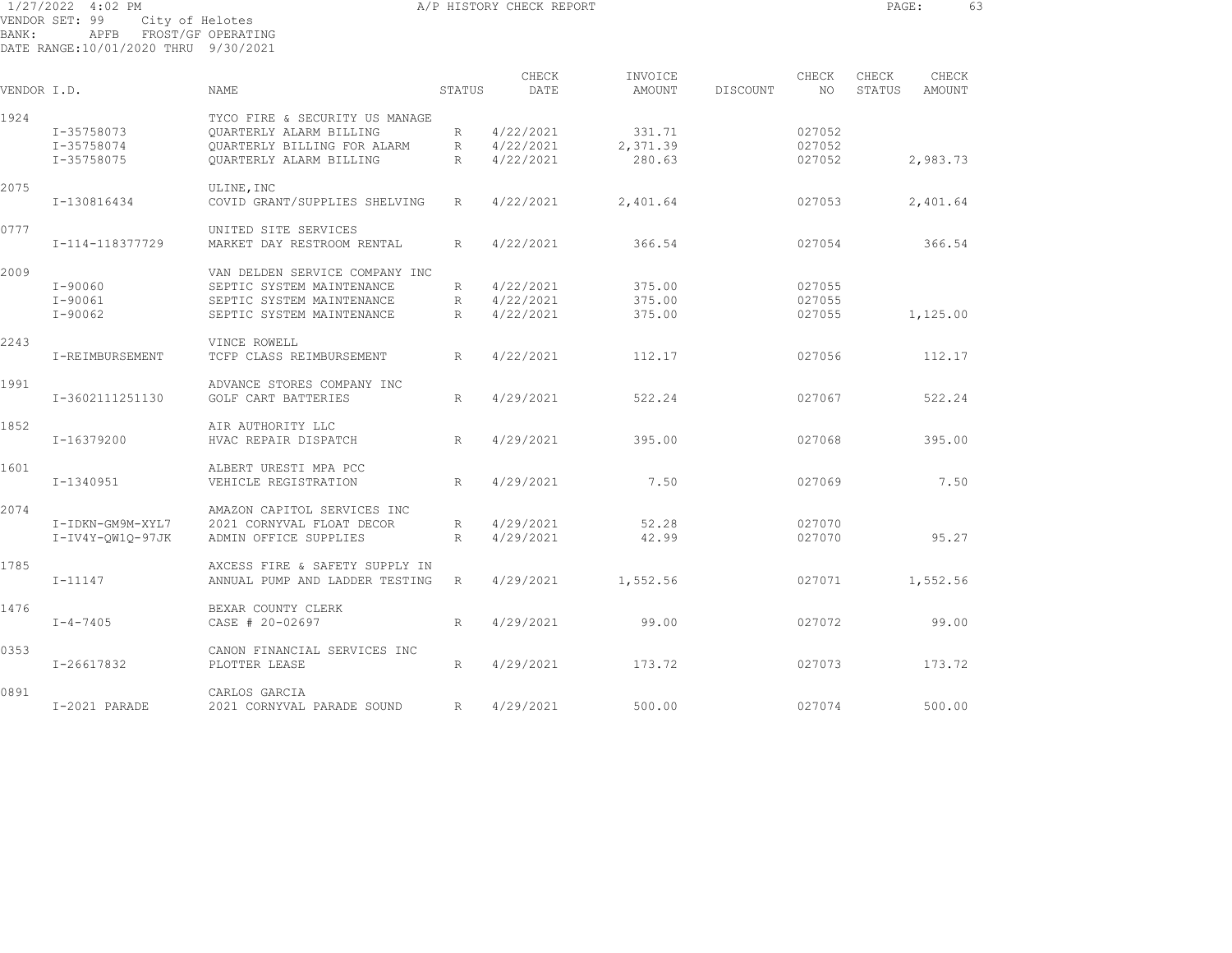|             | 1/27/2022 4:02 PM                                                                                    |                                                                                                                                                                                           |                                          | A/P HISTORY CHECK REPORT                                                   |                                                       |          |                                                          | PAGE:           |                 | 64 |
|-------------|------------------------------------------------------------------------------------------------------|-------------------------------------------------------------------------------------------------------------------------------------------------------------------------------------------|------------------------------------------|----------------------------------------------------------------------------|-------------------------------------------------------|----------|----------------------------------------------------------|-----------------|-----------------|----|
| BANK:       | VENDOR SET: 99<br>City of Helotes<br>APFB FROST/GF OPERATING<br>DATE RANGE:10/01/2020 THRU 9/30/2021 |                                                                                                                                                                                           |                                          |                                                                            |                                                       |          |                                                          |                 |                 |    |
| VENDOR I.D. |                                                                                                      | <b>NAME</b>                                                                                                                                                                               | STATUS                                   | CHECK<br>DATE                                                              | INVOICE<br>AMOUNT                                     | DISCOUNT | CHECK<br>NO.                                             | CHECK<br>STATUS | CHECK<br>AMOUNT |    |
| 0356        | I-00069906                                                                                           | DAILEY WELLS COMMUNICATION INC<br>BENCHED AND ALIGNED RADIO                                                                                                                               | R                                        | 4/29/2021                                                                  | 85.08                                                 |          | 027075                                                   |                 | 85.08           |    |
| 1471        | I-180711                                                                                             | GOODYEAR COMMERCIAL TIRE & SER<br>TRAILER REPLACEMENT TIRE                                                                                                                                | R                                        | 4/29/2021                                                                  | 134.25                                                |          | 027076                                                   |                 | 134.25          |    |
| 1731        | I-32071525-001                                                                                       | HERC RENTALS INC<br>EQUIPMENT RENTAL                                                                                                                                                      | R                                        | 4/29/2021                                                                  | 250.00                                                |          | 027077                                                   |                 | 250.00          |    |
| 2246        | I-ANTONIO DR1                                                                                        | JORDAN BUCHANAN<br>TREE REMOVAL ANTONIO DRIVE                                                                                                                                             | R                                        | 4/29/2021                                                                  | 1,725.00                                              |          | 027078                                                   |                 | 1,725.00        |    |
| 0166        | I-1206821-20210331                                                                                   | LEXISNEXIS RISK DATA MNGMNT IN<br>ACCURANT MARCH 2021                                                                                                                                     | R                                        | 4/29/2021                                                                  | 115.00                                                |          | 027079                                                   |                 | 115.00          |    |
| 1480        | I-FEBRUARY 2021                                                                                      | LINEBARGER GOGGAN BLAIR & SAMP<br>COLLECTION FEES FEB 2021                                                                                                                                | $R_{\parallel}$                          | 4/29/2021                                                                  | 853.65                                                |          | 027080                                                   |                 | 853.65          |    |
| 0291        | I-36917                                                                                              | LNV LLC<br>ENGINEERING SERVICES FEB 21                                                                                                                                                    | R                                        | 4/29/2021                                                                  | 1,748.00                                              |          | 027081                                                   |                 | 1,748.00        |    |
| 1730        | I-69426<br>I-69430                                                                                   | LODDE TYPEWRITER CO<br>PLOTTER SUPPLIES<br>PLOTTER SUPPLIES                                                                                                                               | R<br>R                                   | 4/29/2021<br>4/29/2021                                                     | 450.00<br>254.00                                      |          | 027082<br>027082                                         |                 | 704.00          |    |
| 0093        | I-153998<br>I-154091<br>I-154587<br>$I - 154629$<br>$I - 154667$<br>$I - 154752$                     | MANDER AUTO SERVICE INC<br>REPAIR/MAINT FIRE MEDIC 2<br>VEHICLE REPAIR/MAINT<br>REPAIR/MAINT PD VEHICLE<br>REPAIR/MAINT PD 6565<br>VEHICLE REPAIR/MAINTENANC<br>VEHICLE MAINTENANCE/REPAI | R<br>R<br>R<br>R<br>R<br>$R_{\parallel}$ | 4/29/2021<br>4/29/2021<br>4/29/2021<br>4/29/2021<br>4/29/2021<br>4/29/2021 | 163.20<br>71.40<br>64.50<br>151.20<br>757.74<br>64.50 |          | 027083<br>027083<br>027083<br>027083<br>027083<br>027083 |                 | 1,272.54        |    |
| 1119        | I-3232021                                                                                            | MISSION GOLF CARS & INDUSTRIAL<br>2021 CORNYVAL PARADE                                                                                                                                    | R                                        | 4/29/2021                                                                  | 525.00                                                |          | 027084                                                   |                 | 525.00          |    |
| 0102        | I-1083835                                                                                            | NAFECO INC<br>PPE - GLOVES                                                                                                                                                                | R                                        | 4/29/2021                                                                  | 562.58                                                |          | 027085                                                   |                 | 562.58          |    |
|             |                                                                                                      |                                                                                                                                                                                           |                                          |                                                                            |                                                       |          |                                                          |                 |                 |    |

0793 OFFICE DEPOT INC ADMIN OFFICE SUPPLIES R 4/29/2021 I-167393697001 ADMIN OFFICE SUPPLIES R 4/29/2021 11.99 027086 I-167394103001 COURT AND DISPATCH OFFICE SUPP R 4/29/2021 27.70 027086 I-167394104001 COURT AND PD OFFICE SUPPLIES R 4/29/2021 14.88 027086 I-167394105001 POLICE OFFICE SUPPLIES R 4/29/2021 81.87 027086 I-168815597001 DISPATCH OFFICE SUPPLIES R 4/29/2021 75.93 027086 212.37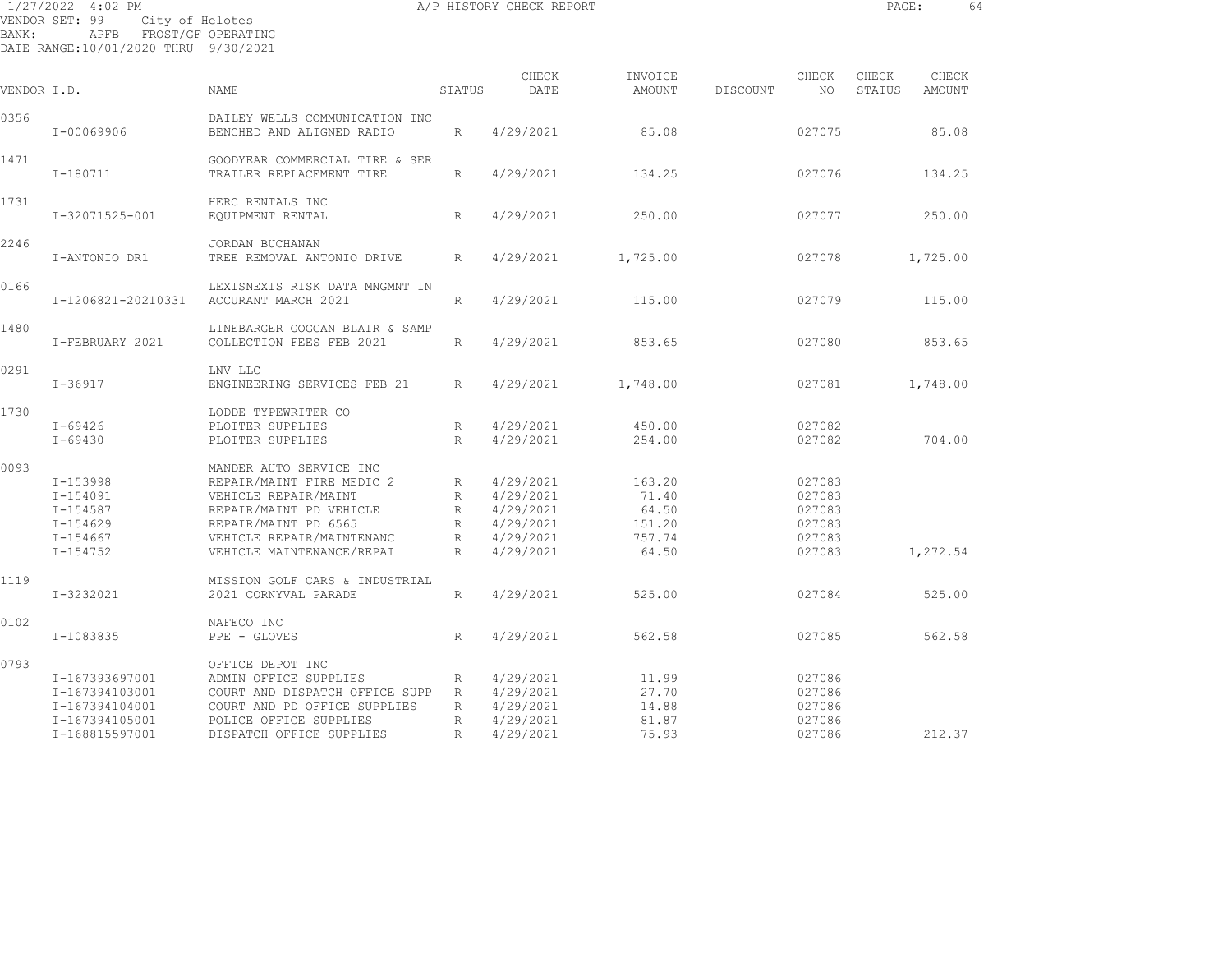|             | 1/27/2022 4:02 PM                                                                                    |                                                                                                         |                                           | A/P HISTORY CHECK REPORT                         |                                        |          |                                      | PAGE:           |                 | 65 |
|-------------|------------------------------------------------------------------------------------------------------|---------------------------------------------------------------------------------------------------------|-------------------------------------------|--------------------------------------------------|----------------------------------------|----------|--------------------------------------|-----------------|-----------------|----|
| BANK:       | VENDOR SET: 99<br>City of Helotes<br>APFB FROST/GF OPERATING<br>DATE RANGE:10/01/2020 THRU 9/30/2021 |                                                                                                         |                                           |                                                  |                                        |          |                                      |                 |                 |    |
| VENDOR I.D. |                                                                                                      | NAME                                                                                                    | STATUS                                    | CHECK<br>DATE                                    | INVOICE<br>AMOUNT                      | DISCOUNT | CHECK<br>NO.                         | CHECK<br>STATUS | CHECK<br>AMOUNT |    |
| 0770        | $I - 209 - 25$                                                                                       | PIPES DREAMS MILITARY MERCHAND<br>2021 CORNYVAL PARADE RIBBONS                                          | R                                         | 4/29/2021                                        | 485.00                                 |          | 027087                               |                 | 485.00          |    |
| 0700        | $I - 29254$                                                                                          | RAPTURE GRAPHICS<br>FINANCE OFFICER WALL PLAQUE                                                         | $R_{\perp}$                               | 4/29/2021                                        | 90.90                                  |          | 027088                               |                 | 90.90           |    |
| 1651        | I-11D0119942563                                                                                      | READY REFRESH BY NESTLE<br>DRINKING WATER FOR CITY HALL                                                 | R                                         | 4/29/2021                                        | 271.23                                 |          | 027089                               |                 | 271.23          |    |
| 0809        | I-100754<br>$I-100771$<br>I-100820                                                                   | RX TECHNOLOGY<br>Laptop Setup<br>SERVICE REQUEST 274591<br>IT MANAGED SERVICES                          | R<br>R<br>R                               | 4/29/2021<br>4/29/2021<br>4/29/2021              | 1,360.00<br>125.00<br>3,850.00         |          | 027090<br>027090<br>027090           |                 | 5,335.00        |    |
| 1403        | I-0088726                                                                                            | SERVICE UNIFORM RENTAL<br>PW UNIFORM SERVICE                                                            | R                                         | 4/29/2021                                        | 126.94                                 |          | 027091                               |                 | 126.94          |    |
| 1695        | I-4010073747                                                                                         | STERICYCLE INC<br>MEDICAL WASTE                                                                         | R                                         | 4/29/2021                                        | 70.09                                  |          | 027092                               |                 | 70.09           |    |
| 0624        | I-MILEAGE                                                                                            | THOMAS SCHOOLCRAFT<br>MILEAGE AND PHONE REIMBURSE                                                       | R                                         | 4/29/2021                                        | 924.80                                 |          | 027093                               |                 | 924.80          |    |
| 0489        | I-11197570                                                                                           | TIETZE PLUMBING INC<br>GAS LEAK REPAIR                                                                  | $R_{\odot}$                               | 4/29/2021                                        | 247.50                                 |          | 027094                               |                 | 247.50          |    |
| 0145        | I-0039133041421                                                                                      | TIME WARNER CABLE SAN ANTONIO<br>CABLE AND INTERNET                                                     | R                                         | 4/29/2021                                        | 589.89                                 |          | 027095                               |                 | 589.89          |    |
| 2245        | I-6350875                                                                                            | ULTIMATE OUTDOOR MOVIES LLC<br>MAY 2021 MOVIE NIGHT SCREEN                                              | $R_{\perp}$                               | 4/29/2021                                        | 1,150.00                               |          | 027096                               |                 | 1,150.00        |    |
| 1944        | I-MARCH 2021 EMS<br>I-MARCH 2021 FIRE<br>I-MARCH 2021 PD<br>I-MARCH 2021 PW                          | US BANK NA<br>EMS VEHICLE FUEL<br>FIRE VEHICLE FUEL<br>VEHICLE FUEL POLICE<br>VEHICLE FUEL PUBLIC WORKS | R<br>$R_{\parallel}$<br>R<br>$\mathbb{R}$ | 4/29/2021<br>4/29/2021<br>4/29/2021<br>4/29/2021 | 175.94<br>381.94<br>3,361.28<br>832.18 |          | 027097<br>027097<br>027097<br>027097 |                 | 4,751.34        |    |

2004 WERLING ASSOCIATES INC I-7520 SALARY SURVEY R 4/29/2021 470.00 027098 470.00

1883 XEROX CORPORATION I-2572987 COPIER LEASE R 4/29/2021 1,987.00 027099 1,987.00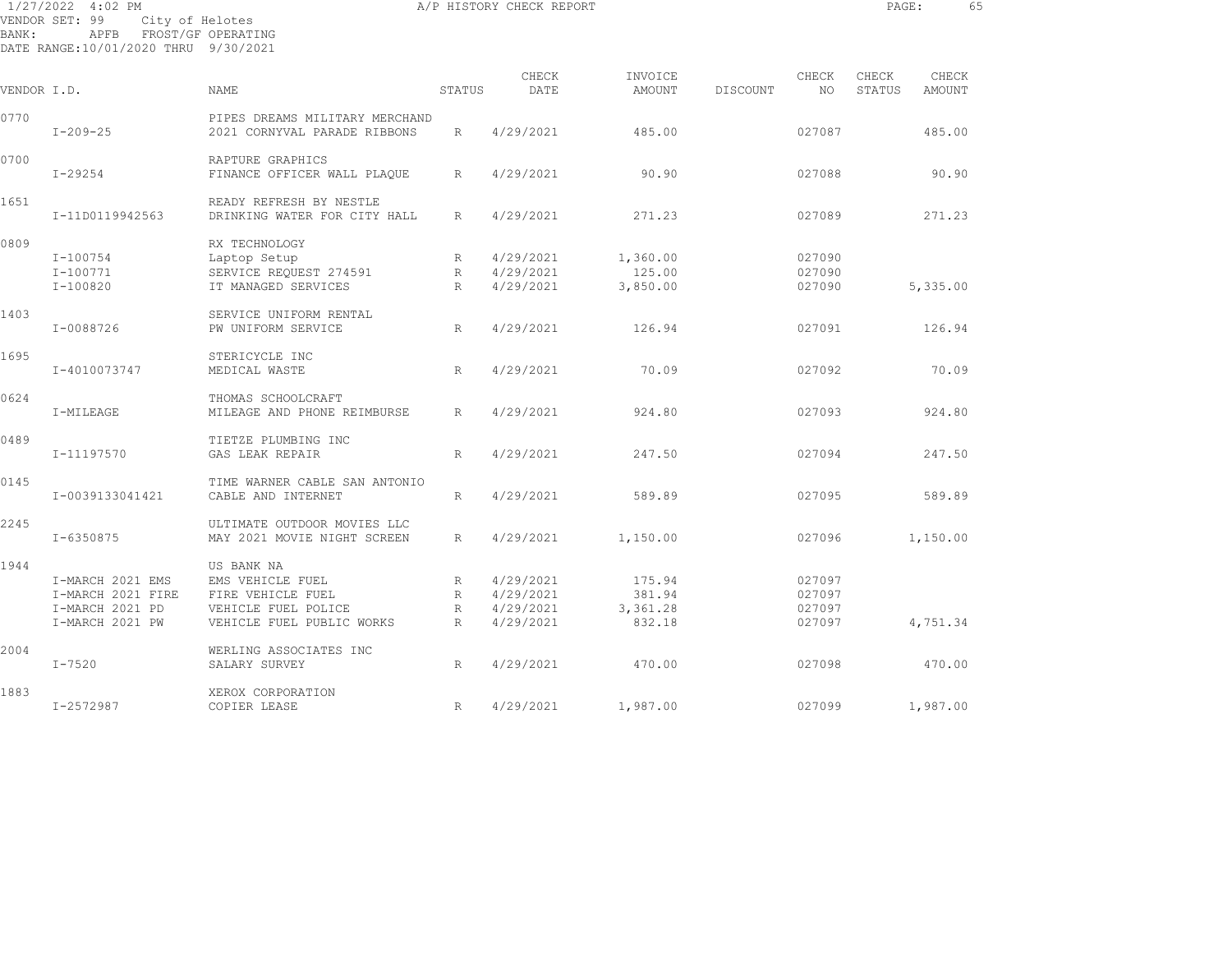| BANK:       | $1/27/2022$ 4:02 PM<br>VENDOR SET: 99<br>APFB<br>DATE RANGE:10/01/2020 THRU 9/30/2021 | City of Helotes<br>FROST/GF OPERATING                       |              | A/P HISTORY CHECK REPORT |          |          |        | PAGE:  | 66       |  |
|-------------|---------------------------------------------------------------------------------------|-------------------------------------------------------------|--------------|--------------------------|----------|----------|--------|--------|----------|--|
|             |                                                                                       |                                                             |              | CHECK                    | INVOICE  |          | CHECK  | CHECK  | CHECK    |  |
| VENDOR I.D. |                                                                                       | <b>NAME</b>                                                 | STATUS       | DATE                     | AMOUNT   | DISCOUNT | NO     | STATUS | AMOUNT   |  |
| 1852        |                                                                                       | AIR AUTHORITY LLC                                           |              |                          |          |          |        |        |          |  |
|             | I-16229400                                                                            | QUARTERLY PM                                                | R            | 5/06/2021                | 3,974.58 |          | 027102 |        |          |  |
|             | I-16367896                                                                            | REPAIR TO COURT/CHAMBERS HVAC                               | R            | 5/06/2021                | 385.00   |          | 027102 |        | 4,359.58 |  |
| 2074        |                                                                                       | AMAZON CAPITOL SERVICES INC                                 |              |                          |          |          |        |        |          |  |
|             | I-1FT1-FT7K-C1YD                                                                      | COVID RECOGNITION PINS                                      | R            | 5/06/2021                | 80.00    |          | 027103 |        |          |  |
|             | I-1FTL-FT7K-C336                                                                      | COVID RECOGNITION PINS                                      | R            | 5/06/2021                | 400.00   |          | 027103 |        |          |  |
|             | I-ICKM-9NMP-PDGT                                                                      | COMPUTER EQUIPMENT                                          | R            | 5/06/2021                | 49.65    |          | 027103 |        | 529.65   |  |
|             |                                                                                       |                                                             |              |                          |          |          |        |        |          |  |
| 2055        | I-0171726                                                                             | CULLIGAN WATER CONDITIONING<br>WATER SOFTNER SERVICE CHARGE | R            | 5/06/2021                | 51.00    |          | 027104 |        | 51.00    |  |
| 0356        |                                                                                       | DAILEY WELLS COMMUNICATION INC                              |              |                          |          |          |        |        |          |  |
|             | I-00069066                                                                            | RADIO SERIVCE/REPAIRS                                       |              | 5/06/2021                | 85.08    |          | 027105 |        |          |  |
|             | I-00069067                                                                            | RADIO SERVICE/REPAIRS                                       | R            | 5/06/2021                | 163.83   |          | 027105 |        |          |  |
|             |                                                                                       |                                                             | R            |                          |          |          |        |        |          |  |
|             | I-00069068                                                                            | RADIO SERIVCE/REPAIRS                                       | R            | 5/06/2021                | 85.08    |          | 027105 |        |          |  |
|             | I-00069069                                                                            | RADIO SERVICE/REPAIRS                                       | R            | 5/06/2021                | 292.83   |          | 027105 |        |          |  |
|             | I-00069070                                                                            | RADION SERVICE/REPAIR                                       | R            | 5/06/2021                | 301.83   |          | 027105 |        |          |  |
|             | I-00069090                                                                            | RADIO SERIVCE/REPAIR                                        | R            | 5/06/2021                | 85.08    |          | 027105 |        |          |  |
|             | I-00069092                                                                            | RADIO SERVICE/REPAIRS                                       | R            | 5/06/2021                | 422.50   |          | 027105 |        |          |  |
|             | I-00069093                                                                            | RADIO SERVICE/REPAIRS                                       | R            | 5/06/2021                | 85.08    |          | 027105 |        |          |  |
|             | I-00069094                                                                            | RADIO SERVICE/REPAIR                                        | R            | 5/06/2021                | 94.08    |          | 027105 |        |          |  |
|             | I-00069111                                                                            | RADIO SERVICE/REPAIRS                                       | R            | 5/06/2021                | 85.08    |          | 027105 |        |          |  |
|             | I-00069112                                                                            | RADIO SERVICE/REPAIRS                                       | R            | 5/06/2021                | 85.08    |          | 027105 |        |          |  |
|             | I-00069113                                                                            | RADIO SERVICE/REPAIRS                                       | R            | 5/06/2021                | 85.08    |          | 027105 |        |          |  |
|             | I-00069114                                                                            | RADIO SERVICE/REPAIRS                                       | R            | 5/06/2021                | 85.08    |          | 027105 |        |          |  |
|             | I-00069123                                                                            | RADIO SERVICE/REPAIR                                        | R            | 5/06/2021                | 422.58   |          | 027105 |        |          |  |
|             | I-00069463                                                                            | RADIO REPAIR/SERVICE                                        | R            | 5/06/2021                | 135.08   |          | 027105 |        |          |  |
|             | I-0069194                                                                             | RADIO SERVICE/REPAIRS                                       | $\mathbb{R}$ | 5/06/2021                | 135.00   |          | 027105 |        | 2,648.37 |  |
| 1051        |                                                                                       | DAMARIS SERNA                                               |              |                          |          |          |        |        |          |  |
|             | I-APRIL 2021                                                                          | JANITORIAL SERVICE APRIL 2021                               | R            | 5/06/2021                | 360.00   |          | 027106 |        | 360.00   |  |
| 0643        |                                                                                       | DAVIDSON & TROILO REAM & GARZA                              |              |                          |          |          |        |        |          |  |
|             | $I - 28515$                                                                           | DECEMBER 2020 LEGAL FEES                                    | R            | 5/06/2021                | 508.65   |          | 027107 |        |          |  |
|             | $I - 29646$                                                                           | LEGAL SERVICES MARCH 2021                                   | R            | 5/06/2021                | 2,491.65 |          | 027107 |        | 3,000.30 |  |
| 1583        |                                                                                       | HEAT SAFETY EQUIPMENT LLC                                   |              |                          |          |          |        |        |          |  |
|             | $I - 21 - 14829$                                                                      | SCBA MAINTENANCE                                            | R            | 5/06/2021                | 65.00    |          | 027108 |        | 65.00    |  |
| 1856        |                                                                                       | JOI SHUMAKER                                                |              |                          |          |          |        |        |          |  |
|             | I-14222021 HFD                                                                        | ACLS, PALS, CPR RENEWALS                                    | R            | 5/06/2021                | 2,000.00 |          | 027109 |        | 2,000.00 |  |
|             |                                                                                       |                                                             |              |                          |          |          |        |        |          |  |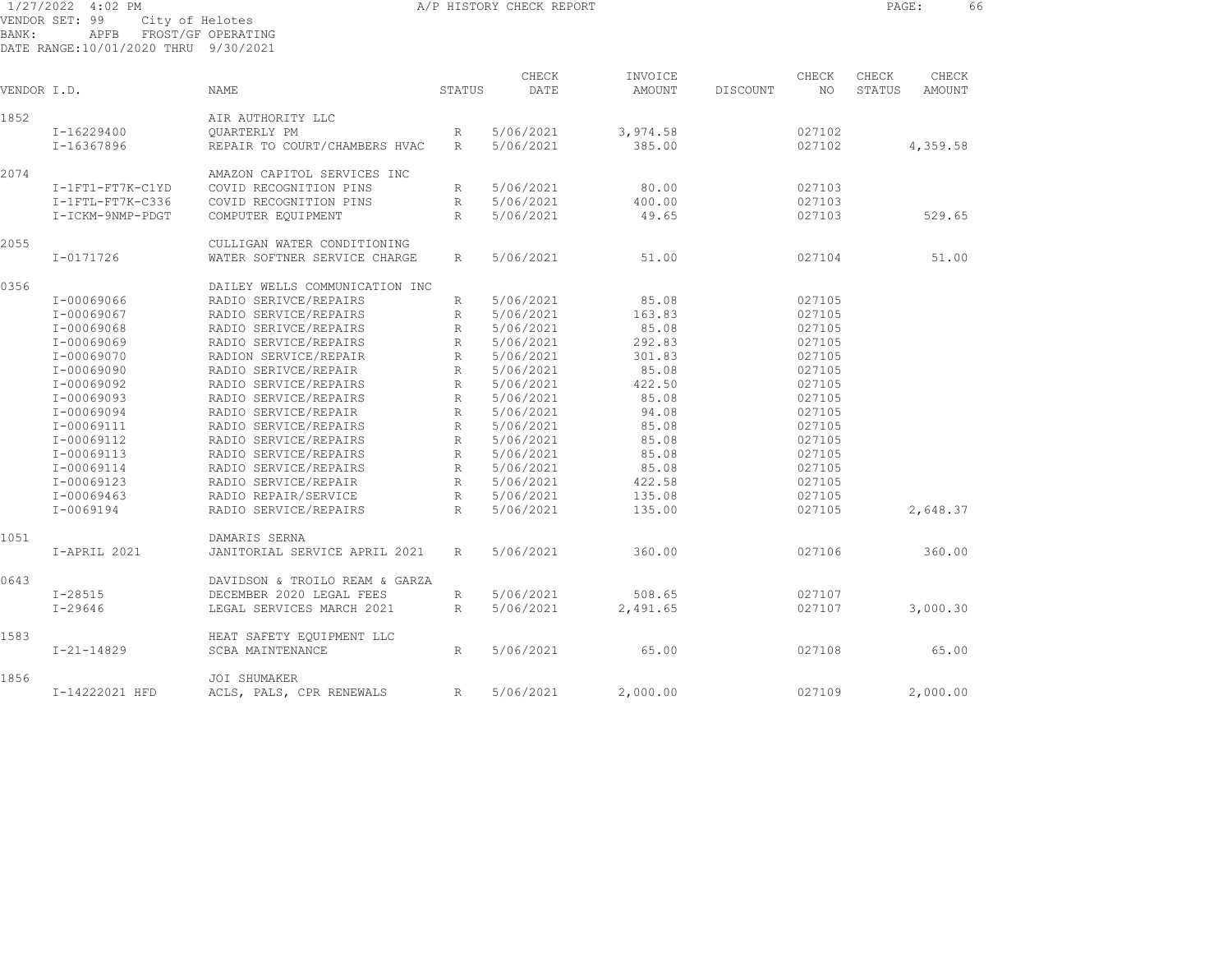| BANK:       | 1/27/2022 4:02 PM<br>VENDOR SET: 99<br>City of Helotes<br>APFB FROST/GF OPERATING<br>DATE RANGE:10/01/2020 THRU 9/30/2021 |                                                                                             |                           | A/P HISTORY CHECK REPORT            |                        |          |                            | PAGE:           | 67              |
|-------------|---------------------------------------------------------------------------------------------------------------------------|---------------------------------------------------------------------------------------------|---------------------------|-------------------------------------|------------------------|----------|----------------------------|-----------------|-----------------|
| VENDOR I.D. |                                                                                                                           | NAME                                                                                        | STATUS                    | CHECK<br>DATE                       | INVOICE<br>AMOUNT      | DISCOUNT | CHECK<br>NO                | CHECK<br>STATUS | CHECK<br>AMOUNT |
| 2111        | I-154958                                                                                                                  | MARIAN MENDOZA<br>REIMBURSEMENT FOR FLOWERS                                                 | <b>V</b>                  | 5/06/2021                           | 198.99                 |          | 027110                     |                 | 198.99          |
| 2111        | M-CHECK                                                                                                                   | MARIAN MENDOZA<br>MARIAN MENDOZA<br>VOIDED V                                                |                           | 5/06/2021                           |                        |          | 027110                     |                 | 198.99CR        |
| 1373        | $I-S-21-0511$                                                                                                             | STOUFFER & ASSOCIATES, LLP<br>LAND APPRAISAL RIGGS ROAD                                     | R                         | 5/06/2021                           | 2,500.00               |          | 027111                     |                 | 2,500.00        |
| 0489        | I-1117570                                                                                                                 | TIETZE PLUMBING INC<br>WATER HEATER REPAIR                                                  | V                         | 5/06/2021                           | 247.50                 |          | 027112                     |                 | 247.50          |
| 0489        | M-CHECK                                                                                                                   | TIETZE PLUMBING INC<br>TIETZE PLUMBING INC<br>UNPOST                                        | $\mathbf{V}$              | 9/30/2021                           |                        |          | 027112                     |                 | 247.50CR        |
| 1974        | I-05122021-1                                                                                                              | ALAMO FIRE APPARATUS LLC<br>FIRE TRUCK PART                                                 | R                         | 5/13/2021                           | 45.57                  |          | 027113                     |                 | 45.57           |
| 2074        | I-IDKN-GM9MXY7L                                                                                                           | AMAZON CAPITOL SERVICES INC<br>PARTIAL SHIPMENT PW GARLAND                                  | R                         | 5/13/2021                           | 52.28                  |          | 027114                     |                 | 52.28           |
| 1609        | I-ANNUAL DUES                                                                                                             | AMERICAN PUBLIC WORKS ASSOCIAT<br>ANNUAL DUES                                               | R                         | 5/13/2021                           | 1,260.00               |          | 027115                     |                 | 1,260.00        |
| 0025        | I-BRICEWOOD REPLAT                                                                                                        | BEXAR COUNTY CLERK<br>BRICEWOOD REPLAT                                                      | R                         | 5/13/2021                           | 82.00                  |          | 027116                     |                 | 82.00           |
| 0029        | I-APRIL 2020                                                                                                              | BRUCE C BEALOR<br>BUILDING INSPECTIONS/PLAN REVI                                            | R                         | 5/13/2021                           | 7,265.00               |          | 027117                     |                 | 7,265.00        |
| 0356        | I-0003298                                                                                                                 | DAILEY WELLS COMMUNICATION INC<br>MIC REPLACEMENT PD                                        | R                         | 5/13/2021                           | 112.32                 |          | 027118                     |                 | 112.32          |
| 0051        | $I-1039$<br>$I - 1040$<br>$I-1041$                                                                                        | ELF HARDWARE INC<br>PUBLIC WORKS SUPPLIES<br>PUBLIC WORKS SUPPLIES<br>PUBLIC WORKS SUPPLIES | R<br>$R_{\parallel}$<br>R | 5/13/2021<br>5/13/2021<br>5/13/2021 | 20.00<br>4.00<br>10.00 |          | 027119<br>027119<br>027119 |                 | 34.00           |
| 1718        | $I - 222962$                                                                                                              | J W PEPPER & SON INC<br>MUCIS FOR COMMUNITY BAND                                            | R                         | 5/13/2021                           | 170.00                 |          | 027120                     |                 | 170.00          |
| 0587        |                                                                                                                           | JEFFREY DAUER                                                                               |                           |                                     |                        |          |                            |                 |                 |

UBEERET DAUER<br>I-COBRA REIMBURSEMEN COBRA REMIBURSEMENT R 5/13/2021 513.35 513.35 027121 513.35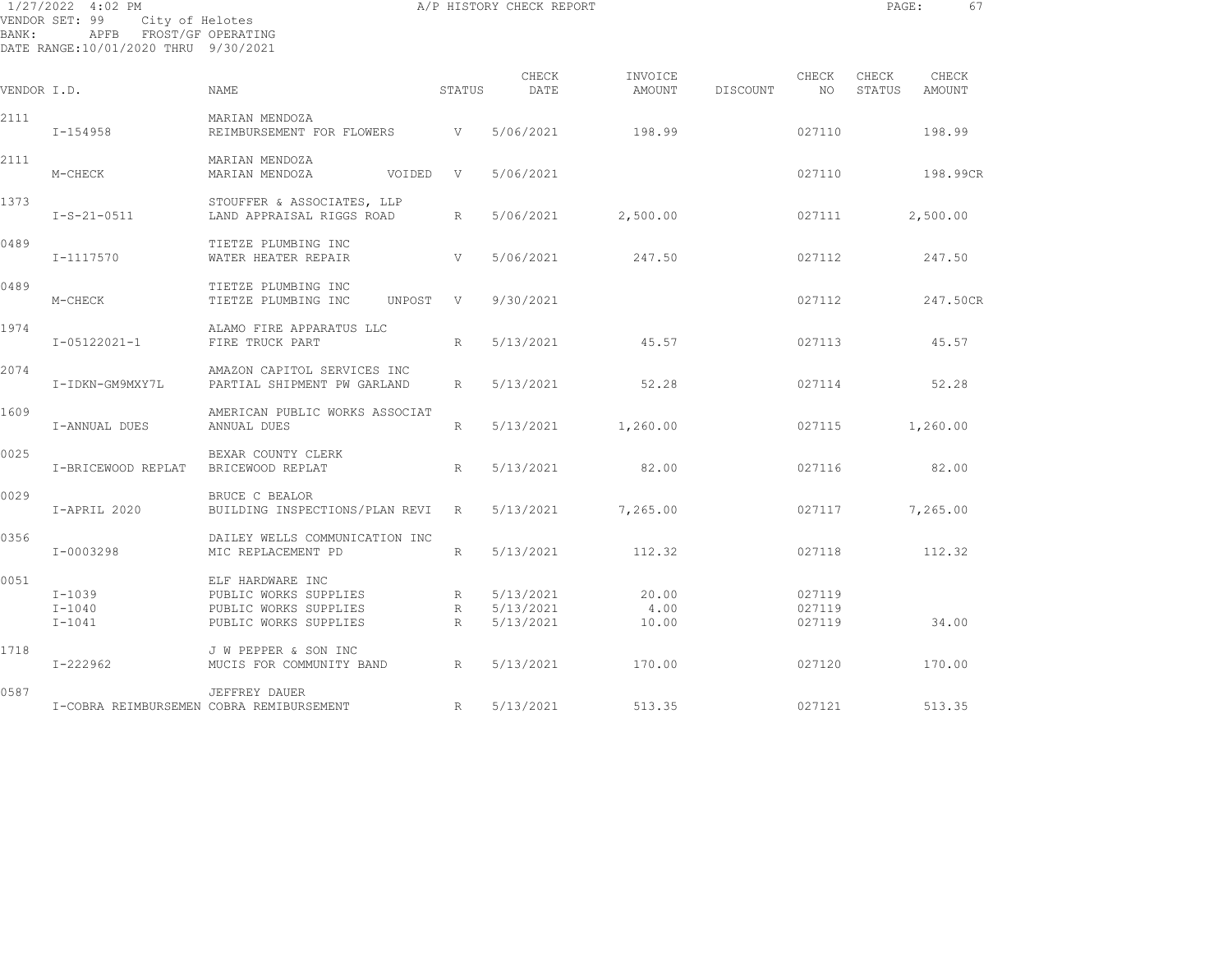|             | 1/27/2022 4:02 PM<br>VENDOR SET: 99<br>City of Helotes          |                                                                                        |        | A/P HISTORY CHECK REPORT |                   |                                       |                  | PAGE:           |                 | 68 |
|-------------|-----------------------------------------------------------------|----------------------------------------------------------------------------------------|--------|--------------------------|-------------------|---------------------------------------|------------------|-----------------|-----------------|----|
| BANK:       | APFB FROST/GF OPERATING<br>DATE RANGE:10/01/2020 THRU 9/30/2021 |                                                                                        |        |                          |                   |                                       |                  |                 |                 |    |
| VENDOR I.D. |                                                                 | <b>NAME</b>                                                                            | STATUS | CHECK<br>DATE            | INVOICE<br>AMOUNT | <b>Example 2018</b> CHECK<br>DISCOUNT | NO.              | CHECK<br>STATUS | CHECK<br>AMOUNT |    |
| 1480        | I-MARCH 2021                                                    | LINEBARGER GOGGAN BLAIR & SAMP<br>COLLECTION FEES MARCH 2021 R                         |        | 5/13/2021 4,952.00       |                   |                                       | 027122           |                 | 4,952.00        |    |
| 0427        |                                                                 | MARIO A TREVINO<br>I-MAY 2021 COVERAGE COURT COVERAGE MAY 2021 R                       |        | 5/13/2021                | 450.00            |                                       | 027123           |                 | 450.00          |    |
| 1196        | I-APRIL 2021                                                    | MONTY JOE MCGUFFIN<br>HEATLTH INSPECTIONS APRIL 2021 R                                 |        | 5/13/2021                | 650.00            |                                       | 027124           |                 | 650.00          |    |
| 2157        | I-5956-126744                                                   | O'REILLY AUTO ENTERPRISES LLC<br>BATTERIES FOR HAND SANITZERS R                        |        | 5/13/2021                | 43.96             |                                       | 027125           |                 | 43.96           |    |
| 0793        | I-168815599001                                                  | OFFICE DEPOT INC<br>PARTIAL SHIPMENT OF SUPPLY ORD R                                   |        | 5/13/2021                | 21.24             |                                       | 027126           |                 | 21.24           |    |
| 1151        | $I - 68645$                                                     | POWERPHONE INC<br>2020 ANNUAL MAINTENANCE<br>$\mathbb{R}$                              |        | 5/13/2021                | 239.70            |                                       | 027127           |                 | 239.70          |    |
| 0112        | I-63091549                                                      | PRAXAIR DIST INC<br>EMS OXYGEN                                                         | R      | 5/13/2021                | 111.99            |                                       | 027128           |                 | 111.99          |    |
| 1622        | I-HEL-20210430                                                  | PRE-EMPLOYMENT INC<br>PRE EMPLOYMENT BACKGROUND R                                      |        | 5/13/2021                | 198.70            |                                       | 027129           |                 | 198.70          |    |
| 1403        | I-0089828<br>I-0090941                                          | SERVICE UNIFORM RENTAL<br>PW UNIFORM SERVICE 04/28/21 R<br>PW UNIFORM SERVICE 05/05/21 | R      | 5/13/2021<br>5/13/2021   | 126.94<br>135.12  |                                       | 027130<br>027130 |                 | 262.06          |    |

|      | $I - 0090941$    | PW UNIFORM SERVICE 05/05/21                                   | R           | 5/13/2021 | 135.12   | 027130 | 262.06   |
|------|------------------|---------------------------------------------------------------|-------------|-----------|----------|--------|----------|
| 0932 | I-STRACFY210049  | SOUTHWEST TEXAS REGIONAL ADV C<br>ANNUAL MEMBERSHIP           | R           | 5/13/2021 | 1,800.00 | 027131 | 1,800.00 |
| 1944 | $I-0421$         | US BANK NA<br>CITY VEHICLE GAS APRIL 2021                     | R           | 5/13/2021 | 4,753.41 | 027132 | 4,753.41 |
| 1721 | I-8977461602     | A T & T<br>APRIL 2021 PHONE SERVICES                          | $R_{\perp}$ | 5/21/2021 | 1,580.88 | 027133 | 1,580.88 |
| 1601 | I-VIN 8537       | ALBERT URESTI MPA PCC<br>ANNUAL VEHICLE REGISTRATION          | $R_{\perp}$ | 5/21/2021 | 7.50     | 027134 | 7.50     |
| 2074 | I-10DN-X9FW-FJKN | AMAZON CAPITOL SERVICES INC<br>PHONE CASE FOR MAYOR WHITEHEAD | R           | 5/21/2021 | 50.07    | 027135 | 50.07    |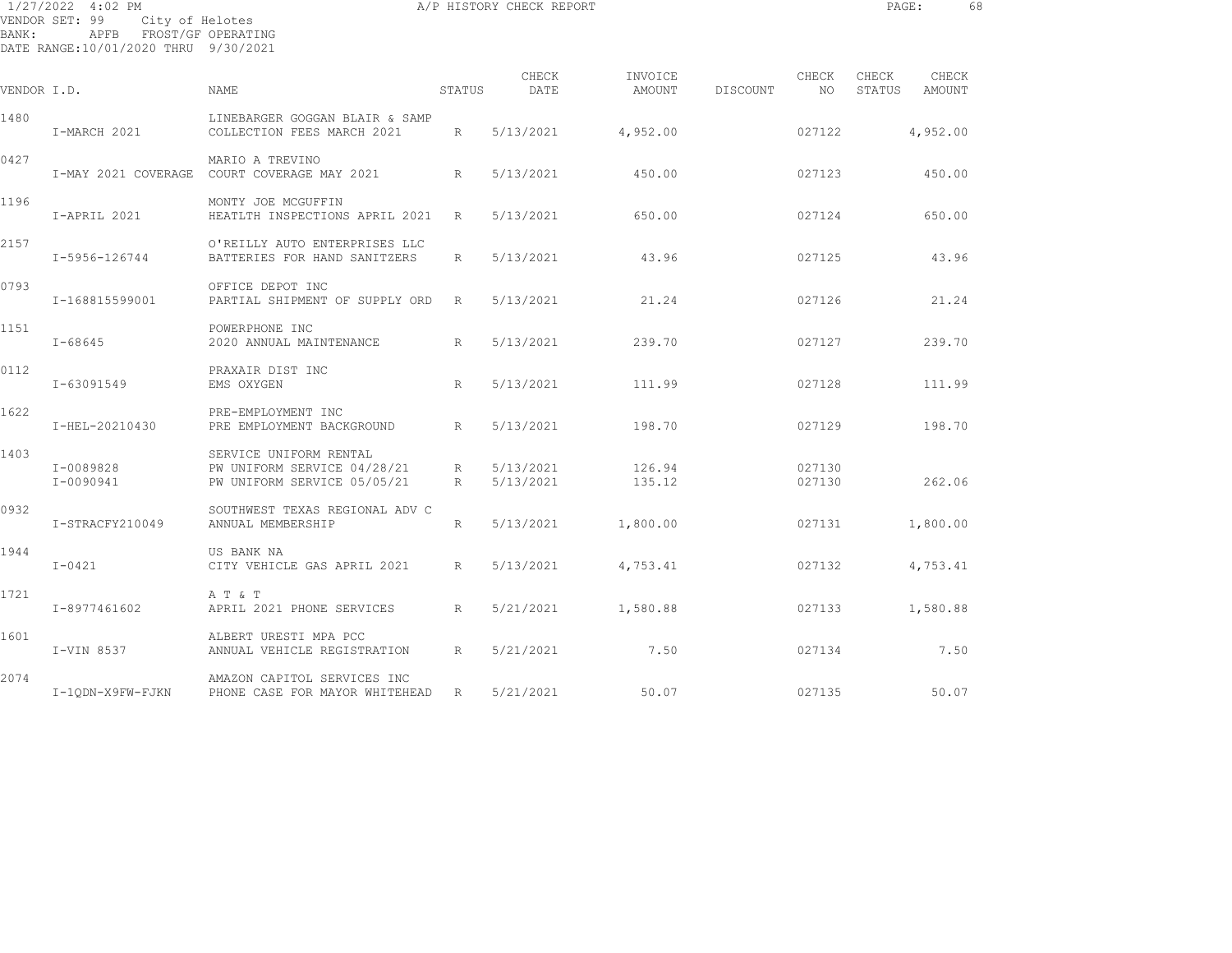| BANK:       | 1/27/2022 4:02 PM<br>VENDOR SET: 99<br>City of Helotes<br>APFB FROST/GF OPERATING<br>DATE RANGE:10/01/2020 THRU 9/30/2021 |                                                                                                                             |                                | A/P HISTORY CHECK REPORT                         |                                      |          |                                      | PAGE:           |                        | 69 |
|-------------|---------------------------------------------------------------------------------------------------------------------------|-----------------------------------------------------------------------------------------------------------------------------|--------------------------------|--------------------------------------------------|--------------------------------------|----------|--------------------------------------|-----------------|------------------------|----|
| VENDOR I.D. |                                                                                                                           | <b>NAME</b>                                                                                                                 | STATUS                         | CHECK<br>DATE                                    | INVOICE<br>AMOUNT                    | DISCOUNT | CHECK<br>NO.                         | CHECK<br>STATUS | CHECK<br><b>AMOUNT</b> |    |
| 2196        | $I - 648293$                                                                                                              | BETA TECHNOLOGY INC<br>CLEANING SUPPLIES FIRE                                                                               | R                              | 5/21/2021                                        | 383.72                               |          | 027136                               |                 | 383.72                 |    |
| 0119        | I-DOCKET 05/11/21                                                                                                         | BINGHAM & LEA PC INC<br>DOCKET COVERAGE MAY 2021                                                                            | R                              | 5/21/2021                                        | 450.00                               |          | 027137                               |                 | 450.00                 |    |
| 2187        | I-MAY 2021                                                                                                                | CITIBANK NA<br>MAY 2021 CREDIT CARD BILL                                                                                    | R                              | 5/21/2021                                        | 2,336.10                             |          | 027138                               |                 | 2,336.10               |    |
| 2247        | $I - 103627$                                                                                                              | HILLTOP SECURITIES INC<br>ANNUAL FEE                                                                                        | R                              | 5/21/2021                                        | 2,500.00                             |          | 027139                               |                 | 2,500.00               |    |
| 0291        | I-37514<br>$I - 37515$                                                                                                    | LNV LLC<br>PRFESSIONAL SERVICES<br>PROFESSIONAL SERVICES                                                                    | R<br>R                         | 5/21/2021<br>5/21/2021                           | 1,980.27<br>557.00                   |          | 027140<br>027140                     |                 | 2,537.27               |    |
| 0093        | I-154136<br>I-154636<br>I-154877<br>$I - 155019$                                                                          | MANDER AUTO SERVICE INC<br>POLICE VEHICLE REPAIR<br>REPAIR/MAINT PD VEHICLE<br>POLICE VEHICLE REPAIR<br>FIRE VEHICLE REPAIR | R<br>R<br>R<br>R               | 5/21/2021<br>5/21/2021<br>5/21/2021<br>5/21/2021 | 62.50<br>909.90<br>955.86<br>520.95  |          | 027141<br>027141<br>027141<br>027141 |                 | 2,449.21               |    |
| 0793        | I-173494857001                                                                                                            | OFFICE DEPOT INC<br>ADMIN AND COURT SUPPLIES                                                                                | R                              | 5/21/2021                                        | 132.64                               |          | 027142                               |                 | 132.64                 |    |
| 0923        | I-1018099465<br>I-MAY 2021 POSTAGE                                                                                        | PITNEY BOWES PURCHASE POWER<br>INK SUPPLIES FOR POSTAGE MACHI<br>POSTAGE REFILL MAY 2021                                    | R<br>R                         | 5/21/2021<br>5/21/2021                           | 143.62<br>208.99                     |          | 027143<br>027143                     |                 | 352.61                 |    |
| 0931        | $I - 4041$<br>$I - 4042$                                                                                                  | RICHARDS TOWING<br>IMPOUND FEES FOR MAR/APR 21<br>IMPOUND FEES FOR MAR/APR 21                                               | R<br>R                         | 5/21/2021<br>5/21/2021                           | 480.00<br>120.00                     |          | 027144<br>027144                     |                 | 600.00                 |    |
| 0191        | I-34110119<br>I-34110326<br>I-34110328<br>I-34115040                                                                      | SAN ANTONIO EXPRESS NEWS<br>METHODIST ER PH<br>ORD 21-06 RV<br>ORD 21-07 NODES<br>DEPOSITORY SERVICES RFA                   | R<br>R<br>$R_{\parallel}$<br>R | 5/21/2021<br>5/21/2021<br>5/21/2021<br>5/21/2021 | 296.33<br>571.64<br>571.64<br>542.66 |          | 027145<br>027145<br>027145<br>027145 |                 | 1,982.27               |    |
| 1588        | I-8182029578                                                                                                              | SHRED-IT USA LLC<br>SHREDDING SERVICES                                                                                      | R                              | 5/21/2021                                        | 84.07                                |          | 027146                               |                 | 84.07                  |    |
|             |                                                                                                                           |                                                                                                                             |                                |                                                  |                                      |          |                                      |                 |                        |    |

0817 SWANK MOTION PICTURES INC I-RG 1804369 MAY 2021 MOVIE NIGHT MOVIE R 5/21/2021 599.75 027147 599.75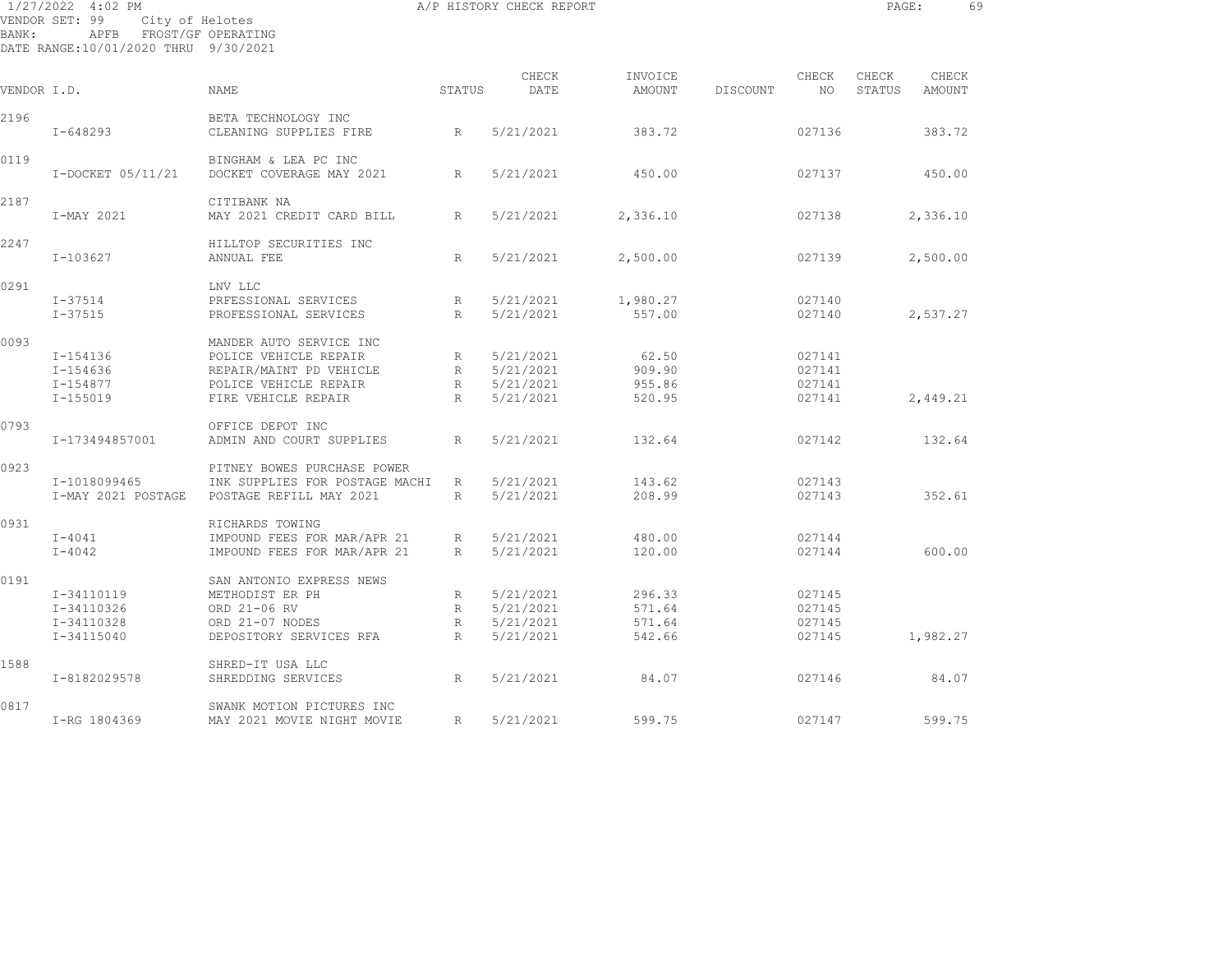| 1/27/2022 4:02 PM |                                      | A/P HISTORY CHECK REPORT | PAGE: | 70 |
|-------------------|--------------------------------------|--------------------------|-------|----|
|                   | VENDOR SET: 99 City of Helotes       |                          |       |    |
|                   | BANK: APFB FROST/GF-OPERATING        |                          |       |    |
|                   | DATE RANGE:10/01/2020 THRU 9/30/2021 |                          |       |    |

| VENDOR I.D. |                   | NAME                                           | STATUS          | CHECK<br>DATE | INVOICE<br>AMOUNT | DISCOUNT | CHECK<br>NO | CHECK<br>STATUS | CHECK<br><b>AMOUNT</b> |  |
|-------------|-------------------|------------------------------------------------|-----------------|---------------|-------------------|----------|-------------|-----------------|------------------------|--|
| 1924        |                   | TYCO FIRE & SECURITY US MANAGE                 |                 |               |                   |          |             |                 |                        |  |
|             | I-0410685         | LATE FEE                                       | R               | 5/21/2021     | 3.98              |          | 027148      |                 |                        |  |
|             | I-35390960        | SERVICE CALL AND BATTERIES                     | R               | 5/21/2021     | 265.30            |          | 027148      |                 | 269.28                 |  |
|             |                   |                                                |                 |               |                   |          |             |                 |                        |  |
| 0777        |                   | UNITED SITE SERVICES                           |                 |               |                   |          |             |                 |                        |  |
|             | I-114-11928607    | CORNYVAL RESTROOM RENTALS                      | R               | 5/21/2021     | 734.22            |          | 027149      |                 | 734.22                 |  |
| 0921        |                   | VANGUARD CLEANING SYSTEM INC                   |                 |               |                   |          |             |                 |                        |  |
|             | I-SA 103419       | MAY 2021 CLEANING SERVICES                     | $R_{\parallel}$ | 5/21/2021     | 475.00            |          | 027150      |                 | 475.00                 |  |
| 0021        |                   | A T & T MOBILITY                               |                 |               |                   |          |             |                 |                        |  |
|             |                   | I-MAY 2021 CITY CELL MAY 2021 CITY CELL PHONES | $R_{\parallel}$ | 5/27/2021     | 1,328.59          |          | 027151      |                 | 1,328.59               |  |
| 0042        |                   | CITY PUBLIC SERVICE                            |                 |               |                   |          |             |                 |                        |  |
|             | I-3000530099 0521 | ELECTRICAL SERVICES MAY 2021                   | $R_{\odot}$     | 5/27/2021     | 1,223.67          |          | 027152      |                 |                        |  |
|             | I-3000819534 0521 | ELECTRICAL SERVICE MAY 2021                    | R               | 5/27/2021     | 38.90             |          | 027152      |                 |                        |  |
|             | I-3001085347 0521 | ELECTRICAL SERVICE MAY 2021                    | R               | 5/27/2021     | 655.29            |          | 027152      |                 |                        |  |
|             | I-3002417564 0521 | ELECTRICAL SERVICES MAY 2021                   | R               | 5/27/2021     | 341.60            |          | 027152      |                 |                        |  |
|             | I-3002452349 0521 | CITY PUBLIC SERVICES MAY 2021                  | R               | 5/27/2021     | 1,007.73          |          | 027152      |                 |                        |  |
|             | I-3002471776 0521 | ELECTRICAL SERVICES MAY 2021                   | $R_{\parallel}$ | 5/27/2021     | 1,744.39          |          | 027152      |                 |                        |  |
|             | I-3002501943 0521 | ELECTRICAL SERVICES MAY 2021                   | R               | 5/27/2021     | 13.15             |          | 027152      |                 |                        |  |
|             | I-3002510668 0521 | ELECTRICAL SERVICES MAY 2021                   | R               | 5/27/2021     | 11.16             |          | 027152      |                 |                        |  |
|             | I-3002510675 0521 | ELECTRICAL SERVICES MAY 2021                   | R               | 5/27/2021     | 8.95              |          | 027152      |                 |                        |  |
|             | I-3002530708 0521 | ELECTRICAL SERVICES MAY 2021                   | $R_{\parallel}$ | 5/27/2021     | 11.38             |          | 027152      |                 |                        |  |
|             | I-3002531134 0521 | ELECTRICAL SERVICES MAY 2021                   | R               | 5/27/2021     | 8.84              |          | 027152      |                 |                        |  |
|             | I-3002825167 0521 | ELECTRICAL SERVICES MAY 2021                   | $R_{\parallel}$ | 5/27/2021     | 43.96             |          | 027152      |                 |                        |  |
|             |                   |                                                |                 |               |                   |          |             |                 |                        |  |
|             | I-3002836202 0521 | ELECTRICAL SERVICES MAY 2021                   | R               | 5/27/2021     | 54.02             |          | 027152      |                 |                        |  |
|             | I-3002839846 0521 | ELECTRICAL SERVICES MAY 2021                   | $R_{\parallel}$ | 5/27/2021     | 77.96             |          | 027152      |                 |                        |  |
|             | I-3003169893 0521 | ELECTRICAL SERVICES MAY 2021                   | $R_{\parallel}$ | 5/27/2021     | 8.84              |          | 027152      |                 |                        |  |
|             | I-3003381144 0521 | ELECTRICAL SERVICES MAY 2021                   | $R_{\parallel}$ | 5/27/2021     | 0.32              |          | 027152      |                 |                        |  |
|             | I-3003391122 0521 | ELECTRICAL SERVICES MAY 2021                   | R               | 5/27/2021     | 47.81             |          | 027152      |                 |                        |  |
|             | I-3003495095 0521 | ELECTRICAL SERVICES MAY 2021                   | R               | 5/27/2021     | 8.95              |          | 027152      |                 |                        |  |
|             | I-3004685375 0521 | ELECTRICAL SERVICES MAY 2021                   | $R_{\perp}$     | 5/27/2021     | 30.13             |          | 027152      |                 | 5,337.05               |  |
| 0051        |                   | ELF HARDWARE INC                               |                 |               |                   |          |             |                 |                        |  |
|             | $I-1042$          | PUBLIC WORKS SUPPLIES                          | R               | 5/27/2021     | 68.93             |          | 027153      |                 | 68.93                  |  |
| 0058        |                   | G T DISTRIBUTORS INC                           |                 |               |                   |          |             |                 |                        |  |
|             | I-INV0844753      | Police Body Armor                              | $R_{\parallel}$ | 5/27/2021     | 2,668.56          |          | 027154      |                 | 2,668.56               |  |
| 0060        |                   | GREY FOREST UTILITIES INC                      |                 |               |                   |          |             |                 |                        |  |
|             | I-1007684800 0521 | NATURAL GAS SERVICES MAY 2021                  | R               | 5/27/2021     | 18.73             |          | 027155      |                 |                        |  |
|             | I-1025023600 0521 | NATURAL GAS SERVICES MAY 2021                  | R               | 5/27/2021     | 10.58             |          | 027155      |                 |                        |  |
|             | I-1025024400 0521 | NATURAL GAS SERVICES MAY 2021                  | R               | 5/27/2021     | 17.08             |          | 027155      |                 |                        |  |
|             | I-1025025200 0521 | NATURAL GAS SERVICES MAY 2021                  | $R_{\parallel}$ | 5/27/2021     | 213.76            |          | 027155      |                 |                        |  |
|             | I-1025560200 0521 | NATURAL GAS SERVICES MAY 2021                  | $R_{\parallel}$ | 5/27/2021     | 10.58             |          | 027155      |                 | 270.73                 |  |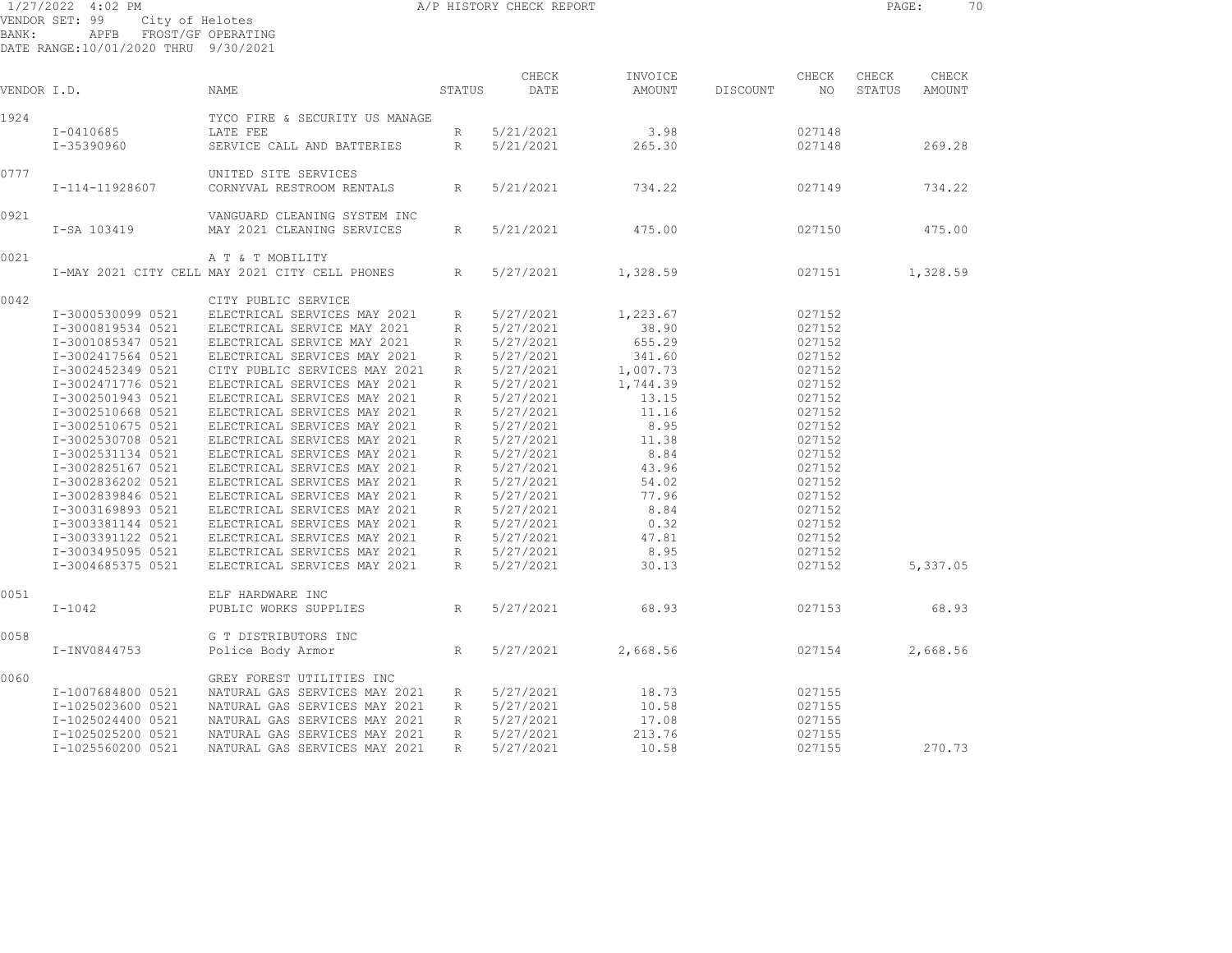1/27/2022 4:02 PM A/P HISTORY CHECK REPORT PAGE: 71 VENDOR SET: 99 City of Helotes

BANK: APFB FROST/GF OPERATING DATE RANGE:10/01/2020 THRU 9/30/2021

| VENDOR I.D. |                   | NAME                           | STATUS          | DATE      | AMOUNT   | DISCOUNT<br>NO | STATUS | AMOUNT   |  |
|-------------|-------------------|--------------------------------|-----------------|-----------|----------|----------------|--------|----------|--|
| 0069        |                   | HOME DEPOT INC                 |                 |           |          |                |        |          |  |
|             | I-1054467         | BATTERY FOR CITY HALL ALARM    | $R_{\perp}$     | 5/27/2021 | 59.94    | 027156         |        |          |  |
|             | I-2041147         | BATTERY FOR CITY HALL ALARM    | $R_{\perp}$     | 5/27/2021 | 59.94    | 027156         |        |          |  |
|             | $I - 23720$       | STORAGE ROOM SHELF             | R               | 5/27/2021 | 99.98    | 027156         |        |          |  |
|             | $I - 4024987$     | LIGHTS BULBS FIRE DEPARTMENT   | R               | 5/27/2021 | 177.30   | 027156         |        |          |  |
|             | I-6024833         | TRASH BAGS FOR CITY PARKS      | R               | 5/27/2021 | 414.60   | 027156         |        |          |  |
|             | I-7024713         | PARK SIGN SUPPLIES             | R               | 5/27/2021 | 53.83    | 027156         |        |          |  |
|             | I-7041566         | SUPPLIES FOR PARK SIGNAGE      | $R_{\parallel}$ | 5/27/2021 | 148.11   | 027156         |        |          |  |
|             | I-7195986         | CB FOR PUBLIC WORKS TRUCK      | R               | 5/27/2021 | 99.95    | 027156         |        |          |  |
|             | $I - 8610249$     | PUBLIC WORKS VEHICLE REPAIR    | $R_{\perp}$     | 5/27/2021 | 38.97    | 027156         |        |          |  |
|             | I-9042480         | FIRE STATION SUPPLIES          | R               | 5/27/2021 | 28.77    | 027156         |        |          |  |
|             | I-9090539         | <b>JANITORIAL SUPPLIES</b>     | $R_{\parallel}$ | 5/27/2021 | 33.98    | 027156         |        | 1,215.37 |  |
|             |                   |                                |                 |           |          |                |        |          |  |
| 0117        |                   | ROBERT HUNLEY                  |                 |           |          |                |        |          |  |
|             | I-REIMBURSEMENT   | HOTEL REIMBURSEMENT            | R               | 5/27/2021 | 592.25   | 027157         |        | 592.25   |  |
| 0121        |                   | SAN ANTONIO WATER SYSTEMS      |                 |           |          |                |        |          |  |
|             | I-0141403 0521    | WATER SERVICES MAY 2021        | R               | 5/27/2021 | 598.09   | 027158         |        |          |  |
|             | I-0144736 0521    | WATER SERVICES MAY 2021        | R               | 5/27/2021 | 266.89   | 027158         |        |          |  |
|             | I-0144739 0521    | WATER SERVICES MAY 2021        | R               | 5/27/2021 | 163.97   | 027158         |        |          |  |
|             | I-2717231 0521    | WATER SERVICES MAY 2021        | $R_{\parallel}$ | 5/27/2021 | 31.87    | 027158         |        | 1,060.82 |  |
| 0145        |                   | TIME WARNER CABLE SAN ANTONIO  |                 |           |          |                |        |          |  |
|             | I-0039133051421   | INTERNET AND CABLE APRIL 2021  | R               | 5/27/2021 | 589.89   | 027159         |        | 589.89   |  |
|             |                   |                                |                 |           |          |                |        |          |  |
| 0353        |                   | CANON FINANCIAL SERVICES INC   |                 |           |          |                |        |          |  |
|             | I-26784986        | PLOTTER LEASE JUNE 2021        | $R_{\parallel}$ | 5/27/2021 | 173.72   | 027160         |        | 173.72   |  |
| 0467        |                   | A T & T INC                    |                 |           |          |                |        |          |  |
|             | I-2106956970 0521 | PHONE SERVICES MAY 2021        | R               | 5/27/2021 | 37.29    | 027161         |        |          |  |
|             | I-2106959093 0521 | MAY PHONE SERVICES             | R               | 5/27/2021 | 104.80   | 027161         |        | 142.09   |  |
|             |                   |                                |                 |           |          |                |        |          |  |
| 0559        |                   | MONARCH TROPHY STUDIO          |                 |           |          |                |        |          |  |
|             | I-611382          | PLAQUES FOR COUNCIL            | R               | 5/27/2021 | 343.85   | 027162         |        | 343.85   |  |
| 0643        |                   | DAVIDSON & TROILO REAM & GARZA |                 |           |          |                |        |          |  |
|             | $I - 30202$       | COURT LEGAL SERVICES APRIL 21  | R               | 5/27/2021 | 1,557.90 | 027163         |        |          |  |
|             | $I - 30204$       | ADMIN LEGAL SERVICES APRIL 21  | $R_{\parallel}$ | 5/27/2021 | 3,031.60 | 027163         |        | 4,589.50 |  |
| 0688        |                   | A T & T INC                    |                 |           |          |                |        |          |  |
|             | I-2106952484 0521 | PHONE SERVICES MAY 2021        | R               | 5/27/2021 | 933.76   | 027164         |        | 933.76   |  |
|             |                   |                                |                 |           |          |                |        |          |  |
| 0793        |                   | OFFICE DEPOT INC               |                 |           |          |                |        |          |  |
|             | I-172193214001    | ADMIN OFFICE SUPPLIES          | R               | 5/27/2021 | 252.26   | 027165         |        |          |  |

I-17219353001 ADMIN OFFICE SUPPLIES R 5/27/2021 4.39 027165 256.65

CHECK INVOICE CHECK CHECK

CHECK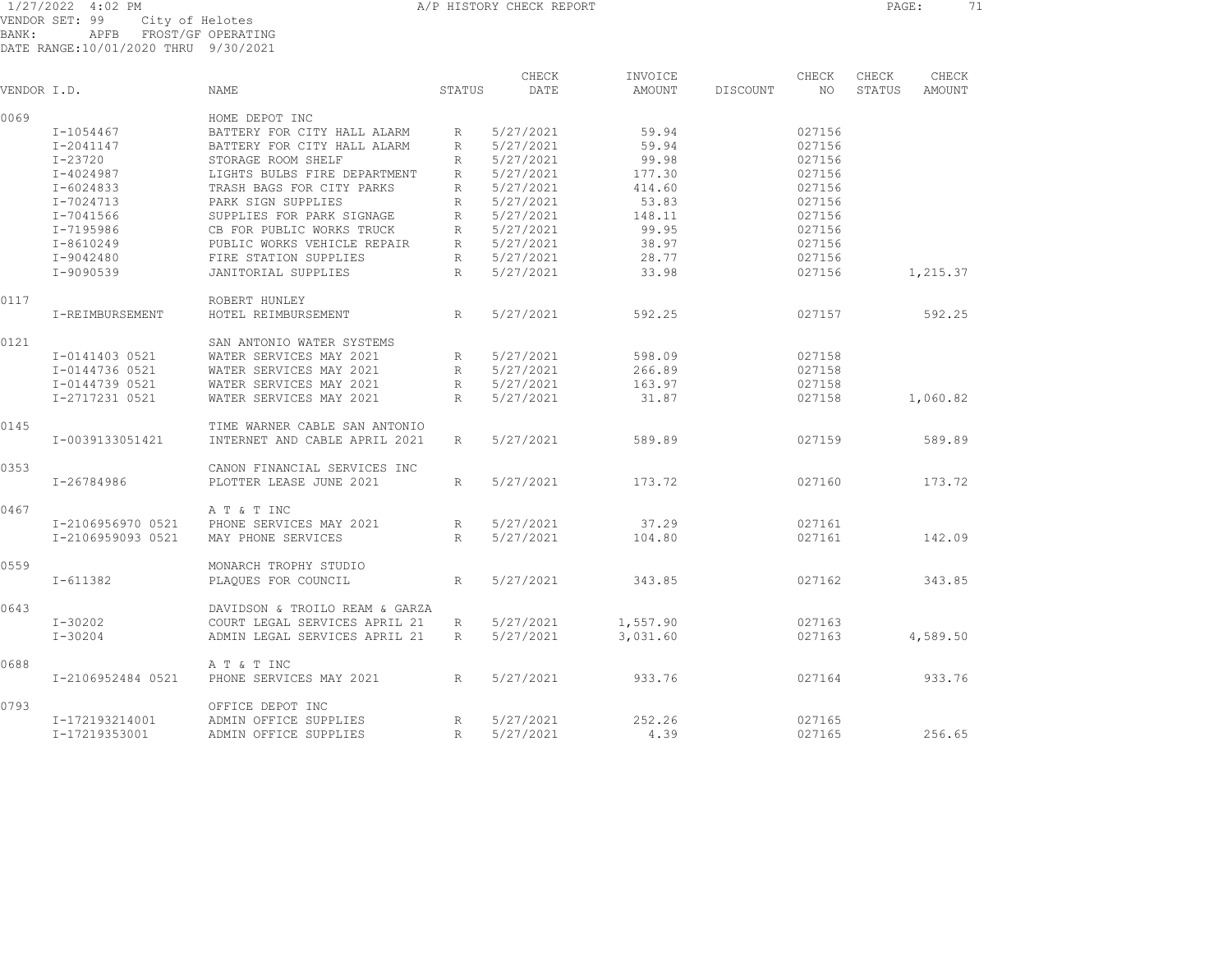|             | 1/27/2022 4:02 PM                                      |                                            |                 | A/P HISTORY CHECK REPORT |                   |                          | PAGE:           | 72              |
|-------------|--------------------------------------------------------|--------------------------------------------|-----------------|--------------------------|-------------------|--------------------------|-----------------|-----------------|
| BANK:       | VENDOR SET: 99<br>DATE RANGE:10/01/2020 THRU 9/30/2021 | City of Helotes<br>APFB FROST/GF OPERATING |                 |                          |                   |                          |                 |                 |
|             |                                                        |                                            |                 |                          |                   |                          |                 |                 |
| VENDOR I.D. |                                                        | NAME                                       | STATUS          | CHECK<br>DATE            | INVOICE<br>AMOUNT | CHECK<br>DISCOUNT<br>NO. | CHECK<br>STATUS | CHECK<br>AMOUNT |
|             |                                                        |                                            |                 |                          |                   |                          |                 |                 |
| 0809        |                                                        | RX TECHNOLOGY                              |                 |                          |                   |                          |                 |                 |
|             | $I - 101054$                                           | MANAGED SERVICES JUNE 2021                 | R               | 5/27/2021                | 3,850.00          | 027166                   |                 | 3,850.00        |
| 0817        |                                                        | SWANK MOTION PICTURES INC                  |                 |                          |                   |                          |                 |                 |
|             | I-3020768                                              | MOVIE LICENSE MAY 21, 2021                 | R               | 5/27/2021                | 599.75            | 027167                   |                 | 599.75          |
| 1040        |                                                        | GULF COAST PAPER CO INC                    |                 |                          |                   |                          |                 |                 |
|             | I-2030329                                              | GULF COAST PAPER CO INC                    | R               | 5/27/2021                | 112.00            | 027168                   |                 | 112.00          |
| 1051        |                                                        | DAMARIS SERNA                              |                 |                          |                   |                          |                 |                 |
|             | I-MAY2021                                              | PD JANITORIAL SERVICE MAY 21               | R               | 5/27/2021                | 360.00            | 027169                   |                 | 360.00          |
| 1098        |                                                        | STRYKER SALES CORP                         |                 |                          |                   |                          |                 |                 |
|             | I-3378183M                                             | EMS MEDICAL SUPPLIES                       | $R_{\parallel}$ | 5/27/2021                | 108.79            | 027170                   |                 | 108.79          |
| 1236        |                                                        | HENRY SCHEIN INC                           |                 |                          |                   |                          |                 |                 |
|             | I-93316947                                             | EMS MEDICAL SUPPLIES                       | $R_{\parallel}$ | 5/27/2021                | 634.70            | 027171                   |                 |                 |
|             | I-93345715                                             | EMS MEDICAL SUPPLIES                       | R               | 5/27/2021                | 27.12             | 027171                   |                 |                 |
|             | I-93479591                                             | EMS MEDICAL SUPPLIES                       | R               | 5/27/2021                | 592.15            | 027171                   |                 |                 |
|             | I-93548144                                             | EMS MEDICAL SUPPLIES                       | R               | 5/27/2021                | 39.00             | 027171                   |                 |                 |
|             | I-93560476                                             | EMS MEDICAL SUPPLIES                       | $R_{\odot}$     | 5/27/2021                | 109.08            | 027171                   |                 | 1,402.05        |
| 1282        |                                                        | LANDS' END INC                             |                 |                          |                   |                          |                 |                 |
|             | I-SAN9160794                                           | T. SCHOOLCRAFT UNIFORM ALLOWAN             | $R_{\perp}$     | 5/27/2021                | 217.65            | 027172                   |                 |                 |
|             | I-SIN9164247                                           | T. SCHOOLCRAFT UNIFORM ALLOWAN             | R               | 5/27/2021                | 81.90             | 027172                   |                 | 299.55          |
| 1350        |                                                        | TEXAS CORRUGATORS-SOUTH TEXAS              |                 |                          |                   |                          |                 |                 |
|             | $I - 221 - 488$                                        | REPLACEMENT GUARD RAIL                     | $R_{\parallel}$ | 5/27/2021                | 209.00            | 027173                   |                 | 209.00          |
| 1395        |                                                        | DEZAVALA-SHAVANO VETERINARY CL             |                 |                          |                   |                          |                 |                 |
|             | $I-315141$                                             | ANIMAL IMPOUND FEES                        | R               | 5/27/2021                | 173.74            | 027174                   |                 |                 |

I-316949 ANIMAL IMPOUND FEES R 5/27/2021 41.00 027174

I-0092042 PW UNIFORMS 05/12/2021 R 5/27/2021 126.94 027175

1403 SERVICE UNIFORM RENTAL

1651 READY REFRESH BY NESTLE

1476 BEXAR COUNTY CLERK

I-316950 ANIMAL IMOUND FEES R 5/27/2021 41.00 027174 255.74

I-11E0119942563 DRINKING WATER FOR CITY FALL R 5/27/2021 182.35 027177 182.35

I-0093178 PW UNIFORM SERVICE 05/19/2021 R 5/27/2021 126.94 027175 253.88

I-L1-7524 PD DRUG ANALYSIS R 5/27/2021 99.00 027176 99.00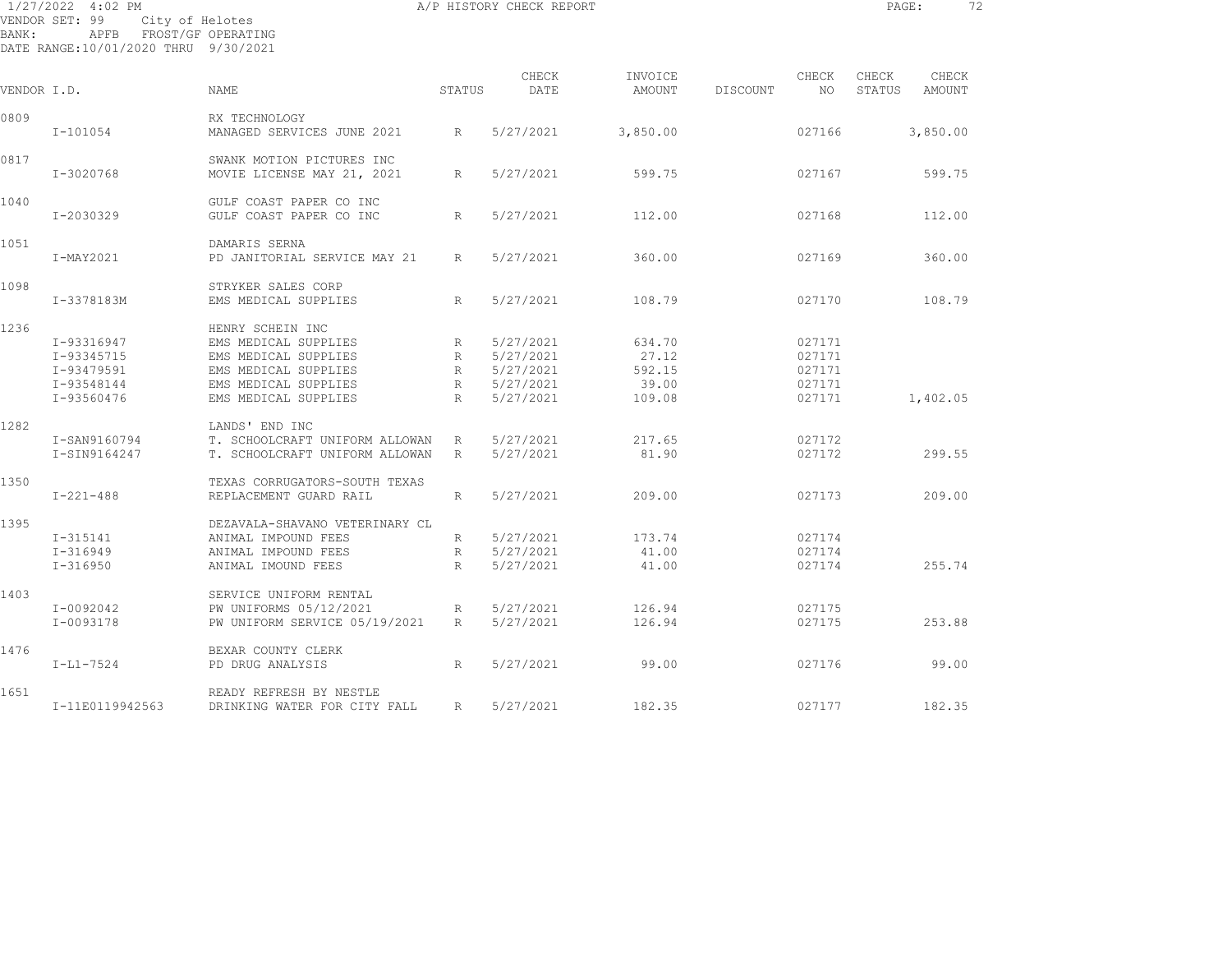1/27/2022 4:02 PM A/P HISTORY CHECK REPORT PAGE: 73 VENDOR SET: 99 City of Helotes BANK: APFB FROST/GF OPERATING DATE RANGE:10/01/2020 THRU 9/30/2021

|             |                  |                                |                 | CHECK     | INVOICE  |          | CHECK  | CHECK  | CHECK         |  |
|-------------|------------------|--------------------------------|-----------------|-----------|----------|----------|--------|--------|---------------|--|
| VENDOR I.D. |                  | <b>NAME</b>                    | STATUS          | DATE      | AMOUNT   | DISCOUNT | NO.    | STATUS | <b>AMOUNT</b> |  |
| 1653        |                  | AUTOZONE INC                   |                 |           |          |          |        |        |               |  |
|             | I-6280935329     | VEHICLE MAINTENANCE SUPPLIES   | $R_{\parallel}$ | 5/27/2021 | 14.87    |          | 027178 |        |               |  |
|             | I-6280937877     | VEHICLE MAINTENANCE SUPPLIES   | R               | 5/27/2021 | 35.48    |          | 027178 |        |               |  |
|             | I-6280990893     | VEHICLE MAINTENANCE SUPPLIES   | R               | 5/27/2021 | 59.48    |          | 027178 |        | 109.83        |  |
| 1682        |                  | HELOTES HUMANE SOCIETY         |                 |           |          |          |        |        |               |  |
|             | $I - 32021$      | ANIMAL IMPOUNDMENT             | R               | 5/27/2021 | 540.00   |          | 027179 |        | 540.00        |  |
| 1739        |                  | FASTMED URGENT CARE, PC        |                 |           |          |          |        |        |               |  |
|             | $I - 370415$     | DRUG SCREEN FOR EMPLOYEE       | R               | 5/27/2021 | 65.00    |          | 027180 |        | 65.00         |  |
| 1865        |                  | ESD AND ASSOCIATES             |                 |           |          |          |        |        |               |  |
|             | $I - 50541$      | MONTHLY WEBSITE MAINT MAY 21   | $R_{\parallel}$ | 5/27/2021 | 1,216.00 |          | 027181 |        | 1,216.00      |  |
| 1883        |                  | XEROX CORPORATION              |                 |           |          |          |        |        |               |  |
|             | I-2625533        | CITY HALL PRINTER LEASE        | R               | 5/27/2021 | 1,987.00 |          | 027182 |        | 1,987.00      |  |
| 1933        |                  | FREDERICK P GARCIA JR          |                 |           |          |          |        |        |               |  |
|             | I-MAY 2021       | COURT COVERAGE MAY 18, 2021    | $R_{\parallel}$ | 5/27/2021 | 450.00   |          | 027183 |        | 450.00        |  |
| 1989        |                  | TEXAS MEDCLINIC                |                 |           |          |          |        |        |               |  |
|             | I-238317         | PRE EMPLOYMENT DRUG SCREEN     | R               | 5/27/2021 | 132.00   |          | 027184 |        | 132.00        |  |
| 1991        |                  | ADVANCE STORES COMPANY INC     |                 |           |          |          |        |        |               |  |
|             | I-36021119404    | VEHICLE EQUIPMENT              | $R_{\parallel}$ | 5/27/2021 | 209.88   |          | 027185 |        | 209.88        |  |
| 2009        |                  | VAN DELDEN SERVICE COMPANY INC |                 |           |          |          |        |        |               |  |
|             | $I - 90967$      | SEPTIC SYSTEM INSPECTION       | R               | 5/27/2021 | 16.80    |          | 027186 |        | 16.80         |  |
| 2042        |                  | DEWINNE EQUIPMENT CO INC       |                 |           |          |          |        |        |               |  |
|             | I-140896         | PUBLIC WORKS EQUIPMENT SUPPLIE | R               | 5/27/2021 | 85.93    |          | 027187 |        |               |  |
|             | I-141007         | SUPPLIES FOR PW EOUIPMENT      | R               | 5/27/2021 | 19.96    |          | 027187 |        | 105.89        |  |
| 2074        |                  | AMAZON CAPITOL SERVICES INC    |                 |           |          |          |        |        |               |  |
|             | I-1G70-T7C9-DOXX | POLICE REPLACEMENT HEADLAMPS   | R               | 5/27/2021 | 54.96    |          | 027188 |        |               |  |
|             | I-1017-MYKN-LVM9 | ANIMAL CONTROL SOUND METER     | $R_{\parallel}$ | 5/27/2021 | 540.87   |          | 027188 |        |               |  |
|             | I-1R4J-1XCJ-13JT | HINGES FOR LOW WATER GATE      | R               | 5/27/2021 | 49.44    |          | 027188 |        |               |  |
|             | I-1R4J-1XCJ-LDDR | SPECIAL EVENTS EQUIPMENT       | R               | 5/27/2021 | 36.99    |          | 027188 |        |               |  |
|             | I-IN7D-9Q1Y-HXQJ | PUBLIC WORKS APPRECIATION GIFT | R               | 5/27/2021 | 419.65   |          | 027188 |        | 1,101.91      |  |
| 2100        |                  | COMPACT CONSTRUCTION EQUIPMENT |                 |           |          |          |        |        |               |  |
|             | I-P70888         | PARTS FOR PW SKIDSTEER         | R               | 5/27/2021 | 52.10    |          | 027189 |        | 52.10         |  |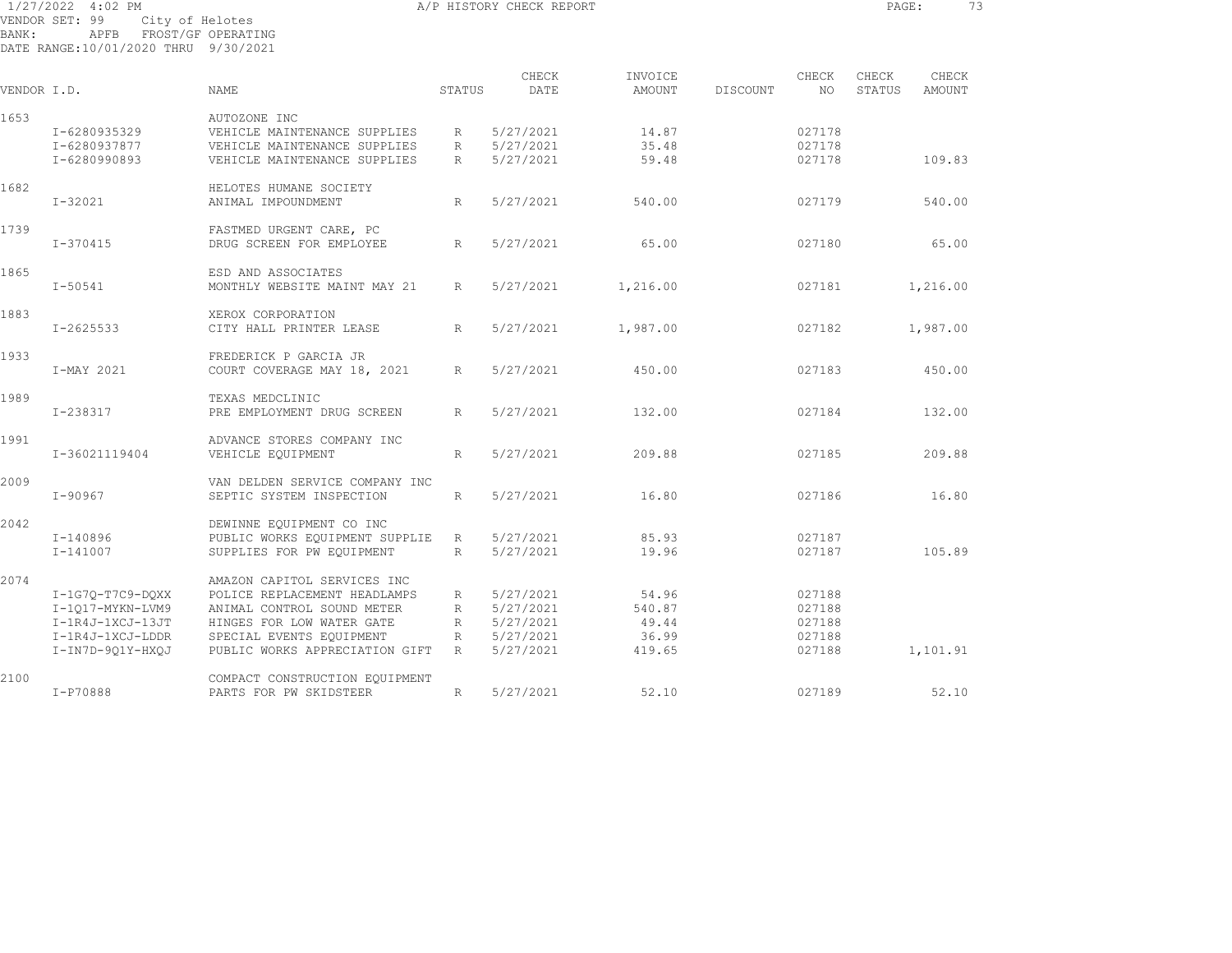|       | 1/27/2022 4:02 PM                                              |                                       |             | A/P HISTORY CHECK REPORT | PAGE:             | 74       |                  |                 |                 |
|-------|----------------------------------------------------------------|---------------------------------------|-------------|--------------------------|-------------------|----------|------------------|-----------------|-----------------|
| BANK: | VENDOR SET: 99<br>APFB<br>DATE RANGE:10/01/2020 THRU 9/30/2021 | City of Helotes<br>FROST/GF OPERATING |             |                          |                   |          |                  |                 |                 |
|       | VENDOR I.D.                                                    | <b>NAME</b>                           | STATUS      | CHECK<br>DATE            | INVOICE<br>AMOUNT | DISCOUNT | CHECK<br>NO      | CHECK<br>STATUS | CHECK<br>AMOUNT |
|       |                                                                |                                       |             |                          |                   |          |                  |                 |                 |
| 2106  |                                                                | CDW GOVERNEMNT LLC, CDW GOVERN        |             |                          |                   |          |                  |                 |                 |
|       | I-C511011                                                      | COMPUTER EQUIPMENT                    |             | R 5/27/2021              | 87.67<br>514.99   |          | 027190<br>027190 |                 | 602.66          |
|       | I-MBJH175                                                      | COMPUTER EOUIPMENT                    | R           | 5/27/2021                |                   |          |                  |                 |                 |
| 2133  |                                                                | ARTISTIC BRONZE INC                   |             |                          |                   |          |                  |                 |                 |
|       | I-27330                                                        | EAGLE SCOUNT PLAQUES                  | R           | 5/27/2021                | 290.00            |          | 027191           |                 | 290.00          |
| 2157  |                                                                | O'REILLY AUTO ENTERPRISES LLC         |             |                          |                   |          |                  |                 |                 |
|       | I-5956-128908                                                  | VEHICLE MAINTENANCE                   | R           | 5/27/2021                | 53.46             |          | 027192           |                 | 53.46           |
|       |                                                                |                                       |             |                          |                   |          |                  |                 |                 |
| 2241  |                                                                | DEALER'S ELECTRICAL SUPPLY CO         |             |                          |                   |          |                  |                 |                 |
|       | I-2676573-01                                                   | OTH BRIDGE LIGHTS                     | R           | 5/27/2021                | 77.36             |          | 027193           |                 |                 |
|       | I-2676573-02                                                   | OTH BRIDGE LIGHTS                     | $R$ and $R$ | 5/27/2021                | 197.02            |          | 027193           |                 |                 |
|       | I-2676573-03                                                   | OTH BRIDGE LIGHTS                     | R           | 5/27/2021                | 3,037.07          |          | 027193           |                 | 3,311.45        |
| 2249  |                                                                | MICHAEL EDWARDS CUSTOM CABINET        |             |                          |                   |          |                  |                 |                 |
|       | I-DEPOSIT                                                      | 50% DEPOSIT PD EVIDENCE ROOM          | R           | 5/27/2021                | 1,474.03          |          | 027194           |                 | 1,474.03        |
|       |                                                                |                                       |             |                          |                   |          |                  |                 |                 |
| 2257  |                                                                | STONEY RIDGE INC                      |             |                          |                   |          |                  |                 |                 |
|       | $I - 10114$                                                    | CHAMBERS AV UPGRADE                   | V           | 5/27/2021                | 23,072.00         |          | 027195           |                 | 23,072.00       |
| 2257  |                                                                | STONEY RIDGE INC                      |             |                          |                   |          |                  |                 |                 |
|       | M-CHECK                                                        | STONEY RIDGE INC<br>VOIDED            | V           | 5/27/2021                |                   |          | 027195           |                 | 23,072.00CR     |
|       |                                                                |                                       |             |                          |                   |          |                  |                 |                 |
| 2261  |                                                                | NATIONAL ASSOCIATION FOR COURT        |             |                          |                   |          |                  |                 |                 |
|       | I-MEMBERSHIP 2021                                              | 2021 MEMBERSHIP DUES                  | R           | 5/27/2021                | 135.00            |          | 027196           |                 | 135.00          |
| 1456  |                                                                | 360 ZONE                              |             |                          |                   |          |                  |                 |                 |
|       | $I - 1466$                                                     | PHOTOGRAPHY SERVICES                  | R           | 6/10/2021                | 850.00            |          | 027197           |                 | 850.00          |
|       |                                                                |                                       |             |                          |                   |          |                  |                 |                 |
| 1721  |                                                                | A T & T                               |             |                          |                   |          |                  |                 |                 |
|       | I-1717998064-0621                                              | MAY 2021 PHONE SERVICES               | R           | 6/10/2021                | 1,572.66          |          | 027198           |                 | 1,572.66        |

I-18513179 FIRE DEPARTMENT HVAC REPAIR R 6/10/2021 280.00 027199 280.00

I-124 REPAIRS TO EMS AMBULANCE M2 R 6/10/2021 1,561.33 027200 1,561.33

I-1C3G-L49J-DKJ9 CORNYVAL FLOAT DECORATIONS R 6/10/2021 741.81 027201 741.81

I-60136 CONCRETE FOR PARK BENCHES R 6/10/2021 1,018.00 027202 1,018.00

1852 AIR AUTHORITY LLC

2186 ALBERTO ESCOBAR JR

2074 AMAZON CAPITOL SERVICES INC

2183 BEAR READYMIX CONCRETE INC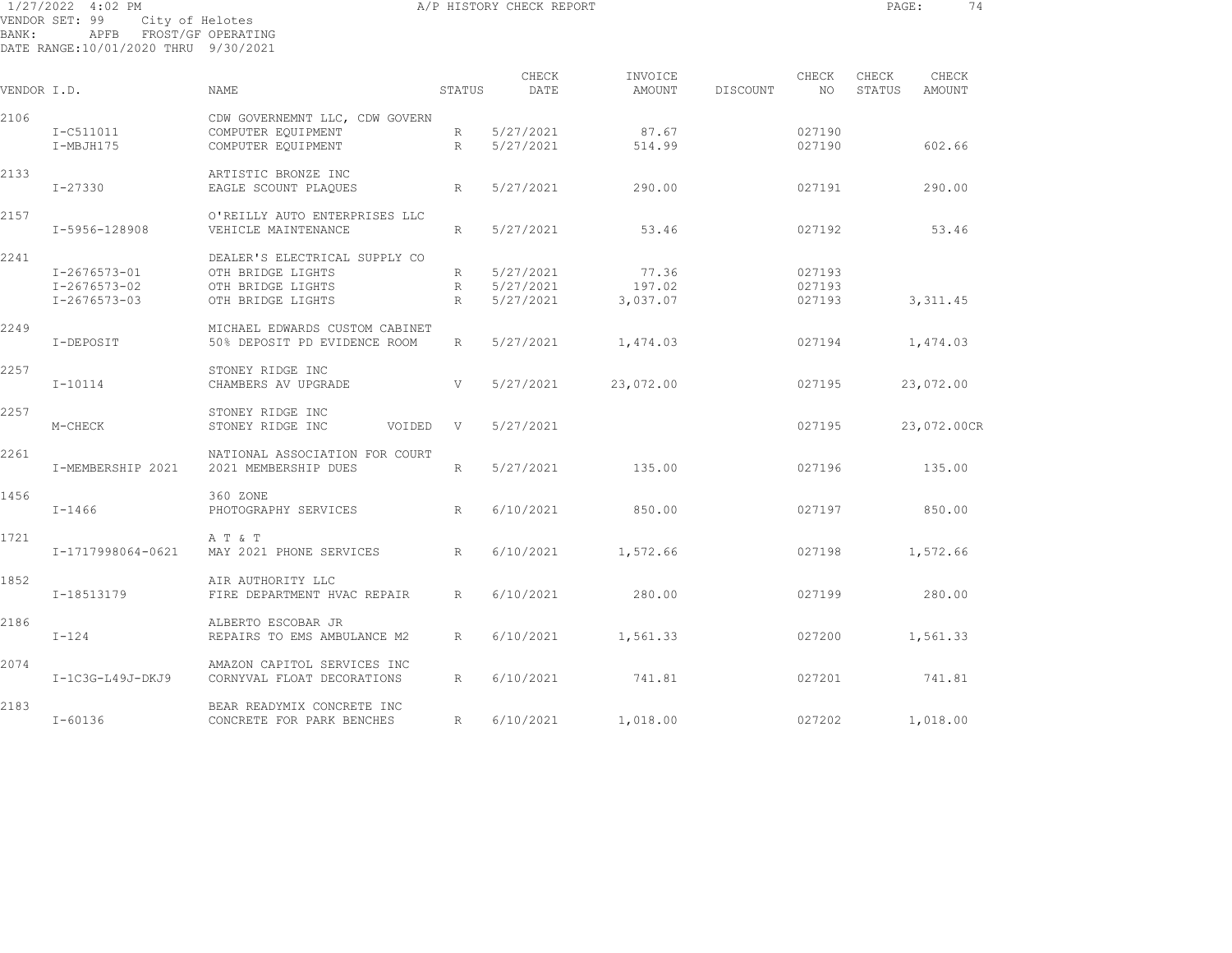1/27/2022 4:02 PM A/P HISTORY CHECK REPORT PAGE: 75

VENDOR SET: 99 City of Helotes BANK: APFB FROST/GF OPERATING

DATE RANGE:10/01/2020 THRU 9/30/2021

| VENDOR I.D. |                   | NAME                           | STATUS          | CHECK<br>DATE | INVOICE<br>AMOUNT | DISCOUNT | CHECK<br>NO. | CHECK<br>STATUS | CHECK<br><b>AMOUNT</b> |  |
|-------------|-------------------|--------------------------------|-----------------|---------------|-------------------|----------|--------------|-----------------|------------------------|--|
| 0024        |                   | BEXAR APPRAISAL DIST           |                 |               |                   |          |              |                 |                        |  |
|             | $I-00012623$      | BUDGET LEVY 3RD QUARTER 21     | $R_{\perp}$     | 6/10/2021     | 4,308.00          |          | 027203       |                 | 4,308.00               |  |
| 0042        |                   | CITY PUBLIC SERVICE            |                 |               |                   |          |              |                 |                        |  |
|             | I-3000530099 0621 | ELECTRICAL SERVICES JUNE 2021  | R               | 6/10/2021     | 1,257.51          |          | 027204       |                 |                        |  |
|             | I-3000819534 0621 | ELECTRICAL SERVICES JUNE 2021  | R               | 6/10/2021     | 35.23             |          | 027204       |                 |                        |  |
|             | I-3001085347 0621 | ELECTRICAL SERVICES JUNE 2021  | R               | 6/10/2021     | 647.44            |          | 027204       |                 |                        |  |
|             | I-3002417564 0621 | ELECTRICAL SERVICES JUNE 2021  | R               | 6/10/2021     | 328.51            |          | 027204       |                 |                        |  |
|             | I-3002452349 0621 | ELECTRICAL SERVICES JUNE 2021  | R               | 6/10/2021     | 1,082.75          |          | 027204       |                 |                        |  |
|             | I-3002471776 0621 | ELECTRICAL SERVICES JUNE 2021  | R               | 6/10/2021     | 1,978.61          |          | 027204       |                 |                        |  |
|             | I-3002501943 0621 | ELELCTRICAL SERVICES JUNE 2021 | R               | 6/10/2021     | 12.16             |          | 027204       |                 |                        |  |
|             | I-3002510668 0621 | ELECTRICAL SERVICES JUNE 2021  | R               | 6/10/2021     | 10.91             |          | 027204       |                 |                        |  |
|             | I-3002510675 0621 | ELECTRICAL SERVICES JUNE 2021  | R               | 6/10/2021     | 8.84              |          | 027204       |                 |                        |  |
|             | I-3002530708 0621 | ELECTRICAL SERVICES JUNE 2021  | R               | 6/10/2021     | 11.01             |          | 027204       |                 |                        |  |
|             | I-3002531134 0621 | ELECTRICAL SERVICES JUNE 2021  | R               | 6/10/2021     | 8.84              |          | 027204       |                 |                        |  |
|             | I-3002825167 0621 | ELECTRICAL SERVICES JUNE 2021  | R               | 6/10/2021     | 45.78             |          | 027204       |                 |                        |  |
|             | I-3002836202 0621 | ELECTRICAL SERVICES JUNE 2021  | R               | 6/10/2021     | 52.16             |          | 027204       |                 |                        |  |
|             | I-3002838864 0621 | ELECTRICAL SERVICES JUNE 2021  | R               | 6/10/2021     | 76.17             |          | 027204       |                 |                        |  |
|             | I-3003167893 0621 | ELECTRICAL SERVICES JUNE 2021  | R               | 6/10/2021     | 8.84              |          | 027204       |                 |                        |  |
|             | I-3003381122 0621 | ELECTRICAL SERVICES JUNE 2021  | R               | 6/10/2021     | 50.83             |          | 027204       |                 |                        |  |
|             | I-3003381144 0621 | ELECTRICAL SERVICES JUNE 2021  | R               | 6/10/2021     | 49.29             |          | 027204       |                 |                        |  |
|             | I-3003495095 0621 | ELECTRICAL SERVICES JUNE 2021  | R               | 6/10/2021     | 8.84              |          | 027204       |                 |                        |  |
|             | I-3004685375 0621 | ELECTRICAL SERVICES JUNE 2021  | R               | 6/10/2021     | 27.53             |          | 027204       |                 | 5,701.25               |  |
| 2055        |                   | CULLIGAN WATER CONDITIONING    |                 |               |                   |          |              |                 |                        |  |
|             | I-0174792         | WATER SOFTNER SERVICE FEE      | $R_{\parallel}$ | 6/10/2021     | 51.00             |          | 027205       |                 | 51.00                  |  |
| 0051        |                   | ELF HARDWARE INC               |                 |               |                   |          |              |                 |                        |  |
|             | $I-1043$          | PUBLIC WORKS SUPPLIES          | R               | 6/10/2021     | 15.99             |          | 027206       |                 |                        |  |
|             | $I-1044$          | PUBLIC WORKS SUPPLY            | R               | 6/10/2021     | 60.97             |          | 027206       |                 |                        |  |
|             | $I - 1045$        | PUBLIC WORKS SUPPLIES          | R               | 6/10/2021     | 140.99            |          | 027206       |                 | 217.95                 |  |
| 1713        |                   | FLASHER EQUIPMENT              |                 |               |                   |          |              |                 |                        |  |
|             | I-00343983        | 2021 CORNYVAL TRAFFIC CON      | $R_{\parallel}$ | 6/10/2021     | 7,875.00          |          | 027207       |                 | 7,875.00               |  |
| 1471        |                   | GOODYEAR COMMERCIAL TIRE & SER |                 |               |                   |          |              |                 |                        |  |
|             | I-180438          | VEHICLE MAINTENANCE            | $R_{\parallel}$ | 6/10/2021     | 405.06            |          | 027208       |                 | 405.06                 |  |
| 0060        |                   | GREY FOREST UTILITIES INC      |                 |               |                   |          |              |                 |                        |  |
|             | I-1007684800 0621 | NATURAL GAS SERVICES MAY 21    | R               | 6/10/2021     | 10.58             |          | 027209       |                 |                        |  |
|             | I-1025023600 0621 | NATURAL GAS SERVICES MAY 21    | R               | 6/10/2021     | 10.58             |          | 027209       |                 |                        |  |
|             | I-1025025200 0621 | NATURAL GAS SERVICES MAY 21    | R               | 6/10/2021     | 128.58            |          | 027209       |                 |                        |  |
|             | I-1025560200 0621 | NATURAL GAS SERVICES MAY 21    | R               | 6/10/2021     | 10.58             |          | 027209       |                 |                        |  |
|             | I-1055024400 0621 | NATURAL GAS SERVICES MAY 21    | $\mathbb{R}$    | 6/10/2021     | 15.08             |          | 027209       |                 | 175.40                 |  |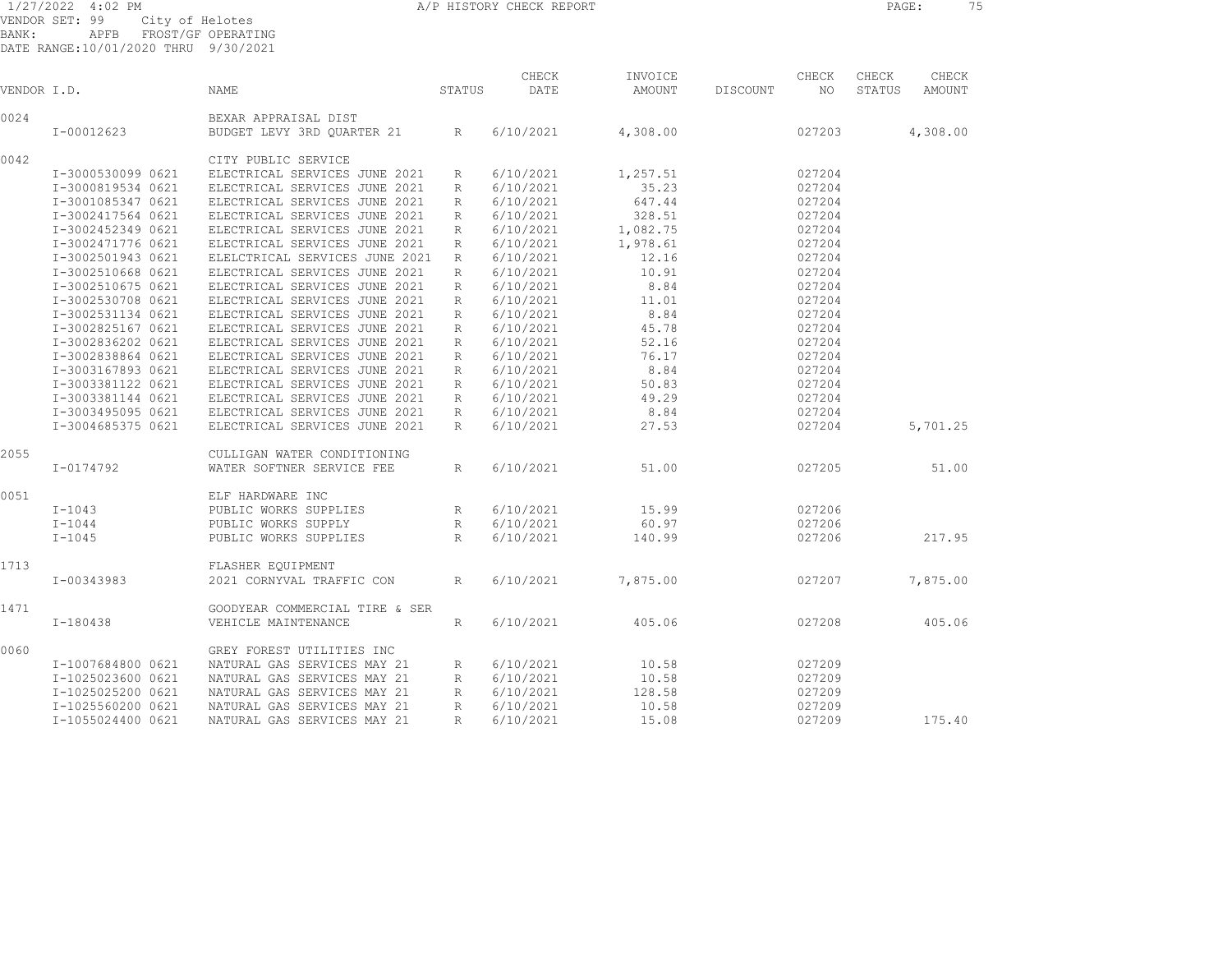1/27/2022 4:02 PM A/P HISTORY CHECK REPORT PAGE: 76 VENDOR SET: 99 City of Helotes BANK: APFB FROST/GF OPERATING DATE RANGE:10/01/2020 THRU 9/30/2021

|             |                    |                                                   |              | CHECK     | INVOICE  |          | CHECK  | CHECK  | CHECK         |  |
|-------------|--------------------|---------------------------------------------------|--------------|-----------|----------|----------|--------|--------|---------------|--|
| VENDOR I.D. |                    | <b>NAME</b>                                       | STATUS       | DATE      | AMOUNT   | DISCOUNT | NO.    | STATUS | <b>AMOUNT</b> |  |
| 1236        |                    | HENRY SCHEIN INC                                  |              |           |          |          |        |        |               |  |
|             | I-93730181         | EMS MEDICAL SUPPLIES                              | R            | 6/10/2021 | 81.04    |          | 027210 |        |               |  |
|             | I-93973178         | EMS MEDICAL SUPPLIES                              | R            | 6/10/2021 | 659.38   |          | 027210 |        |               |  |
|             | I-94163455         | EMS MEDICAL SUPPLIES                              | R            | 6/10/2021 | 98.24    |          | 027210 |        |               |  |
|             | I-94253152         | EMS MEDICAL SUPPLIES                              | R            | 6/10/2021 | 132.42   |          | 027210 |        |               |  |
|             | I-94270763         | EMS MEDICAL SUPPLIES                              | $\mathbb{R}$ | 6/10/2021 | 412.14   |          | 027210 |        |               |  |
|             | I-94311820         | EMS MEDICAL SUPPLIES                              | $\mathbb{R}$ | 6/10/2021 | 489.28   |          | 027210 |        | 1,872.50      |  |
| 0166        |                    | LEXISNEXIS RISK DATA MNGMNT IN                    |              |           |          |          |        |        |               |  |
|             |                    | I-1206821-20210331 R POLICE INVESTIGATION SERVICE | R            | 6/10/2021 | 3.75     |          | 027211 |        |               |  |
|             | I-1206821-20210430 | POLICE INVESTIGATION SERVICE                      | R            | 6/10/2021 | 115.50   |          | 027211 |        | 119.25        |  |
| 1724        |                    | MUNICIPAL CODE CORPORATION                        |              |           |          |          |        |        |               |  |
|             | I-00357885         | ORDINANCE CODIFICATION #8                         | R            | 6/10/2021 | 720.00   |          | 027212 |        |               |  |
|             | I-00358031         | ONLINE CODE HOSTING                               | $\mathbb{R}$ | 6/10/2021 | 395.00   |          | 027212 |        | 1,115.00      |  |
| 1347        |                    | NEW BURNIN' BUSH LLC                              |              |           |          |          |        |        |               |  |
|             | $I - 31114$        | MULCH FOR CITY HALL                               | R            | 6/10/2021 | 30.00    |          | 027213 |        | 30.00         |  |
| 2157        |                    | O'REILLY AUTO ENTERPRISES LLC                     |              |           |          |          |        |        |               |  |
|             | I-5956-129449      | VEHICLE MAINTENANCE                               | R            | 6/10/2021 | 77.28    |          | 027214 |        |               |  |
|             | I-5956-129984      | PUBLIC WORKS SUPPLIES                             | R            | 6/10/2021 | 21.58    |          | 027214 |        | 98.86         |  |
| 0793        |                    | OFFICE DEPOT INC                                  |              |           |          |          |        |        |               |  |
|             | I-173936972001     | OFFICE SUPPLIES                                   | R            | 6/10/2021 | 88.77    |          | 027215 |        | 88.77         |  |
| 0770        |                    | PIPES DREAMS MILITARY MERCHAND                    |              |           |          |          |        |        |               |  |
|             | I-7472             | PIPES DREAMS MILITARY MERCHAND                    | R            | 6/10/2021 | 255.00   |          | 027216 |        | 255.00        |  |
| 0923        |                    | PITNEY BOWES PURCHASE POWER                       |              |           |          |          |        |        |               |  |
|             | I-MAY 2021         | POSTAGE REFILLS MAY 2021                          | R            | 6/10/2021 | 775.65   |          | 027217 |        | 775.65        |  |
| 0172        |                    | PITNEY BOWES GLOBAL FINANCIAL                     |              |           |          |          |        |        |               |  |
|             | I-3313560273       | POSTAGE MACHINE LEASE JUN 21                      | R            | 6/10/2021 | 191.94   |          | 027218 |        | 191.94        |  |
| 1151        |                    | POWERPHONE INC                                    |              |           |          |          |        |        |               |  |
|             | I-72522            | EMD RECERTIFICATION DISPTACH                      | R            | 6/10/2021 | 387.00   |          | 027219 |        | 387.00        |  |
| 0112        |                    | PRAXAIR DIST INC                                  |              |           |          |          |        |        |               |  |
|             | I-63709127         | EMS OXYGEN                                        | R            | 6/10/2021 | 109.18   |          | 027220 |        | 109.18        |  |
| 0120        |                    | SAECO ELECTRIC & UTILITY LTD                      |              |           |          |          |        |        |               |  |
|             | $I - 201442 - 26$  | SIGNAL CONTRACTUAL MAINTENANCE                    | R            | 6/10/2021 | 5,091.50 |          | 027221 |        | 5,091.50      |  |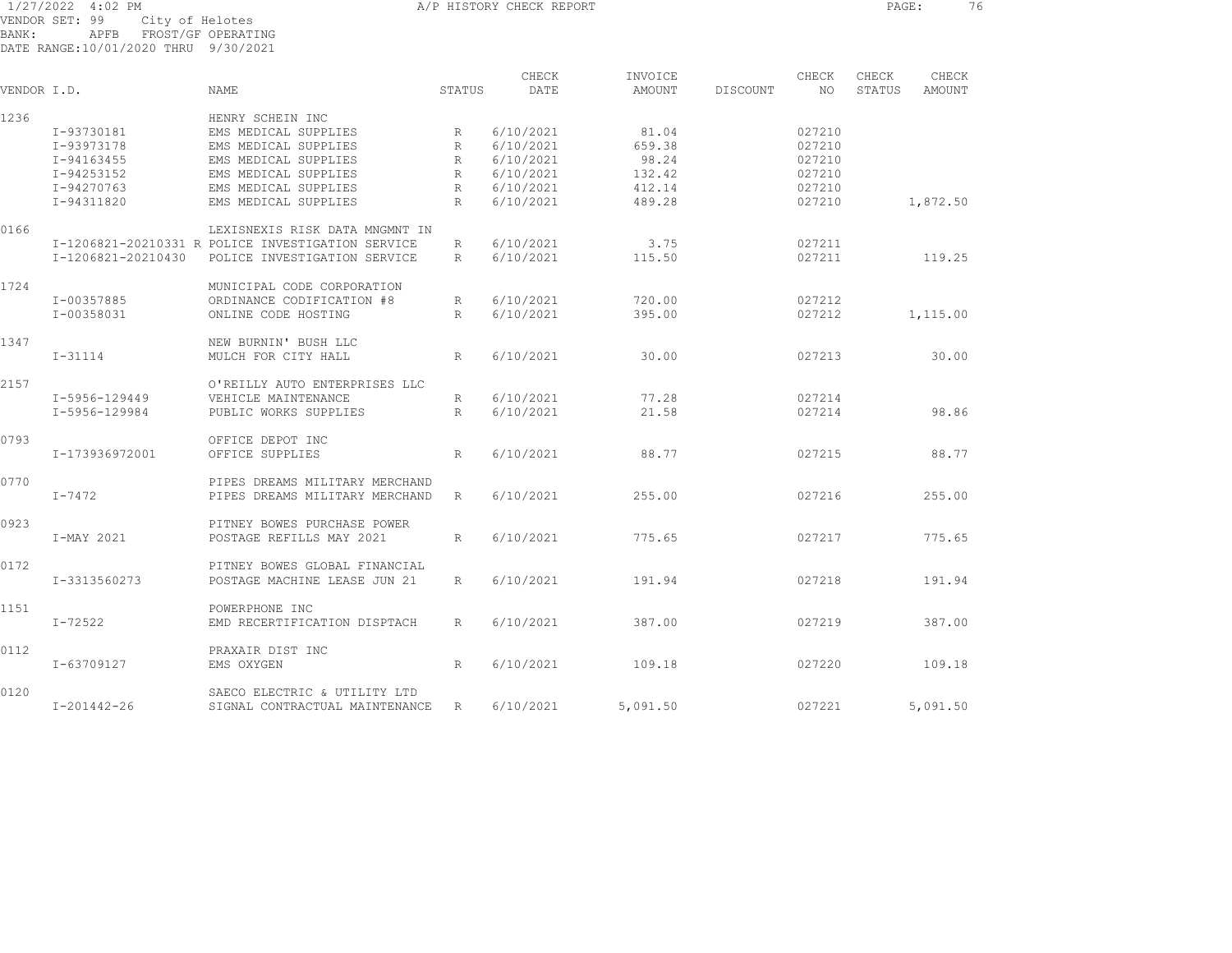1/27/2022 4:02 PM A/P HISTORY CHECK REPORT PAGE: 77 VENDOR SET: 99 City of Helotes BANK: APFB FROST/GF OPERATING

DATE RANGE:10/01/2020 THRU 9/30/2021

|             |                   |                                |                 | CHECK             | INVOICE  |          | CHECK  | CHECK  | CHECK    |
|-------------|-------------------|--------------------------------|-----------------|-------------------|----------|----------|--------|--------|----------|
| VENDOR I.D. |                   | <b>NAME</b>                    | STATUS          | DATE              | AMOUNT   | DISCOUNT | NO     | STATUS | AMOUNT   |
| 0121        |                   | SAN ANTONIO WATER SYSTEMS      |                 |                   |          |          |        |        |          |
|             | I-0141403         | WATER SERVICES MAY 2021        | R               | 6/10/2021         | 316.68   |          | 027222 |        |          |
|             | I-0144736         | WATER SERVICES MAY 2021        | $R_{\parallel}$ | 6/10/2021         | 252.42   |          | 027222 |        |          |
|             | I-0144739         | WATER SERVICES MAY 2021        | $R_{\parallel}$ | 6/10/2021         | 31.66    |          | 027222 |        |          |
|             | I-2717231         | WATER SERVICES MAY 2021        | $R_{\parallel}$ | 6/10/2021         | 35.72    |          | 027222 |        | 636.48   |
| 1403        |                   | SERVICE UNIFORM RENTAL         |                 |                   |          |          |        |        |          |
|             | I-0062813 R       | PW UNIFORM SERVICE             | R               | 6/10/2021         | 127.29   |          | 027223 |        |          |
|             | I-0063866         | PUBLIC WORKS UNIFORM SERVICE   | R               | 6/10/2021         | 89.92    |          | 027223 |        |          |
|             | I-0065961 R       | PUBLIC WORKS UNIFORM SERVICE   | R               | 6/10/2021         | 430.13   |          | 027223 |        |          |
|             | I-0094302         | PW UNIFORM SERVICE 06.02.21    | $R_{\parallel}$ | 6/10/2021         | 126.94   |          | 027223 |        |          |
|             | I-0095436         | PW UNIFORM SERVICES 06.02.21   | R               | 6/10/2021         | 135.12   |          | 027223 |        | 909.40   |
| 1155        |                   | SYSTEM ID WAREHOUSE INC        |                 |                   |          |          |        |        |          |
|             | I-3587610         | COURT THERMAL PRINTERS         | R               | 6/10/2021         | 509.16   |          | 027224 |        | 509.16   |
| 0945        |                   | VULCAN CONSTRUCTION MATERIALS  |                 |                   |          |          |        |        |          |
|             | I-62300503        | ROAD BASE FOR PARKING LOT      | R               | 6/10/2021         | 34.05    |          | 027225 |        | 34.05    |
| 0467        |                   | A T & T INC                    |                 |                   |          |          |        |        |          |
|             | I-2106956970 0621 | PHONE SERVICES MAY 2021        | $R_{\parallel}$ | 6/17/2021         | 37.29    |          | 027238 |        |          |
|             | I-2106959093 0621 | PHONE SERVICES MAY 2021        | R               | 6/17/2021         | 104.80   |          | 027238 |        | 142.09   |
| 0688        |                   | A T & T INC                    |                 |                   |          |          |        |        |          |
|             | I-2106952484 0621 | PHONE SERVICES MAY 2021        | R               | 6/17/2021         | 697.58   |          | 027239 |        | 697.58   |
| 1476        |                   | BEXAR COUNTY CLERK             |                 |                   |          |          |        |        |          |
|             | $I-L1-7601$       | DRUG ANALYSIS AND ID           | R               | 6/17/2021         | 118.00   |          | 027240 |        | 118.00   |
| 0029        |                   | BRUCE C BEALOR                 |                 |                   |          |          |        |        |          |
|             | I-MAY 2021        | BUILDING INSPECTIONS MAY 2021  | R               | 6/17/2021         | 8,590.00 |          | 027241 |        | 8,590.00 |
| 2187        |                   | CITIBANK NA                    |                 |                   |          |          |        |        |          |
|             | I-2969 MAY 2021   | MAY 21 CITIBANK / TABY DURR    | $R_{\parallel}$ | 6/17/2021         | 190.39   |          | 027242 |        |          |
|             | I-MAY 2021 4011   | MAY 2021 CITIBANK / MORELAND   | $R_{\parallel}$ | 6/17/2021         | 130.70   |          | 027242 |        |          |
|             | I-MAY 2021 4070   | MAY 2021 CITIBANK / POLICE     | R               | 6/17/2021         | 75.00    |          | 027242 |        |          |
|             | I-MAY 2021 5195   | MAY 2021 CITIBANK / MENDOZA    | R               | 6/17/2021         | 312.92   |          | 027242 |        |          |
|             | I-MAY 2021 6246   | MAY 2021 CITIBANK / WAZIR      | R               | 6/17/2021         | 727.98   |          | 027242 |        |          |
|             | I-MAY 2021 6773   | MAY 2021 CITIBANK / PW         | R               | 6/17/2021         | 193.00   |          | 027242 |        |          |
|             | I-MAY 2021 9207   | MAY 2021 CITIBANK / FIRE DEPT  | R               | 6/17/2021         | 1,140.00 |          | 027242 |        | 2,769.99 |
| 0941        |                   | CMC STEEL FABRICATORS INC      |                 |                   |          |          |        |        |          |
|             | I-93386569        | OLD TOWN HELOTES BENCH PROJECT | R               | 6/17/2021 Reissue |          |          | 027243 |        | 413.97   |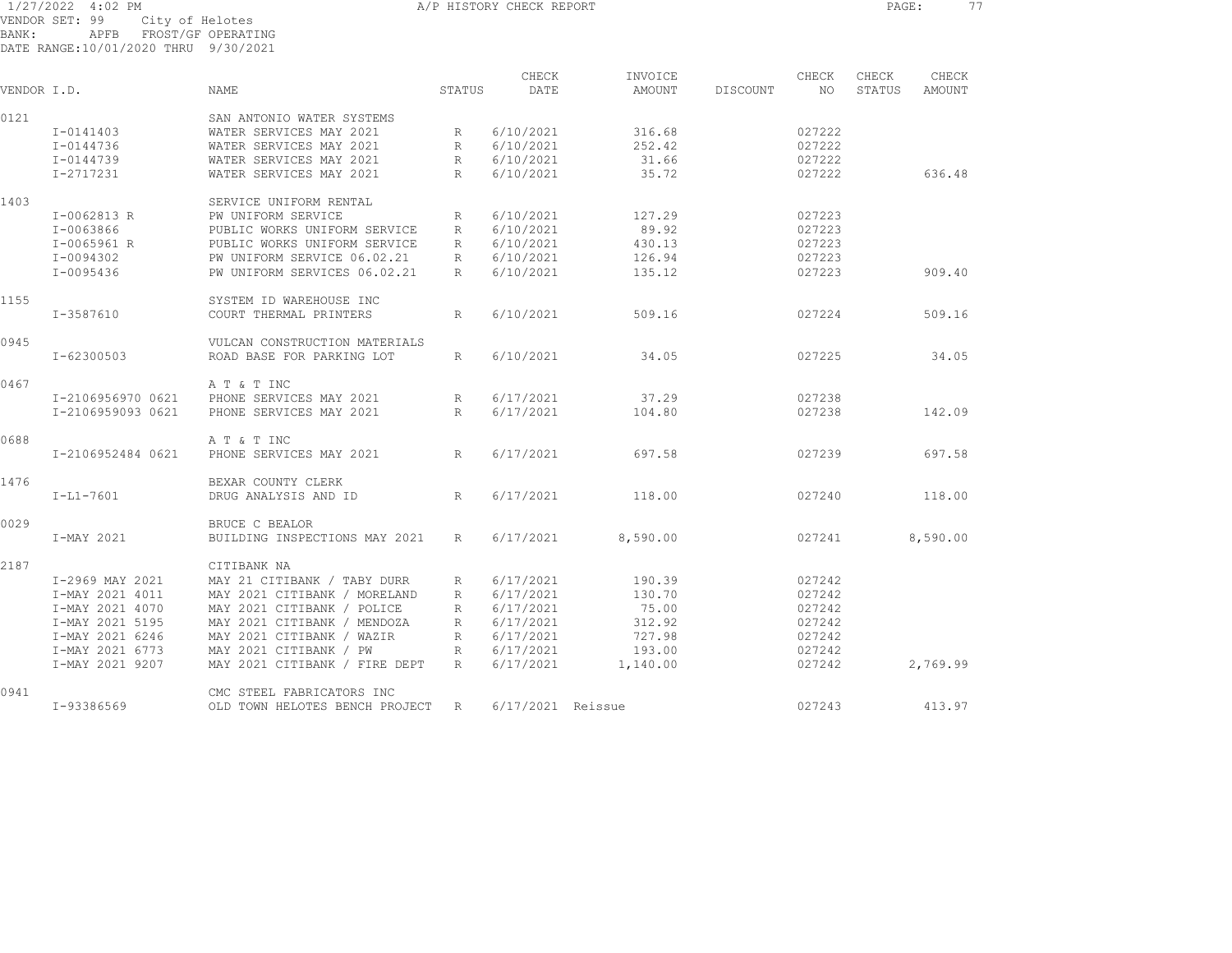1/27/2022 4:02 PM A/P HISTORY CHECK REPORT PAGE: 78 VENDOR SET: 99 City of Helotes BANK: APFB FROST/GF OPERATING DATE RANGE:10/01/2020 THRU 9/30/2021

| VENDOR I.D. |                                                                                                                              | NAME                                                                                                                                                                                                         | STATUS                                                    | CHECK<br>DATE                                                                                        | INVOICE<br>AMOUNT                                                            | DISCOUNT | CHECK<br>NO                                                                  | CHECK<br>STATUS | CHECK<br>AMOUNT |  |
|-------------|------------------------------------------------------------------------------------------------------------------------------|--------------------------------------------------------------------------------------------------------------------------------------------------------------------------------------------------------------|-----------------------------------------------------------|------------------------------------------------------------------------------------------------------|------------------------------------------------------------------------------|----------|------------------------------------------------------------------------------|-----------------|-----------------|--|
| 2227        | $I - 844$                                                                                                                    | DIETRICH ELECTRICAL SERVICES L<br>OTH BRIGDGE ELECTRICAL                                                                                                                                                     | $R_{\parallel}$                                           | 6/17/2021                                                                                            | 6,000.00                                                                     |          | 027244                                                                       |                 | 6,000.00        |  |
| 1758        | I-93946123                                                                                                                   | ENVIRONMENTAL SYSTEMS RESEARCH<br>ADDITIONAL USER FEE                                                                                                                                                        | $R_{\odot}$                                               | 6/17/2021                                                                                            | 566.91                                                                       |          | 027245                                                                       |                 | 566.91          |  |
| 1704        | $I - 27689$                                                                                                                  | KENTECH INC<br>OUARTERLY GENERATOR MAINT                                                                                                                                                                     | $R_{\odot}$                                               | 6/17/2021 Reissue                                                                                    |                                                                              |          | 027246                                                                       |                 | 962.50          |  |
| 1197        | I-MAY 2021                                                                                                                   | LORI GAYLE CALZONCIT<br>HEALTH INSPECTIONS MAY 2021                                                                                                                                                          | R                                                         | 6/17/2021                                                                                            | 650.00                                                                       |          | 027247                                                                       |                 | 650.00          |  |
| 0427        | I-JUNE 2021                                                                                                                  | MARIO A TREVINO<br>COURT COVERAGE JUNE 2021                                                                                                                                                                  | R                                                         | 6/17/2021                                                                                            | 450.00                                                                       |          | 027248                                                                       |                 | 450.00          |  |
| 1196        | I-MAY 2021                                                                                                                   | MONTY JOE MCGUFFIN<br>HEALTH INSPECTIONS MAY 2021                                                                                                                                                            | $R_{\odot}$                                               | 6/17/2021                                                                                            | 650.00                                                                       |          | 027249                                                                       |                 | 650.00          |  |
| 2269        | $I-CIT-01-2021$                                                                                                              | TEXAS POLICE TRAINERS LLC<br>HRS CLASS ROBERT HIGGINS                                                                                                                                                        | $R_{\odot}$                                               | 6/17/2021                                                                                            | 50.00                                                                        |          | 027250                                                                       |                 | 50.00           |  |
| 2245        | $I - 7944257$                                                                                                                | ULTIMATE OUTDOOR MOVIES LLC<br>OCTOBER 2021 MOVIE NIGHT                                                                                                                                                      | $R_{\parallel}$                                           | 6/17/2021                                                                                            | 1,150.00                                                                     |          | 027251                                                                       |                 | 1,150.00        |  |
| 1944        | I-MAY 2021 EMS<br>I-MAY 2021 FIRE<br>I-MAY 2021 PD<br>I-MAY 2021 PW                                                          | US BANK NA<br>VEHICLE FUEL MAY 2021<br>VEHICLE FUEL MAY 2021<br>VEHICLE FUEL MAY 2021<br>VEHICLE FUEL MAY 2021                                                                                               | R<br>R<br>R<br>R                                          | 6/17/2021<br>6/17/2021<br>6/17/2021<br>6/17/2021                                                     | 327.66<br>544.59<br>3,451.61<br>988.69                                       |          | 027252<br>027252<br>027252<br>027252                                         |                 | 5, 312.55       |  |
| 0021        | I-JUNE 2021                                                                                                                  | A T & T MOBILITY<br>CITY CELL PHONE JUNE 2021                                                                                                                                                                | R                                                         | 6/24/2021                                                                                            | 4,923.93                                                                     |          | 027253                                                                       |                 | 4,923.93        |  |
| 1974        | I-06092021-12                                                                                                                | ALAMO FIRE APPARATUS LLC<br>SERVICE CHARGE ENGINE 1                                                                                                                                                          | $R_{\odot}$                                               | 6/24/2021                                                                                            | 238.75                                                                       |          | 027254                                                                       |                 | 238.75          |  |
| 1653        | C-6280035518<br>C-6280035525<br>C-6280040781<br>I-6280032080<br>I-6280032085<br>I-6280032091<br>I-6280035519<br>I-6280037570 | AUTOZONE INC<br>EMS MEDICAL SUPPLIES<br>EMS MEDICAL SUPPLIES<br>EMS MEDICAL SUPPLIES<br>EMS MEDICAL SUPPLIES<br>EMS MEDICAL SUPPLIES<br>EMS MEDICAL SUPPLIES<br>EMS MEDICAL SUPPLIES<br>EMS MEDICAL SUPPLIES | R<br>R<br>$\mathbb{R}$<br>R<br>R<br>R<br>$R_{\odot}$<br>R | 6/24/2021<br>6/24/2021<br>6/24/2021<br>6/24/2021<br>6/24/2021<br>6/24/2021<br>6/24/2021<br>6/24/2021 | 21.35CR<br>31.17CR<br>31.17CR<br>181.28<br>62.34<br>37.16<br>21.35<br>284.05 |          | 027255<br>027255<br>027255<br>027255<br>027255<br>027255<br>027255<br>027255 |                 |                 |  |
|             | I-6280042042                                                                                                                 | EMS MEDICAL SUPPLIES                                                                                                                                                                                         | R                                                         | 6/24/2021                                                                                            | 131.00                                                                       |          | 027255                                                                       |                 | 633.49          |  |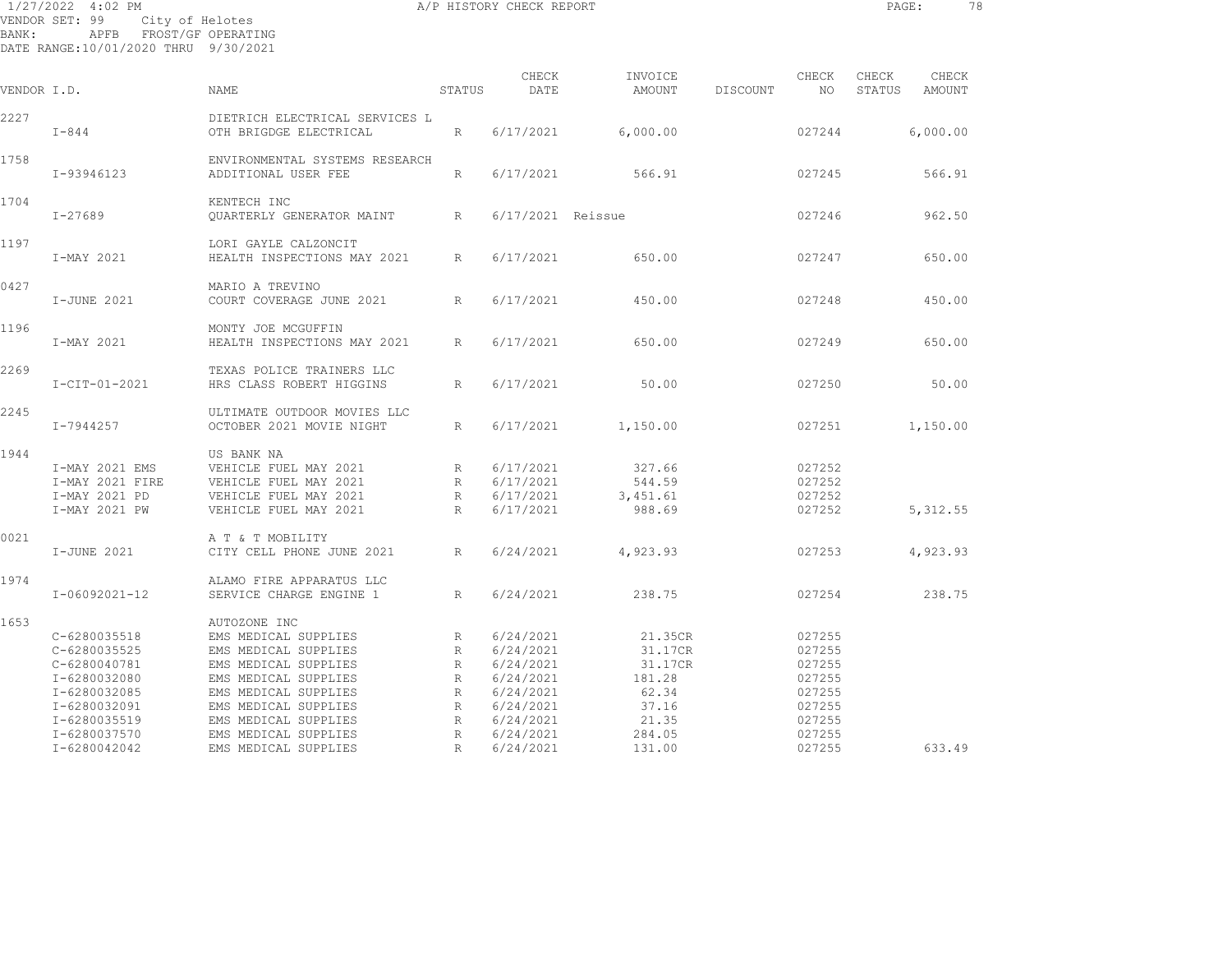| BANK:       | 1/27/2022 4:02 PM<br>VENDOR SET: 99 City of Helotes<br>APFB FROST/GF OPERATING<br>DATE RANGE:10/01/2020 THRU 9/30/2021 |                                                                                             |        | A/P HISTORY CHECK REPORT              |                         |          |                            | PAGE:           |                 | 79 |
|-------------|------------------------------------------------------------------------------------------------------------------------|---------------------------------------------------------------------------------------------|--------|---------------------------------------|-------------------------|----------|----------------------------|-----------------|-----------------|----|
| VENDOR I.D. |                                                                                                                        | NAME                                                                                        | STATUS | CHECK<br>DATE                         | INVOICE<br>AMOUNT       | DISCOUNT | CHECK<br>NO                | CHECK<br>STATUS | CHECK<br>AMOUNT |    |
| 0025        |                                                                                                                        | BEXAR COUNTY CLERK<br>I-GREAT HEARTS PLAT GREAT HEARTS HELOTES PLAT                         | R      | 6/24/2021                             | 82.00                   |          | 027256                     |                 | 82.00           |    |
| 0752        | $I - 6575$                                                                                                             | BRYAN K WILLIAMS<br>FIRE EQUIPMENT SERVICE                                                  | R      | 6/24/2021                             | 675.00                  |          | 027257                     |                 | 675.00          |    |
| 0353        | I-26955203                                                                                                             | CANON FINANCIAL SERVICES INC<br>PLOTTER LEASE JULY 2021                                     | R      | 6/24/2021                             | 173.72                  |          | 027258                     |                 | 173.72          |    |
| 0356        | I-21CC032607                                                                                                           | DAILEY WELLS COMMUNICATION INC<br>Portable Radios                                           | R      | 6/24/2021                             | 41, 416.25              |          | 027259                     |                 | 41, 416.25      |    |
| 0643        | $I - 30512$                                                                                                            | DAVIDSON & TROILO REAM & GARZA<br>PROSECUTOR FEES MAY 2021                                  | R      | 6/24/2021                             | 1,755.80                |          | 027260                     |                 | 1,755.80        |    |
| 0051        | $I-1046$<br>$I-1047$<br>$I-1048$                                                                                       | ELF HARDWARE INC<br>PUBLIC WORKS SUPPLIES<br>PUBLIC WORKS SUPPLIES<br>PUBLIC WORKS SUPPLIES | R<br>R | 6/24/2021<br>R 6/24/2021<br>6/24/2021 | 15.89<br>20.00<br>23.50 |          | 027261<br>027261<br>027261 |                 | 59.39           |    |
| 1865        | $I - 50618$                                                                                                            | ESD AND ASSOCIATES<br>MONTHLY WEBSITE MAINTENANCE                                           | R      | 6/24/2021                             | 1,216.00                |          | 027262                     |                 | 1,216.00        |    |
| 1531        | I-035107676-2115                                                                                                       | FRED PRYOR SEMINARS<br>ANNUAL RENEWAL                                                       | R      | 6/24/2021                             | 299.00                  |          | 027263                     |                 | 299.00          |    |
| 1933        | I-JUNE COVERAGE                                                                                                        | FREDERICK P GARCIA JR<br>COURT COVERAGE JUNE 2021                                           | R      | 6/24/2021                             | 450.00                  |          | 027264                     |                 | 450.00          |    |
| 2271        | $I - 5823$                                                                                                             | CHRISTOPHER BURKE<br>BRUSH TRUCK REPAIR                                                     | R      | 6/24/2021                             | 218.69                  |          | 027265                     |                 | 218.69          |    |
| 1706        | $I-943332$                                                                                                             | GLENN E WILSON<br>LANDSCAPING MATERIALS                                                     | R      | 6/24/2021                             | 194.85                  |          | 027266                     |                 | 194.85          |    |
| 1583        | $I - 21 - 15096$<br>$I - 21 - 15114$                                                                                   | HEAT SAFETY EQUIPMENT LLC<br>SCBA SERVICE AND FEES<br>SCBA SERVICE AND FEES                 | R<br>R | 6/24/2021<br>6/24/2021                | 87.86<br>220.00         |          | 027267<br>027267           |                 | 307.86          |    |
| 1236        | I-94311821<br>I-94448197                                                                                               | HENRY SCHEIN INC<br>EMS MEDICAL SUPPLIES<br>EMS MEDICAL SUPPLIES                            | R      | 6/24/2021<br>R 6/24/2021              | 80.58<br>252.00         |          | 027268<br>027268           |                 |                 |    |

I-94569364 EMS MEDICAL SUPPLIES R 6/24/2021 288.77 027268

I-94647362 EMS MEDICAL SUPPLIES R 6/24/2021 71.67 027268 693.02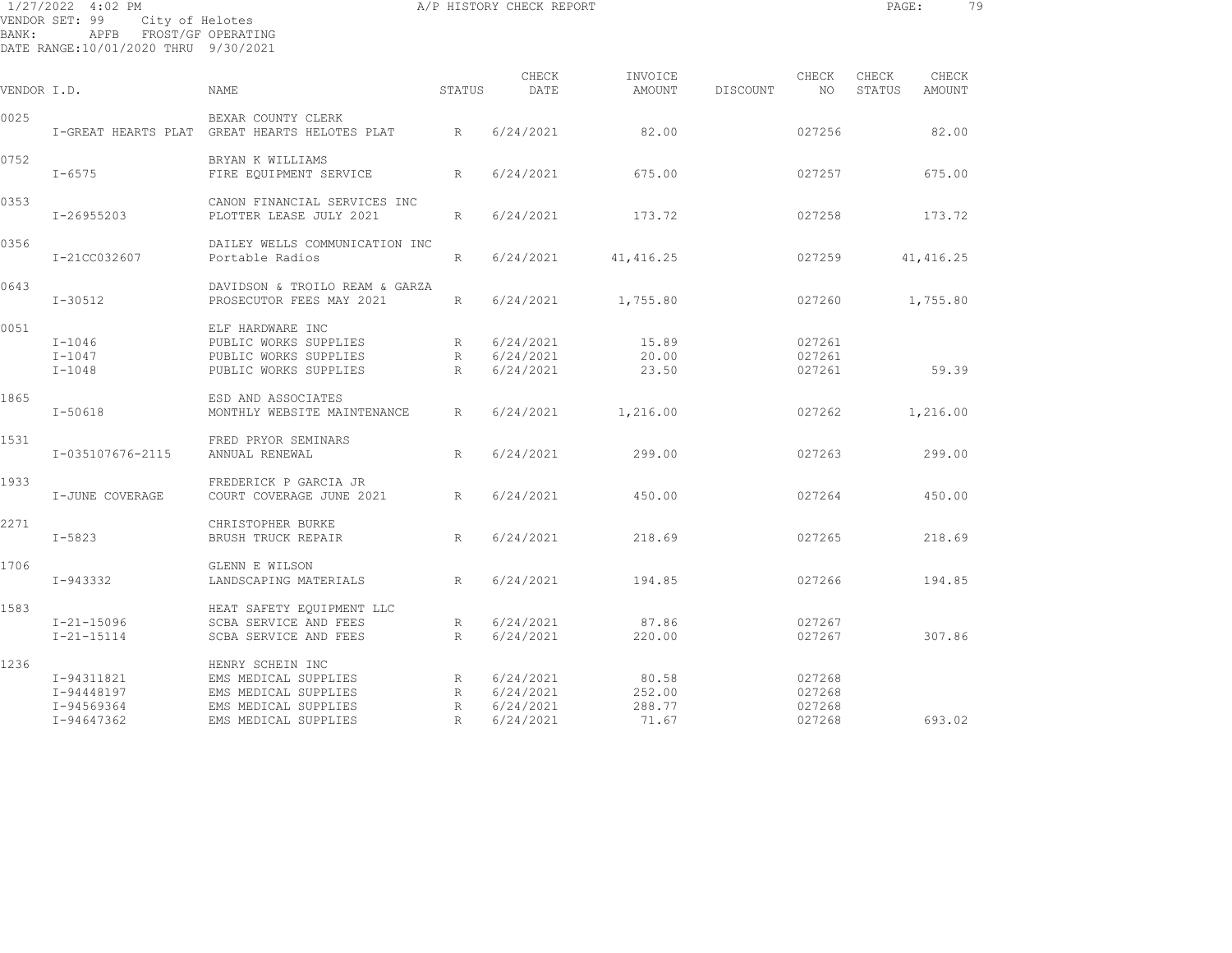VENDOR SET: 99 City of Helotes BANK: APFB FROST/GF OPERATING A/P HISTORY CHECK REPORT **PAGE:** 80

|       | VENDOR SET: 99 |                             |  | CILA OI HETOLER    |
|-------|----------------|-----------------------------|--|--------------------|
| BANK: |                | APFB                        |  | FROST/GF OPERATING |
|       |                | DATE RANGE: 10/01/2020 THRU |  | 9/30/2021          |

| VENDOR I.D. |                 | <b>NAME</b>                  | STATUS          | CHECK<br>DATE | INVOICE<br>AMOUNT | CHECK<br>DISCOUNT<br>NO | CHECK<br>STATUS | CHECK<br>AMOUNT |
|-------------|-----------------|------------------------------|-----------------|---------------|-------------------|-------------------------|-----------------|-----------------|
| 0069        |                 | HOME DEPOT INC               |                 |               |                   |                         |                 |                 |
|             | I-2022747       | CITY HALL REPAIR SUPPLIES    | R               | 6/24/2021     | 117.56            | 027269                  |                 |                 |
|             | I-2044202       | CORNVAL SUPPLIES             | $\mathbb{R}$    | 6/24/2021     | 20.20             | 027269                  |                 |                 |
|             | I-2202783       | FIRE STATION REPAIR SUPPLIES | R               | 6/24/2021     | 519.37            | 027269                  |                 |                 |
|             | I-255962        | FIRE STATION SUPPLIES        | R               | 6/24/2021     | 49.00             | 027269                  |                 |                 |
|             | $I - 40114$     | PARK SUPPLIES                | R               | 6/24/2021     | 163.09            | 027269                  |                 |                 |
|             | I-4021342       | CORNYVAL SUPPLIES            | R               | 6/24/2021     | 17.98             | 027269                  |                 |                 |
|             | $I - 4044016$   | CORNYVAL SUPPLIES            | R               | 6/24/2021     | 46.91             | 027269                  |                 |                 |
|             | I-6043798       | CORNYVAL SUPPLIES            | $\mathbb R$     | 6/24/2021     | 246.59            | 027269                  |                 |                 |
|             | I-8022279       | PUBLIC WORKS SUPPLIES        | R               | 6/24/2021     | 37.95             | 027269                  |                 |                 |
|             | I-9021540       | CORNYVAL SUPPLIES            | R               | 6/24/2021     | 173.94            | 027269                  |                 |                 |
|             |                 |                              |                 |               |                   |                         |                 |                 |
|             | I-9044507       | PUBLIC WORKS SUPPLIES        | R               | 6/24/2021     | 129.00            | 027269                  |                 |                 |
|             | $I-9620661$     | PUBLIC WORKS SUPPLIES        | R               | 6/24/2021     | 42.48             | 027269                  |                 | 1,564.07        |
| 1704        |                 | KENTECH INC                  |                 |               |                   |                         |                 |                 |
|             | $I - 28081$     | QUARTERLY INSPECTION         | R               | 6/24/2021     | 962.50            | 027270                  |                 | 962.50          |
| 0093        |                 | MANDER AUTO SERVICE INC      |                 |               |                   |                         |                 |                 |
|             | $I - 155603$    | VEHICLE OIL CHANGE           | R               | 6/24/2021     | 52.50             | 027271                  |                 | 52.50           |
| 1347        |                 | NEW BURNIN' BUSH LLC         |                 |               |                   |                         |                 |                 |
|             | $I - 31254$     | RIVER ROCK FOR LANDSCAPING   | $R_{\parallel}$ | 6/24/2021     | 180.00            | 027272                  |                 | 180.00          |
| 0793        |                 | OFFICE DEPOT INC             |                 |               |                   |                         |                 |                 |
|             | I-173494857002  | ADMIN OFFICE SUPPLIES        | R               | 6/24/2021     | 13.59             | 027273                  |                 |                 |
|             | I-176348653001  | ADMIN OFFICE SUPPLIES        | R               | 6/24/2021     | 132.91            | 027273                  |                 |                 |
|             |                 |                              |                 |               |                   | 027273                  |                 |                 |
|             | I-178251811001  | FIRE DEPARTMENT SUPPLIES     | R               | 6/24/2021     | 306.50            |                         |                 |                 |
|             | I-178252183001  | FIRE DEPARTMENT SUPPLIES     | $\mathbb{R}$    | 6/24/2021     | 152.29            | 027273                  |                 |                 |
|             | I-178352583001  | DISPATCH OFFICE SUPPLIES     | R               | 6/24/2021     | 305.98            | 027273                  |                 |                 |
|             | I-178372614001  | DISPATCH OFFICE SUPPLIES     | R               | 6/24/2021     | 13.96             | 027273                  |                 |                 |
|             | I-178372618001  | DISPTACH OFFICE SUPPLIES     | $R_{\rm}$       | 6/24/2021     | 159.95            | 027273                  |                 |                 |
|             | I-17837616001   | DISPTACH OFFICE SUPPLIES     | $\mathbb{R}$    | 6/24/2021     | 22.79             | 027273                  |                 | 1,107.97        |
| 1261        |                 | ORKIN COMMERCIAL SERVICES    |                 |               |                   |                         |                 |                 |
|             | I-212051177     | MAY 2021 QUARTERLY SERVICES  | R               | 6/24/2021     | 155.00            | 027274                  |                 | 155.00          |
| 1651        |                 | READY REFRESH BY NESTLE      |                 |               |                   |                         |                 |                 |
|             | I-11F0119942563 | WATER SERVICE FOR CITY HALL  | $R_{\parallel}$ | 6/24/2021     | 127.34            | 027275                  |                 | 127.34          |
| 2208        |                 | ROBERT RAMOS JR              |                 |               |                   |                         |                 |                 |
|             | $I - 2570$      | GRAPHICS FOR ADMIN VEHICLE   | R               | 6/24/2021     | 120.00            | 027276                  |                 | 120.00          |
| 0809        |                 | RX TECHNOLOGY                |                 |               |                   |                         |                 |                 |
|             | I-101183        | EOUIPMENT REPLACEMENT        | R               | 6/24/2021     | 340.99            | 027277                  |                 |                 |
|             | $I-101232$      | JULY 2021 SERVICE AGREEMENT  | R               | 6/24/2021     | 3,850.00          | 027277                  |                 | 4,190.99        |
|             |                 |                              |                 |               |                   |                         |                 |                 |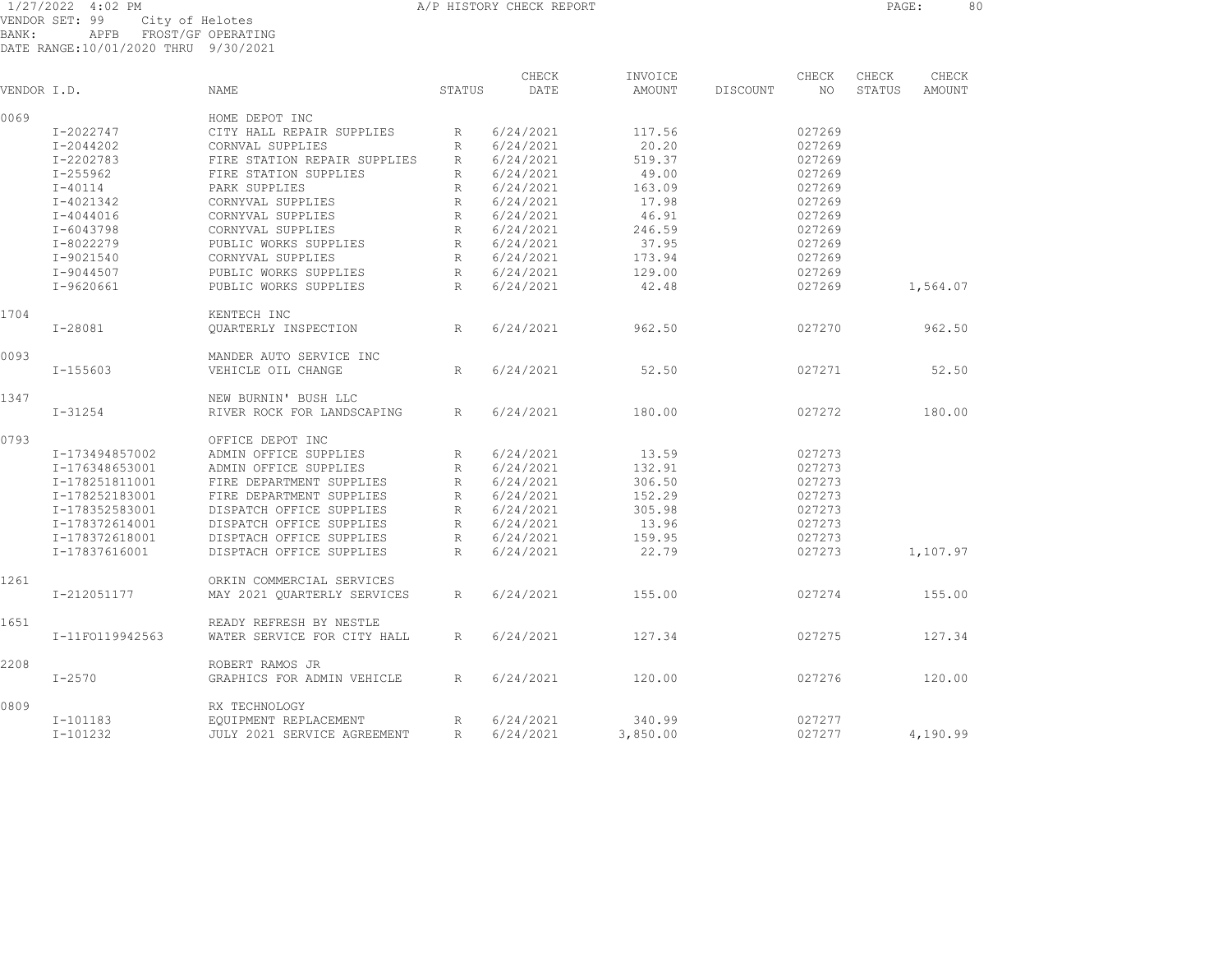| BANK:       | 1/27/2022 4:02 PM<br>VENDOR SET: 99<br>APFB FROST/GF OPERATING<br>DATE RANGE:10/01/2020 THRU 9/30/2021 | City of Helotes                |                 | A/P HISTORY CHECK REPORT |                   |          |              | PAGE:           | 81              |
|-------------|--------------------------------------------------------------------------------------------------------|--------------------------------|-----------------|--------------------------|-------------------|----------|--------------|-----------------|-----------------|
| VENDOR I.D. |                                                                                                        | <b>NAME</b>                    | STATUS          | CHECK<br>DATE            | INVOICE<br>AMOUNT | DISCOUNT | CHECK<br>NO. | CHECK<br>STATUS | CHECK<br>AMOUNT |
| 1403        |                                                                                                        | SERVICE UNIFORM RENTAL         |                 |                          |                   |          |              |                 |                 |
|             | I-0096558                                                                                              | UNIFORM SERVICE 06/09/21       | R               | 6/24/2021                | 126.94            |          | 027278       |                 |                 |
|             | I-0097694                                                                                              | UNIFORM SERVICE 06/16/21       | $R_{\parallel}$ | 6/24/2021                | 126.94            |          | 027278       |                 | 253.88          |
|             |                                                                                                        |                                |                 |                          |                   |          |              |                 |                 |
| 1485        |                                                                                                        | TEXAS DEPARTMENT OF AGRICULTUR |                 |                          |                   |          |              |                 |                 |
|             | I-RENEWAL                                                                                              | STATE APPLICATOR RENEWAL       | R               | 6/24/2021                | 75.00             |          | 027279       |                 | 75.00           |
| 1843        |                                                                                                        | TEXAS DEVELOPERS LLC           |                 |                          |                   |          |              |                 |                 |
|             | $I-Q1 2021$                                                                                            | SALES TAX REIMBURSEMENT        | V               | 6/24/2021                | 413,065.67        |          | 027280       |                 | 413,065.67      |
| 1843        |                                                                                                        | TEXAS DEVELOPERS LLC           |                 |                          |                   |          |              |                 |                 |
|             | M-CHECK                                                                                                | TEXAS DEVELOPERS LLC<br>VOIDED | V               | 6/24/2021                |                   |          | 027280       |                 | 413,065.67CR    |
| 0489        |                                                                                                        | TIETZE PLUMBING INC            |                 |                          |                   |          |              |                 |                 |
|             | I-13057537                                                                                             | CITY HALL RESTROOM REPAIR      | R               | 6/24/2021                | 190.00            |          | 027281       |                 | 190.00          |
| 0145        |                                                                                                        | TIME WARNER CABLE SAN ANTONIO  |                 |                          |                   |          |              |                 |                 |
|             | I-0039133061421                                                                                        | TV AND CABLE SERVICES JUNE 21  | $R_{\parallel}$ | 6/24/2021                | 589.89            |          | 027282       |                 | 589.89          |
| 1380        |                                                                                                        | UNITED RENTALS NORTH AMERICA I |                 |                          |                   |          |              |                 |                 |
|             | I-194361908-001                                                                                        | FORKLIFT RENTAL                | V               | 6/24/2021                | 734.11            |          | 027283       |                 | 734.11          |
| 1380        |                                                                                                        | UNITED RENTALS NORTH AMERICA I |                 |                          |                   |          |              |                 |                 |
|             | M-CHECK                                                                                                | UNITED RENTALS NORTH AMEVOIDED | V               | 6/24/2021                |                   |          | 027283       |                 | 734.11CR        |
| 0777        |                                                                                                        | UNITED SITE SERVICES           |                 |                          |                   |          |              |                 |                 |
|             | I-114-11929170                                                                                         | PORTABLE RESTROOM RENTAL       | R               | 6/24/2021                | 190.16            |          | 027284       |                 |                 |
|             | I-114-11936075                                                                                         | PORTABLE RESTROOM RENTAL       | R               | 6/24/2021                | 190.88            |          | 027284       |                 |                 |
|             | I-114-12037455                                                                                         | PORTABLE RESTROOM RENTAL       | R               | 6/24/2021                | 190.16            |          | 027284       |                 |                 |
|             | I-114-12047947                                                                                         | PORTABLE RESTROOM RENTAL       | R               | 6/24/2021                | 190.88            |          | 027284       |                 |                 |
|             | I-114-12052213                                                                                         | PORTABLE RESTROOM RENTAL       | R               | 6/24/2021                | 366.54            |          | 027284       |                 |                 |
|             | I-114-12100797                                                                                         | PORTABLE RESTROOM RENTAL       | $R_{\parallel}$ | 6/24/2021                | 339.36            |          | 027284       |                 | 1,467.98        |
| 1177        |                                                                                                        | UNIVERSITY OF TEXAS HEALTH SCI |                 |                          |                   |          |              |                 |                 |
|             | $I-FY 20-21-67 R$                                                                                      | MEDICAL CONTROL AGREEMENT      | $R_{\parallel}$ | 6/24/2021                | 4,347.00          |          | 027285       |                 | 4,347.00        |
| 0921        |                                                                                                        | VANGUARD CLEANING SYSTEM INC   |                 |                          |                   |          |              |                 |                 |
|             | I-SA104200                                                                                             | JANITORIAL SERVICE JUNE 2021   | R               | 6/24/2021                | 475.00            |          | 027286       |                 | 475.00          |
| 0945        |                                                                                                        | VULCAN CONSTRUCTION MATERIALS  |                 |                          |                   |          |              |                 |                 |
|             | I-62309357                                                                                             | COMMERCIAL BASE FOR ROAD REPAI | R               | 6/24/2021                | 925.43            |          | 027287       |                 |                 |

I-623130656 COMMERCIAL BASE FOR ROAD REPAI R 6/24/2021 448.76 027287 1,374.19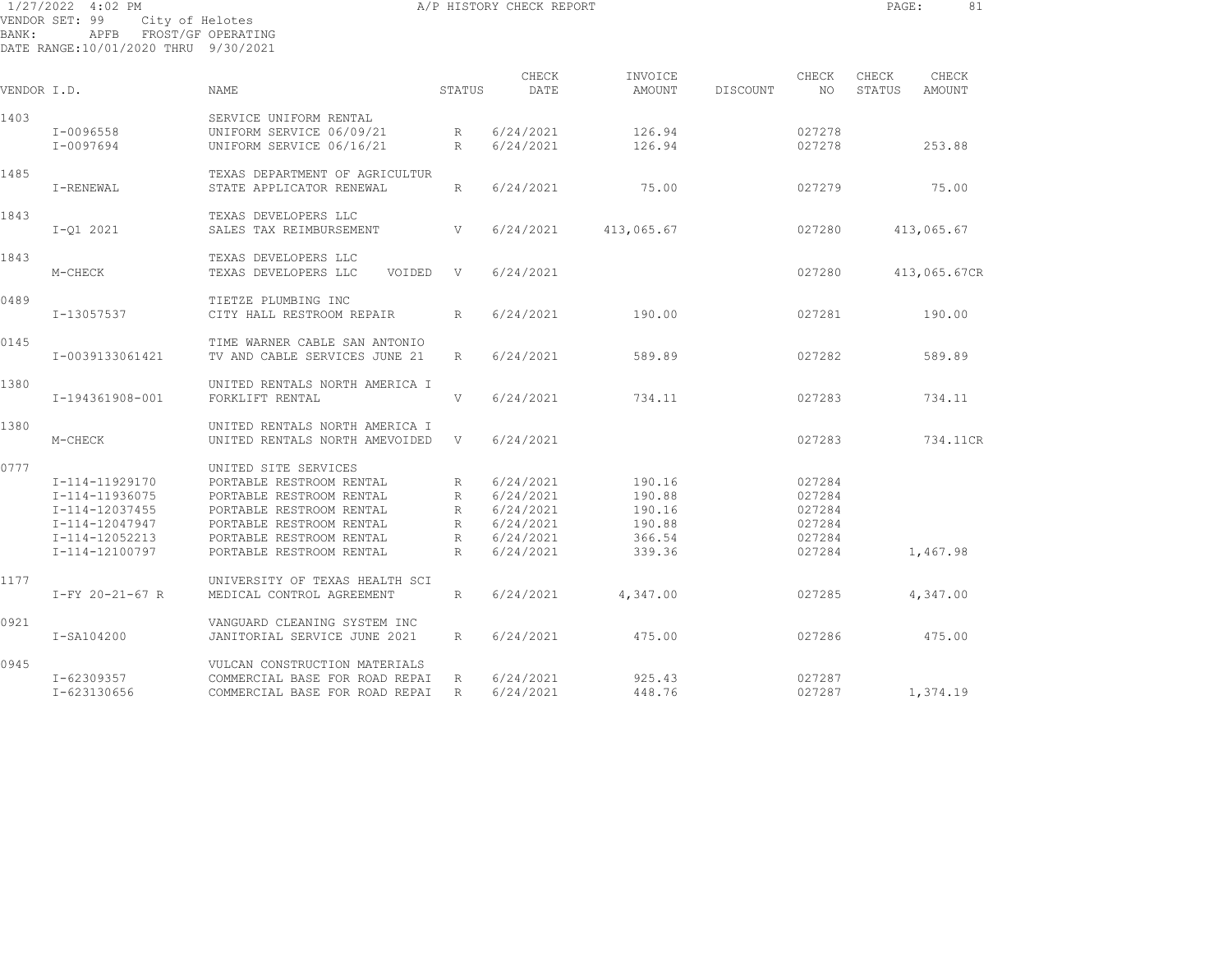| 1/27/2022 4:02 PM                    |      |                    |  |
|--------------------------------------|------|--------------------|--|
| VENDOR SET: 99                       |      | City of Helotes    |  |
| BANK:                                | APFB | FROST/GF OPERATING |  |
| DATE RANGE:10/01/2020 THRU 9/30/2021 |      |                    |  |

| VENDOR I.D. |                                                    | <b>NAME</b>                                                                                          | STATUS               | CHECK<br>DATE                       | INVOICE<br>AMOUNT        | DISCOUNT | CHECK<br>NO                | CHECK<br>STATUS | CHECK<br>AMOUNT |  |
|-------------|----------------------------------------------------|------------------------------------------------------------------------------------------------------|----------------------|-------------------------------------|--------------------------|----------|----------------------------|-----------------|-----------------|--|
| 1966        | I-17435920                                         | W S DARLEY & CO<br>VEHICLE REPAIR/SUPPLIES<br>R                                                      |                      | 6/24/2021                           | 304.53                   |          | 027288                     |                 | 304.53          |  |
| 1883        | $I - 2672617$                                      | XEROX CORPORATION<br>CITY COPIER LEASE                                                               | R                    | 6/24/2021                           | 1,987.00                 |          | 027289                     |                 | 1,987.00        |  |
| 0643        | $I - 30513$                                        | DAVIDSON & TROILO REAM & GARZA<br>ADMIN LEAGAL FEES MAY 2021                                         | R                    | 7/01/2021                           | 3,544.45                 |          | 027290                     |                 | 3,544.45        |  |
| 2042        | I-141324                                           | DEWINNE EQUIPMENT CO INC<br>REPLACEMENT TIRES FOR PW EQUIP                                           | R                    | 7/01/2021                           | 1,036.00                 |          | 027291                     |                 | 1,036.00        |  |
| 2277        | I-REIMBURSEMENT                                    | DOUGLAS R WHITEHEAD<br>MAY JUNE 2021 MILEAGE REIMBURS                                                | R                    | 7/01/2021                           | 144.48                   |          | 027292                     |                 | 144.48          |  |
| 1282        | I-SIN9278821<br>I-SIN9281606                       | LANDS' END INC<br>MAYOR WHITEHEAD LOGO SHIRT<br>COUNCIL MERCHANT LOGO SHIRTS                         | $R_{\parallel}$<br>R | 7/01/2021<br>7/01/2021              | 281.60<br>94.75          |          | 027293<br>027293           |                 | 376.35          |  |
| 1942        | I-JUNE 2021                                        | LAW OFF OF MICHAEL R LATIMER<br>COURT COVERAGE JUNE 2021                                             | R                    | 7/01/2021                           | 450.00                   |          | 027294                     |                 | 450.00          |  |
| 0166        | I-1206821-20210531                                 | LEXISNEXIS RISK DATA MNGMNT IN<br>MAY 2021 CID INVESTIGATION TOO                                     | R                    | 7/01/2021                           | 116.00                   |          | 027295                     |                 | 116.00          |  |
| 1480        | I-APRIL 2021                                       | LINEBARGER GOGGAN BLAIR & SAMP<br>COLLECTION FEES APRIL 2021                                         | R                    | 7/01/2021                           | 5,487.41                 |          | 027296                     |                 | 5,487.41        |  |
| 0793        | I-178275538001<br>I-178275732001<br>I-178275733001 | OFFICE DEPOT INC<br>DISPTACH OFFICE SUPPLIES<br>DISPTACH OFFICE SUPPLIES<br>DISPTACH OFFICE SUPPLIES | R<br>R<br>R          | 7/01/2021<br>7/01/2021<br>7/01/2021 | 179.62<br>41.96<br>79.96 |          | 027297<br>027297<br>027297 |                 | 301.54          |  |
| 0658        | I-148910                                           | THE POLICE AND SHERIFFS PRESS<br>POLICE ID CARDS                                                     | R                    | 7/01/2021                           | 47.92                    |          | 027298                     |                 | 47.92           |  |
| 1177        | $I-FY 20-21-42 R$                                  | UNIVERSITY OF TEXAS HEALTH SCI<br>EMS MEDICAL CONTROL AGREEMENT                                      | R                    | 7/01/2021                           | 4,347.00                 |          | 027299                     |                 | 4,347.00        |  |
| 2105        | I-3037970                                          | V H BLACKINTON & CO INC<br>WARRANTY WORK                                                             | R                    | 7/01/2021                           | 12.00                    |          | 027300                     |                 | 12.00           |  |
| 2275        | I-REIMBURSEMENT                                    | VILLAGOMEZ ENGINEERING COMPANY<br>DUPLICATED APPLICATION FEE                                         | R                    | 7/01/2021                           | 313.60                   |          | 027301                     |                 | 313.60          |  |

A/P HISTORY CHECK REPORT **PAGE:** 82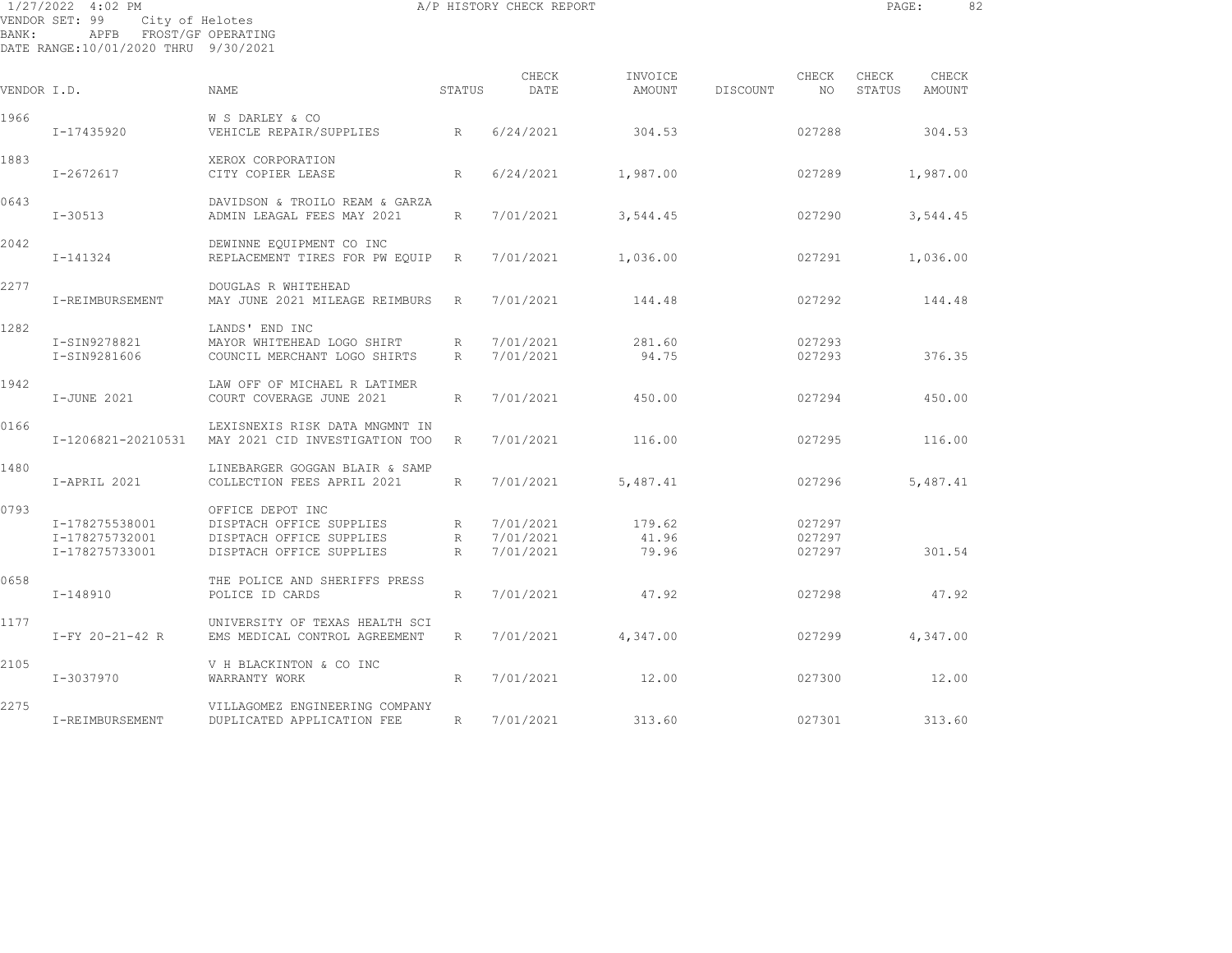| BANK:       | 1/27/2022 4:02 PM<br>VENDOR SET: 99<br>APFB FROST/GF OPERATING<br>DATE RANGE:10/01/2020 THRU 9/30/2021 | City of Helotes                      |                           | A/P HISTORY CHECK REPORT |                   |          |                  | PAGE:           | 83                     |
|-------------|--------------------------------------------------------------------------------------------------------|--------------------------------------|---------------------------|--------------------------|-------------------|----------|------------------|-----------------|------------------------|
| VENDOR I.D. |                                                                                                        | <b>NAME</b>                          | STATUS                    | CHECK<br>DATE            | INVOICE<br>AMOUNT | DISCOUNT | CHECK<br>NO.     | CHECK<br>STATUS | CHECK<br><b>AMOUNT</b> |
|             |                                                                                                        |                                      |                           |                          |                   |          |                  |                 |                        |
| 1456        | $I - 1475$                                                                                             | 360 ZONE<br>360 VIRTUAL TOUR         | V                         | 7/09/2021                | 900.00            |          | 027315           |                 | 900.00                 |
| 1456        |                                                                                                        | 360 ZONE                             |                           |                          |                   |          |                  |                 |                        |
|             | M-CHECK                                                                                                | 360 ZONE<br>VOIDED                   | V                         | 7/09/2021                |                   |          | 027315           |                 | 900.00CR               |
| 1852        |                                                                                                        | AIR AUTHORITY LLC                    |                           |                          |                   |          |                  |                 |                        |
|             | I-18635289                                                                                             | HVAC REPAIR ADMIN BUILDING           | R                         | 7/09/2021                | 477.00            |          | 027316           |                 |                        |
|             | I-18919321                                                                                             | HVAC REPAIR POLICE DEPT              | $\mathbb{R}$              | 7/09/2021                | 405.00            |          | 027316           |                 | 882.00                 |
| 0029        |                                                                                                        | BRUCE C BEALOR                       |                           |                          |                   |          |                  |                 |                        |
|             | I-JUNE 2021                                                                                            | JUNE 2021 INSPECTIONS                | R                         | 7/09/2021                | 9,990.00          |          | 027317           |                 | 9,990.00               |
| 0051        |                                                                                                        | ELF HARDWARE INC                     |                           |                          |                   |          |                  |                 |                        |
|             | $I-1049$                                                                                               | EQUIPMENT REPAIR/MAINT               |                           | 7/09/2021                | 1,500.00          |          | 027318           |                 |                        |
|             | $I-1050$                                                                                               | EQUIPMENT REPAIR                     | R                         | 7/09/2021                | 329.00            |          | 027318           |                 |                        |
|             | $I - 1051$                                                                                             |                                      | R<br>R                    | 7/09/2021                | 9.99              |          | 027318           |                 |                        |
|             |                                                                                                        | PW EQUIPMENT REPAIR                  |                           |                          |                   |          |                  |                 | 1,838.99               |
| 1889        |                                                                                                        | L&F-1 LLC                            |                           |                          |                   |          |                  |                 |                        |
|             | $I-FY2020$                                                                                             | 380 AGREEMENT REIMBURSEMENT          | R                         | 7/09/2021                | 70,268.00         |          | 027319           |                 | 70,268.00              |
| 0427        |                                                                                                        | MARIO A TREVINO                      |                           |                          |                   |          |                  |                 |                        |
|             | I-COURT JUNE 21                                                                                        | COURT COVERAGE JUNE 2021             | R                         | 7/09/2021                | 450.00            |          | 027320           |                 | 450.00                 |
| 0107        |                                                                                                        | OMNIBASE SERVICES INC                |                           |                          |                   |          |                  |                 |                        |
|             | I-221-121015                                                                                           | OUARTERLY STATEMENT 2021             | $R_{\parallel}$           | 7/09/2021                | 804.00            |          | 027321           |                 | 804.00                 |
| 1261        |                                                                                                        | ORKIN COMMERCIAL SERVICES            |                           |                          |                   |          |                  |                 |                        |
|             | I-214425539                                                                                            | PEST CONTROL JULY 2021               | R                         | 7/09/2021                | 155.00            |          | 027322           |                 | 155.00                 |
| 0120        |                                                                                                        | SAECO ELECTRIC & UTILITY LTD         |                           |                          |                   |          |                  |                 |                        |
|             | $I - 201442 - 27$                                                                                      | EMERGENCY SERVICE SIREN              | R                         | 7/09/2021                | 1,667.31          |          | 027323           |                 | 1,667.31               |
| 0191        |                                                                                                        |                                      |                           |                          |                   |          |                  |                 |                        |
|             |                                                                                                        | SAN ANTONIO EXPRESS NEWS             |                           |                          |                   |          |                  |                 |                        |
|             | I-34126835                                                                                             | BOA PH                               | R                         | 7/09/2021                | 267.35            |          | 027324           |                 |                        |
|             | I-34127903<br>I-34128154                                                                               | DONS AND BENS PH<br>DONS AND BENS PH | $R_{\rm}$<br>$\mathbb{R}$ | 7/09/2021<br>7/09/2021   | 310.82<br>296.33  |          | 027324<br>027324 |                 | 874.50                 |
|             |                                                                                                        |                                      |                           |                          |                   |          |                  |                 |                        |
| 1403        |                                                                                                        | SERVICE UNIFORM RENTAL               |                           |                          |                   |          |                  |                 |                        |
|             | I-0098837                                                                                              | UNIFORM SERVICE 06/23/21             | R                         | 7/09/2021                | 126.94            |          | 027325           |                 |                        |
|             | $I - 0100005$                                                                                          | UNIFORM SERVICE 06/30/21             | $R_{\odot}$               | 7/09/2021                | 126.94            |          | 027325           |                 |                        |

I-0101124 UNIFORM SERVICE 07/07/21 R 7/09/2021 126.94 027325 380.82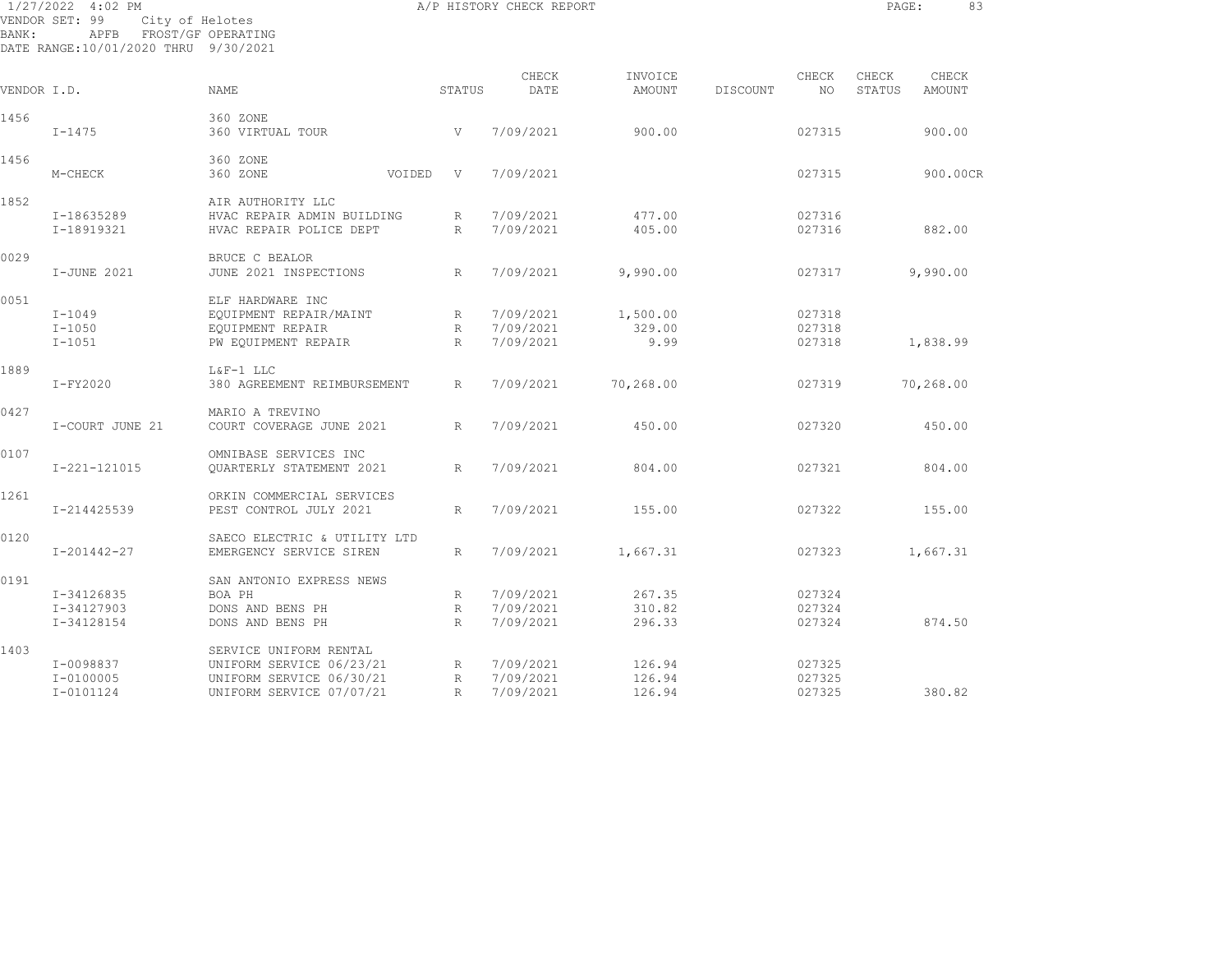|             | 1/27/2022 4:02 PM                                               |                                               |                 | A/P HISTORY CHECK REPORT |          |          |        | 84<br>PAGE:      |
|-------------|-----------------------------------------------------------------|-----------------------------------------------|-----------------|--------------------------|----------|----------|--------|------------------|
|             | VENDOR SET: 99<br>City of Helotes                               |                                               |                 |                          |          |          |        |                  |
| BANK:       | APFB FROST/GF OPERATING<br>DATE RANGE:10/01/2020 THRU 9/30/2021 |                                               |                 |                          |          |          |        |                  |
|             |                                                                 |                                               |                 | CHECK                    | INVOICE  |          | CHECK  | CHECK<br>CHECK   |
| VENDOR I.D. |                                                                 | NAME                                          | STATUS          | DATE                     | AMOUNT   | DISCOUNT | NO     | STATUS<br>AMOUNT |
| 1845        |                                                                 | SIDDONS-MARTIN EMERGENCY GROUP                |                 |                          |          |          |        |                  |
|             | I-18408079                                                      | VEHICLE REPAIR                                | $R_{\parallel}$ | 7/09/2021                | 2,566.54 |          | 027326 | 2,566.54         |
| 1662        |                                                                 | SOUTH TEXAS PRESS INC                         |                 |                          |          |          |        |                  |
|             | $I-92013$                                                       | BUSINESS CARDS                                | R               | 7/09/2021                | 134.52   |          | 027327 | 134.52           |
| 0467        |                                                                 | A T & T INC                                   |                 |                          |          |          |        |                  |
|             |                                                                 | I-2106956970384 0721 JUNE 2021 PHONE SERVICES | R               | 7/16/2021                | 36.78    |          | 027328 |                  |
|             |                                                                 | I-2106959093384 721 JUNE 2021 PHONE SERVICES  | R               | 7/16/2021                | 110.72   |          | 027328 | 147.50           |
| 0688        |                                                                 | A T & T INC                                   |                 |                          |          |          |        |                  |
|             |                                                                 | I-2106952484250 0721 JUNE 2021 PHONE SERVICES | R               | 7/16/2021                | 681.47   |          | 027329 | 681.47           |
| 1653        |                                                                 | AUTOZONE INC                                  |                 |                          |          |          |        |                  |
|             | C-6280067945                                                    | PUBLIC WORKS SUPPLIES RETURN                  | $R_{\perp}$     | 7/16/2021                | 87.00CR  |          | 027330 |                  |
|             | I-5280067888                                                    | PUBLIC WORKS SUPPLIES                         | R               | 7/16/2021                | 114.44   |          | 027330 |                  |
|             | I-6280078664                                                    | PUBLIC WORKS SUPPLIES                         |                 | R 7/16/2021              | 153.59   |          | 027330 |                  |
|             | I-6280079038                                                    | PUBLIC WORKS SUPPLIES                         | R               | 7/16/2021                | 7.16     |          | 027330 | 188.19           |
| 0891        |                                                                 | CARLOS GARCIA                                 |                 |                          |          |          |        |                  |
|             | I-JULY 3 2021                                                   | SOUND SERVICES JULY 4 EVENT                   | R               | 7/16/2021                | 1,000.00 |          | 027331 | 1,000.00         |
| 0042        |                                                                 | CITY PUBLIC SERVICE                           |                 |                          |          |          |        |                  |
|             | I-3000530099 0721                                               | JUNE 2021 ELECTRICAL SERVICE                  | R               | 7/16/2021                | 1,618.83 |          | 027332 |                  |
|             | I-3000819534 0721                                               | JUNE 2021 ELECTRICAL SERVICE                  | R               | 7/16/2021                | 34.59    |          | 027332 |                  |
|             | I-3001085347 0721                                               | JUNE 2021 ELECTRICAL SERVICE                  | R               | 7/16/2021                | 627.95   |          | 027332 |                  |
|             | I-3002417564 0721                                               | JUNE 2021 ELECTRICAL SERVICE                  | R               | 7/16/2021                | 321.69   |          | 027332 |                  |
|             | I-3002452349 0721                                               | JUNE 2021 ELECTRICAL SERVICE                  | R               | 7/16/2021                | 1,343.06 |          | 027332 |                  |
|             | I-3002471776 0721                                               | JUNE 2021 ELECTRICAL SERVICE                  | R               | 7/16/2021                | 2,341.97 |          | 027332 |                  |
|             | I-3002501943 0721                                               | JUNE 2021 ELECTRICAL SERVICE                  | $R_{\perp}$     | 7/16/2021                | 12.33    |          | 027332 |                  |
|             | I-3002510668 0721                                               | JUNE 2021 ELECTRICAL SERVICE                  | R               | 7/16/2021                | 11.64    |          | 027332 |                  |
|             | I-3002510675 0721                                               | JUNE 2021 ELECTRICAL SERIVCE                  | R               | 7/16/2021                | 9.34     |          | 027332 |                  |
|             | I-3002530708 0721                                               | JUNE 2021 ELECTRICAL SERVICE                  | R               | 7/16/2021                | 11.04    |          | 027332 |                  |
|             | I-3002531134 0721                                               | JUNE 2021 ELECTRICAL SERVICE                  | R               | 7/16/2021                | 8.84     |          | 027332 |                  |
|             | I-3002825767 0721                                               | JUNE 2021 ELECTRICAL SERVICE                  | R               | 7/16/2021                | 45.78    |          | 027332 |                  |
|             | I-3002836202 0721                                               | JUNE 2021 ELECTRICAL SERVICE                  | $R_{\parallel}$ | 7/16/2021                | 51.18    |          | 027332 |                  |
|             | I-3002838864 0721                                               | JUNE 2021 ELECTRICAL SERVICE                  | R               | 7/16/2021                | 75.25    |          | 027332 |                  |
|             | I-3003167893 0721                                               | JUNE 2021 ELECTRICAL SERVICE                  | R               | 7/16/2021                | 8.94     |          | 027332 |                  |
|             | I-3003381122 0721                                               | JUNE 2021 ELECTRICAL SERVICE                  | $R_{\parallel}$ | 7/16/2021                | 53.98    |          | 027332 |                  |
|             | I-3003381144 0721                                               | JUNE 2021 ELECTRICAL SERVICE                  | R               | 7/16/2021                | 44.58    |          | 027332 |                  |

I-3004685375 0721 JUNE 2021 ELECTRICAL SERVICE R 7/16/2021 28.94 027332 6,659.07

I-3003495095 0721 JUNE 2021 ELECTRICAL SERVICE R 7/16/2021 9.14 027332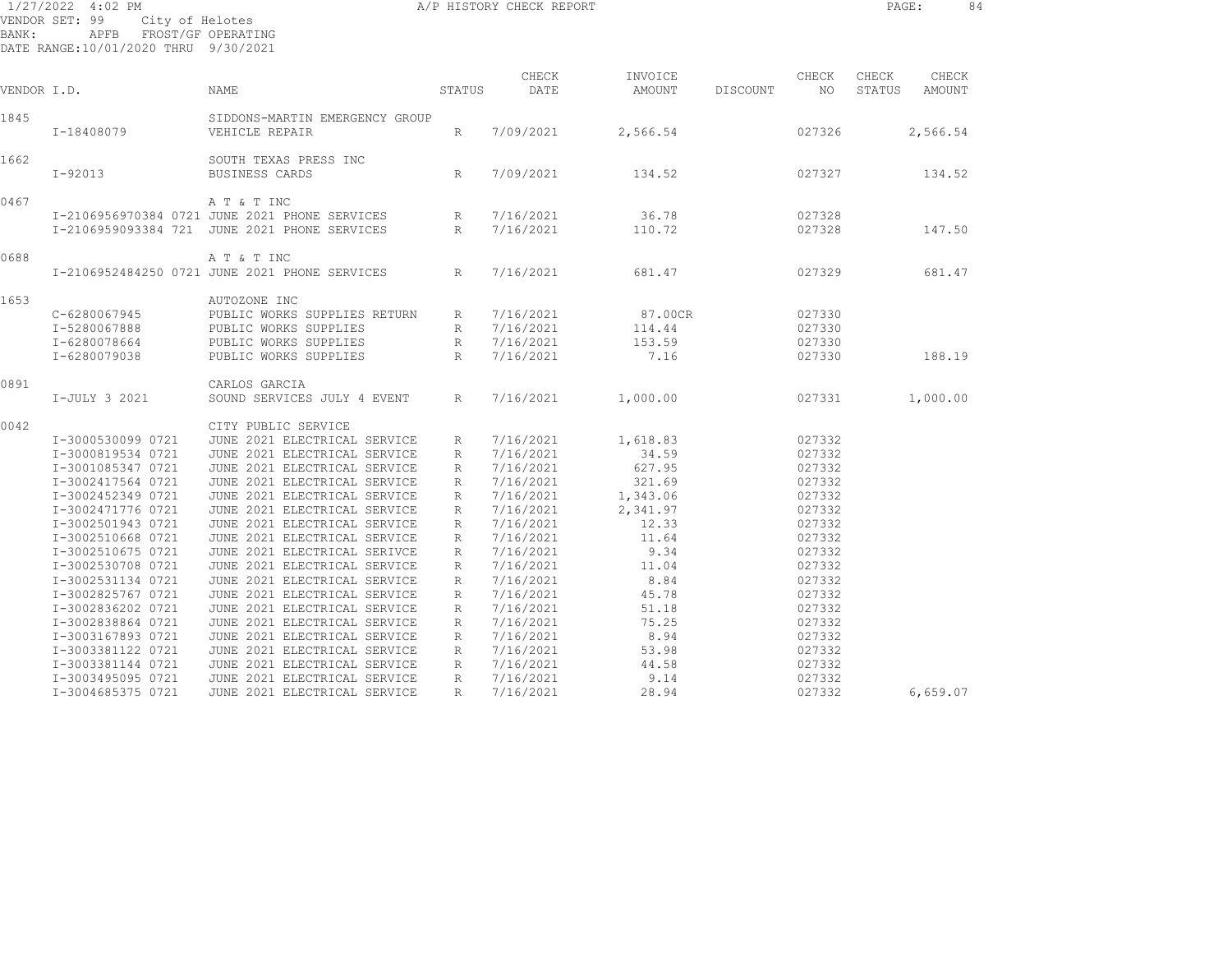|       | 1/27/2022 4:02 PM<br>City of Helotes<br>VENDOR SET: 99           |                                                 |                 | A/P HISTORY CHECK REPORT |                   |          |              | PAGE:           |                 | 85 |
|-------|------------------------------------------------------------------|-------------------------------------------------|-----------------|--------------------------|-------------------|----------|--------------|-----------------|-----------------|----|
| BANK: | APFB FROST/GF OPERATING<br>DATE RANGE: 10/01/2020 THRU 9/30/2021 |                                                 |                 |                          |                   |          |              |                 |                 |    |
|       | VENDOR I.D.                                                      | NAME                                            | STATUS          | CHECK<br>DATE            | INVOICE<br>AMOUNT | DISCOUNT | CHECK<br>NO. | CHECK<br>STATUS | CHECK<br>AMOUNT |    |
|       |                                                                  |                                                 |                 |                          |                   |          |              |                 |                 |    |
| 2055  | I-0177938                                                        | CULLIGAN WATER CONDITIONING<br>WATER SOFTNER    | R               | 7/16/2021                | 51.00             |          | 027333       |                 | 51.00           |    |
| 2042  | I-232421                                                         | DEWINNE EQUIPMENT CO INC<br>PW EQUIPMENT SUPPLY | R               | 7/16/2021                | 261.75            |          | 027334       |                 | 261.75          |    |
|       |                                                                  |                                                 |                 |                          |                   |          |              |                 |                 |    |
| 0051  | $I - 00667$                                                      | ELF HARDWARE INC<br>PUBLIC WORKS SUPPLIES       | R               | 7/16/2021                | 23.85             |          | 027335       |                 | 23.85           |    |
| 0459  |                                                                  | GRAINGER INC                                    |                 |                          |                   |          |              |                 |                 |    |
|       | I-9940879654                                                     | MARKETPLACE SUPPLIES                            | R               | 7/16/2021                | 75.50             |          | 027336       |                 | 75.50           |    |
| 0060  |                                                                  | GREY FOREST UTILITIES INC                       |                 |                          |                   |          |              |                 |                 |    |
|       | I-1007684800 0721                                                | GAS SERVICE JUNE 2021                           | R               | 7/16/2021                | 10.58             |          | 027337       |                 |                 |    |
|       | I-1025023600 0721                                                | GAS SERVICE JUNE 2021                           | $R_{\perp}$     | 7/16/2021                | 12.34             |          | 027337       |                 |                 |    |
|       | I-1025025200 0721                                                | JUNE 2021 GAS SERVICE                           | R               | 7/16/2021                | 158.93            |          | 027337       |                 |                 |    |
|       | I-1025560200 0721                                                | JUNE 2021 GAS SERVICE                           | R               | 7/16/2021                | 10.58             |          | 027337       |                 |                 |    |
|       | I-1055024400 0721                                                | JUNE 2021 GAS SERVICE                           | $R_{\perp}$     | 7/16/2021                | 24.86             |          | 027337       |                 | 217.29          |    |
| 1583  |                                                                  | HEAT SAFETY EQUIPMENT LLC                       |                 |                          |                   |          |              |                 |                 |    |
|       | $I - 21 - 15182$                                                 | SCBA REPAIR                                     | R               | 7/16/2021                | 181.06            |          | 027338       |                 |                 |    |
|       | $I - 21 - 15280$                                                 | SCBA REPAIR                                     | R               | 7/16/2021                | 187.06            |          | 027338       |                 | 368.12          |    |
| 1236  |                                                                  | HENRY SCHEIN INC                                |                 |                          |                   |          |              |                 |                 |    |
|       | I-94890498                                                       | EMS MEDICAL SUPPLIES                            | $R_{\parallel}$ | 7/16/2021                | 111.67            |          | 027339       |                 |                 |    |
|       | I-95320557                                                       | EMS MEDICAL SUPPLIES                            | R               | 7/16/2021                | 717.35            |          | 027339       |                 |                 |    |
|       | I-95664593                                                       | EMS MEDICAL SUPPLIES                            | R               | 7/16/2021                | 9.74              |          | 027339       |                 |                 |    |
|       | I-95669111                                                       | EMS MEDICAL SUPPLIES                            | R               | 7/16/2021                | 69.59             |          | 027339       |                 | 908.35          |    |
| 0069  |                                                                  | HOME DEPOT INC                                  |                 |                          |                   |          |              |                 |                 |    |
|       | I-1022816                                                        | PUBLIC WORKS SUPPLIES                           | $R_{\parallel}$ | 7/16/2021                | 7.75              |          | 027340       |                 |                 |    |
|       | I-1040946                                                        | PUBLIC WORK SUPPLIES                            | R               | 7/16/2021                | 25.41             |          | 027340       |                 |                 |    |
|       | I-2521626                                                        | FIRE STATION SUPPLIES                           | R               | 7/16/2021                | 199.00            |          | 027340       |                 |                 |    |
|       | I-2933321                                                        | FIRE STATION SUPPLIES                           | R               | 7/16/2021                | 12.18             |          | 027340       |                 |                 |    |
|       | $I-3043660$                                                      | PUBLIC WORKS SUPPLIES                           | $R_{\parallel}$ | 7/16/2021                | 185.24            |          | 027340       |                 |                 |    |
|       | $I - 4043458$                                                    | PUBLIC WORKS SUPPLIES                           | $R_{\perp}$     | 7/16/2021                | 34.62             |          | 027340       |                 |                 |    |
|       | I-6041352                                                        | FIRE STATION SUPPLIES                           | $R_{\perp}$     | 7/16/2021                | 225.86            |          | 027340       |                 |                 |    |
|       | I-7023831                                                        | PUBLIC WORKS SUPPLIES                           | $R_{\perp}$     | 7/16/2021                | 87.40             |          | 027340       |                 |                 |    |
|       | I-8041160                                                        | PUBLIC WORKS SUPPLIES                           | R               | 7/16/2021                | 80.90             |          | 027340       |                 | 858.36          |    |
| 0.100 |                                                                  | $\alpha$ ishtitu auga mushbaatana iia           |                 |                          |                   |          |              |                 |                 |    |

2157 O'REILLY AUTO ENTERPRISES LLC I-5956-132664 PUBLIC WORKS SUPPLIES R 7/16/2021 169.99 027341 I-5956-132665 PUBLIC WORKS SUPPLIES R 7/16/2021 51.11 027341

I-5956-133670 PUBLIC WORKS SUPPLIES R 7/16/2021 6.39 027341 227.49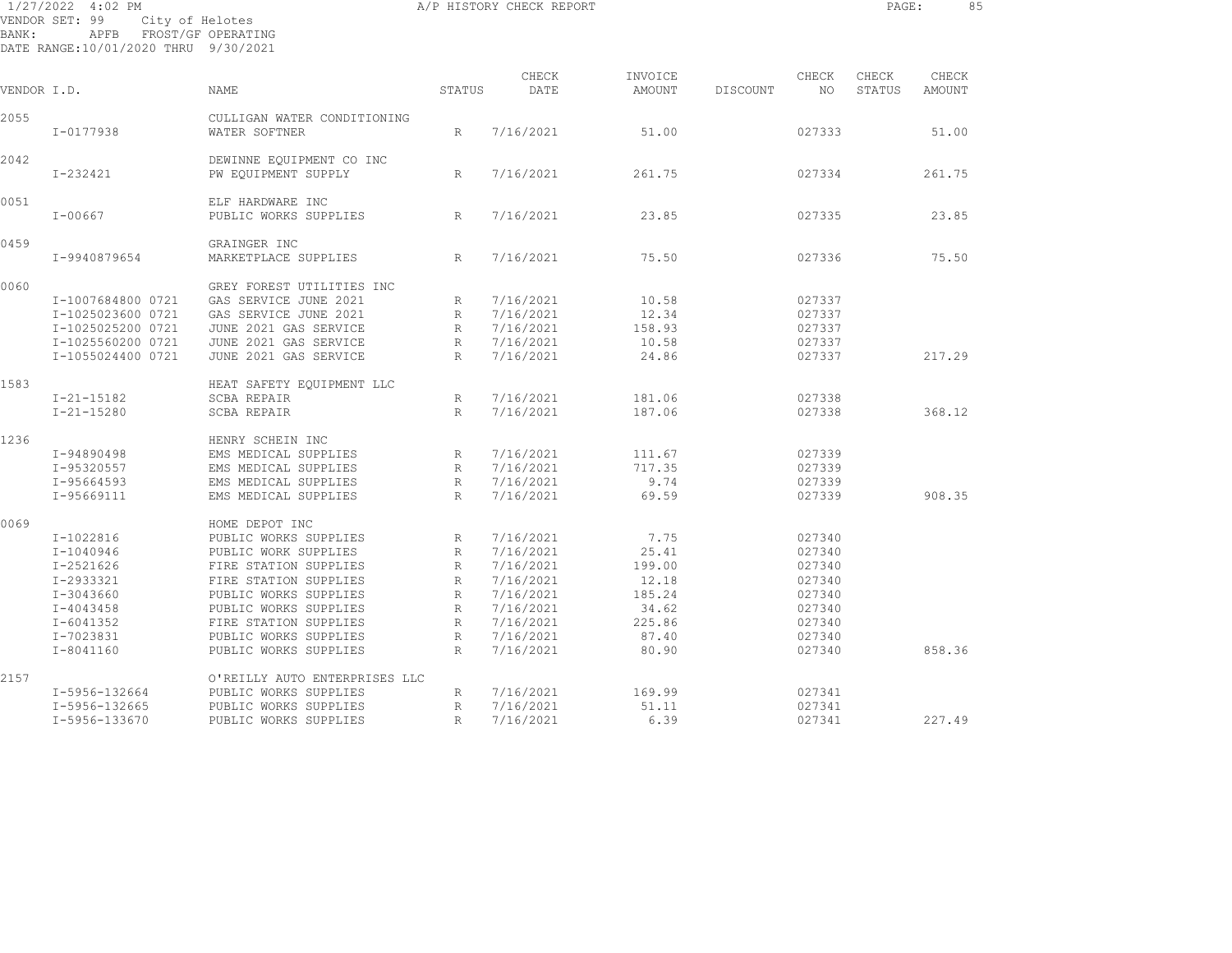| BANK:       | 1/27/2022 4:02 PM<br>VENDOR SET: 99<br>City of Helotes<br>APFB<br>FROST/GF OPERATING<br>DATE RANGE: 10/01/2020 THRU 9/30/2021 |                                                                                         |                      | A/P HISTORY CHECK REPORT |                   |                   |        | PAGE:           | 86              |
|-------------|-------------------------------------------------------------------------------------------------------------------------------|-----------------------------------------------------------------------------------------|----------------------|--------------------------|-------------------|-------------------|--------|-----------------|-----------------|
| VENDOR I.D. |                                                                                                                               | NAME                                                                                    | STATUS               | CHECK<br>DATE            | INVOICE<br>AMOUNT | CHECK<br>DISCOUNT | NO.    | CHECK<br>STATUS | CHECK<br>AMOUNT |
| 0923        | $I-JUNE2021$                                                                                                                  | PITNEY BOWES PURCHASE POWER<br>POSTAGE JUNE 2021                                        | R                    | 7/16/2021                | 520.99            |                   | 027342 |                 | 520.99          |
| 0112        | I-64279539                                                                                                                    | PRAXAIR DIST INC<br>EMS OXYGEN                                                          | R                    | 7/16/2021                | 111.99            | 027343            |        |                 | 111.99          |
| 1049        | I-14374                                                                                                                       | SAFELANE TRAFFIC SUPPLY LLC<br>PUBLIC WORKS SUPPLIES                                    | $R_{\parallel}$      | 7/16/2021                | 285.00            | 027344            |        |                 | 285.00          |
| 2047        | $I - 06824$                                                                                                                   | TEXAS COURT CLERKS ASSOCIATION<br>TCCA CONFERENCE REGISTRATION                          | $R_{\perp}$          | 7/16/2021                | 300.00            |                   | 027345 |                 | 300.00          |
| 0777        | I-114-12150042<br>I-114-12151744                                                                                              | UNITED SITE SERVICES<br>RESTROOM RENTAL PARKS<br>RESTROOM RENTAL PARKS                  | $R_{\parallel}$<br>R | 7/16/2021<br>7/16/2021   | 190.16<br>190.88  | 027346<br>027346  |        |                 | 381.04          |
| 0945        | I-52924710<br>I-52942702                                                                                                      | VULCAN CONSTRUCTION MATERIALS<br>PUBLIC WORKS SUPPLIES<br>PUBLIC WORKS SUPPLIES         | $R_{\perp}$<br>R     | 7/16/2021<br>7/16/2021   | 51.66<br>53.20    | 027347            | 027347 |                 | 104.86          |
| 2240        | I-OVERPAYMENT                                                                                                                 | VICTOR DONELL BRISCOE<br>REIMBURSEMENT                                                  | R                    | 7/16/2021                | 16.00             |                   | 027360 |                 | 16.00           |
| 1938        | I-COVERAGE JULY 21                                                                                                            | A BRISENO II ATTORNEY PLLC<br>COURT COVERAGE JULY 13, 2021                              | $R_{\perp}$          | 7/22/2021                | 450.00            |                   | 027361 |                 | 450.00          |
| 0021        | I-JULY 2021                                                                                                                   | A T & T MOBILITY<br>JUNE 2021 CITY CELL PHONE                                           | $R_{\parallel}$      | 7/22/2021                | 2,834.00          |                   | 027362 |                 | 2,834.00        |
| 2074        | I-1GHC-964P-YCRH<br>I-1GXM09RWO-4WFT                                                                                          | AMAZON CAPITOL SERVICES INC<br>PW VEHICLE REPAIR SUPPLIES<br>FLOOD GATE REPAIR SUPPLIES | $R_{\perp}$<br>R     | 7/22/2021<br>7/22/2021   | 69.99<br>152.79   | 027363<br>027363  |        |                 | 222.78          |

I-L1-7682 DRUG ID AND ANALYSIS R 7/22/2021 1,812.00 027364

I-L1-7683 DRUG ID AND ANALYSIS R 7/22/2021 617.00 027364 2,429.00

I-JUNE 2021 FACILITY JANITOIRAL SERVICE R 7/22/2021 360.00 027365 360.00

I-80192 FLIR CAMERA R 7/22/2021 2,495.00 027366 2,495.00

1476 BEXAR COUNTY CLERK

2276 DELTA FIRE & SAFETY INC

1051 DAMARIS SERNA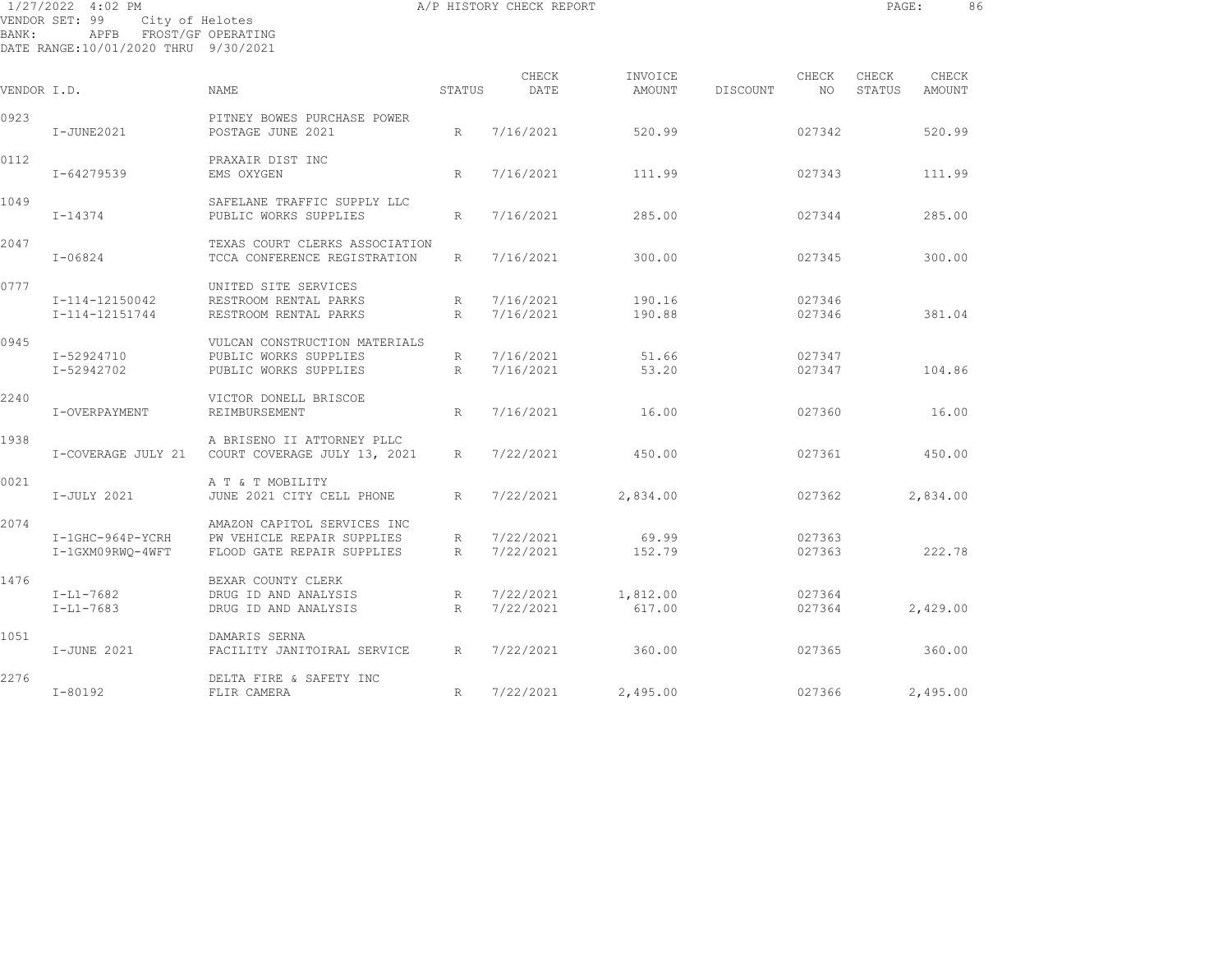| BANK:       | 1/27/2022 4:02 PM<br>VENDOR SET: 99 City of Helotes<br>APFB FROST/GF OPERATING<br>DATE RANGE:10/01/2020 THRU 9/30/2021 |                                                                                                                                        |                                     | A/P HISTORY CHECK REPORT                           |                                     |          |                                      | PAGE:           | 87              |  |
|-------------|------------------------------------------------------------------------------------------------------------------------|----------------------------------------------------------------------------------------------------------------------------------------|-------------------------------------|----------------------------------------------------|-------------------------------------|----------|--------------------------------------|-----------------|-----------------|--|
| VENDOR I.D. |                                                                                                                        | NAME                                                                                                                                   | STATUS                              | CHECK<br>DATE                                      | INVOICE<br>AMOUNT                   | DISCOUNT | CHECK<br>NO                          | CHECK<br>STATUS | CHECK<br>AMOUNT |  |
| 0051        | $I-1053$                                                                                                               | ELF HARDWARE INC<br>PUBLIC WORKS SUPPLIES                                                                                              | R                                   | 7/22/2021                                          | 21.00                               |          | 027367                               |                 | 21.00           |  |
| 1040        | I-2070888<br>I-2071375<br>I-2071927                                                                                    | GULF COAST PAPER CO INC<br>FIRE STATION SUPPLIES<br>FIRE STATION SUPPLIES<br>FIRE STATION SUPPLIES                                     | $R_{\parallel}$<br>R<br>R           | 7/22/2021<br>7/22/2021<br>7/22/2021                | 291.59<br>239.95<br>30.90           |          | 027368<br>027368<br>027368           |                 | 562.44          |  |
| 1519        | I-5017431524                                                                                                           | IHEARTMEDIA & ENTERTAINMENT IN<br>RADIO ADVERTISING 2021 JULY 4                                                                        | R                                   | 7/22/2021                                          | 1,425.00                            |          | 027369                               |                 | 1,425.00        |  |
| 2079        | $I-2263$                                                                                                               | JANEAN NOAH<br>VEHICLE HITCH REPAIR                                                                                                    | R                                   | 7/22/2021                                          | 300.00                              |          | 027370                               |                 | 300.00          |  |
| 2205        | $I - 200504$                                                                                                           | JEFFREY ALLEN COLLENS<br>AIR SHELTER/DECON TENT                                                                                        | R                                   | 7/22/2021                                          | 25,084.99                           |          | 027371                               |                 | 25,084.99       |  |
| 1196        | I-JULY 1 2021                                                                                                          | MONTY JOE MCGUFFIN<br>ON SITE HEALTH INSPECTOR                                                                                         | R                                   | 7/22/2021                                          | 650.00                              |          | 027372                               |                 | 650.00          |  |
| 2157        | I-5956-134446                                                                                                          | O'REILLY AUTO ENTERPRISES LLC<br>PW VEHICLE REPAIR SUPPLIES                                                                            | R                                   | 7/22/2021                                          | 11.39                               |          | 027373                               |                 | 11.39           |  |
| 0793        | I-178498298001<br>I-178532513001                                                                                       | OFFICE DEPOT INC<br>OFFICE & CLEANING SUPPLIES<br>OFFICE & CLEANING SUPPLIES                                                           | R<br>R                              | 7/22/2021<br>7/22/2021                             | 521.58<br>20.00                     |          | 027374<br>027374                     |                 | 541.58          |  |
| 0121        | I-0141403 0721<br>I-0144736 0721<br>I-0144739 0721<br>I-2717231 0721                                                   | SAN ANTONIO WATER SYSTEMS<br>WATER SERVICES JUNE 2021<br>WATER SERVICE JUNE 2021<br>WATER SERVICE JUNE 2021<br>WATER SERVICE JUNE 2021 | $R_{\perp}$<br>R<br>$R_{\parallel}$ | 7/22/2021<br>7/22/2021<br>R 7/22/2021<br>7/22/2021 | 395.21<br>281.89<br>31.66<br>126.35 |          | 027375<br>027375<br>027375<br>027375 |                 | 835.11          |  |
| 1403        | I-0102280                                                                                                              | SERVICE UNIFORM RENTAL<br>PW UNIFORM RENTAL 07/14/21                                                                                   | R                                   | 7/22/2021                                          | 126.94                              |          | 027376                               |                 | 126.94          |  |
| 1662        | I-92052                                                                                                                | SOUTH TEXAS PRESS INC<br>BUSINESS CARDS FOR MASES G.                                                                                   | R                                   | 7/22/2021                                          | 87.76                               |          | 027377                               |                 | 87.76           |  |
| 1989        | I-240487                                                                                                               | TEXAS MEDCLINIC<br>PRE EMPLOYMENT DRUG SCREEN                                                                                          | R                                   | 7/22/2021                                          | 104.00                              |          | 027378                               |                 | 104.00          |  |

1949 TOTAL ADMINISTRATIVE SERVICE C I-IN2047181 COBRA ADMIN FEES AUG & SEP 21 R 7/22/2021 238.00 027379 238.00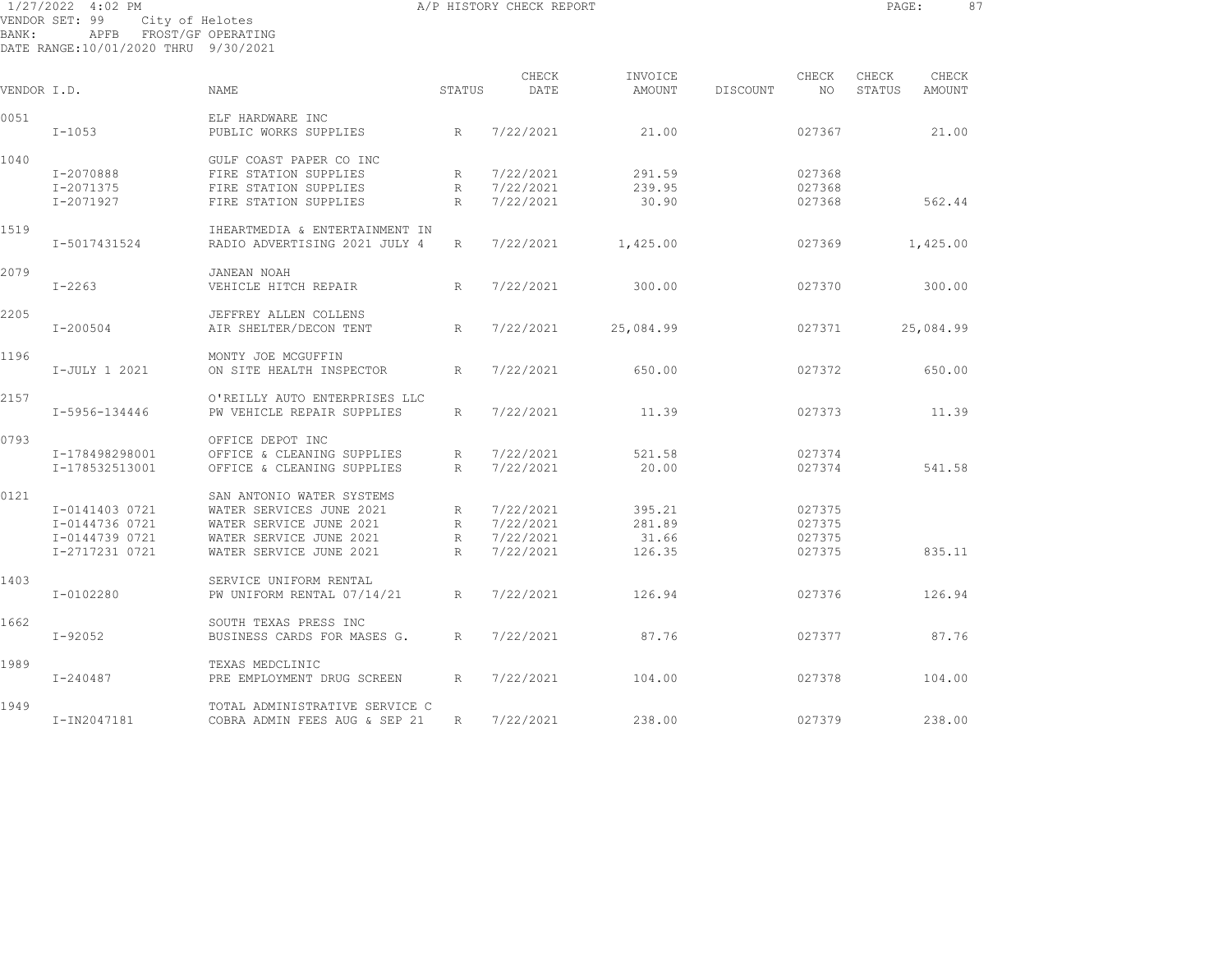1/27/2022 4:02 PM A/P HISTORY CHECK REPORT PAGE: 88 VENDOR SET: 99 City of Helotes BANK: APFB FROST/GF OPERATING DATE RANGE:10/01/2020 THRU 9/30/2021

|             |                  |                                |              | CHECK     | INVOICE  |          | CHECK  | CHECK  | CHECK         |  |
|-------------|------------------|--------------------------------|--------------|-----------|----------|----------|--------|--------|---------------|--|
| VENDOR I.D. |                  | <b>NAME</b>                    | STATUS       | DATE      | AMOUNT   | DISCOUNT | NO.    | STATUS | <b>AMOUNT</b> |  |
| 1924        |                  | TYCO FIRE & SECURITY US MANAGE |              |           |          |          |        |        |               |  |
|             | I-36132053       | <b>OUARTERLY MAINTENANCE</b>   | R            | 7/22/2021 | 331.71   |          | 027380 |        |               |  |
|             | I-36132054       | OUARTERLY MAINTENANCE          | R            | 7/22/2021 | 2,371.39 |          | 027380 |        |               |  |
|             | I-36132055       | <b>OUARTERLY MAINTENANCE</b>   | $\mathbb{R}$ | 7/22/2021 | 280.63   |          | 027380 |        | 2,983.73      |  |
| 0764        |                  | TYLER TECHNOLOGIES INC         |              |           |          |          |        |        |               |  |
|             | I-025-338537     | ANNUAL FEE TYLER UNIVERSITY    | R            | 7/22/2021 | 1,450.00 |          | 027381 |        | 1,450.00      |  |
| 0777        |                  | UNITED SITE SERVICES           |              |           |          |          |        |        |               |  |
|             | I-114-12165031   | MARKET DAY RENTAL RESTROOMS    | R            | 7/22/2021 | 366.54   |          | 027382 |        | 366.54        |  |
| 1944        |                  | US BANK NA                     |              |           |          |          |        |        |               |  |
|             | I-8693996832127  | VEHICLE FUEL JUNE 2021         | R            | 7/22/2021 | 5,301.23 |          | 027383 |        | 5,301.23      |  |
| 0921        |                  | VANGUARD CLEANING SYSTEM INC   |              |           |          |          |        |        |               |  |
|             | I-SA105004       | JULY JANITORIAL SERVICES       | R            | 7/22/2021 | 475.00   |          | 027384 |        | 475.00        |  |
| 0945        |                  | VULCAN CONSTRUCTION MATERIALS  |              |           |          |          |        |        |               |  |
|             | I-529235299      | PEA GRAVEL FOR PARRIGAN PARK   | R            | 7/22/2021 | 106.28   |          | 027385 |        |               |  |
|             | I-52925299       | PEA GRAVEL FOR PARRIGIN PARK   | R            | 7/22/2021 | 101.60   |          | 027385 |        |               |  |
|             | I-52925339       | PEA GRAVEL FOR PARRIGIN PARK   | R            | 7/22/2021 | 104.33   |          | 027385 |        |               |  |
|             | I-53925272       | GRAVEL FOR PARRIGIN PARK       | $\mathbb{R}$ | 7/22/2021 | 106.67   |          | 027385 |        | 418.88        |  |
| 1883        |                  | XEROX CORPORATION              |              |           |          |          |        |        |               |  |
|             | I-2712302        | CITY COPIER LEASE JULY 2021    | R            | 7/22/2021 | 1,987.00 |          | 027386 |        | 1,987.00      |  |
| 2282        |                  | LARRY HEWITT                   |              |           |          |          |        |        |               |  |
|             | I-PER DIEM       | TEEX COURSE PER DIEM           | R            | 7/23/2021 | 445.74   |          | 027387 |        | 445.74        |  |
| 2208        |                  | ROBERT RAMOS JR                |              |           |          |          |        |        |               |  |
|             | $I - 2558$       | PUBLIC WORKS VEHICLE REPAIR    | R            | 7/23/2021 | 150.00   |          | 027388 |        | 150.00        |  |
| 1992        |                  | VIZZA WASH LP                  |              |           |          |          |        |        |               |  |
|             | I-128000028      | VEHICLE WASH AND DETIAL        | R            | 7/23/2021 | 20.00    |          | 027389 |        |               |  |
|             | I-128000029      | VEHICLE WASH AND DETAIL        | R            | 7/23/2021 | 20.00    |          | 027389 |        | 40.00         |  |
| 2074        |                  | AMAZON CAPITOL SERVICES INC    |              |           |          |          |        |        |               |  |
|             | I-13K3-W67C-6GNJ | FD OPERATING SUPPLIES          | R            | 7/30/2021 | 55.36    |          | 027390 |        |               |  |
|             | I-1JM1-RTKL-VL41 | FD OPERATING SUPPLIES          | R            | 7/30/2021 | 25.66    |          | 027390 |        | 81.02         |  |
| 2026        |                  | BILLY JAMES                    |              |           |          |          |        |        |               |  |
|             | $I - 1020$       | PRE EMPLOYMENT EVAL            | R            | 7/30/2021 | 350.00   |          | 027391 |        | 350.00        |  |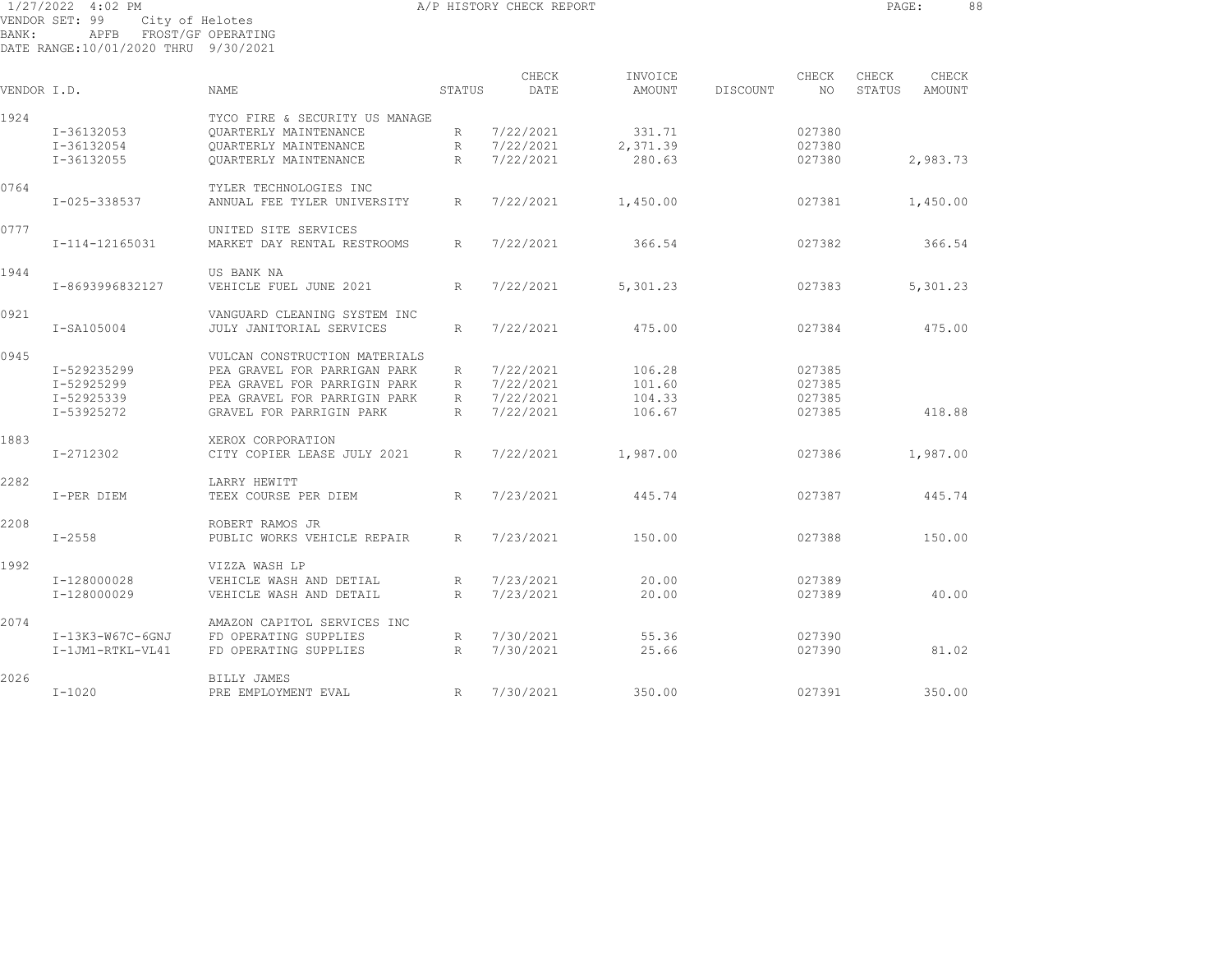|             | 1/27/2022 4:02 PM<br>VENDOR SET: 99<br>City of Helotes          |                                                                                      |                      | A/P HISTORY CHECK REPORT |                      |          |                  | PAGE: |                        | 89 |
|-------------|-----------------------------------------------------------------|--------------------------------------------------------------------------------------|----------------------|--------------------------|----------------------|----------|------------------|-------|------------------------|----|
| BANK:       | APFB FROST/GF OPERATING<br>DATE RANGE:10/01/2020 THRU 9/30/2021 |                                                                                      |                      |                          |                      |          |                  |       |                        |    |
| VENDOR I.D. |                                                                 | NAME                                                                                 | STATUS               | CHECK<br>DATE            | INVOICE<br>AMOUNT    | DISCOUNT | CHECK<br>NO      | CHECK | CHECK<br>STATUS AMOUNT |    |
| 2281        | I-PARK BLOCKS                                                   | CAMERON CULP<br>PERIMETER BLOCKS FOR PARK R 7/30/2021                                |                      |                          | 2,325.00             |          | 027392           |       | 2,325.00               |    |
| 2187        | I-JUNE 2021                                                     | CITIBANK NA<br>JUNE 2021 CITIBANK BILL                                               | R                    | 7/30/2021                | 3,018.02             |          | 027393           |       | 3,018.02               |    |
| 1909        | I-2021 LEASE AGRMT                                              | HELOTES FESTIVAL ASSOCIATION I<br>JULY 4 EVENT LEASE 2021                            | R                    | 7/30/2021                | 3,500.00             |          | 027394           |       | 3,500.00               |    |
| 0166        | I-1206821-20210630                                              | LEXISNEXIS RISK DATA MNGMNT IN<br>PD INVESTIGATION TOOL                              | R                    | 7/30/2021                | 115.50               |          | 027395           |       | 115.50                 |    |
| 0559        | $I - 618047$                                                    | MONARCH TROPHY STUDIO<br>SERVICE AWARD FOR P. FRIEDRICH R                            |                      | 7/30/2021                | 107.95               |          | 027396           |       | 107.95                 |    |
| 1433        | I-22734                                                         | PRIESTLOCK & KEY<br>LOCKSMITH SERVICES                                               | R                    | 7/30/2021                | 168.00               |          | 027397           |       | 168.00                 |    |
| 0809        | I-101393<br>I-101468                                            | RX TECHNOLOGY<br>MANAGED SERVICES AUG 2021<br>SERVICE REQUEST 296294                 | R<br>R               | 7/30/2021<br>7/30/2021   | 3,850.00<br>200.00   |          | 027398<br>027398 |       | 4,050.00               |    |
| 1588        | I-8182413509                                                    | SHRED-IT USA LLC<br>SHREDDING JUNE/JULY 2021                                         | R                    | 7/30/2021                | 84.07                |          | 027399           |       | 84.07                  |    |
| 1662        | I-91890                                                         | SOUTH TEXAS PRESS INC<br>FD BUSINESS CARDS                                           | R                    | 7/30/2021                | 131.04               |          | 027400           |       | 131.04                 |    |
| 1989        | $I - 241169$                                                    | TEXAS MEDCLINIC<br>PRE EMPLOYMENT SCREEN                                             | R                    | 7/30/2021                | 132.00               |          | 027401           |       | 132.00                 |    |
| 0145        | I-0039133071421                                                 | TIME WARNER CABLE SAN ANTONIO<br>SERVICE 7/14/21 to 8/13/21                          | R                    | 7/30/2021                | 589.89               |          | 027402           |       | 589.89                 |    |
| 1721        | I-1717998064 0721                                               | A T & T<br>PHONE SERVICES JULY 2021<br>I-1717998064001 0821 PHONE SERVICES JULY 2021 | R<br>$R_{\parallel}$ | 8/13/2021<br>8/13/2021   | 2,359.71<br>1,571.48 |          | 027423<br>027423 |       | 3,931.19               |    |
| 0467        | I-2016959093 0821<br>I-2106955970 0821                          | A T & T INC<br>PHONE SERVICE JULY 2021<br>PHONE SERVICE JULY 2021                    | $R_{\parallel}$<br>R | 8/13/2021<br>8/13/2021   | 110.28<br>36.94      |          | 027424<br>027424 |       | 147.22                 |    |

I-2106952484 0821 JULY 2021 PHONE SERVICES R 8/13/2021 732.81 027425 732.81

0688 A T & T INC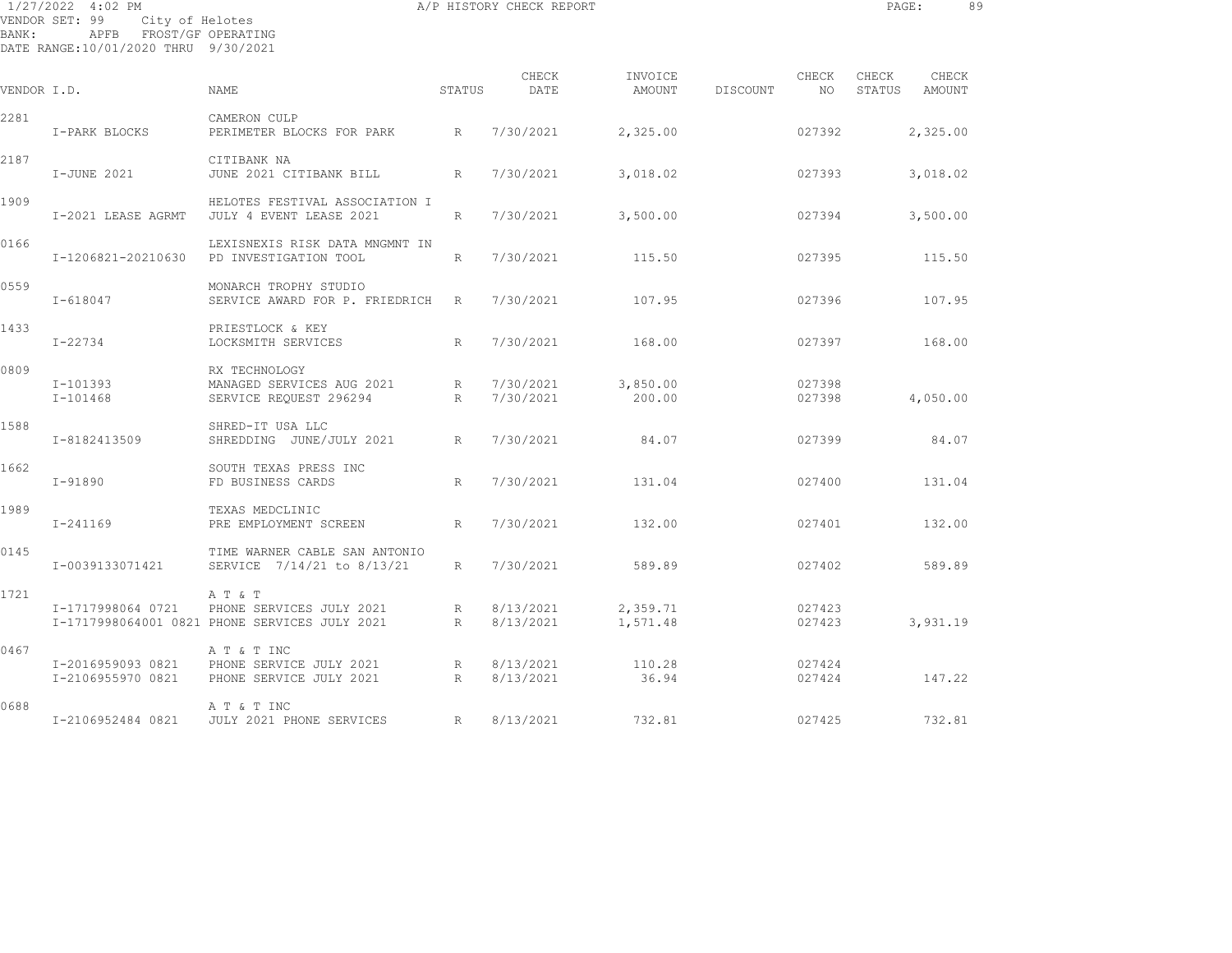| 1/27/2022 4:02 PM |                                | A/P HISTORY CHECK REPORT |  | PAGE: | 90 |
|-------------------|--------------------------------|--------------------------|--|-------|----|
|                   | VENDOR SET: 99 City of Helotes |                          |  |       |    |
| BANK:             | APFB FROST/GF OPERATING        |                          |  |       |    |

DATE RANGE:10/01/2020 THRU 9/30/2021

| VENDOR I.D. |                   | <b>NAME</b>                    | STATUS          | CHECK<br>DATE | INVOICE<br>AMOUNT | DISCOUNT | CHECK<br>NO. | CHECK<br>STATUS | CHECK<br><b>AMOUNT</b> |  |
|-------------|-------------------|--------------------------------|-----------------|---------------|-------------------|----------|--------------|-----------------|------------------------|--|
| 1852        |                   | AIR AUTHORITY LLC              |                 |               |                   |          |              |                 |                        |  |
|             | I-16282395        | GRANT PROJECT - FUME HOOD      | R               | 8/13/2021     | 9,361.00          |          | 027426       |                 | 9,361.00               |  |
| 0024        |                   | BEXAR APPRAISAL DIST           |                 |               |                   |          |              |                 |                        |  |
|             | I-00012692        | 4TH QUARTER FY21 BUDGET LEVY   | $R_{\parallel}$ | 8/13/2021     | 4,308.00          |          | 027427       |                 | 4,308.00               |  |
| 0029        |                   | BRUCE C BEALOR                 |                 |               |                   |          |              |                 |                        |  |
|             | I-JULY 2021       | JULY 2021 CITY INSPECTIONS     | R               | 8/13/2021     | 10,650.00         |          | 027428       |                 | 10,650.00              |  |
| 0042        |                   | CITY PUBLIC SERVICE            |                 |               |                   |          |              |                 |                        |  |
|             | I-3000530099 0821 | ELECTRICAL SERVICE 0821        | R               | 8/13/2021     | 1,489.17          |          | 027429       |                 |                        |  |
|             | I-3000819534 0821 | ELECTRICAL SERVICE JULY 2021   | R               | 8/13/2021     | 32.07             |          | 027429       |                 |                        |  |
|             | I-3001085347 0821 | ELECTRICAL SERVICE JULY 2021   | R               | 8/13/2021     | 616.60            |          | 027429       |                 |                        |  |
|             | I-3002417564 0821 | ELECTRICAL SERIVCE JULY 2021   | R               | 8/13/2021     | 325.38            |          | 027429       |                 |                        |  |
|             | I-3002452349 0821 | ELECTRICAL SERVICE JULY 2021   | R               | 8/13/2021     | 1,201.66          |          | 027429       |                 |                        |  |
|             | I-3002471776 0821 | ELECTRICAL SERVICE JULY 2021   | R               | 8/13/2021     | 1,959.57          |          | 027429       |                 |                        |  |
|             | I-3002501943 0821 | ELECTRICAL SERVICE JULY 2021   | R               | 8/13/2021     | 12.10             |          | 027429       |                 |                        |  |
|             | I-3002510668 0821 | ELECTRICAL SERVICE JULY 2021   | R               | 8/13/2021     | 10.78             |          | 027429       |                 |                        |  |
|             | I-3002510675 0821 | ELECTRICAL SERVICE JULY 2021   | R               | 8/13/2021     | 8.84              |          | 027429       |                 |                        |  |
|             | I-3002530708 0821 | ELECTRICAL SERVICE JULY 2021   | R               | 8/13/2021     | 10.88             |          | 027429       |                 |                        |  |
|             | I-3002531134 0821 | ELECTRICAL SERVICE JULY 2021   | R               | 8/13/2021     | 8.84              |          | 027429       |                 |                        |  |
|             | I-3002825167 0821 | ELECTRICAL SERVICE JULY 2021   | R               | 8/13/2021     | 103.50            |          | 027429       |                 |                        |  |
|             | I-3002836202 0821 | ELECTRICAL SERVICE JULY 2021   | R               | 8/13/2021     | 51.71             |          | 027429       |                 |                        |  |
|             |                   |                                |                 |               |                   |          |              |                 |                        |  |
|             | I-3002838864 0821 | ELECTRICAL SERVICE JULY 2021   | R               | 8/13/2021     | 75.75             |          | 027429       |                 |                        |  |
|             | I-3003167893 0821 | ELECTRICAL SERVICE JULY 2021   | R               | 8/13/2021     | 8.94              |          | 027429       |                 |                        |  |
|             | I-3003381122 0821 | ELECTRICAL SERVICE JULY 2021   | R               | 8/13/2021     | 49.83             |          | 027429       |                 |                        |  |
|             | I-3003381144 0821 | ELECTRICAL SERVICE JULY 2021   | R               | 8/13/2021     | 43.88             |          | 027429       |                 |                        |  |
|             | I-3003495095 0821 | ELECTRICAL SERVICE JULY 2021   | R               | 8/13/2021     | 8.84              |          | 027429       |                 |                        |  |
|             | I-3004685375 0821 | ELECTRICAL SERVICE JULY 2021   | $R_{\parallel}$ | 8/13/2021     | 27.02             |          | 027429       |                 | 6,045.36               |  |
| 0356        |                   | DAILEY WELLS COMMUNICATION INC |                 |               |                   |          |              |                 |                        |  |
|             | I-21CC060805      | STATION ALERTING SYSTEM        | R               | 8/13/2021     | 1,674.04          |          | 027430       |                 | 1,674.04               |  |
| 2276        |                   | DELTA FIRE & SAFETY INC        |                 |               |                   |          |              |                 |                        |  |
|             | $I-80192$ 2       | SHIPPING CHARGES CAMERA KIT    | R               | 8/13/2021     | 15.00             |          | 027431       |                 | 15.00                  |  |
| 1395        |                   | DEZAVALA-SHAVANO VETERINARY CL |                 |               |                   |          |              |                 |                        |  |
|             | $I - 319536$      | ANIMAL IMPOUND                 | R               | 8/13/2021     | 317.21            |          | 027432       |                 | 317.21                 |  |
| 0051        |                   | ELF HARDWARE INC               |                 |               |                   |          |              |                 |                        |  |
|             | $I - 1055$        | PUBLIC WORKS SUPPLIES          | R               | 8/13/2021     | 33.00             |          | 027433       |                 | 33.00                  |  |
| 1652        |                   | EMBLEM ENTERPRISES INC         |                 |               |                   |          |              |                 |                        |  |
|             | I-822171          | Department Shoulder Patch      | R               | 8/13/2021     | 298.00            |          | 027434       |                 |                        |  |
|             | I-SHIPPING        | Department Shoulder Patch      | R               | 8/13/2021     | 20.15             |          | 027434       |                 | 318.15                 |  |
|             |                   |                                |                 |               |                   |          |              |                 |                        |  |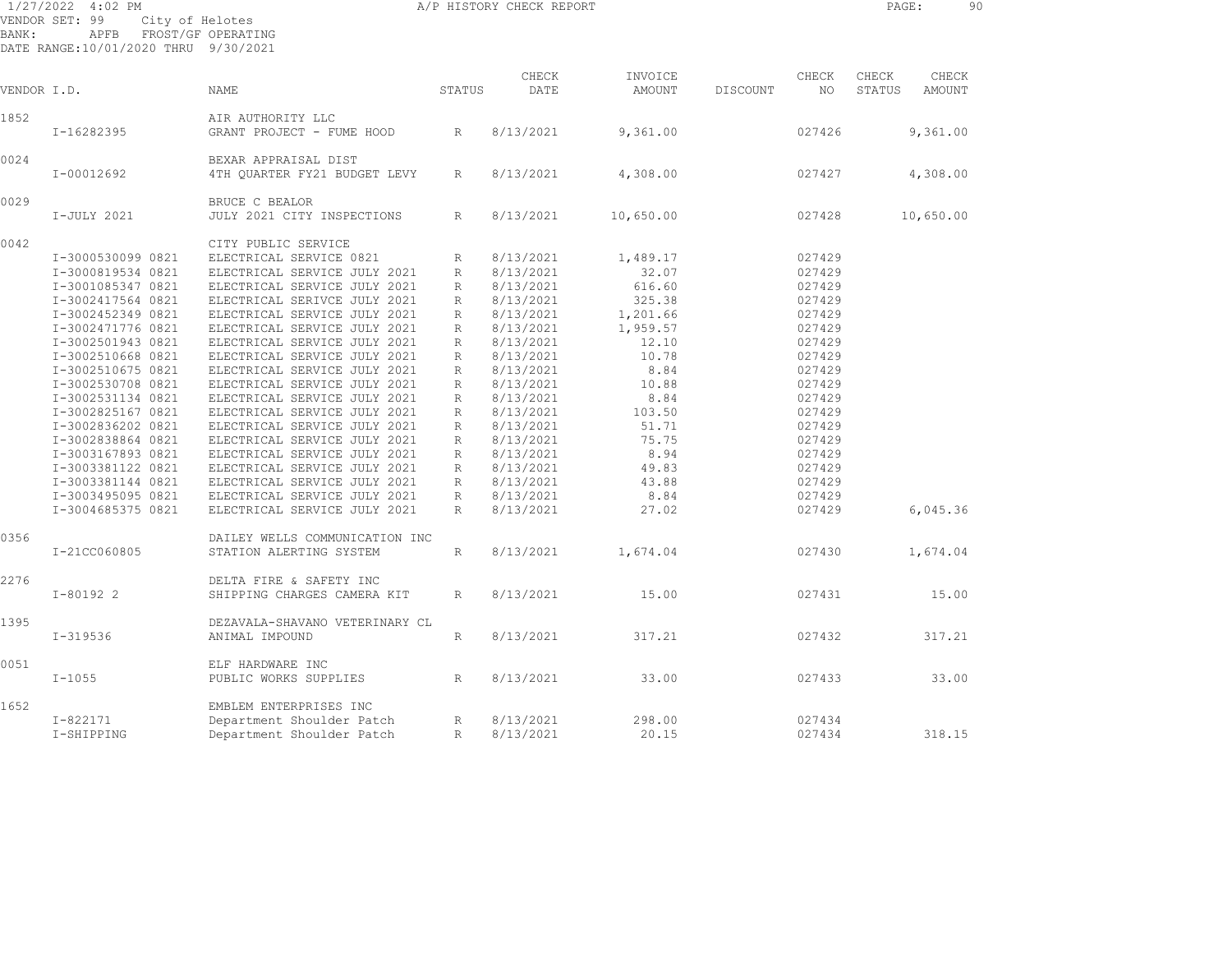|             | 1/27/2022 4:02 PM                         |                                             |                 | A/P HISTORY CHECK REPORT |          |          |                                                                   | PAGE:  |          | 91 |
|-------------|-------------------------------------------|---------------------------------------------|-----------------|--------------------------|----------|----------|-------------------------------------------------------------------|--------|----------|----|
| BANK:       | VENDOR SET: 99<br>City of Helotes<br>APFB | FROST/GF OPERATING                          |                 |                          |          |          |                                                                   |        |          |    |
|             | DATE RANGE:10/01/2020 THRU 9/30/2021      |                                             |                 |                          |          |          |                                                                   |        |          |    |
|             |                                           |                                             |                 |                          |          |          |                                                                   |        |          |    |
|             |                                           |                                             |                 | CHECK                    | INVOICE  |          | CHECK                                                             | CHECK  | CHECK    |    |
| VENDOR I.D. |                                           | <b>NAME</b>                                 | STATUS          | DATE                     | AMOUNT   | DISCOUNT | NO                                                                | STATUS | AMOUNT   |    |
| 0295        |                                           | ENTENMANN-ROVIN COMPANY INC                 |                 |                          |          |          |                                                                   |        |          |    |
|             | I-0159999-IN                              | PARAMEDIC & ENGINEER BADGES                 | R               | 8/13/2021                | 585.50   |          | 027435                                                            |        | 585.50   |    |
|             |                                           |                                             |                 |                          |          |          |                                                                   |        |          |    |
| 1933        |                                           | FREDERICK P GARCIA JR                       |                 |                          |          |          |                                                                   |        |          |    |
|             |                                           | I-COVERAGE 07/20/21 COURT COVERAGE 07/20/21 | $R_{\parallel}$ | 8/13/2021                | 450.00   |          | 027436                                                            |        | 450.00   |    |
| 1471        |                                           | GOODYEAR COMMERCIAL TIRE & SER              |                 |                          |          |          |                                                                   |        |          |    |
|             | $I-181957$                                | MOWER REPLACEMENT TIRES                     | R               | 8/13/2021                | 248.50   |          | 027437                                                            |        | 248.50   |    |
|             |                                           |                                             |                 |                          |          |          |                                                                   |        |          |    |
| 0060        |                                           | GREY FOREST UTILITIES INC                   |                 |                          |          |          |                                                                   |        |          |    |
|             | I-1007684800 0821                         | NATURAL GAS SERVICE JULY 2021               | R               | 8/13/2021                | 10.58    |          | 027438                                                            |        |          |    |
|             | I-1025023600 0821                         | NATURAL GAS SERVICE JULY 2021               | R               | 8/13/2021                | 14.55    |          | 027438                                                            |        |          |    |
|             | I-1025025200 0821                         | NATURAL GAS SERVICE JULY 2021               | $R_{\parallel}$ | 8/13/2021                | 144.14   |          | 027438                                                            |        |          |    |
|             | I-1025560200 0821                         | NATURAL GAS SERVICE JULY 2021               | R               | 8/13/2021                | 10.58    |          | 027438                                                            |        |          |    |
|             | I-1055024400 0821                         | NATURAL GAS SERVICE JULY 2021               | R               | 8/13/2021                | 18.10    |          | 027438                                                            |        | 197.95   |    |
| 1583        |                                           | HEAT SAFETY EQUIPMENT LLC                   |                 |                          |          |          |                                                                   |        |          |    |
|             | $I - 21 - 15324$                          | <b>SCBA REPAIR</b>                          | R               | 8/13/2021                | 134.91   |          | 027439                                                            |        |          |    |
|             | $I - 21 - 15325$                          | SCBA REPAIR                                 | $R_{\perp}$     | 8/13/2021                | 153.48   |          | 027439                                                            |        |          |    |
|             | $I - 21 - 15355$                          | COMPRESSOR SERVICE                          | R               | 8/13/2021                | 629.87   |          | 027439                                                            |        | 918.26   |    |
|             |                                           |                                             |                 |                          |          |          |                                                                   |        |          |    |
| 1962        |                                           | HECORP INC                                  |                 |                          |          |          |                                                                   |        |          |    |
|             | I-DERRICK MCGARITY                        | REIMBURSEMENT                               | R               | 8/13/2021                | 91.70    |          | 027440                                                            |        | 91.70    |    |
| 1236        |                                           | HENRY SCHEIN INC                            |                 |                          |          |          |                                                                   |        |          |    |
|             | I-95664594                                | EMS MEDICAL SUPPLIES                        | R               | 8/13/2021                | 7.70     |          | 027441                                                            |        |          |    |
|             | I-95692240                                | EMS MEDICAL SUPPLIES                        | $R_{\parallel}$ | 8/13/2021                | 11.20    |          | 027441                                                            |        |          |    |
|             | I-96001136                                | EMS MEDICAL SUPPLIES                        | R               | 8/13/2021                | 772.95   |          | 027441                                                            |        |          |    |
|             | I-96223344                                | EMS MEDICAL SUPPLIES                        | R               | 8/13/2021                | 404.10   |          | 027441                                                            |        |          |    |
|             |                                           | EMS MEDICAL SUPPLIES                        |                 | 8/13/2021                |          |          | 027441                                                            |        |          |    |
|             | I-96223547                                | EMS MEDICAL SUPPLIES                        | R               | 8/13/2021                | 149.05   |          |                                                                   |        |          |    |
|             | $I-96246168$                              |                                             | R               |                          | 198.10   |          | 027441                                                            |        |          |    |
|             | I-96286677                                | EMS MEDICAL SUPPLIES                        | R               | 8/13/2021                | 61.37    |          | 027441                                                            |        | 1,604.47 |    |
| 1282        |                                           | LANDS' END INC                              |                 |                          |          |          |                                                                   |        |          |    |
|             | I-SIN93553334                             | COUNCILMAN MERCHANT UNIFORM                 | $R_{\parallel}$ | 8/13/2021                | 174.63   |          | 027442                                                            |        | 174.63   |    |
| 0291        |                                           | LNV LLC                                     |                 |                          |          |          |                                                                   |        |          |    |
|             | I-38201                                   | ENGINEERING SERVICES                        | R               | 8/13/2021                | 4,346.71 |          | 027443                                                            |        |          |    |
|             |                                           |                                             |                 |                          |          |          | $\begin{array}{c} \n\circ \\ \n\circ \\ \n\circ \\ \n\end{array}$ |        |          |    |

 I-38202 ENGINEERING SERVICES R 8/13/2021 1,167.60 027443 5,514.31 0427 MARIO A TREVINOI-COVERAGE 07/27/21 COURT COVERAGE 07/27/2021 R 8/13/2021 450.00 027444 450.00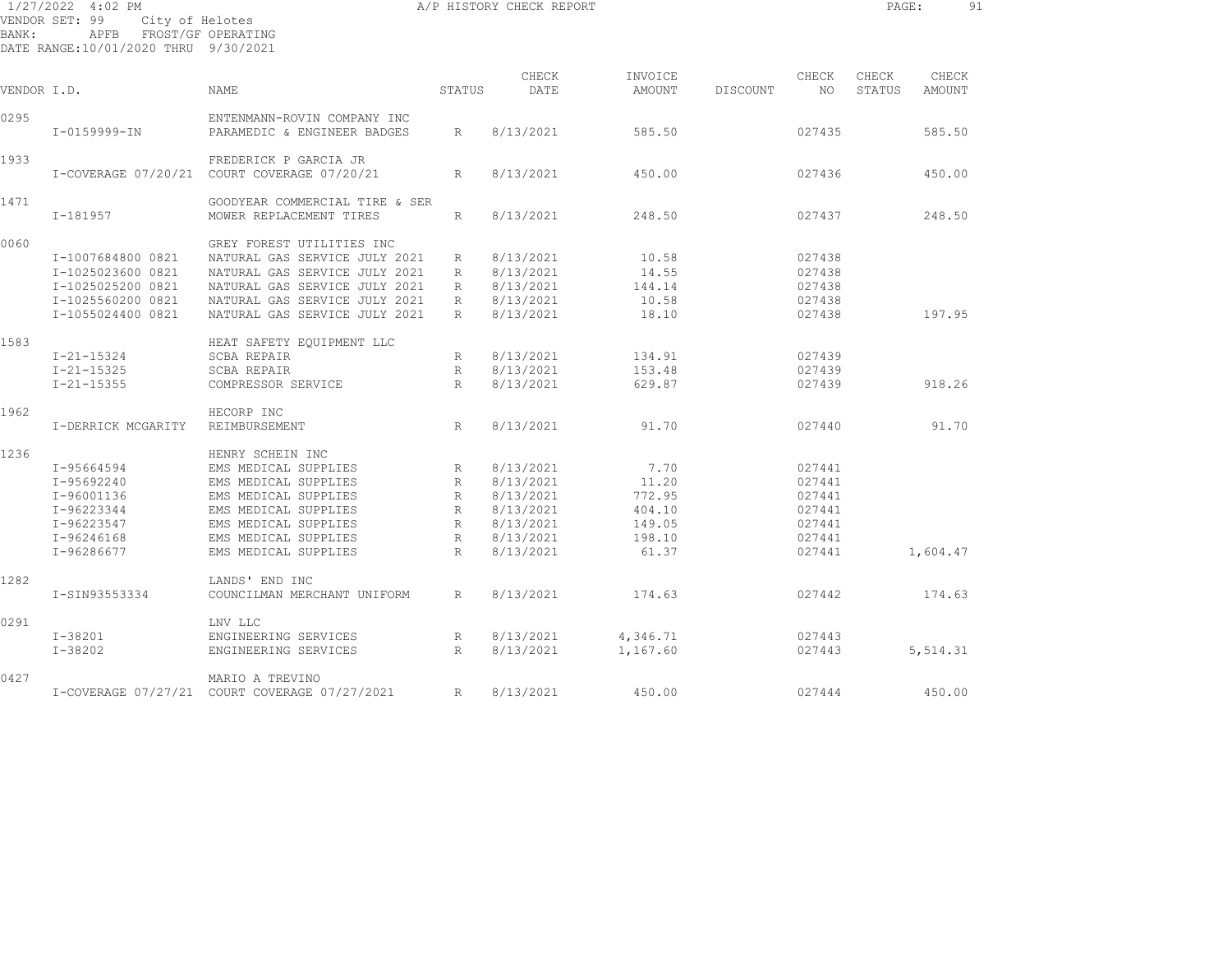| BANK:       | 1/27/2022 4:02 PM<br>VENDOR SET: 99<br>City of Helotes<br>APFB FROST/GF OPERATING<br>DATE RANGE:10/01/2020 THRU 9/30/2021 |                                                                                                                                       |                         | A/P HISTORY CHECK REPORT                         |                                    |          |                                      | PAGE:           | -92             |  |
|-------------|---------------------------------------------------------------------------------------------------------------------------|---------------------------------------------------------------------------------------------------------------------------------------|-------------------------|--------------------------------------------------|------------------------------------|----------|--------------------------------------|-----------------|-----------------|--|
| VENDOR I.D. |                                                                                                                           | NAME                                                                                                                                  | STATUS                  | CHECK<br>DATE                                    | INVOICE<br>AMOUNT                  | DISCOUNT | CHECK<br>NO 1                        | CHECK<br>STATUS | CHECK<br>AMOUNT |  |
| 1196        | I-JULY 2021                                                                                                               | MONTY JOE MCGUFFIN<br>HEALTH INSPECTION JULY 2021 R                                                                                   |                         | 8/13/2021                                        | 650.00                             |          | 027445                               |                 | 650.00          |  |
| 0102        | I-1099042                                                                                                                 | NAFECO INC<br>PPE SUSPENDERS                                                                                                          | R                       | 8/13/2021                                        | 163.64                             |          | 027446                               |                 | 163.64          |  |
| 0519        | I-PETTY CASH 0821                                                                                                         | PETTY CASH<br>PETTY CASH REIMBURSEMENT 8/21                                                                                           | $R_{\parallel}$         | 8/13/2021                                        | 413.97                             |          | 027447                               |                 | 413.97          |  |
| 0112        | I-65014226                                                                                                                | PRAXAIR DIST INC<br>EMS OXYGEN                                                                                                        | R                       | 8/13/2021                                        | 171.55                             |          | 027448                               |                 | 171.55          |  |
| 0931        | I-4043 05/09/21                                                                                                           | RICHARDS TOWING<br>TOWING FEES MAY 2021                                                                                               | R                       | 8/13/2021                                        | 960.00                             |          | 027449                               |                 | 960.00          |  |
| 0191        | I-34133111                                                                                                                | SAN ANTONIO EXPRESS NEWS<br>ETHICS ORDINANCE                                                                                          | R                       | 8/13/2021                                        | 513.68                             |          | 027450                               |                 | 513.68          |  |
| 0121        | I-0141403 0821<br>I-0144736 0821<br>I-0144739 0821<br>I-2717231 0821                                                      | SAN ANTONIO WATER SYSTEMS<br>WATER SERVICE JULY 2021<br>WATER SERVICE JULY 2021<br>WATER SERVICE JULY 2021<br>WATER SERVICE JULY 2021 | R<br>R<br>$R \sim$<br>R | 8/13/2021<br>8/13/2021<br>8/13/2021<br>8/13/2021 | 225.05<br>252.42<br>31.66<br>31.87 |          | 027451<br>027451<br>027451<br>027451 |                 | 541.00          |  |
| 1914        | I-REIMBURSEMENT                                                                                                           | SCOTT MORELAND<br>FINGER PRINT REIMBURSEMENT                                                                                          | R                       | 8/13/2021                                        | 135.05                             |          | 027452                               |                 | 135.05          |  |
| 1403        | I-0103424<br>$I - 0104559$<br>I-0105696                                                                                   | SERVICE UNIFORM RENTAL<br>PW UNIFORM 07/21/21<br>PW UNIFORMS 07/28/2021<br>PW UNIFORM 08/04/2021                                      | R<br>R<br>R             | 8/13/2021<br>8/13/2021<br>8/13/2021              | 126.94<br>173.15<br>214.45         |          | 027453<br>027453<br>027453           |                 | 514.54          |  |
| 2043        | I-9504218116                                                                                                              | TELEFLEX LLC<br>MEDICAL SUPPLIES                                                                                                      | R                       | 8/13/2021                                        | 677.50                             |          | 027454                               |                 | 677.50          |  |
| 1843        | $I - 01 2021$                                                                                                             | TEXAS DEVELOPERS LLC<br>SALES TAX REIMBURSEMENT                                                                                       | R                       | 8/13/2021 Reissue                                |                                    |          | 027455                               |                 | 413,065.67      |  |
| 0148        | I-8099 0821                                                                                                               | TML INTERGOVERNMENTAL RISK POO<br>INSURANCE FOR PD CARPORT                                                                            | $R_{\perp}$             | 8/13/2021                                        | 249.90                             |          | 027456                               |                 | 249.90          |  |
| 2291        |                                                                                                                           | TRACY WOLFINGTON<br>I-TRAVEL REIMBURSEME TRAVEL REIMBURSEMENT                                                                         | R                       | 8/13/2021                                        | 269.92                             |          | 027457                               |                 | 269.92          |  |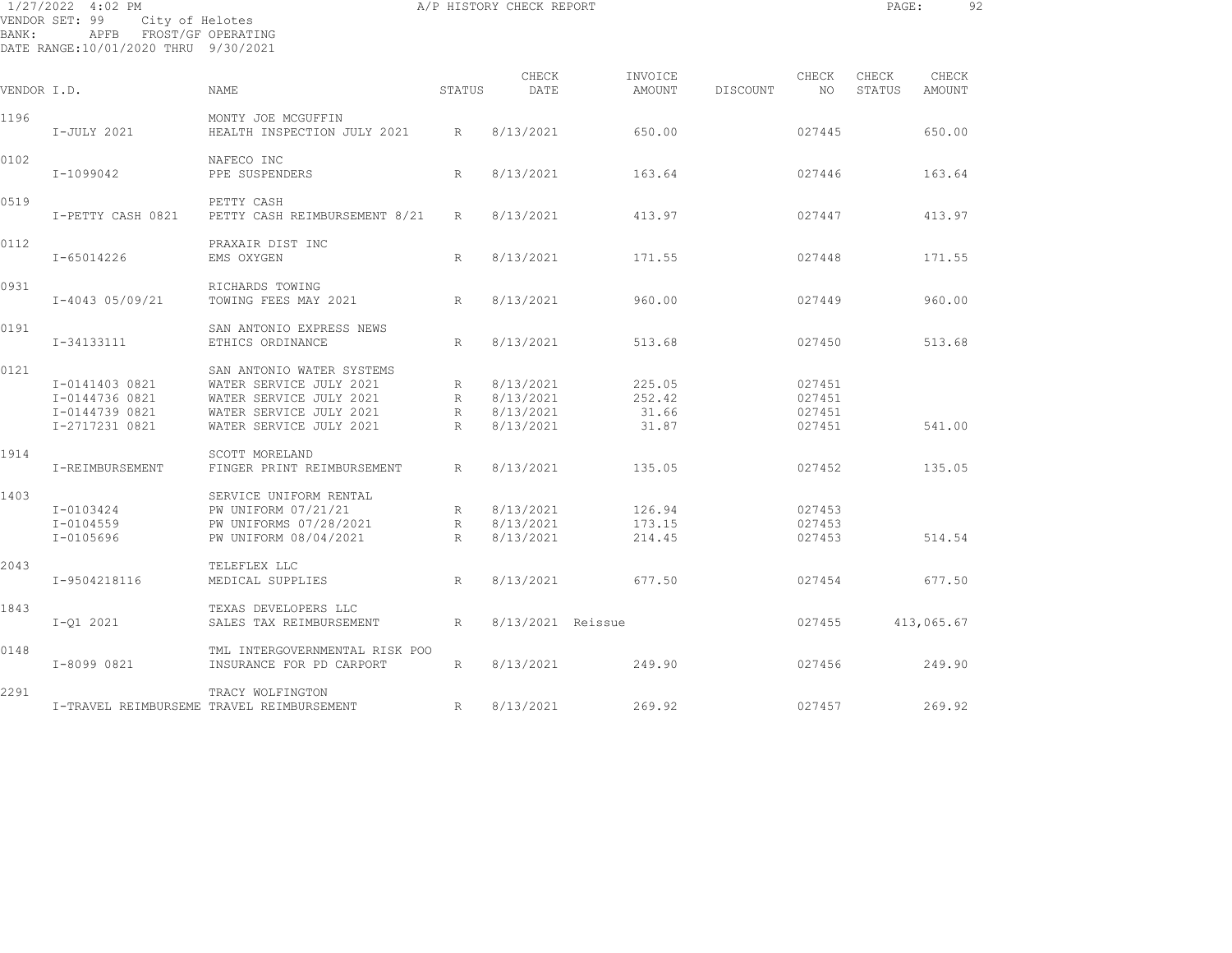| 1/27/2022 4:02 PM                    |                         |  |
|--------------------------------------|-------------------------|--|
| VENDOR SET: 99 City of Helotes       |                         |  |
| BANK :                               | APFB FROST/GF OPERATING |  |
| DATE RANGE:10/01/2020 THRU 9/30/2021 |                         |  |

| VENDOR I.D. |                                                                        | NAME                                                                                                                                         | STATUS                              | CHECK<br>DATE                                                 | INVOICE<br>AMOUNT                            | DISCOUNT | CHECK<br>NO                                    | CHECK<br>STATUS | CHECK<br>AMOUNT |  |
|-------------|------------------------------------------------------------------------|----------------------------------------------------------------------------------------------------------------------------------------------|-------------------------------------|---------------------------------------------------------------|----------------------------------------------|----------|------------------------------------------------|-----------------|-----------------|--|
| 0764        | I-025-341824                                                           | TYLER TECHNOLOGIES INC<br>ANNUAL MAINT CASH DRAWER PRINT                                                                                     | R                                   | 8/13/2021                                                     | 391.35                                       |          | 027458                                         |                 | 391.35          |  |
| 0921        | I-SA105840                                                             | VANGUARD CLEANING SYSTEM INC<br>CLEANING SERVICES AUG 2021                                                                                   | R                                   | 8/13/2021                                                     | 475.00                                       |          | 027459                                         |                 | 475.00          |  |
| 0119        | I-AUG 10 COVERAGE                                                      | BINGHAM & LEA PC INC<br>AUGUST 10 2021 COURT COVERAGE                                                                                        | R                                   | 8/19/2021                                                     | 450.00                                       |          | 027460                                         |                 | 450.00          |  |
| 0643        | $I - 30928$<br>$I - 30929$<br>$I - 31303$<br>$I - 31304$               | DAVIDSON & TROILO REAM & GARZA<br>JUNE 2021 MC LEGAL SERVICES<br>JUNE 2021 LEGAL FEES<br>MC LEGAL FEES JULY 2021<br>LEGAL SERVICES JULY 2021 | R<br>R<br>R<br>$R_{\parallel}$      | 8/19/2021<br>8/19/2021<br>8/19/2021<br>8/19/2021              | 2,141.00<br>3,035.74<br>1,948.40<br>2,351.70 |          | 027461<br>027461<br>027461<br>027461           |                 | 9,476.84        |  |
| 0069        | I-JULY 2021                                                            | HOME DEPOT INC<br>JULY HOME DEPOT STATEMENT                                                                                                  | R                                   | 8/19/2021                                                     | 1,069.75                                     |          | 027462                                         |                 | 1,069.75        |  |
| 1519        | I-5017470241                                                           | IHEARTMEDIA & ENTERTAINMENT IN<br>RADIO ADVERTISING JULY 4 EVENT                                                                             | R                                   | 8/19/2021                                                     | 75.00                                        |          | 027463                                         |                 | 75.00           |  |
| 1942        | I-AUG 3 COVERAGE                                                       | LAW OFF OF MICHAEL R LATIMER<br>AUG 3 2021 COURT COVERAGE                                                                                    | R                                   | 8/19/2021                                                     | 450.00                                       |          | 027464                                         |                 | 450.00          |  |
| 0291        | $I - 38516$                                                            | LNV LLC<br>CITY ENGINEERING SERVICES                                                                                                         | R                                   | 8/19/2021                                                     | 2,897.80                                     |          | 027465                                         |                 | 2,897.80        |  |
| 2226        | I-REIMBURSEMENT                                                        | STEPHANIE VULLO<br>REIMBURSEMENT                                                                                                             | R                                   | 8/19/2021                                                     | 10.21                                        |          | 027466                                         |                 | 10.21           |  |
| 0093        | I-154838<br>$I-156731$<br>$I - 156914$<br>$I - 156976$<br>$I - 157023$ | MANDER AUTO SERVICE INC<br>MANDER AUTO SERVICE INC<br>PD VEHICLE MAINT<br>FIRE OIL CHANGE<br>PD VEHICLE MAINT<br>PD VEHICLE MAINT            | R<br>R<br>$R_{\parallel}$<br>R<br>R | 8/27/2021<br>8/27/2021<br>8/27/2021<br>8/27/2021<br>8/27/2021 | 384.19<br>64.50<br>124.69<br>72.30<br>130.05 |          | 027467<br>027467<br>027467<br>027467<br>027467 |                 | 775.73          |  |
| 1843        | I-03 FY21                                                              | TEXAS DEVELOPERS LLC<br>03 FY 21                                                                                                             | R                                   | 8/27/2021                                                     | 568,826.35                                   |          | 027468                                         |                 | 568,826.35      |  |
| 1456        | $I - 1479$                                                             | 360 ZONE<br>GOOGLE 360 VIRTUAL TOUR                                                                                                          | R                                   | 8/30/2021                                                     | 1,750.00                                     |          | 027469                                         |                 | 1,750.00        |  |

A/P HISTORY CHECK REPORT **PAGE:** 93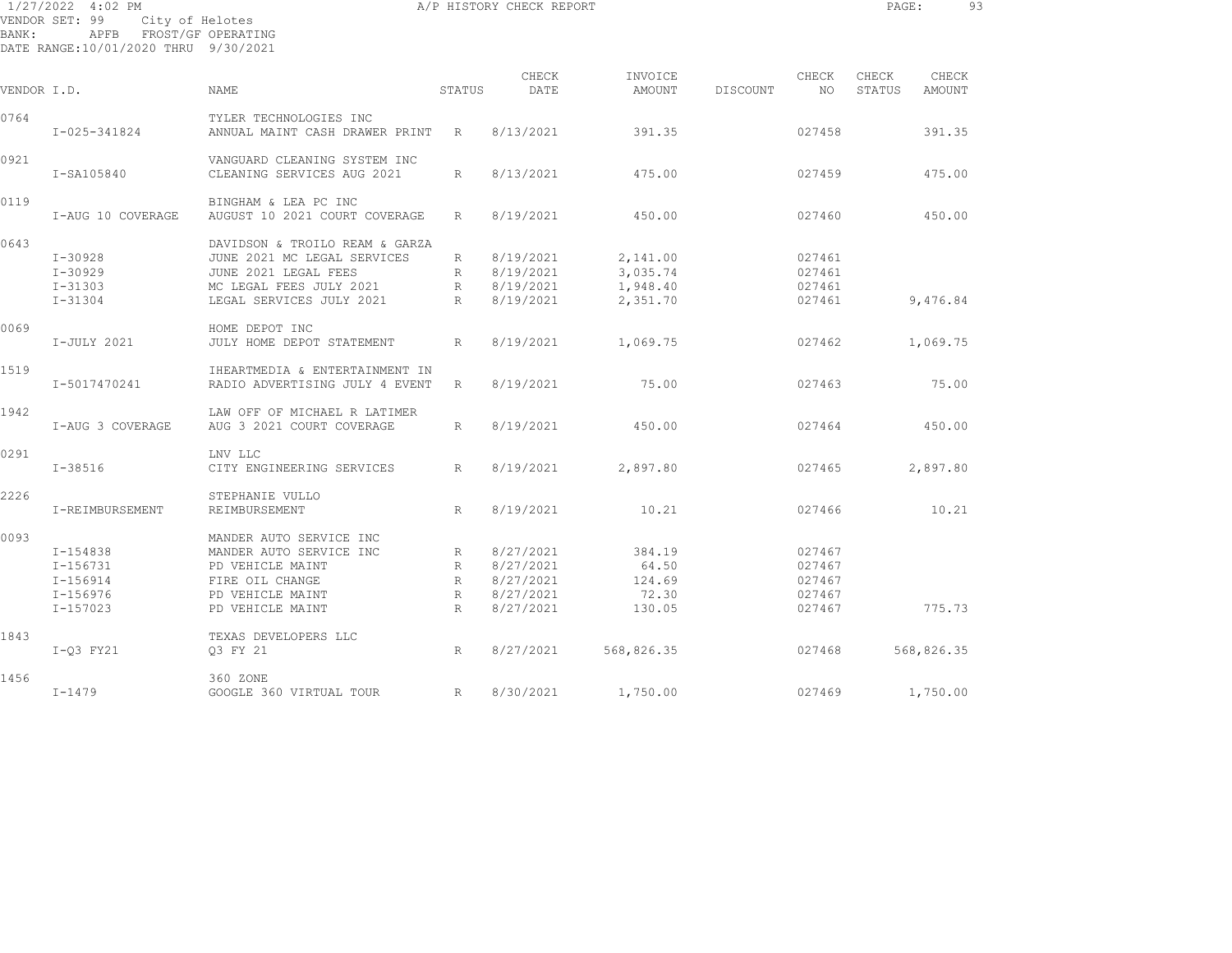| BANK:       | 1/27/2022 4:02 PM<br>VENDOR SET: 99<br>APFB FROST/GF OPERATING<br>DATE RANGE:10/01/2020 THRU 9/30/2021 | City of Helotes                |              | A/P HISTORY CHECK REPORT |          |          |        | PAGE:  | 94       |  |
|-------------|--------------------------------------------------------------------------------------------------------|--------------------------------|--------------|--------------------------|----------|----------|--------|--------|----------|--|
|             |                                                                                                        |                                |              | CHECK                    | INVOICE  |          | CHECK  | CHECK  | CHECK    |  |
| VENDOR I.D. |                                                                                                        | <b>NAME</b>                    | STATUS       | DATE                     | AMOUNT   | DISCOUNT | NO     | STATUS | AMOUNT   |  |
| 1601        |                                                                                                        | ALBERT URESTI MPA PCC          |              |                          |          |          |        |        |          |  |
|             | I-1987 FORD F8000                                                                                      | VEHICLE REGISTRATION           | R            | 8/30/2021                | 7.50     |          | 027470 |        |          |  |
|             | I-1996 FORD F150                                                                                       | VEHICLE REGISTRATION           | R            | 8/30/2021                | 7.50     |          | 027470 |        | 15.00    |  |
| 1310        |                                                                                                        | ANDREA M GOFF FONTANES         |              |                          |          |          |        |        |          |  |
|             | I-TRAVEL                                                                                               | PER DIEM                       | R            | 8/30/2021                | 186.92   |          | 027471 |        | 186.92   |  |
| 1653        |                                                                                                        | AUTOZONE INC                   |              |                          |          |          |        |        |          |  |
|             | I-6280101743                                                                                           | PW EQUIPMENT REPAIR            | R            | 8/30/2021                | 36.08    |          | 027472 |        |          |  |
|             | I-6280102997                                                                                           | PW EQUIPMENT REPAIR            | R            | 8/30/2021                | 27.15    |          | 027472 |        | 63.23    |  |
| 1476        |                                                                                                        | BEXAR COUNTY CLERK             |              |                          |          |          |        |        |          |  |
|             | $I-L1-7731$                                                                                            | DRUG ID                        | R            | 8/30/2021                | 99.00    |          | 027473 |        |          |  |
|             | $I-L1-7732$                                                                                            | DRUG ID                        | R            | 8/30/2021                | 60.00    |          | 027473 |        | 159.00   |  |
| 1040        |                                                                                                        | GULF COAST PAPER CO INC        |              |                          |          |          |        |        |          |  |
|             | I-2083409                                                                                              | EMS MEDICAL SUPPLIES           | R            | 8/30/2021                | 404.51   |          | 027474 |        |          |  |
|             | I-2084222                                                                                              | EMS MEDICAL SUPPLIES           | R            | 8/30/2021                | 165.39   |          | 027474 |        |          |  |
|             | I-2087481                                                                                              | EMS MEDICAL SUPPLIES           | R            | 8/30/2021                | 126.03   |          | 027474 |        | 695.93   |  |
| 0093        |                                                                                                        | MANDER AUTO SERVICE INC        |              |                          |          |          |        |        |          |  |
|             | $I - 156341$                                                                                           | PD VEHICLE REPAIR/MAINT        | R            | 8/30/2021                | 1,393.34 |          | 027475 |        | 1,393.34 |  |
| 2249        |                                                                                                        | MICHAEL EDWARDS CUSTOM CABINET |              |                          |          |          |        |        |          |  |
|             | $I - 10713$                                                                                            | PD GRANT                       | R            | 8/30/2021                | 1,474.02 |          | 027476 |        | 1,474.02 |  |
| 0102        |                                                                                                        | NAFECO INC                     |              |                          |          |          |        |        |          |  |
|             | I-1098908                                                                                              | EMS PPE                        | R            | 8/30/2021                | 236.00   |          | 027477 |        |          |  |
|             | I-1101515                                                                                              | EMS PPE                        | R            | 8/30/2021                | 125.00   |          | 027477 |        | 361.00   |  |
| 0793        |                                                                                                        | OFFICE DEPOT INC               |              |                          |          |          |        |        |          |  |
|             | I-182872633001                                                                                         | OFFICE SUPPLIES                | R            | 8/30/2021                | 327.18   |          | 027478 |        | 327.18   |  |
| 0931        |                                                                                                        | RICHARDS TOWING                |              |                          |          |          |        |        |          |  |
|             | $I - 4044$                                                                                             | IMPOUND FEES JUN 2021          | $\mathbb{R}$ | 8/30/2021                | 600.00   |          | 027479 |        | 600.00   |  |
| 1695        |                                                                                                        | STERICYCLE INC                 |              |                          |          |          |        |        |          |  |
|             | I-4010338568                                                                                           | MEDICAL WASTE DISPOSAL         | R            | 8/30/2021                | 216.19   |          | 027480 |        | 216.19   |  |
| 0145        |                                                                                                        | TIME WARNER CABLE SAN ANTONIO  |              |                          |          |          |        |        |          |  |
|             | I-0039133081421                                                                                        | CABLE AND INTERNET             | R            | 8/30/2021                | 589.89   |          | 027481 |        | 589.89   |  |
| 1944        |                                                                                                        | US BANK NA                     |              |                          |          |          |        |        |          |  |
|             | I-JULY 2021                                                                                            | JULY 2021 VEHICLE FUEL         | R            | 8/30/2021                | 5,968.22 |          | 027482 |        | 5,968.22 |  |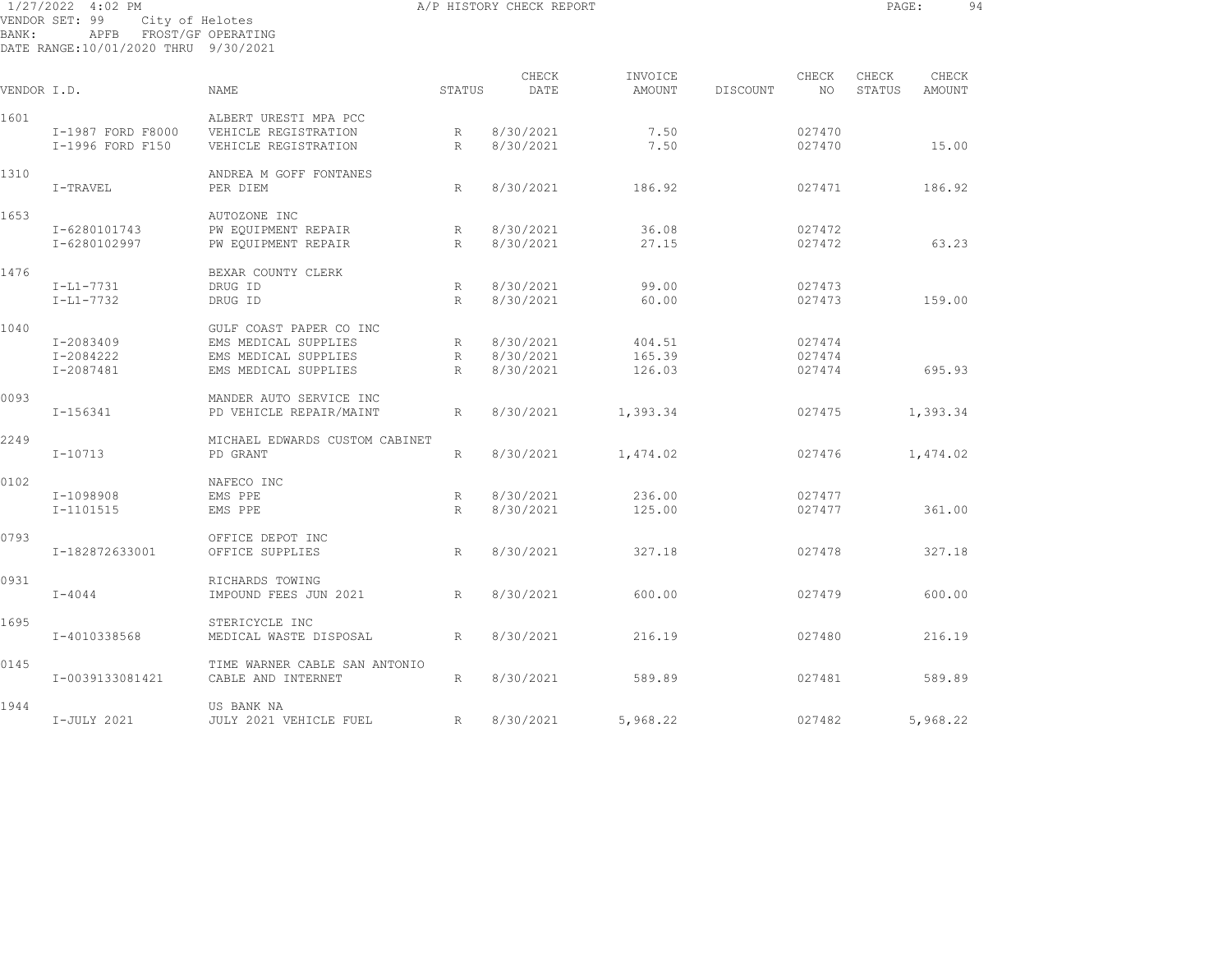|             | 1/27/2022 4:02 PM                                              |                                                                 |                   | A/P HISTORY CHECK REPORT |                    |          |                  | PAGE:           | 95              |
|-------------|----------------------------------------------------------------|-----------------------------------------------------------------|-------------------|--------------------------|--------------------|----------|------------------|-----------------|-----------------|
| BANK:       | VENDOR SET: 99<br>APFB<br>DATE RANGE:10/01/2020 THRU 9/30/2021 | City of Helotes<br>FROST/GF OPERATING                           |                   |                          |                    |          |                  |                 |                 |
|             |                                                                |                                                                 |                   |                          |                    |          |                  |                 |                 |
| VENDOR I.D. |                                                                | NAME                                                            | STATUS            | CHECK<br>DATE            | INVOICE<br>AMOUNT  | DISCOUNT | CHECK<br>NO.     | CHECK<br>STATUS | CHECK<br>AMOUNT |
| 1390        | I-ALTERNATOR                                                   | WALMART STORE #3057 (HELOTES)<br>PW VEHICLE REPAIR              | $\mathbf{V}$      | 8/30/2021                | 899.95             |          | 027483           |                 | 899.95          |
| 1390        | M-CHECK                                                        | WALMART STORE #3057 (HELOTES)<br>WALMART STORE #3057 (HELVOIDED | $\mathbf{V}$      | 8/30/2021                |                    |          | 027483           |                 | 899.95CR        |
| 1883        |                                                                | XEROX CORPORATION                                               |                   |                          |                    |          |                  |                 |                 |
|             | I-2769389<br>I-2769836                                         | EDC COPIER LEASE<br>CITY COPIER LEASE 8.1 - 8.31                | V<br>V            | 8/30/2021<br>8/30/2021   | 214.00<br>1,987.00 |          | 027484<br>027484 |                 | 2,201.00        |
| 1883        | M-CHECK                                                        | XEROX CORPORATION<br>XEROX CORPORATION<br>VOIDED                | V                 | 8/30/2021                |                    |          | 027484           |                 | 2,201.00CR      |
| 1883        |                                                                | XEROX CORPORATION                                               |                   |                          |                    |          |                  |                 |                 |
|             | I-2769836 2                                                    | JULY 2021 COPIER LEASE                                          | R                 | 8/30/2021                | 1,987.00           |          | 027485           |                 | 1,987.00        |
| 1051        |                                                                | DAMARIS SERNA                                                   |                   |                          |                    |          |                  |                 |                 |
|             | I-AUGUST 21<br>I-JULY 21                                       | PD CLEANING<br>PD CLEANING                                      | R<br>$\mathbb{R}$ | 9/02/2021<br>9/02/2021   | 360.00<br>360.00   |          | 027486<br>027486 |                 | 720.00          |
| 1177        |                                                                | UNIVERSITY OF TEXAS HEALTH SCI                                  |                   |                          |                    |          |                  |                 |                 |
|             | I-FY 20-21-95                                                  | 3RD QUARTER MED DIR                                             | $R_{\parallel}$   | 9/02/2021                | 4,347.00           |          | 027487           |                 | 4,347.00        |
| 1236        |                                                                | HENRY SCHEIN INC                                                |                   |                          |                    |          |                  |                 |                 |
|             | I-96092911                                                     | MEDICAL SUPPLIES                                                | R                 | 9/02/2021                | 67.92              |          | 027488           |                 |                 |
|             | I-96526120                                                     | MEDICAL SUPPLIES                                                | $R_{\parallel}$   | 9/02/2021                | 22.41              |          | 027488           |                 |                 |
|             | I-96848677                                                     | MEDICAL SUPPLIES                                                | $R_{\parallel}$   | 9/02/2021                | 208.38             |          | 027488           |                 |                 |
|             | I-96872918                                                     | MEDICAL SUPPLIES                                                | $R_{\parallel}$   | 9/02/2021                | 1,153.67           |          | 027488           |                 |                 |
|             | I-97482396                                                     | MEDICAL SUPPLIES                                                | $R_{\parallel}$   | 9/02/2021                | 1,328.59           |          | 027488           |                 |                 |
|             | I-97482477                                                     | MEDICAL SUPPLIES                                                | $R_{\odot}$       | 9/02/2021                | 53.39              |          | 027488           |                 | 2,834.36        |
| 1430        |                                                                | SAN ANTONIO COPY CONCIERGE LLC                                  |                   |                          |                    |          |                  |                 |                 |
|             | $I - 46109$                                                    | COURT SCAN                                                      | $R_{\parallel}$   | 9/02/2021                | 3,148.00           |          | 027489           |                 | 3,148.00        |
| 1718        |                                                                | J W PEPPER & SON INC                                            |                   |                          |                    |          |                  |                 |                 |
|             | I-363508023                                                    | <b>BAND MUSIC</b>                                               | $R_{\parallel}$   | 9/02/2021                | 266.99             |          | 027490           |                 | 266.99          |

I-14109 2021 PROP TAX NOTICE R 9/02/2021 875.00 027491 875.00

I-36166408 SERVICE TRIP CHARGE R 9/02/2021 546.00 027492 546.00

1881 BARBERA PRODUCTIONS LLC

1924 TYCO FIRE & SECURITY US MANAGE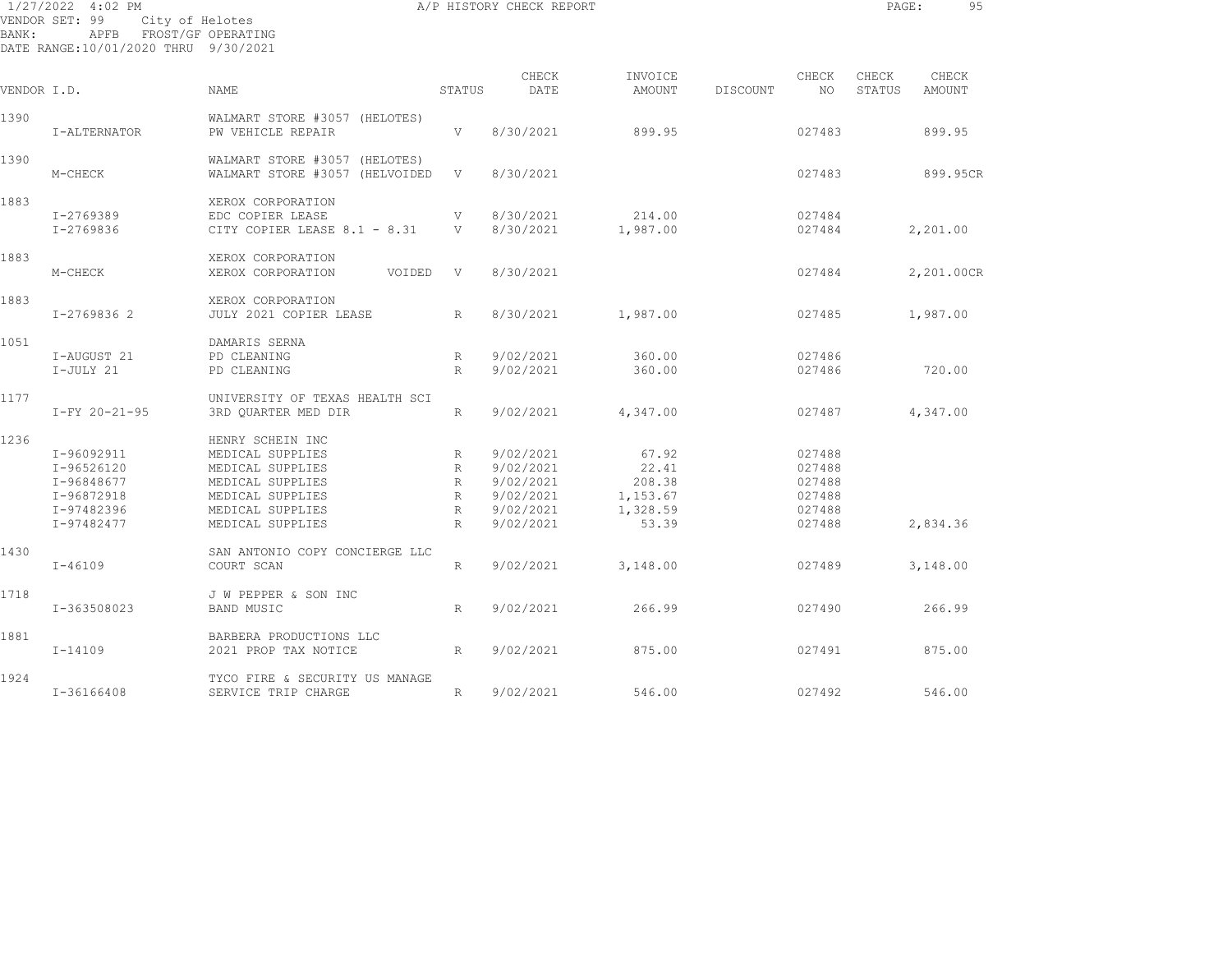| BANK:       | 1/27/2022 4:02 PM<br>VENDOR SET: 99<br>City of Helotes<br>APFB FROST/GF OPERATING<br>DATE RANGE:10/01/2020 THRU 9/30/2021            |                                                                                                                                                                                                           |                                                                    | A/P HISTORY CHECK REPORT                                                                |                                                                     |          |                                                                    | PAGE:           |                 | 96 |
|-------------|--------------------------------------------------------------------------------------------------------------------------------------|-----------------------------------------------------------------------------------------------------------------------------------------------------------------------------------------------------------|--------------------------------------------------------------------|-----------------------------------------------------------------------------------------|---------------------------------------------------------------------|----------|--------------------------------------------------------------------|-----------------|-----------------|----|
| VENDOR I.D. |                                                                                                                                      | NAME                                                                                                                                                                                                      | STATUS                                                             | CHECK<br>DATE                                                                           | INVOICE<br>AMOUNT                                                   | DISCOUNT | CHECK<br>NO                                                        | CHECK<br>STATUS | CHECK<br>AMOUNT |    |
|             |                                                                                                                                      |                                                                                                                                                                                                           |                                                                    |                                                                                         |                                                                     |          |                                                                    |                 |                 |    |
| 1989        | $I - 242597$                                                                                                                         | TEXAS MEDCLINIC<br>TEXAS MEDCLINIC                                                                                                                                                                        | R                                                                  | 9/02/2021                                                                               | 52.00                                                               |          | 027493                                                             |                 | 52.00           |    |
| 2273        | $I - 6044$                                                                                                                           | AIR CONDITIONING UNLIMITED LLC<br>ADMIN HVAC REPAIR                                                                                                                                                       | R                                                                  | 9/02/2021                                                                               | 7,555.32                                                            |          | 027494                                                             |                 | 7,555.32        |    |
| 2292        | $I-1049$                                                                                                                             | ARCHANGEL CONSULTING LLC<br>MED DIR EDUCATION                                                                                                                                                             | R                                                                  | 9/02/2021                                                                               | 300.00                                                              |          | 027495                                                             |                 | 300.00          |    |
| 1721        | I-2688923604                                                                                                                         | A T & T<br>AUGUST 2021 PHONE SERVICES                                                                                                                                                                     | $\mathbb{R}$                                                       | 9/10/2021                                                                               | 1,595.07                                                            |          | 027508                                                             |                 | 1,595.07        |    |
| 0021        | I-JULY 2021 CELL                                                                                                                     | A T & T MOBILITY<br>JULY 2021 CITY CELL PHONES                                                                                                                                                            | R                                                                  | 9/10/2021                                                                               | 2,172.23                                                            |          | 027509                                                             |                 | 2,172.23        |    |
| 2187        | I-JULY 2021 FD<br>I-JULY 2021 FIRE<br>I-JULY 2021 MAYOR<br>I-JULY 2021 PD<br>I-JULY 2021 PR<br>I-JULY 2021 T.DURR<br>I-JULY 21 ADMIN | CITIBANK NA<br>JULY 2021 FIRE DEPARTMENT<br>JULY 2021 SCOTT MORELAND<br>LUNCH WITH EMBASSY CHURCH<br>DEPARTMENT CASE CARDS<br>JULY 2021 PUBLIC RELATIONS<br>JULY 2021 T. DURR<br>JULY 2021 MARIAN MENDOZA | R<br>$R_{\perp}$<br>R<br>R<br>R<br>$R_{\parallel}$<br>$\mathbb{R}$ | 9/10/2021<br>9/10/2021<br>9/10/2021<br>9/10/2021<br>9/10/2021<br>9/10/2021<br>9/10/2021 | 626.80<br>967.00<br>30.28<br>100.00<br>379.98<br>109.98<br>1,047.50 |          | 027510<br>027510<br>027510<br>027510<br>027510<br>027510<br>027510 |                 | 3,261.54        |    |
| 2055        | I-0186038<br>I-0187490                                                                                                               | CULLIGAN WATER CONDITIONING<br>FIRE DEPT WATER SOFTNER SERVIC<br>FIRE WATER SOFTNER SERVICE                                                                                                               | R<br>R                                                             | 9/10/2021<br>9/10/2021                                                                  | 51.00<br>0.80                                                       |          | 027511<br>027511                                                   |                 | 51.80           |    |
| 2042        | I-067239                                                                                                                             | DEWINNE EQUIPMENT CO INC<br>PW EOUIPMENT MAINTENANCE                                                                                                                                                      | $R_{\odot}$                                                        | 9/10/2021                                                                               | 536.71                                                              |          | 027512                                                             |                 | 536.71          |    |
| 0051        | $I - 0529$<br>$I - 0530$<br>$I - 0531$<br>$I - 0532$<br>$I-1054$<br>$I-1056$                                                         | ELF HARDWARE INC<br>PW SUPPLIES<br>PUBLIC WORKS SUPPLIES<br>PW SUPPLIES<br>PW SUPPIES<br>PW SUPPLIES<br>PUBLIC WORKS SUPPLIES                                                                             | R<br>R<br>R<br>R<br>R<br>$R_{\parallel}$                           | 9/10/2021<br>9/10/2021<br>9/10/2021<br>9/10/2021<br>9/10/2021<br>9/10/2021              | 21.00<br>33.95<br>125.00<br>18.50<br>50.99<br>60.98                 |          | 027513<br>027513<br>027513<br>027513<br>027513<br>027513           |                 | 310.42          |    |
| 1865        | $I - 50736$                                                                                                                          | ESD AND ASSOCIATES<br>WEBSITE MAINTENANCE                                                                                                                                                                 | R                                                                  | 9/10/2021                                                                               | 716.00                                                              |          | 027514                                                             |                 |                 |    |

I-50838 WEBSITE MAINTENANCE JULY 2021 R 9/10/2021 1,184.80 027514 1,900.80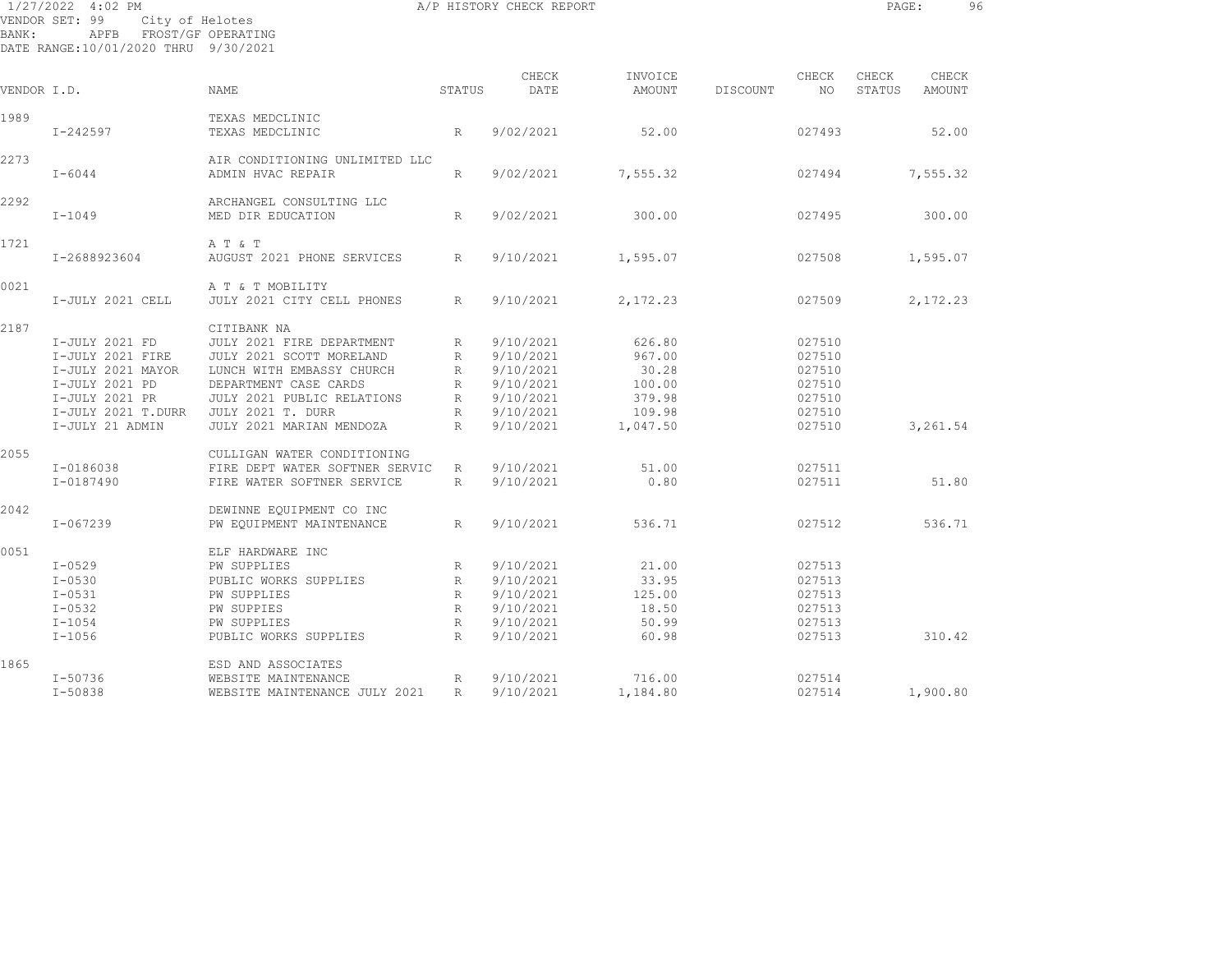1/27/2022 4:02 PM **A/P HISTORY CHECK REPORT PAGE:** 97 VENDOR SET: 99 City of Helotes BANK: APFB FROST/GF OPERATING DATE RANGE:10/01/2020 THRU 9/30/2021

CHECK INVOICE CHECK CHECK CHECK VENDOR I.D. NAME STATUS DATE AMOUNT DISCOUNT NO STATUS AMOUNT 0069 HOME DEPOT INC I-3043106 OIL FOR VENTRAC MOWER R 9/10/2021 32.24 027515 I-5043930 PAINT FOR MAYOR'S OFFICE R 9/10/2021 42.92 027515 I-5511488 PAINT FOR MAYOR'S OFFICE R 9/10/2021 39.98 027515 I-6043930 PAINT FOR MAYORS OFFICE R 9/10/2021 110.94 027515 I-8042610 PUBLIC WORKS SUPPLIES R 9/10/2021 66.80 027515 I-8624470 PUBLIC WORKS SUPPLIES R 9/10/2021 143.69 027515 436.57 1704 KENTECH INC I-28495 SERVICE TO PD GENERATOR R 9/10/2021 580.00 027516 580.00 0166 LEXISNEXIS RISK DATA MNGMNT IN I-1206821-20210731 CID INVESTIGATION TOOL R 9/10/2021 117.50 027517 117.50 0091 LONGHORN INC I-S4033790.001 GROUNDS MAINTENANCE R 9/10/2021 51.09 027518 51.09 0427 MARIO A TREVINO I-AUGUST 2021 DOCKET AUGUST 2021 DOCKET COVERAGE R 9/10/2021 450.00 027519 450.00 2157 O'REILLY AUTO ENTERPRISES LLC I-5956-136830 PUBLIC WORKS TRAILER REPAIR R 9/10/2021 52.99 027520 I-5956-138257 PUBLIC WORKS TRAILER REPAIR R 9/10/2021 58.13 027520 111.12 0793 OFFICE DEPOT INC I-190619218001 PD OFFICE SUPPLIES R 9/10/2021 232.56 027521 I-190620948001 PD OFFICE SUPPLIES R 9/10/2021 32.13 027521 264.69 0172 **PITNEY BOWES GLOBAL FINANCIAL**  I-3314120595 AUGUST 2021 POSTAGE LEASE R 9/10/2021 191.94 027522 191.94 0700 RAPTURE GRAPHICS I-30379 NAME TAGS FOR CA & DS R 9/10/2021 155.00 027523 155.00 0809 RX TECHNOLOGY I-101571 SEPT 2021 MANAGED SERVICES R 9/10/2021 3,850.00 027524 3,850.00 0120 SAECO ELECTRIC & UTILITY LTD I-201442-28 REPAIR SHAENFIELD SIGNAL LIGHT R 9/10/2021 436.00 027525 436.00 1403 SERVICE UNIFORM RENTAL C-P0098671-00 CREDIT R 9/10/2021 102.13CR 027526 I-0106853 PW UNIFORM SERVICE 08/11/21 R 9/10/2021 142.95 027526 I-0108006 PW UNIFORM SERVICE 08/18/21 R 9/10/2021 125.44 027526 I-0109204 PW UNIFORM SERVICE 08/25/21 R 9/10/2021 130.80 027526 I-0110351 PW UNFORM SERVICE 09/01/21 R 9/10/2021 130.80 027526 427.86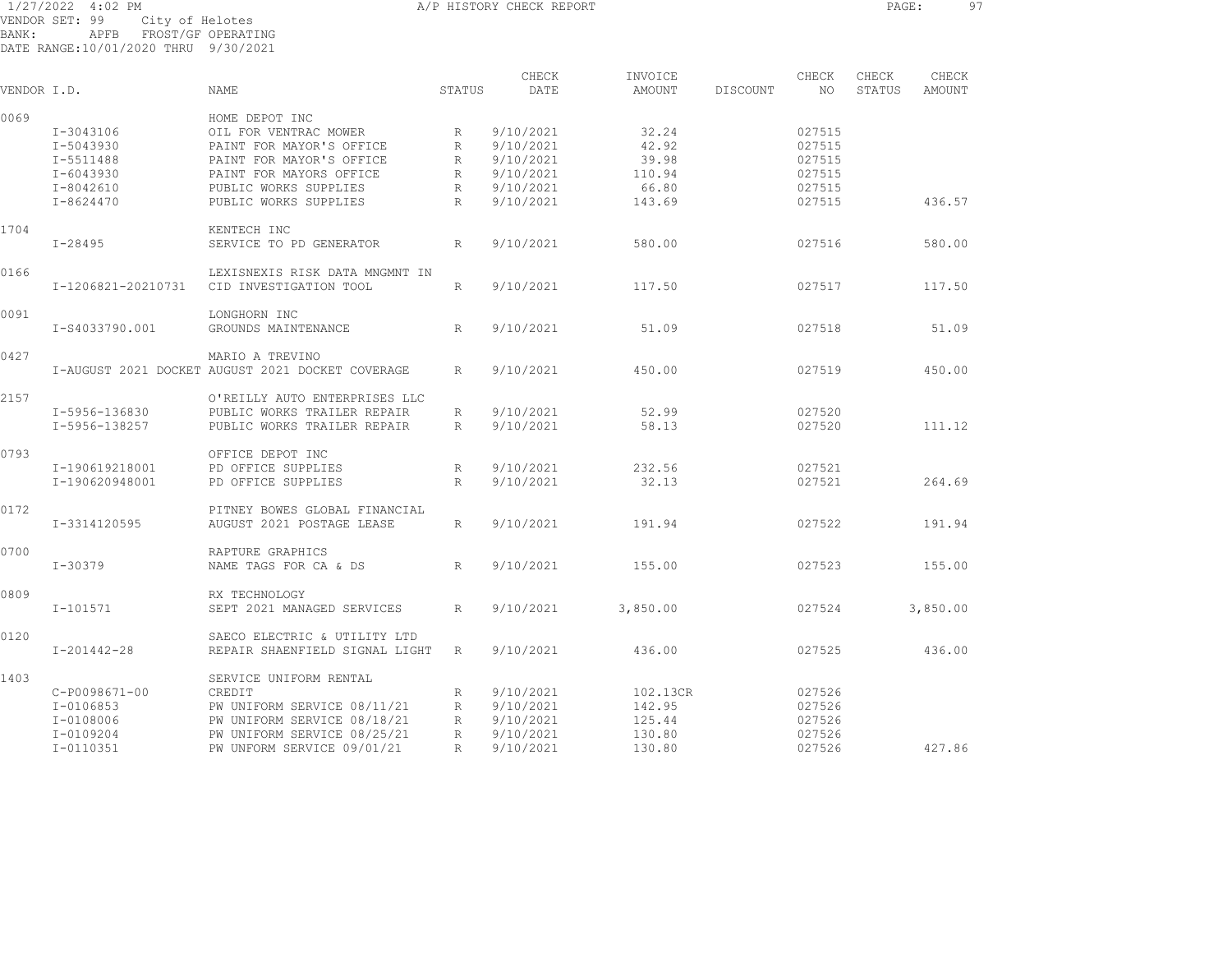| 1/27/2022 4:02 PM                                                |      |                                       |        | A/P HISTORY CHECK REPORT |                   |          |             | PAGE:           |                 | 98 |
|------------------------------------------------------------------|------|---------------------------------------|--------|--------------------------|-------------------|----------|-------------|-----------------|-----------------|----|
| VENDOR SET: 99<br>BANK:<br>DATE RANGE: 10/01/2020 THRU 9/30/2021 | APFB | City of Helotes<br>FROST/GF OPERATING |        |                          |                   |          |             |                 |                 |    |
| VENDOR I.D.                                                      |      | NAME                                  | STATUS | CHECK<br>DATE            | INVOICE<br>AMOUNT | DISCOUNT | CHECK<br>NO | CHECK<br>STATUS | CHECK<br>AMOUNT |    |

| VENDOR I.D. |                   | NAME                                                       | STATUS          | DATE      | AMOUNT   | DISCOUNT | NO.    | STATUS | AMOUNT   |  |
|-------------|-------------------|------------------------------------------------------------|-----------------|-----------|----------|----------|--------|--------|----------|--|
| 1725        | I-0392713007      | THAD ZIEGLER GLASS LTD<br>CITY HALL BROKEN WINDOW REPAIR R |                 | 9/10/2021 | 1,247.37 |          | 027527 |        | 1,247.37 |  |
| 0777        |                   | UNITED SITE SERVICES                                       |                 |           |          |          |        |        |          |  |
|             | I-114-12240501    | RESTROOM RENTAL CITY PARK                                  | R               | 9/10/2021 | 190.88   |          | 027528 |        |          |  |
|             | I-114-12334545    | RESTROOM RENTALS PARRIGIN PK                               | $R_{\parallel}$ | 9/10/2021 | 190.88   |          | 027528 |        | 381.76   |  |
|             |                   |                                                            |                 |           |          |          |        |        |          |  |
| 0874        |                   | YOUNG BROTHERS FIRE PROTECTION                             |                 |           |          |          |        |        |          |  |
|             | $I-9186-ES$       | ANNUAL BACKFLOW INSPECTION                                 | R               | 9/10/2021 | 450.00   |          | 027529 |        | 450.00   |  |
| 0026        |                   | BEXAR COUNTY ELECTION ADM                                  |                 |           |          |          |        |        |          |  |
|             |                   | I-NOV 2021 ELECTION NOV 21 SPEC. ELEC. DEPOSIT.            | R               | 9/16/2021 | 9,290.91 |          | 027536 |        | 9,290.91 |  |
| 0060        |                   | GREY FOREST UTILITIES INC                                  |                 |           |          |          |        |        |          |  |
|             | I-1007684800 0921 | GREY FOREST UTILITIES INC                                  | R               | 9/16/2021 | 10.58    |          | 027537 |        |          |  |
|             | I-1025023600 0921 | GREY FOREST UTILITIES INC                                  | R               | 9/16/2021 | 14.55    |          | 027537 |        |          |  |
|             | I-1025025200 0921 | GREY FOREST UTILITIES INC                                  | R               | 9/16/2021 | 139.84   |          | 027537 |        |          |  |
|             | I-1025560200 0921 | GREY FOREST UTILITIES INC                                  | $R_{\rm}$       | 9/16/2021 | 10.58    |          | 027537 |        |          |  |
|             |                   |                                                            |                 |           |          |          |        |        |          |  |
|             | I-1055024400 0921 | GREY FOREST UTILITIES INC                                  | R               | 9/16/2021 | 10.58    |          | 027537 |        | 186.13   |  |
| 0093        |                   | MANDER AUTO SERVICE INC                                    |                 |           |          |          |        |        |          |  |
|             | $I - 157645$      | MANDER AUTO SERVICE INC                                    | R               | 9/16/2021 | 64.50    |          | 027538 |        |          |  |
|             | I-157691          | PD VEHICLE MAINT.                                          | $R_{\parallel}$ | 9/16/2021 | 64.50    |          | 027538 |        |          |  |
|             | I-157750          | FD VEHICLE MAINT.                                          | R               | 9/16/2021 | 364.88   |          | 027538 |        |          |  |
|             | I-157777          | PD VEHICLE MAINT.                                          | R               | 9/16/2021 | 1,910.84 |          | 027538 |        |          |  |
|             | I-157809          | PD VEHICLE MAINT.                                          | R               | 9/16/2021 | 28.36    |          | 027538 |        | 2,433.08 |  |
|             |                   |                                                            |                 |           |          |          |        |        |          |  |
| 0519        |                   | PETTY CASH                                                 |                 |           |          |          |        |        |          |  |
|             | I-PETTY CASH 0921 | PETTY CASH                                                 | R               | 9/16/2021 | 80.48    |          | 027539 |        | 80.48    |  |
| 0688        |                   | A T & T INC                                                |                 |           |          |          |        |        |          |  |
|             | I-SEPT 2021       | ATT PHONE SERVICE 0921                                     | R               | 9/16/2021 | 681.88   |          | 027540 |        | 681.88   |  |
|             |                   |                                                            |                 |           |          |          |        |        |          |  |
| 0966        |                   | KUENTZ, CHARLES                                            |                 |           |          |          |        |        |          |  |
|             | I-363519271       | REIMBURSEMENT FOR MUSIC                                    | R               | 9/16/2021 | 178.00   |          | 027541 |        | 178.00   |  |
| 1196        |                   | MONTY JOE MCGUFFIN                                         |                 |           |          |          |        |        |          |  |
|             | I-AUGUST 2021     | HEALTH INSPECTIONS 0821                                    | R               | 9/16/2021 | 650.00   |          | 027542 |        | 650.00   |  |
| 1250        |                   | JUPE MILLS OF SAN ANTONIO LTD                              |                 |           |          |          |        |        |          |  |
|             | $I - 420899$      | LIVE ANIMAL TRAPS                                          | R               | 9/16/2021 | 200.00   |          | 027543 |        | 200.00   |  |
|             |                   |                                                            |                 |           |          |          |        |        |          |  |
| 1395        |                   | DEZAVALA-SHAVANO VETERINARY CL                             |                 |           |          |          |        |        |          |  |
|             | C-315141CR        | CREDIT FOR PREV. INVOICE315141                             | $R_{\parallel}$ | 9/16/2021 | 33.00CR  |          | 027544 |        |          |  |
|             | I-323288          | DEZAVALA-SHAVANO VETERINARY CL                             | R               | 9/16/2021 | 129.51   |          | 027544 |        |          |  |
|             | $I - 323608$      | DEZAVALA-SHAVANO VETERINARY CL                             | R               | 9/16/2021 | 196.00   |          | 027544 |        |          |  |
|             | I-324972          | DEZAVALA-SHAVANO VETERINARY CL                             | R               | 9/16/2021 | 198.00   |          | 027544 |        |          |  |
|             | $I - 324973$      | DEZAVALA-SHAVANO VETERINARY CL                             | R               | 9/16/2021 | 168.00   |          | 027544 |        | 658.51   |  |
|             |                   |                                                            |                 |           |          |          |        |        |          |  |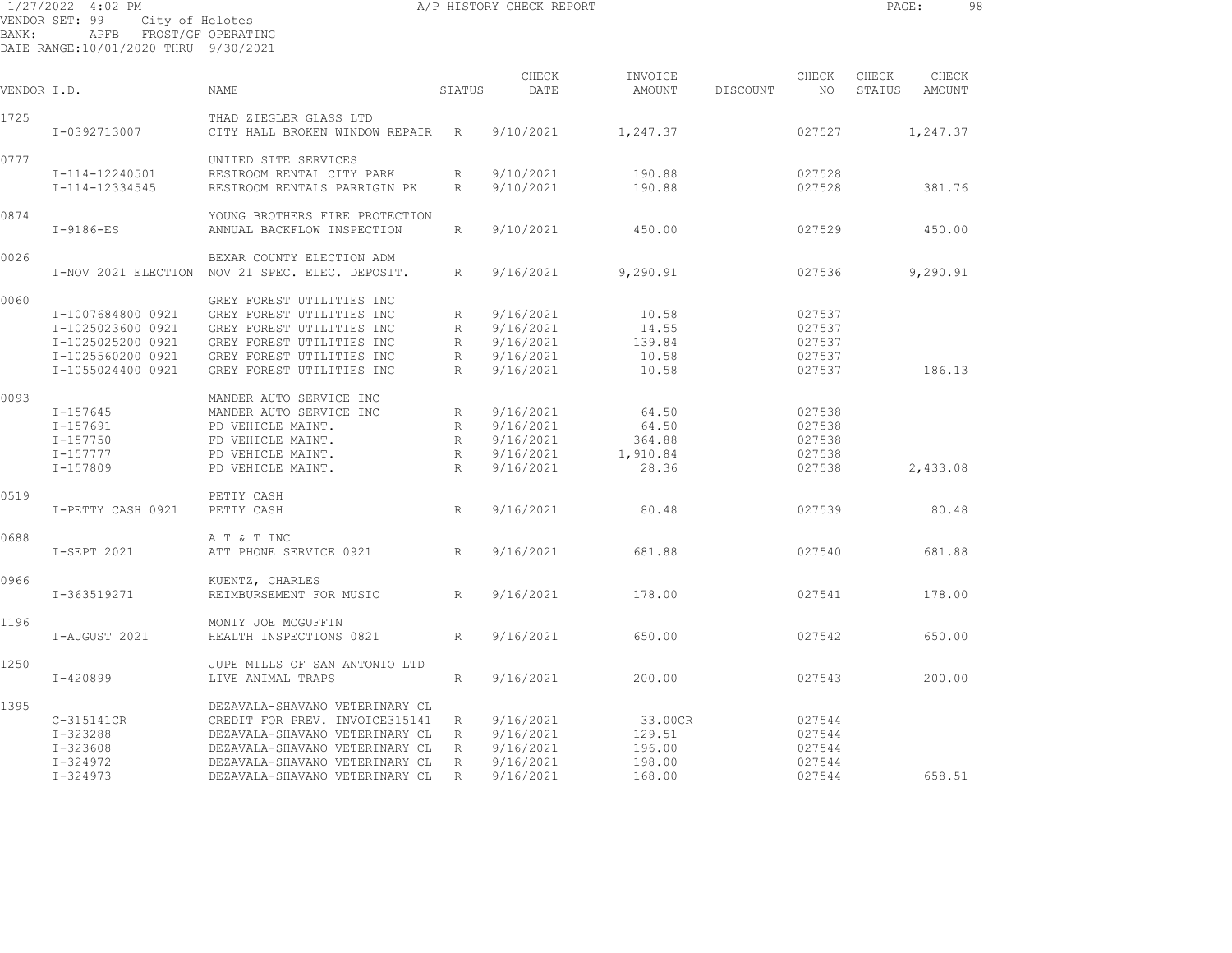| BANK:       | 1/27/2022 4:02 PM<br>VENDOR SET: 99<br>APFB FROST/GF OPERATING<br>DATE RANGE:10/01/2020 THRU 9/30/2021 | A/P HISTORY CHECK REPORT<br>City of Helotes    |                 |               |                   |          |             |                 |                 | 9 <sub>9</sub> |  |
|-------------|--------------------------------------------------------------------------------------------------------|------------------------------------------------|-----------------|---------------|-------------------|----------|-------------|-----------------|-----------------|----------------|--|
| VENDOR I.D. |                                                                                                        | NAME                                           | STATUS          | CHECK<br>DATE | INVOICE<br>AMOUNT | DISCOUNT | CHECK<br>NO | CHECK<br>STATUS | CHECK<br>AMOUNT |                |  |
|             |                                                                                                        |                                                |                 |               |                   |          |             |                 |                 |                |  |
| 1583        |                                                                                                        | HEAT SAFETY EQUIPMENT LLC                      |                 |               |                   |          |             |                 |                 |                |  |
|             | $I - 21 - 15448$                                                                                       | <b>SCBA REPAIRS</b>                            | R               | 9/16/2021     | 187.06            |          | 027545      |                 |                 |                |  |
|             | $I - 21 - 15475$                                                                                       | SERVICE FEE                                    | R               | 9/16/2021     | 25.00             |          | 027545      |                 | 212.06          |                |  |
| 1682        |                                                                                                        | HELOTES HUMANE SOCIETY                         |                 |               |                   |          |             |                 |                 |                |  |
|             | $I - 5.2021$                                                                                           | ANIMAL IMPOUND                                 | R               | 9/16/2021     | 627.00            |          | 027546      |                 | 627.00          |                |  |
| 1730        |                                                                                                        | LODDE TYPEWRITER CO                            |                 |               |                   |          |             |                 |                 |                |  |
|             | I-70544                                                                                                | PLOTTER CARTRIDGE                              | R               | 9/16/2021     | 154.57            |          | 027547      |                 | 154.57          |                |  |
| 1741        |                                                                                                        | GEAR CLEANING SOLUTIONS LLC                    |                 |               |                   |          |             |                 |                 |                |  |
|             | $I - 32286$                                                                                            | PPE CARE & MAINTENANCE                         | $R_{\parallel}$ | 9/16/2021     | 1,559.42          |          | 027548      |                 | 1,559.42        |                |  |
| 1865        |                                                                                                        | ESD AND ASSOCIATES                             |                 |               |                   |          |             |                 |                 |                |  |
|             | $I - 50906$                                                                                            | WEBSITE MTHLY MAINT.                           | R               | 9/16/2021     | 1,216.00          |          | 027549      |                 | 1,216.00        |                |  |
| 1944        |                                                                                                        | US BANK NA                                     |                 |               |                   |          |             |                 |                 |                |  |
|             | I-AUGUST 2021                                                                                          | AUGUST 2021 GAS PURCHASES                      | R               | 9/16/2021     | 5,968.22          |          | 027550      |                 | 5,968.22        |                |  |
| 2106        |                                                                                                        | CDW GOVERNEMNT LLC, CDW GOVERN                 |                 |               |                   |          |             |                 |                 |                |  |
|             | I-J777977                                                                                              | IT EQUIPMENT                                   | R               | 9/16/2021     | 801.35            |          | 027551      |                 |                 |                |  |
|             | I-J923029                                                                                              | POWER CORD                                     | R               | 9/16/2021     | 9.15              |          | 027551      |                 |                 |                |  |
|             | I-J943695                                                                                              | COMPUTER MONITOR                               | R               | 9/16/2021     | 183.20            |          | 027551      |                 |                 |                |  |
|             | I-K145424                                                                                              | USBS FOR PD CID                                | R               | 9/16/2021     | 93.80             |          | 027551      |                 |                 |                |  |
|             | I-K234566                                                                                              | MONITOR STAND                                  | R               | 9/16/2021     | 89.22             |          | 027551      |                 | 1,176.72        |                |  |
| 2242        |                                                                                                        | TERRY T STEHLING                               |                 |               |                   |          |             |                 |                 |                |  |
|             | I-091021                                                                                               | POLICE LAB COUNTER TOP                         | R               | 9/16/2021     | 1,033.15          |          | 027552      |                 | 1,033.15        |                |  |
|             |                                                                                                        |                                                |                 |               |                   |          |             |                 |                 |                |  |
| 2296        | I-21624939                                                                                             | 4IMPRINT INC<br>TSHIRTS AND CAPS FOR SPEC. EVE | R               | 9/16/2021     | 1,080.80          |          | 027553      |                 | 1,080.80        |                |  |
|             |                                                                                                        |                                                |                 |               |                   |          |             |                 |                 |                |  |
| 0029        |                                                                                                        | BRUCE C BEALOR                                 |                 |               |                   |          |             |                 |                 |                |  |
|             | I-AUGUST 2021                                                                                          | AUGUST INSPECTIONS DS                          | $R_{\parallel}$ | 9/27/2021     | 10,910.00         |          | 027554      |                 | 10,910.00       |                |  |
| 0051        |                                                                                                        | ELF HARDWARE INC                               |                 |               |                   |          |             |                 |                 |                |  |
|             | $I - 0533$                                                                                             | CHAINS FOR CHAINSAW                            | R               | 9/27/2021     | 76.00             |          | 027555      |                 |                 |                |  |
|             | $I - 0534$                                                                                             | WEED EATER HEADS                               | R               | 9/27/2021     | 14.75             |          | 027555      |                 | 90.75           |                |  |
| 0066        |                                                                                                        | TRACY DEVER                                    |                 |               |                   |          |             |                 |                 |                |  |
|             | $I - 7073$                                                                                             | BUILDING MAINTENANCE                           | $R_{\rm}$       | 9/27/2021     | 5,500.00          |          | 027556      |                 | 5,500.00        |                |  |

I-157321 PW VEHICLE MAINTENANCE R 9/27/2021 494.64 027557

I-157451 PW VEHICLE MAINTENANCE R 9/27/2021 55.89 027557 550.53

0093 MANDER AUTO SERVICE INC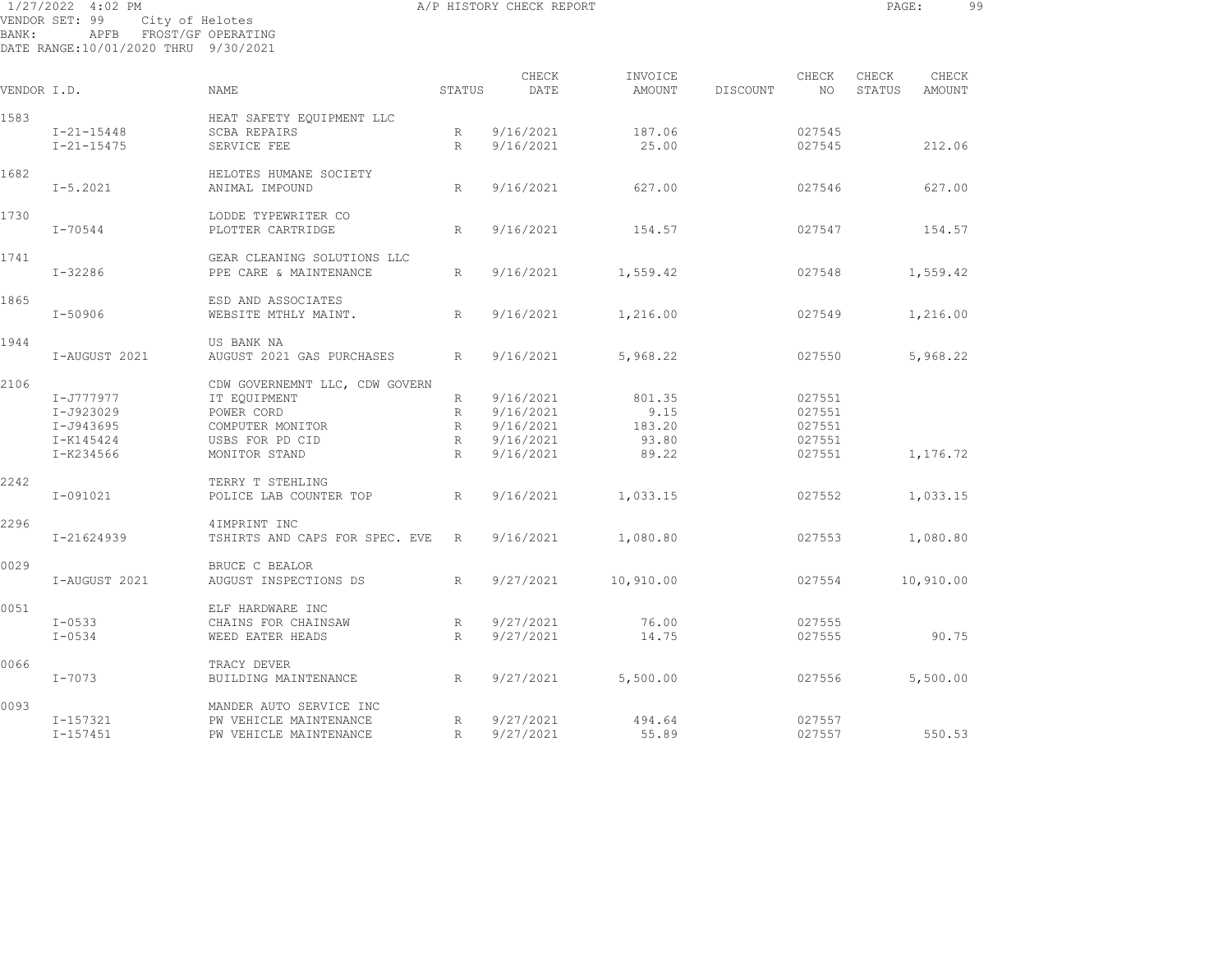| 1/27/2022 4:02 PM                    |      |                 |                    |
|--------------------------------------|------|-----------------|--------------------|
| VENDOR SET: 99                       |      | City of Helotes |                    |
| BANK:                                | APFB |                 | FROST/GF OPERATING |
| DATE RANGE:10/01/2020 THRU 9/30/2021 |      |                 |                    |

CHECK INVOICE CHECK CHECK CHECK VENDOR I.D. NAME STATUS DATE AMOUNT DISCOUNT NO STATUS AMOUNT 0191 SAN ANTONIO EXPRESS NEWSSAN ANTONIO EXPRESS NEWS I-34141415 CITY BUDGET PH R 9/27/2021 339.80 027558 339.80 0427 MARIO A TREVINO I-091421 COURT JUDGE FEES R 9/27/2021 450.00 027559 450.00 0643 DAVIDSON & TROILO REAM & GARZA I-31745 MUNICIPAL COURT FEES AUG 2021 R 9/27/2021 2,126.20 027560 I-31746 CITY LEGAL FEES AUGUST 2021 R 9/27/2021 2,126.13 027560 4,252.33 0793 OFFICE DEPOT INC I-190353347001 PD SUPPLIES R 9/27/2021 59.37 027561 I-190369589001 PD SUPPLIES R 9/27/2021 24.38 027561 I-190369732001 PD SUPPLIES R 9/27/2021 20.29 027561 I-193004317001 ADMIN OFFICE SUPPLIES R 9/27/2021 111.77 027561 I-193005888001 OFFICE DEPOT INC R 9/27/2021 34.98 027561 250.79 1403 SERVICE UNIFORM RENTAL I-0111506 SERVICE UNIFORM RENTAL R 9/27/2021 210.98 027562 I-0112665 SERVICE UNIFORM RENTAL R 9/27/2021 139.48 027562 350.46 1480 LINEBARGER GOGGAN BLAIR & SAMP I-AUGUST 2021 AUGUST WARRANT FEES R 9/27/2021 3,204.29 027563 I-JULY 2021 JULY WARRANT FEES R 9/27/2021 2,167.32 027563 I-JUNE 2021 JUNE WARRANT FEES R 9/27/2021 3,256.09 027563 I-MAY 2021 LINEBARGER GOGGAN BLAIR & SAMP R 9/27/2021 2,118.04 027563 10,745.74 1583 HEAT SAFETY EQUIPMENT LLC I-21-15485 SCBA SERVICE R 9/27/2021 195.00 027564 195.00 1588 SHRED-IT USA LLC I-8000014036 AUG/SEPT SHREDDING R 9/27/2021 84.07 027565 84.07 1741 GEAR CLEANING SOLUTIONS LLC I-32304 ANNUAL PPE MAINTENANCE R 9/27/2021 1,570.54 027566 1,570.54 2042 DEWINNE EQUIPMENT CO INC I-141916 MAINT ON MOWER R 9/27/2021 62.68 027567 62.68 2055 CULLIGAN WATER CONDITIONING I-0181069 CULLIGAN WATER CONDITIONING R 9/27/2021 53.00 027568 53.00 2106 CDW GOVERNEMNT LLC, CDW GOVERN I-123 IT EQUIPMENT V 9/27/2021 993.70 027569 993.70

A/P HISTORY CHECK REPORT **PAGE:** 100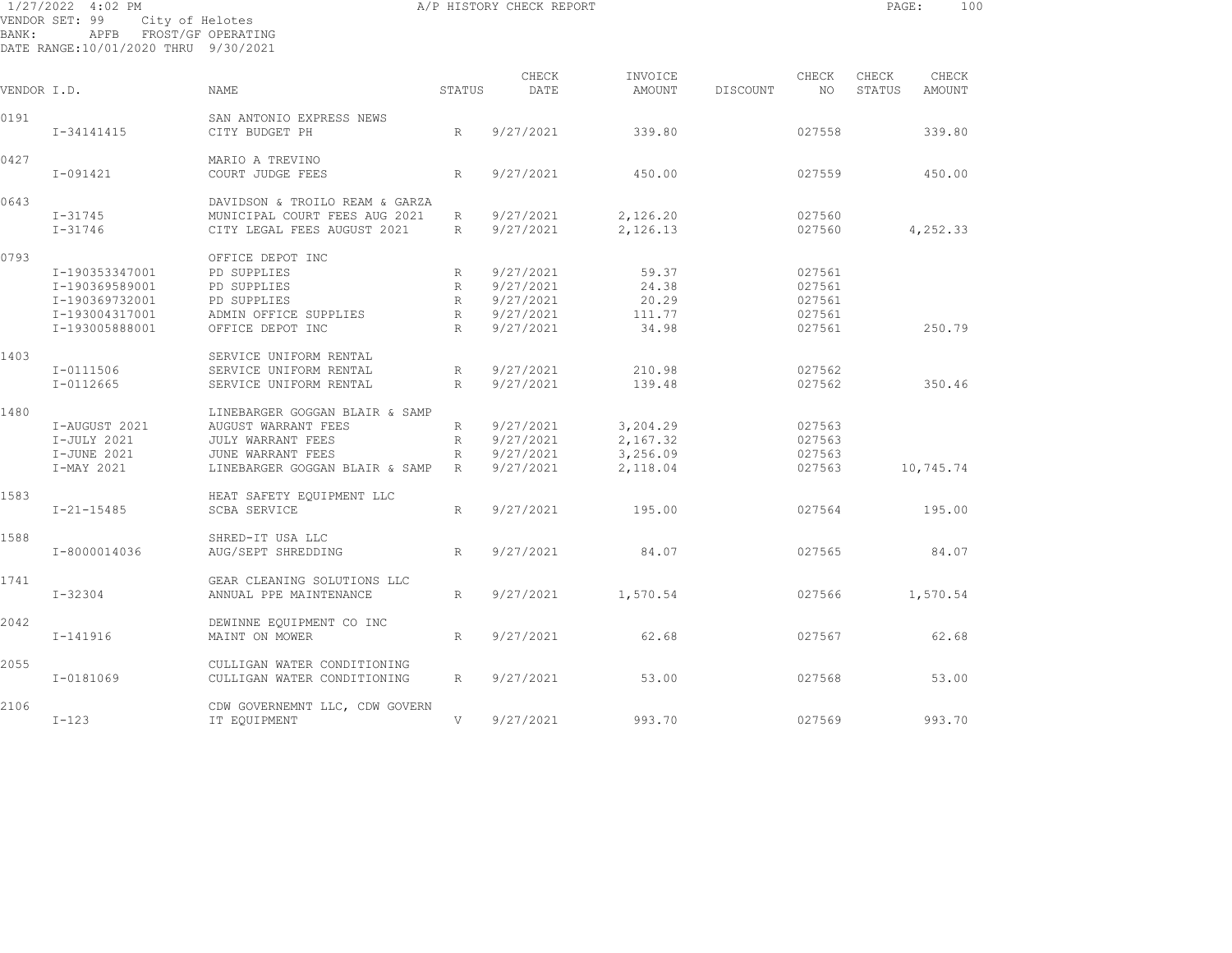| A/P HISTORY CHECK REPORT<br>1/27/2022 4:02 PM<br>City of Helotes<br>VENDOR SET: 99<br>APFB FROST/GF OPERATING<br>BANK:<br>DATE RANGE:10/01/2020 THRU 9/30/2021 |                                                                                                                                                                                                                                                                                              |                                                                                                                                                                                                                                                                                                                                       |                    |                                                                                                                                                                                                                                        |                                                                                                                                                       |          | PAGE:                                                                                                                                                        | 101             |                 |
|----------------------------------------------------------------------------------------------------------------------------------------------------------------|----------------------------------------------------------------------------------------------------------------------------------------------------------------------------------------------------------------------------------------------------------------------------------------------|---------------------------------------------------------------------------------------------------------------------------------------------------------------------------------------------------------------------------------------------------------------------------------------------------------------------------------------|--------------------|----------------------------------------------------------------------------------------------------------------------------------------------------------------------------------------------------------------------------------------|-------------------------------------------------------------------------------------------------------------------------------------------------------|----------|--------------------------------------------------------------------------------------------------------------------------------------------------------------|-----------------|-----------------|
| VENDOR I.D.                                                                                                                                                    |                                                                                                                                                                                                                                                                                              | <b>NAME</b>                                                                                                                                                                                                                                                                                                                           | STATUS             | CHECK<br>DATE                                                                                                                                                                                                                          | INVOICE<br>AMOUNT                                                                                                                                     | DISCOUNT | CHECK<br>NO                                                                                                                                                  | CHECK<br>STATUS | CHECK<br>AMOUNT |
| 2106                                                                                                                                                           | M-CHECK                                                                                                                                                                                                                                                                                      | CDW GOVERNEMNT LLC, CDW GOVERN<br>CDW GOVERNEMNT LLC, CDW VOIDED V                                                                                                                                                                                                                                                                    |                    | 9/27/2021                                                                                                                                                                                                                              |                                                                                                                                                       |          | 027569                                                                                                                                                       |                 | 993.70CR        |
| 2298                                                                                                                                                           | I-REIMB 0921                                                                                                                                                                                                                                                                                 | ABEL VELASQUEZ<br>REIMB FOR PREEMP OOP EXP                                                                                                                                                                                                                                                                                            | R                  | 9/27/2021                                                                                                                                                                                                                              | 70.21                                                                                                                                                 |          | 027570                                                                                                                                                       |                 | 70.21           |
| 1133                                                                                                                                                           | I-PER DIEM 0921                                                                                                                                                                                                                                                                              | <b>JOSHUA MAIR</b><br>PER DIEM FOR CONFERENCE                                                                                                                                                                                                                                                                                         | R                  | 9/28/2021                                                                                                                                                                                                                              | 140.00                                                                                                                                                |          | 027581                                                                                                                                                       |                 | 140.00          |
| 0021                                                                                                                                                           |                                                                                                                                                                                                                                                                                              | A T & T MOBILITY<br>I-AUGUST 2021 CELL AUGUST 2021 CELL SERVICE<br>I-AUGUST 21 EDC CELL EDC CELL SERVICE AUGUST 2021                                                                                                                                                                                                                  | R                  | R 9/30/2021<br>9/30/2021                                                                                                                                                                                                               | 2,847.84<br>77.83                                                                                                                                     |          | 027582<br>027582                                                                                                                                             |                 | 2,925.67        |
| 0042                                                                                                                                                           | I-300-0530-099<br>I-300-0819-534<br>I-300-1085-347<br>I-300-2417-564<br>I-300-2452-349<br>I-300-2471-776<br>I-300-2501-943<br>I-300-2510-668<br>I-300-2510-675<br>I-300-2530-708<br>I-300-2531-134<br>I-300-2825-167<br>I-300-2836-202<br>I-300-2838-864<br>I-300-3167-893<br>I-300-3381-122 | CITY PUBLIC SERVICE<br>CITY HALL ELECTRIC<br>12245 LESLIE RD<br>OTH STREET LIGHTS<br>10483 PARRIGAN<br>FIRE STATION<br>PD ELECTRIC<br>OTH ELECTRIC<br>OTH ELECTRIC<br>OTH ELECTRIC<br>OTH ELECTRIC<br>OTH ELECTRIC<br>CITY PUBLIC SERVICE<br>CITY PUBLIC SERVICE<br>CITY PUBLIC SERVICE<br>CITY PUBLIC SERVICE<br>CITY PUBLIC SERVICE | $R \sim$<br>R<br>R | 9/30/2021<br>9/30/2021<br>R 9/30/2021<br>R 9/30/2021<br>R 9/30/2021<br>R 9/30/2021<br>R 9/30/2021<br>R 9/30/2021<br>R 9/30/2021<br>R 9/30/2021<br>9/30/2021<br>R 9/30/2021<br>R 9/30/2021<br>R 9/30/2021<br>R 9/30/2021<br>R 9/30/2021 | 1,585.21<br>38.54<br>626.61<br>321.07<br>1,433.89<br>2,218.97<br>12.72<br>11.84<br>10.03<br>11.33<br>8.84<br>32.93<br>51.10<br>75.16<br>8.84<br>55.60 |          | 027583<br>027583<br>027583<br>027583<br>027583<br>027583<br>027583<br>027583<br>027583<br>027583<br>027583<br>027583<br>027583<br>027583<br>027583<br>027583 |                 |                 |
| 0069                                                                                                                                                           | I-300-3381-144<br>I-300-3495-095<br>I-300-4685-375<br>I-1042975<br>I-3043924<br>I-6041240<br>I-7042248<br>I-8042610-1                                                                                                                                                                        | CITY PUBLIC SERVICE<br>CITY PUBLIC SERVICE<br>CITY PUBLIC SERVICE<br>HOME DEPOT INC<br>SUPPLIES FOR BLDG MAINT<br>SUPPLIES FOR FLOORING<br>TRASH BAGS AND GLOVES<br>PAINT FOR CITY HALL<br>EOUIP FOR RIGHT OF WAYS                                                                                                                    | R                  | R 9/30/2021<br>R 9/30/2021<br>9/30/2021<br>R 9/30/2021<br>R 9/30/2021<br>R 9/30/2021<br>R 9/30/2021<br>R 9/30/2021                                                                                                                     | 41.49<br>9.43<br>29.47<br>25.98<br>148.83<br>100.35<br>78.81<br>299.26                                                                                |          | 027583<br>027583<br>027583<br>027584<br>027584<br>027584<br>027584<br>027584                                                                                 |                 | 6,583.07        |
| 0102                                                                                                                                                           | I-9042048                                                                                                                                                                                                                                                                                    | PAINT FOR BENCHES<br>NAFECO INC                                                                                                                                                                                                                                                                                                       | R                  | 9/30/2021                                                                                                                                                                                                                              | 175.09                                                                                                                                                |          | 027584                                                                                                                                                       |                 | 828.32          |
|                                                                                                                                                                | I-P-1108315                                                                                                                                                                                                                                                                                  | 3 SETS OF BUNKER GEAR                                                                                                                                                                                                                                                                                                                 | R                  | 9/30/2021                                                                                                                                                                                                                              | 8,820.00                                                                                                                                              |          | 027585                                                                                                                                                       |                 | 8,820.00        |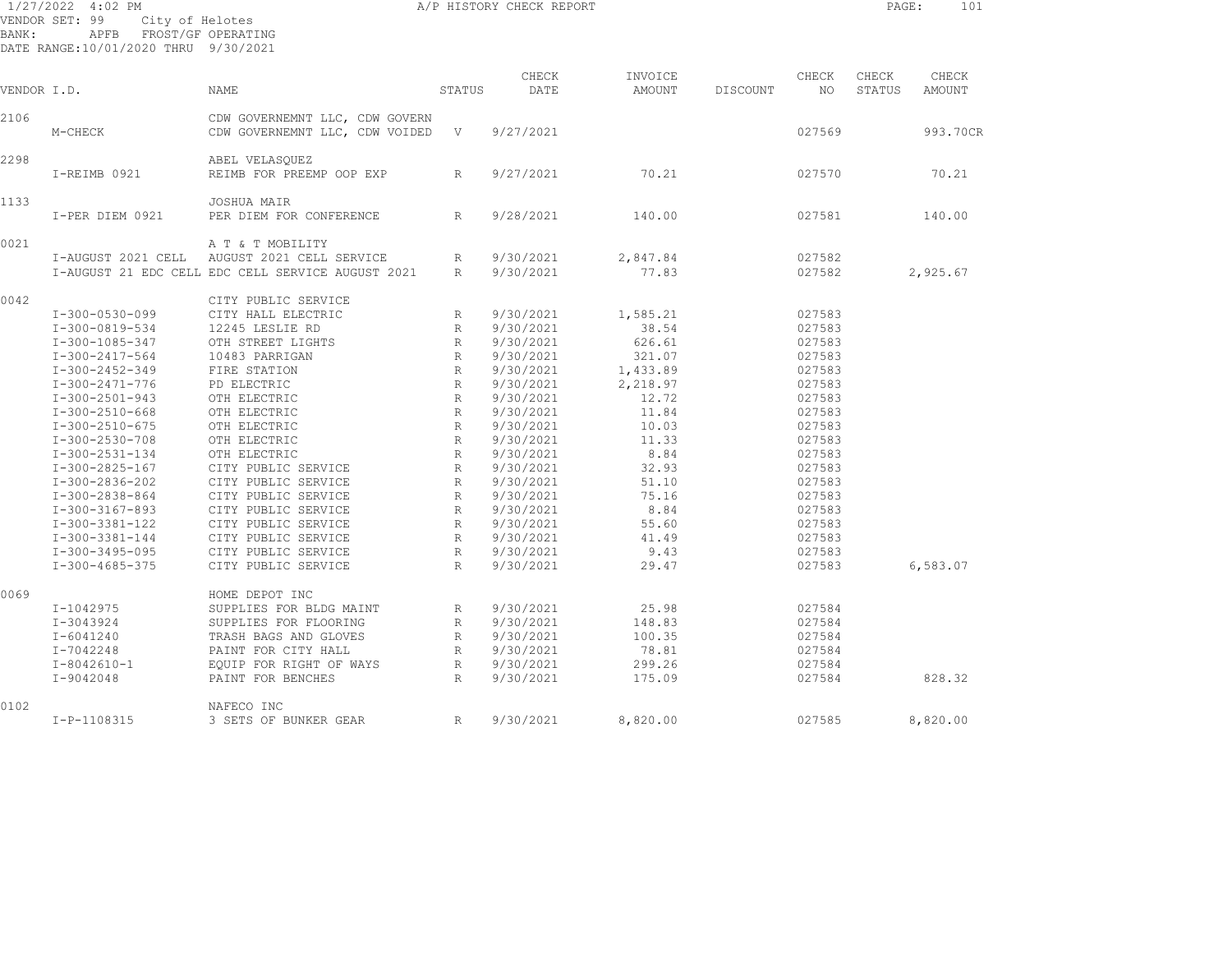1/27/2022 4:02 PM A/P HISTORY CHECK REPORT PAGE: 102 VENDOR SET: 99 City of Helotes BANK: APFB FROST/GF OPERATING DATE RANGE:10/01/2020 THRU 9/30/2021

CHECK INVOICE CHECK CHECK CHECK VENDOR I.D. NAME STATUS DATE AMOUNT DISCOUNT NO STATUS AMOUNT 0112 PRAXAIR DIST INC I-64877244 EMS OXYGEN R 9/30/2021 109.18 027586 I-66019137 EMS OXYGEN R 9/30/2021 173.91 027586 I-66079376 EMS OXYGEN R 9/30/2021 113.60 027586 396.69 0121 SAN ANTONIO WATER SYSTEMS I-22509 0921 SEPTEMBER WATER SERVICE R 9/30/2021 50.21 027587 I-22510 0921 SEPTEMBER WATER SERVICE R 9/30/2021 288.11 027587 I-22511 0921 SEPTMBER WATER SERVICE R 9/30/2021 33.25 027587 I-22512 SEPTEMBER WATER SERVICE R 9/30/2021 463.08 027587 834.65 0129 SOUTHWEST PUB SAFETY INC I-831287 REPLACE VIDEO MONITOR IN UNIT R 9/30/2021 45.00 027588 45.00 0145 TIME WARNER CABLE SAN ANTONIO I-0039133091421 CABLE & INTERNET SEPT 2021 R 9/30/2021 589.89 027589 589.89 0166 LEXISNEXIS RISK DATA MNGMNT IN I-1206821-20210831 ACCURANT AUGUST 2021 R 9/30/2021 117.50 027590 117.50 0291 LNV LLC I-37824 ENGINEERING SVCS R 9/30/2021 1,947.00 027591 I-38837 ENGINEERING SVCS R 9/30/2021 2,491.50 027591 I-38849 PLATTING SVCS R 9/30/2021 333.60 027591 4,772.10 0688 A T & T INC I-0921 A T & T INC R 9/30/2021 36.74 027592 I-PH 0921 A T & T INC R 9/30/2021 110.28 027592 147.02 0921 VANGUARD CLEANING SYSTEM INC I-SA 106591 CITY HALL CLEANING SEPT 21 R 9/30/2021 475.00 027593 475.00 0931 RICHARDS TOWING I-4045 IMPOUND FEES JULY 2021 R 9/30/2021 1,560.00 027594 1,560.00 1051 DAMARIS SERNA I-SEPTEMBER 2021 PD CLEANING SEPTEMBER 21 R 9/30/2021 360.00 027595 360.00 1236 HENRY SCHEIN INC I-98139567 EMS SUPPLIES R 9/30/2021 96.74 027596 I-98560364 EMS SUPPLIES R 9/30/2021 284.40 027596 I-98593355 PD CID SUPPLIES R 9/30/2021 6.60 027596 I-98682573 EMS SUPPLIES R 9/30/2021 298.50 027596 686.24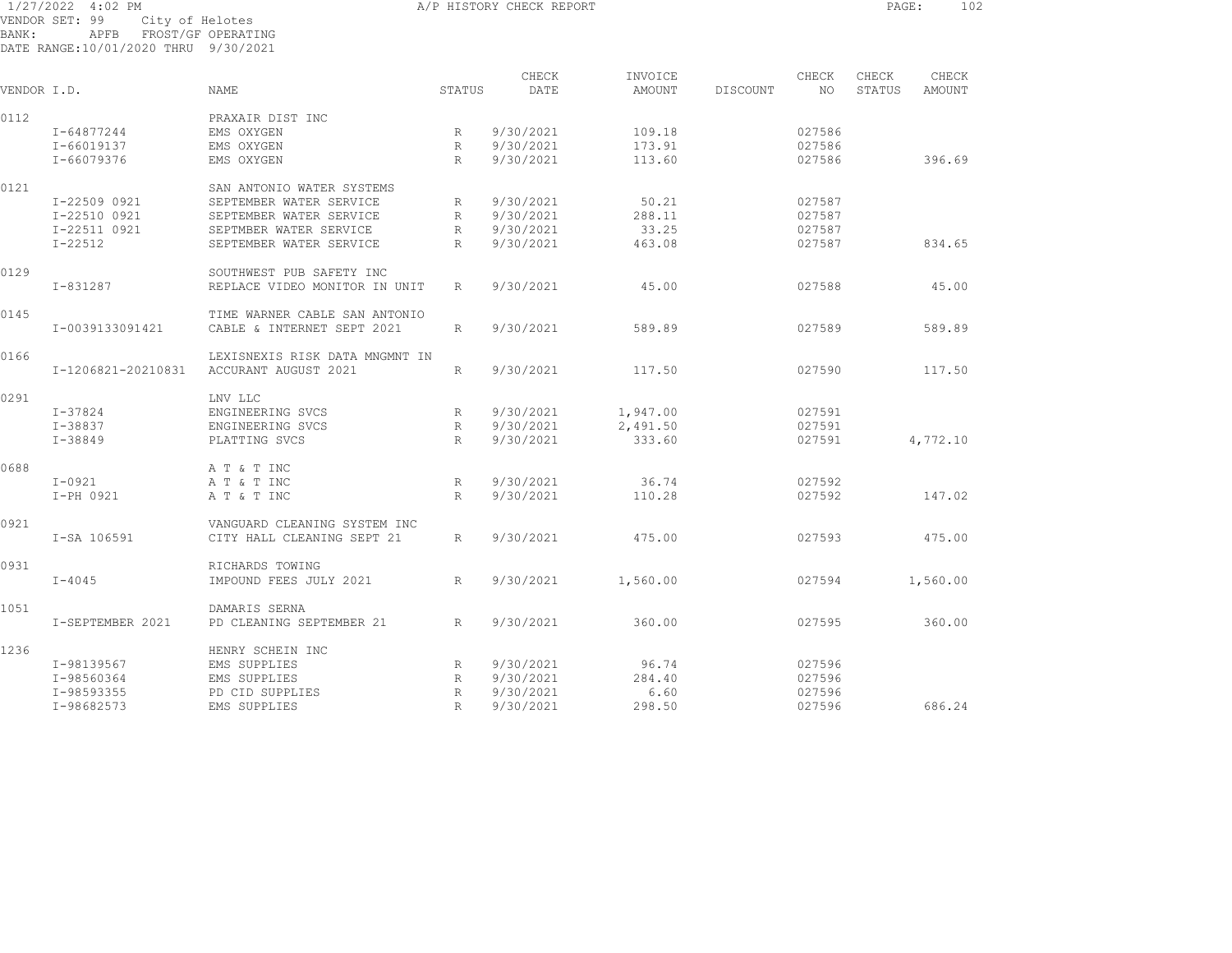| BANK:       | 1/27/2022 4:02 PM<br>VENDOR SET: 99<br>City of Helotes<br>APFB FROST/GF OPERATING<br>DATE RANGE:10/01/2020 THRU 9/30/2021 |                                                              |                 | A/P HISTORY CHECK REPORT |                   |          |              | PAGE:           | 103             |  |
|-------------|---------------------------------------------------------------------------------------------------------------------------|--------------------------------------------------------------|-----------------|--------------------------|-------------------|----------|--------------|-----------------|-----------------|--|
| VENDOR I.D. |                                                                                                                           | NAME                                                         | STATUS          | CHECK<br>DATE            | INVOICE<br>AMOUNT | DISCOUNT | CHECK<br>NO. | CHECK<br>STATUS | CHECK<br>AMOUNT |  |
|             |                                                                                                                           |                                                              |                 |                          |                   |          |              |                 |                 |  |
| 1261        | I-217168253                                                                                                               | ORKIN COMMERCIAL SERVICES<br>ORKIN SEPTEMBER 21              | R               | 9/30/2021                | 155.00            |          | 027597       |                 | 155.00          |  |
| 1471        |                                                                                                                           | GOODYEAR COMMERCIAL TIRE & SER                               |                 |                          |                   |          |              |                 |                 |  |
|             | I-017-1235382                                                                                                             | LABOR FOR TIRE REPLACEMENT                                   | V               | 9/30/2021                | 311.88            |          | 027598       |                 |                 |  |
|             | $I-182599$                                                                                                                | TIRE REPLACEMENT #5387                                       | V               | 9/30/2021                | 278.02            |          | 027598       |                 |                 |  |
|             | $I-182649$                                                                                                                | TIRES FOR E3                                                 | V               | 9/30/2021                | 1,566.52          |          | 027598       |                 | 2,156.42        |  |
| 1476        |                                                                                                                           | BEXAR COUNTY CLERK                                           |                 |                          |                   |          |              |                 |                 |  |
|             | I-L1-7792                                                                                                                 | CID DRUG ANALYSIS                                            | R               | 9/30/2021                | 60.00             |          | 027599       |                 |                 |  |
|             | $I-L1-7793$                                                                                                               | CID DRUG ANALYSIS                                            | R               | 9/30/2021                | 99.00             |          | 027599       |                 | 159.00          |  |
| 1489        |                                                                                                                           | NORTHSIDE ISD                                                |                 |                          |                   |          |              |                 |                 |  |
|             | $I - 11702$                                                                                                               | OFFICERS FOR CORNYVAL PARADE                                 | R               | 9/30/2021                | 5,938.69          |          | 027600       |                 | 5,938.69        |  |
| 1651        |                                                                                                                           | READY REFRESH BY NESTLE                                      |                 |                          |                   |          |              |                 |                 |  |
|             | I-01M0119942563                                                                                                           | WATER FOR CITY HALL                                          | $R_{\parallel}$ | 9/30/2021                | 133.34            |          | 027601       |                 |                 |  |
|             | I-11H0119942563                                                                                                           | WATER FOR CITY HALL                                          | R               | 9/30/2021                | 238.30            |          | 027601       |                 |                 |  |
|             | I-11I0119942563                                                                                                           | WATER FOR CITY HALL                                          | R               | 9/30/2021                | 177.34            |          | 027601       |                 | 548.98          |  |
| 1721        |                                                                                                                           | A T & T                                                      |                 |                          |                   |          |              |                 |                 |  |
|             | I-7433424609                                                                                                              | SEPT 21 PHONE SVC                                            | R               | 9/30/2021                | 1,561.56          |          | 027602       |                 | 1,561.56        |  |
| 1852        |                                                                                                                           | AIR AUTHORITY LLC                                            |                 |                          |                   |          |              |                 |                 |  |
|             | I-20457625                                                                                                                | GRANT PROJECT - FUME HOOD                                    | R               | 9/30/2021                | 12,482.00         |          | 027603       |                 | 12,482.00       |  |
|             |                                                                                                                           |                                                              |                 |                          |                   |          |              |                 |                 |  |
| 1873        | I-5066957                                                                                                                 | SERVPRO OF HELOTES & LEON SPRI<br>WATER MITIGATION CITY HALL | R               | 9/30/2021                | 3,264.98          |          | 027604       |                 | 3,264.98        |  |
|             |                                                                                                                           |                                                              |                 |                          |                   |          |              |                 |                 |  |
| 1883        | I-2821382                                                                                                                 | XEROX CORPORATION<br>COPIER LEASE SEPT 2021                  | R               | 9/30/2021                | 1,987.00          |          | 027605       |                 | 1,987.00        |  |
|             |                                                                                                                           |                                                              |                 |                          |                   |          |              |                 |                 |  |
| 1914        |                                                                                                                           | SCOTT MORELAND                                               |                 |                          |                   |          |              |                 |                 |  |
|             | I-REIMB 0921                                                                                                              | REIMBURSEMENT FOR SHIPPING COS                               | R               | 9/30/2021                | 29.58             |          | 027606       |                 | 29.58           |  |
| 1919        |                                                                                                                           | CASA HELOTES SENIOR SERVICES C                               |                 |                          |                   |          |              |                 |                 |  |
|             | $I - 090721$                                                                                                              | GRANT FOR COMMUNITY SERVICES                                 | R               | 9/30/2021                | 1,000.00          |          | 027607       |                 | 1,000.00        |  |
| 1938        |                                                                                                                           | A BRISENO II ATTORNEY PLLC                                   |                 |                          |                   |          |              |                 |                 |  |
|             | I-092821                                                                                                                  | MUNICIPAL JUDGE 092821                                       | R               | 9/30/2021                | 450.00            |          | 027608       |                 | 450.00          |  |
|             |                                                                                                                           |                                                              |                 |                          |                   |          |              |                 |                 |  |

2074 AMAZON CAPITOL SERVICES INC I-1MJL-9D67-P9PW VARIOUS SUPPLIES V 9/30/2021 153.80 027609 153.80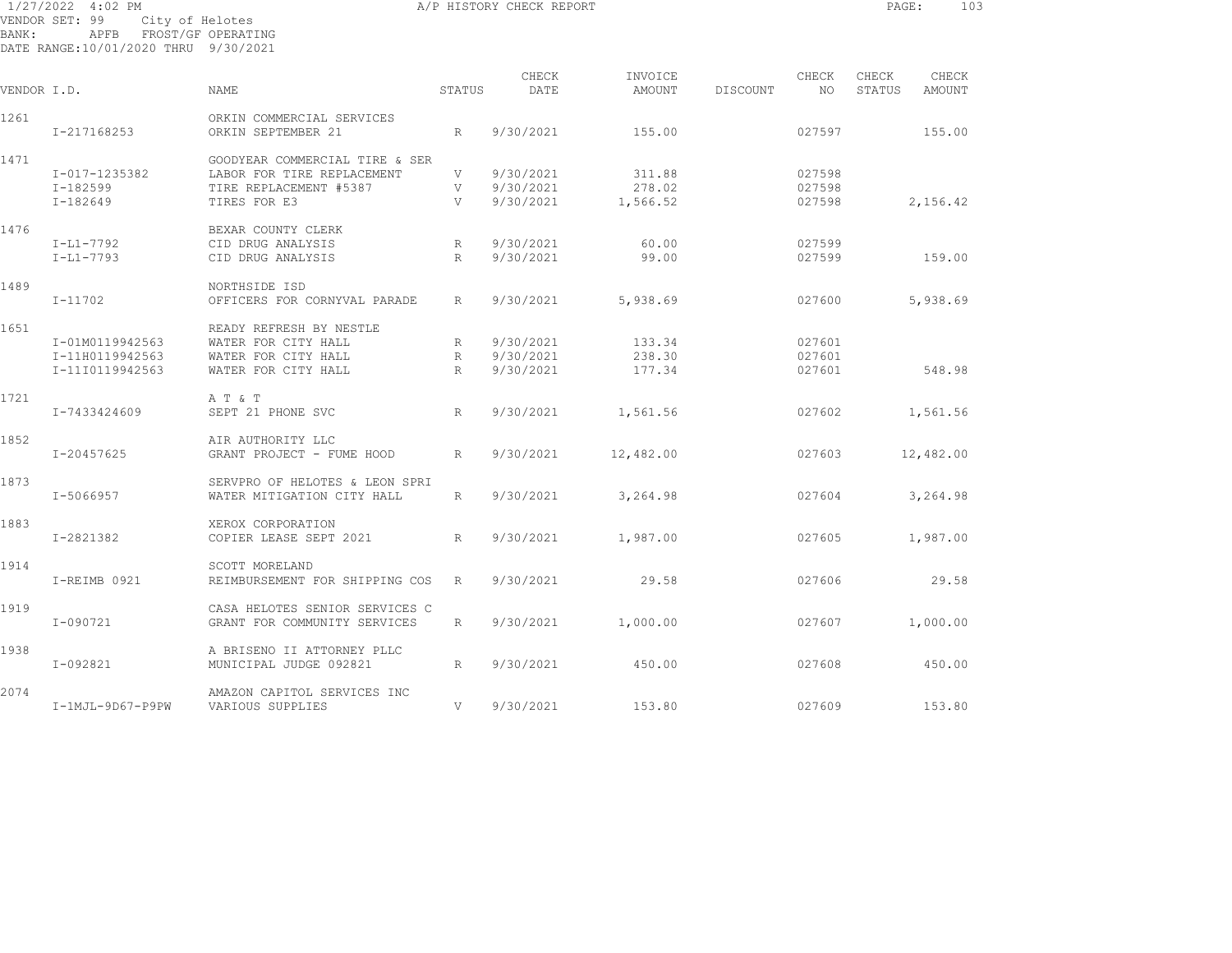| BANK:       | 1/27/2022 4:02 PM<br>VENDOR SET: 99<br>APFB FROST/GF OPERATING<br>DATE RANGE:10/01/2020 THRU 9/30/2021 | City of Helotes                  |                 | A/P HISTORY CHECK REPORT |                   |          |             | PAGE:           | 104             |
|-------------|--------------------------------------------------------------------------------------------------------|----------------------------------|-----------------|--------------------------|-------------------|----------|-------------|-----------------|-----------------|
| VENDOR I.D. |                                                                                                        | NAME                             | STATUS          | CHECK<br>DATE            | INVOICE<br>AMOUNT | DISCOUNT | CHECK<br>NO | CHECK<br>STATUS | CHECK<br>AMOUNT |
| 2074        |                                                                                                        | AMAZON CAPITOL SERVICES INC      |                 |                          |                   |          |             |                 |                 |
|             | M-CHECK                                                                                                | AMAZON CAPITOL SERVICES VOIDED V |                 | 9/30/2021                |                   |          | 027609      |                 | 153.80CR        |
| 2187        |                                                                                                        | CITIBANK NA                      |                 |                          |                   |          |             |                 |                 |
|             | C-FD CR 0821                                                                                           | CITIBANK NA                      | $R_{\parallel}$ | 9/30/2021                | 790.00CR          |          | 027610      |                 |                 |
|             | I-ANDREA W 0821                                                                                        | SPECIAL EVENTS MATERIALS         | R               | 9/30/2021                | 609.76            |          | 027610      |                 |                 |
|             | I-JOSH 0821                                                                                            | ALTERNATOR FOR PW TRUCK          | $R_{\parallel}$ | 9/30/2021                | 971.95            |          | 027610      |                 |                 |
|             | I-MARIAN 0821                                                                                          | AUGUST 2021                      | R               | 9/30/2021                | 222.52            |          | 027610      |                 |                 |
|             | I-PUB WRKS 0921                                                                                        | PUBLIC WORKS SUPPLIES            | R               | 9/30/2021                | 1,261.86          |          | 027610      |                 |                 |
|             | I-RICH 0821                                                                                            | BUSINESS MEAL                    | R               | 9/30/2021                | 15.15             |          | 027610      |                 |                 |
|             | I-SCOTT 0821                                                                                           | AUGUST 2021 FD                   | R               | 9/30/2021                | 45.00             |          | 027610      |                 |                 |
|             |                                                                                                        |                                  |                 |                          |                   |          |             |                 |                 |
|             | I-TABY 0821                                                                                            | ADOBE SUBSCRIPTION               | R               | 9/30/2021                | 14.99             |          | 027610      |                 | 2,351.23        |
| 2277        |                                                                                                        | DOUGLAS R WHITEHEAD              |                 |                          |                   |          |             |                 |                 |
|             | I-REIMB 0921                                                                                           | REIMB FOR MILEAGE JULY - SEPT    | $R_{\parallel}$ | 9/30/2021                | 136.08            |          | 027611      |                 | 136.08          |
| 2300        |                                                                                                        | EDDIE HAYNES                     |                 |                          |                   |          |             |                 |                 |
|             | I-REIMB 0921                                                                                           | REIMB FOR FLAG PURCHASE          | R               | 9/30/2021                | 295.28            |          | 027612      |                 | 295.28          |
| 2055        |                                                                                                        | CULLIGAN WATER CONDITIONING      |                 |                          |                   |          |             |                 |                 |
|             | I-0189209                                                                                              | CULLIGAN WATER CONDITIONING      | $R_{\parallel}$ | 9/30/2021                | 51.00             |          | 027615      |                 | 51.00           |
| 0356        |                                                                                                        | DAILEY WELLS COMMUNICATION INC   |                 |                          |                   |          |             |                 |                 |
|             | I-21CC093004                                                                                           | BDA (Replacement)                | $R_{\perp}$     | 9/30/2021                | 5,000.00          |          | 027616      |                 | 5,000.00        |
| 0051        |                                                                                                        | ELF HARDWARE INC                 |                 |                          |                   |          |             |                 |                 |
|             | $I - 0535$                                                                                             | SAFETY GLASSES & STRING WE       | R               | 9/30/2021                | 142.00            |          | 027617      |                 |                 |
|             | $I - 0536$                                                                                             | CHAIN FOR CS & GUIDE BAR         | R               | 9/30/2021                | 71.00             |          | 027617      |                 |                 |
|             | $I - 0537$                                                                                             | TRASH BAGS                       | R               | 9/30/2021                | 49.95             |          | 027617      |                 | 262.95          |
| 1471        |                                                                                                        | GOODYEAR COMMERCIAL TIRE & SER   |                 |                          |                   |          |             |                 |                 |
|             | I-182698                                                                                               | REPLACE TIRES ON SPEC. OPS TRA   | R               | 9/30/2021                | 488.40            |          | 027618      |                 | 488.40          |
|             |                                                                                                        |                                  |                 |                          |                   |          |             |                 |                 |
| 1962        |                                                                                                        | HECORP INC                       |                 |                          |                   |          |             |                 |                 |
|             | I-MP REFUND                                                                                            | MARKETPLACE REFUND               | R               | 9/30/2021                | 42.60             |          | 027619      |                 | 42.60           |
| 1480        |                                                                                                        | LINEBARGER GOGGAN BLAIR & SAMP   |                 |                          |                   |          |             |                 |                 |
|             | I-SEPT 2021                                                                                            | WARRANT COLLECTION FEES 0921     | $R_{\parallel}$ | 9/30/2021                | 3,696.31          |          | 027620      |                 | 3,696.31        |
| 0093        |                                                                                                        | MANDER AUTO SERVICE INC          |                 |                          |                   |          |             |                 |                 |
|             | $I-158050$                                                                                             | REPAIR TO AC TRUCK HORN          | R               | 9/30/2021                | 30.60             |          | 027621      |                 | 30.60           |

2157 O'REILLY AUTO ENTERPRISES LLC I-5956-140376 E3 MAINT PART R 9/30/2021 102.62 027622 102.62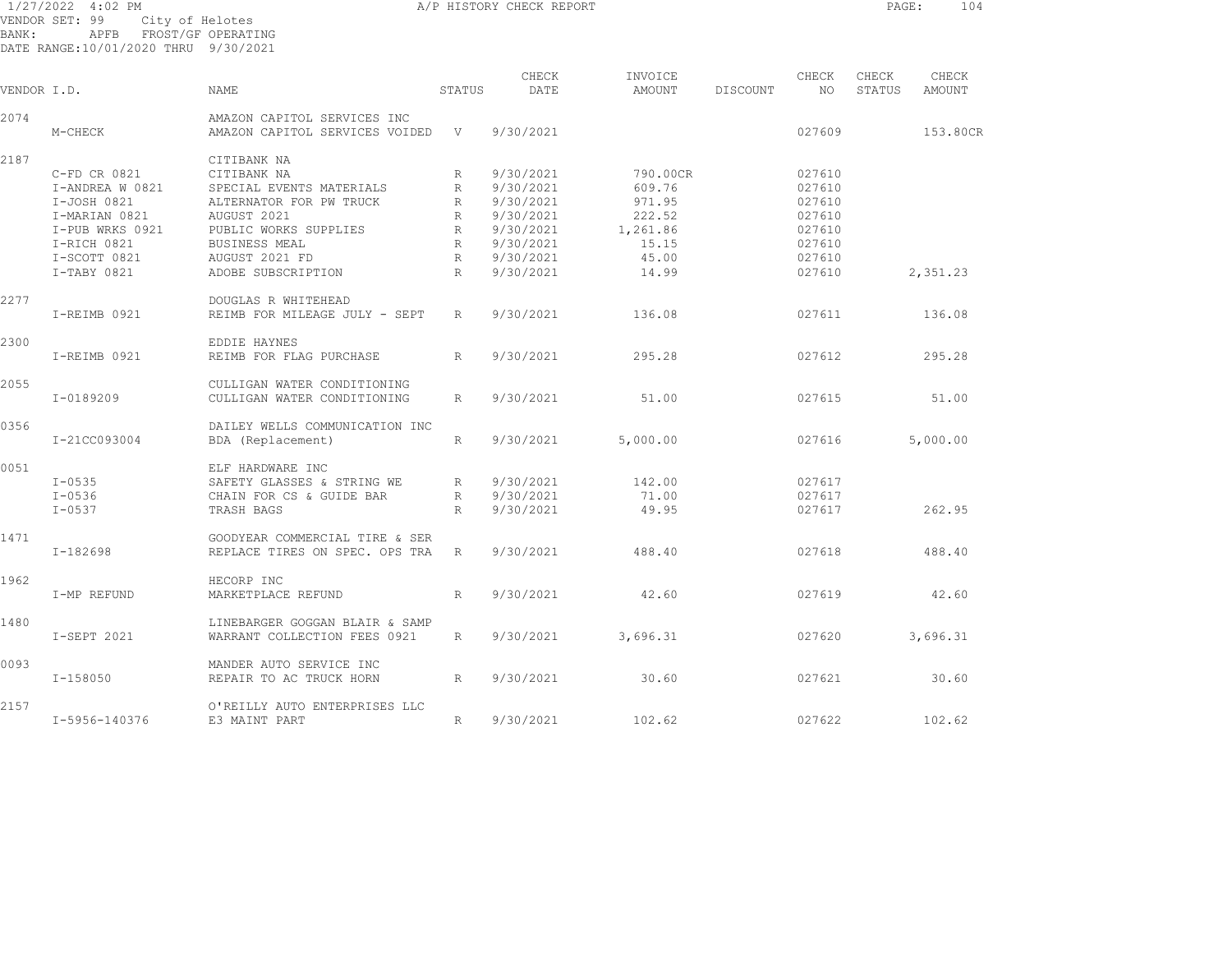|             | 1/27/2022 4:02 PM                                                                 |                                                                            |                      | A/P HISTORY CHECK REPORT |                      |          |                  | PAGE:           | 105             |
|-------------|-----------------------------------------------------------------------------------|----------------------------------------------------------------------------|----------------------|--------------------------|----------------------|----------|------------------|-----------------|-----------------|
| BANK:       | VENDOR SET: 99<br>City of Helotes<br>APFB<br>DATE RANGE:10/01/2020 THRU 9/30/2021 | FROST/GF OPERATING                                                         |                      |                          |                      |          |                  |                 |                 |
| VENDOR I.D. |                                                                                   | NAME                                                                       | STATUS               | CHECK<br>DATE            | INVOICE<br>AMOUNT    | DISCOUNT | CHECK<br>NO.     | CHECK<br>STATUS | CHECK<br>AMOUNT |
| 0809        | I-101796                                                                          | RX TECHNOLOGY<br>DROP CAT CABLE & MOVE CAMERA                              | R                    | 9/30/2021                | 325.00               |          | 027623           |                 | 325.00          |
| 1403        | I-0113837<br>I-0115013                                                            | SERVICE UNIFORM RENTAL<br>SERVICE UNIFORM RENTAL<br>SERVICE UNIFORM RENTAL | R<br>R               | 9/30/2021<br>9/30/2021   | 186.03<br>148.19     |          | 027624<br>027624 |                 | 334.22          |
| 1695        | I-4010443961                                                                      | STERICYCLE INC<br>MED WASTE DISPOSAL                                       | R                    | 9/30/2021                | 70.19                |          | 027625           |                 | 70.19           |
| 1974        |                                                                                   | ALAMO FIRE APPARATUS LLC                                                   |                      |                          |                      |          |                  |                 |                 |
| 1476        | $I-09022021-3$                                                                    | PART FOR FIRE TRUCK<br>BEXAR COUNTY CLERK                                  | R                    | 9/30/2021                | 80.86                |          | 027637           |                 | 80.86           |
|             | I-LI 7854<br>I-LI 7855                                                            | DRUG ANALYSIS<br>DRUG ANALYSIS                                             | R<br>$R_{\parallel}$ | 9/30/2021<br>9/30/2021   | 60.00<br>99.00       |          | 027638<br>027638 |                 |                 |
|             | I-LI 7856<br>I-LI 7857                                                            | DRUG ANALYSIS<br>DRUG ANALYSIS                                             | R<br>$R_{\parallel}$ | 9/30/2021<br>9/30/2021   | 255.00<br>99.00      |          | 027638<br>027638 |                 | 513.00          |
| 0029        | I-SEPTEMBER 2021                                                                  | BRUCE C BEALOR<br>INSPECTIONS SEPT 2021                                    | $R_{\parallel}$      | 9/30/2021                | 10,725.00            |          | 027639           |                 | 10,725.00       |
| 0042        | I-3000530099 0921                                                                 | CITY PUBLIC SERVICE<br>SEPTEMBER 2021                                      | R                    | 9/30/2021                | 1,290.88             |          | 027640           |                 |                 |
|             | I-3000819534 0921                                                                 | SEPTEMBER 2021                                                             | R                    | 9/30/2021                | 38.86                |          | 027640           |                 |                 |
|             | I-3001085347 0921                                                                 | SEPTEMBER 2021                                                             | R                    | 9/30/2021                | 624.61               |          | 027640           |                 |                 |
|             | I-3002417564 0921                                                                 | SEPTEMBER 2021                                                             | R                    | 9/30/2021                | 336.94               |          | 027640           |                 |                 |
|             | I-3002452349 0921<br>I-3002471776 0921                                            | SEPTEMBER 2021<br>SEPTEMBER 2021                                           | R<br>R               | 9/30/2021<br>9/30/2021   | 1,119.76<br>1,894.38 |          | 027640<br>027640 |                 |                 |
|             | I-3002501943 0921                                                                 | SEPTEMBER 2021                                                             | $R_{\rm}$            | 9/30/2021                | 12.73                |          | 027640           |                 |                 |
|             | I-3002510668 0921                                                                 | SEPTEMBER 2021                                                             | $R_{\rm}$            | 9/30/2021                | 11.44                |          | 027640           |                 |                 |
|             | I-3002510675 0921                                                                 | SEPTEMBER 2021                                                             | $R_{\rm}$            | 9/30/2021                | 9.27                 |          | 027640           |                 |                 |
|             | I-3002530708 0921                                                                 | SEPTEMBER 2021                                                             | R                    | 9/30/2021                | 11.32                |          | 027640           |                 |                 |
|             | I-3002531134 0921                                                                 | SEPTEMBER 2021                                                             | R                    | 9/30/2021                | 8.84                 |          | 027640           |                 |                 |
|             | I-3002825167 0921                                                                 | CITY PUBLIC SERVICE                                                        | R                    | 9/30/2021                | 68.57                |          | 027640           |                 |                 |
|             | I-3002836202 0921                                                                 | SEPTEMBER 2021                                                             | R                    | 9/30/2021                | 53.36                |          | 027640           |                 |                 |
|             | I-3002838864 0921                                                                 | SEPTEMBER 2021                                                             | R                    | 9/30/2021                | 77.33                |          | 027640           |                 |                 |
|             | I-3003167893 0921                                                                 | SEPTEMBER 2021                                                             | R                    | 9/30/2021                | 8.84                 |          | 027640           |                 |                 |
|             | I-3003381122 0921                                                                 | SEPTEMBER 2021                                                             | R                    | 9/30/2021                | 54.82                |          | 027640           |                 |                 |

 I-3003381144 0921 SEPTEMBER 2021 R 9/30/2021 43.89 027640 I-3003495095 0921 SEPTEMBER 2021 R 9/30/2021 10.03 027640

I-3004685375 0921 CITY PUBLIC SERVICE R 9/30/2021 29.21 027640 5,705.08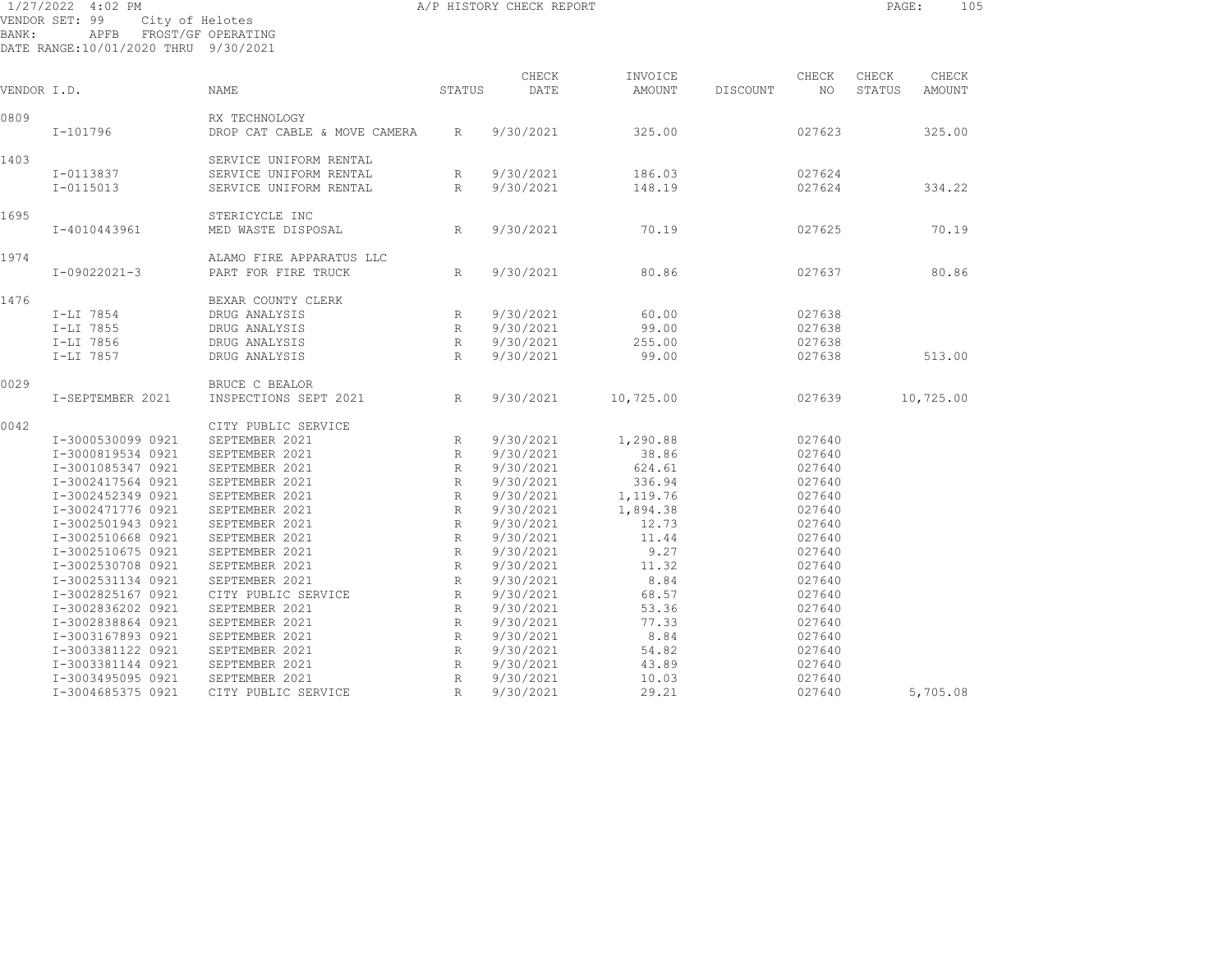1/27/2022 4:02 PM A/P HISTORY CHECK REPORT PAGE: 106 VENDOR SET: 99 City of Helotes BANK: APFB FROST/GF OPERATING DATE RANGE:10/01/2020 THRU 9/30/2021

CHECK INVOICE CHECK CHECK CHECK VENDOR I.D. NAME STATUS DATE AMOUNT DISCOUNT NO STATUS AMOUNT 0795 COMPTROLLER OF PUBLIC ACCOUNTS I-FY 21 SAFETY/SEATBELT FINES FOR FY21 R 9/30/2021 422.90 027641 422.90 1652 EMBLEM ENTERPRISES INC I-832964 PINK PATCHES FOR PD R 9/30/2021 441.85 027642 441.85 1741 GEAR CLEANING SOLUTIONS LLC I-32319 PPE CARE & MAINTENANCE R 9/30/2021 1,351.67 027643 1,351.67 0060 GREY FOREST UTILITIES INC I-0921 GREY FOREST UTILITIES INC R 9/30/2021 25.58 027644 I-0921 #2 GREY FOREST UTILITIES INC R 9/30/2021 30.12 027644 I-0921 #3 GREY FOREST UTILITIES INC R 9/30/2021 25.58 027644 I-0921 #4 GREY FOREST UTILITIES INC R 9/30/2021 183.68 027644 I-0921 #5 GREY FOREST UTILITIES INC R 9/30/2021 25.58 027644 290.54 1040 GULF COAST PAPER CO INC I-2112550 CLEANING SUPPLIES R 9/30/2021 486.16 027645 486.16 1923 JOHN SOBCZYK I-129948 REIMB FOR TCFP LICENSE R 9/30/2021 87.17 027646 I-131630 REIMB FOR TCFP LICENSE R 9/30/2021 87.17 027646 174.34 1196 MONTY JOE MCGUFFIN I-SEPTEMBER 2021 HEALTH INSPECTIONS 0921 R 9/30/2021 650.00 027647 650.00 0793 OFFICE DEPOT INC I-190353347004 SHEET PROTECTORS R 9/30/2021 9.52 027648 9.52 0107 OMNIBASE SERVICES INC I-321-121015 FTA FEES FOR JULY - SEPT 21 R 9/30/2021 846.00 027649 846.00 0923 PITNEY BOWES PURCHASE POWER I-SEPTEMBER 2021 POSTAGE REFILL R 9/30/2021 520.99 027650 520.99 2301 SAMUEL RICHARDS I-REIMB 0921 REIMB FOR ROTH IRA DED. R 9/30/2021 100.00 027651 100.00 1430 SAN ANTONIO COPY CONCIERGE LLC I-46437 SCAN JULY-DEC 2019 CASES R 9/30/2021 2,002.70 027652 2,002.70 0191 SAN ANTONIO EXPRESS NEWS I-34145520 RFP URGENT CARE NOTICE R 9/30/2021 513.68 027653 I-34151812 FY 22 FEE SCHEDULE R 9/30/2021 223.88 027653 737.56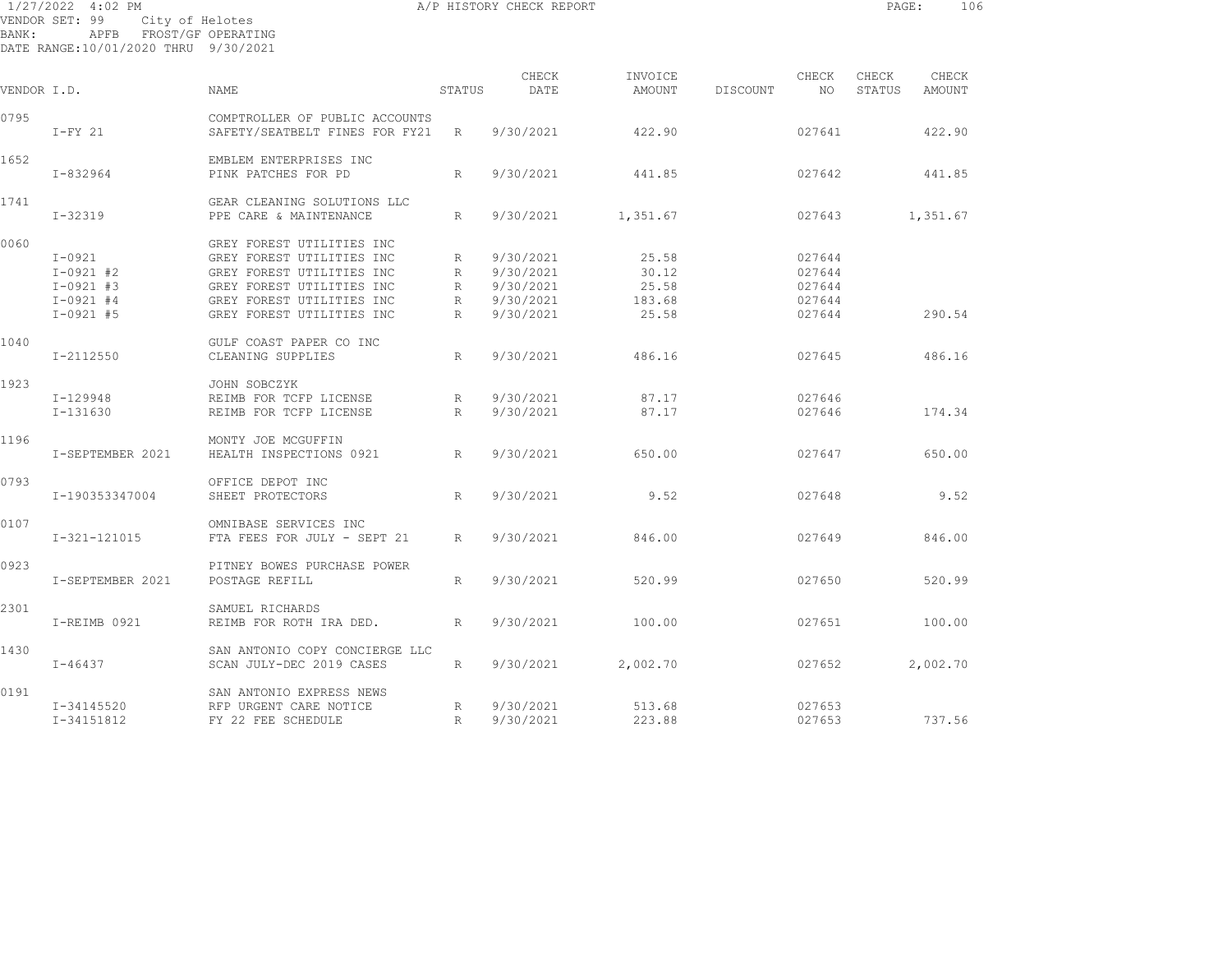1/27/2022 4:02 PM A/P HISTORY CHECK REPORT PAGE: 107 VENDOR SET: 99 City of Helotes BANK: APFB FROST/GF OPERATING DATE RANGE:10/01/2020 THRU 9/30/2021

|             |                 |                                |                 | CHECK     | INVOICE  |          | CHECK  | CHECK  | CHECK    |  |
|-------------|-----------------|--------------------------------|-----------------|-----------|----------|----------|--------|--------|----------|--|
| VENDOR I.D. |                 | <b>NAME</b>                    | STATUS          | DATE      | AMOUNT   | DISCOUNT | NO.    | STATUS | AMOUNT   |  |
| 0121        |                 | SAN ANTONIO WATER SYSTEMS      |                 |           |          |          |        |        |          |  |
|             | $I - 22431$     | SAN ANTONIO WATER SYSTEMS      | $R_{\parallel}$ | 9/30/2021 | 31.87    |          | 027654 |        |          |  |
|             | $I - 22432$     | SEPTEMBER 2021                 | R               | 9/30/2021 | 274.39   |          | 027654 |        |          |  |
|             | $I - 22433$     | SEPTEMBER 2021                 | $R_{\parallel}$ | 9/30/2021 | 31.66    |          | 027654 |        |          |  |
|             |                 |                                |                 |           |          |          |        |        |          |  |
|             | $I - 22434$     | SEPTEMBER 2021                 | $R_{\parallel}$ | 9/30/2021 | 545.72   |          | 027654 |        | 883.64   |  |
| 1662        |                 | SOUTH TEXAS PRESS INC          |                 |           |          |          |        |        |          |  |
|             | $I - 91921$     | BUSINESS CARDS M GALLARDO      | R               | 9/30/2021 | 98.76    |          | 027655 |        | 98.76    |  |
| 1989        |                 | TEXAS MEDCLINIC                |                 |           |          |          |        |        |          |  |
|             | I-244933        | PRE EMPLOYMENT DRUG SCREEN     | R               | 9/30/2021 | 52.00    |          | 027656 |        | 52.00    |  |
|             |                 |                                |                 |           |          |          |        |        |          |  |
| 1725        |                 | THAD ZIEGLER GLASS LTD         |                 |           |          |          |        |        |          |  |
|             | I-03283143      | REPAIR BROKEN WINDOW           | $R_{\parallel}$ | 9/30/2021 | 1,272.80 |          | 027657 |        | 1,272.80 |  |
| 0777        |                 | UNITED SITE SERVICES           |                 |           |          |          |        |        |          |  |
|             | I-114-12429588  | RESTROOMS AT PARK              | R               | 9/30/2021 | 190.88   |          | 027658 |        | 190.88   |  |
| 0066        |                 | TRACY DEVER                    |                 |           |          |          |        |        |          |  |
|             | I-71005         | REPAIR TO FD BAY DOOR          | R               | 9/30/2021 | 995.00   |          | 027671 |        | 995.00   |  |
|             |                 |                                |                 |           |          |          |        |        |          |  |
| 0112        |                 | PRAXAIR DIST INC               |                 |           |          |          |        |        |          |  |
|             | I-65489860      | EMS OXYGEN                     | R               | 9/30/2021 | 114.29   |          | 027672 |        | 114.29   |  |
| 0643        |                 | DAVIDSON & TROILO REAM & GARZA |                 |           |          |          |        |        |          |  |
|             | I-32091         | MUNICIPAL COURT LEGAL          | R               | 9/30/2021 | 1,351.30 |          | 027673 |        |          |  |
|             | I-32092         | CITY LEGAL FEES                | $R_{\parallel}$ | 9/30/2021 | 1,569.00 |          | 027673 |        | 2,920.30 |  |
|             |                 |                                |                 |           |          |          |        |        |          |  |
| 1865        |                 | ESD AND ASSOCIATES             |                 |           |          |          |        |        |          |  |
|             | $I - 51004$     | WEBSITE MAINTENANCE            | R               | 9/30/2021 | 1,216.00 |          | 027674 |        | 1,216.00 |  |
| 2106        |                 | CDW GOVERNEMNT LLC, CDW GOVERN |                 |           |          |          |        |        |          |  |
|             | C-L759352       | CREDIT FOR RETURN              | $R_{\parallel}$ | 9/30/2021 | 6.85CR   |          | 027675 |        |          |  |
|             |                 |                                | $R_{\perp}$     | 9/30/2021 |          |          |        |        |          |  |
|             | I-L837536       | 2 COMPUTER MONITORS            |                 |           | 366.40   |          | 027675 |        | 359.55   |  |
| 0021        |                 | A T & T MOBILITY               |                 |           |          |          |        |        |          |  |
|             | $I-CELL$ 0921   | CELL, IPAD, HOTSPOTS           | $\mathbb{R}$    | 9/30/2021 | 2,846.88 |          | 027686 |        | 2,846.88 |  |
| 1852        |                 | AIR AUTHORITY LLC              |                 |           |          |          |        |        |          |  |
|             | I-19163929      | SERVICE CALL                   | R               | 9/30/2021 | 230.00   |          | 027687 |        |          |  |
|             | I-20084761      | OUTDOOR AC SENSOR              | R               | 9/30/2021 | 1,267.50 |          | 027687 |        | 1,497.50 |  |
|             |                 |                                |                 |           |          |          |        |        |          |  |
| 2074        |                 | AMAZON CAPITOL SERVICES INC    |                 |           |          |          |        |        |          |  |
|             | C-1PQRHGCQ-7XKH | REFUND CREDIT                  | $R_{\odot}$     | 9/30/2021 | 132.18CR |          | 027688 |        |          |  |
|             | I-1MJL9D67P9PW  | AMAZON CAPITOL SERVICES INC    | $R_{\parallel}$ | 9/30/2021 | 153.80   |          | 027688 |        | 21.62    |  |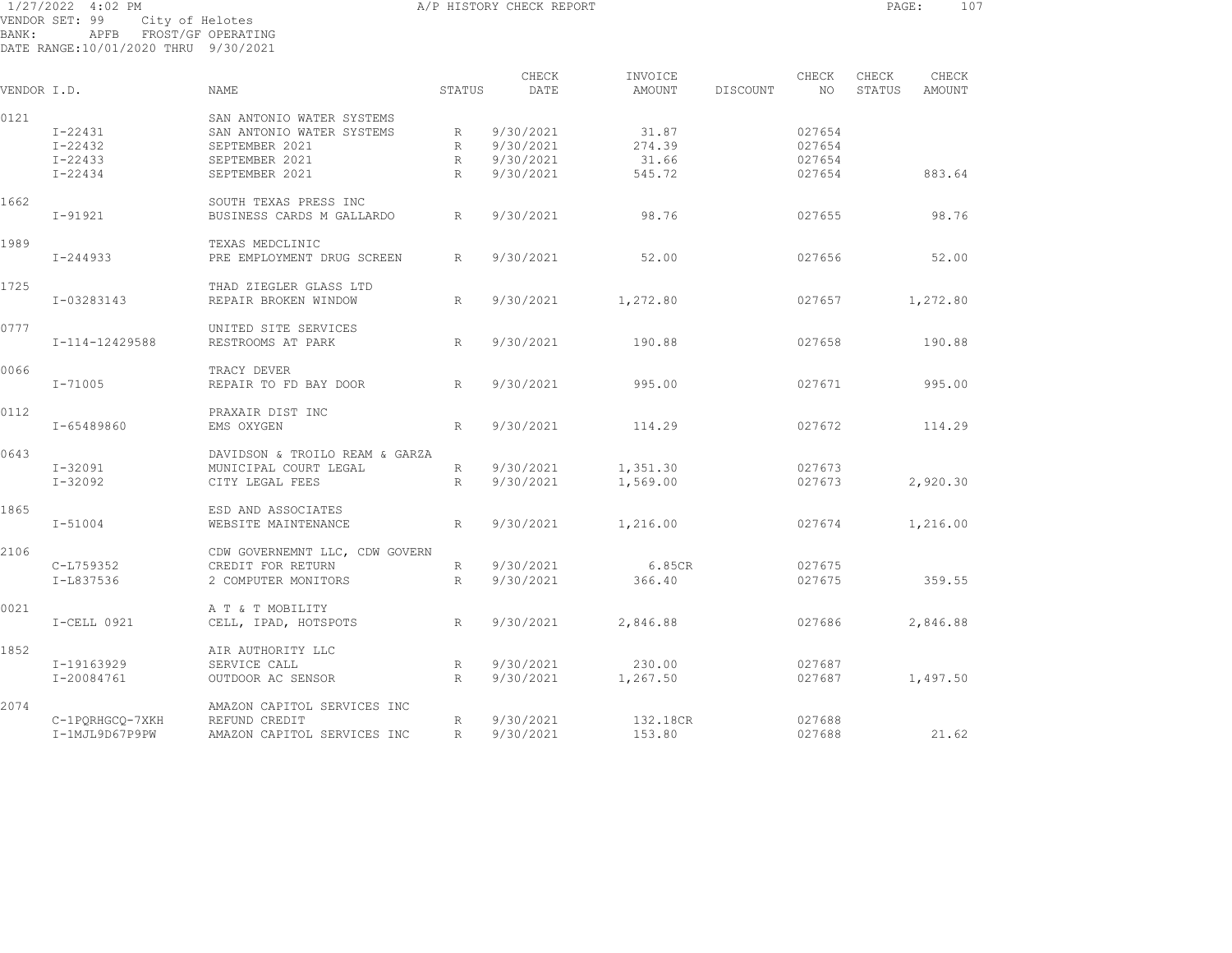## 1/27/2022 4:02 PM A/P HISTORY CHECK REPORT PAGE: 108 VENDOR SET: 99 City of Helotes BANK: APFB FROST/GF OPERATING DATE RANGE:10/01/2020 THRU 9/30/2021

CHECK INVOICE CHECK CHECK CHECK VENDOR I.D. NAME STATUS DATE AMOUNT DISCOUNT NO STATUS AMOUNT 2187 CITIBANK NA I-AW 0921 ANDREA WAZIR CC0921 R 9/30/2021 261.96 027689 I-JM 0921 JOSH MAIR CC 0921 R 9/30/2021 2,182.24 027689 I-MM 0921 MARIAN MENDOZA CC 0921 R 9/30/2021 1,873.22 027689 I-PD 0921 PD CC 0921 R 9/30/2021 391.55 027689 I-PW 0921 PUBLIC WORKS CC 0921 R 9/30/2021 1,360.64 027689 6,069.61 1395 DEZAVALA-SHAVANO VETERINARY CL I-326787 RABIES VACCINE R 9/30/2021 30.51 027690 I-326788 RABIES VACCINE R 9/30/2021 30.51 027690 I-326986 BOARDING FEES R 9/30/2021 164.00 027690 I-326987 BOARDING FEES R 9/30/2021 164.00 027690 389.02 2197 EASY ACCESS INC I-1366 DISPUTED PYMT REFUND R 9/30/2021 850.00 027691 850.00 1236 HENRY SCHEIN INC I-98869048 EMS SUPPLIES R 9/30/2021 23.33 027692 I-99002175 EMS SUPPLIES R 9/30/2021 20.80 027692 44.13 0166 LEXISNEXIS RISK DATA MNGMNT IN I-1206821-20210930 ACCURANT SUBSCRIPTION R 9/30/2021 116.50 027693 116.50 1779 STALKER RADAR I-391681 Body Worn Camera PD R 9/30/2021 4,755.00 027694 4,755.00 2257 STONEY RIDGE INC I-10294 CHAMBERS AV UPGRADE R 9/30/2021 23,527.00 027695 23,527.00 1944 US BANK NAI-8693996832140 FUEL FOR SEPT 21 R 9/30/2021 4,794.11 027696 4,794.11

| NO             |              | INVOICE AMOUNT | DISCOUNTS | CHECK AMOUNT |
|----------------|--------------|----------------|-----------|--------------|
| 1,025          |              | 3,819,308.64   | 0.00      | 3,562,430.86 |
|                |              | 0.00           | 0.00      | 0.00         |
|                |              | 0.00           | 0.00      | 0.00         |
|                |              | 0.00           | 0.00      | 0.00         |
|                |              | 0.00           | 0.00      | 0.00         |
| 73 VOID DEBITS | 420,410.06   |                |           |              |
| VOID CREDITS   | 677,225.42CR | 256,815.36CR   | 0.00      |              |
|                |              |                |           |              |
| NO.            |              | INVOICE AMOUNT | DISCOUNTS | CHECK AMOUNT |
| 1,099          |              | 3,564,662.88   | 0.00      | 3,562,430.86 |
| 1,099          |              | 3,564,662.88   | 0.00      | 3,562,430.86 |
|                |              |                |           |              |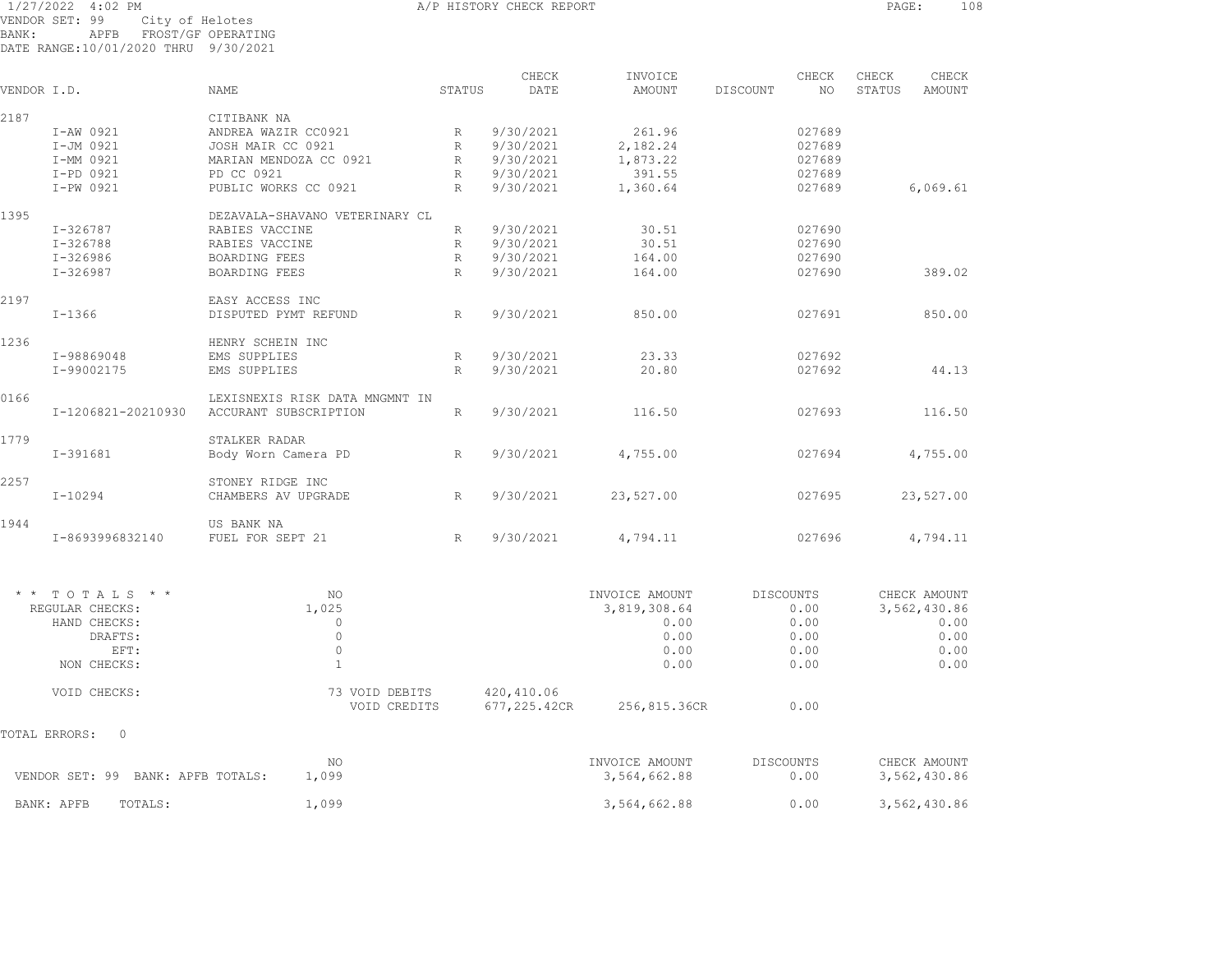1/27/2022 4:02 PM A/P HISTORY CHECK REPORT PAGE: 109 VENDOR SET: 99 City of Helotes BANK: FBGO FROST/GEN OBLIGATION DATE RANGE:10/01/2020 THRU 9/30/2021

| VENDOR I.D.   |                                                                                       | NAME                                                            | STATUS          | CHECK<br>DATE        | INVOICE<br>AMOUNT                                                | DISCOUNT         | CHECK<br>NO                          | CHECK<br>STATUS | CHECK<br>AMOUNT                                                 |
|---------------|---------------------------------------------------------------------------------------|-----------------------------------------------------------------|-----------------|----------------------|------------------------------------------------------------------|------------------|--------------------------------------|-----------------|-----------------------------------------------------------------|
| 1749          | I-LITIGATION FEES                                                                     | ASHTON SAN ANTONIO RESIDENTIAL<br>LITIGATION FEES FINAL PAYMENT | $R_{\parallel}$ | 10/12/2020           | 29,094.90                                                        |                  | 001168                               |                 | 29,094.90                                                       |
| 1748          | I-LITIGATION FEES                                                                     | D R HORTON INC<br>LITIGATION FEES FINAL PAYMENT                 | V               | 10/12/2020           | 57, 172.74                                                       |                  | 001169                               |                 | 57, 172.74                                                      |
| 1748          | M-CHECK                                                                               | D R HORTON INC<br>D R HORTON INC<br>UNPOST                      | V               | 4/20/2021            |                                                                  |                  | 001169                               |                 | 57,172.74CR                                                     |
| 1752          | I-LITIGATION FEES                                                                     | MHI PARTNERSHIP LTD<br>LITIGATION FEES FINAL PAYMENT            | R               | 10/12/2020           | 9,098.45                                                         |                  | 001170                               |                 | 9,098.45                                                        |
| 1750          | I-LITIGATION FEES                                                                     | PULTE HOMES OF TEXAS LP<br>LITIGATION FEES FINAL PAYMENT        | R               | 10/12/2020           | 61,774.48                                                        |                  | 001171                               |                 | 61,774.48                                                       |
| 1751          | I-LITIGATION FEES                                                                     | WEEKLEY HOMES LLC<br>LITIGATION FEES FINAL PAYMENT              | R               | 10/12/2020           | 43,995.06                                                        |                  | 001172                               |                 | 43,995.06                                                       |
| 1761          | I-HELO815CO-221                                                                       | BOKF NA<br>DEBT OBLIGATION SERIVCE                              | R               | 1/07/2021            | 156,968.75                                                       |                  | 001173                               |                 | 156,968.75                                                      |
| 0672          | I-80608022-220                                                                        | JP MORGAN CHASE BANK NA<br>703032751 LOAN INTEREST              | R               | 1/14/2021            | 659,211.00                                                       |                  | 001174                               |                 | 659,211.00                                                      |
| 1748          | I-LITIGATION FINAL                                                                    | D R HORTON INC<br>FINAL PAYMENT LITIGATION FEES                 | $\mathbb{R}$    | 4/22/2021            | 57, 172.74                                                       |                  | 001175                               |                 | 57, 172.74                                                      |
| 1761          | I-HELO815CO 821                                                                       | BOKF NA<br>2015 C OF O INTEREST AND FEES                        | R               | 7/01/2021            | 60,243.75                                                        |                  | 001176                               |                 | 60, 243.75                                                      |
| 0672          | I-0004025388                                                                          | JP MORGAN CHASE BANK NA<br>2007 C OF O INTEREST                 | $R_{\parallel}$ | 7/16/2021            | 77,326.03                                                        |                  | 001177                               |                 | 77,326.03                                                       |
|               | $*$ * TOTALS * *<br>REGULAR CHECKS:<br>HAND CHECKS:<br>DRAFTS:<br>EFT:<br>NON CHECKS: | NO<br>9<br>$\circ$<br>$\circ$<br>$\circ$<br>$\Omega$            |                 |                      | INVOICE AMOUNT<br>1, 212, 057.90<br>0.00<br>0.00<br>0.00<br>0.00 | <b>DISCOUNTS</b> | 0.00<br>0.00<br>0.00<br>0.00<br>0.00 |                 | CHECK AMOUNT<br>1, 154, 885. 16<br>0.00<br>0.00<br>0.00<br>0.00 |
|               | VOID CHECKS:                                                                          | 1 VOID DEBITS<br>VOID CREDITS                                   |                 | 0.00<br>57, 172.74CR | 57, 172.74CR                                                     |                  | 0.00                                 |                 |                                                                 |
| TOTAL ERRORS: | 0                                                                                     |                                                                 |                 |                      |                                                                  |                  |                                      |                 |                                                                 |
|               | VENDOR SET: 99 BANK: FBGO TOTALS:                                                     | NO<br>10                                                        |                 |                      | INVOICE AMOUNT<br>1, 154, 885.16                                 | DISCOUNTS        | 0.00                                 |                 | CHECK AMOUNT<br>1, 154, 885. 16                                 |
|               | TOTALS:<br>BANK: FBGO                                                                 | 10                                                              |                 |                      | 1,154,885.16                                                     |                  | 0.00                                 |                 | 1,154,885.16                                                    |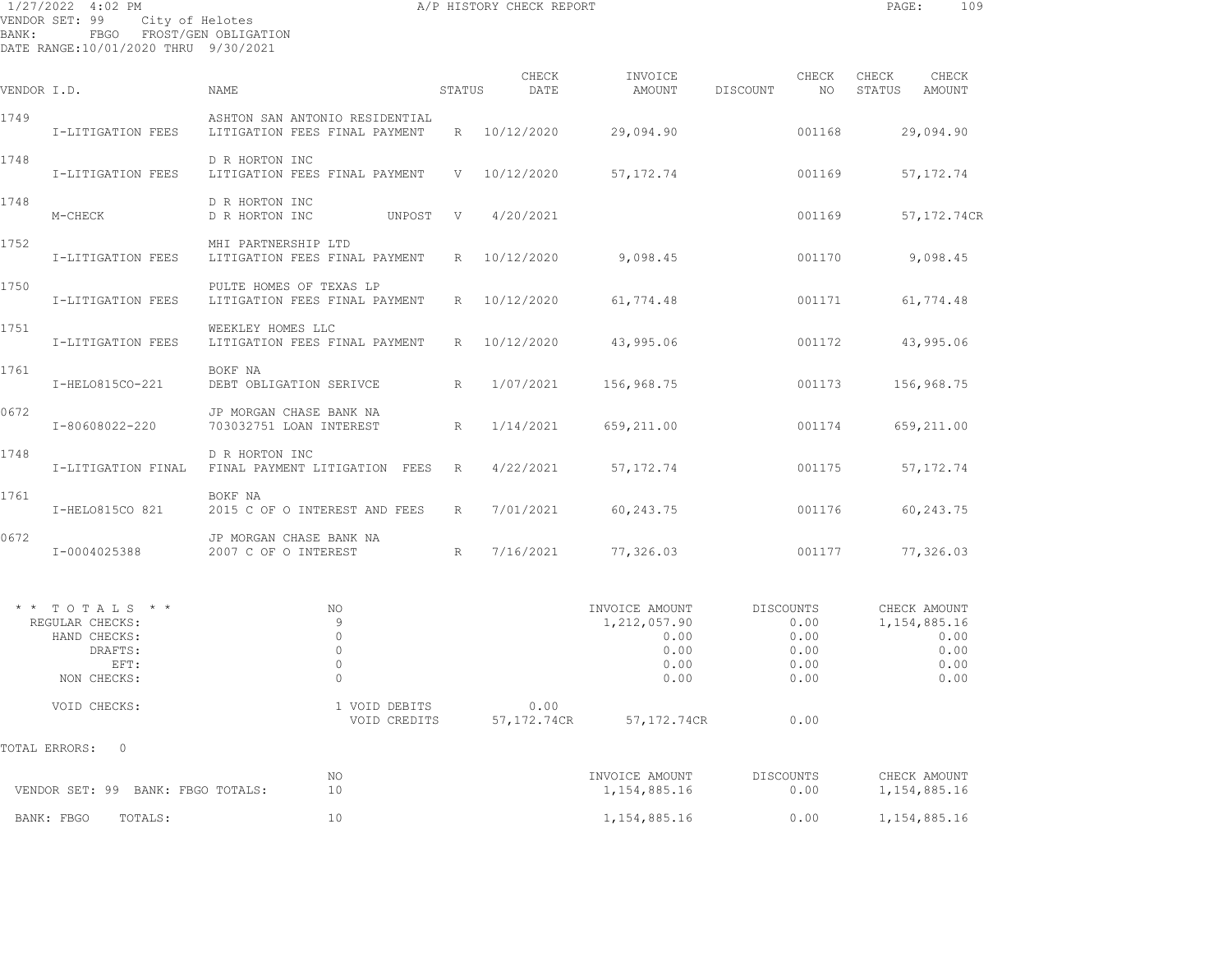| 1/27/2022 4:02 PM<br>VENDOR SET: 99<br>City of Helotes<br>FROST/HOT TAX<br>FBHT<br>BANK:<br>DATE RANGE:10/01/2020 THRU 9/30/2021 |                                 |                               |        | A/P HISTORY CHECK REPORT |                            |                          |              | PAGE:           | 110                      |
|----------------------------------------------------------------------------------------------------------------------------------|---------------------------------|-------------------------------|--------|--------------------------|----------------------------|--------------------------|--------------|-----------------|--------------------------|
| VENDOR I.D.                                                                                                                      | <b>NAME</b>                     |                               | STATUS | CHECK<br>DATE            | INVOICE<br>AMOUNT          | DISCOUNT                 | CHECK<br>NO. | CHECK<br>STATUS | CHECK<br>AMOUNT          |
| 2293<br>$I - 141054$                                                                                                             | GRANICUS LLC<br>ANNUAL CONTRACT |                               | R      | 9/10/2021                | 3,941.91                   |                          | 001051       |                 | 3,941.91                 |
| $*$ * TOTALS * *                                                                                                                 |                                 | NO.                           |        |                          | INVOICE AMOUNT             | DISCOUNTS                |              |                 | CHECK AMOUNT             |
| REGULAR CHECKS:                                                                                                                  |                                 |                               |        |                          | 3,941.91                   | 0.00                     |              |                 | 3,941.91                 |
| HAND CHECKS:                                                                                                                     |                                 | $\circ$                       |        |                          | 0.00                       | 0.00                     |              |                 | 0.00                     |
| DRAFTS:                                                                                                                          |                                 | $\circ$                       |        |                          | 0.00                       | 0.00                     |              |                 | 0.00                     |
| EFT:<br>NON CHECKS:                                                                                                              |                                 | $\circ$<br>$\mathbf 0$        |        |                          | 0.00<br>0.00               | 0.00<br>0.00             |              |                 | 0.00<br>0.00             |
|                                                                                                                                  |                                 |                               |        |                          |                            |                          |              |                 |                          |
| VOID CHECKS:                                                                                                                     |                                 | 0 VOID DEBITS<br>VOID CREDITS |        | 0.00<br>0.00             | 0.00                       | 0.00                     |              |                 |                          |
| TOTAL ERRORS:<br>$\Omega$                                                                                                        |                                 |                               |        |                          |                            |                          |              |                 |                          |
| VENDOR SET: 99<br>BANK: FBHT TOTALS:                                                                                             |                                 | NO<br>$\mathbf{1}$            |        |                          | INVOICE AMOUNT<br>3,941.91 | <b>DISCOUNTS</b><br>0.00 |              |                 | CHECK AMOUNT<br>3,941.91 |
|                                                                                                                                  |                                 |                               |        |                          |                            |                          |              |                 | 3,941.91                 |
| BANK: FBHT<br>TOTALS:                                                                                                            |                                 | 1                             |        |                          | 3,941.91                   | 0.00                     |              |                 |                          |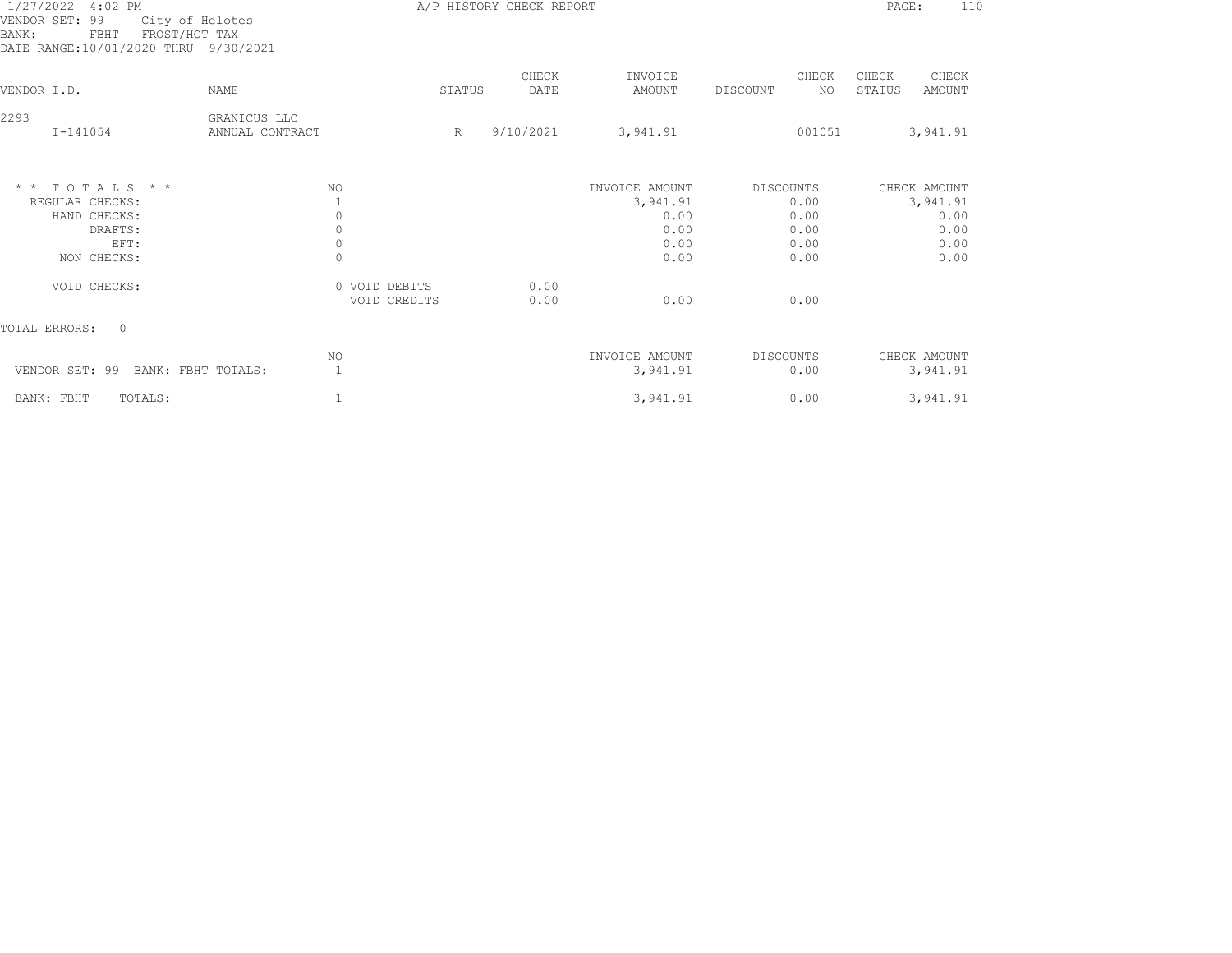1/27/2022 4:02 PM A/P HISTORY CHECK REPORT PAGE: 111 VENDOR SET: 99 City of Helotes BANK: FBPY FROST/PAYROLL

| VENDOR I.D. |                                   | <b>NAME</b>                                                                            | STATUS       | CHECK<br>DATE          | INVOICE<br>AMOUNT  | DISCOUNT | CHECK<br>NO      | CHECK<br>STATUS | CHECK<br>AMOUNT |
|-------------|-----------------------------------|----------------------------------------------------------------------------------------|--------------|------------------------|--------------------|----------|------------------|-----------------|-----------------|
| 0002        | I-TMRPR 010821                    | TEXAS MUNICIPAL RETIREMENT SYS<br>RETIREMENT CONTRIBUTIONS                             | D            | 1/08/2021              | 24, 221.93         |          | 000000           |                 | 24, 221.93      |
| 0002        | I-TMRPR 012221                    | TEXAS MUNICIPAL RETIREMENT SYS<br>RETIREMENT CONTRIBUTIONS                             | D            | 1/22/2021              | 21, 157.57         |          | 000000           |                 | 21, 157.57      |
| 0002        | I-TMRPR 020521                    | TEXAS MUNICIPAL RETIREMENT SYS<br>RETIREMENT CONTRIBUTIONS                             | D            | 2/05/2021              | 21,790.08          |          | 000000           |                 | 21,790.08       |
| 0002        | I-TMRPR 021921                    | TEXAS MUNICIPAL RETIREMENT SYS<br>RETIREMENT CONTRIBUTIONS                             | D            | 2/19/2021              | 19,460.14          |          | 000000           |                 | 19,460.14       |
| 0002        | I-TMRPR 030521                    | TEXAS MUNICIPAL RETIREMENT SYS<br>RETIREMENT CONTRIBUTIONS                             | D            | 3/05/2021              | 20,023.36          |          | 000000           |                 | 20,023.36       |
| 0002        | I-TMRPR 031921                    | TEXAS MUNICIPAL RETIREMENT SYS<br>RETIREMENT CONTRIBUTIONS                             | D.           | 3/19/2021              | 19,186.74          |          | 000000           |                 | 19,186.74       |
| 0002        | I-TMRPR 040221                    | TEXAS MUNICIPAL RETIREMENT SYS<br>RETIREMENT CONTRIBUTIONS                             | D            | 4/02/2021              | 23,394.18          |          | 000000           |                 | 23,394.18       |
| 0002        | I-TMRPR 040721                    | TEXAS MUNICIPAL RETIREMENT SYS<br>RETIREMENT CONTRIBUTIONS                             | $\mathbb{D}$ | 4/07/2021              | 173.22             |          | 000000           |                 | 173.22          |
| 0002        | I-TMRPR 041621                    | TEXAS MUNICIPAL RETIREMENT SYS<br>RETIREMENT CONTRIBUTIONS                             | D            | 4/16/2021              | 21,484.27          |          | 000000           |                 | 21,484.27       |
| 0002        | I-TMRPR 043021                    | TEXAS MUNICIPAL RETIREMENT SYS<br>RETIREMENT CONTRIBUTIONS                             | D            | 4/30/2021              | 21,731.06          |          | 000000           |                 | 21,731.06       |
| 0002        | I-TMRPR 051421                    | TEXAS MUNICIPAL RETIREMENT SYS<br>RETIREMENT CONTRIBUTIONS                             | D            | 5/14/2021              | 20,606.29          |          | 000000           |                 | 20,606.29       |
| 0002        | I-TMRPR 052821                    | TEXAS MUNICIPAL RETIREMENT SYS<br>RETIREMENT CONTRIBUTIONS                             | $\mathbb{D}$ | 5/28/2021              | 20,343.23          |          | 000000           |                 | 20,343.23       |
| 0002        | I-TMRPR 061121                    | TEXAS MUNICIPAL RETIREMENT SYS<br>RETIREMENT CONTRIBUTIONS                             | D            | 6/11/2021              | 21, 128.94         |          | 000000           |                 | 21,128.94       |
| 0002        | I-TMRPR 062521                    | TEXAS MUNICIPAL RETIREMENT SYS<br>RETIREMENT CONTRIBUTIONS                             | D            | 6/25/2021              | 20,742.86          |          | 000000           |                 | 20,742.86       |
| 0002        | I-TMRMPR 070921<br>I-TMRPR 070921 | TEXAS MUNICIPAL RETIREMENT SYS<br>RETIREMENT CONTRIBUTIONS<br>RETIREMENT CONTRIBUTIONS | D<br>D       | 7/09/2021<br>7/09/2021 | 86.03<br>19,680.22 |          | 000000<br>000000 |                 | 19,766.25       |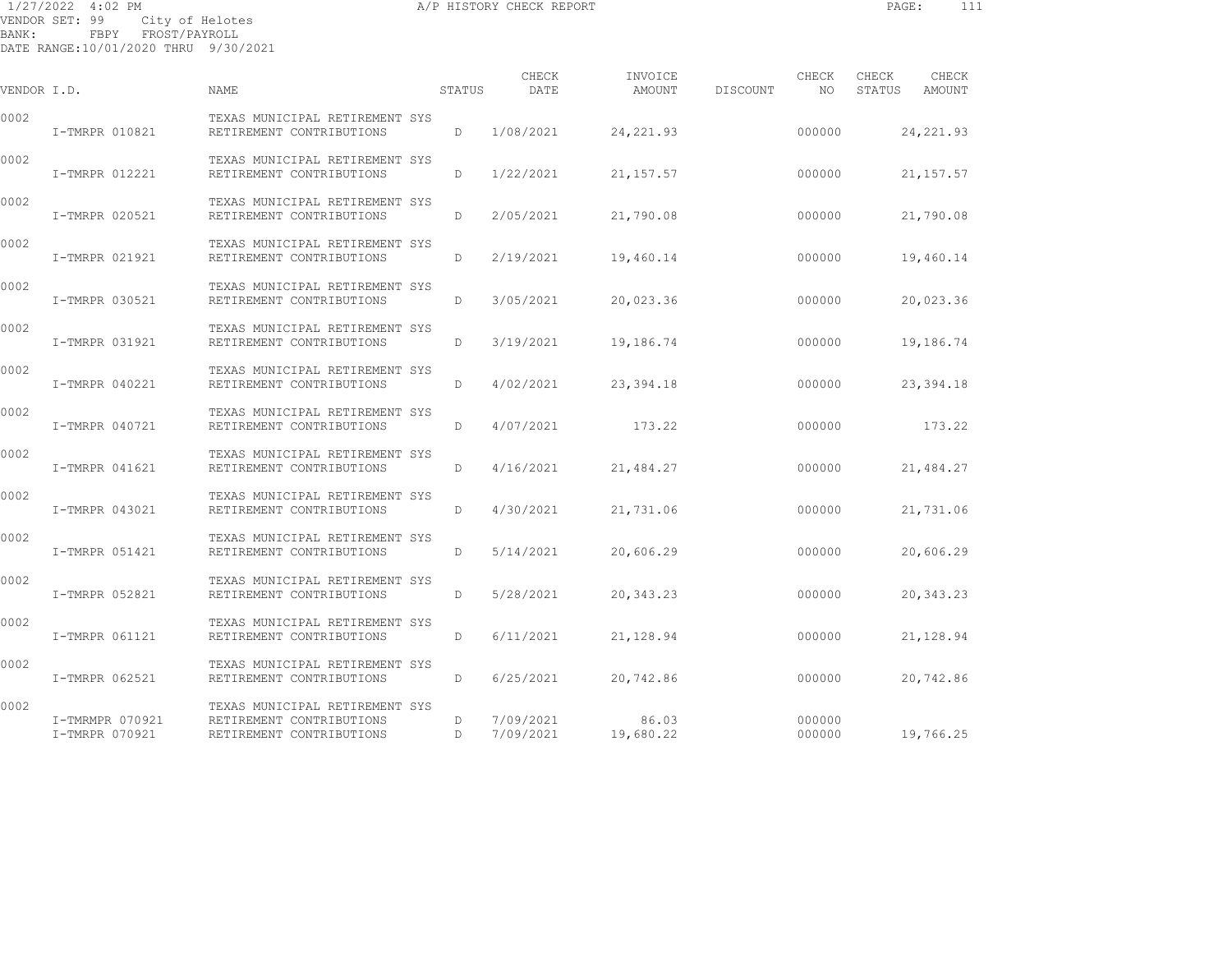1/27/2022 4:02 PM A/P HISTORY CHECK REPORT PAGE: 112 VENDOR SET: 99 City of Helotes BANK: FBPY FROST/PAYROLL

| VENDOR I.D. |                                     | <b>NAME</b>                                                                            | STATUS | CHECK<br>DATE            | INVOICE<br>AMOUNT  | DISCOUNT | CHECK<br>NO.     | CHECK<br>STATUS | CHECK<br>AMOUNT |
|-------------|-------------------------------------|----------------------------------------------------------------------------------------|--------|--------------------------|--------------------|----------|------------------|-----------------|-----------------|
| 0002        | I-TMRPR 072321                      | TEXAS MUNICIPAL RETIREMENT SYS<br>RETIREMENT CONTRIBUTIONS                             | D      | 7/23/2021                | 22,179.35          |          | 000000           |                 | 22, 179. 35     |
| 0002        | I-TMRPR 080621                      | TEXAS MUNICIPAL RETIREMENT SYS<br>RETIREMENT CONTRIBUTIONS                             | D      | 8/06/2021                | 20,587.65          |          | 000000           |                 | 20,587.65       |
| 0002        | I-TMRPR 082021                      | TEXAS MUNICIPAL RETIREMENT SYS<br>RETIREMENT CONTRIBUTIONS                             | D      | 8/20/2021                | 21, 151.75         |          | 000000           |                 | 21, 151. 75     |
| 0002        | I-TMRPR 090321                      | TEXAS MUNICIPAL RETIREMENT SYS<br>RETIREMENT CONTRIBUTIONS                             | D      | 9/03/2021                | 20,828.57          |          | 000000           |                 | 20,828.57       |
| 0002        | I-TMRPR 091721                      | TEXAS MUNICIPAL RETIREMENT SYS<br>RETIREMENT CONTRIBUTIONS                             | D      | 9/17/2021                | 22,084.18          |          | 000000           |                 | 22,084.18       |
| 0002        | I-TMRPR 100220                      | TEXAS MUNICIPAL RETIREMENT SYS<br>RETIREMENT CONTRIBUTIONS                             | D      | 10/02/2020               | 19,522.04          |          | 000000           |                 | 19,522.04       |
| 0002        | I-TMRPR 101620<br>I-TMRPR 101620 SD | TEXAS MUNICIPAL RETIREMENT SYS<br>RETIREMENT CONTRIBUTIONS<br>RETIREMENT CONTRIBUTIONS | D<br>D | 10/16/2020<br>10/16/2020 | 22,636.98<br>64.74 |          | 000000<br>000000 |                 | 22,701.72       |
| 0002        | I-TMRPR 103020                      | TEXAS MUNICIPAL RETIREMENT SYS<br>RETIREMENT CONTRIBUTIONS                             | D      | 10/30/2020               | 20,278.43          |          | 000000           |                 | 20,278.43       |
| 0002        | I-TMRPR 111320                      | TEXAS MUNICIPAL RETIREMENT SYS<br>RETIREMENT CONTRIBUTIONS                             | D      | 11/13/2020               | 29,037.65          |          | 000000           |                 | 29,037.65       |
| 0002        | I-TMRPR 112720                      | TEXAS MUNICIPAL RETIREMENT SYS<br>RETIREMENT CONTRIBUTIONS                             | D      | 11/27/2020               | 21,984.68          |          | 000000           |                 | 21,984.68       |
| 0002        | I-TMRPR 121120                      | TEXAS MUNICIPAL RETIREMENT SYS<br>RETIREMENT CONTRIBUTIONS                             | D      | 12/11/2020               | 26,533.79          |          | 000000           |                 | 26,533.79       |
| 0002        | I-TMRPR 122420                      | TEXAS MUNICIPAL RETIREMENT SYS<br>RETIREMENT CONTRIBUTIONS                             | D      | 12/24/2020               | 20,070.66          |          | 000000           |                 | 20,070.66       |
| 0003        | I-ICMPR 010821                      | I C M A RETIREMENT CORP<br>RETIREMENT CONTRIBUTIONS                                    | D      | 1/08/2021                | 3,015.00           |          | 000000           |                 | 3,015.00        |
| 0003        | I-ICMPR 012221                      | I C M A RETIREMENT CORP<br>RETIREMENT CONTRIBUTIONS                                    | D      | 1/22/2021                | 3,015.00           |          | 000000           |                 | 3,015.00        |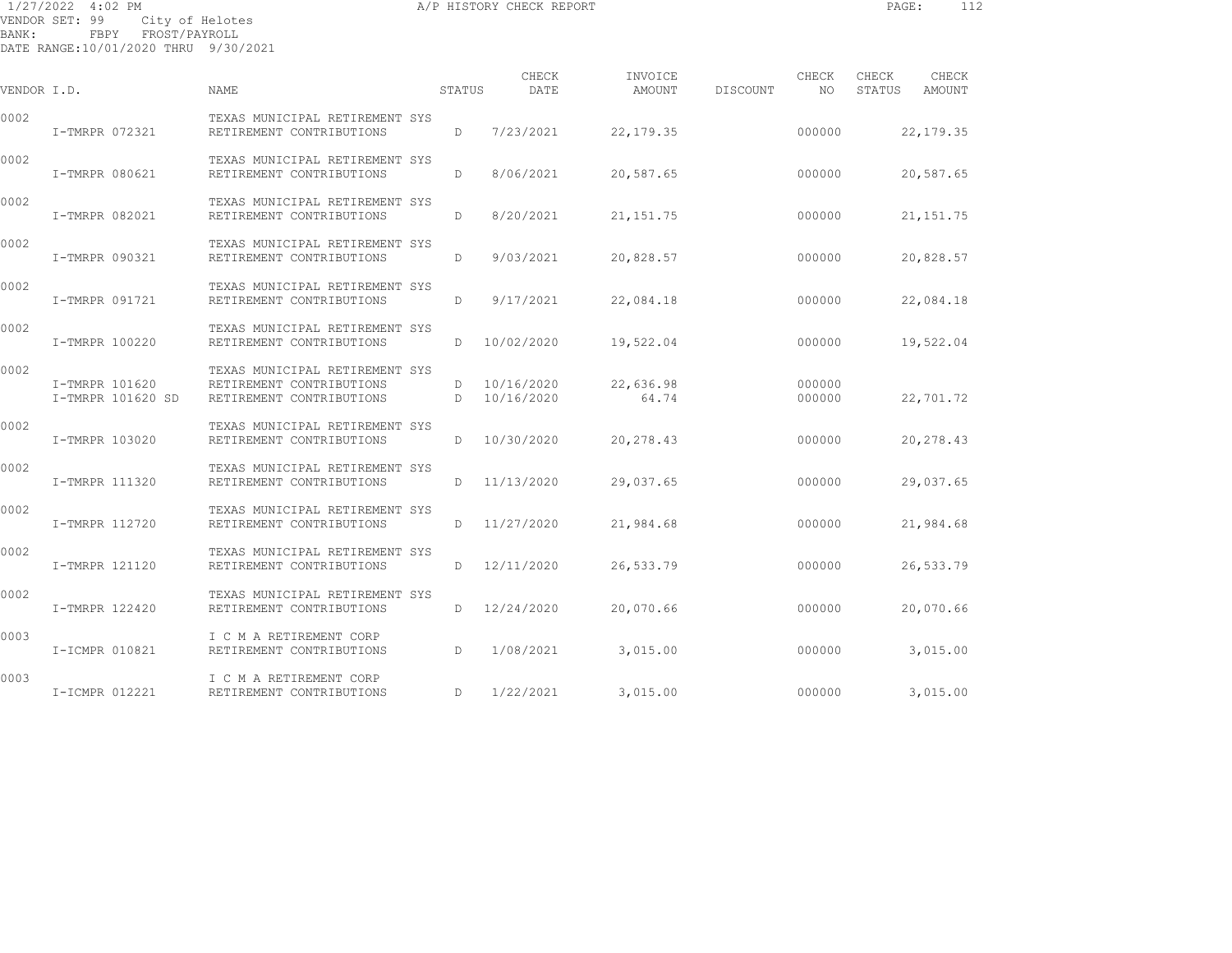1/27/2022 4:02 PM A/P HISTORY CHECK REPORT PAGE: 113 VENDOR SET: 99 City of Helotes BANK: FBPY FROST/PAYROLL

| VENDOR I.D. |                | NAME                                                | STATUS | CHECK<br>DATE | INVOICE<br>AMOUNT | DISCOUNT | CHECK<br>NO | CHECK<br>STATUS | CHECK<br>AMOUNT |
|-------------|----------------|-----------------------------------------------------|--------|---------------|-------------------|----------|-------------|-----------------|-----------------|
| 0003        | I-ICMPR 020521 | I C M A RETIREMENT CORP<br>RETIREMENT CONTRIBUTIONS | D      | 2/05/2021     | 2,840.00          |          | 000000      |                 | 2,840.00        |
| 0003        | I-ICMPR 021921 | I C M A RETIREMENT CORP<br>RETIREMENT CONTRIBUTIONS | D      | 2/19/2021     | 2,640.00          |          | 000000      |                 | 2,640.00        |
| 0003        | I-ICMPR 030521 | I C M A RETIREMENT CORP<br>RETIREMENT CONTRIBUTIONS | D      | 3/05/2021     | 2,640.00          |          | 000000      |                 | 2,640.00        |
| 0003        | I-ICMPR 031921 | I C M A RETIREMENT CORP<br>RETIREMENT CONTRIBUTIONS | D      | 3/19/2021     | 2,640.00          |          | 000000      |                 | 2,640.00        |
| 0003        | I-ICMPR 040221 | I C M A RETIREMENT CORP<br>RETIREMENT CONTRIBUTIONS | D      | 4/02/2021     | 2,765.00          |          | 000000      |                 | 2,765.00        |
| 0003        | I-ICMPR 041621 | I C M A RETIREMENT CORP<br>RETIREMENT CONTRIBUTIONS | D      | 4/16/2021     | 2,815.00          |          | 000000      |                 | 2,815.00        |
| 0003        | I-ICMPR 043021 | I C M A RETIREMENT CORP<br>RETIREMENT CONTRIBUTIONS | D      | 4/30/2021     | 2,865.00          |          | 000000      |                 | 2,865.00        |
| 0003        | I-ICMPR 051421 | I C M A RETIREMENT CORP<br>RETIREMENT CONTRIBUTIONS | D      | 5/14/2021     | 2,865.00          |          | 000000      |                 | 2,865.00        |
| 0003        | I-ICMPR 052821 | I C M A RETIREMENT CORP<br>RETIREMENT CONTRIBUTIONS | D      | 5/28/2021     | 2,865.00          |          | 000000      |                 | 2,865.00        |
| 0003        | I-ICMPR 061121 | I C M A RETIREMENT CORP<br>RETIREMENT CONTRIBUTIONS | D      | 6/11/2021     | 2,865.00          |          | 000000      |                 | 2,865.00        |
| 0003        | I-ICMPR 062521 | I C M A RETIREMENT CORP<br>RETIREMENT CONTRIBUTIONS | D      | 6/25/2021     | 2,865.00          |          | 000000      |                 | 2,865.00        |
| 0003        | I-ICMPR 070921 | I C M A RETIREMENT CORP<br>RETIREMENT CONTRIBUTIONS | D      | 7/09/2021     | 2,840.00          |          | 000000      |                 | 2,840.00        |
| 0003        | I-ICMPR 072321 | I C M A RETIREMENT CORP<br>RETIREMENT CONTRIBUTIONS | D      | 7/23/2021     | 2,840.00          |          | 000000      |                 | 2,840.00        |
| 0003        | I-ICMPR 080621 | I C M A RETIREMENT CORP<br>RETIREMENT CONTRIBUTIONS | D      | 8/06/2021     | 2,840.00          |          | 000000      |                 | 2,840.00        |
| 0003        | I-ICMPR 082021 | I C M A RETIREMENT CORP<br>RETIREMENT CONTRIBUTIONS | D      | 8/20/2021     | 2,840.00          |          | 000000      |                 | 2,840.00        |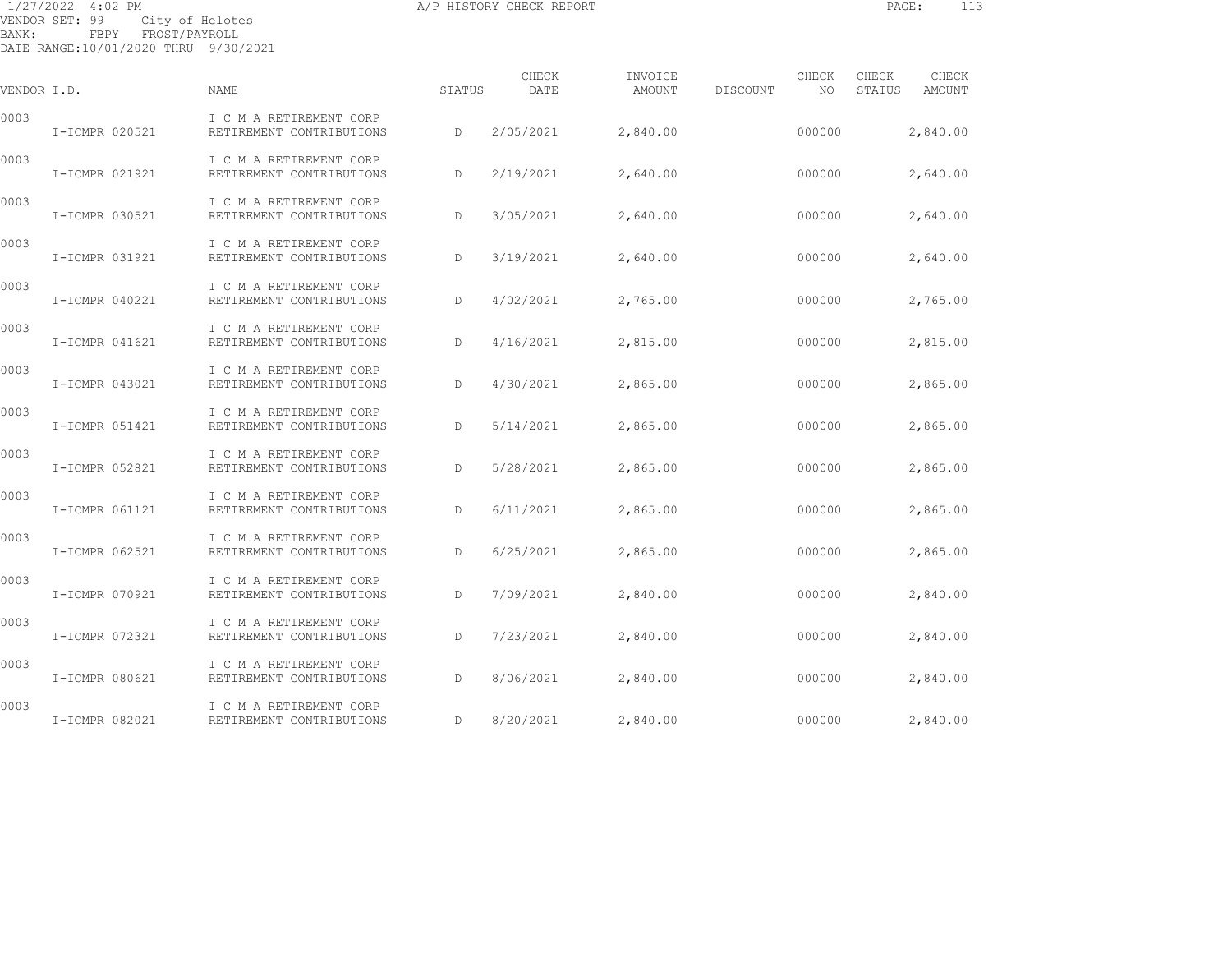1/27/2022 4:02 PM A/P HISTORY CHECK REPORT PAGE: 114 VENDOR SET: 99 City of Helotes BANK: FBPY FROST/PAYROLL

| VENDOR I.D. |                | NAME                                                | STATUS       | CHECK<br>DATE | INVOICE<br>AMOUNT | CHECK<br>DISCOUNT<br>NO. | CHECK<br>CHECK<br>STATUS<br>AMOUNT |
|-------------|----------------|-----------------------------------------------------|--------------|---------------|-------------------|--------------------------|------------------------------------|
| 0003        | I-ICMPR 090321 | I C M A RETIREMENT CORP<br>RETIREMENT CONTRIBUTIONS | D            | 9/03/2021     | 2,740.00          | 000000                   | 2,740.00                           |
| 0003        | I-ICMPR 091721 | I C M A RETIREMENT CORP<br>RETIREMENT CONTRIBUTIONS | D            | 9/17/2021     | 2,965.00          | 000000                   | 2,965.00                           |
| 0003        | I-ICMPR 101620 | I C M A RETIREMENT CORP<br>RETIREMENT CONTRIBUTIONS | D            | 10/16/2020    | 3,000.00          | 000000                   | 3,000.00                           |
| 0003        | I-ICMPR 100220 | I C M A RETIREMENT CORP<br>RETIREMENT CONTRIBUTIONS | D            | 10/29/2020    | 2,900.00          | 000000                   | 2,900.00                           |
| 0003        | I-ICMPR 103020 | I C M A RETIREMENT CORP<br>RETIREMENT CONTRIBUTIONS | D            | 10/30/2020    | 3,000.00          | 000000                   | 3,000.00                           |
| 0003        | I-ICMPR 111320 | I C M A RETIREMENT CORP<br>RETIREMENT CONTRIBUTIONS | $\mathbb{D}$ | 11/13/2020    | 3,000.00          | 000000                   | 3,000.00                           |
| 0003        | I-ICMPR 112720 | I C M A RETIREMENT CORP<br>RETIREMENT CONTRIBUTIONS | D            | 11/27/2020    | 3,000.00          | 000000                   | 3,000.00                           |
| 0003        | I-ICMPR 121120 | I C M A RETIREMENT CORP<br>RETIREMENT CONTRIBUTIONS | D            | 12/11/2020    | 3,000.00          | 000000                   | 3,000.00                           |
| 0003        | I-ICMPR 122420 | I C M A RETIREMENT CORP<br>RETIREMENT CONTRIBUTIONS | D            | 12/24/2020    | 3,015.00          | 000000                   | 3,015.00                           |
| 0296        | I-CS PR 010821 | OFFICE OF ATTY GENERAL<br>CHILD SUPPORT             | $\mathbb{D}$ | 1/08/2021     | 926.77            | 000000                   | 926.77                             |
| 0296        | I-CS PR 012221 | OFFICE OF ATTY GENERAL<br>CHILD SUPPORT             | D            | 1/22/2021     | 926.77            | 000000                   | 926.77                             |
| 0296        | I-CS PR 020521 | OFFICE OF ATTY GENERAL<br>CHILD SUPPORT             | D            | 2/05/2021     | 926.77            | 000000                   | 926.77                             |
| 0296        | I-CS PR 021921 | OFFICE OF ATTY GENERAL<br>CHILD SUPPORT             | $\mathbb{D}$ | 2/19/2021     | 672.92            | 000000                   | 672.92                             |
| 0296        | I-CS PR 030521 | OFFICE OF ATTY GENERAL<br>CHILD SUPPORT             | D            | 3/05/2021     | 672.92            | 000000                   | 672.92                             |
| 0296        | I-CS PR 031921 | OFFICE OF ATTY GENERAL<br>CHILD SUPPORT             | D            | 3/19/2021     | 1,011.39          | 000000                   | 1,011.39                           |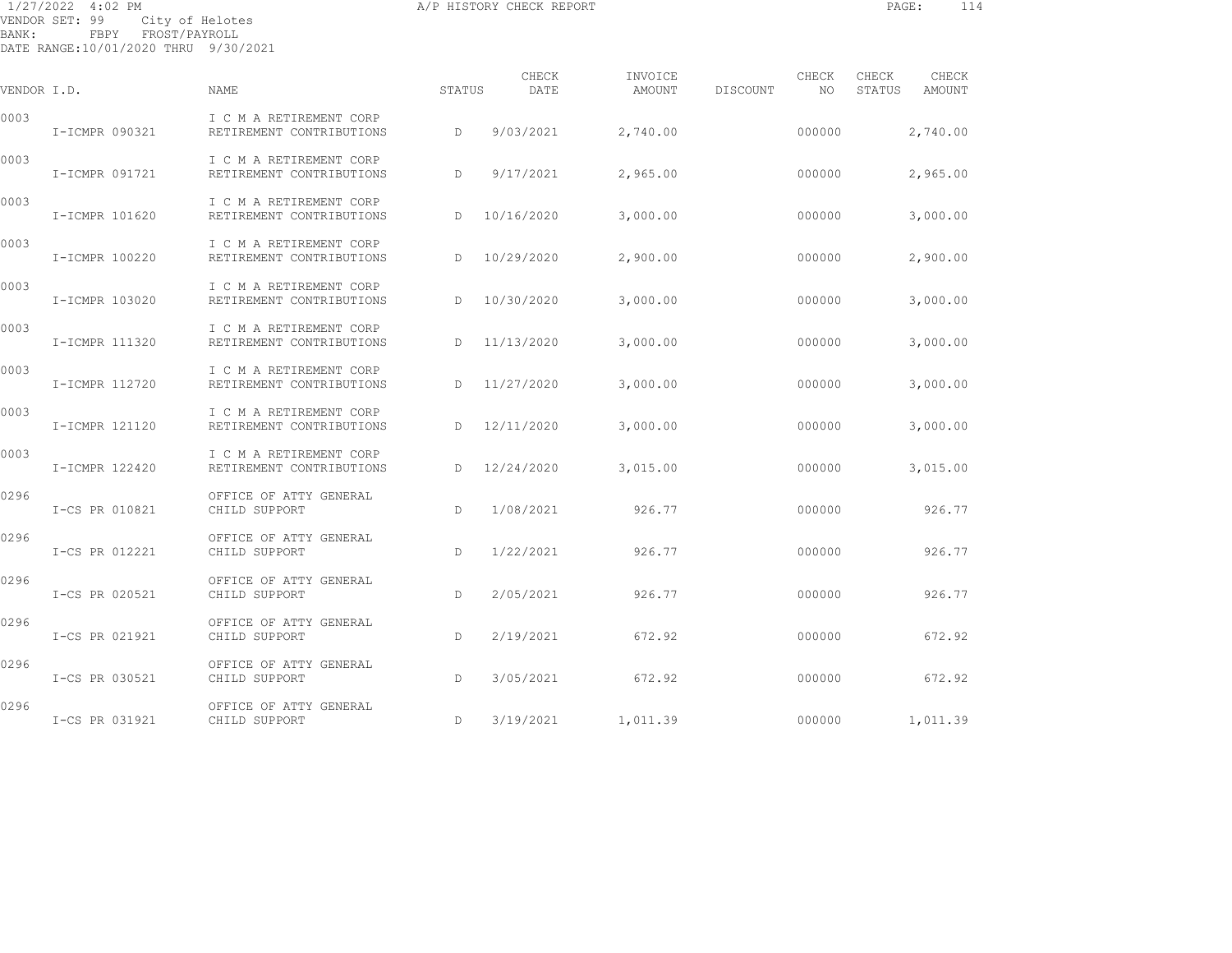| BANK: | 1/27/2022 4:02 PM<br>VENDOR SET: 99<br>FBPY FROST/PAYROLL<br>DATE RANGE:10/01/2020 THRU 9/30/2021 | City of Helotes                         |              | A/P HISTORY CHECK REPORT |                   |          |             | PAGE:           | 115             |  |
|-------|---------------------------------------------------------------------------------------------------|-----------------------------------------|--------------|--------------------------|-------------------|----------|-------------|-----------------|-----------------|--|
|       | VENDOR I.D.                                                                                       | NAME                                    | STATUS       | CHECK<br>DATE            | INVOICE<br>AMOUNT | DISCOUNT | CHECK<br>NO | CHECK<br>STATUS | CHECK<br>AMOUNT |  |
| 0296  | I-CS PR 040221                                                                                    | OFFICE OF ATTY GENERAL<br>CHILD SUPPORT | D            | 4/02/2021                | 1,011.39          |          | 000000      |                 | 1,011.39        |  |
| 0296  | I-CS PR 041621                                                                                    | OFFICE OF ATTY GENERAL<br>CHILD SUPPORT | D.           | 4/16/2021                | 1,011.39          |          | 000000      |                 | 1,011.39        |  |
| 0296  | I-CS PR 043021                                                                                    | OFFICE OF ATTY GENERAL<br>CHILD SUPPORT | D            | 4/30/2021                | 926.77            |          | 000000      |                 | 926.77          |  |
| 0296  | I-CS PR 051421                                                                                    | OFFICE OF ATTY GENERAL<br>CHILD SUPPORT | D            | 5/14/2021                | 729.23            |          | 000000      |                 | 729.23          |  |
| 0296  | I-CS PR 052821                                                                                    | OFFICE OF ATTY GENERAL<br>CHILD SUPPORT | D            | 5/28/2021                | 475.38            |          | 000000      |                 | 475.38          |  |
| 0296  | I-CS PR 061121                                                                                    | OFFICE OF ATTY GENERAL<br>CHILD SUPPORT | $\mathbb{D}$ | 6/11/2021                | 475.38            |          | 000000      |                 | 475.38          |  |
| 0296  | I-CS PR 062521                                                                                    | OFFICE OF ATTY GENERAL<br>CHILD SUPPORT | D            | 6/25/2021                | 475.38            |          | 000000      |                 | 475.38          |  |
| 0296  | I-CS PR 070921                                                                                    | OFFICE OF ATTY GENERAL<br>CHILD SUPPORT | D.           | 7/09/2021                | 475.38            |          | 000000      |                 | 475.38          |  |
| 0296  | I-CS PR 072321                                                                                    | OFFICE OF ATTY GENERAL<br>CHILD SUPPORT | D.           | 7/23/2021                | 475.38            |          | 000000      |                 | 475.38          |  |
| 0296  | I-CS PR 080621                                                                                    | OFFICE OF ATTY GENERAL<br>CHILD SUPPORT | D            | 8/06/2021                | 475.38            |          | 000000      |                 | 475.38          |  |
| 0296  | I-CS PR 082021                                                                                    | OFFICE OF ATTY GENERAL<br>CHILD SUPPORT | D            | 8/20/2021                | 475.38            |          | 000000      |                 | 475.38          |  |
| 0296  | I-CS PR 090321                                                                                    | OFFICE OF ATTY GENERAL<br>CHILD SUPPORT | D            | 9/03/2021                | 475.38            |          | 000000      |                 | 475.38          |  |
| 0296  | I-CS PR 091721                                                                                    | OFFICE OF ATTY GENERAL<br>CHILD SUPPORT | D            | 9/17/2021                | 475.38            |          | 000000      |                 | 475.38          |  |
| 0296  | I-CS PR 100220                                                                                    | OFFICE OF ATTY GENERAL<br>CHILD SUPPORT | D            | 10/02/2020               | 1,039.39          |          | 000000      |                 | 1,039.39        |  |

ENERAL<br>
D 10/16/2020 1,039.39 000000 1,039.39

0296 OFFICE OF ATTY GENERAL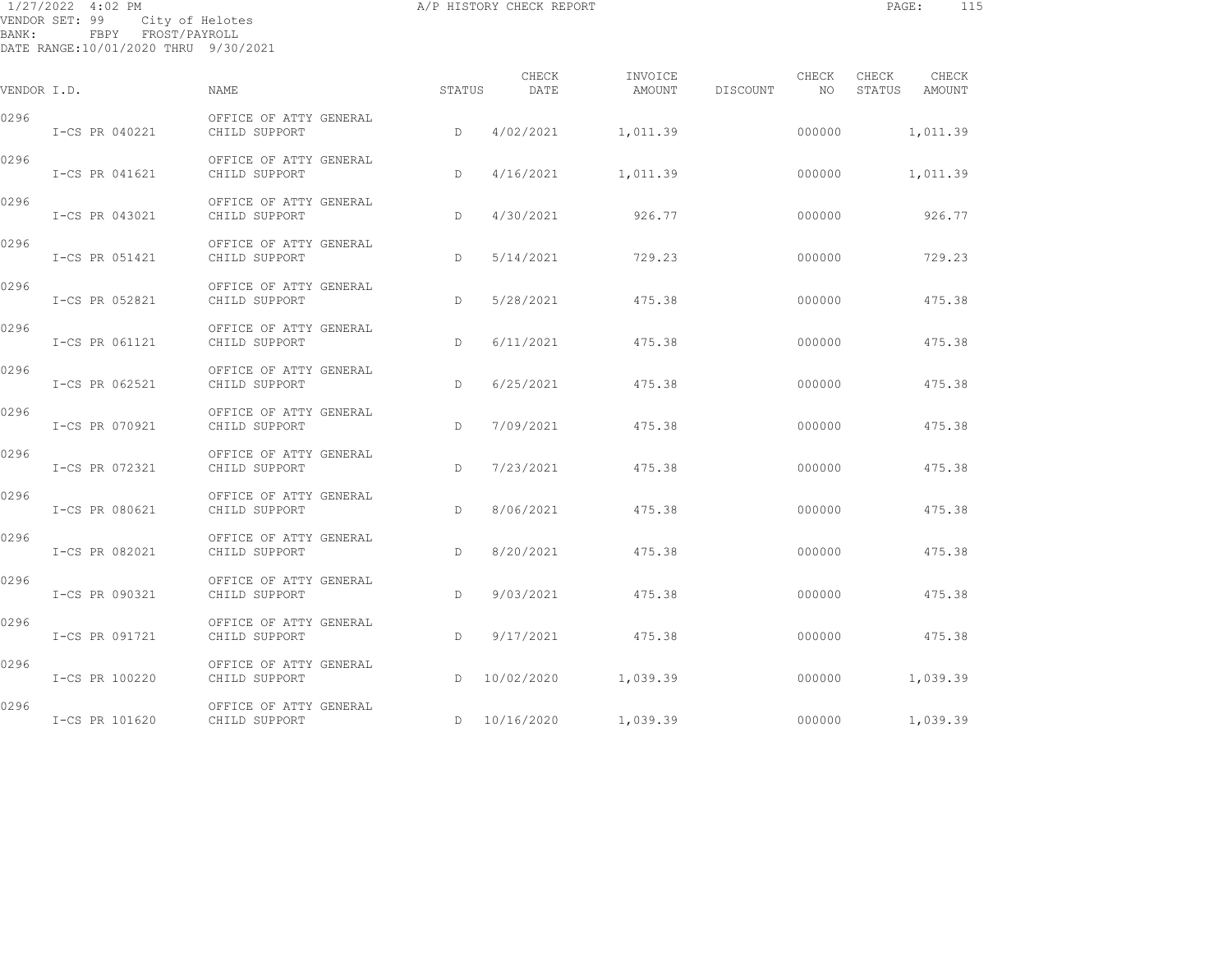| BANK: | 1/27/2022 4:02 PM<br>VENDOR SET: 99<br>FBPY FROST/PAYROLL<br>DATE RANGE:10/01/2020 THRU 9/30/2021 | City of Helotes                                                                      |                        | A/P HISTORY CHECK REPORT            |                                |          |                            | PAGE:           | 116             |
|-------|---------------------------------------------------------------------------------------------------|--------------------------------------------------------------------------------------|------------------------|-------------------------------------|--------------------------------|----------|----------------------------|-----------------|-----------------|
|       | VENDOR I.D.                                                                                       | NAME                                                                                 | STATUS                 | CHECK<br>DATE                       | INVOICE<br>AMOUNT              | DISCOUNT | CHECK<br>NO .              | CHECK<br>STATUS | CHECK<br>AMOUNT |
| 0296  | I-CS PR 103020                                                                                    | OFFICE OF ATTY GENERAL<br>CHILD SUPPORT                                              | D                      | 10/30/2020                          | 1,039.39                       |          | 000000                     |                 | 1,039.39        |
| 0296  | I-CS PR 111320                                                                                    | OFFICE OF ATTY GENERAL<br>CHILD SUPPORT                                              | D.                     | 11/13/2020                          | 1,039.39                       |          | 000000                     |                 | 1,039.39        |
| 0296  | I-CS PR 112720                                                                                    | OFFICE OF ATTY GENERAL<br>CHILD SUPPORT                                              |                        | D 11/27/2020                        | 1,039.39                       |          | 000000                     |                 | 1,039.39        |
| 0296  | I-CS PR 121120                                                                                    | OFFICE OF ATTY GENERAL<br>CHILD SUPPORT                                              | D                      | 12/11/2020                          | 1,039.39                       |          | 000000                     |                 | 1,039.39        |
| 0296  | I-CS PR 122420                                                                                    | OFFICE OF ATTY GENERAL<br>CHILD SUPPORT                                              | D                      | 12/24/2020                          | 926.77                         |          | 000000                     |                 | 926.77          |
| 1076  | D-ADJ HSA 0121<br>I-HS PR 010821<br>I-HSAPR 010821                                                | BENEFIT WALLET<br>BENEFIT WALLET<br>HEALTH SAVINGS NON CAF<br>HEALTH SAVINGS ACCOUNT | D<br>D<br>$\mathbb{D}$ | 1/08/2021<br>1/08/2021<br>1/08/2021 | 308.88<br>134.44<br>1,008.98   |          | 000000<br>000000<br>000000 |                 | 1,452.30        |
| 1076  | I-HS PR 012221<br>I-HSAPR 012221                                                                  | BENEFIT WALLET<br>HEALTH SAVINGS NON CAF<br>HEALTH SAVINGS ACCOUNT                   | D<br>D                 | 1/22/2021<br>1/22/2021              | 134.44<br>1,008.98             |          | 000000<br>000000           |                 | 1,143.42        |
| 1076  | I-HS PR 020521<br>I-HSAPR 020521                                                                  | BENEFIT WALLET<br>HEALTH SAVINGS NON CAF<br>HEALTH SAVINGS ACCOUNT                   | D<br>D                 | 2/05/2021<br>2/05/2021              | 134.44<br>1,008.98             |          | 000000<br>000000           |                 | 1,143.42        |
| 1076  | C-ADJ HSA 0221<br>I-HS PR 021921<br>I-HSAPR 021921                                                | BENEFIT WALLET<br>BENEFIT WALLET<br>HEALTH SAVINGS NON CAF<br>HEALTH SAVINGS ACCOUNT | D<br>D<br>$\mathbb{D}$ | 2/19/2021<br>2/19/2021<br>2/19/2021 | 470.54CR<br>134.44<br>1,008.98 |          | 000000<br>000000<br>000000 |                 | 672.88          |
| 1076  | I-HS PR 030521<br>I-HSAPR 030521                                                                  | BENEFIT WALLET<br>HEALTH SAVINGS NON CAF<br>HEALTH SAVINGS ACCOUNT                   | D<br>$\mathbb{D}$      | 3/05/2021<br>3/05/2021              | 134.44<br>740.10               |          | 000000<br>000000           |                 | 874.54          |
| 1076  | I-HS PR 031921<br>I-HSAPR 031921                                                                  | BENEFIT WALLET<br>HEALTH SAVINGS NON CAF<br>HEALTH SAVINGS ACCOUNT                   | D<br>D                 | 3/19/2021<br>3/19/2021              | 134.44<br>740.10               |          | 000000<br>000000           |                 | 874.54          |
| 1076  |                                                                                                   | BENEFIT WALLET                                                                       |                        |                                     |                                |          |                            |                 |                 |

 C-HSA ADJ 040221 BENEFIT WALLET D 4/02/2021 67.22CR 000000 I-HS PR 040221 HEALTH SAVINGS NON CAF D 4/02/2021 134.44 000000

I-HSAPR 040221 HEALTH SAVINGS ACCOUNT D 4/02/2021 807.32 000000 874.54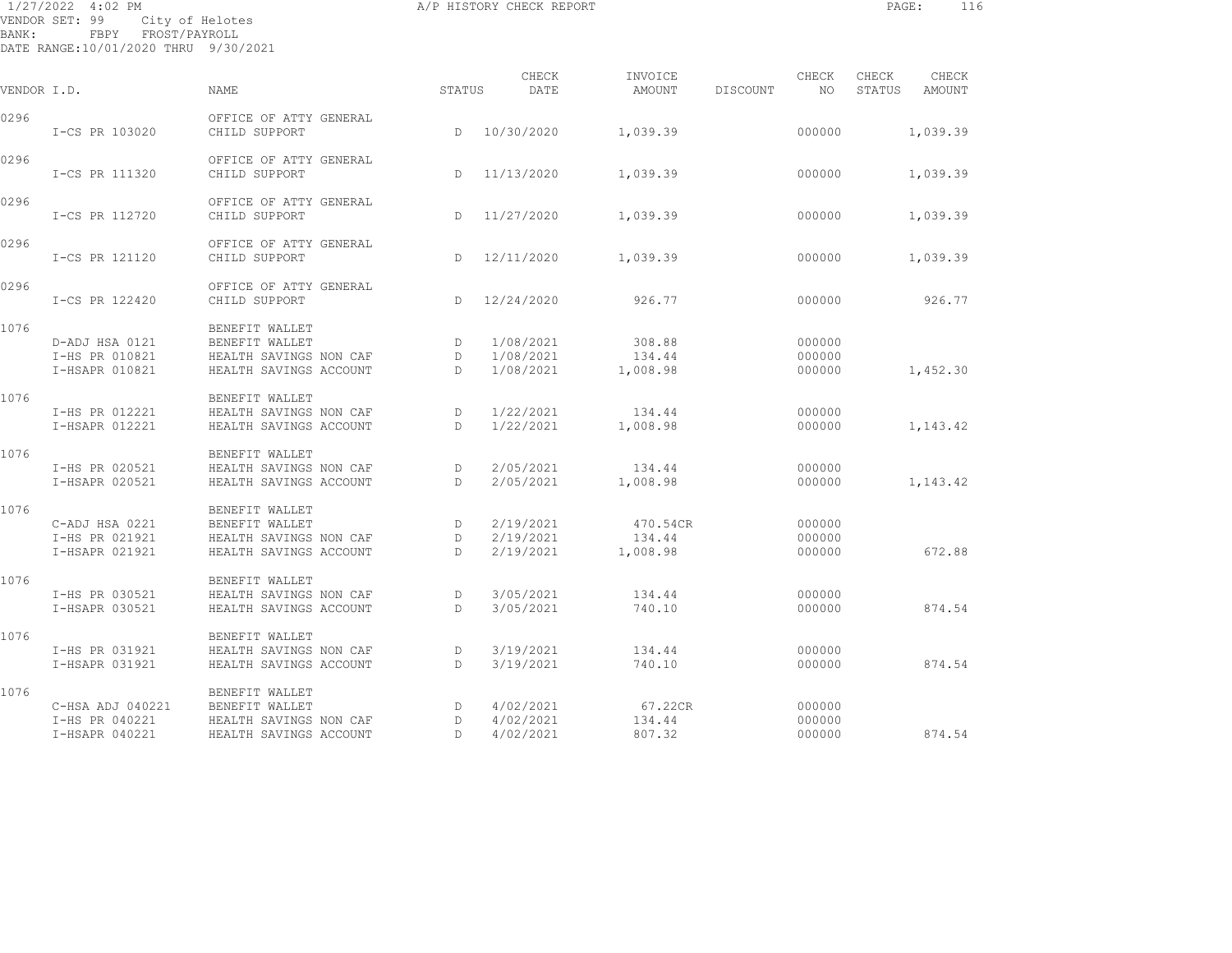1/27/2022 4:02 PM A/P HISTORY CHECK REPORT PAGE: 117 VENDOR SET: 99 City of Helotes BANK: FBPY FROST/PAYROLL

| VENDOR I.D. |                  | <b>NAME</b>            | STATUS       | CHECK<br>DATE | INVOICE<br><b>AMOUNT</b> | DISCOUNT | CHECK<br>NO. | CHECK<br>STATUS | CHECK<br><b>AMOUNT</b> |
|-------------|------------------|------------------------|--------------|---------------|--------------------------|----------|--------------|-----------------|------------------------|
| 1076        |                  | BENEFIT WALLET         |              |               |                          |          |              |                 |                        |
|             | C-ADJ 041621     | BENEFIT WALLET         | D            | 4/16/2021     | 67.22CR                  |          | 000000       |                 |                        |
|             | I-HS PR 041621   | HEALTH SAVINGS NON CAF | D            | 4/16/2021     | 134.44                   |          | 000000       |                 |                        |
|             | I-HSAPR 041621   | HEALTH SAVINGS ACCOUNT | D            | 4/16/2021     | 807.32                   |          | 000000       |                 | 874.54                 |
| 1076        |                  | BENEFIT WALLET         |              |               |                          |          |              |                 |                        |
|             | D-ADJ HSA 051421 | BENEFIT WALLET         | D            | 5/14/2021     | 134.44                   |          | 000000       |                 |                        |
|             | I-HS PR 051421   | HEALTH SAVINGS NON CAF | D            | 5/14/2021     | 134.44                   |          | 000000       |                 |                        |
|             | I-HSAPR 051421   | HEALTH SAVINGS ACCOUNT | D.           | 5/14/2021     | 807.32                   |          | 000000       |                 | 1,076.20               |
| 1076        |                  | BENEFIT WALLET         |              |               |                          |          |              |                 |                        |
|             | I-HS PR 052821   | HEALTH SAVINGS NON CAF | D            | 5/28/2021     | 134.44                   |          | 000000       |                 |                        |
|             | I-HSAPR 052821   | HEALTH SAVINGS ACCOUNT | D.           | 5/28/2021     | 807.32                   |          | 000000       |                 | 941.76                 |
| 1076        |                  | BENEFIT WALLET         |              |               |                          |          |              |                 |                        |
|             | I-HS PR 061121   | HEALTH SAVINGS NON CAF | D            | 6/11/2021     | 134.44                   |          | 000000       |                 |                        |
|             | I-HSAPR 061121   | HEALTH SAVINGS ACCOUNT | D.           | 6/11/2021     | 807.32                   |          | 000000       |                 | 941.76                 |
| 1076        |                  | BENEFIT WALLET         |              |               |                          |          |              |                 |                        |
|             | I-HS PR 062521   | HEALTH SAVINGS NON CAF | D            | 6/25/2021     | 134.44                   |          | 000000       |                 |                        |
|             | I-HSAPR 062521   | HEALTH SAVINGS ACCOUNT | D.           | 6/25/2021     | 807.32                   |          | 000000       |                 | 941.76                 |
| 1076        |                  | BENEFIT WALLET         |              |               |                          |          |              |                 |                        |
|             | I-HS PR 070921   | HEALTH SAVINGS NON CAF | D            | 7/09/2021     | 134.44                   |          | 000000       |                 |                        |
|             | I-HSAPR 070921   | HEALTH SAVINGS ACCOUNT | $\mathbb{D}$ | 7/09/2021     | 807.32                   |          | 000000       |                 | 941.76                 |
| 1076        |                  | BENEFIT WALLET         |              |               |                          |          |              |                 |                        |
|             | I-HS PR 072321   | HEALTH SAVINGS NON CAF | D            | 7/23/2021     | 134.44                   |          | 000000       |                 |                        |
|             | I-HSAPR 072321   | HEALTH SAVINGS ACCOUNT | D.           | 7/23/2021     | 807.32                   |          | 000000       |                 | 941.76                 |
| 1076        |                  | BENEFIT WALLET         |              |               |                          |          |              |                 |                        |
|             | C-ADJ HSA 080621 | BENEFIT WALLET         | D            | 8/06/2021     | 67.22CR                  |          | 000000       |                 |                        |
|             | I-HS PR 080621   | HEALTH SAVINGS NON CAF | D            | 8/06/2021     | 201.66                   |          | 000000       |                 |                        |
|             | I-HSAPR 080621   | HEALTH SAVINGS ACCOUNT | D.           | 8/06/2021     | 807.32                   |          | 000000       |                 | 941.76                 |
| 1076        |                  | BENEFIT WALLET         |              |               |                          |          |              |                 |                        |
|             | C-HSA ADJ 082021 | BENEFIT WALLET         | D            | 8/20/2021     | 67.22CR                  |          | 000000       |                 |                        |
|             | I-HS PR 082021   | HEALTH SAVINGS NON CAF | D            | 8/20/2021     | 201.66                   |          | 000000       |                 |                        |
|             | I-HSAPR 082021   | HEALTH SAVINGS ACCOUNT | D.           | 8/20/2021     | 807.32                   |          | 000000       |                 | 941.76                 |
| 1076        |                  | BENEFIT WALLET         |              |               |                          |          |              |                 |                        |
|             | C-HSA ADJ 090321 | BENEFIT WALLET         | D            | 9/03/2021     | 67.22CR                  |          | 000000       |                 |                        |
|             | I-HS PR 090321   | HEALTH SAVINGS NON CAF | D            | 9/03/2021     | 201.66                   |          | 000000       |                 |                        |
|             | I-HSAPR 090321   | HEALTH SAVINGS ACCOUNT | D.           | 9/03/2021     | 807.32                   |          | 000000       |                 | 941.76                 |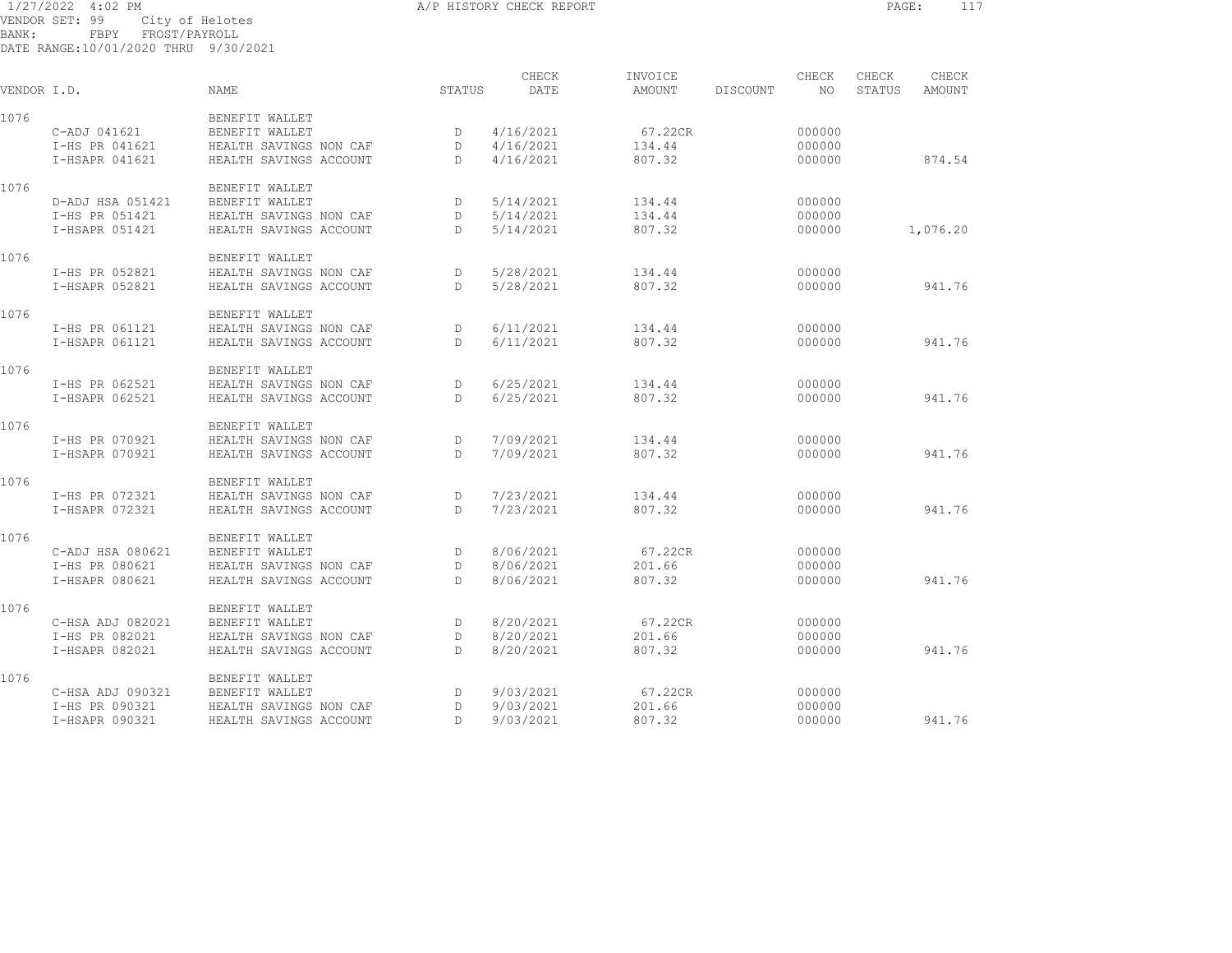## 1/27/2022 4:02 PM CHECK ASSOCIATE A A A PHISTORY CHECK REPORT A REPORT PAGE: 118 VENDOR SET: 99 City of Helotes BANK: FBPY FROST/PAYROLL

| VENDOR I.D. |                                  | <b>NAME</b>                                      | STATUS            | CHECK<br>DATE          | INVOICE<br><b>AMOUNT</b> | DISCOUNT | CHECK<br>NO.     | CHECK<br>STATUS | CHECK<br><b>AMOUNT</b> |
|-------------|----------------------------------|--------------------------------------------------|-------------------|------------------------|--------------------------|----------|------------------|-----------------|------------------------|
| 1076        |                                  | BENEFIT WALLET                                   |                   |                        |                          |          |                  |                 |                        |
|             | I-HS PR 091721<br>I-HSAPR 091721 | HEALTH SAVINGS NON CAF<br>HEALTH SAVINGS ACCOUNT | D<br>$\mathbb{D}$ | 9/17/2021<br>9/17/2021 | 134.44<br>807.32         |          | 000000<br>000000 |                 | 941.76                 |
| 1076        |                                  | BENEFIT WALLET                                   |                   |                        |                          |          |                  |                 |                        |
|             | I-HS PR 100220                   | HEALTH SAVINGS NON CAF                           | D                 | 10/02/2020             | 123.71                   |          | 000000           |                 |                        |
|             | I-HSAPR 100220                   | HEALTH SAVINGS ACCOUNT                           | $\mathbb{D}$      | 10/02/2020             | 998.25                   |          | 000000           |                 | 1,121.96               |
| 1076        |                                  | BENEFIT WALLET                                   |                   |                        |                          |          |                  |                 |                        |
|             | I-HS PR 101620                   | HEALTH SAVINGS NON CAF                           | D                 | 10/16/2020             | 145.17                   |          | 000000           |                 |                        |
|             | I-HSAPR 101620                   | HEALTH SAVINGS ACCOUNT                           | $\mathbb{D}$      | 10/16/2020             | 1,019.71                 |          | 000000           |                 | 1,164.88               |
| 1076        |                                  | BENEFIT WALLET                                   |                   |                        |                          |          |                  |                 |                        |
|             | I-HS PR 111320                   | HEALTH SAVINGS NON CAF                           | D                 | 11/13/2020             | 134.44                   |          | 000000           |                 |                        |
|             | I-HSAPR 111320                   | HEALTH SAVINGS ACCOUNT                           | D.                | 11/13/2020             | 1,008.98                 |          | 000000           |                 |                        |
|             | I-HSAPR 112720                   | HEALTH SAVINGS ACCOUNT                           | $\mathbb{D}$      | 11/13/2020             | 921.76                   |          | 000000           |                 | 2,065.18               |
| 1076        |                                  | BENEFIT WALLET                                   |                   |                        |                          |          |                  |                 |                        |
|             | C-HSA ADJ 1120                   | BENEFIT WALLET                                   | D                 | 11/27/2020             | 67.22CR                  |          | 000000           |                 |                        |
|             | D-HSA ADJ 1120                   | BENEFIT WALLET                                   | D                 | 11/27/2020             | 30.00                    |          | 000000           |                 |                        |
|             | I-HS PR 112720                   | HEALTH SAVINGS NON CAF                           | $\mathbb{D}$      | 11/27/2020             | 134.44                   |          | 000000           |                 | 97.22                  |
| 1076        |                                  | BENEFIT WALLET                                   |                   |                        |                          |          |                  |                 |                        |
|             | C-HSA ADJ 1220                   | BENEFIT WALLET                                   | D                 | 12/11/2020             | 154.44CR                 |          | 000000           |                 |                        |
|             | I-HS PR 121120                   | HEALTH SAVINGS NON CAF                           | $\mathbb{D}$      | 12/11/2020             | 134.44                   |          | 000000           |                 |                        |
|             | I-HSAPR 121120                   | HEALTH SAVINGS ACCOUNT                           | $\mathbb{D}$      | 12/11/2020             | 1,008.98                 |          | 000000           |                 | 988.98                 |
| 1076        |                                  | BENEFIT WALLET                                   |                   |                        |                          |          |                  |                 |                        |
|             | C-HSA ADJ 122420                 | BENEFIT WALLET                                   | D                 | 12/24/2020             | 154.44CR                 |          | 000000           |                 |                        |
|             | I-HS PR 122420                   | HEALTH SAVINGS NON CAF                           | D                 | 12/24/2020             | 134.44                   |          | 000000           |                 |                        |
|             | I-HSAPR 122420                   | HEALTH SAVINGS ACCOUNT                           | $\mathbb{D}$      | 12/24/2020             | 1,008.98                 |          | 000000           |                 | 988.98                 |
| 1692        |                                  | FROST BANK                                       |                   |                        |                          |          |                  |                 |                        |
|             | I-T1 PR 010821                   | FEDERAL WITHHOLDING                              | D                 | 1/08/2021              | 13,918.85                |          | 000000           |                 |                        |
|             | I-T3 PR 010821                   | FICA PAYABLE                                     | D                 | 1/08/2021              | 20,162.56                |          | 000000           |                 |                        |
|             | I-T4 PR 010821                   | MEDICARE WITHHOLDING                             | $\mathbb{D}$      | 1/08/2021              | 4,715.48                 |          | 000000           |                 | 38,796.89              |
| 1692        |                                  | FROST BANK                                       |                   |                        |                          |          |                  |                 |                        |
|             | I-T1 PR 012221                   | FEDERAL WITHHOLDING                              | D                 | 1/22/2021              | 10,733.20                |          | 000000           |                 |                        |
|             | I-T3 PR 012221                   | FICA PAYABLE                                     | D                 | 1/22/2021              | 17,409.72                |          | 000000           |                 |                        |
|             | I-T4 PR 012221                   | MEDICARE WITHHOLDING                             | $\mathbb{D}$      | 1/22/2021              | 4,071.60                 |          | 000000           |                 | 32, 214.52             |
| 1692        |                                  | FROST BANK                                       |                   |                        |                          |          |                  |                 |                        |
|             | I-T1 PR 020521                   | FEDERAL WITHHOLDING                              | D                 | 2/05/2021              | 11,969.40                |          | 000000           |                 |                        |
|             | I-T3 PR 020521                   | FICA PAYABLE                                     | D                 | 2/05/2021              | 18,446.44                |          | 000000           |                 |                        |
|             | I-T4 PR 020521                   | MEDICARE WITHHOLDING                             | D                 | 2/05/2021              | 4,314.06                 |          | 000000           |                 | 34,729.90              |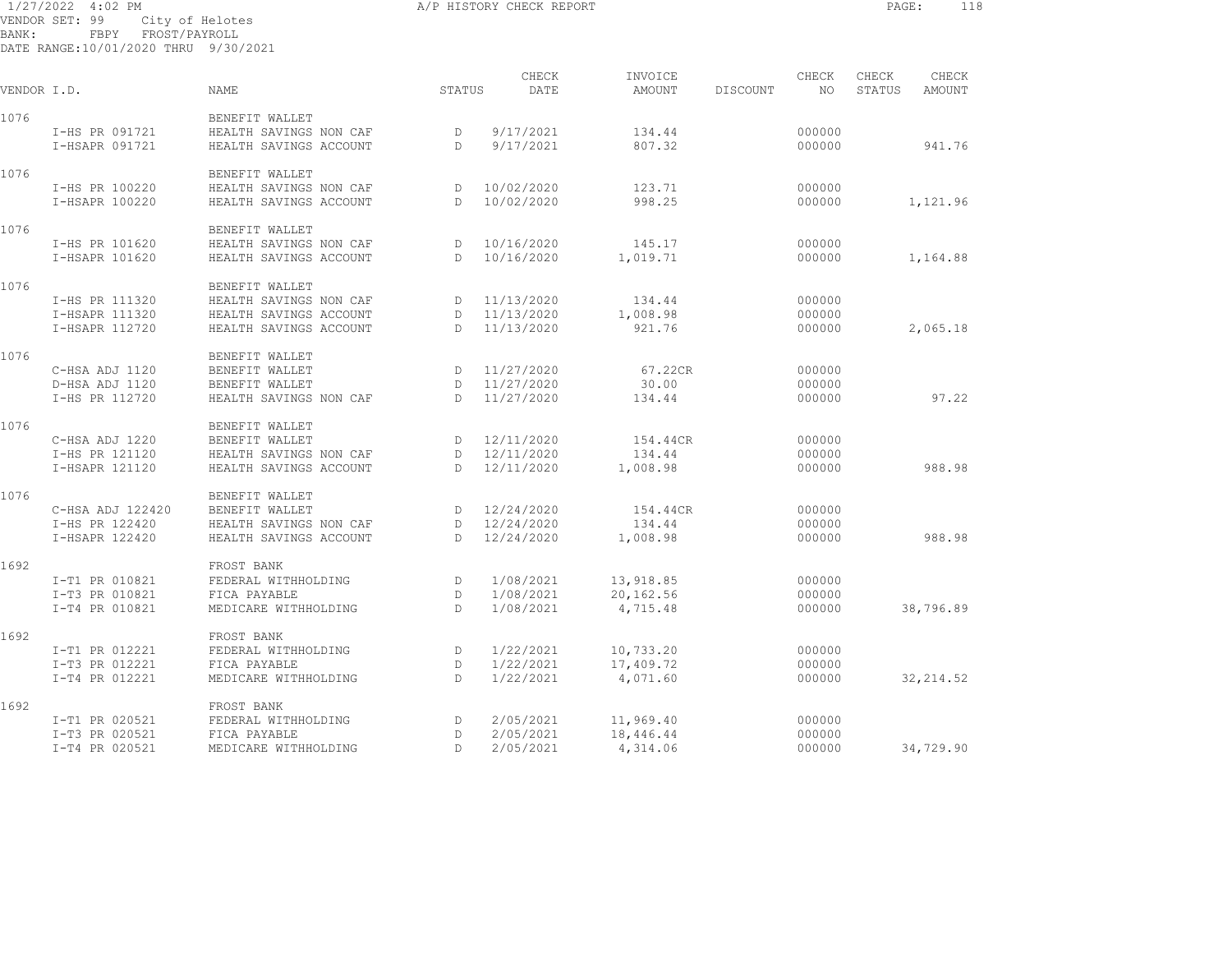## 1/27/2022 4:02 PM A/P HISTORY CHECK REPORT PAGE: 119 VENDOR SET: 99 City of Helotes BANK: FBPY FROST/PAYROLL

DATE RANGE:10/01/2020 THRU 9/30/2021

| VENDOR I.D. |                   | <b>NAME</b>          | STATUS       | CHECK<br>DATE | INVOICE<br><b>AMOUNT</b> | DISCOUNT | CHECK<br>NO. | CHECK<br>STATUS | CHECK<br><b>AMOUNT</b> |
|-------------|-------------------|----------------------|--------------|---------------|--------------------------|----------|--------------|-----------------|------------------------|
| 1692        |                   | FROST BANK           |              |               |                          |          |              |                 |                        |
|             | I-T1 PR 021921    | FEDERAL WITHHOLDING  | D            | 2/19/2021     | 9,876.76                 |          | 000000       |                 |                        |
|             | I-T3 PR 021921    | FICA PAYABLE         | D            | 2/19/2021     | 16,291.16                |          | 000000       |                 |                        |
|             | I-T4 PR 021921    | MEDICARE WITHHOLDING | $\mathbb{D}$ | 2/19/2021     | 3,810.00                 |          | 000000       |                 | 29,977.92              |
| 1692        |                   | FROST BANK           |              |               |                          |          |              |                 |                        |
|             | I-T1 PR 030521    | FEDERAL WITHHOLDING  | D            | 3/05/2021     | 10,937.61                |          | 000000       |                 |                        |
|             | I-T3 PR 030521    | FICA PAYABLE         | D            | 3/05/2021     | 17,194.44                |          | 000000       |                 |                        |
|             | I-T4 PR 030521    | MEDICARE WITHHOLDING | $\mathbb{D}$ | 3/05/2021     | 4,021.24                 |          | 000000       |                 | 32, 153.29             |
| 1692        |                   | FROST BANK           |              |               |                          |          |              |                 |                        |
|             | I-T1 PR 031921    | FEDERAL WITHHOLDING  | D            | 3/19/2021     | 9,750.44                 |          | 000000       |                 |                        |
|             | I-T3 PR 031921    | FICA PAYABLE         | D            | 3/19/2021     | 16,274.84                |          | 000000       |                 |                        |
|             | I-T3 PR 3PP 03192 | FICA PAYABLE         | D            | 3/19/2021     | 207.09                   |          | 000000       |                 |                        |
|             | I-T4 PR 031921    | MEDICARE WITHHOLDING | D            | 3/19/2021     | 3,806.20                 |          | 000000       |                 |                        |
|             | I-T4 PR 3PP 03192 | MEDICARE WITHHOLDING | D.           | 3/19/2021     | 48.43                    |          | 000000       |                 | 30,087.00              |
| 1692        |                   | FROST BANK           |              |               |                          |          |              |                 |                        |
|             | I-T1 PR 040221    | FEDERAL WITHHOLDING  | D            | 4/02/2021     | 13,500.46                |          | 000000       |                 |                        |
|             | I-T3 PR 040221    | FICA PAYABLE         | $\mathbb{D}$ | 4/02/2021     | 20,071.26                |          | 000000       |                 |                        |
|             | I-T4 PR 040221    | MEDICARE WITHHOLDING | $\mathbb{D}$ | 4/02/2021     | 4,694.14                 |          | 000000       |                 | 38,265.86              |
| 1692        |                   | FROST BANK           |              |               |                          |          |              |                 |                        |
|             | I-T1 PR 040721    | FEDERAL WITHHOLDING  | D            | 4/07/2021     | 16.36                    |          | 000000       |                 |                        |
|             | I-T3 PR 040721    | FICA PAYABLE         | D            | 4/07/2021     | 150.52                   |          | 000000       |                 |                        |
|             | I-T4 PR 040721    | MEDICARE WITHHOLDING | $\mathbb{D}$ | 4/07/2021     | 35.20                    |          | 000000       |                 | 202.08                 |
| 1692        |                   | FROST BANK           |              |               |                          |          |              |                 |                        |
|             | I-T1 PR 041621    | FEDERAL WITHHOLDING  | D            | 4/16/2021     | 10,995.98                |          | 000000       |                 |                        |
|             | I-T3 PR 041621    | FICA PAYABLE         | D            | 4/16/2021     | 18, 152. 14              |          | 000000       |                 |                        |
|             | I-T4 PR 041621    | MEDICARE WITHHOLDING | D.           | 4/16/2021     | 4,245.26                 |          | 000000       |                 | 33, 393.38             |
| 1692        |                   | FROST BANK           |              |               |                          |          |              |                 |                        |
|             | I-T1 PR 043021    | FEDERAL WITHHOLDING  | D            | 4/30/2021     | 11,981.90                |          | 000000       |                 |                        |
|             | I-T3 PR 043021    | FICA PAYABLE         | D            | 4/30/2021     | 18,972.78                |          | 000000       |                 |                        |
|             | I-T4 PR 043021    | MEDICARE WITHHOLDING | D            | 4/30/2021     | 4,437.12                 |          | 000000       |                 | 35,391.80              |
| 1692        |                   | FROST BANK           |              |               |                          |          |              |                 |                        |
|             | I-T1 PR 051421    | FEDERAL WITHHOLDING  | D            | 5/14/2021     | 10,023.56                |          | 000000       |                 |                        |
|             | I-T3 PR 051421    | FICA PAYABLE         | D            | 5/14/2021     | 17,402.00                |          | 000000       |                 |                        |
|             | I-T4 PR 051421    | MEDICARE WITHHOLDING | D            | 5/14/2021     | 4,069.92                 |          | 000000       |                 | 31,495.48              |
| 1692        |                   | FROST BANK           |              |               |                          |          |              |                 |                        |
|             | I-T1 PR 052821    | FEDERAL WITHHOLDING  | D            | 5/28/2021     | 9,956.92                 |          | 000000       |                 |                        |
|             | I-T3 PR 052821    | FICA PAYABLE         | $\mathbb{D}$ | 5/28/2021     | 17,154.00                |          | 000000       |                 |                        |

I-T4 PR 052821 MEDICARE WITHHOLDING D 5/28/2021 4,011.88 000000 31,122.80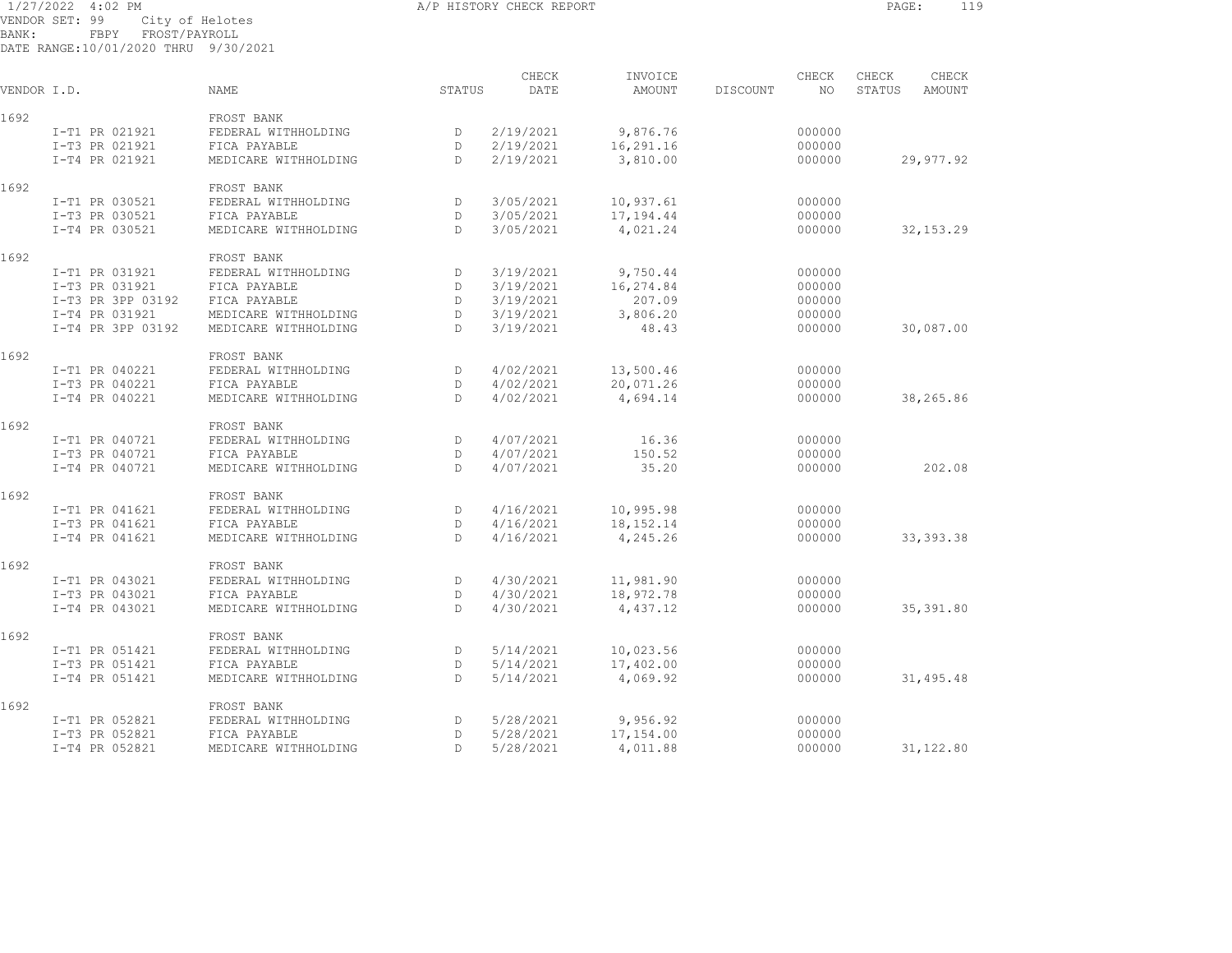## 1/27/2022 4:02 PM A/P HISTORY CHECK REPORT PAGE: 120 VENDOR SET: 99 City of Helotes BANK: FBPY FROST/PAYROLL

| VENDOR I.D. |                 | <b>NAME</b>          | STATUS       | CHECK<br>DATE | INVOICE<br><b>AMOUNT</b> | DISCOUNT | CHECK<br>NO. | CHECK<br>STATUS | CHECK<br><b>AMOUNT</b> |
|-------------|-----------------|----------------------|--------------|---------------|--------------------------|----------|--------------|-----------------|------------------------|
| 1692        |                 | FROST BANK           |              |               |                          |          |              |                 |                        |
|             | I-T1 PR 061121  | FEDERAL WITHHOLDING  | D            | 6/11/2021     | 10,601.35                |          | 000000       |                 |                        |
|             | I-T3 PR 061121  | FICA PAYABLE         | D            | 6/11/2021     | 17,801.08                |          | 000000       |                 |                        |
|             | I-T4 PR 061121  | MEDICARE WITHHOLDING | D            | 6/11/2021     | 4,163.28                 |          | 000000       |                 | 32,565.71              |
| 1692        |                 | FROST BANK           |              |               |                          |          |              |                 |                        |
|             | I-T1 PR 062521  | FEDERAL WITHHOLDING  | D            | 6/25/2021     | 10,548.30                |          | 000000       |                 |                        |
|             | I-T3 PR 062521  | FICA PAYABLE         | D            | 6/25/2021     | 17,507.78                |          | 000000       |                 |                        |
|             | I-T4 PR 062521  | MEDICARE WITHHOLDING | D            | 6/25/2021     | 4,094.56                 |          | 000000       |                 | 32,150.64              |
| 1692        |                 | FROST BANK           |              |               |                          |          |              |                 |                        |
|             | I-T1 MPR 070921 | FEDERAL WITHHOLDING  | D            | 7/09/2021     | 67.08                    |          | 000000       |                 |                        |
|             | I-T1 PR 070921  | FEDERAL WITHHOLDING  | D            | 7/09/2021     | 9,329.59                 |          | 000000       |                 |                        |
|             | I-T3 MPR 070921 | FICA PAYABLE         | D            | 7/09/2021     | 74.76                    |          | 000000       |                 |                        |
|             | I-T3 PR 070921  | FICA PAYABLE         | D            | 7/09/2021     | 16,499.58                |          | 000000       |                 |                        |
|             | I-T4 MPR 070921 | MEDICARE WITHHOLDING | D            | 7/09/2021     | 17.48                    |          | 000000       |                 |                        |
|             | I-T4 PR 070921  | MEDICARE WITHHOLDING | D.           | 7/09/2021     | 3,858.86                 |          | 000000       |                 | 29,847.35              |
| 1692        |                 | FROST BANK           |              |               |                          |          |              |                 |                        |
|             | I-T1 PR 072321  | FEDERAL WITHHOLDING  | D            | 7/23/2021     | 11,644.38                |          | 000000       |                 |                        |
|             | I-T3 PR 072321  | FICA PAYABLE         | D            | 7/23/2021     | 18,732.60                |          | 000000       |                 |                        |
|             | I-T4 PR 072321  | MEDICARE WITHHOLDING | D.           | 7/23/2021     | 4,381.02                 |          | 000000       |                 | 34,758.00              |
| 1692        |                 | FROST BANK           |              |               |                          |          |              |                 |                        |
|             | I-T1 PR 080621  | FEDERAL WITHHOLDING  | D            | 8/06/2021     | 10,013.80                |          | 000000       |                 |                        |
|             | I-T3 PR 080621  | FICA PAYABLE         | D            | 8/06/2021     | 17,282.64                |          | 000000       |                 |                        |
|             | I-T4 PR 080621  | MEDICARE WITHHOLDING | D.           | 8/06/2021     | 4,041.94                 |          | 000000       |                 | 31, 338.38             |
| 1692        |                 | FROST BANK           |              |               |                          |          |              |                 |                        |
|             | I-T1 PR 082021  | FEDERAL WITHHOLDING  | D            | 8/20/2021     | 10,567.99                |          | 000000       |                 |                        |
|             | I-T3 PR 082021  | FICA PAYABLE         | D            | 8/20/2021     | 17,873.18                |          | 000000       |                 |                        |
|             | I-T4 PR 082021  | MEDICARE WITHHOLDING | D            | 8/20/2021     | 4,180.04                 |          | 000000       |                 | 32,621.21              |
| 1692        |                 | FROST BANK           |              |               |                          |          |              |                 |                        |
|             | I-T1 PR 090321  | FEDERAL WITHHOLDING  | D            | 9/03/2021     | 10,213.93                |          | 000000       |                 |                        |
|             | I-T3 PR 090321  | FICA PAYABLE         | D            | 9/03/2021     | 17,466.54                |          | 000000       |                 |                        |
|             | I-T4 PR 090321  | MEDICARE WITHHOLDING | $\mathbb{D}$ | 9/03/2021     | 4,084.84                 |          | 000000       |                 | 31,765.31              |
| 1692        |                 | FROST BANK           |              |               |                          |          |              |                 |                        |
|             | I-T1 PR 091721  | FEDERAL WITHHOLDING  | D            | 9/17/2021     | 11,290.29                |          | 000000       |                 |                        |
|             | I-T3 PR 091721  | FICA PAYABLE         | D.           | 9/17/2021     | 18,667.30                |          | 000000       |                 |                        |
|             | I-T4 PR 091721  | MEDICARE WITHHOLDING | $\mathbb{D}$ | 9/17/2021     | 4,365.78                 |          | 000000       |                 | 34, 323.37             |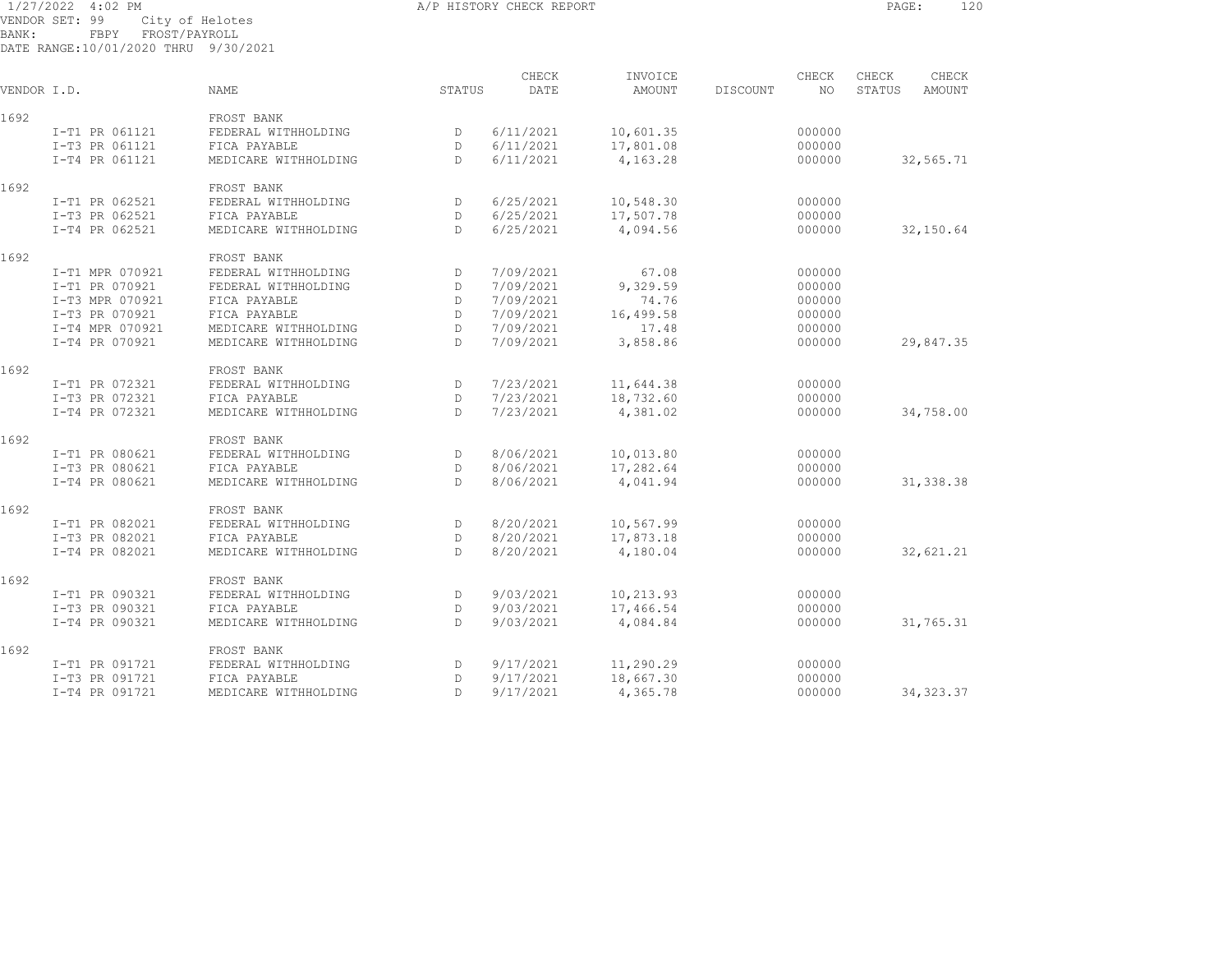## 1/27/2022 4:02 PM A/P HISTORY CHECK REPORT PAGE: 121 VENDOR SET: 99 City of Helotes BANK: FBPY FROST/PAYROLL

| VENDOR I.D. |                   | <b>NAME</b>               | STATUS       | CHECK<br>DATE | INVOICE<br><b>AMOUNT</b> | DISCOUNT | CHECK<br>NO | CHECK<br>STATUS | CHECK<br><b>AMOUNT</b> |
|-------------|-------------------|---------------------------|--------------|---------------|--------------------------|----------|-------------|-----------------|------------------------|
| 1692        |                   | FROST BANK                |              |               |                          |          |             |                 |                        |
|             | I-T1 PR 100220    | FEDERAL WITHHOLDING       | D            | 10/02/2020    | 9,477.07                 |          | 000000      |                 |                        |
|             | I-T3 PR 100220    | FICA PAYABLE              | $\mathbb{D}$ | 10/02/2020    | 16,084.12                |          | 000000      |                 |                        |
|             | I-T4 PR 100220    | MEDICARE WITHHOLDING      | $\mathbb{D}$ | 10/02/2020    | 3,761.64                 |          | 000000      |                 | 29, 322.83             |
| 1692        |                   | FROST BANK                |              |               |                          |          |             |                 |                        |
|             | I-T1 PR 101620    | FEDERAL WITHHOLDING       | D            | 10/16/2020    | 12,610.76                |          | 000000      |                 |                        |
|             | I-T1 PR 101620 SD | FEDERAL WITHHOLDING       | D            | 10/16/2020    | 49.11                    |          | 000000      |                 |                        |
|             | I-T3 PR 101620    | FICA PAYABLE              | D            | 10/16/2020    | 18,888.76                |          | 000000      |                 |                        |
|             | I-T3 PR 101620 SD | FICA PAYABLE              | $\mathbb{D}$ | 10/16/2020    | 54.58                    |          | 000000      |                 |                        |
|             | I-T4 PR 101620    | MEDICARE WITHHOLDING      | D            | 10/16/2020    | 4,417.48                 |          | 000000      |                 |                        |
|             | I-T4 PR 101620 SD | MEDICARE WITHHOLDING      | $\mathbb{D}$ | 10/16/2020    | 12.76                    |          | 000000      |                 | 36,033.45              |
| 1692        |                   | FROST BANK                |              |               |                          |          |             |                 |                        |
|             | I-T1 PR 103020    | FEDERAL WITHHOLDING       | D            | 10/30/2020    | 10,592.56                |          | 000000      |                 |                        |
|             | I-T3 PR 103020    | FICA PAYABLE              | D            | 10/30/2020    | 17,305.02                |          | 000000      |                 |                        |
|             | I-T4 PR 103020    | MEDICARE WITHHOLDING      | $\mathbb{D}$ | 10/30/2020    | 4,047.14                 |          | 000000      |                 | 31,944.72              |
| 1692        |                   | FROST BANK                |              |               |                          |          |             |                 |                        |
|             | I-T1 PR 111320    | FEDERAL WITHHOLDING       | D            | 11/13/2020    | 19,493.72                |          | 000000      |                 |                        |
|             | I-T3 PR 111320    | FICA PAYABLE              | D            | 11/13/2020    | 24, 152. 72              |          | 000000      |                 |                        |
|             | I-T4 PR 111320    | MEDICARE WITHHOLDING      | D.           | 11/13/2020    | 5,648.68                 |          | 000000      |                 | 49,295.12              |
| 1692        |                   | FROST BANK                |              |               |                          |          |             |                 |                        |
|             | I-T1 PR 112720    | FEDERAL WITHHOLDING       | D            | 11/27/2020    | 11,910.02                |          | 000000      |                 |                        |
|             | I-T3 PR 112720    | FICA PAYABLE              | D            | 11/27/2020    | 18,326.68                |          | 000000      |                 |                        |
|             | I-T4 PR 112720    | MEDICARE WITHHOLDING      | $\mathbb{D}$ | 11/27/2020    | 4,286.06                 |          | 000000      |                 | 34,522.76              |
| 1692        |                   | FROST BANK                |              |               |                          |          |             |                 |                        |
|             | I-T1 PR 121120    | FEDERAL WITHHOLDING       | D            | 12/11/2020    | 17,974.27                |          | 000000      |                 |                        |
|             | I-T3 PR 121120    | FICA PAYABLE              | D            | 12/11/2020    | 21,999.96                |          | 000000      |                 |                        |
|             | I-T4 PR 121120    | MEDICARE WITHHOLDING      | $\mathbb{D}$ | 12/11/2020    | 5,145.16                 |          | 000000      |                 | 45, 119.39             |
| 1692        |                   | FROST BANK                |              |               |                          |          |             |                 |                        |
|             | C-TAX ADJ INS     | FROST BANK                | D            | 12/24/2020    | 96.67CR                  |          | 000000      |                 |                        |
|             | D-ADJ TAX INS     | FROST BANK                | $\mathbb{D}$ | 12/24/2020    | 96.67                    |          | 000000      |                 |                        |
|             | I-T1 PR 122420    | FEDERAL WITHHOLDING       | D            | 12/24/2020    | 9,654.07                 |          | 000000      |                 |                        |
|             | I-T3 PR 122420    | FICA PAYABLE              | D            | 12/24/2020    | 16,539.44                |          | 000000      |                 |                        |
|             | I-T3 PR 122420INS | FICA PAYABLE              | D            | 12/24/2020    | 156.70                   |          | 000000      |                 |                        |
|             | I-T4 PR 122420    | MEDICARE WITHHOLDING      | D            | 12/24/2020    | 3,868.14                 |          | 000000      |                 |                        |
|             | I-T4 PR 122420INS | MEDICARE WITHHOLDING      | D            | 12/24/2020    | 36.64                    |          | 000000      |                 | 30,254.99              |
| 2151        |                   | ICMA-RC RETIREMENT (ROTH) |              |               |                          |          |             |                 |                        |
|             | I-ROTPR 010821    | ICMA ROTH                 | D            | 1/08/2021     | 394.23                   |          | 000000      |                 | 394.23                 |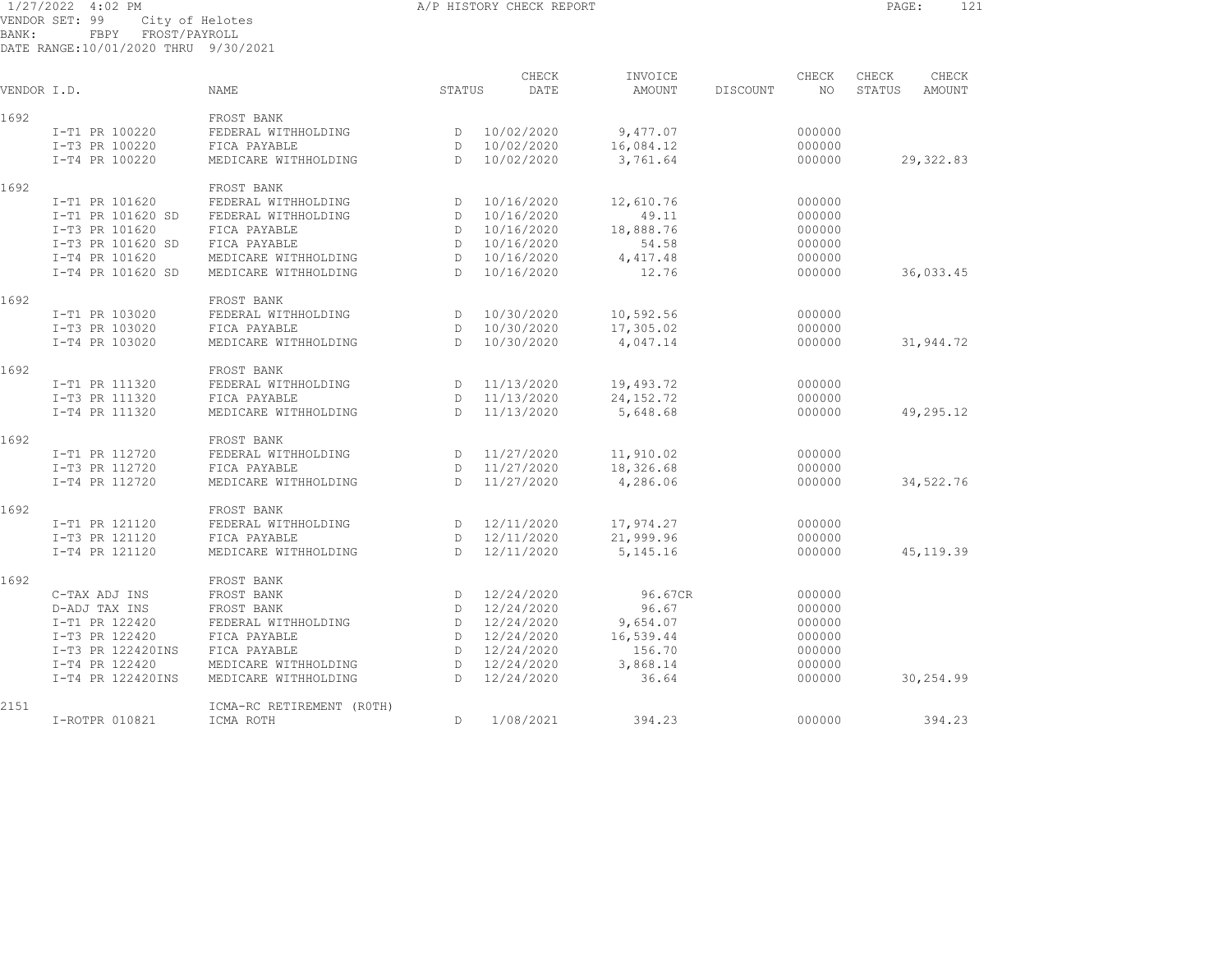| BANK: | 1/27/2022 4:02 PM<br>VENDOR SET: 99<br>City of Helotes<br>FBPY FROST/PAYROLL<br>DATE RANGE:10/01/2020 THRU 9/30/2021 |                                        |        | A/P HISTORY CHECK REPORT |                   |                   | PAGE:                 | 122             |
|-------|----------------------------------------------------------------------------------------------------------------------|----------------------------------------|--------|--------------------------|-------------------|-------------------|-----------------------|-----------------|
|       | VENDOR I.D.                                                                                                          | <b>NAME</b>                            | STATUS | CHECK<br>DATE            | INVOICE<br>AMOUNT | CHECK<br>DISCOUNT | CHECK<br>NO<br>STATUS | CHECK<br>AMOUNT |
| 2151  | I-ROTPR 012221                                                                                                       | ICMA-RC RETIREMENT (ROTH)<br>ICMA ROTH | D      | 1/22/2021                | 394.23            | 000000            |                       | 394.23          |
| 2151  | I-ROTPR 020521                                                                                                       | ICMA-RC RETIREMENT (ROTH)<br>ICMA ROTH | D      | 2/05/2021                | 394.23            | 000000            |                       | 394.23          |
| 2151  | I-ROTPR 021921                                                                                                       | ICMA-RC RETIREMENT (ROTH)<br>ICMA ROTH | D      | 2/19/2021                | 294.23            | 000000            |                       | 294.23          |
| 2151  | I-ROTPR 030521                                                                                                       | ICMA-RC RETIREMENT (ROTH)<br>ICMA ROTH | D      | 3/05/2021                | 294.23            | 000000            |                       | 294.23          |
| 2151  | I-ROTPR 031921                                                                                                       | ICMA-RC RETIREMENT (ROTH)<br>ICMA ROTH | D      | 3/19/2021                | 294.23            | 000000            |                       | 294.23          |
| 2151  | I-ROTPR 040221                                                                                                       | ICMA-RC RETIREMENT (ROTH)<br>ICMA ROTH | D      | 4/02/2021                | 294.23            | 000000            |                       | 294.23          |
| 2151  | I-ROTPR 041621                                                                                                       | ICMA-RC RETIREMENT (ROTH)<br>ICMA ROTH | D      | 4/16/2021                | 294.23            | 000000            |                       | 294.23          |
| 2151  | I-ROTPR 043021                                                                                                       | ICMA-RC RETIREMENT (ROTH)<br>ICMA ROTH | D      | 4/30/2021                | 294.23            | 000000            |                       | 294.23          |
| 2151  | I-ROTPR 051421                                                                                                       | ICMA-RC RETIREMENT (ROTH)<br>ICMA ROTH | D      | 5/14/2021                | 294.23            | 000000            |                       | 294.23          |
| 2151  | I-ROTPR 052821                                                                                                       | ICMA-RC RETIREMENT (ROTH)<br>ICMA ROTH | D.     | 5/28/2021                | 294.23            | 000000            |                       | 294.23          |
| 2151  | I-ROTPR 061121                                                                                                       | ICMA-RC RETIREMENT (ROTH)<br>ICMA ROTH | D      | 6/11/2021                | 294.23            | 000000            |                       | 294.23          |
| 2151  | I-ROTPR 062521                                                                                                       | ICMA-RC RETIREMENT (ROTH)<br>ICMA ROTH | D      | 6/25/2021                | 294.23            | 000000            |                       | 294.23          |
| 2151  | I-ROTPR 070921                                                                                                       | ICMA-RC RETIREMENT (ROTH)<br>ICMA ROTH | D      | 7/09/2021                | 294.23            | 000000            |                       | 294.23          |
| 2151  | I-ROTPR 072321                                                                                                       | ICMA-RC RETIREMENT (ROTH)<br>ICMA ROTH | D      | 7/23/2021                | 294.23            | 000000            |                       | 294.23          |
|       |                                                                                                                      |                                        |        |                          |                   |                   |                       |                 |

D 8/06/2021 294.23 000000 294.23

2151 ICMA-RC RETIREMENT (ROTH)<br>I-ROTPR 080621 ICMA ROTH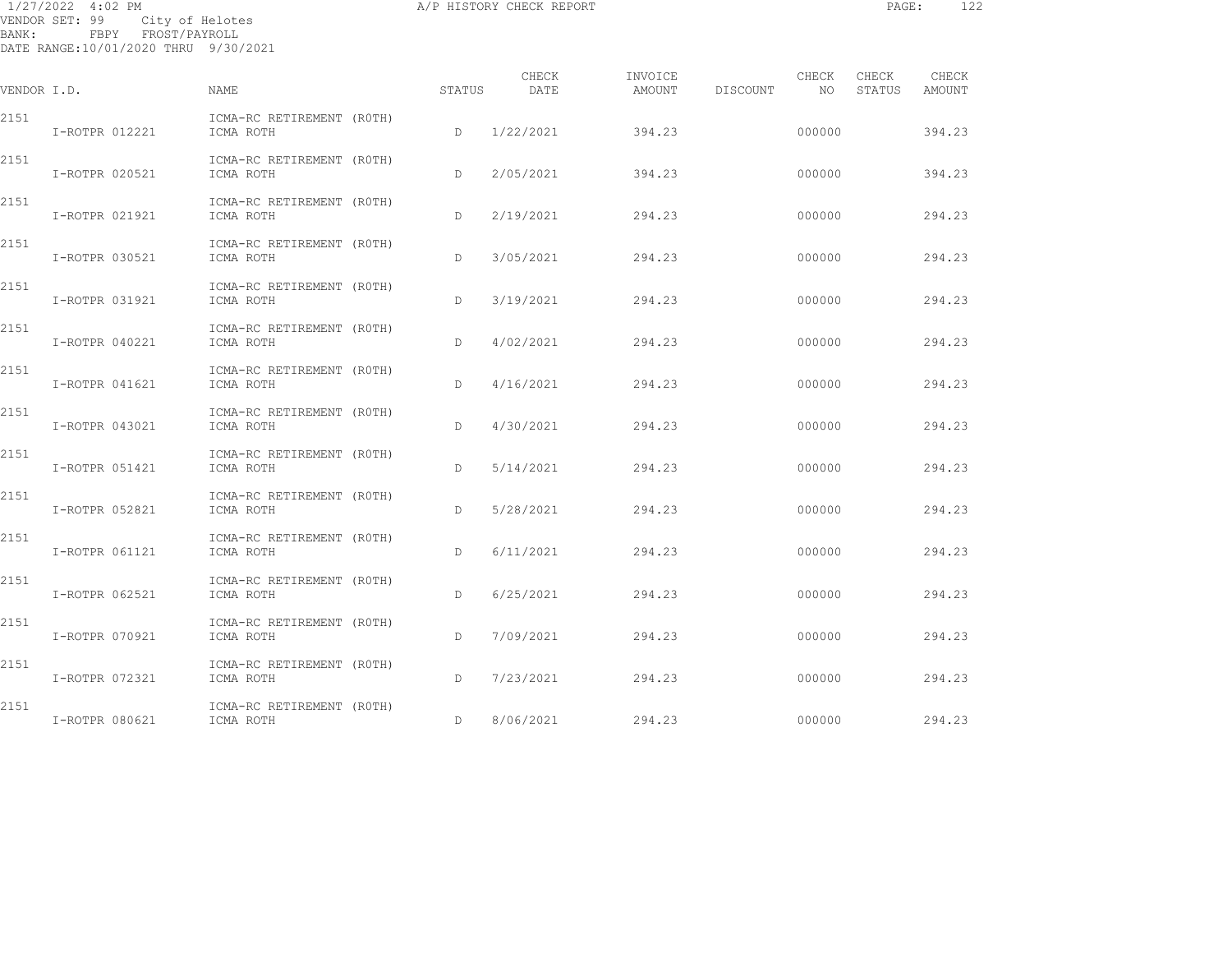| 1/27/2022 4:02 PM<br>VENDOR SET: 99<br>BANK:<br>FBPY FROST/PAYROLL<br>DATE RANGE:10/01/2020 THRU 9/30/2021 | City of Helotes                                                                                                                                     |              | A/P HISTORY CHECK REPORT                                   |                                       |          |                                      | PAGE:  | 123      |
|------------------------------------------------------------------------------------------------------------|-----------------------------------------------------------------------------------------------------------------------------------------------------|--------------|------------------------------------------------------------|---------------------------------------|----------|--------------------------------------|--------|----------|
|                                                                                                            |                                                                                                                                                     |              | CHECK                                                      | INVOICE                               |          | CHECK                                | CHECK  | CHECK    |
| VENDOR I.D.                                                                                                | NAME                                                                                                                                                | STATUS       | DATE                                                       | AMOUNT                                | DISCOUNT | NO                                   | STATUS | AMOUNT   |
| 2151<br>I-ROTPR 082021                                                                                     | ICMA-RC RETIREMENT (ROTH)<br>ICMA ROTH                                                                                                              | D.           | 8/20/2021                                                  | 294.23                                |          | 000000                               |        | 294.23   |
| 2151<br>I-ROTPR 090321                                                                                     | ICMA-RC RETIREMENT (ROTH)<br>ICMA ROTH                                                                                                              | D            | 9/03/2021                                                  | 294.23                                |          | 000000                               |        | 294.23   |
| 2151<br>I-ROTPR 091721                                                                                     | ICMA-RC RETIREMENT (ROTH)<br>ICMA ROTH                                                                                                              | $\mathbb{D}$ | 9/17/2021                                                  | 544.23                                |          | 000000                               |        | 544.23   |
| 2151<br>I-ROTPR 100220                                                                                     | ICMA-RC RETIREMENT (ROTH)<br>ICMA ROTH                                                                                                              | $\mathbb{D}$ | 10/02/2020                                                 | 900.00                                |          | 000000                               |        | 900.00   |
| 2151<br>I-ROTPR 101620                                                                                     | ICMA-RC RETIREMENT (ROTH)<br>ICMA ROTH                                                                                                              | $\mathbb{D}$ | 10/16/2020                                                 | 900.00                                |          | 000000                               |        | 900.00   |
| 2151<br>I-ROTPR 103020                                                                                     | ICMA-RC RETIREMENT (ROTH)<br>ICMA ROTH                                                                                                              | $\mathbb{D}$ | 10/30/2020                                                 | 900.00                                |          | 000000                               |        | 900.00   |
| 2151<br>I-ROTPR 111320                                                                                     | ICMA-RC RETIREMENT (ROTH)<br>ICMA ROTH                                                                                                              | $\mathbb{D}$ | 11/13/2020                                                 | 900.00                                |          | 000000                               |        | 900.00   |
| 2151<br>I-ROTPR 112720                                                                                     | ICMA-RC RETIREMENT (ROTH)<br>ICMA ROTH                                                                                                              | D            | 11/27/2020                                                 | 900.00                                |          | 000000                               |        | 900.00   |
| 2151<br>I-ROTPR 121120                                                                                     | ICMA-RC RETIREMENT (ROTH)<br>ICMA ROTH                                                                                                              | D            | 12/11/2020                                                 | 900.00                                |          | 000000                               |        | 900.00   |
| 2151<br>I-ROTPR 122420                                                                                     | ICMA-RC RETIREMENT (ROTH)<br>ICMA ROTH                                                                                                              | D            | 12/24/2020                                                 | 1,000.00                              |          | 000000                               |        | 1,000.00 |
| 0341<br>I-AF PR 100220<br>I-AF PR 101620<br>I-AFLPR 100220<br>I-AFLPR 101620                               | AFLAC INC<br>AFLAC NON CAF<br>AFLAC NON CAF<br>SUB INS CAF<br>SUB INS CAF                                                                           | R            | R 11/03/2020<br>R 11/03/2020<br>R 11/03/2020<br>11/03/2020 | 13.14<br>13.14<br>283.57<br>283.57    |          | 026429<br>026429<br>026429<br>026429 |        | 593.42   |
| 1323<br>I-CL PR 100220<br>I-CL PR 101620<br>I-CLCPR 100220                                                 | COLONIAL LIFE & ACCIDENT INS C<br>COLONIAL LIFE NON CAF<br>COLONIAL LIFE NON CAF<br>SUB INS CAF                                                     |              | R 11/03/2020<br>R 11/03/2020<br>R 11/03/2020               | 57.65<br>57.65<br>115.35              |          | 026430<br>026430<br>026430           |        |          |
| I-CLCPR 101620<br>2030<br>D-DENTAL ADJ 1020<br>D-HEALTH ADJ 1020<br>D-VISION ADJ 1020                      | SUB INS CAF<br>UNITEDHEALTHCARE INS COMPANY I<br>UNITEDHEALTHCARE INS COMPANY I<br>UNITEDHEALTHCARE INS COMPANY I<br>UNITEDHEALTHCARE INS COMPANY I | R<br>R       | 11/03/2020<br>R 11/03/2020<br>11/03/2020<br>R 11/03/2020   | 115.35<br>143.40<br>4,690.83<br>25.26 |          | 026430<br>026431<br>026431<br>026431 |        | 346.00   |

 I-DENPR 100220 DENTAL INSURANCE R 11/03/2020 833.51 026431 I-DENPR 101620 DENTAL INSURANCE R 11/03/2020 833.51 026431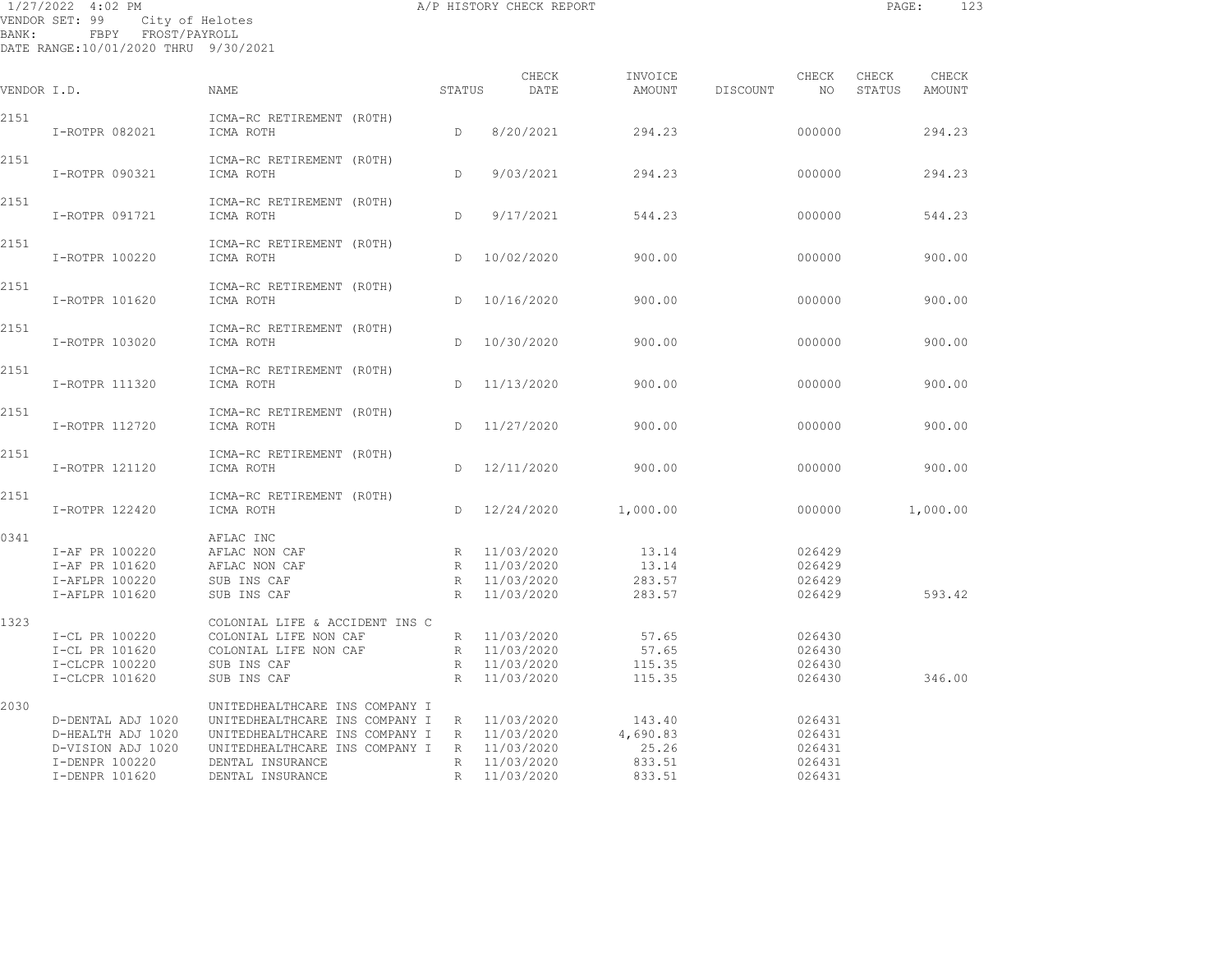1/27/2022 4:02 PM A/P HISTORY CHECK REPORT PAGE: 124<br>VENDOR SET 99 City of Helotes VENDOR SET: 99 City of Helotes BANK: FBPY FROST/PAYROLL DATE RANGE:10/01/2020 THRU 9/30/2021

| VENDOR I.D. |                   | NAME                           | STATUS          | CHECK<br>DATE | INVOICE<br>AMOUNT | DISCOUNT | CHECK<br>NO. | CHECK<br>STATUS | CHECK<br>AMOUNT |
|-------------|-------------------|--------------------------------|-----------------|---------------|-------------------|----------|--------------|-----------------|-----------------|
|             | I-DTLPR 100220    | DENTAL INS                     |                 | R 11/03/2020  | 544.11            |          | 026431       |                 |                 |
|             | I-DTLPR 101620    | DENTAL INS                     | R               | 11/03/2020    | 544.11            |          | 026431       |                 |                 |
|             | I-DVIPR 100220    | DEPENDANT VISION               | R               | 11/03/2020    | 148.77            |          | 026431       |                 |                 |
|             | I-DVIPR 101620    | DEPENDANT VISION               | R               | 11/03/2020    | 148.77            |          | 026431       |                 |                 |
|             | I-HEAPR 100220    | HEALTH INSURANCE               | R               | 11/03/2020    | 9,679.98          |          | 026431       |                 |                 |
|             | I-HEAPR 101620    | HEALTH INSURANCE               | R               | 11/03/2020    | 9,679.98          |          | 026431       |                 |                 |
|             | I-MEDPR 100220    | HEALTH INS                     | R               | 11/03/2020    | 6,371.38          |          | 026431       |                 |                 |
|             | I-MEDPR 101620    | HEALTH INS                     | R               | 11/03/2020    | 6,371.38          |          | 026431       |                 |                 |
|             | I-VISPR 100220    | VISION INS CAF                 | R               | 11/03/2020    | 222.70            |          | 026431       |                 |                 |
|             | I-VISPR 101620    | VISION INS CAF                 | R               | 11/03/2020    | 222.70            |          | 026431       |                 | 40,460.39       |
| 0008        |                   | STANDARD INSURANCE INC         |                 |               |                   |          |              |                 |                 |
|             | D-LIFE ADJ 1020   | STANDARD INSURANCE INC         | R               | 11/18/2020    | 124.96            |          | 026484       |                 |                 |
|             | I-LFEPR 100220    | LIFE INS                       | R               | 11/18/2020    | 2,010.21          |          | 026484       |                 |                 |
|             | I-LFEPR 101620    | LIFE INS                       | R               | 11/18/2020    | 2,010.21          |          | 026484       |                 | 4,145.38        |
| 0341        |                   | AFLAC INC                      |                 |               |                   |          |              |                 |                 |
|             | I-AF PR 111320    | AFLAC NON CAF                  | R               | 12/17/2020    | 13.14             |          | 026582       |                 |                 |
|             | I-AF PR 112720    | AFLAC NON CAF                  | R               | 12/17/2020    | 13.14             |          | 026582       |                 |                 |
|             | I-AFLPR 111320    | SUB INS CAF                    |                 | R 12/17/2020  | 283.57            |          | 026582       |                 |                 |
|             | I-AFLPR 112720    | SUB INS CAF                    | R               | 12/17/2020    | 283.57            |          | 026582       |                 | 593.42          |
| 1323        |                   | COLONIAL LIFE & ACCIDENT INS C |                 |               |                   |          |              |                 |                 |
|             | I-CL PR 111320    | COLONIAL LIFE NON CAF          | R               | 12/17/2020    | 57.65             |          | 026583       |                 |                 |
|             | I-CL PR 112720    | COLONIAL LIFE NON CAF          | R               | 12/17/2020    | 57.65             |          | 026583       |                 |                 |
|             | I-CLCPR 111320    | SUB INS CAF                    | $R_{\parallel}$ | 12/17/2020    | 115.35            |          | 026583       |                 |                 |
|             | I-CLCPR 112720    | SUB INS CAF                    | $\mathbb{R}$    | 12/17/2020    | 115.35            |          | 026583       |                 | 346.00          |
| 0008        |                   | STANDARD INSURANCE INC         |                 |               |                   |          |              |                 |                 |
|             | C-ADJ LIFE 1220   | STANDARD INSURANCE INC         |                 | R 12/17/2020  | 192.67CR          |          | 026584       |                 |                 |
|             | I-LFEPR 111320    | LIFE INS                       |                 | R 12/17/2020  | 2,010.21          |          | 026584       |                 |                 |
|             | I-LFEPR 112720    | LIFE INS                       | $\mathbb{R}$    | 12/17/2020    | 2,005.86          |          | 026584       |                 | 3,823.40        |
| 2030        |                   | UNITEDHEALTHCARE INS COMPANY I |                 |               |                   |          |              |                 |                 |
|             | D-ADJ DENTAL 1220 | UNITEDHEALTHCARE INS COMPANY I | R               | 12/17/2020    | 76.99             |          | 026586       |                 |                 |
|             | D-ADJ HEALTH 1220 | UNITEDHEALTHCARE INS COMPANY I | R               | 12/17/2020    | 1,252.85          |          | 026586       |                 |                 |
|             | D-ADJ VIS 1220    | UNITEDHEALTHCARE INS COMPANY I | R               | 12/17/2020    | 18.33             |          | 026586       |                 |                 |
|             | I-DENPR 111320    | DENTAL INSURANCE               | R               | 12/17/2020    | 833.51            |          | 026586       |                 |                 |
|             | I-DENPR 112720    | DENTAL INSURANCE               | R               | 12/17/2020    | 833.50            |          | 026586       |                 |                 |
|             | I-DTLPR 111320    | DENTAL INS                     | R               | 12/17/2020    | 557.47            |          | 026586       |                 |                 |
|             | I-DTLPR 112720    | DENTAL INS                     | R               | 12/17/2020    | 557.47            |          | 026586       |                 |                 |
|             | I-DVIPR 111320    | DEPENDANT VISION               | R               | 12/17/2020    | 152.30            |          | 026586       |                 |                 |
|             | I-DVIPR 112720    | DEPENDANT VISION               | R               | 12/17/2020    | 152.30            |          | 026586       |                 |                 |
|             | I-HEAPR 111320    | HEALTH INSURANCE               | R               | 12/17/2020    | 9,679.98          |          | 026586       |                 |                 |
|             | I-HEAPR 112720    | HEALTH INSURANCE               | $R_{\parallel}$ | 12/17/2020    | 9,897.98          |          | 026586       |                 |                 |
|             | I-MEDPR 111320    | HEALTH INS                     | R               | 12/17/2020    | 6,704.17          |          | 026586       |                 |                 |
|             | I-MEDPR 112720    | HEALTH INS                     | R               | 12/17/2020    | 6,704.17          |          | 026586       |                 |                 |
|             | I-VISPR 111320    | VISION INS CAF                 | $\mathbb R$     | 12/17/2020    | 222.70            |          | 026586       |                 |                 |
|             | I-VISPR 112720    | VISION INS CAF                 | $\mathbb{R}$    | 12/17/2020    | 217.87            |          | 026586       |                 | 37,861.59       |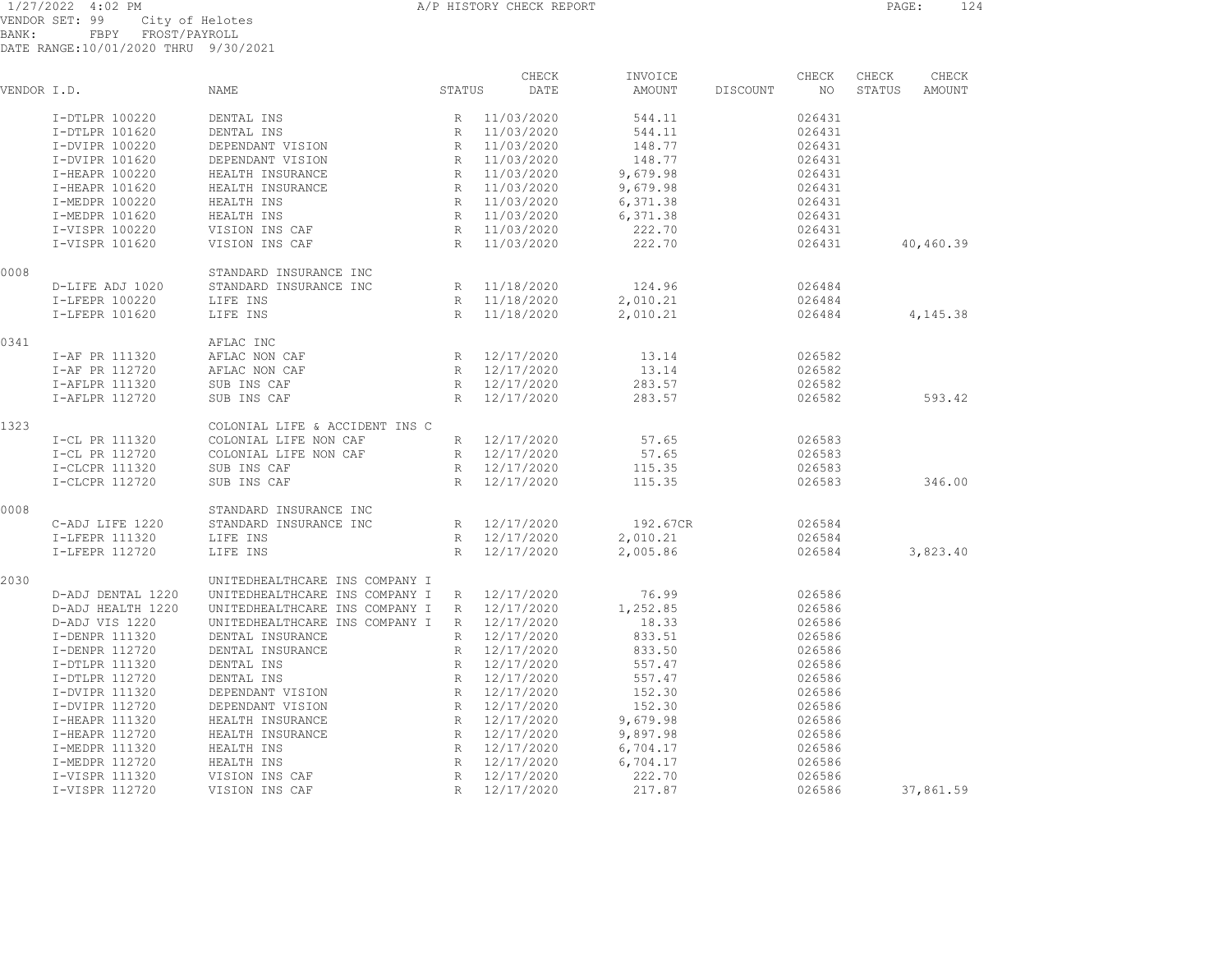1/27/2022 4:02 PM A/P HISTORY CHECK REPORT PAGE: 125 VENDOR SET: 99 City of Helotes BANK: FBPY FROST/PAYROLL

| VENDOR I.D. |                 | NAME                           | STATUS          | CHECK<br>DATE | INVOICE<br>AMOUNT | DISCOUNT | CHECK<br>NO | CHECK<br>STATUS | CHECK<br>AMOUNT |
|-------------|-----------------|--------------------------------|-----------------|---------------|-------------------|----------|-------------|-----------------|-----------------|
| 0341        |                 | AFLAC INC                      |                 |               |                   |          |             |                 |                 |
|             | I-AF PR 121120  | AFLAC NON CAF                  | R               | 1/14/2021     | 13.14             |          | 026639      |                 |                 |
|             | I-AF PR 122420  | AFLAC NON CAF                  | R               | 1/14/2021     | 13.14             |          | 026639      |                 |                 |
|             | I-AFLPR 121120  | SUB INS CAF                    | $R_{\perp}$     | 1/14/2021     | 283.57            |          | 026639      |                 |                 |
|             | I-AFLPR 122420  | SUB INS CAF                    | R               | 1/14/2021     | 270.31            |          | 026639      |                 | 580.16          |
| 1323        |                 | COLONIAL LIFE & ACCIDENT INS C |                 |               |                   |          |             |                 |                 |
|             | I-CL PR 121120  | COLONIAL LIFE NON CAF          | R               | 1/14/2021     | 57.65             |          | 026640      |                 |                 |
|             | I-CL PR 122420  | COLONIAL LIFE NON CAF          | R               | 1/14/2021     | 57.65             |          | 026640      |                 |                 |
|             | I-CLCPR 121120  | SUB INS CAF                    | R               | 1/14/2021     | 115.35            |          | 026640      |                 |                 |
|             | I-CLCPR 122420  | SUB INS CAF                    | R               | 1/14/2021     | 115.35            |          | 026640      |                 | 346.00          |
| 0008        |                 | STANDARD INSURANCE INC         |                 |               |                   |          |             |                 |                 |
|             | C-LIFE ADJ 1220 | STANDARD INSURANCE INC         | R               | 1/14/2021     | 2.35CR            |          | 026641      |                 |                 |
|             | I-LFEPR 121120  | LIFE INS                       | R               | 1/14/2021     | 2,054.63          |          | 026641      |                 |                 |
|             | I-LFEPR 122420  | LIFE INS                       | R               | 1/14/2021     | 2,027.28          |          | 026641      |                 | 4,079.56        |
| 2030        |                 | UNITEDHEALTHCARE INS COMPANY I |                 |               |                   |          |             |                 |                 |
|             | D-DEN ADJ 1220  | UNITEDHEALTHCARE INS COMPANY I | R               | 1/14/2021     | 393.68            |          | 026643      |                 |                 |
|             | D-HEA ADJ 1220  | UNITEDHEALTHCARE INS COMPANY I | R               | 1/14/2021     | 8,042.14          |          | 026643      |                 |                 |
|             | D-VIS ADJ 1220  | UNITEDHEALTHCARE INS COMPANY I | R               | 1/14/2021     | 63.22             |          | 026643      |                 |                 |
|             | I-DENPR 121120  | DENTAL INSURANCE               | R               | 1/14/2021     | 915.39            |          | 026643      |                 |                 |
|             | I-DENPR 122420  | DENTAL INSURANCE               | R               | 1/14/2021     | 915.39            |          | 026643      |                 |                 |
|             | I-DTLPR 121120  | DENTAL INS                     | R               | 1/14/2021     | 557.47            |          | 026643      |                 |                 |
|             | I-DTLPR 122420  | DENTAL INS                     | $R_{\parallel}$ | 1/14/2021     | 544.11            |          | 026643      |                 |                 |
|             | I-DVIPR 121120  | DEPENDANT VISION               | $R_{\perp}$     | 1/14/2021     | 152.30            |          | 026643      |                 |                 |
|             | I-DVIPR 122420  | DEPENDANT VISION               | $R_{\perp}$     | 1/14/2021     | 148.37            |          | 026643      |                 |                 |
|             | I-HEAPR 121120  | HEALTH INSURANCE               | R               | 1/14/2021     | 10,674.41         |          | 026643      |                 |                 |
|             | I-HEAPR 122420  | HEALTH INSURANCE               | $R_{\parallel}$ | 1/14/2021     | 10,674.41         |          | 026643      |                 |                 |
|             | I-MEDPR 121120  | HEALTH INS                     | R               | 1/14/2021     | 6,704.17          |          | 026643      |                 |                 |
|             | I-MEDPR 122420  | HEALTH INS                     | R               | 1/14/2021     | 6,795.85          |          | 026643      |                 |                 |
|             | I-VISPR 121120  | VISION INS CAF                 | R               | 1/14/2021     | 234.12            |          | 026643      |                 |                 |
|             | I-VISPR 122420  | VISION INS CAF                 | $R_{\parallel}$ | 1/14/2021     | 234.12            |          | 026643      |                 | 47,049.15       |
| 0341        |                 | AFLAC INC                      |                 |               |                   |          |             |                 |                 |
|             | I-AF PR 010821  | AFLAC NON CAF                  | R               | 2/11/2021     | 13.14             |          | 026798      |                 |                 |
|             | I-AF PR 012221  | AFLAC NON CAF                  | $R_{\parallel}$ | 2/11/2021     | 13.14             |          | 026798      |                 |                 |
|             | I-AFLPR 010821  | SUB INS CAF                    | R               | 2/11/2021     | 270.31            |          | 026798      |                 |                 |
|             | I-AFLPR 012221  | SUB INS CAF                    | R               | 2/11/2021     | 270.31            |          | 026798      |                 | 566.90          |
| 1323        |                 | COLONIAL LIFE & ACCIDENT INS C |                 |               |                   |          |             |                 |                 |
|             | I-CL PR 010821  | COLONIAL LIFE NON CAF          | R               | 2/11/2021     | 57.65             |          | 026799      |                 |                 |
|             | I-CL PR 012221  | COLONIAL LIFE NON CAF          | $R_{\parallel}$ | 2/11/2021     | 57.65             |          | 026799      |                 |                 |
|             | I-CLCPR 010821  | SUB INS CAF                    | R               | 2/11/2021     | 115.35            |          | 026799      |                 |                 |
|             | I-CLCPR 012221  | SUB INS CAF                    | R               | 2/11/2021     | 115.35            |          | 026799      |                 | 346.00          |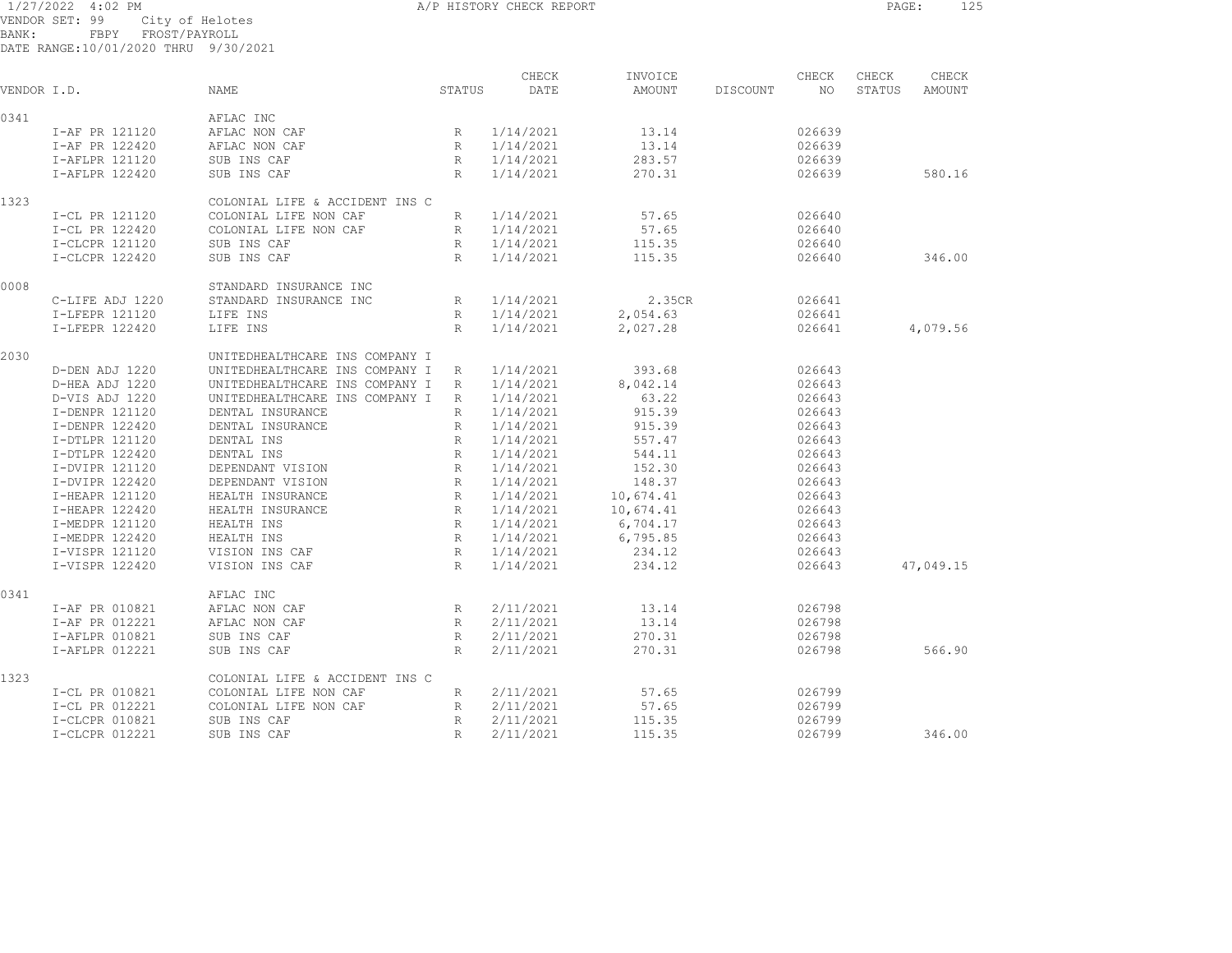1/27/2022 4:02 PM A/P HISTORY CHECK REPORT PAGE: 126 VENDOR SET: 99 City of Helotes BANK: FBPY FROST/PAYROLL

| VENDOR I.D. |                   | <b>NAME</b>                    | STATUS          | CHECK<br>DATE | INVOICE<br>AMOUNT | DISCOUNT | CHECK<br>NO | CHECK<br>STATUS | CHECK<br><b>AMOUNT</b> |
|-------------|-------------------|--------------------------------|-----------------|---------------|-------------------|----------|-------------|-----------------|------------------------|
| 0008        |                   | STANDARD INSURANCE INC         |                 |               |                   |          |             |                 |                        |
|             | D-LIFE ADJ 0121   | STANDARD INSURANCE INC         | R               | 2/11/2021     | 280.10            |          | 026800      |                 |                        |
|             | I-LFEPR 010821    | LIFE INS                       | R               | 2/11/2021     | 2,027.28          |          | 026800      |                 |                        |
|             | I-LFEPR 012221    | LIFE INS                       | R               | 2/11/2021     | 2,027.28          |          | 026800      |                 | 4,334.66               |
| 2030        |                   | UNITEDHEALTHCARE INS COMPANY I |                 |               |                   |          |             |                 |                        |
|             | C-DEN ADJ 0121    | UNITEDHEALTHCARE INS COMPANY I | R               | 2/11/2021     | 132.45CR          |          | 026802      |                 |                        |
|             | C-VISION ADJ 0121 | UNITEDHEALTHCARE INS COMPANY I | R               | 2/11/2021     | 23.94CR           |          | 026802      |                 |                        |
|             |                   |                                |                 |               |                   |          | 026802      |                 |                        |
|             | D-HEA ADJ 01221   | UNITEDHEALTHCARE INS COMPANY I | R               | 2/11/2021     | 1,595.03          |          |             |                 |                        |
|             | I-DENPR 010821    | DENTAL INSURANCE               | R               | 2/11/2021     | 915.39            |          | 026802      |                 |                        |
|             | I-DENPR 012221    | DENTAL INSURANCE               | R               | 2/11/2021     | 915.39            |          | 026802      |                 |                        |
|             | I-DTLPR 010821    | DENTAL INS                     | R               | 2/11/2021     | 544.11            |          | 026802      |                 |                        |
|             | I-DTLPR 012221    | DENTAL INS                     | R               | 2/11/2021     | 544.11            |          | 026802      |                 |                        |
|             | I-DVIPR 010821    | DEPENDANT VISION               | R               | 2/11/2021     | 148.37            |          | 026802      |                 |                        |
|             | I-DVIPR 012221    | DEPENDANT VISION               | R               | 2/11/2021     | 148.37            |          | 026802      |                 |                        |
|             | I-HEAPR 010821    | HEALTH INSURANCE               | R               | 2/11/2021     | 10,674.41         |          | 026802      |                 |                        |
|             | I-HEAPR 012221    | HEALTH INSURANCE               | R               | 2/11/2021     | 10,674.41         |          | 026802      |                 |                        |
|             | I-MEDPR 010821    | HEALTH INS                     | R               | 2/11/2021     | 6,795.85          |          | 026802      |                 |                        |
|             | I-MEDPR 012221    | HEALTH INS                     | R               | 2/11/2021     | 6,795.85          |          | 026802      |                 |                        |
|             | I-VISPR 010821    | VISION INS CAF                 | R               | 2/11/2021     | 234.12            |          | 026802      |                 |                        |
|             | I-VISPR 012221    | VISION INS CAF                 | R               | 2/11/2021     | 234.12            |          | 026802      |                 | 40,063.14              |
| 0341        |                   | AFLAC INC                      |                 |               |                   |          |             |                 |                        |
|             | I-AF PR 020521    | AFLAC NON CAF                  | R               | 3/18/2021     | 13.14             |          | 026914      |                 |                        |
|             | I-AF PR 021921    | AFLAC NON CAF                  | R               | 3/18/2021     | 13.14             |          | 026914      |                 |                        |
|             |                   |                                |                 |               |                   |          |             |                 |                        |
|             | I-AFLPR 020521    | SUB INS CAF                    | R               | 3/18/2021     | 270.31            |          | 026914      |                 |                        |
|             | I-AFLPR 021921    | SUB INS CAF                    | R               | 3/18/2021     | 270.31            |          | 026914      |                 | 566.90                 |
| 1323        |                   | COLONIAL LIFE & ACCIDENT INS C |                 |               |                   |          |             |                 |                        |
|             | I-CL PR 020521    | COLONIAL LIFE NON CAF          | $R_{\perp}$     | 3/18/2021     | 57.65             |          | 026915      |                 |                        |
|             | I-CL PR 021921    | COLONIAL LIFE NON CAF          | $R_{\perp}$     | 3/18/2021     | 57.65             |          | 026915      |                 |                        |
|             | I-CLCPR 020521    | SUB INS CAF                    | R               | 3/18/2021     | 115.35            |          | 026915      |                 |                        |
|             | I-CLCPR 021921    | SUB INS CAF                    | R               | 3/18/2021     | 115.35            |          | 026915      |                 | 346.00                 |
| 0008        |                   | STANDARD INSURANCE INC         |                 |               |                   |          |             |                 |                        |
|             | C-LIFE ADJ 0221   | STANDARD INSURANCE INC         | R               | 3/18/2021     | 33.82CR           |          | 026916      |                 |                        |
|             | I-LFEPR 020521    | LIFE INS                       | R               | 3/18/2021     | 2,000.07          |          | 026916      |                 |                        |
|             | I-LFEPR 021921    | LIFE INS                       | R               | 3/18/2021     | 1,877.09          |          | 026916      |                 | 3,843.34               |
| 2030        |                   | UNITEDHEALTHCARE INS COMPANY I |                 |               |                   |          |             |                 |                        |
|             | C-DEN ADJ 0221    | UNITEDHEALTHCARE INS COMPANY I | R               | 3/18/2021     | 142.15CR          |          | 026918      |                 |                        |
|             | C-HEALTH ADJ 0221 | UNITEDHEALTHCARE INS COMPANY I | R               | 3/18/2021     | 5,483.89CR        |          | 026918      |                 |                        |
|             | C-VIS ADJ 0221    | UNITEDHEALTHCARE INS COMPANY I | R               | 3/18/2021     | 52.48CR           |          | 026918      |                 |                        |
|             | I-DENPR 020521    | DENTAL INSURANCE               | R               | 3/18/2021     | 846.85            |          | 026918      |                 |                        |
|             | I-DENPR 021921    | DENTAL INSURANCE               | $R_{\parallel}$ | 3/18/2021     | 784.56            |          | 026918      |                 |                        |
|             | I-DTLPR 020521    | DENTAL INS                     | R               | 3/18/2021     | 524.51            |          | 026918      |                 |                        |
|             | I-DTLPR 021921    | DENTAL INS                     | R               | 3/18/2021     | 511.15            |          | 026918      |                 |                        |
|             | I-DVIPR 020521    | DEPENDANT VISION               | R               | 3/18/2021     | 143.54            |          | 026918      |                 |                        |
|             |                   |                                |                 |               |                   |          |             |                 |                        |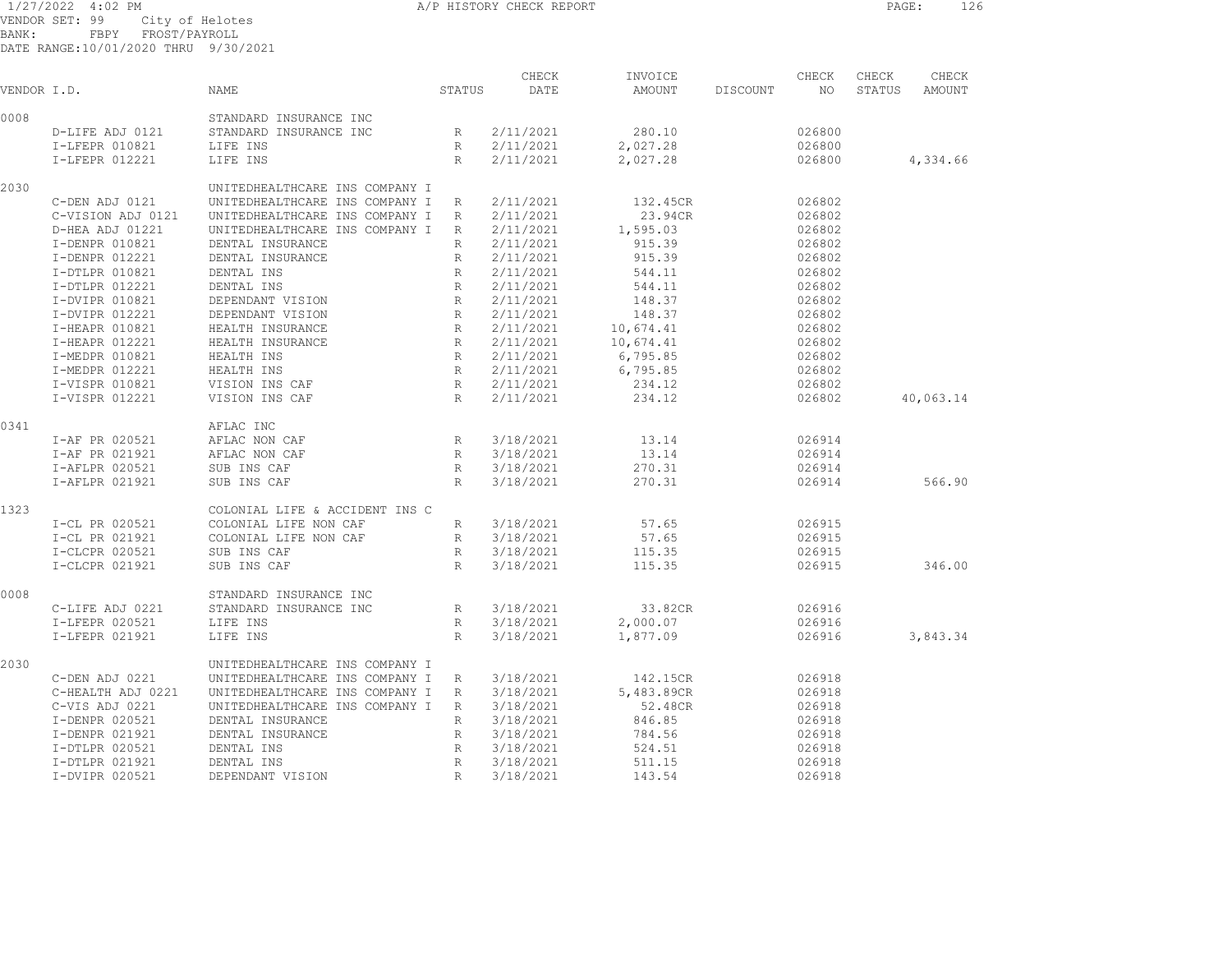1/27/2022 4:02 PM A/P HISTORY CHECK REPORT PAGE: 127 VENDOR SET: 99 City of Helotes BANK: FBPY FROST/PAYROLL

| VENDVIA JEI . JJ           |      |  | ATPA AT HETAPES |
|----------------------------|------|--|-----------------|
| BANK:                      | FBPY |  | FROST/PAYROLL   |
| DATE RANGE:10/01/2020 THRU |      |  | 9/30/2021       |

| VENDOR I.D. |                   | NAME                           | STATUS          | CHECK<br>DATE | INVOICE<br>AMOUNT | DISCOUNT | CHECK<br>NO | CHECK<br>STATUS | CHECK<br>AMOUNT |
|-------------|-------------------|--------------------------------|-----------------|---------------|-------------------|----------|-------------|-----------------|-----------------|
|             | I-DVIPR 021921    | DEPENDANT VISION               | R               | 3/18/2021     | 139.61            |          | 026918      |                 |                 |
|             | I-HEAPR 020521    | HEALTH INSURANCE               | $R_{\parallel}$ | 3/18/2021     | 10,044.29         |          | 026918      |                 |                 |
|             | I-HEAPR 021921    | HEALTH INSURANCE               | R               | 3/18/2021     | 9,591.64          |          | 026918      |                 |                 |
|             | I-MEDPR 020521    | HEALTH INS                     | R               | 3/18/2021     | 6,309.08          |          | 026918      |                 |                 |
|             | I-MEDPR 021921    | HEALTH INS                     | R               | 3/18/2021     | 6,090.80          |          | 026918      |                 |                 |
|             | I-VISPR 020521    | VISION INS CAF                 | R               | 3/18/2021     | 221.80            |          | 026918      |                 |                 |
|             | I-VISPR 021921    | VISION INS CAF                 | R               | 3/18/2021     | 213.94            |          | 026918      |                 | 29,743.25       |
| 0341        |                   | AFLAC INC                      |                 |               |                   |          |             |                 |                 |
|             | I-AF PR 030521    | AFLAC NON CAF                  | $R_{\parallel}$ | 4/01/2021     | 13.14             |          | 026973      |                 |                 |
|             | I-AF PR 031921    | AFLAC NON CAF                  | R               | 4/01/2021     | 13.14             |          | 026973      |                 |                 |
|             | I-AFLPR 030521    | SUB INS CAF                    | R               | 4/01/2021     | 270.31            |          | 026973      |                 |                 |
|             | I-AFLPR 031921    | SUB INS CAF                    | R               | 4/01/2021     | 270.31            |          | 026973      |                 | 566.90          |
| 1323        |                   | COLONIAL LIFE & ACCIDENT INS C |                 |               |                   |          |             |                 |                 |
|             | I-CL PR 030521    | COLONIAL LIFE NON CAF          | R               | 4/01/2021     | 57.65             |          | 026974      |                 |                 |
|             | I-CL PR 031921    | COLONIAL LIFE NON CAF          | R               | 4/01/2021     | 57.65             |          | 026974      |                 |                 |
|             | I-CLCPR 030521    | SUB INS CAF                    | R               | 4/01/2021     | 115.35            |          | 026974      |                 |                 |
|             | I-CLCPR 031921    | SUB INS CAF                    | R               | 4/01/2021     | 115.35            |          | 026974      |                 | 346.00          |
| 0008        |                   | STANDARD INSURANCE INC         |                 |               |                   |          |             |                 |                 |
|             | D-LIFE ADJ 0321   | STANDARD INSURANCE INC         | R               | 4/01/2021     | 224.51            |          | 026975      |                 |                 |
|             | I-LFEPR 030521    | LIFE INS                       | R               | 4/01/2021     | 1,923.44          |          | 026975      |                 |                 |
|             | I-LFEPR 031921    | LIFE INS                       | R               | 4/01/2021     | 1,923.44          |          | 026975      |                 | 4,071.39        |
| 2030        |                   | UNITEDHEALTHCARE INS COMPANY I |                 |               |                   |          |             |                 |                 |
|             | D-DEN ADJ 0321    | UNITEDHEALTHCARE INS COMPANY I | R               | 4/01/2021     | 137.05            |          | 026977      |                 |                 |
|             | D-HEALTH ADJ 0321 | UNITEDHEALTHCARE INS COMPANY I | R               | 4/01/2021     | 2,406.25          |          | 026977      |                 |                 |
|             | D-VISION ADJ 0321 | UNITEDHEALTHCARE INS COMPANY I | R               | 4/01/2021     | 30.03             |          | 026977      |                 |                 |
|             | I-DENPR 030521    | DENTAL INSURANCE               | R               | 4/01/2021     | 804.15            |          | 026977      |                 |                 |
|             | I-DENPR 031921    | DENTAL INSURANCE               | R               | 4/01/2021     | 804.15            |          | 026977      |                 |                 |
|             | I-DTLPR 030521    | DENTAL INS                     | $R_{\rm}$       | 4/01/2021     | 537.87            |          | 026977      |                 |                 |
|             | I-DTLPR 031921    | DENTAL INS                     | $R_{\parallel}$ | 4/01/2021     | 564.00            |          | 026977      |                 |                 |
|             | I-DVIPR 030521    | DEPENDANT VISION               | R               | 4/01/2021     | 147.47            |          | 026977      |                 |                 |
|             | I-DVIPR 031921    | DEPENDANT VISION               | $R_{\parallel}$ | 4/01/2021     | 153.91            |          | 026977      |                 |                 |
|             | I-HEAPR 030521    | HEALTH INSURANCE               | R               | 4/01/2021     | 9,702.39          |          | 026977      |                 |                 |
|             | I-HEAPR 031921    | HEALTH INSURANCE               | R               | 4/01/2021     | 9,702.39          |          | 026977      |                 |                 |
|             | I-MEDPR 030521    | HEALTH INS                     | R               | 4/01/2021     | 6,527.36          |          | 026977      |                 |                 |
|             | I-MEDPR 031921    | HEALTH INS                     | R               | 4/01/2021     | 6,763.11          |          | 026977      |                 |                 |
|             | I-VISPR 030521    | VISION INS CAF                 | $R_{\odot}$     | 4/01/2021     | 213.94            |          | 026977      |                 |                 |
|             | I-VISPR 031921    | VISION INS CAF                 | R               | 4/01/2021     | 213.94            |          | 026977      |                 | 38,708.01       |
| 0341        |                   | AFLAC INC                      |                 |               |                   |          |             |                 |                 |
|             | I-AF PR 040221    | AFLAC NON CAF                  | $R_{\parallel}$ | 4/22/2021     | 13.14             |          | 027057      |                 |                 |
|             | I-AF PR 041621    | AFLAC NON CAF                  | R               | 4/22/2021     | 13.14             |          | 027057      |                 |                 |
|             | I-AFLPR 040221    | SUB INS CAF                    | R               | 4/22/2021     | 270.31            |          | 027057      |                 |                 |
|             | I-AFLPR 041621    | SUB INS CAF                    | R               | 4/22/2021     | 270.31            |          | 027057      |                 | 566.90          |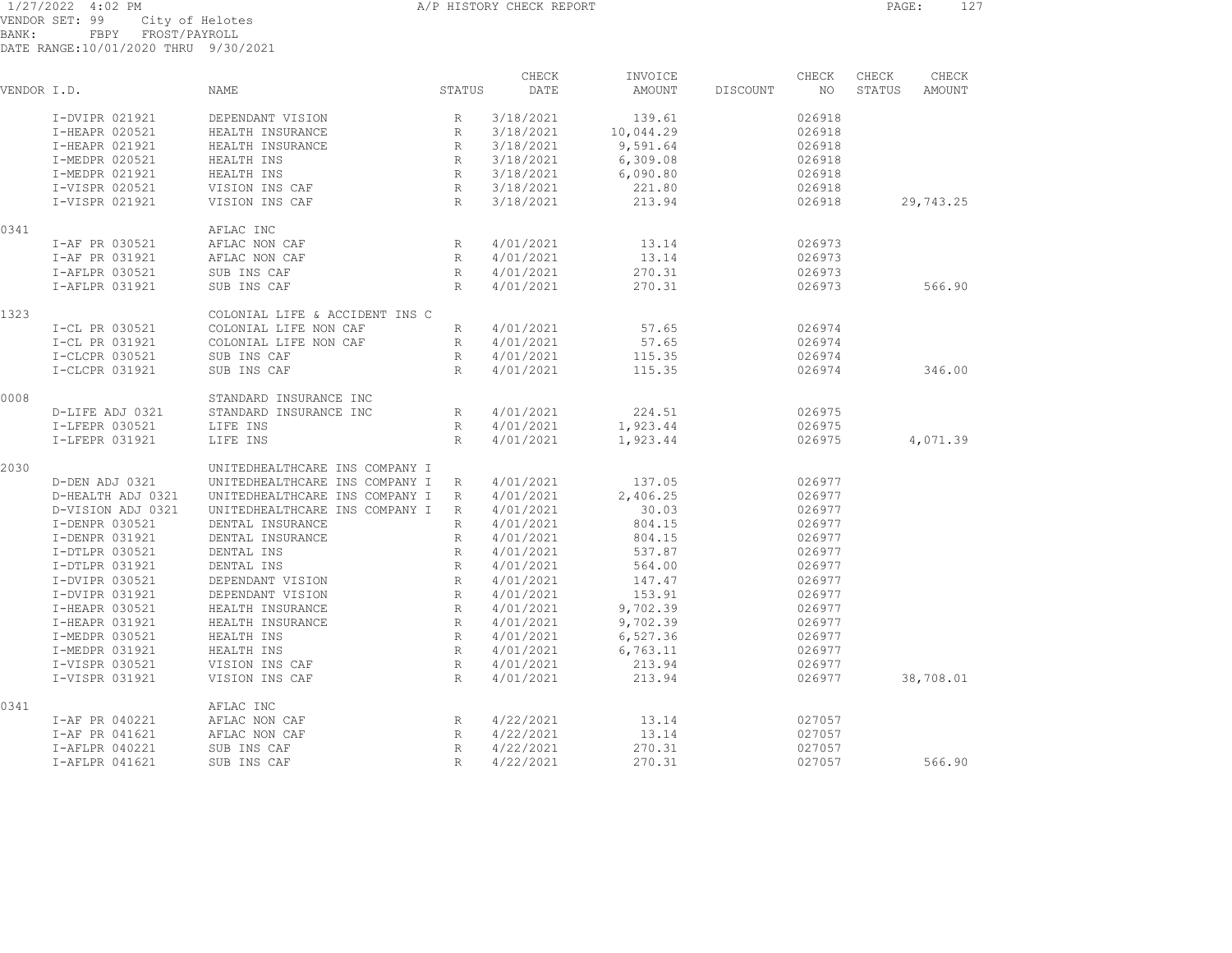1/27/2022 4:02 PM A/P HISTORY CHECK REPORT PAGE: 128

VENDOR SET: 99 City of Helotes BANK: FBPY FROST/PAYROLL

|             |                   |                                |                 | CHECK     | INVOICE   |          | CHECK  | CHECK  | CHECK     |
|-------------|-------------------|--------------------------------|-----------------|-----------|-----------|----------|--------|--------|-----------|
| VENDOR I.D. |                   | NAME                           | STATUS          | DATE      | AMOUNT    | DISCOUNT | NO     | STATUS | AMOUNT    |
| 1323        |                   | COLONIAL LIFE & ACCIDENT INS C |                 |           |           |          |        |        |           |
|             | I-CL PR 040221    | COLONIAL LIFE NON CAF          | $R_{\parallel}$ | 4/22/2021 | 67.05     |          | 027058 |        |           |
|             | I-CL PR 041621    | COLONIAL LIFE NON CAF          | R               | 4/22/2021 | 67.05     |          | 027058 |        |           |
|             | I-CLCPR 040221    | SUB INS CAF                    | R               | 4/22/2021 | 175.35    |          | 027058 |        |           |
|             | I-CLCPR 041621    | SUB INS CAF                    | R               | 4/22/2021 | 175.35    |          | 027058 |        | 484.80    |
| 2030        |                   | UNITEDHEALTHCARE INS COMPANY I |                 |           |           |          |        |        |           |
|             | D-DENTAL ADJ 0421 | UNITEDHEALTHCARE INS COMPANY I | R               | 4/22/2021 | 156.20    |          | 027059 |        |           |
|             | D-HEALTH ADJ 0421 | UNITEDHEALTHCARE INS COMPANY I | R               | 4/22/2021 | 2,351.43  |          | 027059 |        |           |
|             | D-VISION ADJ 0421 | UNITEDHEALTHCARE INS COMPANY I | R               | 4/22/2021 | 33.83     |          | 027059 |        |           |
|             | I-DENPR 040221    | DENTAL INSURANCE               | R               | 4/22/2021 | 879.81    |          | 027059 |        |           |
|             | I-DENPR 041621    | DENTAL INSURANCE               | $R_{\odot}$     | 4/22/2021 | 879.81    |          | 027059 |        |           |
|             | I-DTLPR 040221    | DENTAL INS                     | $R_{\parallel}$ | 4/22/2021 | 577.36    |          | 027059 |        |           |
|             | I-DTLPR 041621    | DENTAL INS                     | R               | 4/22/2021 | 564.00    |          | 027059 |        |           |
|             | I-DVIPR 040221    | DEPENDANT VISION               | $R_{\parallel}$ | 4/22/2021 | 157.84    |          | 027059 |        |           |
|             | I-DVIPR 041621    | DEPENDANT VISION               | $R_{\parallel}$ | 4/22/2021 | 153.91    |          | 027059 |        |           |
|             |                   |                                |                 |           |           |          |        |        |           |
|             | I-HEAPR 040221    | HEALTH INSURANCE               | R               | 4/22/2021 | 10,685.41 |          | 027059 |        |           |
|             | I-HEAPR 041621    | HEALTH INSURANCE               | R               | 4/22/2021 | 10,685.41 |          | 027059 |        |           |
|             | I-MEDPR 040221    | HEALTH INS                     | R               | 4/22/2021 | 7,037.57  |          | 027059 |        |           |
|             | I-MEDPR 041621    | HEALTH INS                     | $R_{\perp}$     | 4/22/2021 | 7,037.57  |          | 027059 |        |           |
|             | I-VISPR 040221    | VISION INS CAF                 | R               | 4/22/2021 | 233.72    |          | 027059 |        |           |
|             | I-VISPR 041621    | VISION INS CAF                 | R               | 4/22/2021 | 233.72    |          | 027059 |        | 41,667.59 |
| 0008        |                   | STANDARD INSURANCE INC         |                 |           |           |          |        |        |           |
|             | D-LIFE ADJ 0421   | STANDARD INSURANCE INC         | R               | 4/29/2021 | 289.70    |          | 027100 |        |           |
|             | I-LFEPR 040221    | LIFE INS                       | R               | 4/29/2021 | 2,033.15  |          | 027100 |        |           |
|             | I-LFEPR 041621    | LIFE INS                       | R               | 4/29/2021 | 2,007.87  |          | 027100 |        | 4,330.72  |
| 0.341       |                   | AFLAC INC                      |                 |           |           |          |        |        |           |
|             | I-AF PR 051421    | AFLAC NON CAF                  | R               | 6/10/2021 | 13.14     |          | 027226 |        |           |
|             | I-AF PR 052821    | AFLAC NON CAF                  | $R_{\parallel}$ | 6/10/2021 | 13.14     |          | 027226 |        |           |
|             | I-AFLPR 051421    | SUB INS CAF                    | R               | 6/10/2021 | 270.31    |          | 027226 |        |           |
|             | I-AFLPR 052821    | SUB INS CAF                    | R               | 6/10/2021 | 270.31    |          | 027226 |        | 566.90    |
| 1323        |                   | COLONIAL LIFE & ACCIDENT INS C |                 |           |           |          |        |        |           |
|             | I-CL PR 051421    | COLONIAL LIFE NON CAF          | R               | 6/10/2021 | 67.05     |          | 027227 |        |           |
|             | I-CL PR 052821    | COLONIAL LIFE NON CAF          | R               | 6/10/2021 | 67.05     |          | 027227 |        |           |
|             | I-CLCPR 051421    | SUB INS CAF                    | R               | 6/10/2021 | 175.35    |          | 027227 |        |           |
|             | I-CLCPR 052821    | SUB INS CAF                    | R               | 6/10/2021 | 175.35    |          | 027227 |        | 484.80    |
| 0008        |                   | STANDARD INSURANCE INC         |                 |           |           |          |        |        |           |
|             | D-LIFE ADJ 0521   | STANDARD INSURANCE INC         | R               | 6/10/2021 | 60.45     |          | 027228 |        |           |
|             | I-LFEPR 051421    | LIFE INS                       | R               | 6/10/2021 | 2,067.44  |          | 027228 |        |           |
|             | I-LFEPR 052821    | LIFE INS                       | R               | 6/10/2021 | 2,085.11  |          | 027228 |        | 4,213.00  |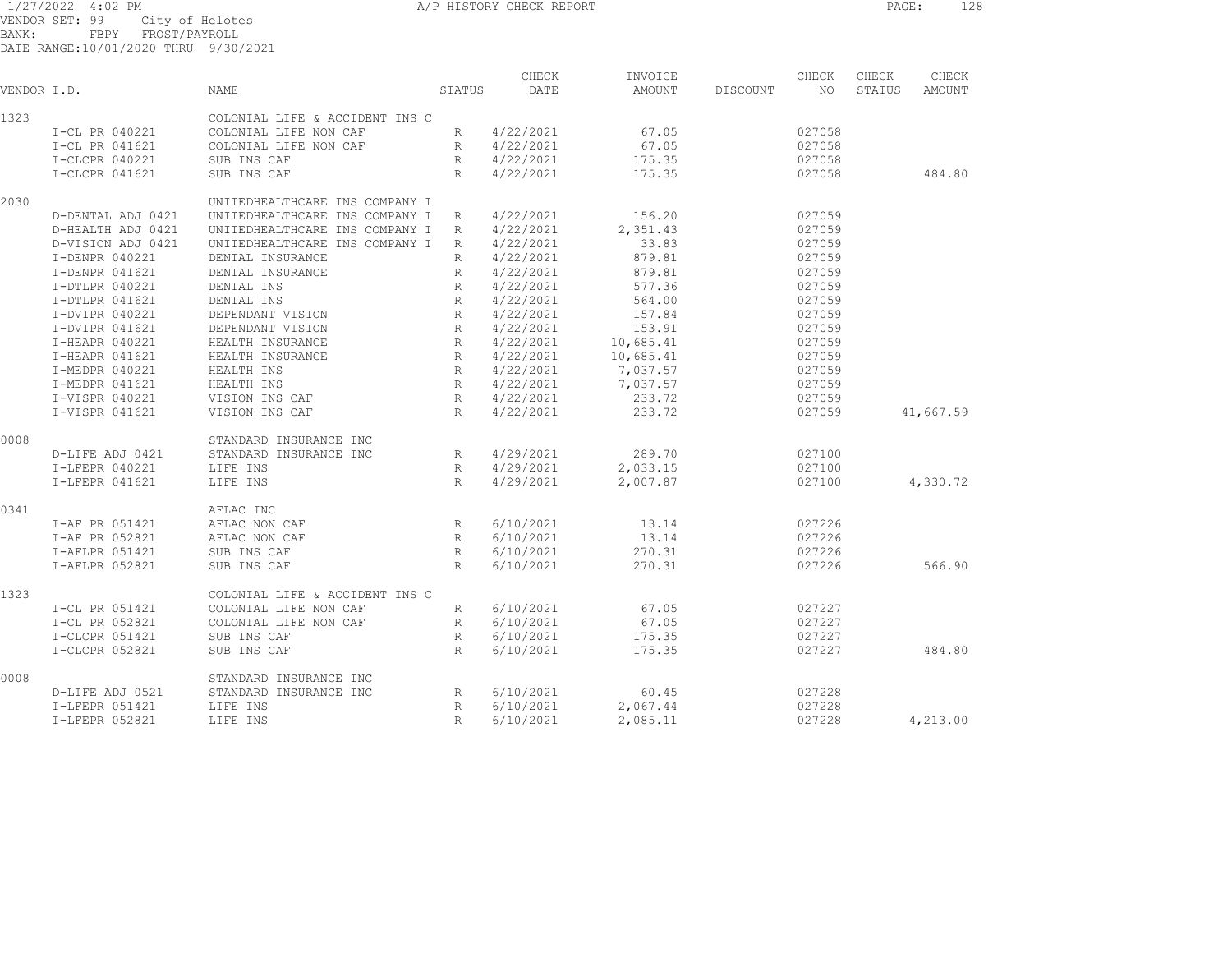VENDOR SET: 99 City of Helotes BANK: FBPY FROST/PAYROLL DATE RANGE:10/01/2020 THRU 9/30/2021

|             |                 |                                |                        | CHECK          | INVOICE   |          | CHECK  | CHECK  | CHECK      |
|-------------|-----------------|--------------------------------|------------------------|----------------|-----------|----------|--------|--------|------------|
| VENDOR I.D. |                 | NAME                           | STATUS                 | DATE           | AMOUNT    | DISCOUNT | NO.    | STATUS | AMOUNT     |
| 2030        |                 | UNITEDHEALTHCARE INS COMPANY I |                        |                |           |          |        |        |            |
|             | D-DEN ADJ 0521  | UNITEDHEALTHCARE INS COMPANY I | R                      | 6/10/2021      | 37.57     |          | 027230 |        |            |
|             | D-HEA ADJ 0521  | UNITEDHEALTHCARE INS COMPANY I | R                      | 6/10/2021      | 631.62    |          | 027230 |        |            |
|             | D-VIS ADJ 0521  | UNITEDHEALTHCARE INS COMPANY I | R                      | 6/10/2021      | 2.33      |          | 027230 |        |            |
|             | I-DENPR 051421  | DENTAL INSURANCE               | R                      | 6/10/2021      | 879.81    |          | 027230 |        |            |
|             | I-DENPR 052821  | DENTAL INSURANCE               | R                      | 6/10/2021      | 879.81    |          | 027230 |        |            |
|             | I-DTLPR 051421  | DENTAL INS                     | R                      | 6/10/2021      | 557.47    |          | 027230 |        |            |
|             | I-DTLPR 052821  | DENTAL INS                     | $R_{\parallel}$        | 6/10/2021      | 551.23    |          | 027230 |        |            |
|             | I-DVIPR 051421  | DEPENDANT VISION               | $R_{\parallel}$        | 6/10/2021      | 152.30    |          | 027230 |        |            |
|             | I-DVIPR 052821  | DEPENDANT VISION               | R                      | 6/10/2021      | 151.40    |          | 027230 |        |            |
|             | I-HEAPR 051421  | HEALTH INSURANCE               | R                      | 6/10/2021      | 10,685.41 |          | 027230 |        |            |
|             | I-HEAPR 052821  | HEALTH INSURANCE               | R                      | 6/10/2021      | 10,685.41 |          | 027230 |        |            |
|             | I-MEDPR 051421  | HEALTH INS                     | R                      | 6/10/2021      | 6,978.63  |          | 027230 |        |            |
|             | I-MEDPR 052821  | HEALTH INS                     |                        | R<br>6/10/2021 | 7,036.19  |          | 027230 |        |            |
|             | I-VISPR 051421  | VISION INS CAF                 | R                      | 6/10/2021      | 233.72    |          | 027230 |        |            |
|             | I-VISPR 052821  | VISION INS CAF                 | R                      | 6/10/2021      | 233.72    |          | 027230 |        | 39,696.62  |
| 0.341       |                 | AFLAC INC                      |                        |                |           |          |        |        |            |
|             | I-AF PR 061121  | AFLAC NON CAF                  | V                      | 7/01/2021      | 13.14     |          | 027302 |        |            |
|             | I-AF PR 062521  | AFLAC NON CAF                  | V                      | 7/01/2021      | 13.14     |          | 027302 |        |            |
|             | I-AFLPR 061121  | SUB INS CAF                    | V                      | 7/01/2021      | 270.31    |          | 027302 |        |            |
|             | I-AFLPR 062521  | SUB INS CAF                    | V                      | 7/01/2021      | 270.31    |          | 027302 |        | 566.90     |
|             |                 |                                |                        |                |           |          |        |        |            |
| 0.341       |                 | AFLAC INC                      |                        |                |           |          |        |        |            |
|             | M-CHECK         | AFLAC INC                      | VOIDED<br>$\mathbf{V}$ | 7/01/2021      |           |          | 027302 |        | 566.90CR   |
| 1323        |                 | COLONIAL LIFE & ACCIDENT INS C |                        |                |           |          |        |        |            |
|             | I-CL PR 061121  | COLONIAL LIFE NON CAF          | V                      | 7/01/2021      | 67.05     |          | 027303 |        |            |
|             | I-CL PR 062521  | COLONIAL LIFE NON CAF          | V                      | 7/01/2021      | 67.05     |          | 027303 |        |            |
|             | I-CLCPR 061121  | SUB INS CAF                    | V                      | 7/01/2021      | 175.35    |          | 027303 |        |            |
|             | I-CLCPR 062521  | SUB INS CAF                    | V                      | 7/01/2021      | 175.35    |          | 027303 |        | 484.80     |
| 1323        |                 | COLONIAL LIFE & ACCIDENT INS C |                        |                |           |          |        |        |            |
|             | M-CHECK         | COLONIAL LIFE & ACCIDENTVOIDED | V                      | 7/01/2021      |           |          | 027303 |        | 484.80CR   |
| 0008        |                 | STANDARD INSURANCE INC         |                        |                |           |          |        |        |            |
|             | D-LIFE ADJ 0621 | STANDARD INSURANCE INC         | V                      | 7/01/2021      | 92.90     |          | 027304 |        |            |
|             | I-LFEPR 061121  | LIFE INS                       | V                      | 7/01/2021      | 2,090.07  |          | 027304 |        |            |
|             | I-LFEPR 062521  | LIFE INS                       | V                      | 7/01/2021      | 2,090.07  |          | 027304 |        | 4,273.04   |
|             |                 |                                |                        |                |           |          |        |        |            |
| 0008        |                 | STANDARD INSURANCE INC         |                        |                |           |          |        |        |            |
|             | M-CHECK         | STANDARD INSURANCE INC VOIDED  | V                      | 7/01/2021      |           |          | 027304 |        | 4,273.04CR |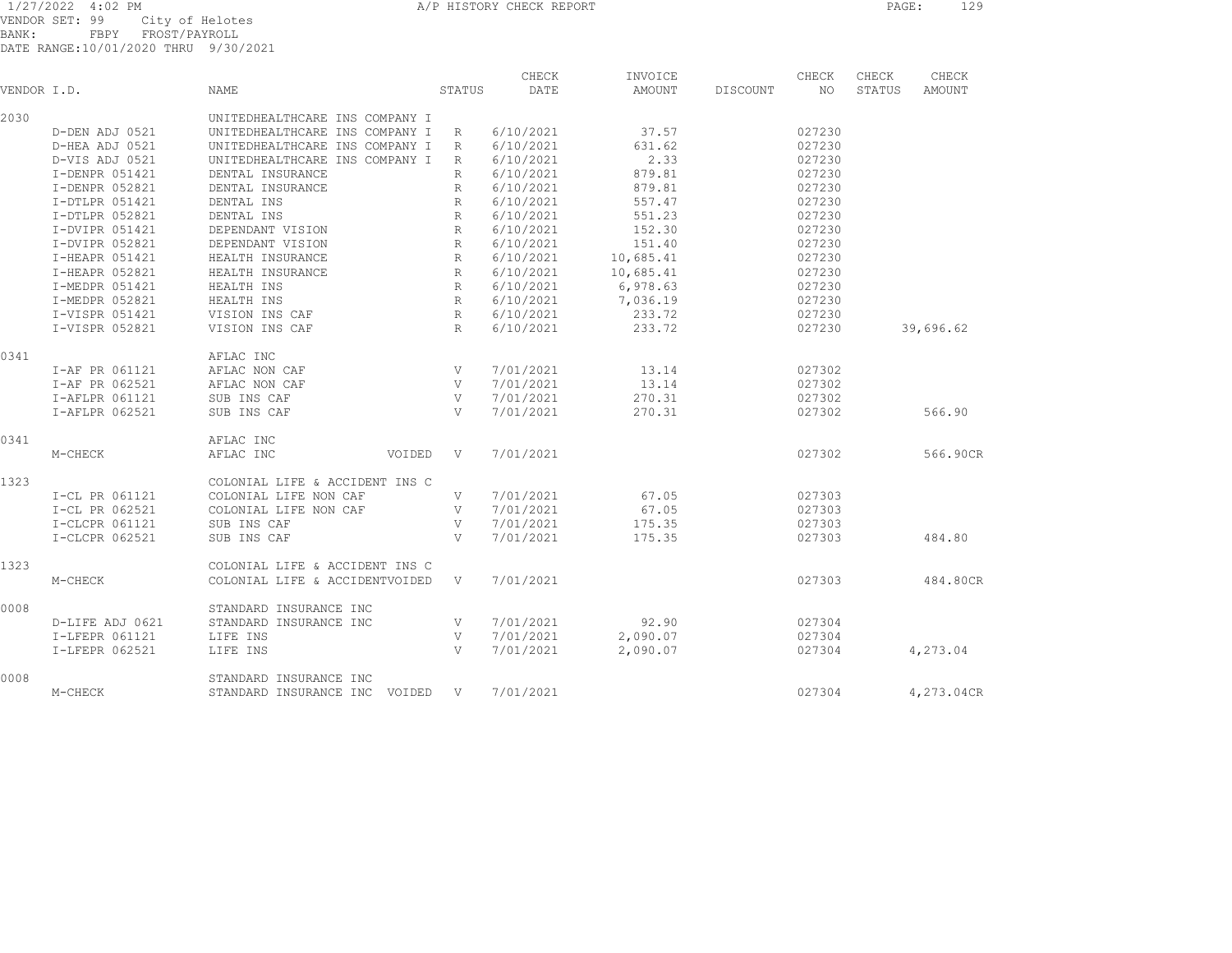VENDOR SET: 99 City of Helotes BANK: FBPY FROST/PAYROLL DATE RANGE:10/01/2020 THRU 9/30/2021

| VENDOR I.D. |                                                                                                                               | NAME                                                                                                                                                                                                                                     | STATUS | CHECK<br>DATE                                                                                                                          | INVOICE<br>AMOUNT | DISCOUNT | CHECK<br>NO | CHECK<br>STATUS | CHECK<br>AMOUNT |
|-------------|-------------------------------------------------------------------------------------------------------------------------------|------------------------------------------------------------------------------------------------------------------------------------------------------------------------------------------------------------------------------------------|--------|----------------------------------------------------------------------------------------------------------------------------------------|-------------------|----------|-------------|-----------------|-----------------|
| 2030        |                                                                                                                               | UNITEDHEALTHCARE INS COMPANY I                                                                                                                                                                                                           |        |                                                                                                                                        |                   |          |             |                 |                 |
|             | D-DEN ADJ 0621                                                                                                                | UNITEDHEALTHCARE INS COMPANY I V 7/01/2021                                                                                                                                                                                               |        |                                                                                                                                        | 45.54             |          | 027306      |                 |                 |
|             | D-HEA ADJ                                                                                                                     | UNITEDHEALTHCARE INS COMPANY I V                                                                                                                                                                                                         |        | 7/01/2021                                                                                                                              | 1,258.00          |          | 027306      |                 |                 |
|             | D-VIS ADJ 0621                                                                                                                | UNITEDHEALTHCARE INS COMPANY I V                                                                                                                                                                                                         |        | 7/01/2021                                                                                                                              | 7.51              |          | 027306      |                 |                 |
|             | I-DENPR 061121                                                                                                                | DENTAL INSURANCE                                                                                                                                                                                                                         | V      | 7/01/2021                                                                                                                              | 879.81            |          | 027306      |                 |                 |
|             | I-DENPR 062521                                                                                                                | DENTAL INSURANCE                                                                                                                                                                                                                         |        |                                                                                                                                        | 879.81            |          | 027306      |                 |                 |
|             | I-DTLPR 061121                                                                                                                | DENTAL INS                                                                                                                                                                                                                               |        |                                                                                                                                        | 551.23            |          | 027306      |                 |                 |
|             | I-DTLPR 062521                                                                                                                | DENTAL INS                                                                                                                                                                                                                               |        |                                                                                                                                        | 551.23            |          | 027306      |                 |                 |
|             | I-DVIPR 061121                                                                                                                | DEPENDANT VISION                                                                                                                                                                                                                         |        |                                                                                                                                        | 151.40            |          | 027306      |                 |                 |
|             | I-DVIPR 062521                                                                                                                | DEPENDANT VISION                                                                                                                                                                                                                         |        |                                                                                                                                        | 151.40            |          | 027306      |                 |                 |
|             | I-HEAPR 061121                                                                                                                | HEALTH INSURANCE                                                                                                                                                                                                                         |        |                                                                                                                                        | 10,685.41         |          | 027306      |                 |                 |
|             | I-HEAPR 062521                                                                                                                | HEALTH INSURANCE                                                                                                                                                                                                                         |        |                                                                                                                                        | 10,685.41         |          | 027306      |                 |                 |
|             | I-MEDPR 061121                                                                                                                | HEALTH INS                                                                                                                                                                                                                               |        |                                                                                                                                        | 7,036.19          |          | 027306      |                 |                 |
|             | I-MEDPR 062521                                                                                                                | HEALTH INS                                                                                                                                                                                                                               |        |                                                                                                                                        | 7,036.19          |          | 027306      |                 |                 |
|             | I-VISPR 061121                                                                                                                | VISION INS CAF                                                                                                                                                                                                                           |        |                                                                                                                                        | 233.72            |          | 027306      |                 |                 |
|             | I-VISPR 062521                                                                                                                | VISION INS CAF                                                                                                                                                                                                                           |        |                                                                                                                                        | 233.72            |          | 027306      |                 | 40,386.57       |
| 2030        |                                                                                                                               | V<br>V<br>V<br>V<br>7,<br>V<br>7/01,<br>V<br>7/01/2021<br>V<br>7/01/2021<br>V<br>7/01/2021<br>V<br>7/01/2021<br>V<br>7/01/2021<br>V<br>7/01/2021<br>V<br>7/01/2021<br>V<br>7/01/2021<br>V<br>7/01/2021<br>UNITEDHEALTHCARE INS COMPANY I |        |                                                                                                                                        |                   |          |             |                 |                 |
|             | M-CHECK                                                                                                                       | UNITEDHEALTHCARE INS COMVOIDED                                                                                                                                                                                                           | V      | 7/01/2021                                                                                                                              |                   | 027306   |             |                 | 40,386.57CR     |
| 0.341       |                                                                                                                               | AFLAC INC                                                                                                                                                                                                                                |        |                                                                                                                                        |                   |          |             |                 |                 |
|             | $\begin{tabular}{llll} I-AF & PR & 061121 & & AFLAC & NON & CAP \\ I-AF & PR & 062521 & & AFLAC & NON & CAP \\ \end{tabular}$ |                                                                                                                                                                                                                                          | R      |                                                                                                                                        | 7/16/2021 Reissue |          | 027348      |                 |                 |
|             |                                                                                                                               |                                                                                                                                                                                                                                          | R      |                                                                                                                                        | 7/16/2021 Reissue |          | 027348      |                 |                 |
|             | I-AFLPR 061121                                                                                                                | SUB INS CAF                                                                                                                                                                                                                              |        | R 7/16/2021 Reissue                                                                                                                    |                   |          | 027348      |                 |                 |
|             | I-AFLPR 062521                                                                                                                | SUB INS CAF                                                                                                                                                                                                                              | R      | 7/16/2021 Reissue                                                                                                                      |                   |          | 027348      |                 | 566.90          |
| 1323        |                                                                                                                               | COLONIAL LIFE & ACCIDENT INS C                                                                                                                                                                                                           |        |                                                                                                                                        |                   |          |             |                 |                 |
|             | I-CL PR 061141<br>I-CL PR 062521<br>-- 061121                                                                                 | COLONIAL LIFE NON CAF                                                                                                                                                                                                                    |        | R 7/16/2021 Reissue                                                                                                                    |                   |          | 027349      |                 |                 |
|             |                                                                                                                               | COLONIAL LIFE NON CAF                                                                                                                                                                                                                    |        | R 7/16/2021 Reissue                                                                                                                    |                   |          | 027349      |                 |                 |
|             |                                                                                                                               | SUB INS CAF                                                                                                                                                                                                                              |        | R 7/16/2021 Reissue                                                                                                                    |                   |          | 027349      |                 |                 |
|             | I-CLCPR 062521                                                                                                                | SUB INS CAF                                                                                                                                                                                                                              | R      | 7/16/2021 Reissue                                                                                                                      |                   |          | 027349      |                 | 484.80          |
| 0008        |                                                                                                                               | STANDARD INSURANCE INC                                                                                                                                                                                                                   |        |                                                                                                                                        |                   |          |             |                 |                 |
|             | D-LIFE ADJ 0621                                                                                                               | STANDARD INSURANCE INC                                                                                                                                                                                                                   | R      | 7/16/2021 Reissue                                                                                                                      |                   |          | 027350      |                 |                 |
|             | I-LFEPR 061121                                                                                                                | LIFE INS                                                                                                                                                                                                                                 | R      | 7/16/2021 Reissue                                                                                                                      |                   |          | 027350      |                 |                 |
|             | I-LFEPR 062521                                                                                                                | LIFE INS                                                                                                                                                                                                                                 | R      | 7/16/2021 Reissue                                                                                                                      |                   |          | 027350      |                 | 4,273.04        |
| 2030        |                                                                                                                               | UNITEDHEALTHCARE INS COMPANY I                                                                                                                                                                                                           |        |                                                                                                                                        |                   |          |             |                 |                 |
|             | D-DEN ADJ 0621                                                                                                                | UNITEDHEALTHCARE INS COMPANY I R                                                                                                                                                                                                         |        | 7/16/2021 Reissue                                                                                                                      |                   |          | 027352      |                 |                 |
|             | D-HEA ADJ                                                                                                                     | UNITEDHEALTHCARE INS COMPANY I R                                                                                                                                                                                                         |        | 7/16/2021 Reissue                                                                                                                      |                   |          | 027352      |                 |                 |
|             | D-VIS ADJ 0621                                                                                                                | UNITEDHEALTHCARE INS COMPANY I R 7/16/2021 Reissue                                                                                                                                                                                       |        |                                                                                                                                        |                   |          | 027352      |                 |                 |
|             | I-DENPR 061121                                                                                                                | DENTAL INSURANCE                                                                                                                                                                                                                         | R      | 7/16/2021 Reissue                                                                                                                      |                   |          | 027352      |                 |                 |
|             | I-DENPR 062521                                                                                                                | DENTAL INSURANCE                                                                                                                                                                                                                         |        | R 7/16/2021 Reissue<br>R 7/16/2021 Reissue<br>R 7/16/2021 Reissue<br>R 7/16/2021 Reissue<br>R 7/16/2021 Reissue<br>R 7/16/2021 Reissue |                   |          | 027352      |                 |                 |
|             | I-DTLPR 061121                                                                                                                | DENTAL INS                                                                                                                                                                                                                               |        |                                                                                                                                        |                   |          | 027352      |                 |                 |
|             | I-DTLPR 062521                                                                                                                | DENTAL INS                                                                                                                                                                                                                               |        |                                                                                                                                        |                   |          | 027352      |                 |                 |
|             | I-DVIPR 061121                                                                                                                | DEPENDANT VISION                                                                                                                                                                                                                         |        |                                                                                                                                        |                   |          | 027352      |                 |                 |
|             | I-DVIPR 062521                                                                                                                | DEPENDANT VISION                                                                                                                                                                                                                         |        |                                                                                                                                        |                   |          | 027352      |                 |                 |
|             | I-HEAPR 061121                                                                                                                | HEALTH INSURANCE                                                                                                                                                                                                                         |        |                                                                                                                                        |                   |          | 027352      |                 |                 |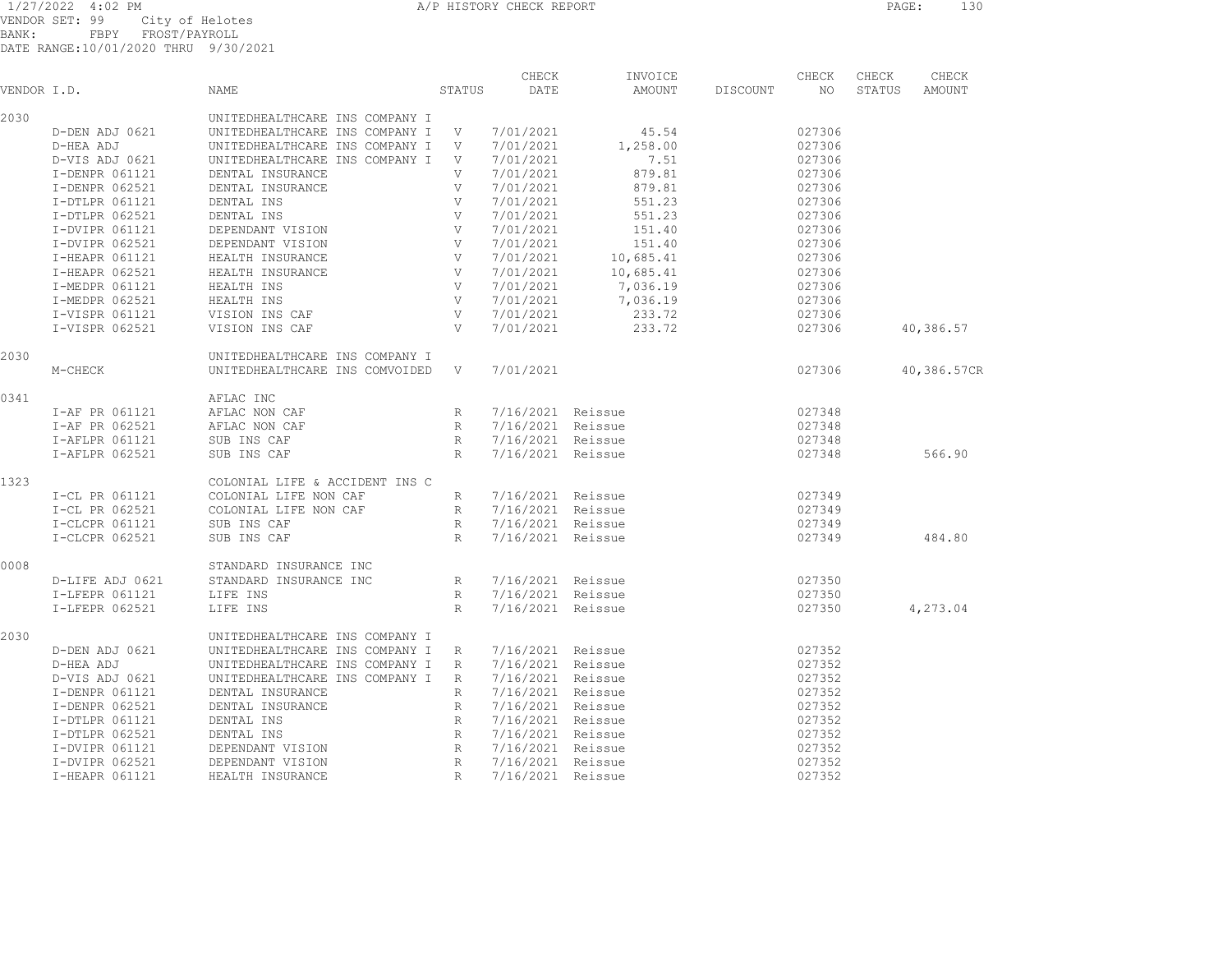1/27/2022 4:02 PM A/P HISTORY CHECK REPORT PAGE: 131 VENDOR SET: 99 City of Helotes BANK: FBPY FROST/PAYROLL

|             |                 |                                |                 | CHECK             | INVOICE   |          | CHECK  | CHECK  | CHECK       |
|-------------|-----------------|--------------------------------|-----------------|-------------------|-----------|----------|--------|--------|-------------|
| VENDOR I.D. |                 | <b>NAME</b>                    | STATUS          | DATE              | AMOUNT    | DISCOUNT | NO.    | STATUS | AMOUNT      |
|             | I-HEAPR 062521  | HEALTH INSURANCE               | R               | 7/16/2021 Reissue |           |          | 027352 |        |             |
|             | I-MEDPR 061121  | HEALTH INS                     | R               | 7/16/2021 Reissue |           |          | 027352 |        |             |
|             | I-MEDPR 062521  | HEALTH INS                     | R               | 7/16/2021 Reissue |           |          | 027352 |        |             |
|             | I-VISPR 061121  | VISION INS CAF                 | $R_{\perp}$     | 7/16/2021 Reissue |           |          | 027352 |        |             |
|             | I-VISPR 062521  | VISION INS CAF                 | R               | 7/16/2021 Reissue |           |          | 027352 |        | 40,386.57   |
| 0341        |                 | AFLAC INC                      |                 |                   |           |          |        |        |             |
|             | I-AF PR 070921  | AFLAC NON CAF                  | R               | 7/30/2021         | 13.14     |          | 027403 |        |             |
|             | I-AF PR 072321  | AFLAC NON CAF                  | $R_{\parallel}$ | 7/30/2021         | 13.14     |          | 027403 |        |             |
|             | I-AFLPR 070921  | SUB INS CAF                    | R               | 7/30/2021         | 270.31    |          | 027403 |        |             |
|             | I-AFLPR 072321  | SUB INS CAF                    | R               | 7/30/2021         | 270.31    |          | 027403 |        | 566.90      |
| 1323        |                 | COLONIAL LIFE & ACCIDENT INS C |                 |                   |           |          |        |        |             |
|             | I-CL PR 070921  | COLONIAL LIFE NON CAF          | R               | 7/30/2021         | 67.05     |          | 027404 |        |             |
|             | I-CL PR 072321  | COLONIAL LIFE NON CAF          | R               | 7/30/2021         | 67.05     |          | 027404 |        |             |
|             | I-CLCPR 070921  | SUB INS CAF                    | R               | 7/30/2021         | 175.35    |          | 027404 |        |             |
|             | I-CLCPR 072321  | SUB INS CAF                    | R               | 7/30/2021         | 175.35    |          | 027404 |        | 484.80      |
| 0008        |                 | STANDARD INSURANCE INC         |                 |                   |           |          |        |        |             |
|             | C-LIFE ADJ 0721 | STANDARD INSURANCE INC         | R               | 7/30/2021         | 40.39CR   |          | 027405 |        |             |
|             | I-LFEPR 070921  | LIFE INS                       | R               | 7/30/2021         | 2,060.17  |          | 027405 |        |             |
|             | I-LFEPR 072321  | LIFE INS                       | R               | 7/30/2021         | 2,060.17  |          | 027405 |        | 4,079.95    |
| 2030        |                 | UNITEDHEALTHCARE INS COMPANY I |                 |                   |           |          |        |        |             |
|             | C-VIS ADJ 0721  | UNITEDHEALTHCARE INS COMPANY I | V               | 7/30/2021         | 6.42CR    |          | 027407 |        |             |
|             | D-DEN ADJ 0721  | UNITEDHEALTHCARE INS COMPANY I | V               | 7/30/2021         | 4.62      |          | 027407 |        |             |
|             | D-HEA ADJ 0721  | UNITEDHEALTHCARE INS COMPANY I | V               | 7/30/2021         | 768.91    |          | 027407 |        |             |
|             | I-DENPR 070921  | DENTAL INSURANCE               | V               | 7/30/2021         | 879.81    |          | 027407 |        |             |
|             | I-DENPR 072321  | DENTAL INSURANCE               | V               | 7/30/2021         | 879.81    |          | 027407 |        |             |
|             | I-DTLPR 070921  | DENTAL INS                     | V               | 7/30/2021         | 537.87    |          | 027407 |        |             |
|             | I-DTLPR 072321  | DENTAL INS                     | V               | 7/30/2021         | 537.87    |          | 027407 |        |             |
|             | I-DVIPR 070921  | DEPENDANT VISION               | V               | 7/30/2021         | 143.54    |          | 027407 |        |             |
|             | I-DVIPR 072321  | DEPENDANT VISION               | V               | 7/30/2021         | 143.54    |          | 027407 |        |             |
|             | I-HEAPR 070921  | HEALTH INSURANCE               | V               | 7/30/2021         | 11,213.65 |          | 027407 |        |             |
|             | I-HEAPR 072321  | HEALTH INSURANCE               | V               | 7/30/2021         | 11,213.65 |          | 027407 |        |             |
|             | I-MEDPR 070921  | HEALTH INS                     | V               | 7/30/2021         | 6,599.63  |          | 027407 |        |             |
|             | I-MEDPR 072321  | HEALTH INS                     | V               | 7/30/2021         | 6,599.63  |          | 027407 |        |             |
|             | I-VISPR 070921  | VISION INS CAF                 | V               | 7/30/2021         | 237.65    |          | 027407 |        |             |
|             | I-VISPR 072321  | VISION INS CAF                 | V               | 7/30/2021         | 237.65    |          | 027407 |        | 39,991.41   |
| 2030        |                 | UNITEDHEALTHCARE INS COMPANY I |                 |                   |           |          |        |        |             |
|             | M-CHECK         | UNITEDHEALTHCARE INS COMVOIDED | V               | 7/30/2021         |           |          | 027407 |        | 39,991.41CR |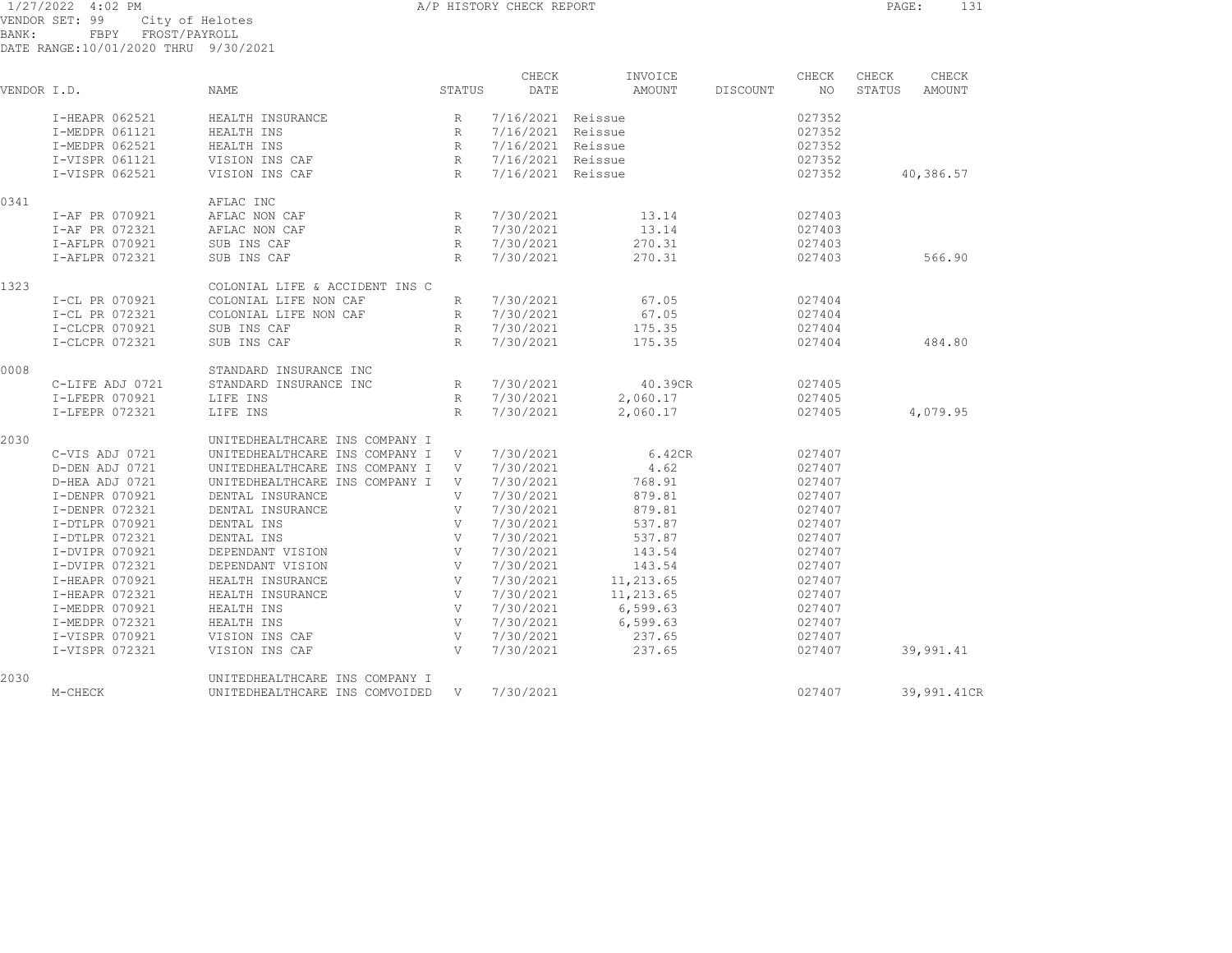VENDOR SET: 99 City of Helotes BANK: FBPY FROST/PAYROLL DATE RANGE:10/01/2020 THRU 9/30/2021

|             |                   |                                                                                               |                 |                 | CHECK             | INVOICE   |          | CHECK  | CHECK  | CHECK         |
|-------------|-------------------|-----------------------------------------------------------------------------------------------|-----------------|-----------------|-------------------|-----------|----------|--------|--------|---------------|
| VENDOR I.D. |                   | NAME                                                                                          |                 | STATUS          | DATE              | AMOUNT    | DISCOUNT | NO     | STATUS | <b>AMOUNT</b> |
| 2030        |                   | UNITEDHEALTHCARE INS COMPANY I                                                                |                 |                 |                   |           |          |        |        |               |
|             | C-VIS ADJ 0721    | UNITEDHEALTHCARE INS COMPANY I                                                                |                 | R               | 7/30/2021 Reissue |           |          | 027415 |        |               |
|             | D-DEN ADJ 0721    | UNITEDHEALTHCARE INS COMPANY I                                                                |                 | R               | 7/30/2021 Reissue |           |          | 027415 |        |               |
|             | D-HEA ADJ 0721    | UNITEDHEALTHCARE INS COMPANY I                                                                |                 | $R_{\parallel}$ | 7/30/2021 Reissue |           |          | 027415 |        |               |
|             | I-DENPR 070921    | DENTAL INSURANCE                                                                              |                 | R               | 7/30/2021 Reissue |           |          | 027415 |        |               |
|             | I-DENPR 072321    | DENTAL INSURANCE                                                                              |                 | R               | 7/30/2021 Reissue |           |          | 027415 |        |               |
|             | I-DTLPR 070921    | DENTAL INS                                                                                    |                 | R               | 7/30/2021 Reissue |           |          | 027415 |        |               |
|             | I-DTLPR 072321    | DENTAL INS                                                                                    |                 | R               | 7/30/2021 Reissue |           |          | 027415 |        |               |
|             | I-DVIPR 070921    | DEPENDANT VISION                                                                              |                 | R               | 7/30/2021 Reissue |           |          | 027415 |        |               |
|             | I-DVIPR 072321    | DEPENDANT VISION                                                                              |                 | $R_{\parallel}$ | 7/30/2021 Reissue |           |          | 027415 |        |               |
|             | I-HEAPR 070921    | HEALTH INSURANCE                                                                              | R               |                 | 7/30/2021 Reissue |           |          | 027415 |        |               |
|             | I-HEAPR 072321    | HEALTH INSURANCE                                                                              | $R_{\odot}$     |                 | 7/30/2021 Reissue |           |          | 027415 |        |               |
|             | I-MEDPR 070921    | HEALTH INS                                                                                    | R               |                 | 7/30/2021 Reissue |           |          | 027415 |        |               |
|             | I-MEDPR 072321    | HEALTH INS                                                                                    |                 |                 | 7/30/2021 Reissue |           |          | 027415 |        |               |
|             | I-VISPR 070921    | VISION INS CAF                                                                                |                 |                 | 7/30/2021 Reissue |           |          | 027415 |        |               |
|             | I-VISPR 072321    | $\begin{array}{c} \text{R} \\ \text{R} \\ \text{R} \\ \text{R} \end{array}$<br>VISION INS CAF |                 |                 | 7/30/2021 Reissue |           |          | 027415 |        | 39,991.41     |
|             |                   |                                                                                               |                 |                 |                   |           |          |        |        |               |
| 0341        |                   | AFLAC INC                                                                                     |                 |                 |                   |           |          |        |        |               |
|             | I-AF PR 080621    | R<br>AFLAC NON CAF                                                                            |                 |                 | 9/03/2021         | 13.14     |          | 027496 |        |               |
|             | I-AF PR 082021    | AFLAC NON CAF                                                                                 | R               |                 | 9/03/2021         | 13.14     |          | 027496 |        |               |
|             | I-AFLPR 080621    | SUB INS CAF                                                                                   |                 | R               | 9/03/2021         | 270.31    |          | 027496 |        |               |
|             | I-AFLPR 082021    | SUB INS CAF                                                                                   | R               |                 | 9/03/2021         | 270.31    |          | 027496 |        | 566.90        |
| 1323        |                   | COLONIAL LIFE & ACCIDENT INS C                                                                |                 |                 |                   |           |          |        |        |               |
|             | I-CL PR 080621    | COLONIAL LIFE NON CAF                                                                         |                 | R               | 9/03/2021         | 67.05     |          | 027497 |        |               |
|             | I-CL PR 082021    | COLONIAL LIFE NON CAF                                                                         | R               |                 | 9/03/2021         | 67.05     |          | 027497 |        |               |
|             | I-CLCPR 080621    | SUB INS CAF                                                                                   | $R_{\parallel}$ |                 | 9/03/2021         | 175.35    |          | 027497 |        |               |
|             | I-CLCPR 082021    | SUB INS CAF                                                                                   | R               |                 | 9/03/2021         | 175.35    |          | 027497 |        | 484.80        |
| 0008        |                   | STANDARD INSURANCE INC                                                                        |                 |                 |                   |           |          |        |        |               |
|             | D-LIFE ADJ 0820   | STANDARD INSURANCE INC                                                                        | $R_{\parallel}$ |                 | 9/03/2021         | 41.70     |          | 027498 |        |               |
|             | I-LFEPR 080621    | LIFE INS                                                                                      |                 | R               | 9/03/2021         | 2,120.13  |          | 027498 |        |               |
|             | I-LFEPR 082021    | LIFE INS                                                                                      |                 | R               | 9/03/2021         | 2,120.13  |          | 027498 |        | 4,281.96      |
|             |                   |                                                                                               |                 |                 |                   |           |          |        |        |               |
| 2030        |                   | UNITEDHEALTHCARE INS COMPANY I                                                                |                 |                 |                   |           |          |        |        |               |
|             | D-DENTAL ADJ 0821 | UNITEDHEALTHCARE INS COMPANY I                                                                |                 | R               | 9/03/2021         | 84.73     |          | 027500 |        |               |
|             | D-HEALTH ADJ 0821 | UNITEDHEALTHCARE INS COMPANY I                                                                |                 | R               | 9/03/2021         | 3,009.59  |          | 027500 |        |               |
|             | D-VIS ADJ 0821    | UNITEDHEALTHCARE INS COMPANY I                                                                |                 | R               | 9/03/2021         | 17.16     |          | 027500 |        |               |
|             | I-DENPR 080621    | DENTAL INSURANCE                                                                              |                 | R               | 9/03/2021         | 893.17    |          | 027500 |        |               |
|             | I-DENPR 082021    | DENTAL INSURANCE                                                                              |                 | R               | 9/03/2021         | 893.17    |          | 027500 |        |               |
|             | I-DTLPR 080621    | DENTAL INS                                                                                    | $R_{\rm}$       |                 | 9/03/2021         | 551.23    |          | 027500 |        |               |
|             | I-DTLPR 082021    | DENTAL INS                                                                                    |                 | R               | 9/03/2021         | 551.23    |          | 027500 |        |               |
|             | I-DVIPR 080621    | DEPENDANT VISION                                                                              | R               |                 | 9/03/2021         | 147.47    |          | 027500 |        |               |
|             | I-DVIPR 082021    | DEPENDANT VISION                                                                              |                 | R               | 9/03/2021         | 147.47    |          | 027500 |        |               |
|             | I-HEAPR 080621    | HEALTH INSURANCE                                                                              | R               |                 | 9/03/2021         | 11,431.93 |          | 027500 |        |               |
|             | I-HEAPR 082021    | HEALTH INSURANCE                                                                              | R               |                 | 9/03/2021         | 11,431.93 |          | 027500 |        |               |
|             | I-MEDPR 080621    | HEALTH INS                                                                                    | R               |                 | 9/03/2021         | 6,599.63  |          | 027500 |        |               |
|             | I-MEDPR 082021    | HEALTH INS                                                                                    | R               |                 | 9/03/2021         | 6, 599.63 |          | 027500 |        |               |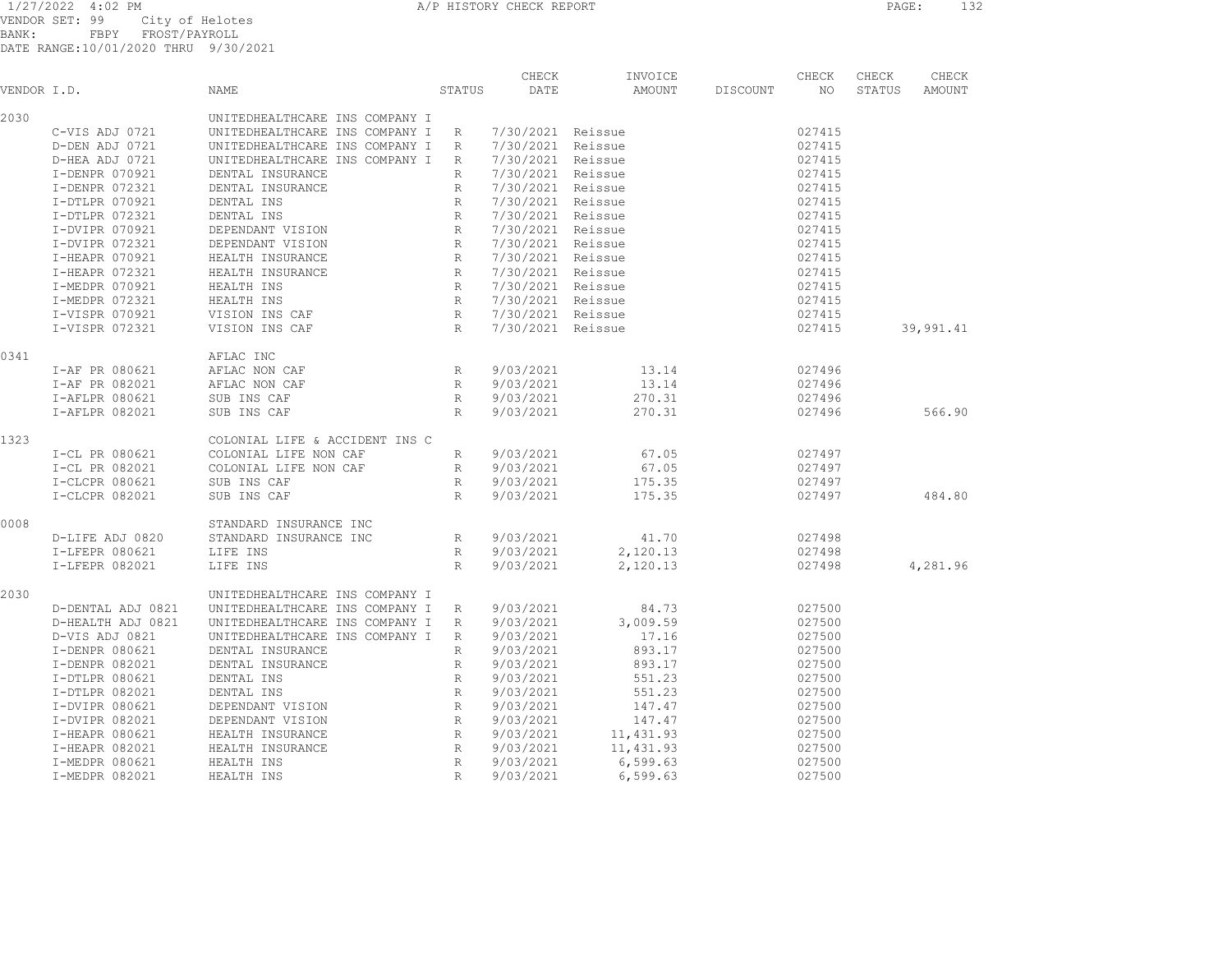1/27/2022 4:02 PM **A/P HISTORY CHECK REPORT PAGE:** 133 VENDOR SET: 99 City of Helotes BANK: FBPY FROST/PAYROLL

DATE RANGE:10/01/2020 THRU 9/30/2021

| VENDOR I.D. |                 | NAME                           | STATUS          | CHECK<br>DATE | INVOICE<br>AMOUNT | DISCOUNT  | CHECK<br>NO. | CHECK<br>STATUS | CHECK<br>AMOUNT |
|-------------|-----------------|--------------------------------|-----------------|---------------|-------------------|-----------|--------------|-----------------|-----------------|
|             | I-VISPR 080621  | VISION INS CAF                 | R               | 9/03/2021     | 241.58            |           | 027500       |                 |                 |
|             | I-VISPR 082021  | VISION INS CAF                 | R               | 9/03/2021     | 241.58            |           | 027500       |                 | 42,841.50       |
| 0008        |                 | STANDARD INSURANCE INC         |                 |               |                   |           |              |                 |                 |
|             | C-ADJ LIFE 0921 | STANDARD INSURANCE INC         | R               | 9/27/2021     | 73.84CR           |           | 027571       |                 |                 |
|             | I-LFEPR 090321  | LIFE INS                       | R               | 9/27/2021     | 2,056.67          |           | 027571       |                 |                 |
|             | I-LFEPR 091721  | LIFE INS                       | $\mathbb{R}$    | 9/27/2021     | 2,042.54          |           | 027571       |                 | 4,025.37        |
| 2030        |                 | UNITEDHEALTHCARE INS COMPANY I |                 |               |                   |           |              |                 |                 |
|             | C-ADJ DEN 0921  | UNITEDHEALTHCARE INS COMPANY I | R               | 9/27/2021     | 22.09CR           |           | 027573       |                 |                 |
|             | C-ADJ VIS 0921  | UNITEDHEALTHCARE INS COMPANY I | R               | 9/27/2021     | 15.08CR           |           | 027573       |                 |                 |
|             | D-ADJ HEA 0921  | UNITEDHEALTHCARE INS COMPANY I | R               | 9/27/2021     | 350.49            |           | 027573       |                 |                 |
|             | I-DENPR 090321  | DENTAL INSURANCE               | $\mathbb{R}$    | 9/27/2021     | 879.81            |           | 027573       |                 |                 |
|             | I-DENPR 091721  | DENTAL INSURANCE               | $\mathbb R$     | 9/27/2021     | 879.81            |           | 027573       |                 |                 |
|             | I-DTLPR 090321  | DENTAL INS                     | $\mathbb R$     | 9/27/2021     | 551.23            |           | 027573       |                 |                 |
|             | I-DTLPR 091721  | DENTAL INS                     | $\mathbb R$     | 9/27/2021     | 551.23            |           | 027573       |                 |                 |
|             | I-DVIPR 090321  | DEPENDANT VISION               | $\mathbb R$     | 9/27/2021     | 147.47            |           | 027573       |                 |                 |
|             | I-DVIPR 091721  | DEPENDANT VISION               | $\mathbb{R}$    | 9/27/2021     | 147.47            |           | 027573       |                 |                 |
|             | I-HEAPR 090321  | HEALTH INSURANCE               | $\mathbb{R}$    | 9/27/2021     | 11,197.56         |           | 027573       |                 |                 |
|             | I-HEAPR 091721  | HEALTH INSURANCE               | $\mathbb{R}$    | 9/27/2021     | 11,197.56         |           | 027573       |                 |                 |
|             | I-MEDPR 090321  | HEALTH INS                     | $R_{\parallel}$ | 9/27/2021     | 6,599.63          |           | 027573       |                 |                 |
|             | I-MEDPR 091721  | HEALTH INS                     | R               | 9/27/2021     | 6,817.91          |           | 027573       |                 |                 |
|             | I-VISPR 090321  | VISION INS CAF                 | R               | 9/27/2021     | 237.65            |           | 027573       |                 |                 |
|             | I-VISPR 091721  | VISION INS CAF                 | R               | 9/27/2021     | 237.65            |           | 027573       |                 | 39,758.30       |
| 0341        |                 | AFLAC INC                      |                 |               |                   |           |              |                 |                 |
|             | I-AF PR 090321  | AFLAC NON CAF                  | $R_{\rm}$       | 9/30/2021     | 13.14             |           | 027613       |                 |                 |
|             | I-AF PR 091721  | AFLAC NON CAF                  | R               | 9/30/2021     | 13.14             |           | 027613       |                 |                 |
|             | I-AFLPR 090321  | SUB INS CAF                    | R               | 9/30/2021     | 270.31            |           | 027613       |                 |                 |
|             | I-AFLPR 091721  | SUB INS CAF                    | R               | 9/30/2021     | 270.31            |           | 027613       |                 | 566.90          |
| 1323        |                 | COLONIAL LIFE & ACCIDENT INS C |                 |               |                   |           |              |                 |                 |
|             | I-CL PR 090321  | COLONIAL LIFE NON CAF          | $R_{\parallel}$ | 9/30/2021     | 67.05             |           | 027614       |                 |                 |
|             | I-CL PR 091721  | COLONIAL LIFE NON CAF          | R               | 9/30/2021     | 67.05             |           | 027614       |                 |                 |
|             | I-CLCPR 090321  | SUB INS CAF                    | R               | 9/30/2021     | 175.35            |           | 027614       |                 |                 |
|             | I-CLCPR 091721  | SUB INS CAF                    | R               | 9/30/2021     | 175.35            |           | 027614       |                 | 484.80          |
|             |                 |                                |                 |               |                   |           |              |                 |                 |
|             | * * TOTALS * *  | N <sub>O</sub>                 |                 |               | INVOICE AMOUNT    | DISCOUNTS |              |                 | CHECK AMOUNT    |
|             | REGULAR CHECKS: | 48                             |                 |               | 539,583.19        |           | 0.00         |                 | 539,583.19      |
|             | HAND CHECKS:    | $\overline{0}$                 |                 |               | 0.00              |           | 0.00         |                 | 0.00            |
|             | DRAFTS:         | 156                            |                 |               | 1,577,227.38      |           | 0.00         |                 | 1,577,227.38    |
|             | EFT:            | $\circ$                        |                 |               | 0.00              |           | 0.00         |                 | 0.00            |
|             | NON CHECKS:     | $\circ$                        |                 |               | 0.00              |           | 0.00         |                 | 0.00            |
|             | VOID CHECKS:    | 5 VOID DEBITS                  |                 | 85,702.72     |                   |           |              |                 |                 |
|             |                 | VOID CREDITS                   |                 | 85,702.72CR   | 0.00              |           | 0.00         |                 |                 |

TOTAL ERRORS: 0

| VENDOR SET: 99 BANK: FBPY TOTALS: | ΝO  | INVOICE AMOUNT | DISCOUNTS | CHECK AMOUNT |
|-----------------------------------|-----|----------------|-----------|--------------|
|                                   | 209 | 2,116,810.57   | 0.00      | 2,116,810.57 |
| BANK: FBPY<br>TOTALS:             | 209 | 2,116,810.57   | 0.00      | 2,116,810.57 |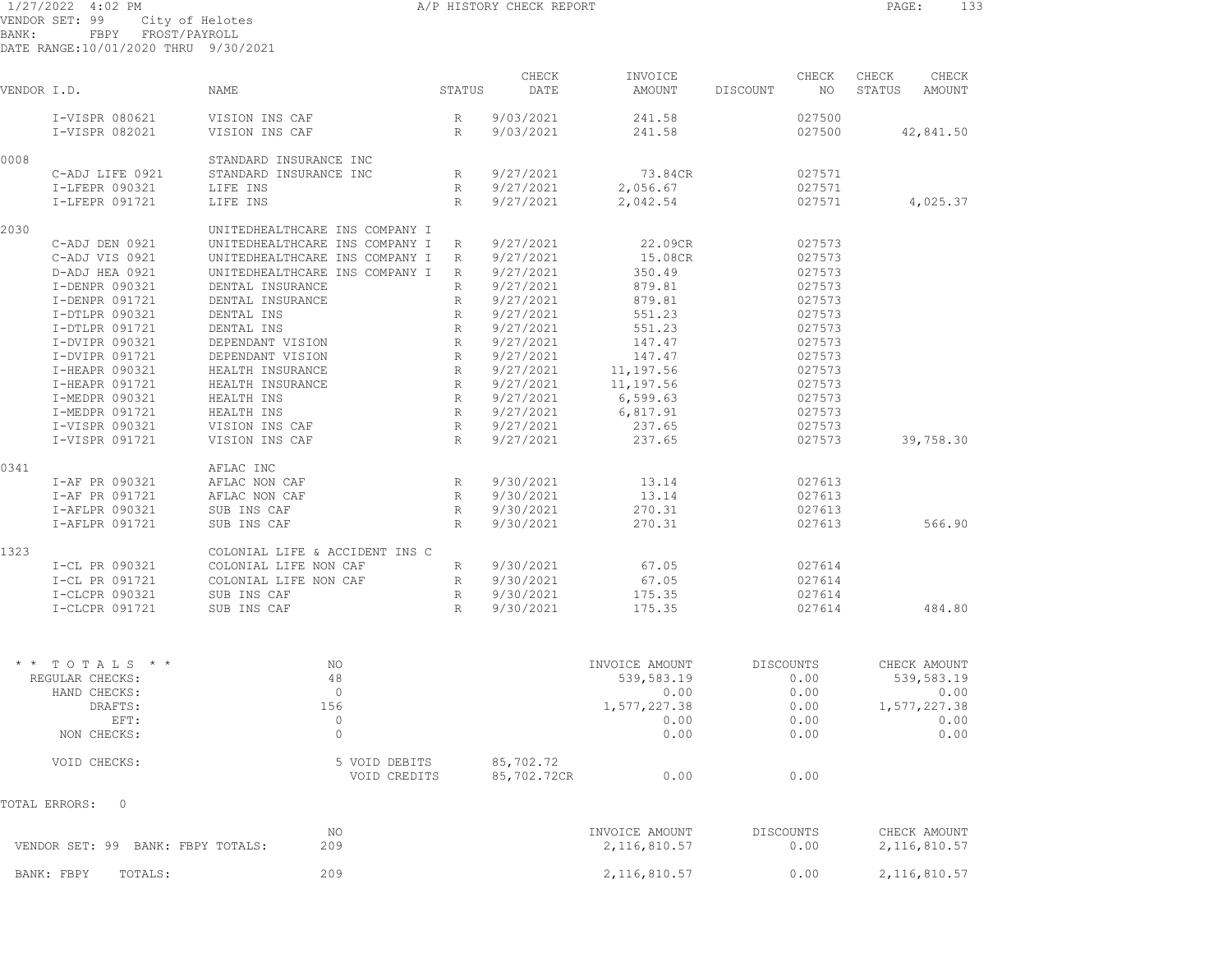| BANK:       | 1/27/2022 4:02 PM<br>VENDOR SET: 99 City of Helotes<br>DATE RANGE:10/01/2020 THRU 9/30/2021 | FBTM FROST/COH TREE MITIGATION                                                |                 | A/P HISTORY CHECK REPORT |                                                            |                                                   | PAGE:<br>134                                             |
|-------------|---------------------------------------------------------------------------------------------|-------------------------------------------------------------------------------|-----------------|--------------------------|------------------------------------------------------------|---------------------------------------------------|----------------------------------------------------------|
| VENDOR I.D. |                                                                                             | NAME                                                                          | STATUS          | CHECK<br>DATE            | INVOICE<br>AMOUNT                                          | CHECK<br>DISCOUNT<br>NO                           | CHECK<br>CHECK<br>STATUS<br>AMOUNT                       |
| 2217        |                                                                                             | ALFRED LOZANO<br>I-OAK WILT REIMBURSE OAK WILT REIMBURSEMENT                  | R               | 2/05/2021                | 500.00                                                     | 001001                                            | 500.00                                                   |
| 2218        |                                                                                             | GREGORY BRUSWELL<br>I-OAK WILT REIMBURSE OAK WILT REIMBURSEMENT KRAMMENT      |                 | 2/05/2021                | 500.00                                                     | 001002                                            | 500.00                                                   |
| 2220        |                                                                                             | <b>JAMIE EDWARDS</b><br>I-OAK WILT REIMBURSE OAK WILT REIMBURSEMENT           | R               | 2/05/2021                | 222.97                                                     | 001003                                            | 222.97                                                   |
| 2219        | I-OAK WILT REIMB                                                                            | LARRY THEIS<br>OAK WILT REIMBURSEMENT                                         | R               | 2/05/2021                | 500.00                                                     | 001004                                            | 500.00                                                   |
| 2223        |                                                                                             | TERRENCE G ALBACH<br>I-OAK WILT REIMBURSE AOK WILT REIMBURSEMENT              | $R_{\parallel}$ | 2/11/2021                | 365.34                                                     | 001005                                            | 365.34                                                   |
| 2236        | I-TREE REIMBURSEMENT OAK WILT PROGRAM                                                       | GEORGE AND PALOMA PERRY                                                       | R               | 4/01/2021                | 500.00                                                     | 001006                                            | 500.00                                                   |
| 2239        |                                                                                             | HELOTES HILLS UNITED METHODIST<br>I-OAK WILT REIMBURSE OAK WILT REIMBURSEMENT | R               | 4/16/2021                | 500.00                                                     | 001007                                            | 500.00                                                   |
| 1706        | I-943327                                                                                    | GLENN E WILSON<br>TREES FOR PARK                                              | R               | 5/21/2021                | 3,255.00                                                   | 001008                                            | 3,255.00                                                 |
| 2248        | I-OAK WILT                                                                                  | JESSE SCHERMERHORN<br>OAK WILT PROGRAM                                        | $R_{\parallel}$ | 5/27/2021                | 249.00                                                     | 001009                                            | 249.00                                                   |
| 2279        | I-TREE MITIGATION                                                                           | BRANDY DENAYER DOTSON<br>OAK WILT MITIGATION GRANT R                          |                 | 7/16/2021                | 500.00                                                     | 001010                                            | 500.00                                                   |
| 2299        | $I-1350$                                                                                    | DYLAN PERERA<br>OAK WILT MITIGATION                                           | R               | 9/30/2021                | 500.00                                                     | 001011                                            | 500.00                                                   |
|             | $*$ * TOTALS * *<br>REGULAR CHECKS:<br>HAND CHECKS:<br>DRAFTS:<br>EFT:<br>NON CHECKS:       | NO<br>11<br>$\overline{0}$<br>$\circ$<br>$\circ$<br>$\circ$                   |                 |                          | INVOICE AMOUNT<br>7,592.31<br>0.00<br>0.00<br>0.00<br>0.00 | DISCOUNTS<br>0.00<br>0.00<br>0.00<br>0.00<br>0.00 | CHECK AMOUNT<br>7,592.31<br>0.00<br>0.00<br>0.00<br>0.00 |
|             | VOID CHECKS:                                                                                | 0 VOID DEBITS<br>VOID CREDITS                                                 |                 | 0.00<br>0.00             | 0.00                                                       | 0.00                                              |                                                          |
|             | TOTAL ERRORS:<br>0                                                                          |                                                                               |                 |                          |                                                            |                                                   |                                                          |
|             | VENDOR SET: 99 BANK: FBTM TOTALS:                                                           | ΝO<br>11                                                                      |                 |                          | INVOICE AMOUNT<br>7,592.31                                 | DISCOUNTS<br>0.00                                 | CHECK AMOUNT<br>7,592.31                                 |
|             | TOTALS:<br>BANK: FBTM                                                                       | 11                                                                            |                 |                          | 7,592.31                                                   | 0.00                                              | 7,592.31                                                 |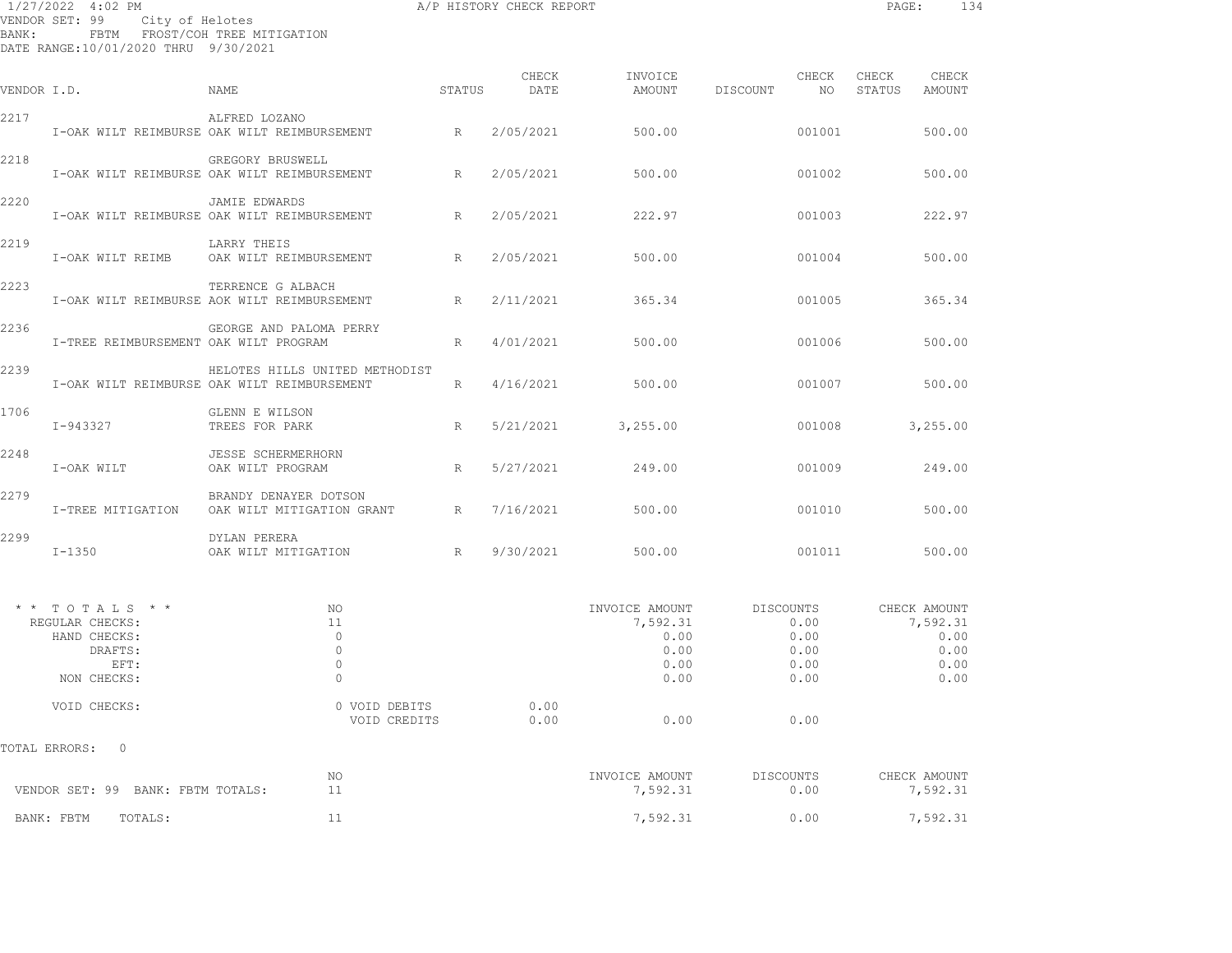1/27/2022 4:02 PM **A/P HISTORY CHECK REPORT PAGE:** 135 VENDOR SET: 99 City of Helotes BANK: FCAP FROST/CITY-EDC CAP DATE RANGE:10/01/2020 THRU 9/30/2021

CHECK INVOICE CHECK CHECK CHECK VENDOR I.D. NAME STATUS DATE AMOUNT DISCOUNT NO STATUS AMOUNT 2146 HARTSTRA MANUFACTURING LLC I-322 ANIMAL CONTROL TRUCK BED R 12/04/2020 29,850.00 007565 29,850.00 0129 SOUTHWEST PUB SAFETY INC I-821248 NEW PD VEHICLE EQUIPMENT R 12/17/2020 11,566.16 007566 11,566.16 2214 ALAMO PREFERRED PLUMBING I-VEHICLE PURCHASE PW VEHICLE PURCHASE R 12/30/2020 5,000.00 007567 5,000.00 2211 ROBERTO RAMOS JR I-2040 PD VEHICLE GRAPHICS R 12/30/2020 1,170.00 007568 1,170.00 1886 FORD MOTOR CREDIT COMPANY LLC I-1763953 LAST PAYMENT 2017 FORD PD VEHI R 1/14/2021 8,930.18 007569 8,930.18 2193 STAPLES INC I-KXH161 Replacement Items V 1/25/2021 280.43 007570 280.43 2193 STAPLES INC M-CHECK STAPLES INC VOIDED V 1/25/2021 007570 280.43CR 1886 FORD MOTOR CREDIT COMPANY LLC I-1764091 2019 FORD FUSION PAYMENT R 2/05/2021 10,277.85 007571 10,277.85 2210 KIRBY BUILT PRODUCTS INC I-SOKSA6983 BENCHES R 2/25/2021 6,012.03 007572 6,012.03 1886 FORD MOTOR CREDIT COMPANY LLC I-1764746 2017 FORD INTERCEPTOR PAYMENT R 3/08/2021 9,251.92 007573 9,251.92 2206 CALDWELL COUNTRY FORD I-8987313 FY 2021 PD PURCHASE V 4/08/2021 9,309.74 007574 9,309.74 2206 CALDWELL COUNTRY FORDM-CHECK CALDWELL COUNTRY FORD VOIDED V 4/08/2021 007574 9,309.74CR 1886 FORD MOTOR CREDIT COMPANY LLC I-8987313 2021 FY PD VEHICLE PURCHASE R 4/16/2021 9,309.74 007575 9,309.74 1886 FORD MOTOR CREDIT COMPANY LLC I-1765755 ANNUAL PAYMENT FOR FY20 VEHICL R 5/06/2021 8,335.02 007576 8,335.02 2211 ROBERTO RAMOS JR I-2414 DECALS FOR NEW PD VEHICLE R 5/06/2021 540.00 007577 I-2417 DECALS FOR NEW PD VEHICLES R 5/06/2021 540.00 007577 1,080.00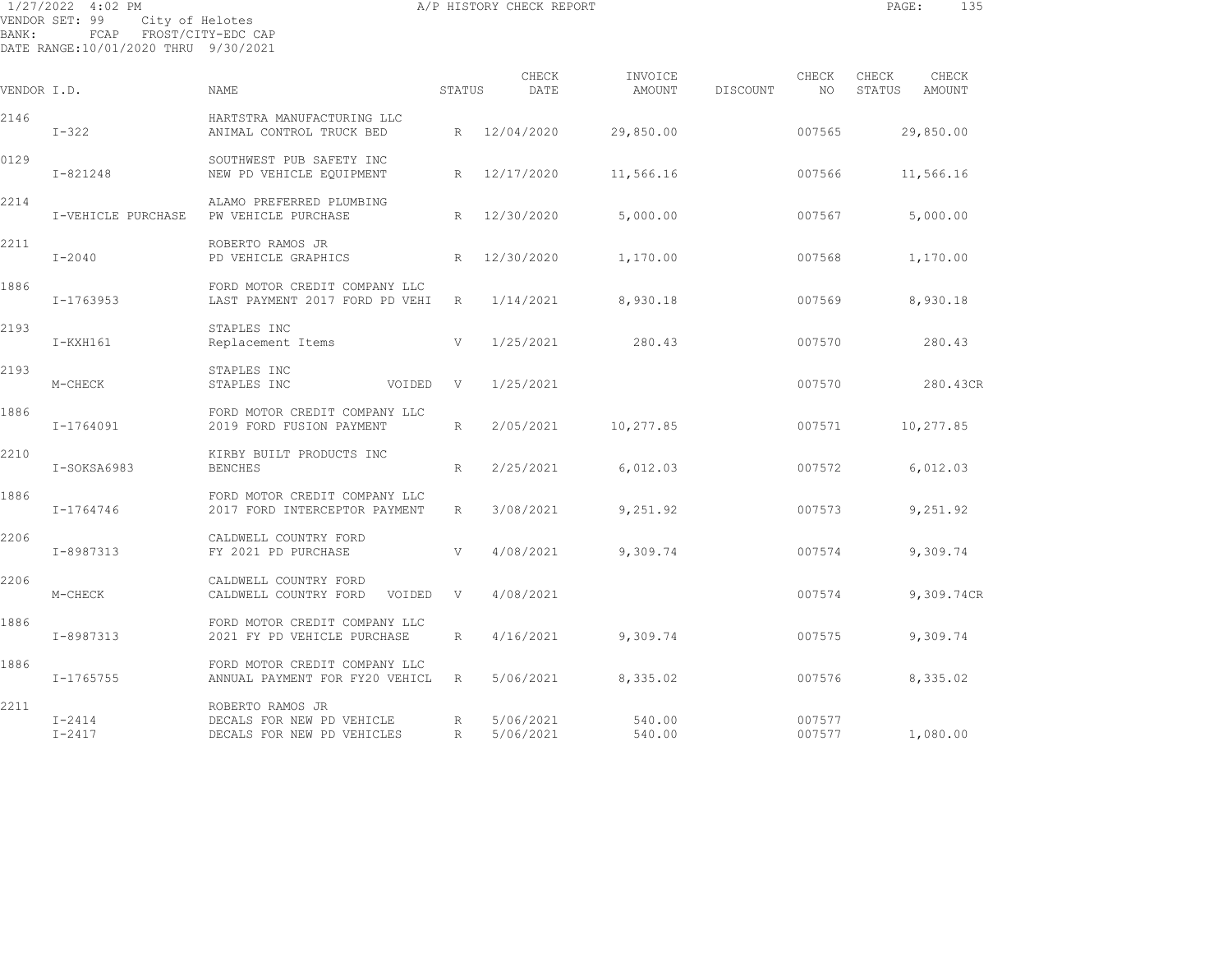| BANK:         | 1/27/2022 4:02 PM<br>VENDOR SET: 99<br>City of Helotes<br>FCAP<br>DATE RANGE:10/01/2020 THRU 9/30/2021 | FROST/CITY-EDC CAP                                              | A/P HISTORY CHECK REPORT | 136<br>PAGE:           |                                                              |                                                          |                                                            |
|---------------|--------------------------------------------------------------------------------------------------------|-----------------------------------------------------------------|--------------------------|------------------------|--------------------------------------------------------------|----------------------------------------------------------|------------------------------------------------------------|
| VENDOR I.D.   |                                                                                                        | NAME                                                            | STATUS                   | CHECK<br>DATE          | INVOICE<br>AMOUNT                                            | CHECK<br>DISCOUNT<br>NO.                                 | CHECK<br>CHECK<br>STATUS<br>AMOUNT                         |
| 0129          | $I - 825193$                                                                                           | SOUTHWEST PUB SAFETY INC<br>NEW PD VEHICLE EQUIPMNENT           | R                        | 5/06/2021              | 14,359.26                                                    | 007578                                                   | 14,359.26                                                  |
| 1886          | I-1766785                                                                                              | FORD MOTOR CREDIT COMPANY LLC<br>FY20 VEHICLE PAYMENT           | R                        | 7/23/2021              | 26,309.71                                                    | 007579                                                   | 26,309.71                                                  |
| 1692          | I-776075618001 0821<br>I-776075618002 0821                                                             | FROST BANK<br>FY22 FIRE TRUCK PAYMENT<br>FY22 AMBULANCE PAYMENT | R<br>R                   | 8/19/2021<br>8/19/2021 | 67,376.15<br>24,433.36                                       | 007580<br>007580                                         | 91,809.51                                                  |
| 1886          | I-1767646                                                                                              | FORD MOTOR CREDIT COMPANY LLC<br>PD 2ND LEASE PYMT 21           | R                        | 9/30/2021              | 9,309.74                                                     | 007582                                                   | 9,309.74                                                   |
|               | $*$ * TOTALS * *<br>REGULAR CHECKS:<br>HAND CHECKS:<br>DRAFTS:<br>EFT:<br>NON CHECKS:                  | <b>NO</b><br>15<br>$\circ$<br>$\circ$<br>$\circ$<br>$\Omega$    |                          |                        | INVOICE AMOUNT<br>252,161.29<br>0.00<br>0.00<br>0.00<br>0.00 | <b>DISCOUNTS</b><br>0.00<br>0.00<br>0.00<br>0.00<br>0.00 | CHECK AMOUNT<br>242,571.12<br>0.00<br>0.00<br>0.00<br>0.00 |
|               | VOID CHECKS:                                                                                           | 2 VOID DEBITS<br>VOID CREDITS                                   |                          | 0.00<br>9,590.17CR     | 9,590.17CR                                                   | 0.00                                                     |                                                            |
| TOTAL ERRORS: | $\Omega$                                                                                               |                                                                 |                          |                        |                                                              |                                                          |                                                            |
|               | VENDOR SET: 99 BANK: FCAP TOTALS:                                                                      | NO<br>17                                                        |                          |                        | INVOICE AMOUNT<br>242,571.12                                 | DISCOUNTS<br>0.00                                        | CHECK AMOUNT<br>242,571.12                                 |
|               | BANK: FCAP<br>TOTALS:                                                                                  | 17                                                              |                          |                        | 242,571.12                                                   | 0.00                                                     | 242,571.12                                                 |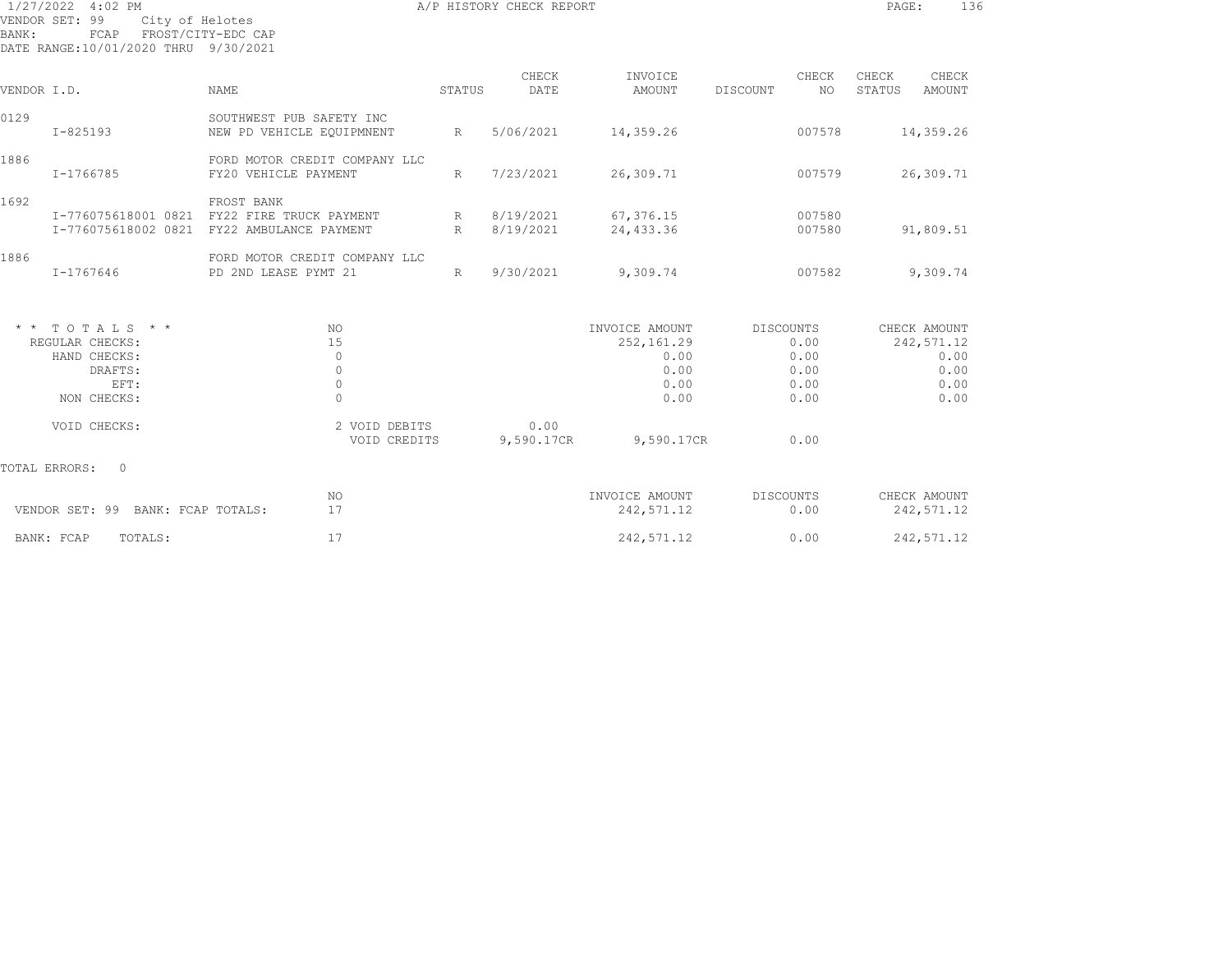| BANK:       | 1/27/2022 4:02 PM<br>VENDOR SET: 99<br>City of Helotes<br>FEDC<br>DATE RANGE: 10/01/2020 THRU 9/30/2021 | FROST/EDC OPERATING                                            |        | A/P HISTORY CHECK REPORT |                   |          |             | PAGE:           | 137             |
|-------------|---------------------------------------------------------------------------------------------------------|----------------------------------------------------------------|--------|--------------------------|-------------------|----------|-------------|-----------------|-----------------|
| VENDOR I.D. |                                                                                                         | <b>NAME</b>                                                    | STATUS | CHECK<br>DATE            | INVOICE<br>AMOUNT | DISCOUNT | CHECK<br>NO | CHECK<br>STATUS | CHECK<br>AMOUNT |
| 2000        | $I-194$                                                                                                 | NEON CLOUD PRODUCTIONS, LLC.<br>TRAVEL EXPENSES VIDEOGRAPHER   | V      | 5/11/2020                | 840.79            |          | 001887      |                 | 840.79          |
| 2000        | M-CHECK                                                                                                 | NEON CLOUD PRODUCTIONS, LLC.<br>NEON CLOUD PRODUCTIONS, UNPOST | V      | 6/02/2021                |                   |          | 001887      |                 | 840.79CR        |
| 1689        | $I - 2699$                                                                                              | EAGLE FORD GRAPHICS<br>BANNERS FOR SHOP HELOTES                | V      | 10/12/2020               | 70.00             |          | 001941      |                 | 70.00           |
| 1689        | M-CHECK                                                                                                 | EAGLE FORD GRAPHICS<br>EAGLE FORD GRAPHICS<br>VOIDED           | V      | 10/12/2020               |                   |          | 001941      |                 | 70.00CR         |
| 1865        | I-49981                                                                                                 | ESD AND ASSOCIATES<br>50% BILLING FOR EDC WEBSITE              | V      | 10/12/2020               | 1,850.00          |          | 001942      |                 | 1,850.00        |
| 1865        | M-CHECK                                                                                                 | ESD AND ASSOCIATES<br>ESD AND ASSOCIATES<br>VOIDED             | V      | 10/12/2020               |                   |          | 001942      |                 | 1,850.00CR      |
| 0921        | I-SA98243                                                                                               | VANGUARD CLEANING SYSTEM INC<br>EDC JANITORIAL SERVICE         |        | R 10/12/2020             | 125.00            |          | 001943      |                 | 125.00          |
| 1883        | I-2274529                                                                                               | XEROX CORPORATION<br>EDC COPIER LEASE                          | V      | 10/12/2020               | 214.92            |          | 001944      |                 | 214.92          |
| 1883        | M-CHECK                                                                                                 | XEROX CORPORATION<br>XEROX CORPORATION<br>VOIDED               | V      | 10/12/2020               |                   |          | 001944      |                 | 214.92CR        |
| 2169        | I-COVID GRANT                                                                                           | E J DUNFORD<br>COVID GRANT                                     | R      | 10/14/2020               | 20,000.00         |          | 001945      |                 | 20,000.00       |
| 2168        | I-COVID GRANT                                                                                           | MADELEINE SAREM<br>COVID GRANT                                 | R      | 10/14/2020               | 20,000.00         |          | 001946      |                 | 20,000.00       |
| 2180        | I-COVID GRANT                                                                                           | DONNA L WELLS<br>COVID GRANT                                   | V      | 10/14/2020               | 20,000.00         |          | 001947      |                 | 20,000.00       |
| 2180        | M-CHECK                                                                                                 | DONNA L WELLS<br>DONNA L WELLS<br>VOIDED                       | V      | 10/14/2020               |                   |          | 001947      |                 | 20,000.00CR     |
| 2173        | I-COVID GRANT                                                                                           | DP CORKS INC<br>COVID GRANT                                    | V      | 10/14/2020               | 20,000.00         |          | 001948      |                 | 20,000.00       |

M-CHECK DP CORKS INC VOIDED V 10/14/2020 001948 20,000.00CR

2173 DP CORKS INC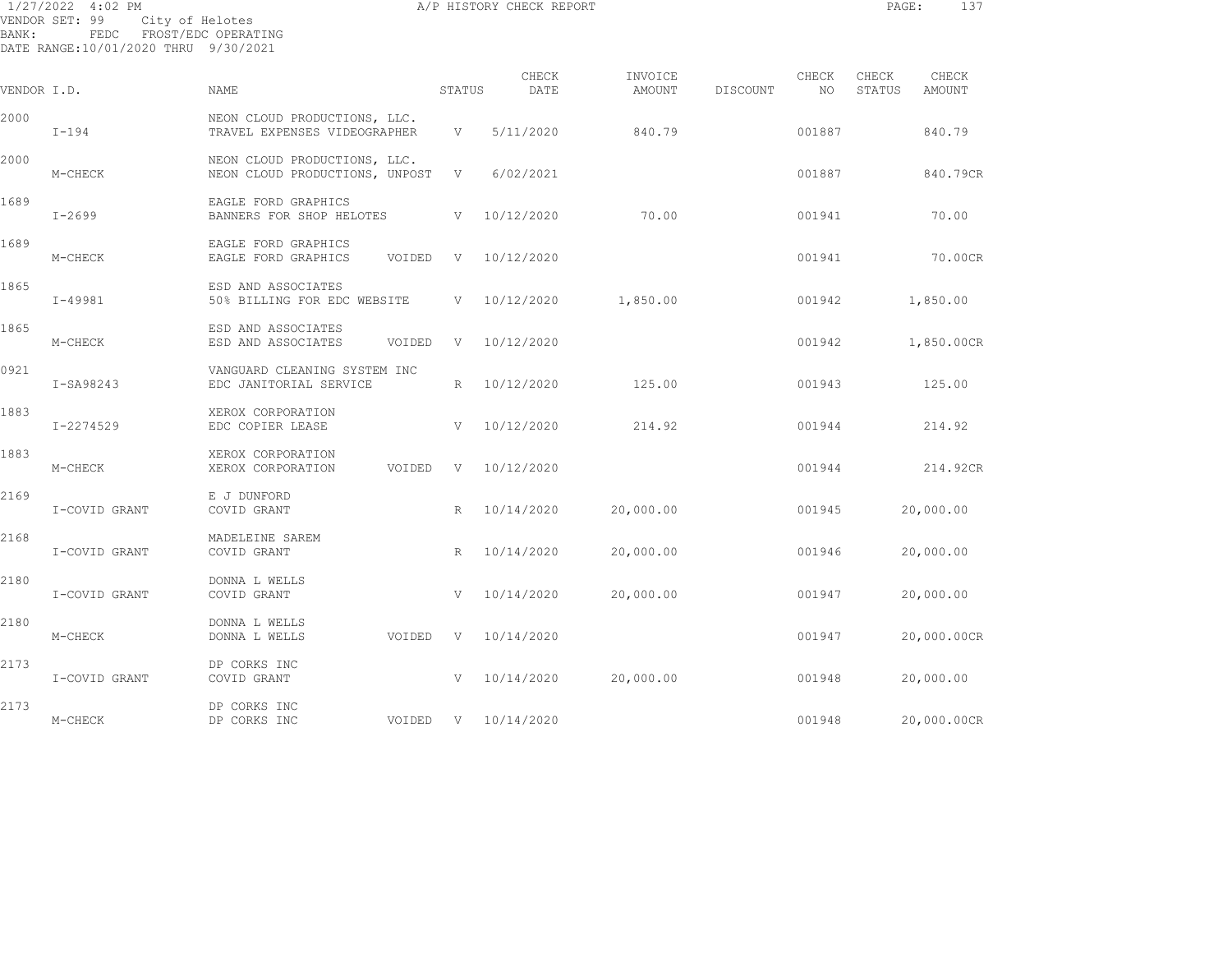| BANK:       | 1/27/2022 4:02 PM<br>VENDOR SET: 99<br>City of Helotes<br>FEDC<br>DATE RANGE:10/01/2020 THRU 9/30/2021 | FROST/EDC OPERATING                                              |                 | A/P HISTORY CHECK REPORT |                          |          |             |                 | PAGE:       | 138   |
|-------------|--------------------------------------------------------------------------------------------------------|------------------------------------------------------------------|-----------------|--------------------------|--------------------------|----------|-------------|-----------------|-------------|-------|
| VENDOR I.D. |                                                                                                        | NAME                                                             | STATUS          | CHECK<br>DATE            | INVOICE<br><b>AMOUNT</b> | DISCOUNT | CHECK<br>NO | CHECK<br>STATUS | AMOUNT      | CHECK |
| 2176        | I-COVID GRANT                                                                                          | HELOTES COUNTRY CLUB LLC<br>COVID GRANT                          | V               | 10/14/2020               | 20,000.00                |          | 001949      |                 | 20,000.00   |       |
| 2176        | M-CHECK                                                                                                | HELOTES COUNTRY CLUB LLC<br>HELOTES COUNTRY CLUB LLCVOIDED       | V               | 10/14/2020               |                          |          | 001949      |                 | 20,000.00CR |       |
| 2177        | I-COVID GRANT                                                                                          | JOYCE E GIBSON<br>COVID GRANT                                    | V               | 10/14/2020               | 20,000.00                |          | 001950      |                 | 20,000.00   |       |
| 2177        | M-CHECK                                                                                                | JOYCE E GIBSON<br>JOYCE E GIBSON<br>VOIDED                       | V               | 10/14/2020               |                          |          | 001950      |                 | 20,000.00CR |       |
| 2181        | I-COVID GRANT                                                                                          | LINDA S REYES<br>COVID GRANT                                     | V               | 10/14/2020               | 20,000.00                |          | 001951      |                 | 20,000.00   |       |
| 2181        | M-CHECK                                                                                                | LINDA S REYES<br>LINDA S REYES<br>VOIDED                         | V               | 10/14/2020               |                          |          | 001951      |                 | 20,000.00CR |       |
| 0770        | I-COVID GRANT                                                                                          | PIPES DREAMS MILITARY MERCHAND<br>COVID GRANT                    | V               | 10/14/2020               | 20,000.00                |          | 001952      |                 | 20,000.00   |       |
| 0770        | M-CHECK                                                                                                | PIPES DREAMS MILITARY MERCHAND<br>PIPE'S DREAMS MILITARY MVOIDED | V               | 10/14/2020               |                          |          | 001952      |                 | 20,000.00CR |       |
| 2171        | I-GRANT                                                                                                | CHRIS DONNELL<br>SMALL BUSINESS GRANT                            | R               | 10/14/2020               | 20,000.00                |          | 001957      |                 | 20,000.00   |       |
| 2172        | I-GRANT                                                                                                | D'ANTHONY SALON SPA LLC<br>SMALL BUSINESS GRANT                  | $\mathbb{R}$    | 10/14/2020               | 20,000.00                |          | 001958      |                 | 20,000.00   |       |
| 2174        | I-GRANT                                                                                                | FASONE & ASSOCIATES INC<br>SMALL BUSINESS GRANT                  | V               | 10/14/2020               | 20,000.00                |          | 001959      |                 | 20,000.00   |       |
| 2174        | M-CHECK                                                                                                | FASONE & ASSOCIATES INC<br>FASONE & ASSOCIATES INC VOIDED        | V               | 10/14/2020               |                          |          | 001959      |                 | 20,000.00CR |       |
| 1307        | I-GRANT                                                                                                | HELOTES BARBER SHOP LLC<br>SMALL BUSINESS GRANT                  | $R_{\parallel}$ | 10/14/2020               | 20,000.00                |          | 001960      |                 | 20,000.00   |       |
| 2178        | I-GRANT                                                                                                | JOANNE D TAYLOR<br>SMALL BUSINESS GRANT                          | R               | 10/14/2020               | 20,000.00                |          | 001961      |                 | 20,000.00   |       |

I-GRANT SMALL BUSINESS GRANT R 10/14/2020 20,000.00 001962 20,000.00

2182 RAUL CANTU JR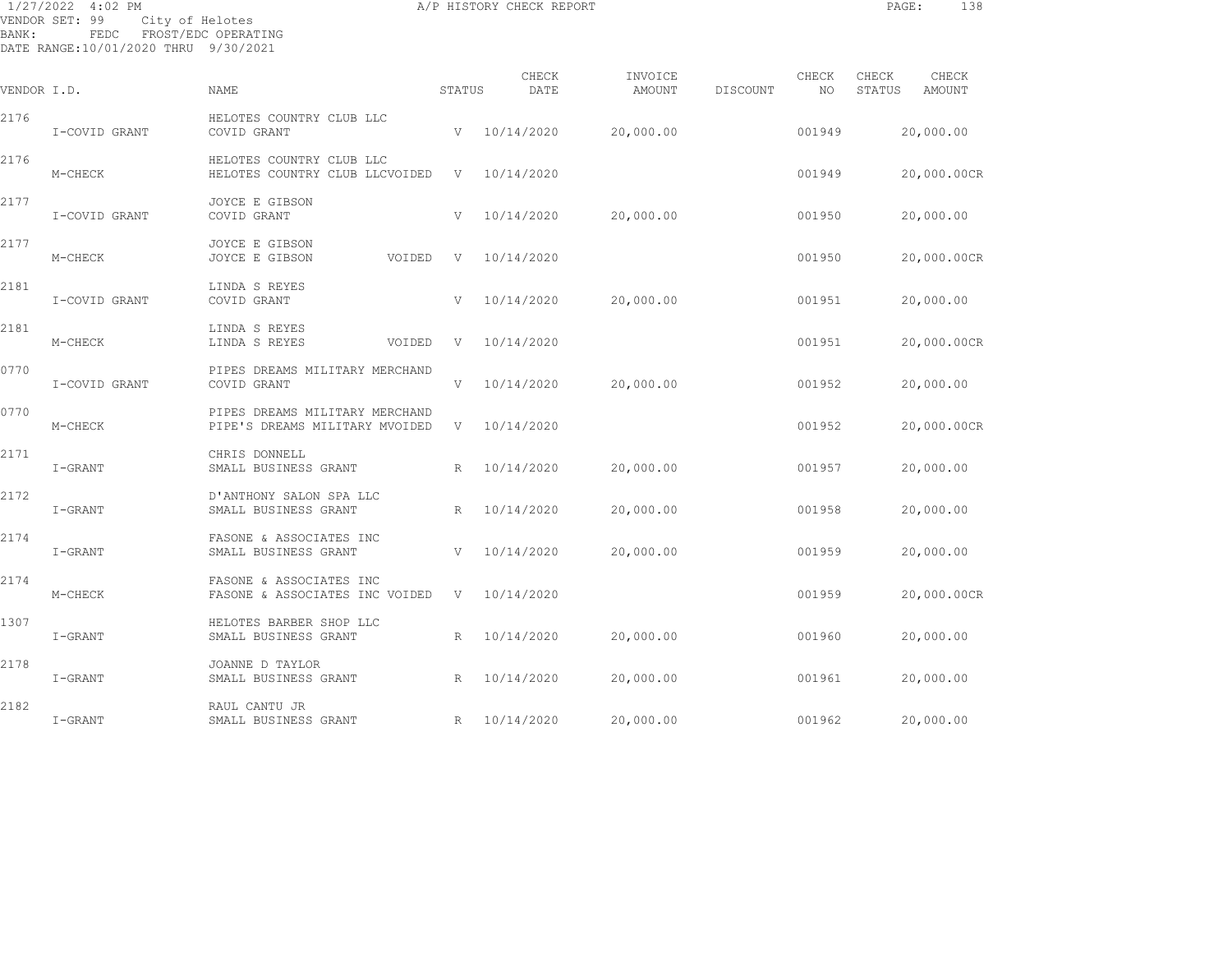| BANK:       | 1/27/2022 4:02 PM<br>VENDOR SET: 99<br>City of Helotes<br>FEDC FROST/EDC OPERATING<br>DATE RANGE: 10/01/2020 THRU 9/30/2021 |                                                                                | A/P HISTORY CHECK REPORT | PAGE:                      |                   | 139      |                  |                 |                 |  |
|-------------|-----------------------------------------------------------------------------------------------------------------------------|--------------------------------------------------------------------------------|--------------------------|----------------------------|-------------------|----------|------------------|-----------------|-----------------|--|
| VENDOR I.D. |                                                                                                                             | NAME                                                                           | STATUS                   | CHECK<br>DATE              | INVOICE<br>AMOUNT | DISCOUNT | CHECK<br>NO      | CHECK<br>STATUS | CHECK<br>AMOUNT |  |
| 2170        | I-SB GRANT                                                                                                                  | DUY LAM<br>SMALL BUSINESS GRANT                                                |                          | R 10/14/2020               | 20,000.00         |          | 001963           |                 | 20,000.00       |  |
| 1861        | $I - 135$                                                                                                                   | E DEPTUCH AND SON #1 LLC<br>EDC OFFICE LEASE OCT 2020                          | R                        | 10/27/2020                 | 900.00            |          | 001970           |                 | 900.00          |  |
| 1766        | $I-146$                                                                                                                     | MARTIN R TERRY JR<br>OTH PARKING LEASE OCT 2020                                | $R_{\parallel}$          | 10/27/2020                 | 400.00            |          | 001971           |                 | 400.00          |  |
| 0793        | I-12757452001                                                                                                               | OFFICE DEPOT INC<br>EDC OFFICE SUPPLIES                                        | R                        | 10/27/2020                 | 117.06            |          | 001972           |                 | 117.06          |  |
| 0145        | I-0068470100620                                                                                                             | TIME WARNER CABLE SAN ANTONIO<br>EDC CABLE AND INTERNET OCT 20                 | R                        | 11/03/2020                 | 156.80            |          | 001973           |                 | 156.80          |  |
| 1677        | I-102720B10                                                                                                                 | GENESIS TECHNOLOGIES INC<br>ADOBE CC LICENSE RENEWAL EDC                       | $R_{\parallel}$          | 11/05/2020                 | 1,000.00          |          | 001974           |                 | 1,000.00        |  |
| 0042        | I-3002859843 1020<br>I-30040842541020                                                                                       | CITY PUBLIC SERVICE<br>EDC OCT/NOV ELECTRIC BILL<br>EDC NOVEMBER ELECTRIC BILL | $R_{\perp}$              | 11/18/2020<br>R 11/18/2020 | 54.15<br>114.91   |          | 001975<br>001975 |                 | 169.06          |  |
| 0145        | I-0068470110620                                                                                                             | TIME WARNER CABLE SAN ANTONIO<br>EDC CABLE AND INTERNET                        |                          | R 11/18/2020               | 159.31            |          | 001976           |                 | 159.31          |  |
| 0643        | I-27343                                                                                                                     | DAVIDSON & TROILO REAM & GARZA<br>EDC LEGAL FEES                               | R                        | 11/18/2020                 | 76.00             |          | 001977           |                 | 76.00           |  |
| 0921        | I-SA99007                                                                                                                   | VANGUARD CLEANING SYSTEM INC<br>JANITORIAL SERVICES NOV 2020                   | R                        | 11/18/2020                 | 125.00            |          | 001978           |                 | 125.00          |  |
| 1766        | $I-147$                                                                                                                     | MARTIN R TERRY JR<br>OTH PARKING LOT LEASE                                     |                          | R 11/18/2020               | 400.00            |          | 001979           |                 | 400.00          |  |
| 1852        | $I-120141$                                                                                                                  | AIR AUTHORITY LLC<br>QUARTERLY HVAC MAINT EDC                                  |                          | R 11/18/2020               | 123.68            |          | 001980           |                 | 123.68          |  |
| 1861        | $I-136$                                                                                                                     | E DEPTUCH AND SON #1 LLC<br>EDC RENTAL SPACE                                   |                          | R 11/18/2020               | 900.00            |          | 001981           |                 | 900.00          |  |

1883 XEROX CORPORATION I-2310272 EDC COPIER LEASE R 11/18/2020 214.92 001982 214.92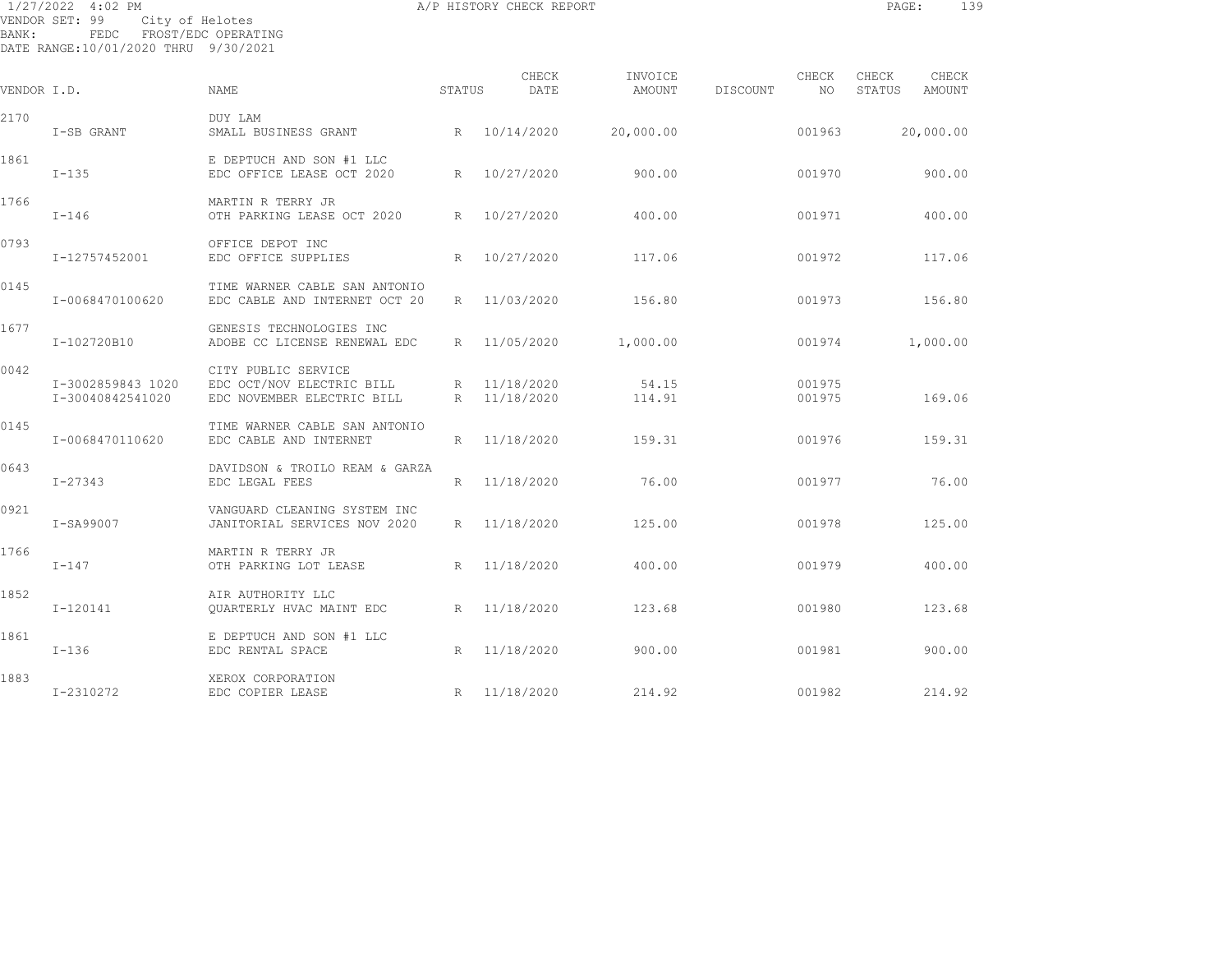| 1/27/2022 4:02 PM<br>A/P HISTORY CHECK REPORT<br>PAGE: |                                                                |                                                                 |        |               |                   |          |              |                 |                 |
|--------------------------------------------------------|----------------------------------------------------------------|-----------------------------------------------------------------|--------|---------------|-------------------|----------|--------------|-----------------|-----------------|
| <b>BANK:</b>                                           | VENDOR SET: 99<br>FEDC<br>DATE RANGE:10/01/2020 THRU 9/30/2021 | City of Helotes<br>FROST/EDC OPERATING                          |        |               |                   |          |              |                 |                 |
| VENDOR I.D.                                            |                                                                | <b>NAME</b>                                                     | STATUS | CHECK<br>DATE | INVOICE<br>AMOUNT | DISCOUNT | CHECK<br>NO. | CHECK<br>STATUS | CHECK<br>AMOUNT |
| 2040                                                   | $I - 11007$                                                    | REALMASSIVE INC<br>COMMERCIAL PROPERTY DATABASE                 |        | V 11/18/2020  | 2,300.00          |          | 001983       |                 | 2,300.00        |
| 2040                                                   | M-CHECK                                                        | REALMASSIVE INC<br>REALMASSIVE INC<br>UNPOST                    | V      | 1/07/2021     |                   |          | 001983       |                 | 2,300.00CR      |
| 2142                                                   | $I-1$                                                          | CEN-TEX CERTIFIED DEVELOPMENT<br>ADMINISTRATION OF GRANT PROGRA |        | R 11/18/2020  | 25,600.00         |          | 001984       |                 | 25,600.00       |
| 0021                                                   | I-11092020 EDC                                                 | A T & T MOBILITY<br>EDC MOBILITY NOV 2020                       |        | R 12/04/2020  | 77.81             |          | 001985       |                 | 77.81           |
| 0020                                                   | I-49529 EDC                                                    | ARMSTRONG VAUGHAN & ASSOC INC<br>50% AUDIT FEES FOR FY2020      | R      | 12/04/2020    | 1,700.00          |          | 001986       |                 | 1,700.00        |
| 0921                                                   | I-SA99724                                                      | VANGUARD CLEANING SYSTEM INC<br>EDC JANITORIAL SERVICE          | R      | 12/04/2020    | 125.00            |          | 001987       |                 | 125.00          |
| 1883                                                   | I-2360072                                                      | XEROX CORPORATION<br>PRINTER LEASE                              |        | R 12/04/2020  | 214.92            |          | 001988       |                 | 214.92          |
| 2187                                                   | I-5195 1120 EDC                                                | CITIBANK NA<br>MARIAN MENDOZA                                   | V      | 12/09/2020    | 379.99            |          | 001989       |                 | 379.99          |
| 2187                                                   |                                                                | CITIBANK NA                                                     |        |               |                   |          |              |                 |                 |

| 2187 | M-CHECK                              | CITIBANK NA<br>CITIBANK NA                           | VOIDED | V | 12/09/2020 |             | 001989 | 379.99CR    |
|------|--------------------------------------|------------------------------------------------------|--------|---|------------|-------------|--------|-------------|
| 1711 | I-58165651 R                         | CLEAR CHANNEL OUTDOOR INC<br>EDC DIGITAL ADVERTISING |        | R | 12/14/2020 | 6, 363.00   | 001990 | 6, 363.00   |
| 0021 | I-287288218344 E1220 CITY CELL PHONE | A T & T MOBILITY                                     |        | R | 12/17/2020 | 77.81       | 001991 | 77.81       |
| 0042 | I-DECEMBER 2020                      | CITY PUBLIC SERVICE<br>ELECTRICAL SERVICES           |        | R | 12/17/2020 | 84.55       | 001992 | 84.55       |
| 1861 | $I-137$                              | E DEPTUCH AND SON #1 LLC<br>EDC LEASE DECEMBER 2020  |        | R | 12/17/2020 | 1,000.00    | 001993 | 1,000.00    |
| 1766 | $I-148$                              | MARTIN R TERRY JR<br>OTH PARKING LOT LEASE           |        | R | 12/17/2020 | 400.00      | 001994 | 400.00      |
| 1843 | $I-Q3 2020$                          | TEXAS DEVELOPERS LLC<br>380 AGREEMENT DISTRIBUTION   |        | R | 12/17/2020 | 163, 136.63 | 001995 | 163, 136.63 |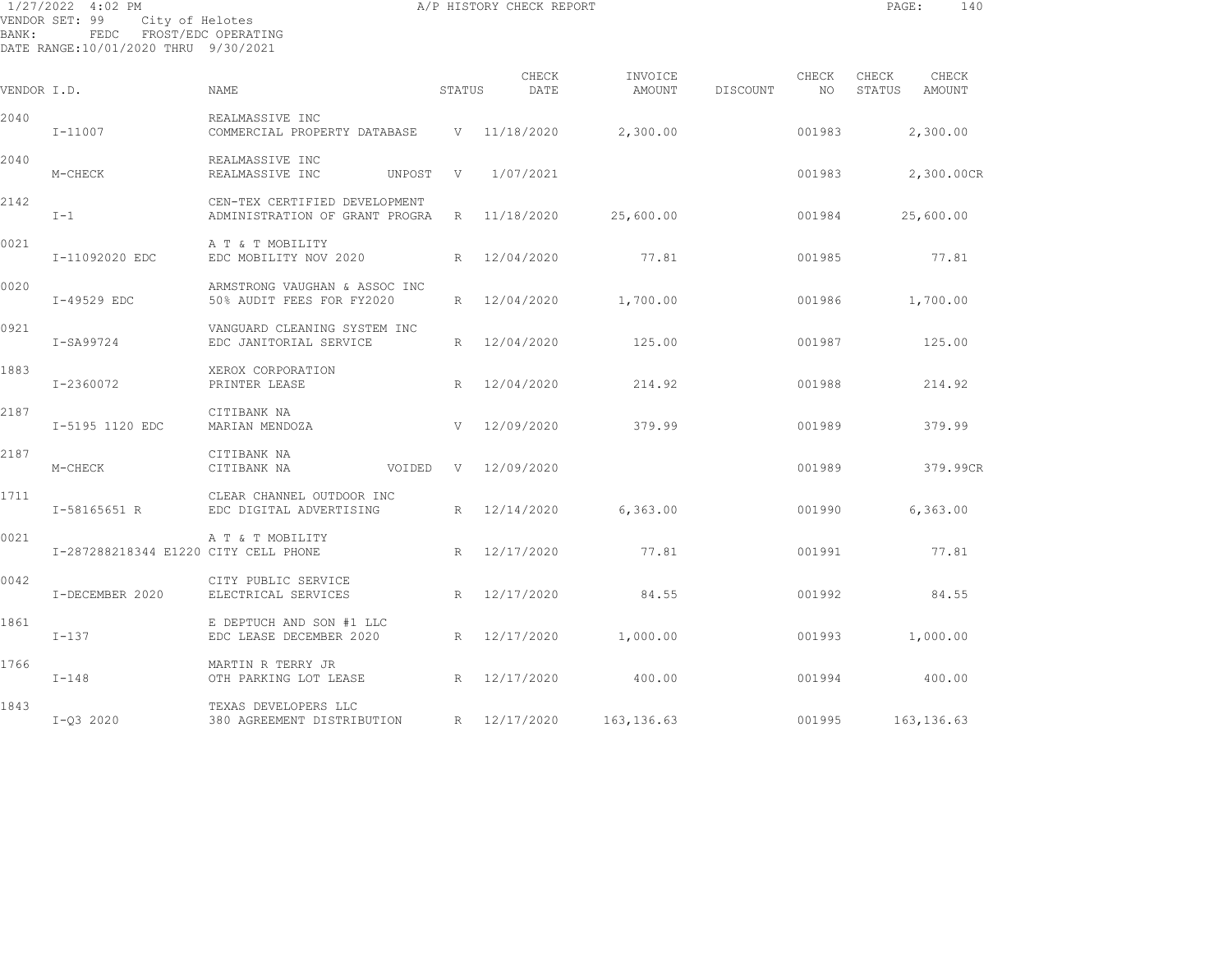| BANK:       | 1/27/2022 4:02 PM<br>VENDOR SET: 99<br>City of Helotes<br>FEDC FROST/EDC OPERATING<br>DATE RANGE:10/01/2020 THRU 9/30/2021 |                                                                        | A/P HISTORY CHECK REPORT | PAGE:         | 141               |          |               |                 |                 |
|-------------|----------------------------------------------------------------------------------------------------------------------------|------------------------------------------------------------------------|--------------------------|---------------|-------------------|----------|---------------|-----------------|-----------------|
| VENDOR I.D. |                                                                                                                            | NAME                                                                   | STATUS                   | CHECK<br>DATE | INVOICE<br>AMOUNT | DISCOUNT | CHECK<br>NO 1 | CHECK<br>STATUS | CHECK<br>AMOUNT |
| 0145        | I-0068470120620                                                                                                            | TIME WARNER CABLE SAN ANTONIO<br>EDC WIFI, INTERNET, AND CABLE         |                          | R 12/17/2020  | 156.80            |          | 001996        |                 | 156.80          |
| 0042        | I-3002859843 1220                                                                                                          | CITY PUBLIC SERVICE<br>EDC ELECTRICAL DEC 2020                         |                          | R 12/30/2020  | 55.91             |          | 001997        |                 | 55.91           |
| 2187        | I-JANUARY 2021 EDC                                                                                                         | CITIBANK NA<br>EDC SECURITY MONITORING                                 | R                        | 1/07/2021     | 24.99             |          | 001998        |                 | 24.99           |
| 1883        | I-2404581                                                                                                                  | XEROX CORPORATION<br>EDC COPIER LEASE DEC 2020                         | R                        | 1/07/2021     | 214.92            |          | 001999        |                 | 214.92          |
| 0021        |                                                                                                                            | A T & T MOBILITY<br>I-287288218344 0121E CITY CELL PHONE DECEMBER 2020 | R                        | 1/14/2021     | 77.84             |          | 002000        |                 | 77.84           |
| 1689        | $I - 2766$                                                                                                                 | EAGLE FORD GRAPHICS<br>SMALL BUSINESS BANNER                           | R                        | 1/14/2021     | 70.00             |          | 002001        |                 | 70.00           |
| 0042        | I-JAN 2021                                                                                                                 | CITY PUBLIC SERVICE<br>CPS DECEMBER 2020                               | R                        | 1/15/2021     | 52.21             |          | 002002        |                 | 52.21           |
| 1861        | $I-138$                                                                                                                    | E DEPTUCH AND SON #1 LLC<br>EDC LEASE JANUARY 2021                     | R                        | 1/25/2021     | 1,000.00          |          | 002003        |                 | 1,000.00        |
| 1766        | $I-149$                                                                                                                    | MARTIN R TERRY JR<br>OTH PARKING LOT LEASE                             | R                        | 1/25/2021     | 400.00            |          | 002004        |                 | 400.00          |
| 0145        | I-JANUARY 2021                                                                                                             | TIME WARNER CABLE SAN ANTONIO<br>EDC INTERNET AND CABLE                | $R_{\parallel}$          | 1/25/2021     | 156.42            |          | 002005        |                 | 156.42          |
| 0921        | I-SA100486                                                                                                                 | VANGUARD CLEANING SYSTEM INC<br>EDC JANITORIAL SERVICE JAN 21          | $R_{\perp}$              | 2/05/2021     | 125.00            |          | 002006        |                 | 125.00          |
| 1488        | I-2021 MEMBERSHIP                                                                                                          | HELOTES AREA CHAMBER OF COMMER<br>2021 MEMBERSHIP DUES                 | R                        | 2/11/2021     | 1,000.00          |          | 002007        |                 | 1,000.00        |
| 0021        | I-287088218344 02EDC CELL CELL PHONE EDC                                                                                   | A T & T MOBILITY                                                       | R                        | 2/25/2021     | 77.84             |          | 002008        |                 | 77.84           |
| 2187        | I-MARIAN CC EDC                                                                                                            | CITIBANK NA<br>M.MENDOZA CC EDC EXPENSES R                             |                          | 2/25/2021     | 89.98             |          | 002009        |                 | 89.98           |

0042 CITY PUBLIC SERVICE I-FEB 2021 EDC EDC OFFICE ELECTRICITY R 2/25/2021 111.99 002010 111.99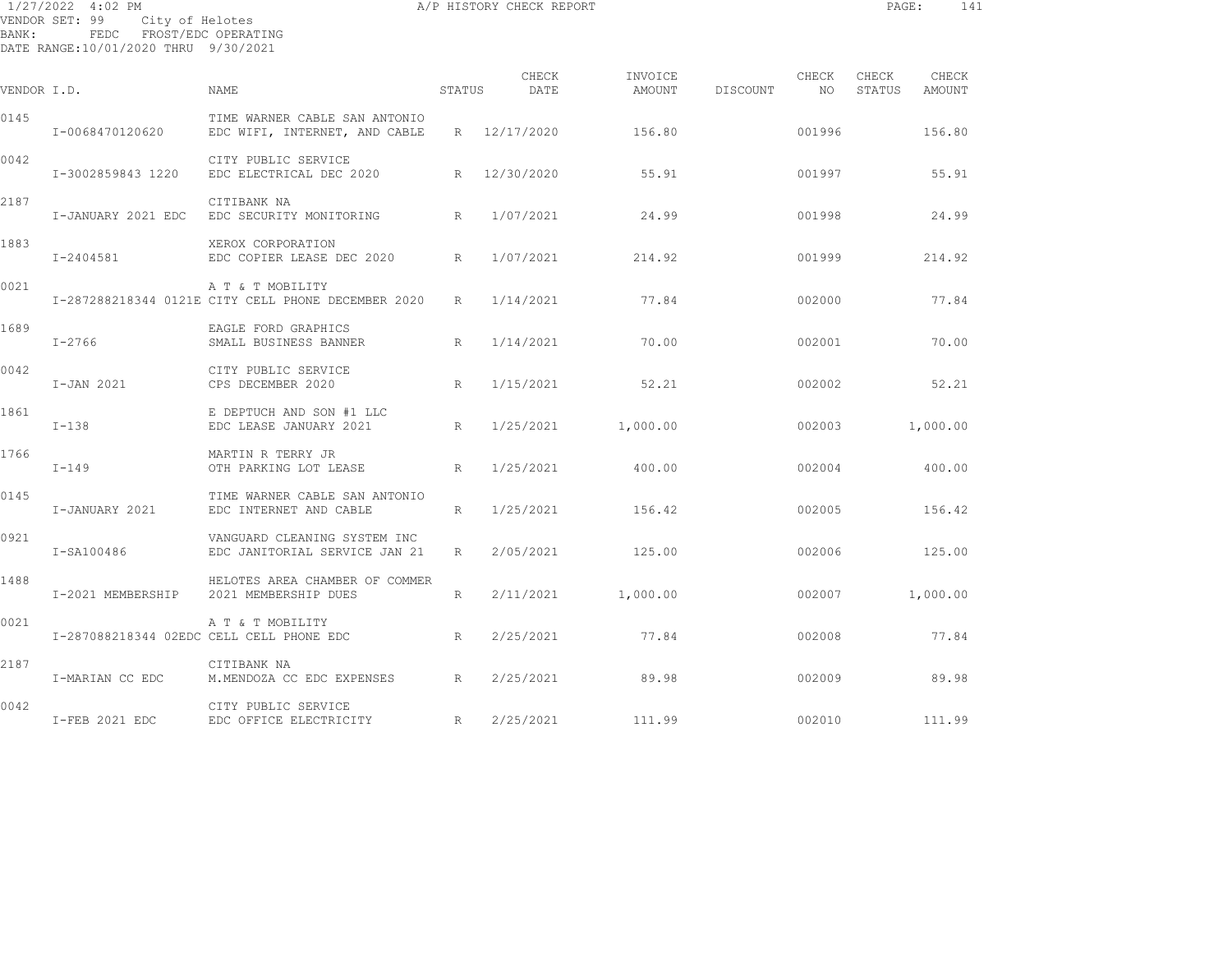| BANK:       | 1/27/2022 4:02 PM<br>VENDOR SET: 99<br>FEDC FROST/EDC OPERATING<br>DATE RANGE:10/01/2020 THRU 9/30/2021 | City of Helotes                                                         | A/P HISTORY CHECK REPORT | PAGE:                  | 142               |          |                  |                 |                 |  |
|-------------|---------------------------------------------------------------------------------------------------------|-------------------------------------------------------------------------|--------------------------|------------------------|-------------------|----------|------------------|-----------------|-----------------|--|
| VENDOR I.D. |                                                                                                         | NAME                                                                    | STATUS                   | CHECK<br>DATE          | INVOICE<br>AMOUNT | DISCOUNT | CHECK<br>NO.     | CHECK<br>STATUS | CHECK<br>AMOUNT |  |
| 1861        | $I-139$                                                                                                 | E DEPTUCH AND SON #1 LLC<br>EDC LEASE SPACE                             | R                        | 2/25/2021              | 1,000.00          |          | 002011           |                 | 1,000.00        |  |
| 1766        | $I-150$                                                                                                 | MARTIN R TERRY JR<br>OTH PARKING LOT LEASE                              | $R_{\parallel}$          | 2/25/2021              | 400.00            |          | 002012           |                 | 400.00          |  |
| 1843        | I-Q4 2020 EDC                                                                                           | TEXAS DEVELOPERS LLC<br>380 REIMBURSEMENT                               | R                        | 2/25/2021              | 227,433.19        |          | 002013           |                 | 227, 433.19     |  |
| 0145        | I-0068470020621                                                                                         | TIME WARNER CABLE SAN ANTONIO<br>EDC INTERNET                           | $R_{\parallel}$          | 2/25/2021              | 156.42            |          | 002014           |                 | 156.42          |  |
| 0921        | I-SA101160                                                                                              | VANGUARD CLEANING SYSTEM INC<br>EDC JANITOIRAL SERVICE                  | $R_{\parallel}$          | 2/25/2021              | 125.00            |          | 002015           |                 | 125.00          |  |
| 1883        | I-2490781                                                                                               | XEROX CORPORATION<br>EDC COPIER LEASE                                   | R                        | 2/25/2021              | 214.92            |          | 002016           |                 | 214.92          |  |
| 0042        | I-FEB 2021 R                                                                                            | CITY PUBLIC SERVICE<br>CITY PUBLIC SERVICE                              | R                        | 2/25/2021              | 54.10             |          | 002017           |                 | 54.10           |  |
| 2107        | $I-13128$                                                                                               | TEXAS ECONOMIC DEVELOPMENT COU<br>MEMBERSHIP RENEWAL                    | R                        | 3/08/2021              | 525.00            |          | 002018           |                 | 525.00          |  |
| 0042        | I-MARCH 2021<br>I-OTH MARCH 21                                                                          | CITY PUBLIC SERVICE<br>ELECTRICAL SERVICE<br>ELECTRICAL OTH PARKING LOT | R<br>$R_{\perp}$         | 3/18/2021<br>3/18/2021 | 159.21<br>52.24   |          | 002019<br>002019 |                 | 211.45          |  |
| 1488        | $I - 0304 - 2021$                                                                                       | HELOTES AREA CHAMBER OF COMMER<br>GIFT CARD GIVE BACK                   | R                        | 3/18/2021              | 10,000.00         |          | 002020           |                 | 10,000.00       |  |
| 0921        | I-SA101927                                                                                              | VANGUARD CLEANING SYSTEM INC<br>JANITORIAL SERVICE MARCH 2021           | R                        | 3/18/2021              | 125.00            |          | 002021           |                 | 125.00          |  |
| 0021        | I-FEB 2021 EDC                                                                                          | A T & T MOBILITY<br>FEB 2021 EDC                                        | R                        | 3/29/2021              | 77.84             |          | 002022           |                 | 77.84           |  |
| 2187        | I-FEB 2021 EDC                                                                                          | CITIBANK NA<br>EDC ALARM SYSTEM                                         | R                        | 3/29/2021              | 24.99             |          | 002023           |                 | 24.99           |  |

R 3/29/2021 158.94 002024 158.94

0145 TIME WARNER CABLE SAN ANTONIO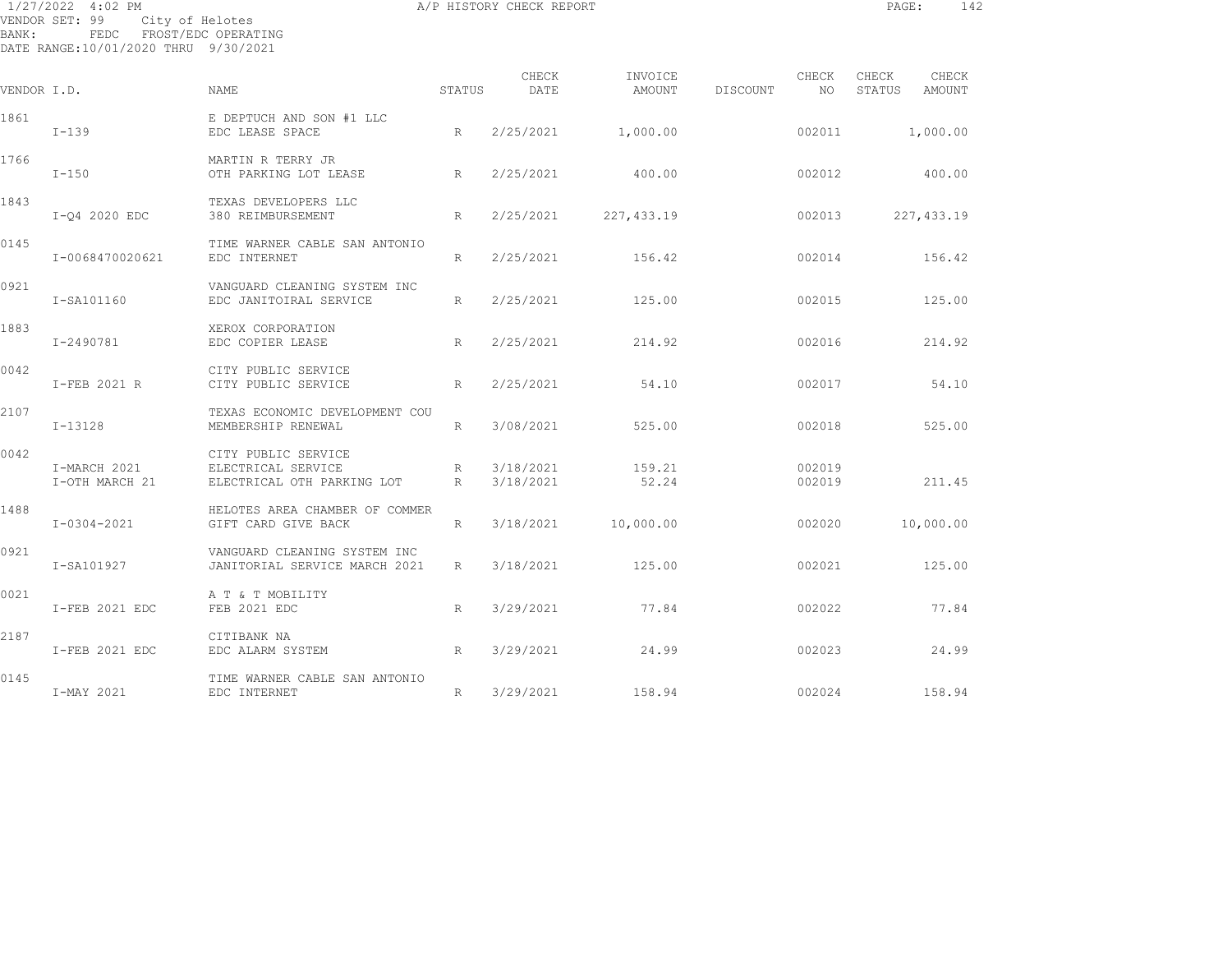|             | 1/27/2022 4:02 PM<br>VENDOR SET: 99<br>City of Helotes           |                                                             |                 | A/P HISTORY CHECK REPORT |                   |          |             | PAGE:           | 143             |  |
|-------------|------------------------------------------------------------------|-------------------------------------------------------------|-----------------|--------------------------|-------------------|----------|-------------|-----------------|-----------------|--|
| BANK:       | FEDC FROST/EDC OPERATING<br>DATE RANGE:10/01/2020 THRU 9/30/2021 |                                                             |                 |                          |                   |          |             |                 |                 |  |
| VENDOR I.D. |                                                                  | NAME                                                        | STATUS          | CHECK<br>DATE            | INVOICE<br>AMOUNT | DISCOUNT | CHECK<br>NO | CHECK<br>STATUS | CHECK<br>AMOUNT |  |
| 1883        | I-2535680                                                        | XEROX CORPORATION<br>EDC COPIER LEASE                       | R               | 3/29/2021                | 214.92            |          | 002025      |                 | 214.92          |  |
| 1909        | I-3262021                                                        | HELOTES FESTIVAL ASSOCIATION I<br>CORNYVAL SPONSORSHIP 2021 | R               | 4/01/2021                | 1,200.00          |          | 002026      |                 | 1,200.00        |  |
| 0020        | I-50325 EDC                                                      | ARMSTRONG VAUGHAN & ASSOC INC<br>ANNUAL AUDIT FEE EDC       | R               | 4/16/2021                | 1,700.00          |          | 002027      |                 | 1,700.00        |  |
| 0921        | I-SA102658                                                       | VANGUARD CLEANING SYSTEM INC<br>EDC JANITORIAL SERVICE      | R               | 4/16/2021                | 125.00            |          | 002028      |                 | 125.00          |  |
| 0021        | I-MARCH 21 EDC                                                   | A T & T MOBILITY<br>CITY CELL PHONE EDC                     | R               | 4/22/2021                | 77.85             |          | 002029      |                 | 77.85           |  |
| 2187        | I-MAR 21 EDC                                                     | CITIBANK NA<br>MARCH 2021 EDC CITIBANK CARD                 | R               | 4/22/2021                | 224.55            |          | 002030      |                 | 224.55          |  |
| 0042        | I-APRIL 2021 EDC                                                 | CITY PUBLIC SERVICE<br>EDC OFFICE ELECTRICITY SERVICE       | R               | 4/22/2021                | 92.53             |          | 002031      |                 | 92.53           |  |
| 0643        | $I - 29645$                                                      | DAVIDSON & TROILO REAM & GARZA<br>LEGAL SERVICES EDC        | R               | 4/22/2021                | 171.00            |          | 002032      |                 | 171.00          |  |
| 1861        | $I-141$                                                          | E DEPTUCH AND SON #1 LLC<br>EDC LEASE RENTAL MARCH 2021     | $R_{\parallel}$ | 4/22/2021                | 1,000.00          |          | 002033      |                 | 1,000.00        |  |
| 1766        | $I-152$                                                          | MARTIN R TERRY JR<br>OTH PARKING LOT LEASE                  | R               | 4/22/2021                | 400.00            |          | 002034      |                 | 400.00          |  |
| 0191        | I-34100469-0306                                                  | SAN ANTONIO EXPRESS NEWS<br>EDC 2ND COVID GRANT             | R               | 4/22/2021                | 310.82            |          | 002035      |                 | 310.82          |  |
| 1662        | $I - 91490$                                                      | SOUTH TEXAS PRESS INC<br>EDC MARKETING BROCHURE             | R               | 4/22/2021                | 511.50            |          | 002036      |                 | 511.50          |  |
| 2107        | I-13307 EDC                                                      | TEXAS ECONOMIC DEVELOPMENT COU<br>M MENDOZA 2021 MEMBERSHIP | V               | 4/22/2021                | 125.00            |          | 002037      |                 | 125.00          |  |
|             |                                                                  |                                                             |                 |                          |                   |          |             |                 |                 |  |

2107 TEXAS ECONOMIC DEVELOPMENT COU M-CHECK TEXAS ECONOMIC DEVELOPMEUNPOST V 5/11/2021 002037 125.00CR

0145 TIME WARNER CABLE SAN ANTONIO I-APRIL 2021 EDC INTERNET AND CABLE R 4/22/2021 156.42 002038 156.42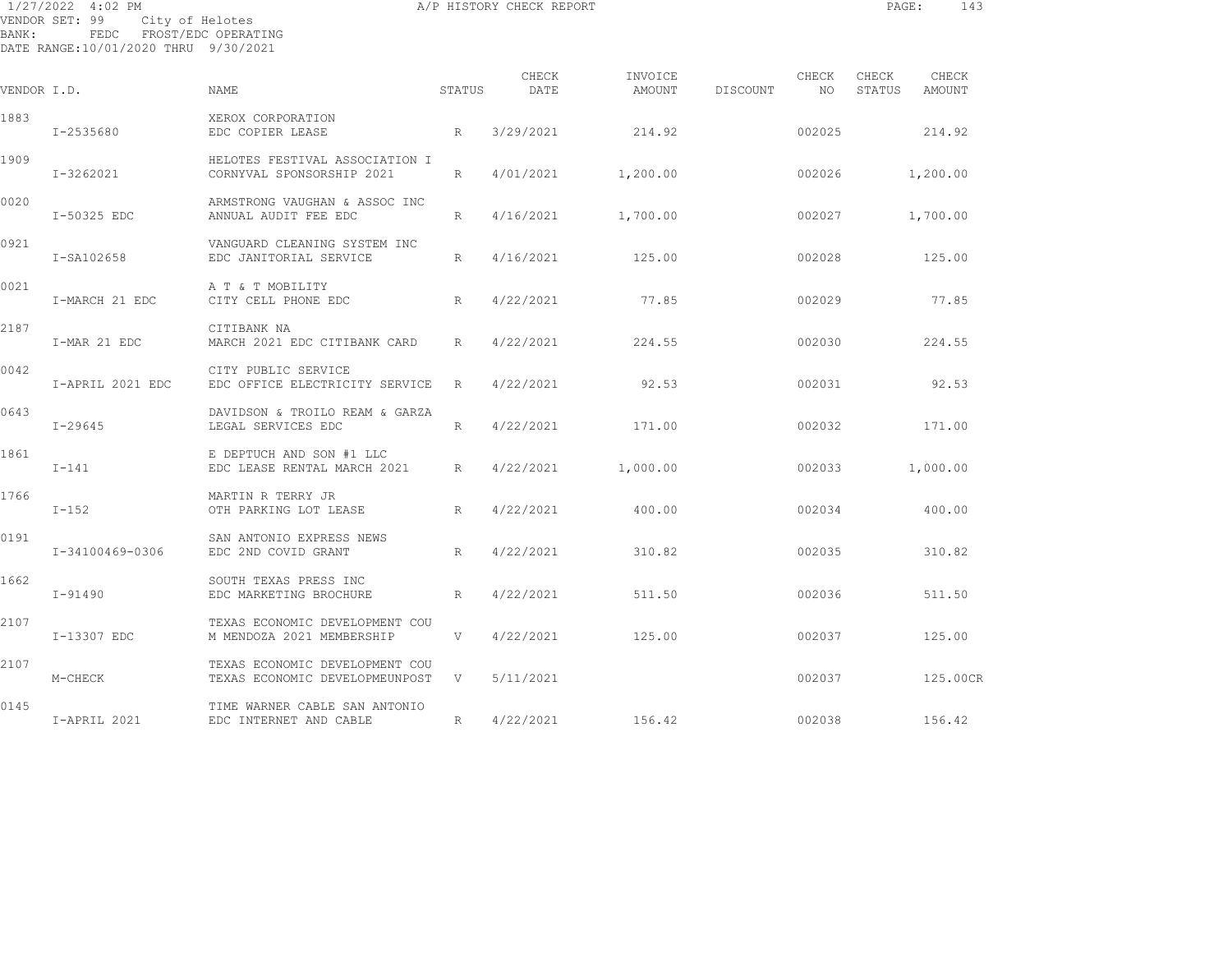| BANK:       | 1/27/2022 4:02 PM<br>VENDOR SET: 99<br>City of Helotes<br>FEDC FROST/EDC OPERATING<br>DATE RANGE:10/01/2020 THRU 9/30/2021 |                                                                |                 | A/P HISTORY CHECK REPORT |                   |          |                  | PAGE:           | 144             |  |
|-------------|----------------------------------------------------------------------------------------------------------------------------|----------------------------------------------------------------|-----------------|--------------------------|-------------------|----------|------------------|-----------------|-----------------|--|
| VENDOR I.D. |                                                                                                                            | <b>NAME</b>                                                    | STATUS          | CHECK<br>DATE            | INVOICE<br>AMOUNT | DISCOUNT | CHECK<br>NO      | CHECK<br>STATUS | CHECK<br>AMOUNT |  |
| 0042        | I-APRIL 2021 R                                                                                                             | CITY PUBLIC SERVICE<br>CITY PUBLIC SERVICE                     | R               | 4/22/2021                | 56.68             |          | 002041           |                 | 56.68           |  |
| 1456        | $I-1459$                                                                                                                   | 360 ZONE<br>GOOGLE 360 VIRTUAL TOUR                            | $R_{\parallel}$ | 4/29/2021                | 1,300.00          |          | 002042           |                 | 1,300.00        |  |
| 1456        | $I-1460$                                                                                                                   | 360 ZONE<br>GOOGLE VIRTUAL TOUR                                | R               | 5/06/2021                | 1,850.00          |          | 002043           |                 | 1,850.00        |  |
| 1883        | I-2572157                                                                                                                  | XEROX CORPORATION<br>EDC COPIER LEASE                          | R               | 5/06/2021                | 214.92            |          | 002044           |                 | 214.92          |  |
| 0793        | I-169836405001                                                                                                             | OFFICE DEPOT INC<br>BOOK CASE FOR EDC OFFICE                   | R               | 5/13/2021                | 91.99             |          | 002045           |                 | 91.99           |  |
| 2187        | I-MAY 2021 EDC                                                                                                             | CITIBANK NA<br>EDC SECURITY                                    | R               | 5/21/2021                | 24.99             |          | 002046           |                 | 24.99           |  |
| 0042        | I-CPS MAY 2021<br>I-MAY 2021                                                                                               | CITY PUBLIC SERVICE<br>CPS MAY 2021<br>EDC ELECTRICAL SERVICES | R<br>R          | 5/21/2021<br>5/21/2021   | 56.75<br>101.99   |          | 002047<br>002047 |                 | 158.74          |  |
| 1861        | $I-142$                                                                                                                    | E DEPTUCH AND SON #1 LLC<br>EDC OFFICE LEASE                   | $R_{\parallel}$ | 5/21/2021                | 1,000.00          |          | 002048           |                 | 1,000.00        |  |
| 2053        | I-2120738345                                                                                                               | GIS PLANNING INC<br>COMMERCIAL PROPERTY DATA FEE               | R               | 5/21/2021                | 2,333.00          |          | 002049           |                 | 2,333.00        |  |
| 1766        | $I-153$                                                                                                                    | MARTIN R TERRY JR<br>OTH PARKING LEASE                         | R               | 5/21/2021                | 400.00            |          | 002050           |                 | 400.00          |  |
| 0145        | I-0068470050621                                                                                                            | TIME WARNER CABLE SAN ANTONIO<br>EDC INTERNET                  | R               | 5/21/2021                | 167.47            |          | 002051           |                 | 167.47          |  |
| 0921        | I-SA103376                                                                                                                 | VANGUARD CLEANING SYSTEM INC<br>MAY 2021 CLEANING SERVICES     | R               | 5/21/2021                | 125.00            |          | 002052           |                 | 125.00          |  |
| 0021        | I-MAY 2021                                                                                                                 | A T & T MOBILITY<br>EDC CTIY CELL PHONE                        | R               | 5/27/2021                | 38.51             |          | 002053           |                 | 38.51           |  |
| 2250        | I-HEDC GRANT                                                                                                               | APRIL LEAL<br>HEDC GRANT                                       | R               | 5/27/2021                | 25,000.00         |          | 002054           |                 | 25,000.00       |  |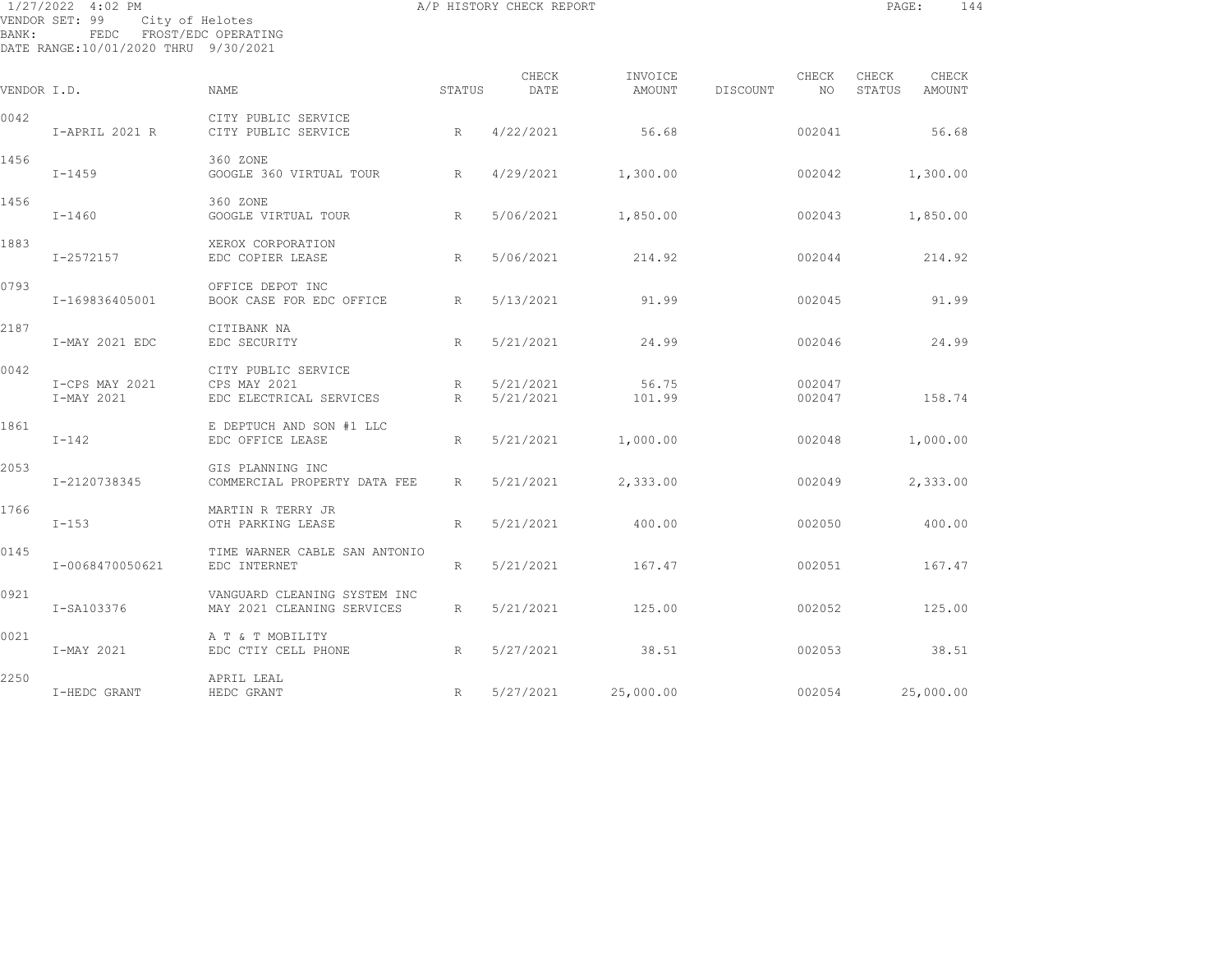1/27/2022 4:02 PM **A/P HISTORY CHECK REPORT PAGE:** 145 VENDOR SET: 99 City of Helotes BANK: FEDC FROST/EDC OPERATING DATE RANGE:10/01/2020 THRU 9/30/2021 CHECK INVOICE CHECK CHECK CHECK VENDOR I.D. NAME STATUS DATE AMOUNT DISCOUNT NO STATUS AMOUNT 2255 ASIA CHINESE RESTAURANTS, INC. I-HEDC GRANT HEDC GRANT R 5/27/2021 25,000.00 002055 25,000.00 2254 B DADDY'S BARBEQUE LLC

 I-HEDC GRANT HEDC GRANT R 5/27/2021 25,000.00 002056 25,000.00 1919 CASA HELOTES SENIOR SERVICES C I-HEDC GRANT HEDC GRANT R 5/27/2021 25,000.00 002057 25,000.00 2171 CHRIS DONNELL I-HEDC GRANT HEDC GRANT R 5/27/2021 5,000.00 002058 5,000.00 2019 COLLEEN M MILLER I-HEDC GRANT HEDC GRANT R 5/27/2021 25,000.00 002059 25,000.00 2259 DIANE DIAZ DE LEON I-HEDC GRANT HEDC GRANT R 5/27/2021 5,000.00 002060 5,000.00 1435 GARDENS AT OLD TOWN HELOTES LL I-HEDC GRANT HEDC GRANT R 5/27/2021 25,000.00 002061 25,000.00 1307 HELOTES BARBER SHOP LLC I-HEDC GRANT HEDC GRANT R 5/27/2021 5,000.00 002062 5,000.00 2176 HELOTES COUNTRY CLUB LLC I-HEDC GRANT HEDC GRANT V 5/27/2021 5,000.00 002063 5,000.00 2176 HELOTES COUNTRY CLUB LLC M-CHECK BELOTES COUNTRY CLUB LLCUNPOST V 9/30/2021 002063 5,000.00CR 1909 HELOTES FESTIVAL ASSOCIATION I I-HEDC GRANT HEDC GRANT R 5/27/2021 25,000.00 002064 25,000.00 2253 HELOTES FOODS CO LLC I-HEDC GRANT HEDC GRANT R 5/27/2021 25,000.00 002065 25,000.00 2166 HELOTES GALLERY LLC I-HEDC GRANT HEDC GRANT R 5/27/2021 5,000.00 002066 5,000.00 0069 HOME DEPOT INC I-9032175 PUBLIC WORK SUPPLIES R 5/27/2021 114.71 002067 114.71 2256 JACK QUIPP I-HEDC GRANT HEDC GRANT R 5/27/2021 25,000.00 002068 25,000.00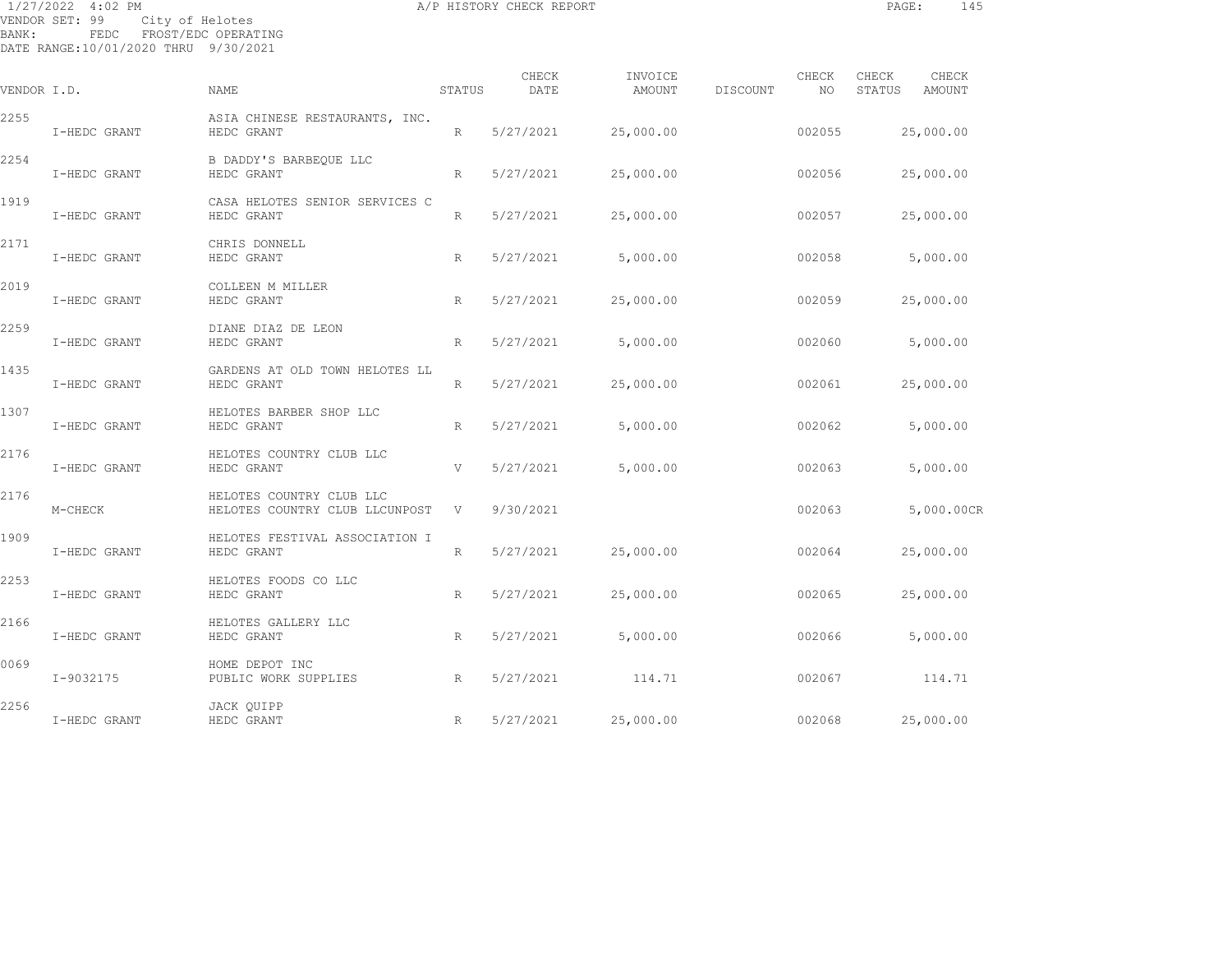| BANK:       | 1/27/2022 4:02 PM<br>VENDOR SET: 99<br>City of Helotes<br>FEDC FROST/EDC OPERATING<br>DATE RANGE:10/01/2020 THRU 9/30/2021 |                                                                |           | A/P HISTORY CHECK REPORT |                   |          |             | PAGE:                  | 146      |
|-------------|----------------------------------------------------------------------------------------------------------------------------|----------------------------------------------------------------|-----------|--------------------------|-------------------|----------|-------------|------------------------|----------|
| VENDOR I.D. |                                                                                                                            | NAME                                                           | STATUS    | CHECK<br>DATE            | INVOICE<br>AMOUNT | DISCOUNT | CHECK<br>NO | CHECK<br>STATUS AMOUNT | CHECK    |
| 2181        | I-HEDC GRANT                                                                                                               | LINDA S REYES<br>HEDC GRANT                                    | R         | 5/27/2021                | 5,000.00          |          | 002069      |                        | 5,000.00 |
| 2252        | I-HEDC GRANT                                                                                                               | ROSALINA G CASANOVA<br>HEDC GRANT                              | R         | 5/27/2021                | 25,000.00         |          | 002070      | 25,000.00              |          |
| 2251        | I-HEDC GRANT                                                                                                               | THE CRACKED MUG COFFEE HOUSE L<br>HEDC GRANT                   | R         | 5/27/2021                | 5,000.00          |          | 002071      |                        | 5,000.00 |
| 1883        | $I - 2625115$                                                                                                              | XEROX CORPORATION<br>EDC COPIER LEASE                          | $R_{\rm}$ | 5/27/2021                | 214.92            |          | 002072      |                        | 214.92   |
| 2263        | I-HEDC GRANT                                                                                                               | AARON ARMONDO MARTINEZ<br>HEDC GRANT                           | R         | 6/10/2021                | 25,000.00         |          | 002073      | 25,000.00              |          |
| 2265        | I-HEDC GRANT                                                                                                               | DP CORKS INC<br>HEDC GRANT                                     | R         | 6/10/2021                | 5,000.00          |          | 002074      |                        | 5,000.00 |
| 1865        | $I - 50527$                                                                                                                | ESD AND ASSOCIATES<br>EDC WEBSITE MAINTENANCE                  | R         | 6/10/2021                | 1,850.00          |          | 002075      |                        | 1,850.00 |
| 1318        | I-HEDC GRANT                                                                                                               | HELOTES LIONS CLUB<br>HEDC GRANT                               | R         | 6/10/2021                | 25,000.00         |          | 002076      | 25,000.00              |          |
| 2262        | I-HEDC GRANT                                                                                                               | IVETTE S GRAY<br>HEDC GRANT                                    | R         | 6/10/2021                | 5,000.00          |          | 002077      |                        | 5,000.00 |
| 2267        | I-HEDC GRANT                                                                                                               | NATASHA SMITH<br>HEDC GRANT                                    | R         | 6/10/2021                | 25,000.00         |          | 002078      | 25,000.00              |          |
| 2264        | I-HEDC GRANT                                                                                                               | VELINDA G GAUNA<br>HEDC GRANT                                  | R         | 6/10/2021                | 25,000.00         |          | 002079      | 25,000.00              |          |
| 1456        | $I - 1465$                                                                                                                 | 360 ZONE<br>360 VIRTUAL TOURS                                  | R         | 6/17/2021                | 1,550.00          |          | 002080      | 1,550.00               |          |
| 2187        |                                                                                                                            | CITIBANK NA<br>I-MAY 2021 5195 EDC MAY 2021 CITIBANK / MENDOZA | R         | 6/17/2021                | 24.99             |          | 002081      |                        | 24.99    |
| 2268        | I-APPRAISAL                                                                                                                | LACYRYAN LLC<br>LAND APPRAISAL EDC                             | R         | 6/17/2021                | 1,975.00          |          | 002082      |                        | 1,975.00 |
| 0021        | I-JUNE 2021 EDC                                                                                                            | A T & T MOBILITY<br>JUNE 2021 EDC                              | R         | 6/24/2021                | 77.85             |          | 002083      |                        | 77.85    |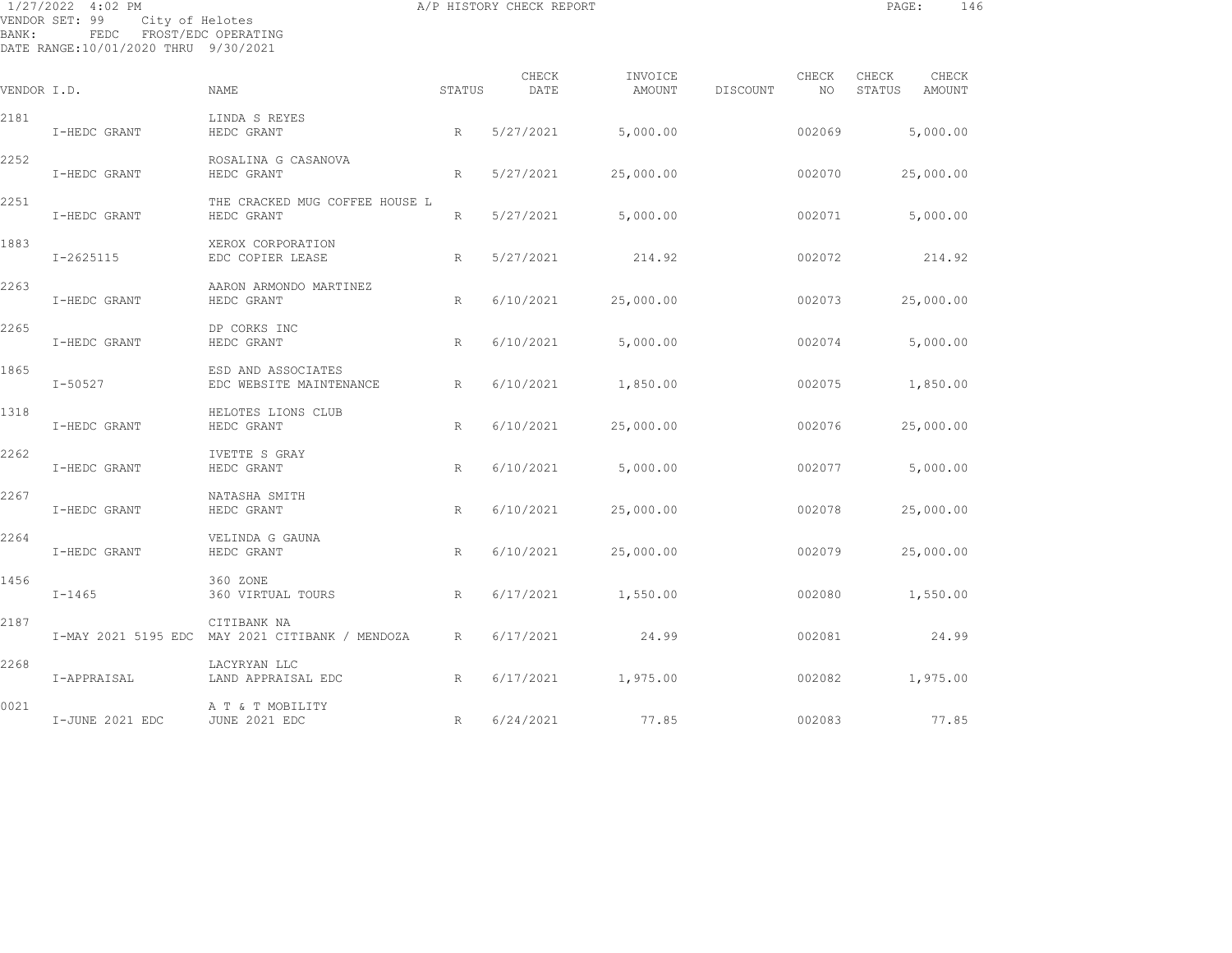| BANK:       | 1/27/2022 4:02 PM<br>City of Helotes<br>VENDOR SET: 99<br>FEDC<br>DATE RANGE:10/01/2020 THRU 9/30/2021 | FROST/EDC OPERATING                                          | A/P HISTORY CHECK REPORT | PAGE:<br>147  |                   |          |              |                 |                 |  |
|-------------|--------------------------------------------------------------------------------------------------------|--------------------------------------------------------------|--------------------------|---------------|-------------------|----------|--------------|-----------------|-----------------|--|
| VENDOR I.D. |                                                                                                        | <b>NAME</b>                                                  | STATUS                   | CHECK<br>DATE | INVOICE<br>AMOUNT | DISCOUNT | CHECK<br>NO. | CHECK<br>STATUS | CHECK<br>AMOUNT |  |
| 2274        | I-CORNYVAL PARADE                                                                                      | CITY OF HELOTES<br>REIMBURSEMENT FOR CORNYVAL                | $\mathbf{V}$             | 6/24/2021     | 20,443.50         |          | 002084       |                 | 20,443.50       |  |
| 2274        | M-CHECK                                                                                                | CITY OF HELOTES<br>CITY OF HELOTES<br>VOIDED                 | V                        | 6/24/2021     |                   |          | 002084       |                 | 20,443.50CR     |  |
| 0042        | I-JUNE 2021 EDC                                                                                        | CITY PUBLIC SERVICE<br>EDC ELECTRIC BILL                     | R                        | 6/24/2021     | 45.83             |          | 002085       |                 | 45.83           |  |
| 1861        | $I - 143$                                                                                              | E DEPTUCH AND SON #1 LLC<br>EDC OFFICE LEASE                 | R                        | 6/24/2021     | 1,000.00          |          | 002086       |                 | 1,000.00        |  |
| 1766        | $I - 154$                                                                                              | MARTIN R TERRY JR<br>OLD TOWN HELOTES PARKING LEASE          | R                        | 6/24/2021     | 400.00            |          | 002087       |                 | 400.00          |  |
| 0120        | I-201442-25                                                                                            | SAECO ELECTRIC & UTILITY LTD<br>ANCHOR BOLTS FOR OTH BRIDGE  | R                        | 6/24/2021     | 100.00            |          | 002088       |                 | 100.00          |  |
| 1843        | I-01 2021 EDC                                                                                          | TEXAS DEVELOPERS LLC<br>SALES TAX REIMBURSEMENT EDC          | V                        | 6/24/2021     | 206,532.84        |          | 002089       |                 | 206,532.84      |  |
| 1843        | M-CHECK                                                                                                | TEXAS DEVELOPERS LLC<br>TEXAS DEVELOPERS LLC<br>VOIDED       | V                        | 6/24/2021     |                   |          | 002089       |                 | 206,532.84CR    |  |
| 0145        | I-00687470060621                                                                                       | TIME WARNER CABLE SAN ANTONIO<br>EDC CABLE AND INTERNET      | R                        | 6/24/2021     | 167.47            |          | 002090       |                 | 167.47          |  |
| 0921        | I-SA 104157                                                                                            | VANGUARD CLEANING SYSTEM INC<br>JANITORIAL SERVICE JUNE 2021 | $R_{\parallel}$          | 6/24/2021     | 125.00            |          | 002091       |                 | 125.00          |  |
| 1883        | I-2672192                                                                                              | XEROX CORPORATION<br>EDC COPIER LEASE                        | R                        | 6/24/2021     | 214.92            |          | 002092       |                 | 214.92          |  |
| 1380        | I-194361908-001 R                                                                                      | UNITED RENTALS NORTH AMERICA I<br>FORLLIFT RENTAL OTH LIGHTS | R                        | 7/01/2021     | 734.11            |          | 002093       |                 | 734.11          |  |
| 1456        | $I-1475 R$                                                                                             | 360 ZONE<br>GOOGLE 360 VIRTUAL TOUR                          | R                        | 7/09/2021     | 900.00            |          | 002094       |                 | 900.00          |  |
| 2140        | I-2021 RENEWAL                                                                                         | INTERNATIONAL ECONOMIC DEVELOP<br>2021 RENEWAL               | R                        | 7/16/2021     | 455.00            |          | 002095       |                 | 455.00          |  |

I-JULY 2021 EDC CITY CELL PHONE JUNE 2021 R 7/22/2021 77.83 002096 77.83

0021 A T & T MOBILITY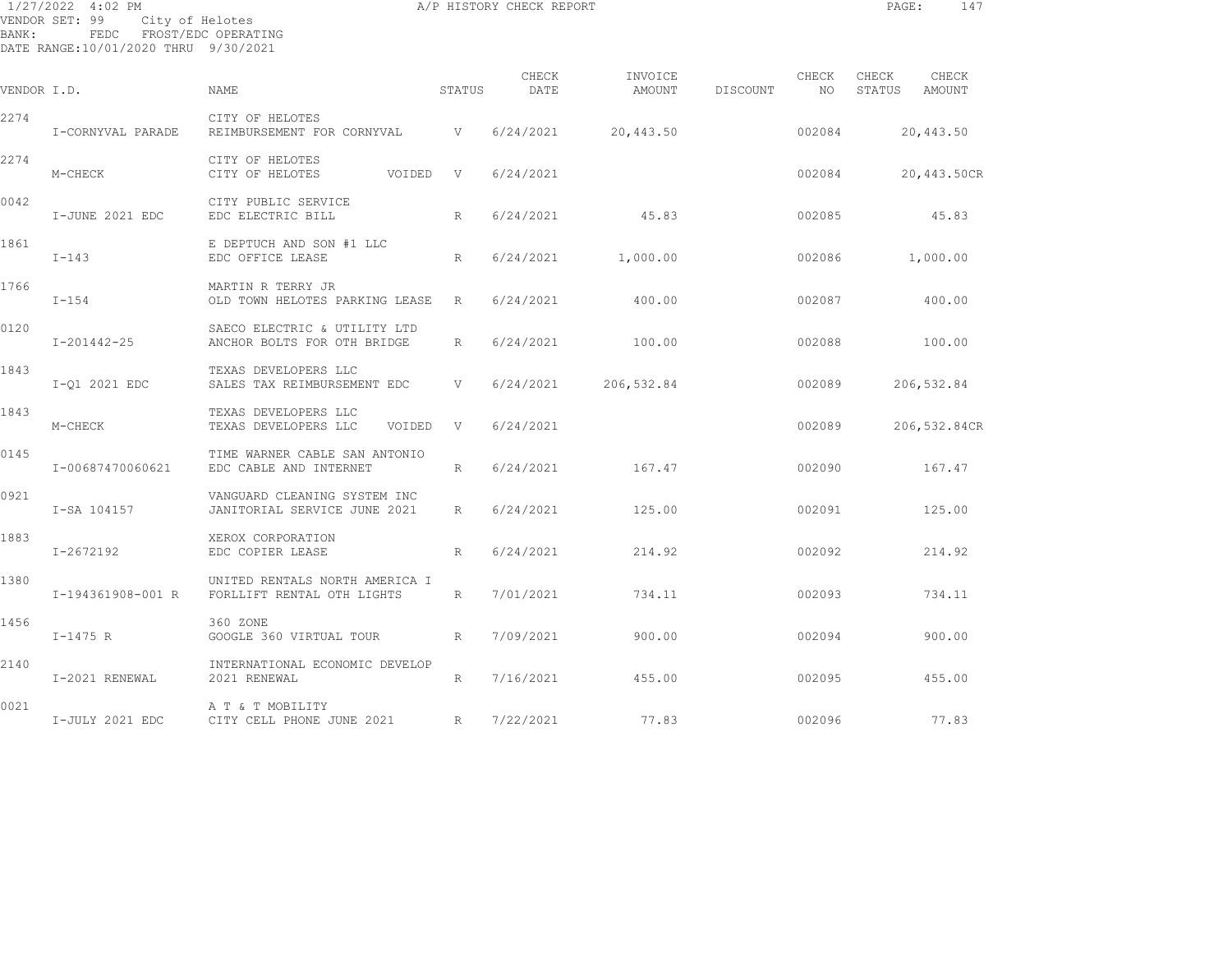|             | 1/27/2022 4:02 PM<br>VENDOR SET: 99<br>City of Helotes           |                                                                   |             | A/P HISTORY CHECK REPORT |                   |          |               | PAGE:           | 148             |  |
|-------------|------------------------------------------------------------------|-------------------------------------------------------------------|-------------|--------------------------|-------------------|----------|---------------|-----------------|-----------------|--|
| BANK:       | FEDC FROST/EDC OPERATING<br>DATE RANGE:10/01/2020 THRU 9/30/2021 |                                                                   |             |                          |                   |          |               |                 |                 |  |
| VENDOR I.D. |                                                                  | NAME                                                              | STATUS      | CHECK<br>DATE            | INVOICE<br>AMOUNT | DISCOUNT | CHECK<br>NO . | CHECK<br>STATUS | CHECK<br>AMOUNT |  |
|             |                                                                  |                                                                   |             |                          |                   |          |               |                 |                 |  |
| 0042        | I-JULY 2021                                                      | CITY PUBLIC SERVICE<br>OTH PARKING LOT SECURITY LIGHT R 7/22/2021 |             |                          | 164.74            |          | 002097        |                 | 164.74          |  |
| 2241        | I-2676573-04                                                     | DEALER'S ELECTRICAL SUPPLY CO<br>OTH BRIDGE LIGHTS                | $R_{\perp}$ | 7/22/2021                | 2,862.11          |          | 002098        |                 | 2,862.11        |  |
| 1861        | $I-144$                                                          | E DEPTUCH AND SON #1 LLC<br>EDC OFFICE LEASE PAYMENT              | R           | 7/22/2021                | 1,000.00          |          | 002099        |                 | 1,000.00        |  |
| 2268        | $I - 21 - 310$ MM                                                | LACYRYAN LLC<br>BALANCE ON PROPERTY APPRAISAL V                   |             | 7/22/2021                | 1,475.00          |          | 002100        |                 | 1,475.00        |  |
| 2268        | M-CHECK                                                          | LACYRYAN LLC<br>VOIDED<br>LACYRYAN LLC                            | V           | 7/22/2021                |                   |          | 002100        |                 | 1,475.00CR      |  |
| 1766        | $I-155$                                                          | MARTIN R TERRY JR<br>OTH PARKING LOT LEASE PAYMENT                | R           | 7/22/2021                | 400.00            |          | 002101        |                 | 400.00          |  |
| 0145        | I-0068470070621                                                  | TIME WARNER CABLE SAN ANTONIO<br>EDC OFFICE INTERNET/WIFI         | $R_{\perp}$ | 7/22/2021                | 170.16            |          | 002102        |                 | 170.16          |  |
| 1883        | I-2711548                                                        | XEROX CORPORATION<br>EDC COPIER LEASE                             | $R_{\odot}$ | 7/22/2021                | 214.92            |          | 002103        |                 | 214.92          |  |
| 0042        | I-JULY 2021 EDC                                                  | CITY PUBLIC SERVICE<br>EDC ELECTRICAL JULY 2021                   | R           | 7/23/2021                | 163.46            |          | 002104        |                 | 163.46          |  |
| 2268        | I-21-310MM R                                                     | LACYRYAN LLC<br>EDC LAND APPRAISAL                                | R           | 7/23/2021                | 1,975.00          |          | 002105        |                 | 1,975.00        |  |
| 0921        | I-SA104955                                                       | VANGUARD CLEANING SYSTEM INC<br>EDC JANITORIAL JULY 2021          | R           | 7/23/2021                | 125.00            |          | 002106        |                 | 125.00          |  |
| 2187        |                                                                  | CITIBANK NA<br>I-CITIBANK JUNE EDC EDC SECURITY SYSTEM            | R           | 7/30/2021                | 24.99             |          | 002107        |                 | 24.99           |  |
|             |                                                                  |                                                                   |             |                          |                   |          |               |                 |                 |  |

I-005-2021 EVENT SPONSORSHIP R 7/30/2021 2,000.00 002108 2,000.00

I-1478 GOOGLE 360 VIRTUAL TOURS R 8/13/2021 650.00 002109 650.00

I-2 GRANT ADMIN FEES R 8/13/2021 30,250.00 002110 30,250.00

2283 HELOTES CHAMBER FOUNDATION

2142 CEN-TEX CERTIFIED DEVELOPMENT

1456 360 ZONE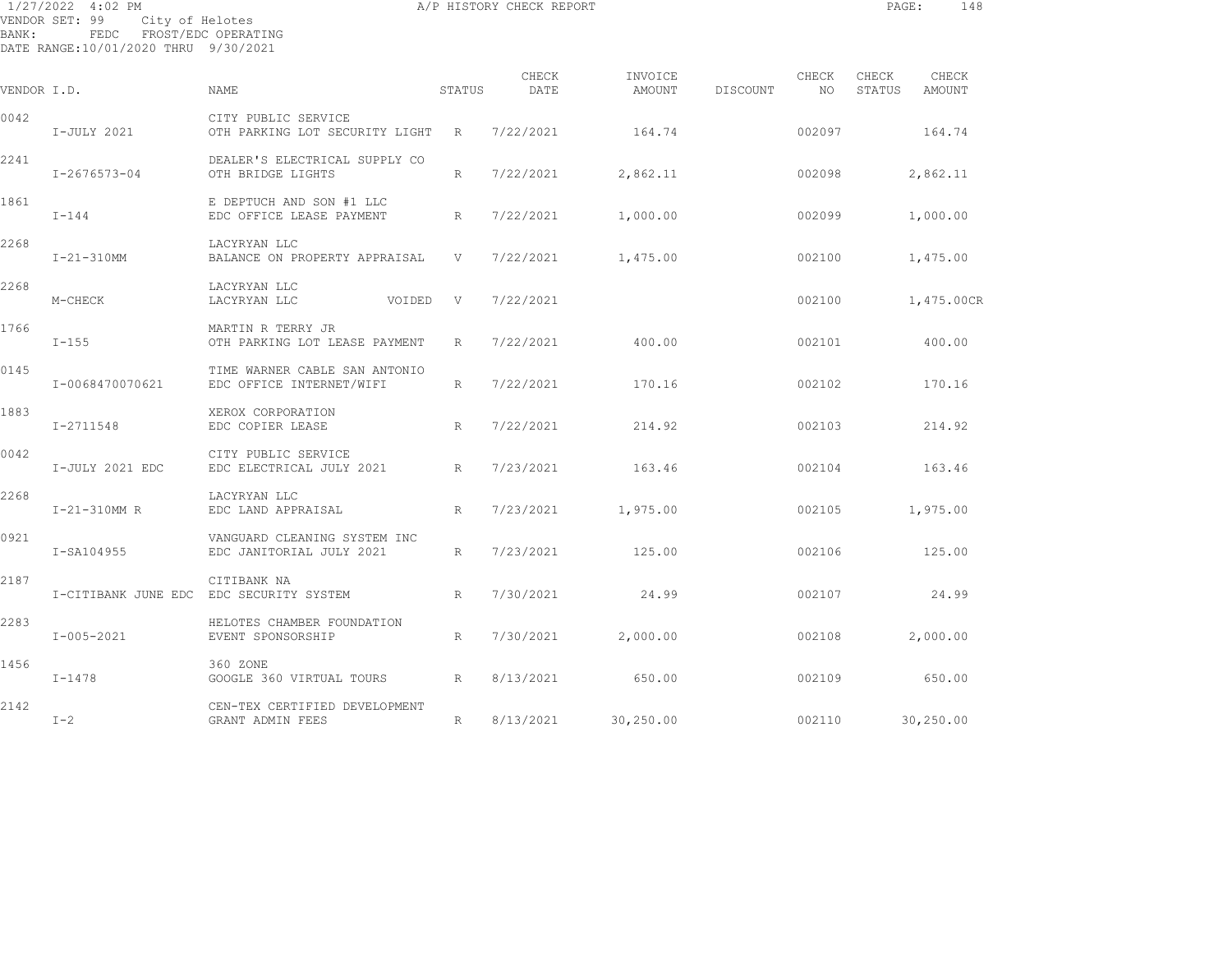|             | 1/27/2022 4:02 PM                                                                 |                                                                               |                 | A/P HISTORY CHECK REPORT |                   |          |                  | PAGE:           | 149             |  |
|-------------|-----------------------------------------------------------------------------------|-------------------------------------------------------------------------------|-----------------|--------------------------|-------------------|----------|------------------|-----------------|-----------------|--|
| BANK:       | VENDOR SET: 99<br>City of Helotes<br>FEDC<br>DATE RANGE:10/01/2020 THRU 9/30/2021 | FROST/EDC OPERATING                                                           |                 |                          |                   |          |                  |                 |                 |  |
| VENDOR I.D. |                                                                                   | NAME                                                                          | STATUS          | CHECK<br>DATE            | INVOICE<br>AMOUNT | DISCOUNT | CHECK<br>NO      | CHECK<br>STATUS | CHECK<br>AMOUNT |  |
| 1843        | I-01 2021 EDC                                                                     | TEXAS DEVELOPERS LLC<br>SALES TAX REIMBURSEMENT EDC                           | R               | 8/13/2021 Reissue        |                   |          | 002111           |                 | 206,532.84      |  |
| 0921        | I-SA105791                                                                        | VANGUARD CLEANING SYSTEM INC<br>EDC CLEANING SERVICES                         | $R_{\parallel}$ | 8/13/2021                | 125.00            |          | 002112           |                 | 125.00          |  |
| 0042        | I-AUG 2021<br>I-AUGUST 2021                                                       | CITY PUBLIC SERVICE<br>OTH PARKING LOT SECURITY LIGHT<br>EDC OFFICE UTILITIES | R<br>R          | 8/19/2021<br>8/19/2021   | 54.52<br>156.92   |          | 002113<br>002113 |                 | 211.44          |  |
| 0145        | I-AUGUST 2021                                                                     | TIME WARNER CABLE SAN ANTONIO<br>EDC OFFICE ELECTRICAL SERVICE                | R               | 8/19/2021                | 167.47            |          | 002114           |                 | 167.47          |  |
| 0838        | I-TRAVEL                                                                          | GLENN GOOLSBY<br>PER DIEM                                                     | R               | 8/30/2021                | 181.66            |          | 002115           |                 | 181.66          |  |
| 1843        | I-G3 FY21 EDC                                                                     | TEXAS DEVELOPERS LLC<br>03 FY21                                               | R               | 8/30/2021                | 284, 413.18       |          | 002116           |                 | 284, 413.18     |  |
| 1883        | I-2769389 2                                                                       | XEROX CORPORATION<br>EDC COPIER LEASE                                         | R               | 8/30/2021                | 214.00            |          | 002117           |                 | 214.00          |  |

I-JULY CELL EDC JULY 2021 EDC CITY CELL R 9/10/2021 59.93 002118 59.93

I-JULY 2021 EDC JULY 2021 EDC R 9/10/2021 341.99 002119 341.99

I-145 EDC OFFICE LEASE AUG 2021 R 9/10/2021 1,000.00 002120 1,000.00

I-50838 EDC WEBSITE MAINTENANCE JULY 21 R 9/10/2021 31.25 002121 531.25

I-156 OTH ARKING LOT LEASE AUG 2021 R 9/10/2021 400.00 002122 400.00

I-EDC LEASE 0921 EDC OFC LEASE SEPT 2021 R 9/16/2021 1,000.00 002123 1,000.00

I-OTH PARKING 0921 OTH PARKING LEASE 0921 R 9/16/2021 400.00 002124 400.00

I-50736 EDC WEBSITE MAINTENANCE R 9/10/2021 500.00 002121

0021 A T & T MOBILITY

1861 E DEPTUCH AND SON #1 LLC

1861 E DEPTUCH AND SON #1 LLC

1865 ESD AND ASSOCIATES

1766 MARTIN R TERRY JR

1766 MARTIN R TERRY JR

2187 CITIBANK NA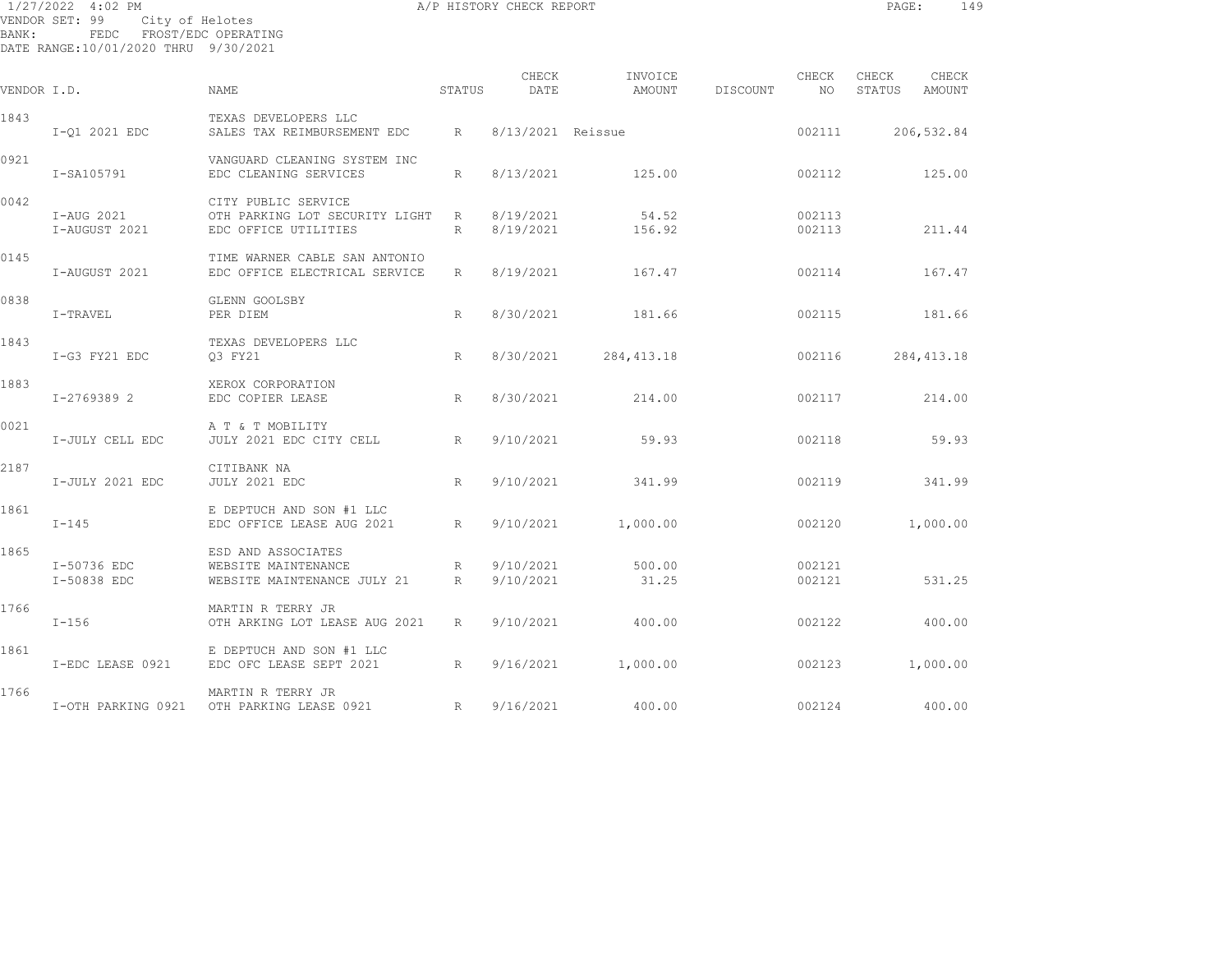| BANK:       | 1/27/2022 4:02 PM<br>VENDOR SET: 99 City of Helotes<br>FEDC FROST/EDC OPERATING<br>DATE RANGE: 10/01/2020 THRU 9/30/2021 |                                                                |        | A/P HISTORY CHECK REPORT |                   |          |                  | PAGE:           |                 | 150 |
|-------------|--------------------------------------------------------------------------------------------------------------------------|----------------------------------------------------------------|--------|--------------------------|-------------------|----------|------------------|-----------------|-----------------|-----|
| VENDOR I.D. |                                                                                                                          | <b>NAME</b>                                                    | STATUS | CHECK<br>DATE            | INVOICE<br>AMOUNT | DISCOUNT | CHECK<br>NO      | CHECK<br>STATUS | CHECK<br>AMOUNT |     |
|             |                                                                                                                          |                                                                |        |                          |                   |          |                  |                 |                 |     |
| 0042        | I-SEPT 2021<br>I-SEPT 2021 OTH                                                                                           | CITY PUBLIC SERVICE<br>EDC UTLITIES<br>OTH PARKING LIGHTS      | R<br>R | 9/27/2021<br>9/27/2021   | 175.19<br>53.67   |          | 002125<br>002125 |                 | 228.86          |     |
| 0838        | I-REIMBURSE 0921                                                                                                         | GLENN GOOLSBY<br>PARKING GARAGE FEES AUSTIN R                  |        | 9/27/2021                | 53.04             |          | 002126           |                 | 53.04           |     |
| 0191        | I-34138202                                                                                                               | SAN ANTONIO EXPRESS NEWS<br>EDC BUDGET NOTICE                  | R      | 9/27/2021                | 586.13            |          | 002127           |                 | 586.13          |     |
| 0145        | I-0068470090621                                                                                                          | TIME WARNER CABLE SAN ANTONIO<br>TIME WARNER CABLE SAN ANTONIO | R      | 9/27/2021                | 167.47            |          | 002128           |                 | 167.47          |     |
| 0921        | I-SA 106542                                                                                                              | VANGUARD CLEANING SYSTEM INC<br>EDC CLEANING SEPT 21           | R      | 9/30/2021                | 125.00            |          | 002129           |                 | 125.00          |     |
| 1883        | I-2820733                                                                                                                | XEROX CORPORATION<br>EDC PRINTER                               | R      | 9/30/2021                | 215.84            |          | 002130           |                 | 215.84          |     |
| 2187        | I-GLENN 0821<br>I-MARIAN 05 0821                                                                                         | CITIBANK NA<br>HOTEL FOR CONF.<br>EDC SECURITY                 | R<br>R | 9/30/2021<br>9/30/2021   | 170.82<br>24.99   |          | 002131<br>002131 |                 | 195.81          |     |
| 0042        | I-EDC ELEC 0921<br>I-SEPT 21                                                                                             | CITY PUBLIC SERVICE<br>EDC OFFICE UTILITY<br>OTH LIGHTING      | R<br>R | 9/30/2021<br>9/30/2021   | 128.31<br>55.83   |          | 002135<br>002135 |                 | 184.14          |     |
| 2176        | I-HEDC GRANT                                                                                                             | HELOTES COUNTRY CLUB LLC<br>HEDC GRANT                         | R      | 9/30/2021 Reissue        |                   |          | 002136           |                 | 5,000.00        |     |
| 0021        | I-EDC CELL 0921                                                                                                          | A T & T MOBILITY<br>EDC CELL AND IPAD                          | R      | 9/30/2021                | 77.81             |          | 002139           |                 | 77.81           |     |
| 2187        | I-MM 0921 EDC                                                                                                            | CITIBANK NA<br>EDC PURCHASE                                    | R      |                          | 9/30/2021 24.99   |          | 002140           |                 | 24.99           |     |
|             |                                                                                                                          |                                                                |        |                          |                   |          |                  |                 |                 |     |

| $\star$ $\star$ $\uparrow$ $\uparrow$ $\uparrow$ $\uparrow$ $\uparrow$ $\uparrow$ $\uparrow$ $\uparrow$ $\uparrow$ $\uparrow$ $\uparrow$ |              | NΟ             |            | INVOICE AMOUNT |              | DISCOUNTS | CHECK AMOUNT |
|------------------------------------------------------------------------------------------------------------------------------------------|--------------|----------------|------------|----------------|--------------|-----------|--------------|
| REGULAR CHECKS:                                                                                                                          |              | 166            |            |                | 1,731,037.46 | 0.00      | 1,564,179.05 |
|                                                                                                                                          | HAND CHECKS: |                |            |                | 0.00         | 0.00      | 0.00         |
|                                                                                                                                          | DRAFTS:      |                |            |                | 0.00         | 0.00      | 0.00         |
|                                                                                                                                          | EFT:         |                |            |                | 0.00         | 0.00      | 0.00         |
|                                                                                                                                          | NON CHECKS:  |                |            |                | 0.00         | 0.00      | 0.00         |
|                                                                                                                                          | VOID CHECKS: | 18 VOID DEBITS | 211,532.84 |                |              |           |              |
|                                                                                                                                          |              | VOID CREDITS   |            | 379,232.04CR   | 167,699.20CR | 0.00      |              |

TOTAL ERRORS: 0

| VENDOR SET: 99 BANK: FEDC TOTALS: | ΝO  | INVOICE AMOUNT | DISCOUNTS | CHECK AMOUNT |
|-----------------------------------|-----|----------------|-----------|--------------|
|                                   | 184 | 1,564,179.05   | 0.00      | 1,564,179.05 |
| BANK: FEDC<br>TOTALS:             | 184 | 1,564,179.05   | 0.00      | 1,564,179.05 |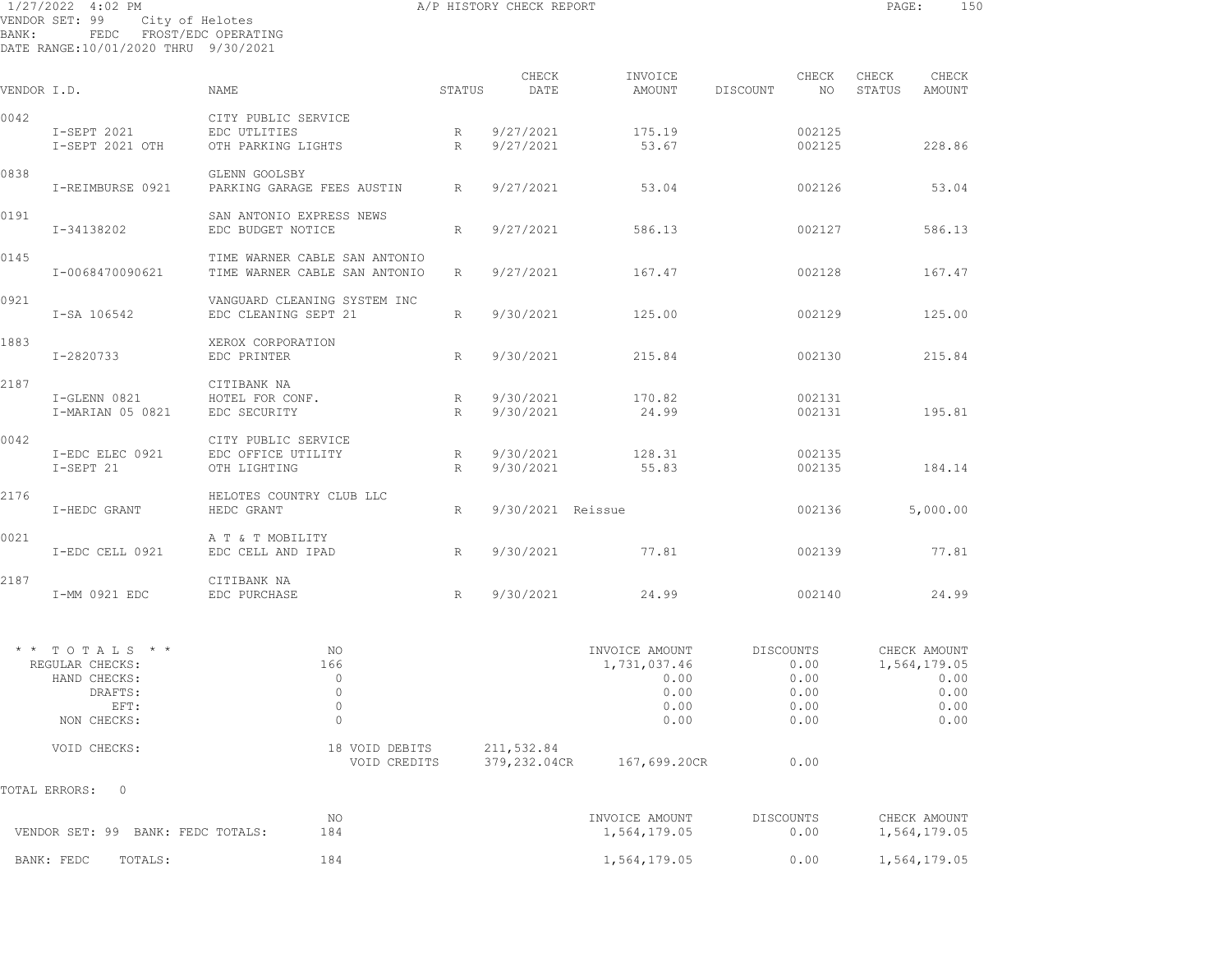1/27/2022 4:02 PM A/P HISTORY CHECK REPORT PAGE: 151 VENDOR SET: 99 City of Helotes BANK: FMCT FROST/MC TECHNOLOGY DATE RANGE:10/01/2020 THRU 9/30/2021

| VENDOR I.D. |                            | <b>NAME</b>                                                                                  | STATUS | CHECK<br>DATE            | INVOICE<br>AMOUNT  | DISCOUNT | CHECK<br>NO.     | CHECK<br>STATUS | CHECK<br>AMOUNT |
|-------------|----------------------------|----------------------------------------------------------------------------------------------|--------|--------------------------|--------------------|----------|------------------|-----------------|-----------------|
| 0159        | $I - 20449$<br>$I - 20450$ | UTILITY DATA SYSTEMS INC<br>ANNUAL MAINT MCRS COURT SOFTWA<br>ANNUAL MAINT MCRS COURT SOFTWA | R<br>R | 12/30/2020<br>12/30/2020 | 1,586.00<br>627.00 |          | 001234<br>001234 |                 | 2,213.00        |
| 0159        | $I - 20514$                | UTILITY DATA SYSTEMS INC<br>COURT SOFTWARE MONTHLY FEE                                       | R      | 1/07/2021                | 691.00             |          | 001235           |                 | 691.00          |
| 0159        | $I - 20614$<br>$I - 20717$ | UTILITY DATA SYSTEMS INC<br>COURT SOFTWARE FEB 2021<br>COURT SOFTWARE SERVICE                | R<br>R | 3/18/2021<br>3/18/2021   | 691.00<br>691.00   |          | 001236<br>001236 |                 | 1,382.00        |
| 0159        | $I - 20841$                | UTILITY DATA SYSTEMS INC<br>APRIL 2021 MONTHLY FEE                                           | R      | 4/16/2021                | 691.00             |          | 001237           |                 | 691.00          |
| 0159        | I-20940                    | UTILITY DATA SYSTEMS INC<br>COURT SOFTWARE                                                   | R      | 5/13/2021                | 691.00             |          | 001238           |                 | 691.00          |
| 0159        | $I - 21054$                | UTILITY DATA SYSTEMS INC<br>MONTHLY COURT SOFTWARE                                           | R      | 6/17/2021                | 691.00             |          | 001239           |                 | 691.00          |
| 0159        | $I - 21163$                | UTILITY DATA SYSTEMS INC<br>COURT SOFTWARE                                                   | R      | 7/09/2021                | 691.00             |          | 001240           |                 | 691.00          |
| 0159        | I-21270                    | UTILITY DATA SYSTEMS INC<br>COURT SOFTWARE AUG 2021                                          | R      | 8/13/2021                | 691.00             |          | 001241           |                 | 691.00          |
| 0159        | $I - 21388$                | UTILITY DATA SYSTEMS INC<br>MTHLY FEE FOR COURT SOFT.                                        | R      | 9/16/2021                | 691.00             |          | 001242           |                 | 691.00          |
|             |                            |                                                                                              |        |                          |                    |          |                  |                 |                 |

| $*$ * TOTALS * *                     | NO            |      | INVOICE AMOUNT | DISCOUNTS | CHECK AMOUNT |
|--------------------------------------|---------------|------|----------------|-----------|--------------|
| REGULAR CHECKS:                      | 9             |      | 8,432.00       | 0.00      | 8,432.00     |
| HAND CHECKS:                         |               |      | 0.00           | 0.00      | 0.00         |
| DRAFTS:                              |               |      | 0.00           | 0.00      | 0.00         |
| EFT:                                 |               |      | 0.00           | 0.00      | 0.00         |
| NON CHECKS:                          | $\circ$       |      | 0.00           | 0.00      | 0.00         |
| VOID CHECKS:                         | 0 VOID DEBITS | 0.00 |                |           |              |
|                                      | VOID CREDITS  | 0.00 | 0.00           | 0.00      |              |
| TOTAL ERRORS:<br>$\circ$             |               |      |                |           |              |
|                                      | NO            |      | INVOICE AMOUNT | DISCOUNTS | CHECK AMOUNT |
| VENDOR SET: 99<br>BANK: FMCT TOTALS: | 9             |      | 8,432.00       | 0.00      | 8,432.00     |
| TOTALS:<br>BANK: FMCT                | 9             |      | 8,432.00       | 0.00      | 8,432.00     |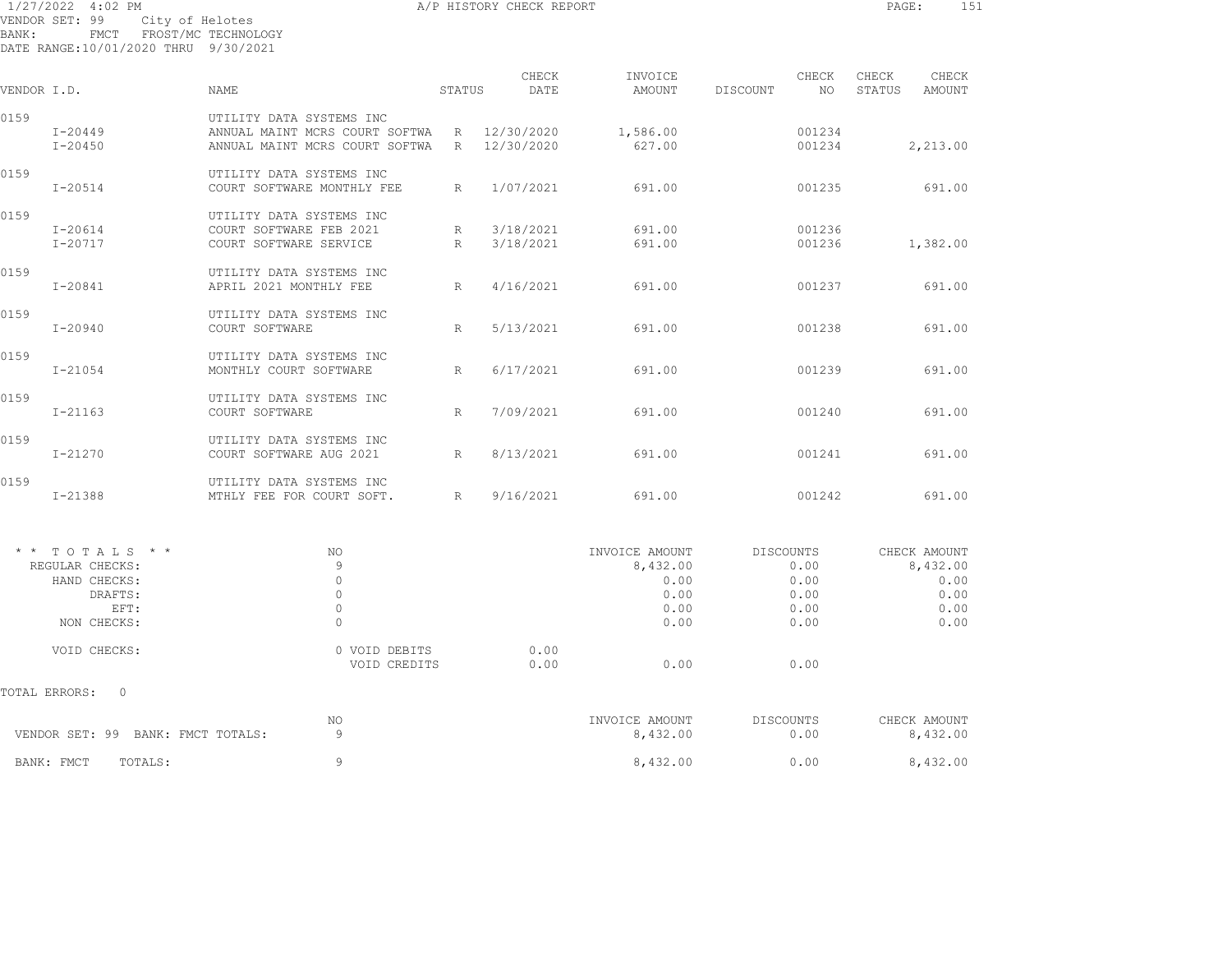| 1/27/2022 4:02 PM<br>VENDOR SET: 99<br>FPDST FROST/PD STATE<br>BANK:<br>DATE RANGE:10/01/2020 THRU 9/30/2021 | City of Helotes                                          |        | A/P HISTORY CHECK REPORT |                            |                         | 152<br>PAGE:                       |
|--------------------------------------------------------------------------------------------------------------|----------------------------------------------------------|--------|--------------------------|----------------------------|-------------------------|------------------------------------|
| VENDOR I.D.                                                                                                  | <b>NAME</b>                                              | STATUS | CHECK<br>DATE            | INVOICE<br>AMOUNT          | CHECK<br>NO<br>DISCOUNT | CHECK<br>CHECK<br>STATUS<br>AMOUNT |
| 2106<br>I-G161034                                                                                            | CDW GOVERNEMNT LLC, CDW GOVERN<br>Color Printer          | R      | 7/22/2021                | 573.67                     | 001005                  | 573.67                             |
|                                                                                                              |                                                          |        |                          |                            |                         |                                    |
| 0793<br>I-180838026001<br>I-180839957001                                                                     | OFFICE DEPOT INC<br>Toner Cartridges<br>Toner Cartridges | R<br>R | 9/30/2021<br>9/30/2021   | 72.24<br>471.72            | 001006<br>001006        | 543.96                             |
| $*$ * TOTALS * *                                                                                             | NO                                                       |        |                          | INVOICE AMOUNT             | DISCOUNTS               | CHECK AMOUNT                       |
| REGULAR CHECKS:<br>HAND CHECKS:                                                                              | $\sqrt{2}$<br>$\circ$                                    |        |                          | 1,117.63<br>0.00           | 0.00<br>0.00            | 1,117.63<br>0.00                   |
| DRAFTS:<br>EFT:<br>NON CHECKS:                                                                               | $\mathbb O$<br>$\circ$<br>$\Omega$                       |        |                          | 0.00<br>0.00<br>0.00       | 0.00<br>0.00<br>0.00    | 0.00<br>0.00<br>0.00               |
| VOID CHECKS:                                                                                                 | 0 VOID DEBITS<br>VOID CREDITS                            |        | 0.00<br>0.00             | 0.00                       | 0.00                    |                                    |
| TOTAL ERRORS:<br>$\bigcirc$                                                                                  |                                                          |        |                          |                            |                         |                                    |
| VENDOR SET: 99 BANK: FPDSTTOTALS:                                                                            | NO<br>2                                                  |        |                          | INVOICE AMOUNT<br>1,117.63 | DISCOUNTS<br>0.00       | CHECK AMOUNT<br>1,117.63           |
| BANK: FPDST<br>TOTALS:                                                                                       | $\overline{c}$                                           |        |                          | 1,117.63                   | 0.00                    | 1,117.63                           |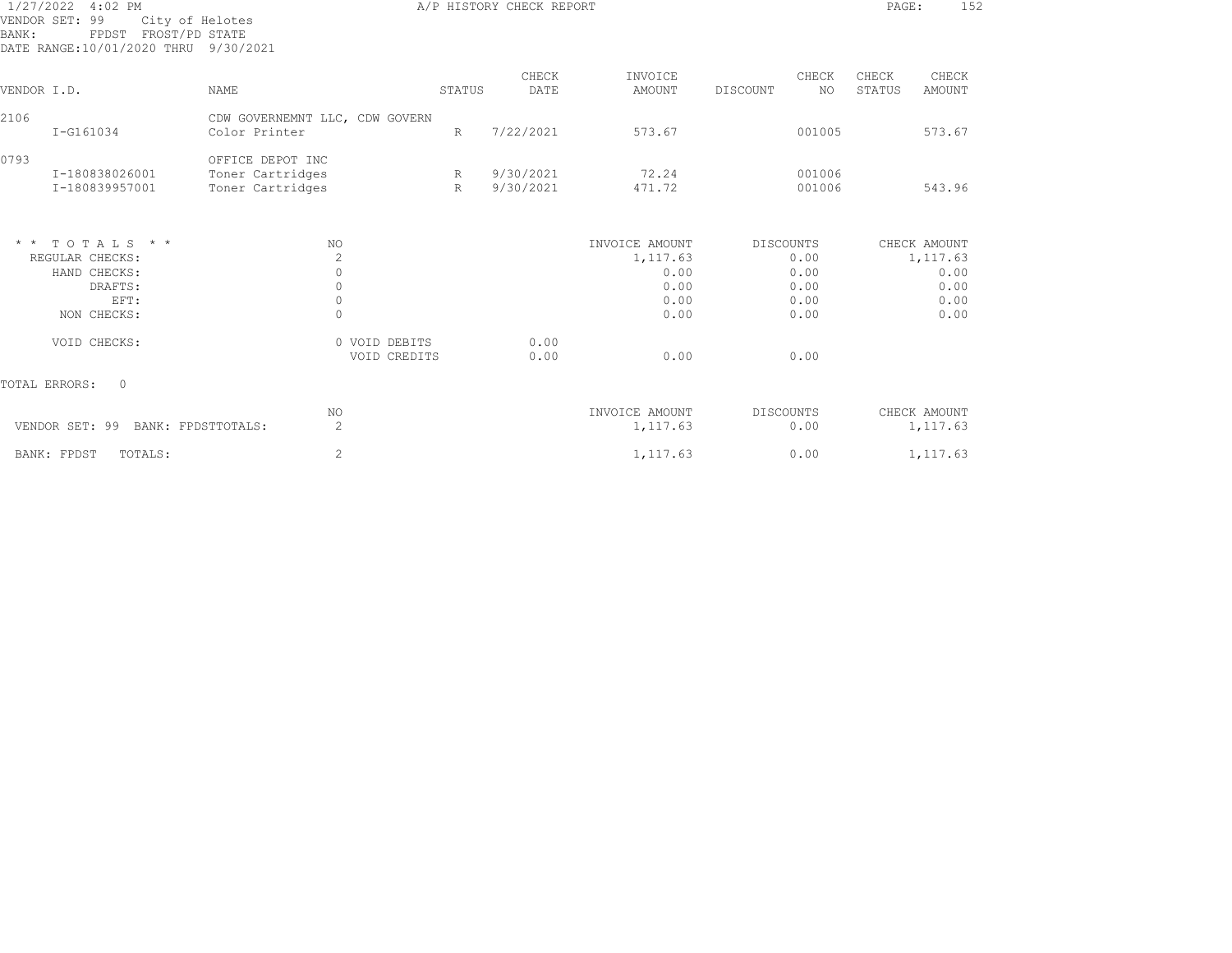| 1/27/2022 4:02 PM<br>VENDOR SET: 99<br>City of Helotes<br>FROST/POLICE TRAINING<br>BANK:<br>FPDT<br>DATE RANGE:10/01/2020 THRU 9/30/2021 | A/P HISTORY CHECK REPORT   |                                           |        |               |                                                 |           | PAGE:                        | 153             |                                               |  |
|------------------------------------------------------------------------------------------------------------------------------------------|----------------------------|-------------------------------------------|--------|---------------|-------------------------------------------------|-----------|------------------------------|-----------------|-----------------------------------------------|--|
| VENDOR I.D.                                                                                                                              | NAME                       |                                           | STATUS | CHECK<br>DATE | INVOICE<br>AMOUNT                               | DISCOUNT  | CHECK<br>NO.                 | CHECK<br>STATUS | CHECK<br>AMOUNT                               |  |
| 2187<br>I-FEB 2021 PD                                                                                                                    | CITIBANK NA<br>PD TRAINING |                                           | R      | 3/29/2021     | 90.00                                           |           | 000230                       |                 | 90.00                                         |  |
| $*$ * TOTALS * *<br>REGULAR CHECKS:<br>HAND CHECKS:<br>DRAFTS:<br>EFT:                                                                   |                            | NO<br>$\circ$<br>$\circ$<br>$\circ$       |        |               | INVOICE AMOUNT<br>90.00<br>0.00<br>0.00<br>0.00 | DISCOUNTS | 0.00<br>0.00<br>0.00<br>0.00 |                 | CHECK AMOUNT<br>90.00<br>0.00<br>0.00<br>0.00 |  |
| NON CHECKS:<br>VOID CHECKS:                                                                                                              |                            | $\Omega$<br>0 VOID DEBITS<br>VOID CREDITS |        | 0.00<br>0.00  | 0.00<br>0.00                                    |           | 0.00<br>0.00                 |                 | 0.00                                          |  |
| TOTAL ERRORS:<br>$\circ$                                                                                                                 |                            |                                           |        |               |                                                 |           |                              |                 |                                               |  |
| VENDOR SET: 99<br>BANK: FPDT TOTALS:                                                                                                     |                            | NO.                                       |        |               | INVOICE AMOUNT<br>90.00                         | DISCOUNTS | 0.00                         |                 | CHECK AMOUNT<br>90.00                         |  |
| BANK: FPDT<br>TOTALS:                                                                                                                    |                            |                                           |        |               | 90.00                                           |           | 0.00                         |                 | 90.00                                         |  |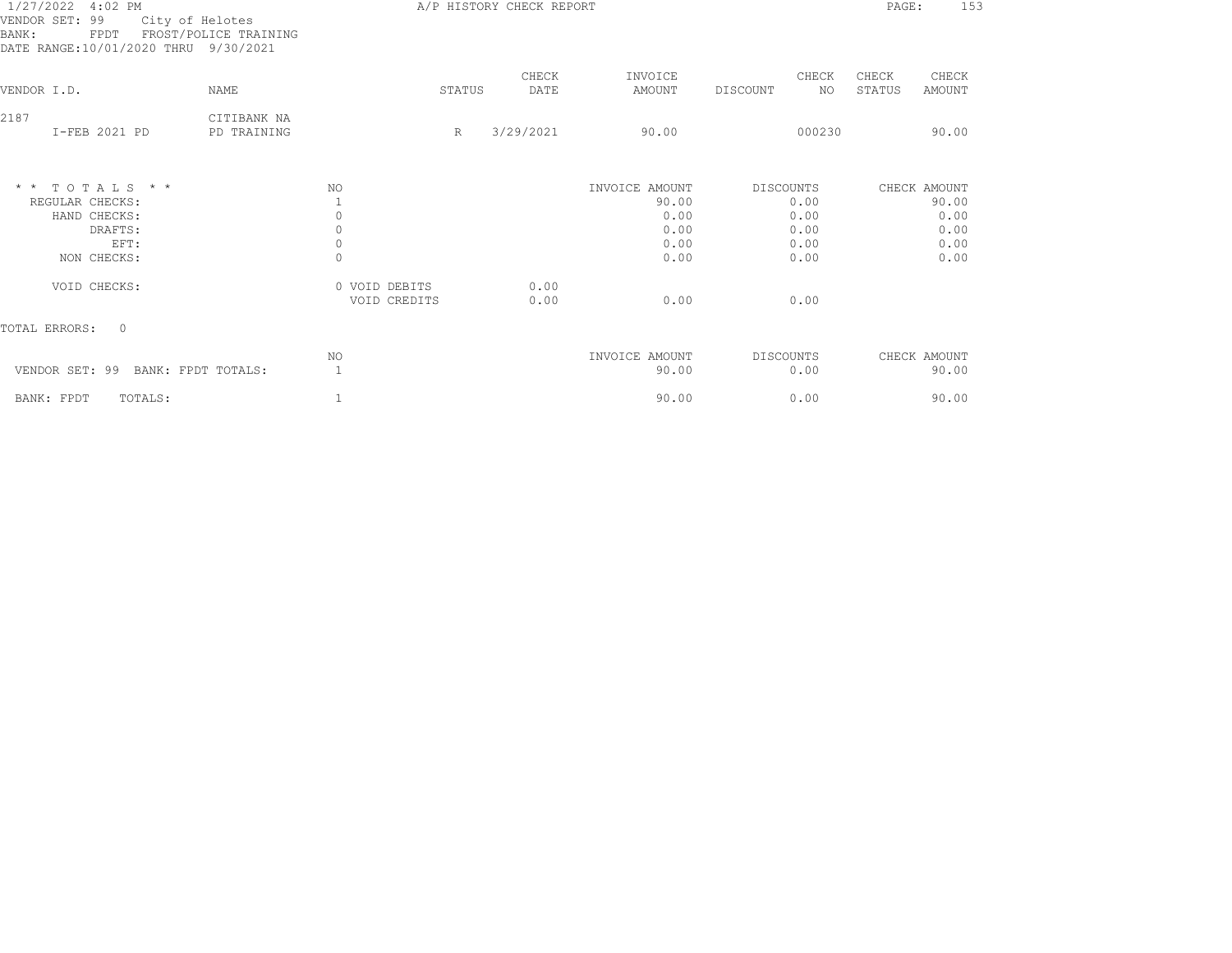| 1/27/2022 4:02 PM<br>VENDOR SET: 99<br>City of Helotes<br>FROST/PEG ACCOUNT<br>BANK:<br>FPEG<br>DATE RANGE:10/01/2020 THRU 9/30/2021 |                                | A/P HISTORY CHECK REPORT |           |                |                  |                  |  |  |
|--------------------------------------------------------------------------------------------------------------------------------------|--------------------------------|--------------------------|-----------|----------------|------------------|------------------|--|--|
|                                                                                                                                      |                                |                          | CHECK     | INVOICE        | CHECK            | CHECK<br>CHECK   |  |  |
| VENDOR I.D.                                                                                                                          | <b>NAME</b>                    | STATUS                   | DATE      | AMOUNT         | DISCOUNT<br>NO.  | STATUS<br>AMOUNT |  |  |
| 2257                                                                                                                                 | STONEY RIDGE INC               |                          |           |                |                  |                  |  |  |
| I-10114 R                                                                                                                            | 50% DEPOSIT FOR AV PROJECT     | $R_{\parallel}$          | 5/27/2021 | 23,072.00      | 001027           | 23,072.00        |  |  |
| 0097                                                                                                                                 | THOMAS PATRICK JOHNSON         |                          |           |                |                  |                  |  |  |
| I-5840                                                                                                                               | ADD OUTLETS TO CHAMBERS        | R                        | 9/30/2021 | 1,449.50       | 001028           |                  |  |  |
| $I - 5841$                                                                                                                           | ADD OUTLETS TO COUNCIL CONF RM | R                        | 9/30/2021 | 305.00         | 001028           | 1,754.50         |  |  |
| $*$ * TOTALS * *                                                                                                                     | NO.                            |                          |           | INVOICE AMOUNT | <b>DISCOUNTS</b> | CHECK AMOUNT     |  |  |
| REGULAR CHECKS:                                                                                                                      | $\mathbf{2}$                   |                          |           | 24,826.50      | 0.00             | 24,826.50        |  |  |
| HAND CHECKS:                                                                                                                         | $\circ$                        |                          |           | 0.00           | 0.00             | 0.00             |  |  |
| DRAFTS:                                                                                                                              | $\circ$                        |                          |           | 0.00           | 0.00             | 0.00             |  |  |
| EFT:                                                                                                                                 | $\circ$                        |                          |           | 0.00           | 0.00             | 0.00             |  |  |
| NON CHECKS:                                                                                                                          | $\Omega$                       |                          |           | 0.00           | 0.00             | 0.00             |  |  |
| VOID CHECKS:                                                                                                                         | 0 VOID DEBITS                  |                          | 0.00      |                |                  |                  |  |  |
|                                                                                                                                      | VOID CREDITS                   |                          | 0.00      | 0.00           | 0.00             |                  |  |  |
| TOTAL ERRORS:<br>$\circ$                                                                                                             |                                |                          |           |                |                  |                  |  |  |
|                                                                                                                                      | NO.                            |                          |           | INVOICE AMOUNT | <b>DISCOUNTS</b> | CHECK AMOUNT     |  |  |
| VENDOR SET: 99<br>BANK: FPEG TOTALS:                                                                                                 | 2                              |                          |           | 24,826.50      | 0.00             | 24,826.50        |  |  |
| BANK: FPEG<br>TOTALS:                                                                                                                | $\mathbf{2}$                   |                          |           | 24,826.50      | 0.00             | 24,826.50        |  |  |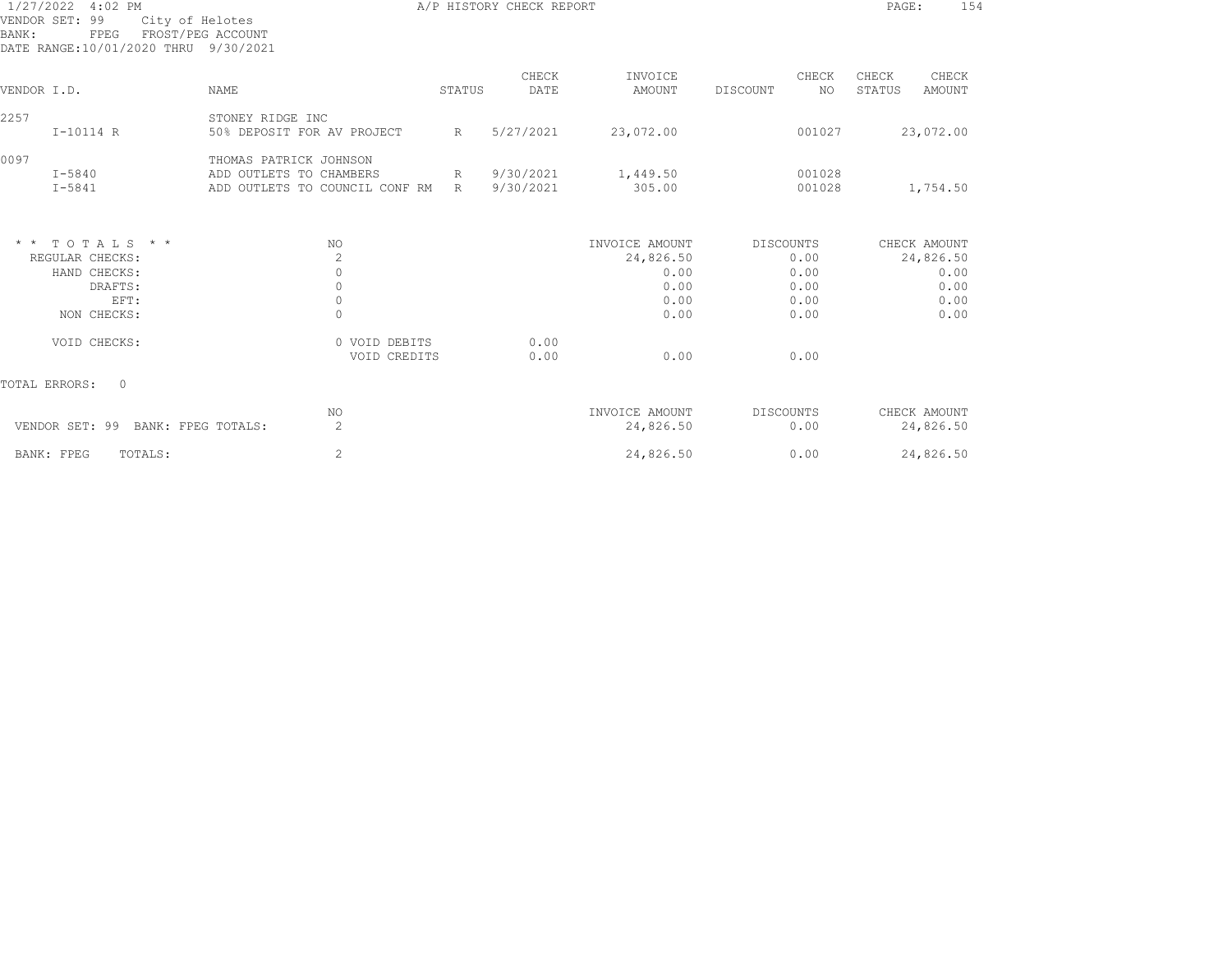| 1/27/2022 4:02 PM<br>VENDOR SET: 99<br>City of Helotes<br>FROST/PD TRAINING<br>BANK:<br><b>FPTR</b><br>DATE RANGE:10/01/2020 THRU 9/30/2021 |                                                                      |             | A/P HISTORY CHECK REPORT   |                                                          |                                                   | PAGE:           | 155                                                    |
|---------------------------------------------------------------------------------------------------------------------------------------------|----------------------------------------------------------------------|-------------|----------------------------|----------------------------------------------------------|---------------------------------------------------|-----------------|--------------------------------------------------------|
| VENDOR I.D.                                                                                                                                 | NAME                                                                 | STATUS      | CHECK<br>DATE              | INVOICE<br>AMOUNT                                        | CHECK<br>DISCOUNT<br>NO.                          | CHECK<br>STATUS | CHECK<br>AMOUNT                                        |
| 0011<br>$I-PA2621$<br>$I-PA2622$                                                                                                            | AACOG ACADEMY<br>DE-ESCALATION TRAINING<br>MISSING CHILDREN TRAINING | $R_{\perp}$ | R 11/03/2020<br>11/03/2020 | 380.00<br>380.00                                         | 000229<br>000229                                  |                 | 760.00                                                 |
| TOTALS * *<br>$\star$ $\star$<br>REGULAR CHECKS:<br>HAND CHECKS:<br>DRAFTS:<br>EFT:<br>NON CHECKS:                                          | NO.<br>1<br>$\circ$<br>$\circ$<br>$\circ$<br>$\Omega$                |             |                            | INVOICE AMOUNT<br>760.00<br>0.00<br>0.00<br>0.00<br>0.00 | DISCOUNTS<br>0.00<br>0.00<br>0.00<br>0.00<br>0.00 |                 | CHECK AMOUNT<br>760.00<br>0.00<br>0.00<br>0.00<br>0.00 |
| VOID CHECKS:                                                                                                                                | 0 VOID DEBITS<br>VOID CREDITS                                        |             | 0.00<br>0.00               | 0.00                                                     | 0.00                                              |                 |                                                        |
| TOTAL ERRORS:<br>$\circ$                                                                                                                    |                                                                      |             |                            |                                                          |                                                   |                 |                                                        |
| VENDOR SET: 99<br>BANK: FPTR TOTALS:                                                                                                        | NO<br>$\mathbf{1}$                                                   |             |                            | INVOICE AMOUNT<br>760.00                                 | DISCOUNTS<br>0.00                                 |                 | CHECK AMOUNT<br>760.00                                 |
| BANK: FPTR<br>TOTALS:                                                                                                                       | $\mathbf{1}$                                                         |             |                            | 760.00                                                   | 0.00                                              |                 | 760.00                                                 |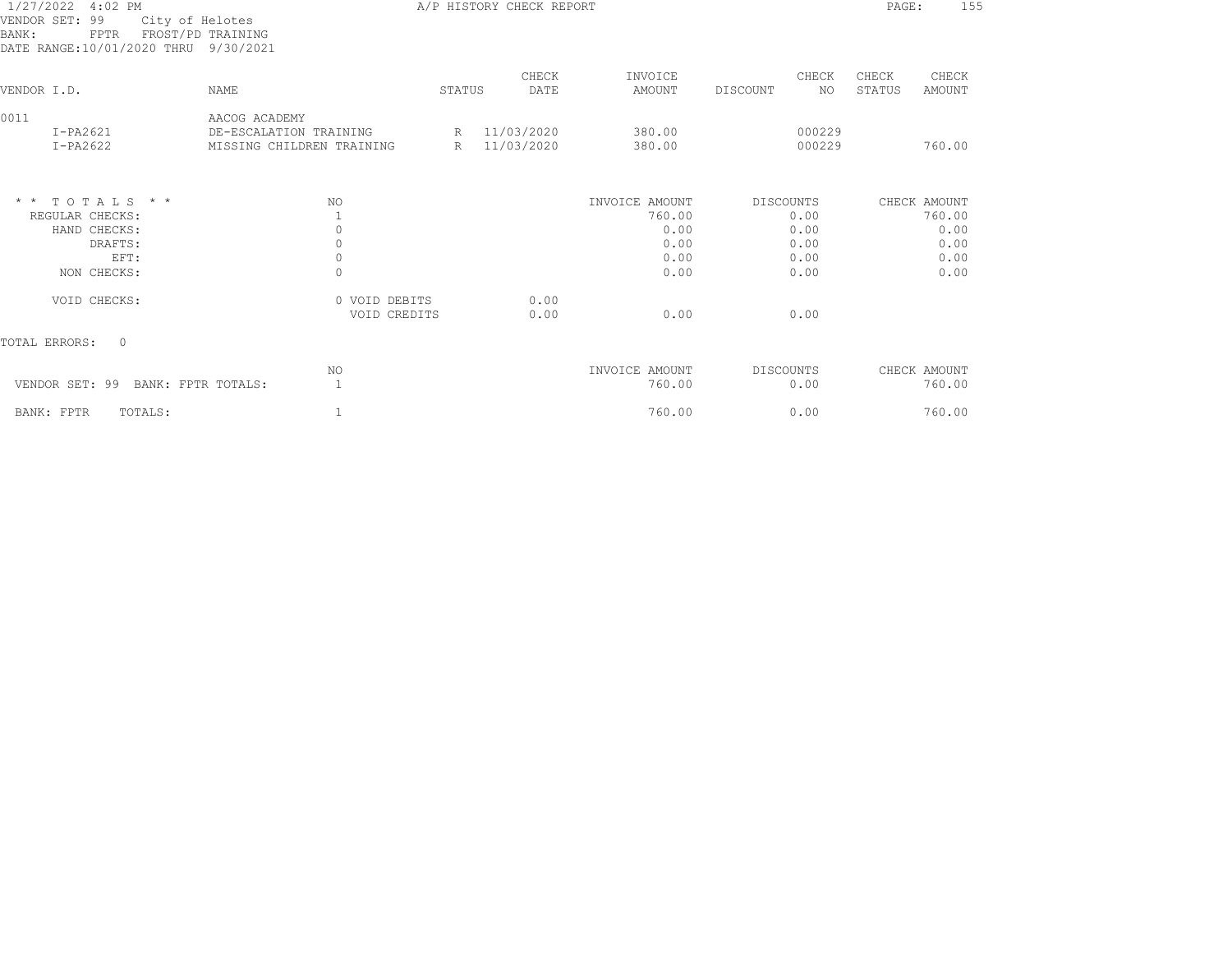| BANK:       | 1/27/2022 4:02 PM<br>VENDOR SET: 99<br>DATE RANGE:10/01/2020 THRU 9/30/2021 | City of Helotes<br>FSTRT FROST/STREET MAINTENANCE                                         |                 | A/P HISTORY CHECK REPORT                     |                         |          |                            | PAGE:           | 156             |  |
|-------------|-----------------------------------------------------------------------------|-------------------------------------------------------------------------------------------|-----------------|----------------------------------------------|-------------------------|----------|----------------------------|-----------------|-----------------|--|
| VENDOR I.D. |                                                                             | <b>NAME</b>                                                                               | STATUS          | CHECK<br>DATE                                | INVOICE<br>AMOUNT       | DISCOUNT | CHECK<br>NO.               | CHECK<br>STATUS | CHECK<br>AMOUNT |  |
| 2160        | I-9302020                                                                   | <b>JOY EASTER PEPPER</b><br>PROJECT MOBILIZATION CHARGE                                   |                 | V 10/12/2020                                 | 100.00                  |          | 001118                     |                 | 100.00          |  |
| 2160        | M-CHECK                                                                     | JOY EASTER PEPPER<br>JOY EASTER PEPPER<br>VOIDED                                          | - V             | 10/12/2020                                   |                         |          | 001118                     |                 | 100.00CR        |  |
| 1868        | $I - 64925$                                                                 | SEALMASTER HOUSTON<br>STREET MARKING MATERIALS                                            | $R_{\parallel}$ | 10/27/2020                                   | 270.98                  |          | 001122                     |                 | 270.98          |  |
| 2189        | I-SA87326                                                                   | SOUTHWEST GEOSOLUTIONS INC<br>CRACK FILL FOR PARK WALKING TR                              | $R_{\perp}$     | 10/27/2020                                   | 316.00                  |          | 001123                     |                 | 316.00          |  |
| 0945        | I-62159232<br>I-62159233                                                    | VULCAN CONSTRUCTION MATERIALS<br>IRON HORSE PAVEMENT PATCH<br>IRON HORSE PAVEMENT PATCH   |                 | R 11/03/2020<br>R 11/03/2020                 | 107.59<br>110.24        |          | 001124<br>001124           |                 | 217.83          |  |
| 0069        | I-4043297<br>I-8040083<br>I-9611313                                         | HOME DEPOT INC<br>PW OPERATING SUPPLIES<br>PW OPERATING SUPPLIES<br>PW OPERATING SUPPLIES |                 | R 11/18/2020<br>R 11/18/2020<br>R 11/18/2020 | 29.20<br>22.93<br>47.32 |          | 001125<br>001125<br>001125 |                 | 99.45           |  |
| 0945        | I-62210596                                                                  | VULCAN CONSTRUCTION MATERIALS<br>PAVEMENT PATCH CIRCLE S DRIVE                            |                 | R 12/04/2020                                 | 113.42                  |          | 001126                     |                 | 113.42          |  |
| 2096        | $I - 1445$                                                                  | TEXAS ROAD REPAIR INC<br>CHIP SEAL FOR ROAD REPAIR                                        |                 | R 12/11/2020                                 | 1,312.50                |          | 001127                     |                 | 1,312.50        |  |
| 1868        | $I - 6606 - S$                                                              | SEALMASTER HOUSTON<br>COLD CRACK SEALANT                                                  | R               | 12/17/2020                                   | 39.98                   |          | 001128                     |                 | 39.98           |  |
| 0945        | I-62231405                                                                  | VULCAN CONSTRUCTION MATERIALS<br>PAVEMENT PATCH CIRCLE A TRAIL                            | R               | 1/14/2021                                    | 169.60                  |          | 001129                     |                 | 169.60          |  |
| 0069        | $I - 6512627$                                                               | HOME DEPOT INC<br>POTHOLE REPAIR CIRCLE A TRAIL                                           | R               | 2/05/2021                                    | 73.00                   |          | 001130                     |                 | 73.00           |  |
| 0423        | I-110213A                                                                   | AMERICAN SIGNAL EQUIPMENT COMP<br>CAR STOPS FOR CITY HALL PARKIN                          | V               | 2/05/2021                                    | 280.00                  |          | 001131                     |                 | 280.00          |  |
| 0423        | M-CHECK                                                                     | AMERICAN SIGNAL EQUIPMENT COMP<br>AMERICAN SIGNAL EQUIPMENVOIDED                          | V               | 2/05/2021                                    |                         |          | 001131                     |                 | 280.00CR        |  |
| 0069        | I-29772450                                                                  | HOME DEPOT INC<br>PARKING LOT REPAIRS                                                     | V               | 2/11/2021                                    | 97.08                   |          | 001132                     |                 |                 |  |

I-7024733 CITY HALL PARKING LOT REPAIR V 2/11/2021 43.80 001132 140.88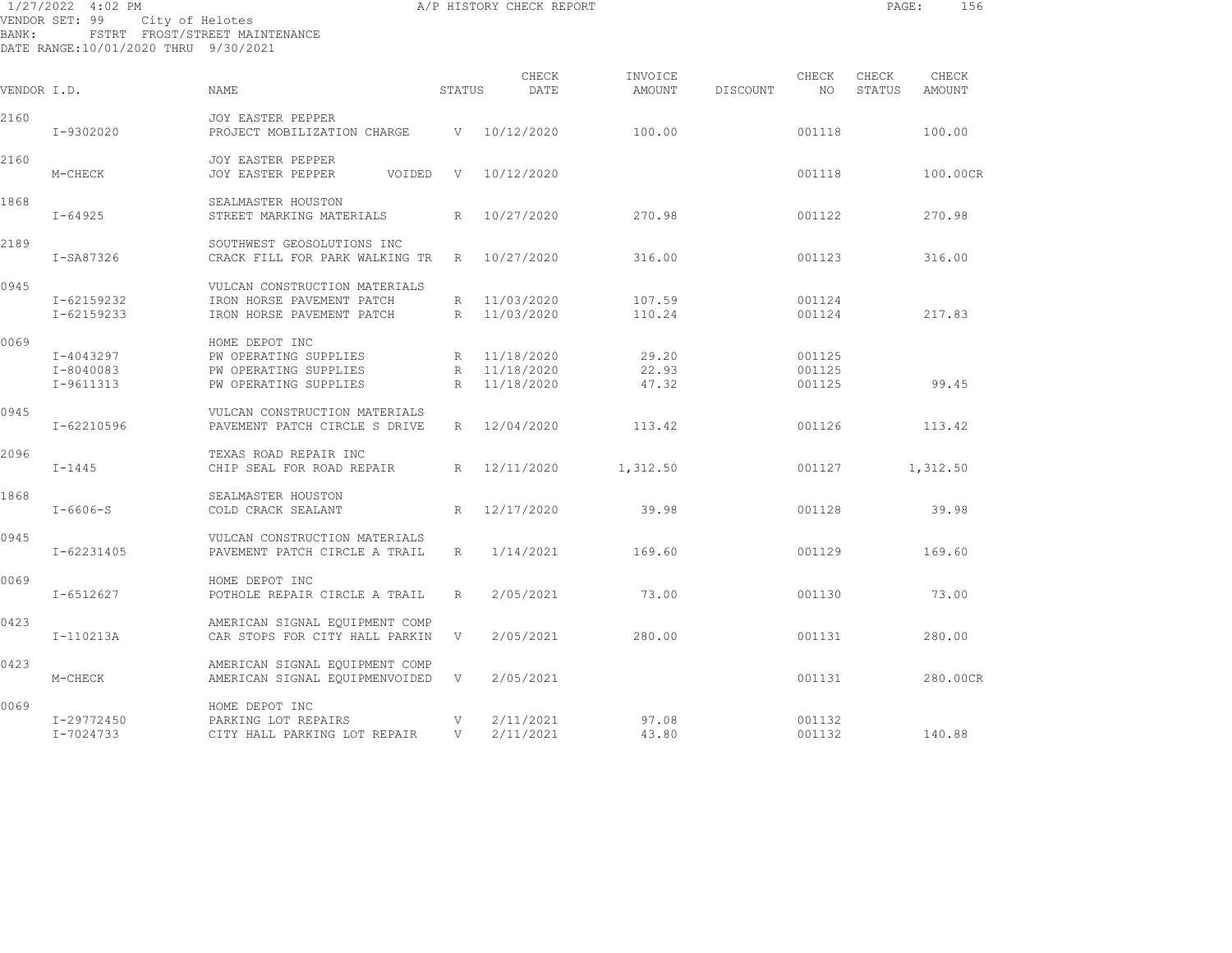| BANK:       | 1/27/2022 4:02 PM<br>VENDOR SET: 99<br>City of Helotes<br>DATE RANGE:10/01/2020 THRU 9/30/2021 | FSTRT FROST/STREET MAINTENANCE                       |              | A/P HISTORY CHECK REPORT |                   |          |                  | PAGE:           | 157             |
|-------------|------------------------------------------------------------------------------------------------|------------------------------------------------------|--------------|--------------------------|-------------------|----------|------------------|-----------------|-----------------|
| VENDOR I.D. |                                                                                                | NAME                                                 | STATUS       | CHECK<br>DATE            | INVOICE<br>AMOUNT | DISCOUNT | CHECK<br>NO      | CHECK<br>STATUS | CHECK<br>AMOUNT |
|             |                                                                                                |                                                      |              |                          |                   |          |                  |                 |                 |
| 0069        | M-CHECK                                                                                        | HOME DEPOT INC<br>HOME DEPOT INC<br>VOIDED           | $\mathbf{V}$ | 2/11/2021                |                   |          | 001132           |                 | 140.88CR        |
| 1133        | I-REIMBURSEMENT                                                                                | JOSHUA MAIR<br>SALT REIMBURSEMENT                    | R            | 2/25/2021                | 791.28            |          | 001133           |                 | 791.28          |
| 1049        | $I - 14123$                                                                                    | SAFELANE TRAFFIC SUPPLY LLC<br>CIRCLE A SIGN REPAIR  | R            | 3/08/2021                | 310.00            |          | 001134           |                 | 310.00          |
| 0945        |                                                                                                | VULCAN CONSTRUCTION MATERIALS                        |              |                          |                   |          |                  |                 |                 |
|             | $I - 62246617$                                                                                 | ASPHALT FOR FITNESS PARK                             | R            | 3/08/2021                | 376.30            |          | 001135           |                 |                 |
|             | $I - 62246618$                                                                                 | ASPHALT FOR FITNESS PARK                             | $\mathbb{R}$ | 3/08/2021                | 218.36            |          | 001135           |                 |                 |
|             | $I - 62250652$                                                                                 | ASPHALT FOR FITNESS PARK                             | R            | 3/08/2021                | 603.14            |          | 001135           |                 |                 |
|             | I-62253605<br>I-62253606                                                                       | ASPHALT FOR FITNESS PARK<br>ASHPALT FOR FITNESS PARK | R<br>R       | 3/08/2021<br>3/08/2021   | 163.24<br>107.59  |          | 001135<br>001135 |                 | 1,468.63        |
| 0069        |                                                                                                | HOME DEPOT INC                                       |              |                          |                   |          |                  |                 |                 |
|             | I-7521055                                                                                      | SALT FOR ROADWAYS                                    | $\mathbb{R}$ | 3/29/2021                | 296.80            |          | 001136           |                 | 296.80          |
| 0945        |                                                                                                | VULCAN CONSTRUCTION MATERIALS                        |              |                          |                   |          |                  |                 |                 |
|             | I-62246617 R                                                                                   | ASHPHALT                                             | $\mathbb{R}$ | 3/29/2021                | 376.30            |          | 001137           |                 | 376.30          |
| 2228        |                                                                                                | WAVERLY INDUSTRIES LLC                               |              |                          |                   |          |                  |                 |                 |
|             | $I-213$                                                                                        | DE-ICING SUPPLIES PW                                 | R            | 3/29/2021                | 5,784.00          |          | 001138           |                 | 5,784.00        |
| 0945        |                                                                                                | VULCAN CONSTRUCTION MATERIALS                        |              |                          |                   |          |                  |                 |                 |
|             | I-62261883                                                                                     | POTHOLE REPAIR WHIP O WILL                           | R            | 4/01/2021                | 108.12            |          | 001139           |                 |                 |
|             | I-62261884                                                                                     | FITNESS PARK ASPHALT                                 | R            | 4/01/2021                | 159.53            |          | 001139           |                 |                 |
|             | I-62261885                                                                                     | FITNESS PARK ASPHALT                                 | R            | 4/01/2021                | 323.30            |          | 001139           |                 |                 |
|             | I-62261886                                                                                     | GALM ROAD POTHOLE REPAIR                             | R            | 4/01/2021                | 108.65            |          | 001139           |                 |                 |
|             | I-62266032                                                                                     | FITNESS PARK SIDEWALK REPAIR                         | R            | 4/01/2021                | 752.07            |          | 001139           |                 | 1,451.67        |
| 0945        |                                                                                                | VULCAN CONSTRUCTION MATERIALS                        |              |                          |                   |          |                  |                 |                 |
|             |                                                                                                | I-62269876-51717746 ASPHALT REPAIR WALKING TRAILS    | R            | 4/08/2021                | 281.43            |          | 001140           |                 |                 |
|             |                                                                                                | I-62269876-51717765 ASPHALT REPAIR WALKING TRAILS    | R            | 4/08/2021                | 274.54            |          | 001140           |                 |                 |
|             |                                                                                                | I-62269876-51717767 ASPHALT REPAIR WALKING TRAILS    | R            | 4/08/2021                | 224.72            |          | 001140           |                 | 780.69          |
| 2189        |                                                                                                | SOUTHWEST GEOSOLUTIONS INC                           |              |                          |                   |          |                  |                 |                 |
|             | I-SA 91855                                                                                     | REPAIR TO WALKING TRAILS                             | R            | 4/08/2021                | 507.25            |          | 001141           |                 | 507.25          |
| 1049        |                                                                                                | SAFELANE TRAFFIC SUPPLY LLC                          |              |                          |                   |          |                  |                 |                 |
|             | I-14321                                                                                        | STREET SIGNS                                         | V            | 6/10/2021                | 495.00            |          | 001142           |                 | 495.00          |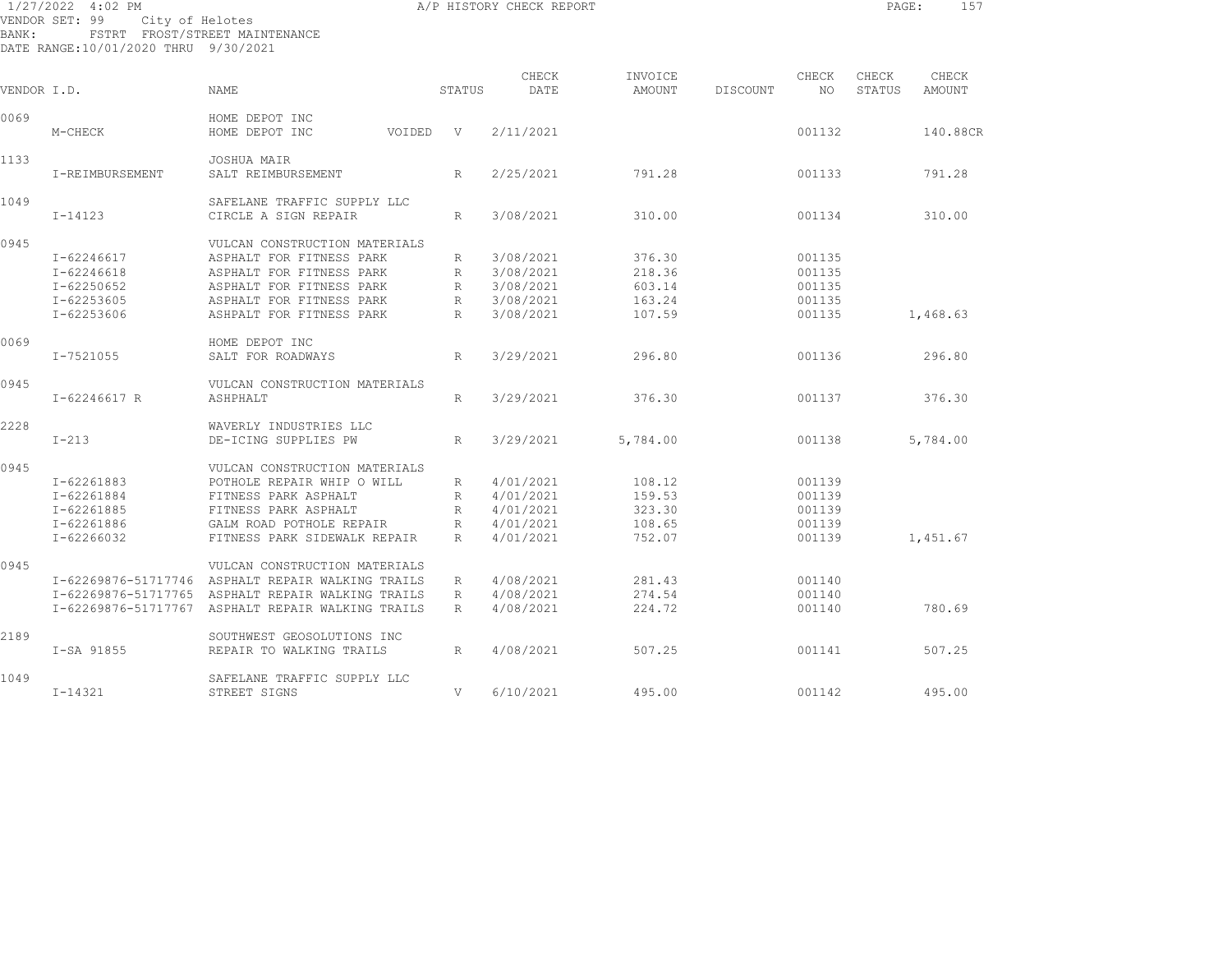| BANK:       | 1/27/2022 4:02 PM<br>VENDOR SET: 99 City of Helotes<br>DATE RANGE:10/01/2020 THRU 9/30/2021 | FSTRT FROST/STREET MAINTENANCE                                                                                 |                 | A/P HISTORY CHECK REPORT                |                                                                |                                                   | PAGE:           | 158                                                        |
|-------------|---------------------------------------------------------------------------------------------|----------------------------------------------------------------------------------------------------------------|-----------------|-----------------------------------------|----------------------------------------------------------------|---------------------------------------------------|-----------------|------------------------------------------------------------|
| VENDOR I.D. |                                                                                             | NAME                                                                                                           | STATUS          | CHECK<br>DATE                           | INVOICE<br>AMOUNT                                              | CHECK<br>DISCOUNT<br>NO                           | CHECK<br>STATUS | CHECK<br>AMOUNT                                            |
| 1049        | M-CHECK                                                                                     | SAFELANE TRAFFIC SUPPLY LLC<br>SAFELANE TRAFFIC SUPPLY VOIDED V                                                |                 | 6/10/2021                               |                                                                | 001142                                            |                 | 495.00CR                                                   |
| 1049        | $I-14321 R$                                                                                 | SAFELANE TRAFFIC SUPPLY LLC<br>STREET SIGNS                                                                    | $R_{\parallel}$ | 6/10/2021                               | 495.00                                                         | 001143                                            |                 | 495.00                                                     |
| 0945        | I-51722094<br>I-51722096<br>I-51722197                                                      | VULCAN CONSTRUCTION MATERIALS<br>STREET REPAIR MATERIALS<br>STREET REPAIR MATERIALS<br>STREET REPAIR MATERIALS | $R \sim$        | R 7/30/2021<br>R 7/30/2021<br>7/30/2021 | 268.71<br>331.25<br>215.71                                     | 001144<br>001144<br>001144                        |                 | 815.67                                                     |
| 1630        | $I - 22222$                                                                                 | SAN ANTONIO SWEEPING SERVICES<br>STREET SWEEPING                                                               | $R_{\parallel}$ | 8/13/2021                               | 5,650.00                                                       | 001145                                            |                 | 5,650.00                                                   |
| 1049        | $I - 14483$                                                                                 | SAFELANE TRAFFIC SUPPLY LLC<br>NEW STREET SIGNS                                                                | R               | 9/27/2021                               | 339.50                                                         | 001146                                            |                 | 339.50                                                     |
| 1350        | $I - 221 - 1025$                                                                            | TEXAS CORRUGATORS-SOUTH TEXAS<br><b>GUARD RAIL REPAIRS</b>                                                     | R               | 9/27/2021                               | 1,394.00                                                       | 001147                                            |                 | 1,394.00                                                   |
| 2096        | $I - 1519$                                                                                  | TEXAS ROAD REPAIR INC<br>SPRAY CHIP SEAL BEV HILLS                                                             | $R_{\parallel}$ | 9/27/2021                               | 1,312.50                                                       | 001148                                            |                 | 1,312.50                                                   |
| 2295        | $I-319$<br>$I - 335 - 1$                                                                    | ANDALE CONSTRUCTION INC<br>STREET REPAIR<br>STREET REPAIR                                                      | R<br>R          | 9/27/2021<br>9/27/2021                  | 165,393.18<br>18,377.02                                        | 001149<br>001149                                  |                 | 183,770.20                                                 |
|             | $*$ * TOTALS * *<br>REGULAR CHECKS:<br>HAND CHECKS:<br>DRAFTS:<br>EFT:<br>NON CHECKS:       | NO<br>25<br>$\Omega$<br>$\circ$<br>$\circ$<br>$\Omega$                                                         |                 |                                         | INVOICE AMOUNT<br>209, 172. 13<br>0.00<br>0.00<br>0.00<br>0.00 | DISCOUNTS<br>0.00<br>0.00<br>0.00<br>0.00<br>0.00 |                 | CHECK AMOUNT<br>208,156.25<br>0.00<br>0.00<br>0.00<br>0.00 |
|             | VOID CHECKS:                                                                                | 4 VOID DEBITS<br>VOID CREDITS                                                                                  |                 | 0.00<br>1,015.88CR                      | 1,015.88CR                                                     | 0.00                                              |                 |                                                            |
|             | TOTAL ERRORS: 0                                                                             |                                                                                                                |                 |                                         |                                                                |                                                   |                 |                                                            |
|             | VENDOR SET: 99                                                                              | NO<br>2.9<br>BANK: FSTRT TOTALS:                                                                               |                 |                                         | INVOICE AMOUNT<br>208, 156.25                                  | DISCOUNTS<br>0.00                                 |                 | CHECK AMOUNT<br>208,156.25                                 |

|                                       | NO.   | INVOICE AMOUNT | DISCOUNTS | CHECK AMOUNT |
|---------------------------------------|-------|----------------|-----------|--------------|
| VENDOR SET: 99<br>BANK: FSTRT TOTALS: | 29    | 208,156.25     | 0.00      | 208,156.25   |
| BANK: FSTRT<br>TOTALS:                | 29    | 208,156.25     | 0.00      | 208,156.25   |
| REPORT TOTALS:                        | 1,575 | 8,898,025.38   | 0.00      | 8,895,793.36 |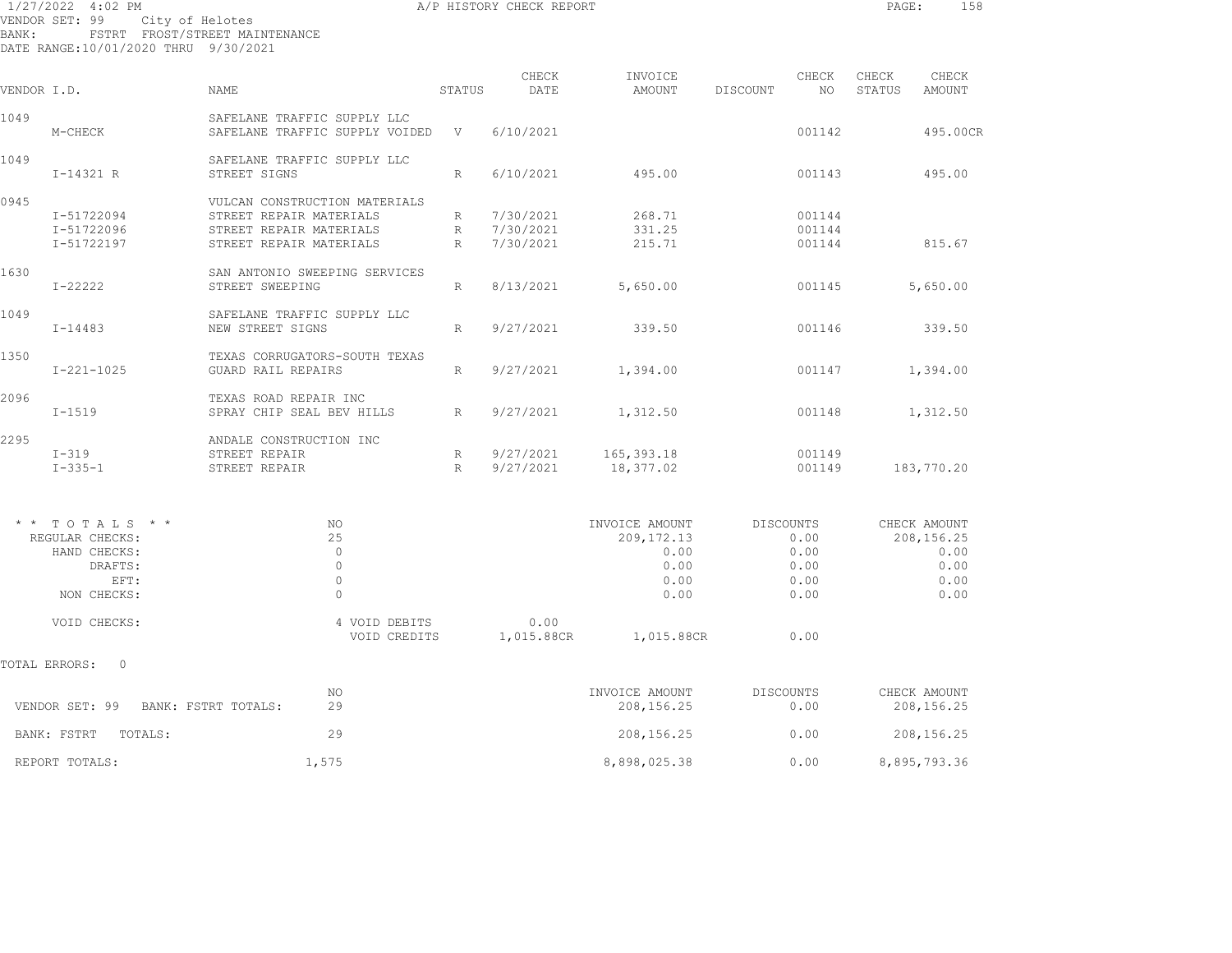| $1/27/2022$ 4:02 PM                                                              |                 |                                                                                       | A/P HISTORY CHECK REPORT | PAGE: | 159 |
|----------------------------------------------------------------------------------|-----------------|---------------------------------------------------------------------------------------|--------------------------|-------|-----|
|                                                                                  |                 |                                                                                       | SELECTION CRITERIA       |       |     |
| VENDOR SET: 99-AP VENDOR LIST<br>VENDOR: ALL<br>BANK CODES: All<br>FUNDS:<br>All |                 |                                                                                       |                          |       |     |
| CHECK SELECTION                                                                  |                 |                                                                                       |                          |       |     |
| CHECK RANGE: 000000 THRU 999999<br>INCLUDE ALL VOIDS: YES                        |                 | DATE RANGE: 10/01/2020 THRU 9/30/2021<br>CHECK AMOUNT RANGE: 0.00 THRU 999,999,999.99 |                          |       |     |
| PRINT OPTIONS                                                                    |                 |                                                                                       |                          |       |     |
| SEOUENCE:                                                                        |                 | CHECK NUMBER                                                                          |                          |       |     |
| PRINT TRANSACTIONS: YES                                                          |                 |                                                                                       |                          |       |     |
| PRINT G/L:                                                                       | NO <sub>N</sub> |                                                                                       |                          |       |     |
| UNPOSTED ONLY:                                                                   | NO <sub>N</sub> |                                                                                       |                          |       |     |
| EXCLUDE UNPOSTED:<br>MANUAL ONLY:                                                |                 | NO.<br>NO.                                                                            |                          |       |     |
| STUB COMMENTS:                                                                   | NO <sub>N</sub> |                                                                                       |                          |       |     |
| REPORT FOOTER:                                                                   |                 | NO.                                                                                   |                          |       |     |
| CHECK STATUS: NO                                                                 |                 |                                                                                       |                          |       |     |
| PRINT STATUS: * - All                                                            |                 |                                                                                       |                          |       |     |
|                                                                                  |                 |                                                                                       |                          |       |     |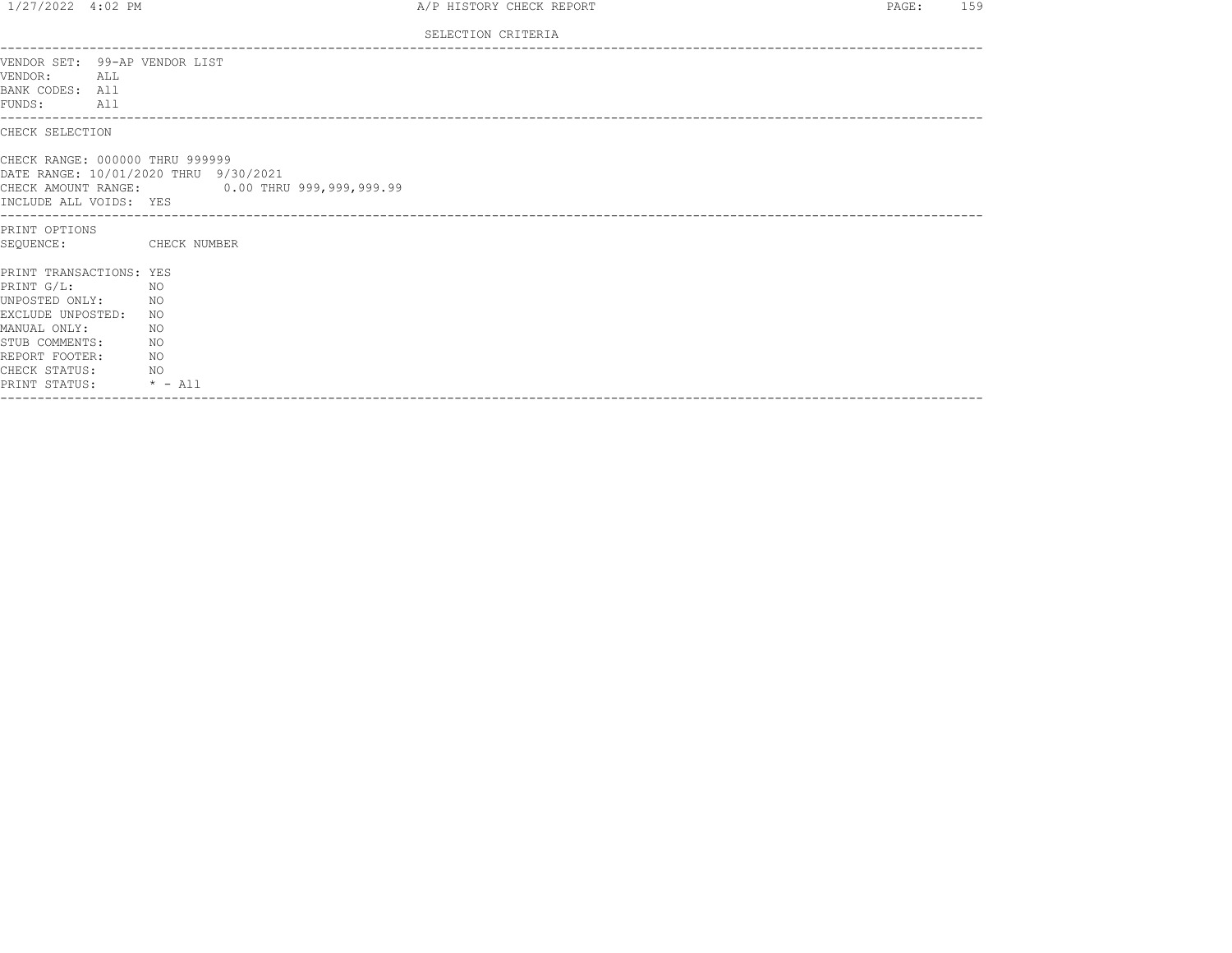1ST - QUARTER TOTALS 2ND - QUARTER TOTALS 3RD - QUARTER TOTALS 4TH - QUARTER TOTALS \*\* TOTAL \*\*

## R E P O R T T O T A L S

| NBR CHECKS                              |          | 435 CHECK(S)    |                      | 517 CHECK(S)    |                      | 446 CHECK(S)    |                      | $540$ CHECK(S) |                                | 1938 CHECK(S)    |
|-----------------------------------------|----------|-----------------|----------------------|-----------------|----------------------|-----------------|----------------------|----------------|--------------------------------|------------------|
| NET                                     |          | 630932.07       |                      | 761560.81       |                      | 639444.34       |                      | 782672.11      |                                | 2814609.33       |
| *EARNINGS*                              | HOURS    | AMOUNT          | HOURS                | AMOUNT          | HOURS                | AMOUNT          | HOURS                | AMOUNT         | HOURS                          | AMOUNT           |
| GROSS                                   |          | 882975.61       |                      | 1054747.46      |                      | 890325.74       |                      | 1102913.22     |                                | 3930962.03       |
| SALARY                                  | 0.00     | 219335.89       | 0.00                 | 264007.97       | 0.00                 | 233770.02       | 0.00                 | 254197.13      | 0.00                           | 971311.01        |
| REGULAR PAY-                            | 16731.53 | 348445.23       | 22218.67             | 456514.80       | 18983.63             | 387754.54       | 20116.52             | 424607.27      | 78050.35                       | 1617321.84       |
| FF                                      | 7931.88  | 149673.04       | 8006.73              | 157561.83       | 7012.66              | 136094.10       | 9722.53              | 185370.73      | 32673.80                       | 628699.70        |
| UNIFORM ALL-                            | 0.00     | 120.00          | 0.00                 | 18570.00        | 0.00                 | 180.00          | 0.00                 | 17490.00       | 0.00                           | 36360.00         |
| CELL ALLOW -                            | 0.00     | 730.00          | 0.00                 | 930.00          | 0.00                 | 830.00          | 0.00                 | 810.00         | 0.00                           | 3300.00          |
| LONGEVITY -                             | 0.00     | 0.00            | 0.00                 | 0.00            | 0.00                 | 0.00            | 0.00                 | 58920.00       | 0.00                           | 58920.00         |
| OVERTIME PA-                            | 1123.01  | 34523.55        | 1709.48              | 48178.45        | 1535.32              | 43090.63        | 1542.84              | 48298.14       | 5910.65                        | 174090.77        |
| CERTIFICATI-                            | 0.00     | 6635.50         | 0.00                 | 7789.50         | 0.00                 | 8943.45         | 0.00                 | 8285.72        | 0.00                           | 31654.17         |
| PTO                                     | 1695.40  | 27664.73        | 2080.57              | 39329.23        | 2203.20              | 34294.77        | 2542.78              | 41320.22       | 8521.95                        | 142608.95        |
| PTO FIRE<br>$\sim$ $-$                  | 646.08   | 13833.08        | 515.05               | 9949.05         | 601.57               | 12156.71        | 550.77               | 11495.80       | 2313.47                        | 47434.64         |
| HOLIDAY PAY-                            | 3724.00  | 61710.14        | 1910.00              | 31683.16        | 1295.13              | 21032.24        | 2412.00              | 39516.79       | 9341.13                        | 153942.33        |
| FLOAT HOL -                             | 200.00   | 3347.81         | 76.00                | 882.61          | 68.00                | 1117.95         | 82.33                | 1046.06        | 426.33                         | 6394.43          |
| SICK PAY<br>$\overline{\phantom{a}}$    | 0.00     | 0.00            | 48.00                | 0.00            | 48.00                | 0.00            | 40.00                | 0.00           | 136.00                         | 0.00             |
| FIRE FLOAT -                            | 40.00    | 688.33          | 49.00                | 938.94          | 72.00                | 1304.42         | 12.00                | 198.88         | 173.00                         | 3130.57          |
| RETROPAY<br>$\overline{\phantom{a}}$    | 0.00     | 0.00            | 0.00                 | 138.48          | 0.00                 | 853.69          | 0.00                 | 814.14         | 0.00                           | 1806.31          |
| 3RD PRTY PA-                            | 0.00     | 3340.30         | 0.00                 | 0.00            | 0.00                 | 0.00            | 0.00                 | 0.00           | 0.00                           | 3340.30          |
| ACTING PAY -                            | 0.00     | 3294.88         | 0.00                 | 2320.00         | 0.00                 | 1933.16         | 0.00                 | 1744.70        | 0.00                           | 9292.74          |
| COMP TAKEN -                            | 337.14   | 6163.84         | 715.81               | 14067.47        | 271.63               | 5557.17         | 331.12               | 4500.02        | 1655.70                        | 30288.50         |
| COMP EARNED-                            | 252.00   | 0.00            | 15.25                | 0.00            | 27.00                | 0.00            | 9.25                 | 0.00           | 303.50                         | 0.00             |
| CE TIME $\&1/-$                         | 359.46   | 0.00            | 306.71               | 0.00            | 210.75               | 0.00            | 241.87               | 0.00           | 1118.79                        | 0.00             |
| DISC LEAVE -                            | 56.00    | 0.00            | 56.00                | 0.00            | 24.00                | 0.00            | 0.00                 | 0.00           | 136.00                         | 0.00             |
| HOL EARN                                | 32.00    | 0.00            | 76.50                | 0.00            | 53.00                | 0.00            | 140.00               | 0.00           | 301.50                         | 0.00             |
| HOL TAK<br>$\overline{\phantom{a}}$     | 161.00   | 3469.29         | 94.00                | 1885.97         | 71.83                | 1412.89         | 151.67               | 3033.53        | 478.50                         | 9801.68          |
| 50000 LIFE -                            | 0.00     | 0.00            | 0.00                 | 0.00            | 0.00                 | 0.00            | 0.00                 | 1264.09        | 0.00                           | 1264.09          |
|                                         |          |                 |                      |                 |                      |                 |                      |                |                                |                  |
| *DEDUCTIONS*                            | EMPLOYER | DEDUCT          | EMPLOYER             | DEDUCT          | EMPLOYER             | DEDUCT          | EMPLOYER             | DEDUCT         | EMPLOYER                       | DEDUCT           |
| AFLAC NON C                             | 0.00     | 78.84           | 0.00                 | 78.84           | 0.00                 | 78.84           | 0.00                 | 78.84          | 0.00                           | 315.36           |
| AFLAC CAF<br>$\sim$                     | 0.00     | 1621.86         | 0.00                 | 1621.86         | 0.00                 | 1621.86         | 0.00                 | 1688.16        | 0.00                           | 6553.74          |
| COL LIFE<br>$\overline{\phantom{a}}$    | 0.00     | 345.90          | 0.00                 | 402.30          | 0.00                 | 402.30          | 0.00                 | 345.90         | 0.00                           | 1496.40          |
| COL LIF CAF-                            | 0.00     | 692.10          | 0.00                 | 1052.10         | 0.00                 | 1052.10         | 0.00                 | 692.10         | 0.00                           | 3488.40          |
| CHILD SUPRT-                            | 0.00     | 5137.54         | 0.00                 | 5104.92         | 0.00                 | 2852.28         | 0.00                 | 7163.11        | 0.00                           | 20257.85         |
| DENTAL-CAF -                            | 2751.99  | 2318.50         | 2805.42              | 2473.44         | 2832.14              | 2473.44         | 2778.77              | 2386.04        | 11168.32                       | 9651.42          |
| DENTAL INS -                            | 2257.78  | 967.97          | 2378.02              | 974.50          | 2378.02              | 902.64          | 2311.22              | 993.52         | 9325.04                        | 3838.63          |
| DEP VISION -                            | 664.17   | 217.10          | 699.54               | 218.71          | 675.96               | 201.00          | 679.89               | 222.92         | 2719.56                        | 859.73           |
| HEALTH-CAF -                            | 41395.50 | 18994.03        | 43418.70             | 20693.76        | 45164.94             | 22521.34        | 41764.90             | 18521.84       | 171744.04                      | 80730.97         |
| HEALTH SAVI-                            | 806.64   | 0.00            | 806.64               | 0.00            | 1008.30              | 0.00            | 806.64               | 0.00           | 3428.22                        | 0.00             |
| HLTH SAV CA-                            | 3092.12  | 2424.00         | 2419.92              | 2424.00         | 2419.92              | 2424.00         | 3562.66              | 2404.00        | 11494.62                       | 9676.00          |
| RETIRE-ICMA-                            | 0.00     | 16790.00        | 0.00                 | 19905.00        | 0.00                 | 17065.00        | 0.00                 | 20915.00       | 0.00                           | 74675.00         |
| LIFE INS<br>$\sim$ $-$                  | 10001.49 | 1777.11         | 10604.26             | 1769.45         | 10771.27             | 1688.54         | 10245.11             | 1873.29        | 41622.13                       | 7108.39          |
| HEALTH INS -                            | 34354.80 | 4927.25         | 37828.92             | 4333.42         | 36082.68             | 3733.38         | 35227.92             | 4423.20        | 143494.32                      | 17417.25         |
| ICMA ROTH -                             | 0.00     | 2065.38         | 0.00                 | 2059.61         | 0.00                 | 2015.38         | 0.00                 | 6400.00        | 0.00                           | 12540.37         |
| SCHOOL LOAN-                            | 0.00     | 0.00            | 0.00                 | 0.00            | 0.00                 | 0.00            | 0.00                 | 0.00           | 0.00                           | 0.00             |
| SPEC CHLD S-                            | 0.00     | 0.00            | 0.00                 | 0.00            | 0.00                 | 0.00            | 0.00                 | 0.00           | 0.00                           | 0.00             |
| TMRS-RETMNT-                            | 65381.59 | 60458.23        | 76217.42             | 73386.63        | 64496.61             | 62101.14        | 83928.86             | 76200.11       | 290024.48                      | 272146.11        |
| UNIFROM                                 | 0.00     | 0.00            | 0.00                 | 0.00            | 0.00                 | 276.00          | 0.00                 | 0.00           | 0.00                           | 276.00           |
| DEP VISION--                            | 804.78   | 527.08          | 820.50               | 581.82          | 851.94               | 581.82          | 812.64               | 541.57         | 3289.86                        | 2232.29          |
|                                         |          |                 |                      |                 |                      |                 |                      |                |                                |                  |
| $*$ TAXES $*$<br>FEDERAL W/H- 779149.81 | TAXABLE  | TAX<br>67186.26 | TAXABLE<br>932608.85 | TAX<br>77624.83 | TAXABLE<br>780485.04 | TAX<br>63127.06 | TAXABLE<br>979564.40 | TAX            | TAXABLE<br>91761.58 3471808.10 | TAX<br>299699.73 |
| STATE W/H -                             | 0.00     | 0.00            | 0.00                 | 0.00            | 0.00                 | 0.00            | 0.00                 | 0.00           | 0.00                           | 0.00             |
|                                         |          |                 |                      |                 |                      |                 |                      |                |                                |                  |